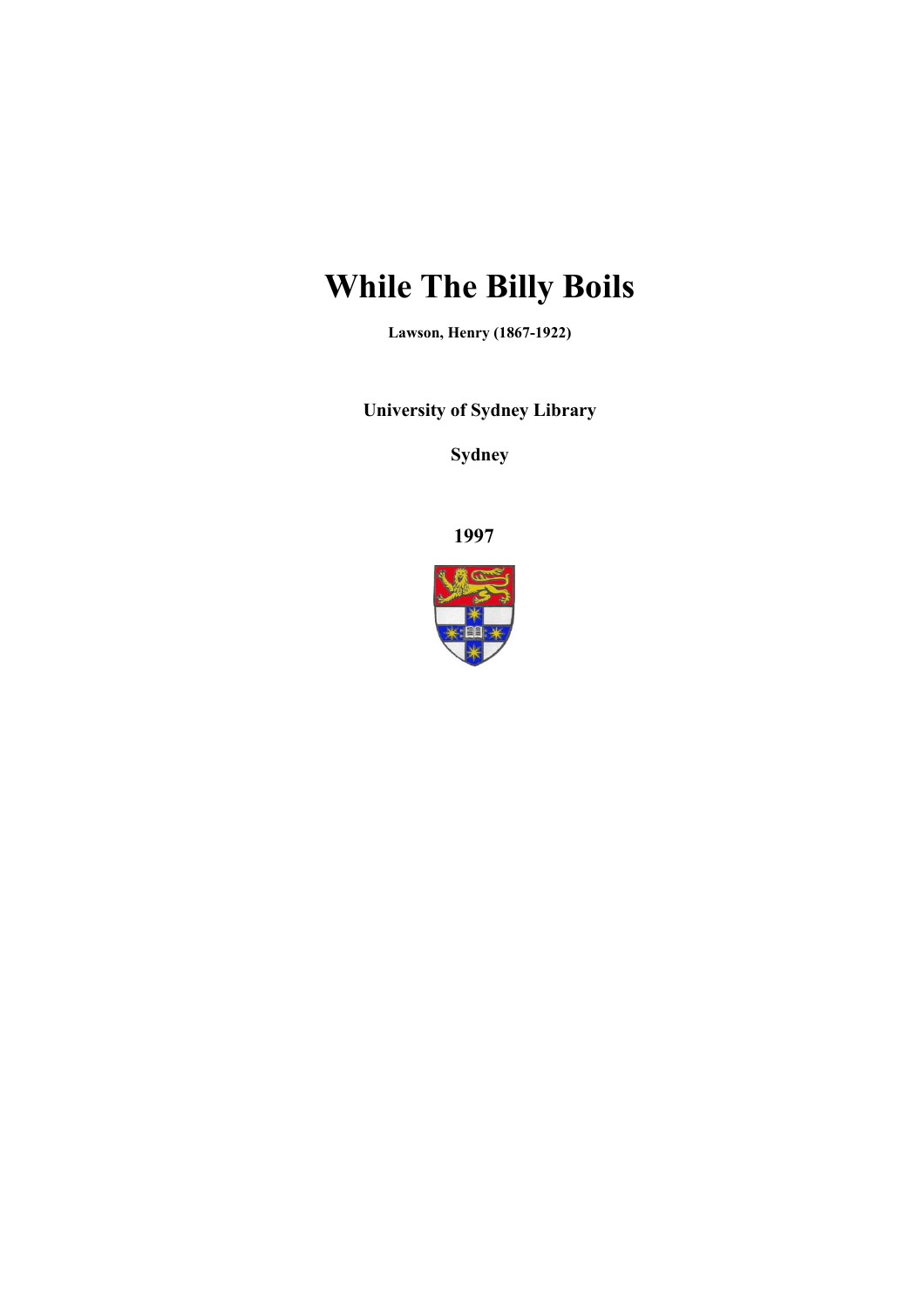#### **http://setis.library.usyd.edu.au/**

 © University of Sydney Library. The texts and Images are not to be used for commercial purposes without permission

#### **Source Text:**

 Prepared from the print edition published by Angus and Robertson, Sydney 1896

 All quotation marks retained as data All unambiguous end-of-line hyphens have been removed, and the trailing part of a word has been joined to the preceding line.

First Published: 1896

*Australian Etexts 1890-1909 short stories prose fiction*

**28th October 1997** Creagh Cole Coordinator Final Checking and Parsing

**7th March 1999** Creagh Cole Coordinator Full text stories completed

### **While The Billy Boils**

**Sydney** 

**Angus and Robertson** 

**1896**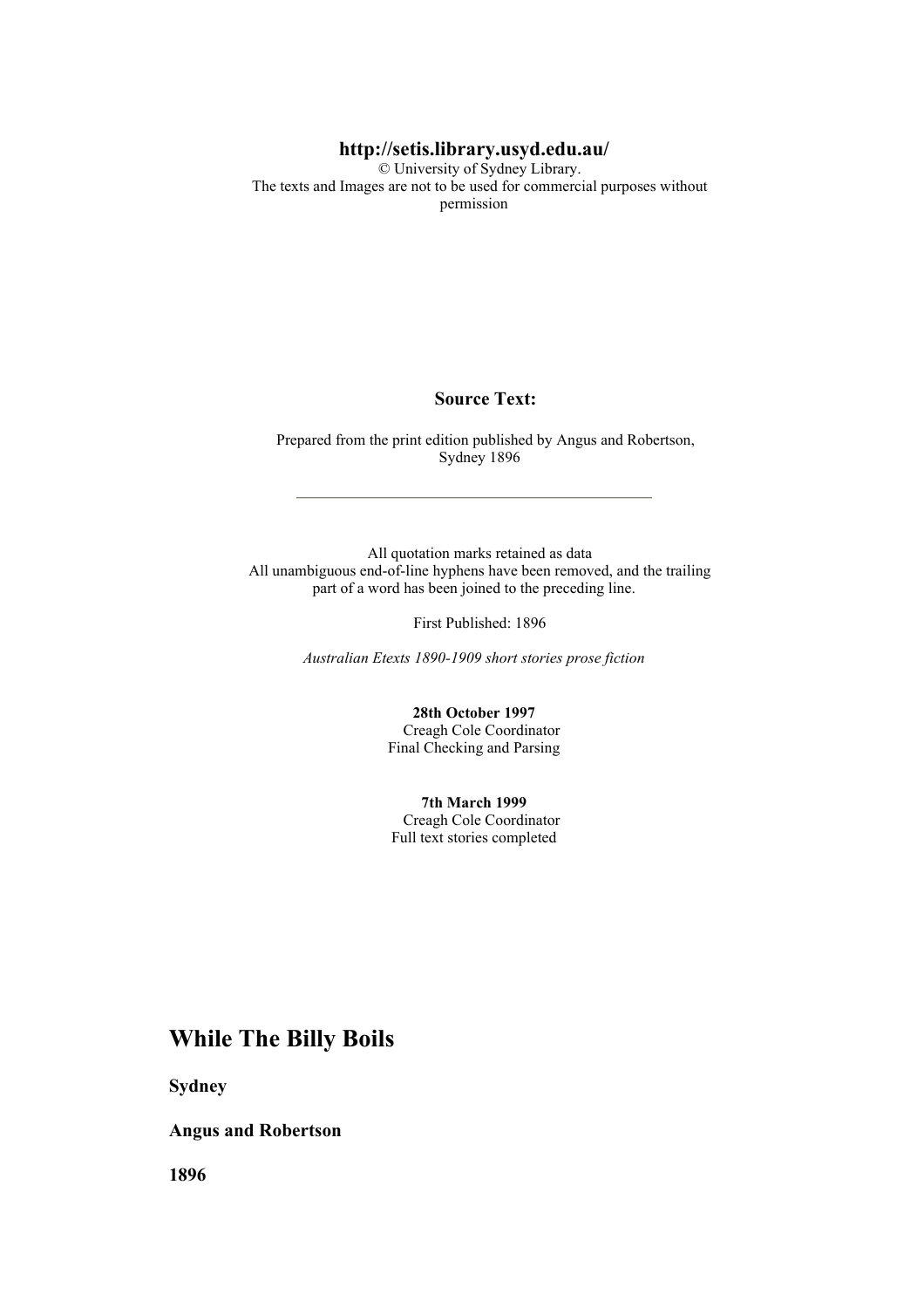# **Preface**

 In the absence of the author, who is now resident in Western Australia, it devolves upon us to make the customary acknowledgements to the various journals from which these stories are reprinted. Most of them first appeared in the Sydney *Bulletin*, a number of them in the *New Zealand Mail*, the *New Zealand Times*, Sydney *Truth*, the Brisbane *Boomerang*, the *Maryborough Patriot*, and *The Antipodean*, while two are now published for the first time.

We might rightly be deemed ungrateful did we not take this opportunity of thanking the Press of Australia and New Zealand for the aid they have given us in our effort to publish here, and in a presentable form, the works of some of our living writers. Especially are our thanks due to the proprietors of the Sydney *Bulletin* who have in many ways assisted us. THE PUBLISHERS

Sydney, 14th August, 1896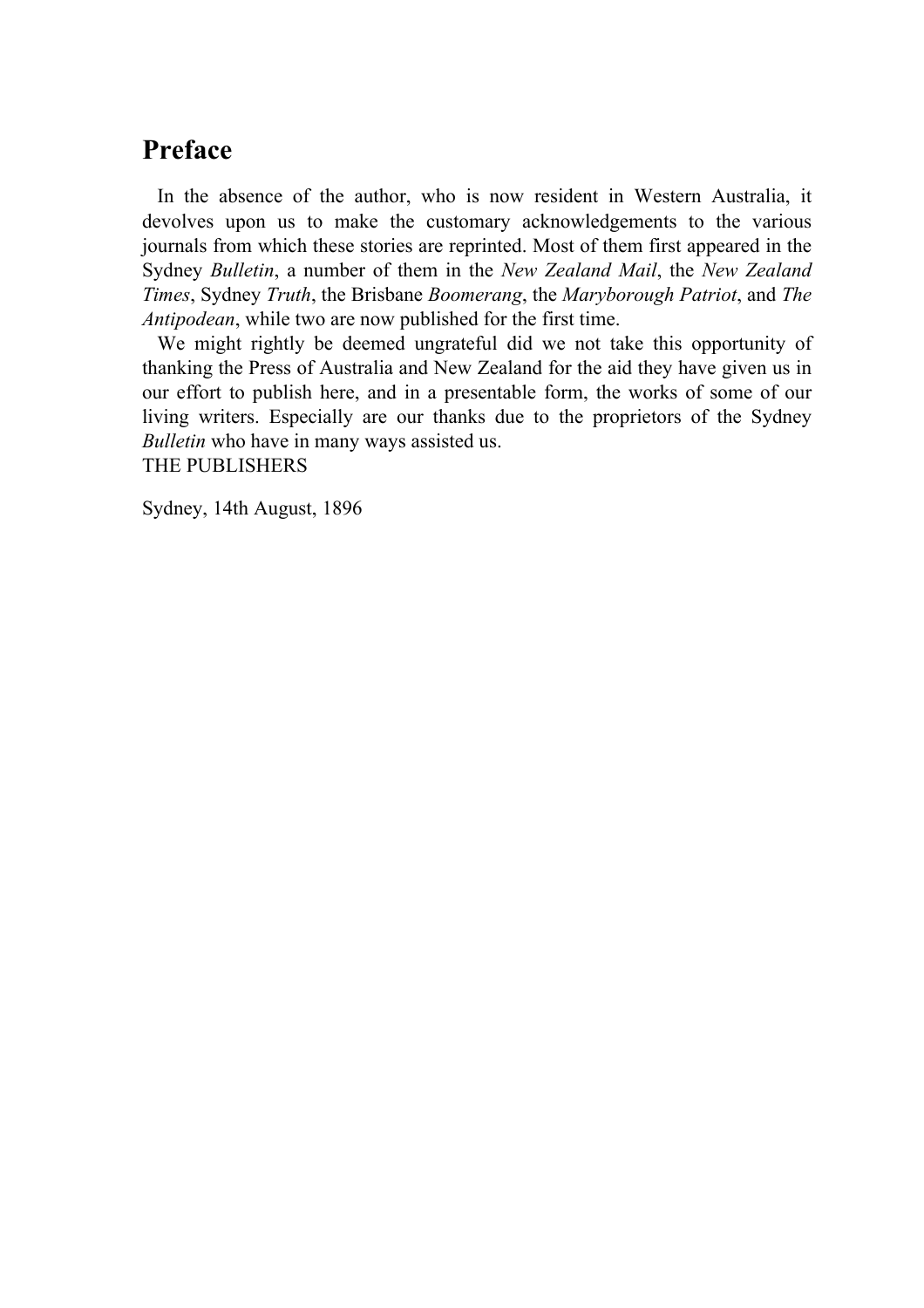**While The Billy Boils**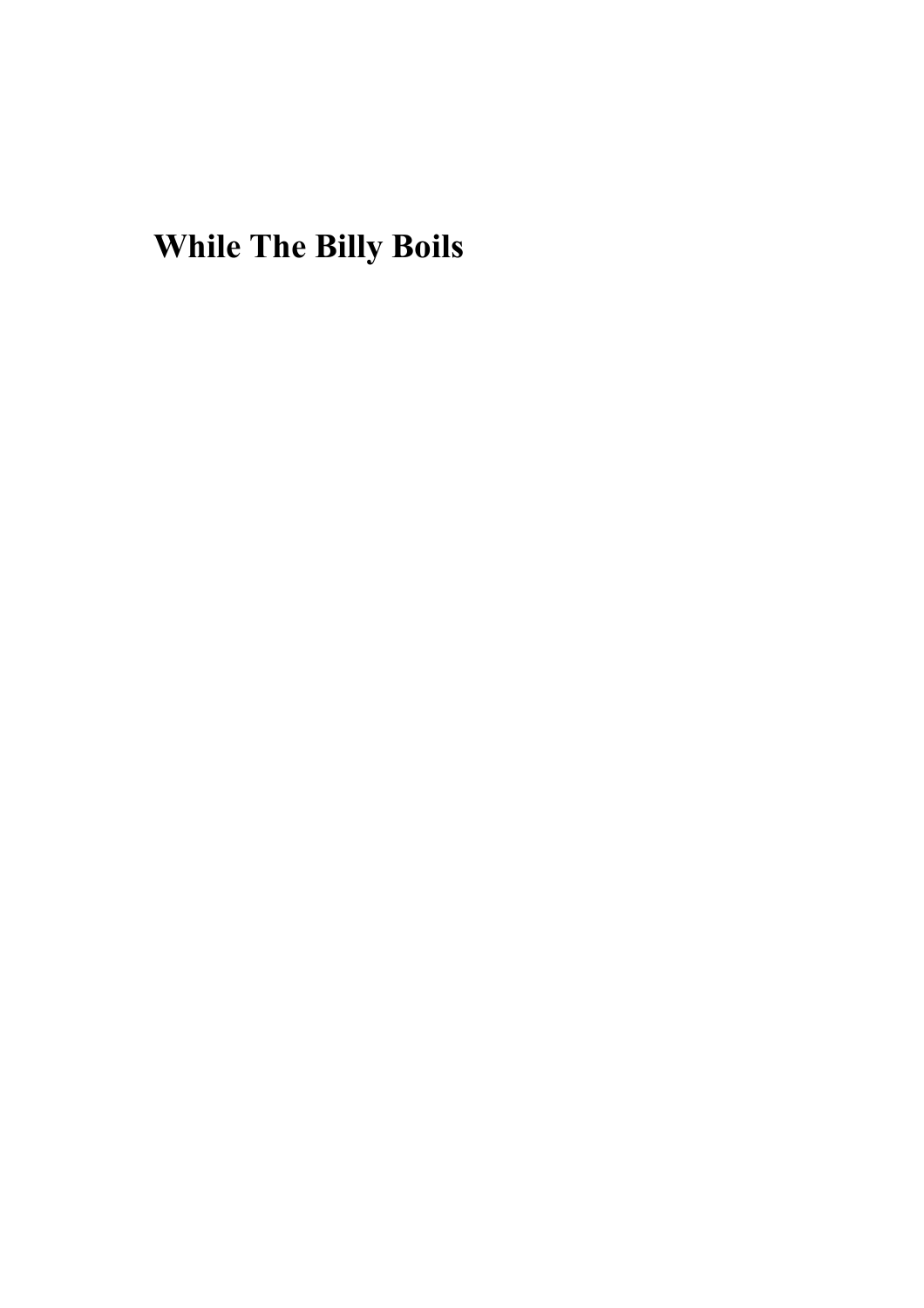#### **An Old Mate Of Your Father's**

 You remember when we hurried home from the old bush school how we were sometimes startled by a bearded apparition, who smiled kindly down on us, and whom our mother introduced, as we raked off our hats, as 'An old mate of your father's on the diggings, Johnny.' And he would pat our heads and say we were fine boys, or girls — as the case may have been and that we had our father's nose but our mother's eyes, or the other way about; and say that the baby was the dead spit of its mother, and then add, for father's benefit: 'But yet he's like you, Tom.' It did seem strange to the children to hear him address the old man by his Christian name considering that the mother always referred to him as 'Father.' She called the old mate Mr. So-and-so, and father called him Bill, or something to that effect.

 Occasionally the old mate would come dressed in the latest city fashion, and at other times in a new suit of reach-me-downs, and yet again he would turn up in clean white moleskins, washed tweed coat, Crimean shirt, blucher boots, soft felt hat, with a fresh-looking speckled handkerchief round his neck. But his face was mostly round and brown and jolly, his hands were always horny, and his beard grey. Sometimes he might have seemed strange and uncouth to us at first, but the old man never appeared the least surprised at anything he said or did — they understood each other so well — and we would soon take to this relic of our father's past, who would have fruit or lollies for us — strange that he always remembered them — and would surreptitiously slip 'shilluns' into our dirty little hands, and tell us stories about the old days, 'when me an' yer father was on the diggin's, an' you wasn't thought of, my boy.'

 Sometimes the old mate would stay over Sunday, and in the forenoon or after dinner he and father would take a walk amongst the deserted shafts of Sapling Gully or along Quartz Ridge, and criticize old ground, and talk of past diggers' mistakes, and second bottoms, and feelers, and dips, and leads — also outcrops — and absently pick up pieces of quartz and slate, rub them on their sleeves, look at them in an abstracted manner, and drop them again; and they would talk of some old lead they had worked on: 'Hogan's party was here on one side of us, Macintosh was here on the other, Mac was getting good gold and so was Hogan, and now, why the blanky blank weren't we on gold?' And the mate would always agree that there was 'gold in them ridges and gullies yet, if a man only had the money behind him to git at it.' And then perhaps the guv'nor would show him a spot where he intended to put down a shaft some day — the old man was always thinking of putting down a shaft. And these two old 'Fifty-Niners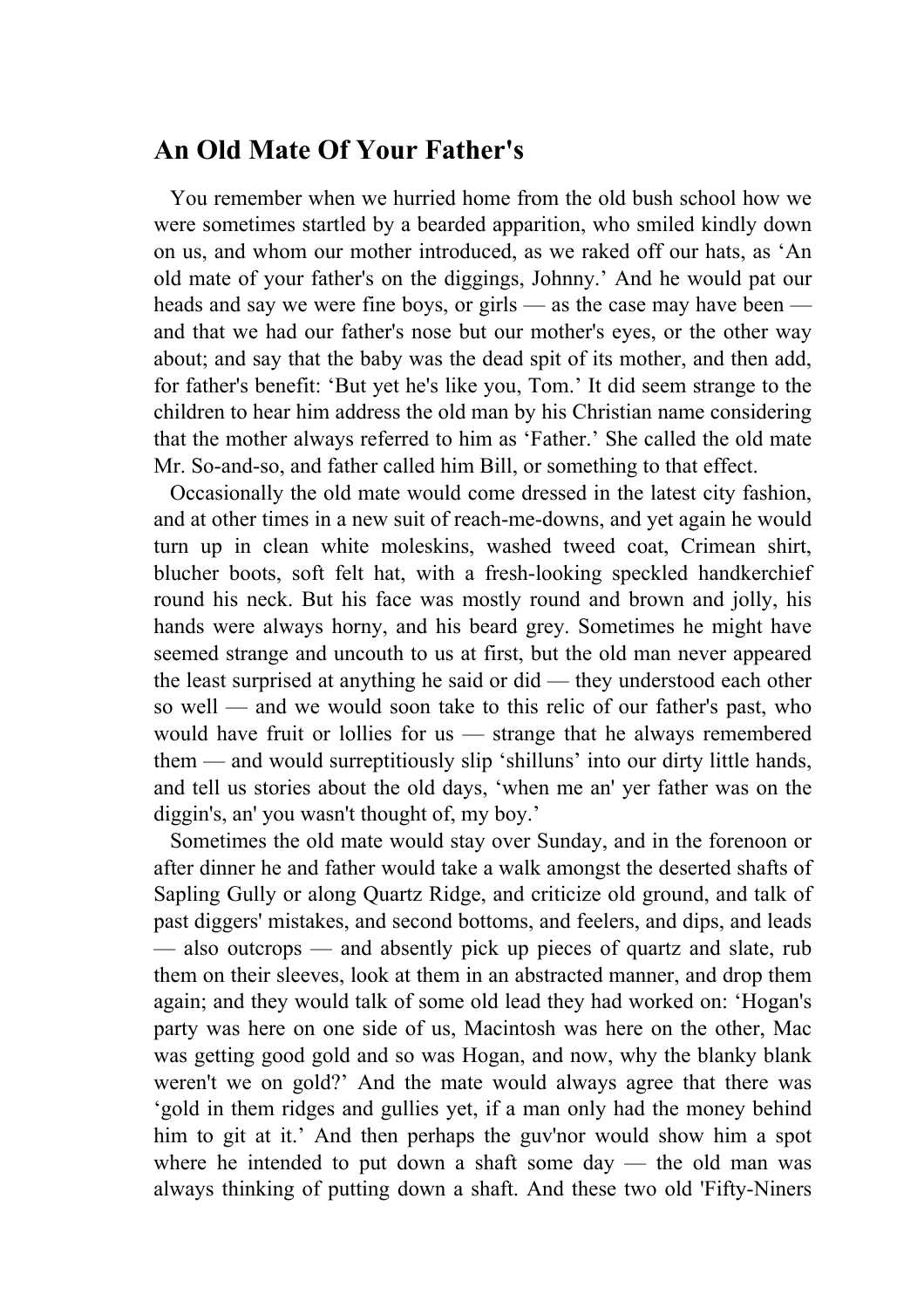would mooch round and sit on their heels on the sunny mullock heaps and break clay lumps between their hands, and lay plans for the putting down of shafts, and smoke, till an urchin was sent to 'look for his father and Mr. So-and-so, and tell 'em to come to their dinner.'

 And again — mostly in the fresh of the morning — they would hang about the fences on the selection and review the live stock: five dusty skeletons of cows, a hollow-sided calf or two, and one shocking piece of equine scenery — which, by the way, the old mate always praised. But the selector's heart was not in farming nor on selections — it was far away with the last new rush in West Australia or Queensland, or perhaps buried in the worked out ground of Tambaroora, Married Man's Creek, or Araluen; and by-and-by the memory of some half-forgotten reef or lead or 'Last Chance,''Nil Desperandum' or 'Brown Snake' claim would take their thoughts far back and away from the dusty patch of sods and struggling sprouts called the crop, or the few discouraged, half-dead slips which comprised the orchard. Then their conversation would be pointed with many Golden Points, Baikery Hills, Deep Creeks, Maitland Bars, Specimen Flats, and Chinamen's Gullies. And so they'd yarn till the youngster came to tell them that 'Mother sez the breakfus is gettin' cold,' and then the old mate would rouse himself and stretch and say, 'Well, we mustn't keep the missus waitin', Tom!'

 And, after tea, they would sit on a log of the wood-heap, or the edge of the verandah — that is, in warm weather — and yarn about Ballarat and Bendigo — of the days when we spoke of being '*on*' a place oftener than '*at*' it: *on* Ballarat, *on* Gulgong, *on* Lambing Flat, *on* Creswick — and they would use the definite article before the names, as 'on The Turon; The Lachlan; The Home Rule; The Canadian Lead.' Then again they'd yarn of old mates, such as Tom Brook, Jack Henright, and poor Martin Ratcliffe who was killed in his golden hole — and of other men, whom they didn't seem to have known much about, and who went by the names of 'Adelaide Adolphas,''Corney George,' and other names which might have been more or less applicable.

 And sometimes they'd get talking, low and mysterious like, about 'Th' Eureka Stockade;' and if we didn't understand and asked questions, 'what was the Eureka Stockade?' or 'what did they do it for?' father'd say: 'Now, run away, sonny, and don't bother; me and Mr. So-and-so want to talk.' Father had the mark of a hole on his leg, which he said he got through a gun accident when a boy, and a scar on his side, that we saw when he was in swimming with us; he said he got that in an accident in a quartzcrushing machine. Mr. So-and-so had a big scar on the side of his forehead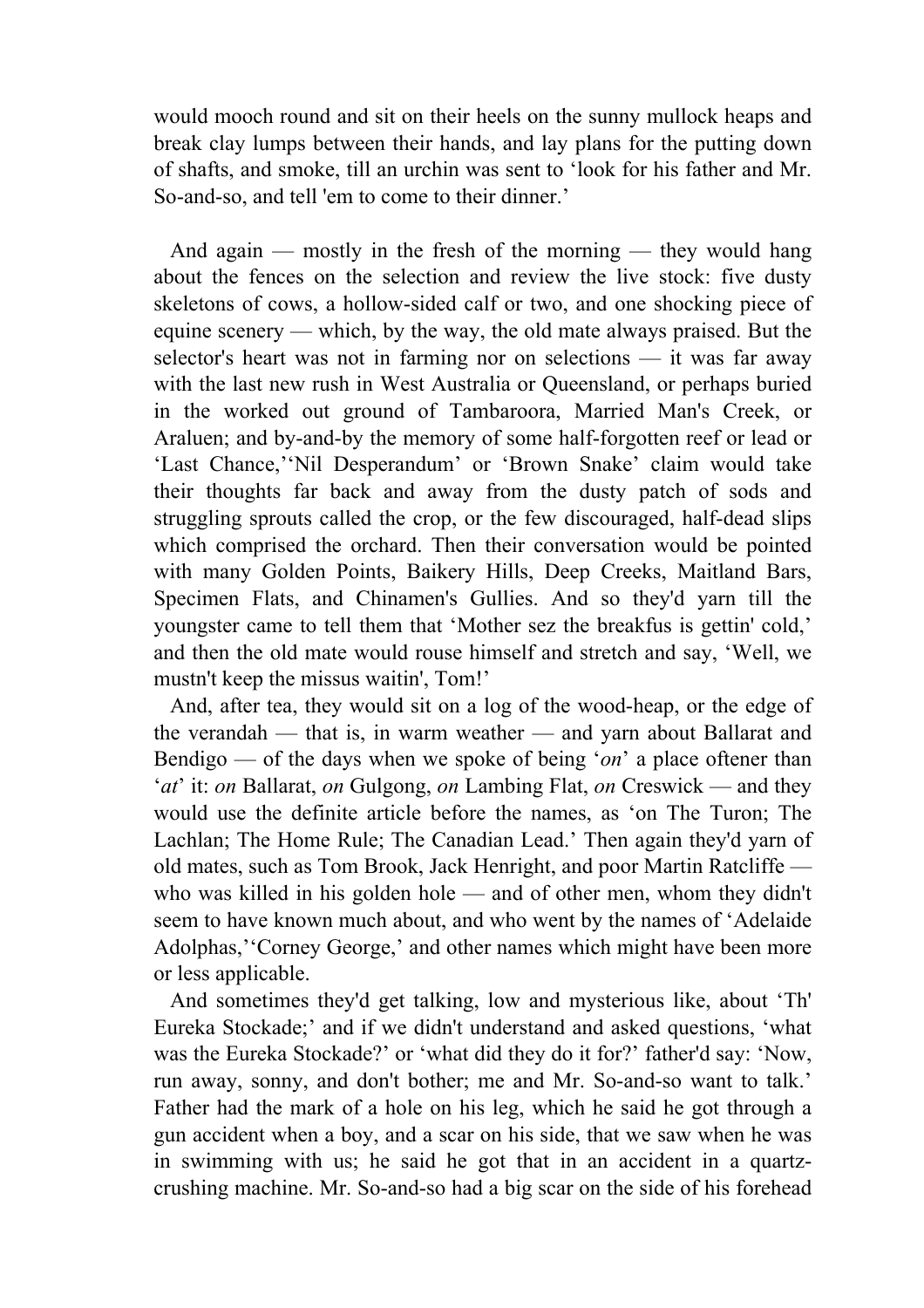that was caused by a pick accidentally slipping out of a loop in the rope, and falling down a shaft where he was working. But how was it they talked low, and their eyes brightened up, and they didn't look at each other, but away over sunset, and had to get up and walk about, and take a stroll in the cool of the evening when they talked about Eureka?

 And, again they'd talk lower and more mysterious like, and perhaps mother would be passing the wood-heap and catch a word, and ask:

'Who was she, Tom?'

And Tom — Father — would say:

 'Oh, you didn't know her, Mary; she belonged to a family Bill knew at home.'

 And Bill would look solemn till mother had gone, and then they would smile a quiet smile, and stretch and say, 'Ah, well!' and start something else.

 They had yarns for the fireside, too, some of those old mates of our father's, and one of them would often tell how a girl — a queen of the diggings — was married, and had her wedding-ring made out of the gold of that field; and how the diggers weighed their gold with the new wedding-ring for luck — by hanging the ring on the hook of the scales and attaching their chamois-leather gold bags to it (whereupon she boasted that four hundred ounces of the precious metal passed through her weddingring); and how they lowered the young bride, blindfolded, down a golden hole in a big bucket, and got her to point out the drive from which the gold came that her ring was made out of. The point of this story seems to have been lost — or else we forgot it — but it was characteristic. Had the girl been lowered down a duffer, and asked to point out the way to the gold, and had she done so successfully, there would have been some sense in it.

 And they would talk of King, and Maggie Oliver, and G. V. Brooke, and others, and remember how the diggers went five miles out to meet the coach that brought the girl actress, and took the horses out and brought her in in triumph, and worshipped her, and sent her off in glory, and threw nuggets into her lap. And how she stood upon the box-seat and tore her sailor hat to pieces, and threw the fragments amongst the crowd; and how the diggers fought for the bits and thrust them inside their shirt bosoms; and how she broke down and cried, and could in her turn have worshipped those men — loved them, every one. They were boys all, and gentlemen all. There wore college men, artists, poets, musicians, journalists — Bohemians all. Men from all the lands and one. They understood art — and poverty was dead. And perhaps the old mate would say slyly, but with a sad, quiet smile:

'Have you got that bit of straw yet, Tom?'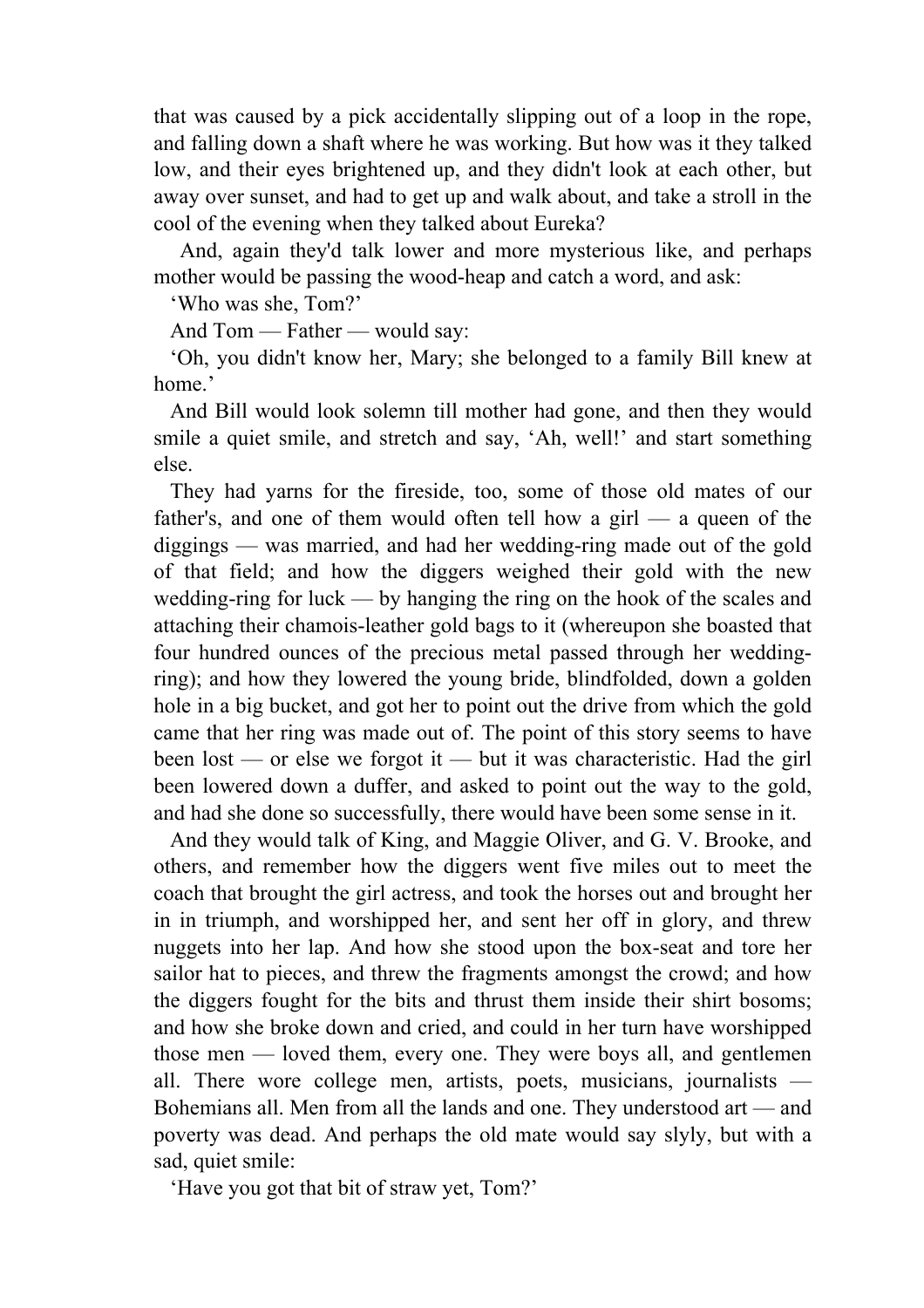Those old mates had each three pasts behind them. The two they told each other when they became mates, and the one they had shared.

 And when the visitor had gone by the coach we noticed that the old man would smoke a lot, and think as much, and take great interest in the fire, and be a trifle irritable perhaps.

 Those old mates of our father's are getting few and far between, and only happen along once in a way to keep the old man's memory fresh, as it were. We met one to-day, and had a yarn with him, and afterwards we got thinking, and somehow began to wonder whether those ancient friends of ours were, or were not, better and kinder to their mates than we of the rising generation are to our fathers; and the doubt is painfully on the wrong side.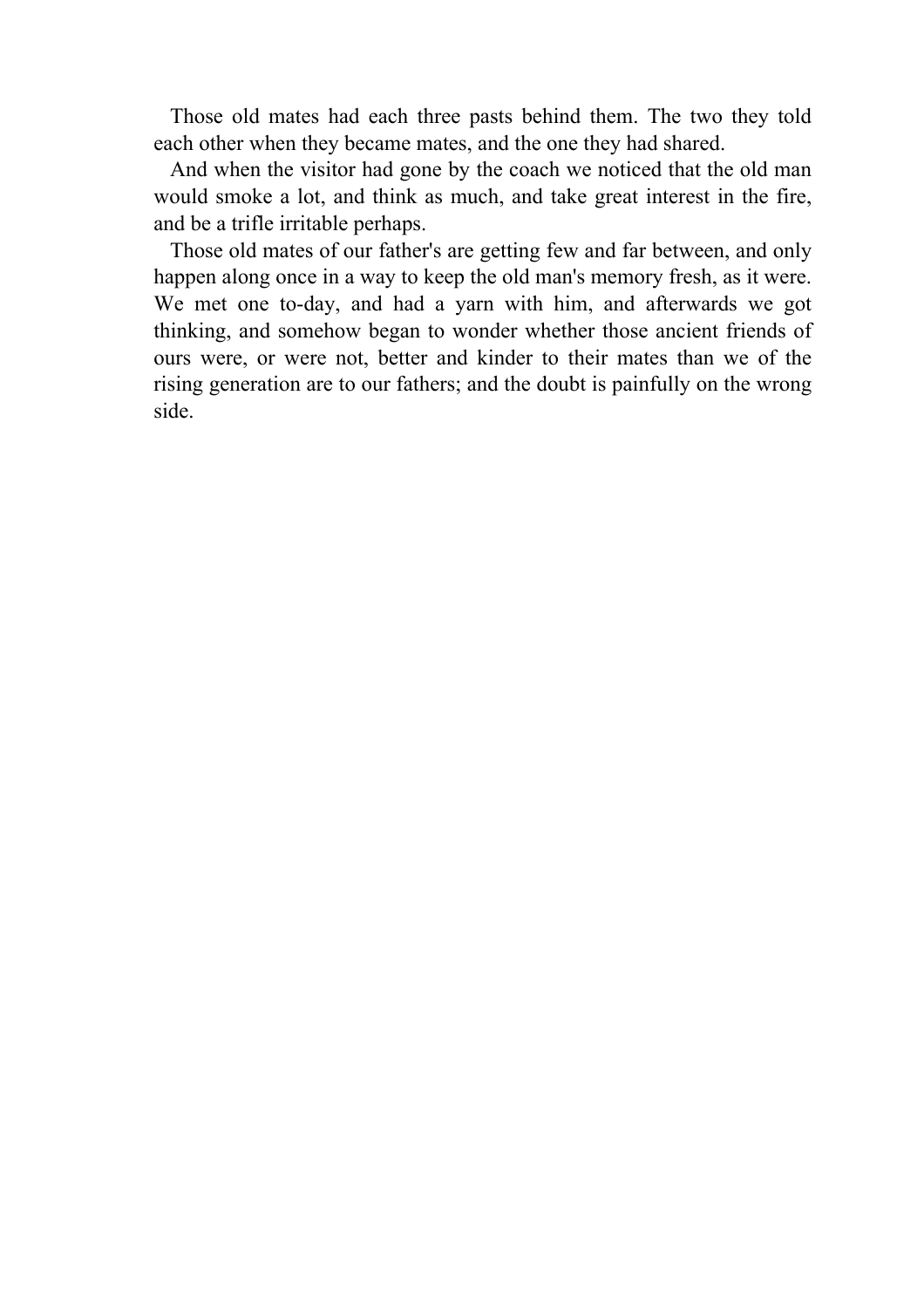#### **Settling On The Land**

 THE worst bore in Australia just now is the man who raves about getting the people on the land, and button-holes you in the street with a little scheme of his own. He generally does not know what he is talking about.

 There is in Sydney a man named Tom Hopkins who settled on the land once, and sometimes you can get him to talk about it. He did very well at his trade in the city, years ago, until he began to think that he could do better up-country. Then he arranged with his sweetheart to be true to him and wait whilst he went West and made a home. She drops out of the story at this point.

 He selected on a run at Dry Hole Creek, and for months awaited the arrival of the Government surveyors to fix his boundaries; but they didn't come, and, as he had no reason to believe they would turn up within the next ten years, he grubbed and fenced at a venture, and started farming operations. Does the reader know what grubbing means? Tom does. He found the biggest, ugliest, and most useless trees on his particular piece of ground; also the greatest number of adamantine stumps. He started without experience, or with very little, but with plenty of advice from men who knew less about farming than he did. He found a soft place between two roots on one side of the first tree, made a narrow, irregular hole, and burrowed down till he reached a level where the tap-root was somewhat less than four feet in diameter, and not quite as hard as flint: then he found that he hadn't room to swing the axe, so he heaved out another ton or two of earth — and rested. Next day he sank a shaft on the other side of the gum; and after tea, over a pipe, it struck him that it would be a good idea to burn the tree out, and so use up the logs and lighter rubbish lying round. So he widened the excavation, rolled in some logs, and set fire to them with no better result than to scorch the roots.

 Tom persevered. He put the trace harness on his horse, drew in all the logs within half a mile, and piled them on the windward side of that gum; and during the night the fire found a soft place, and the tree burnt off about six feet above the surface, falling on a squatter's boundary fence, and leaving the ugliest kind of stump to occupy the selector's attention; which it did, for a week. He waited till the hole cooled, and then he went to work with pick, shovel, and axe: and even now he gets interested in drawings of machinery, such as are published in the agricultural weeklies, for getting out stumps without graft. He thought he would be able to get some posts and rails out of that tree, but found reason to think that a cast-iron column would split sooner — and straighter. He traced some of the surface roots to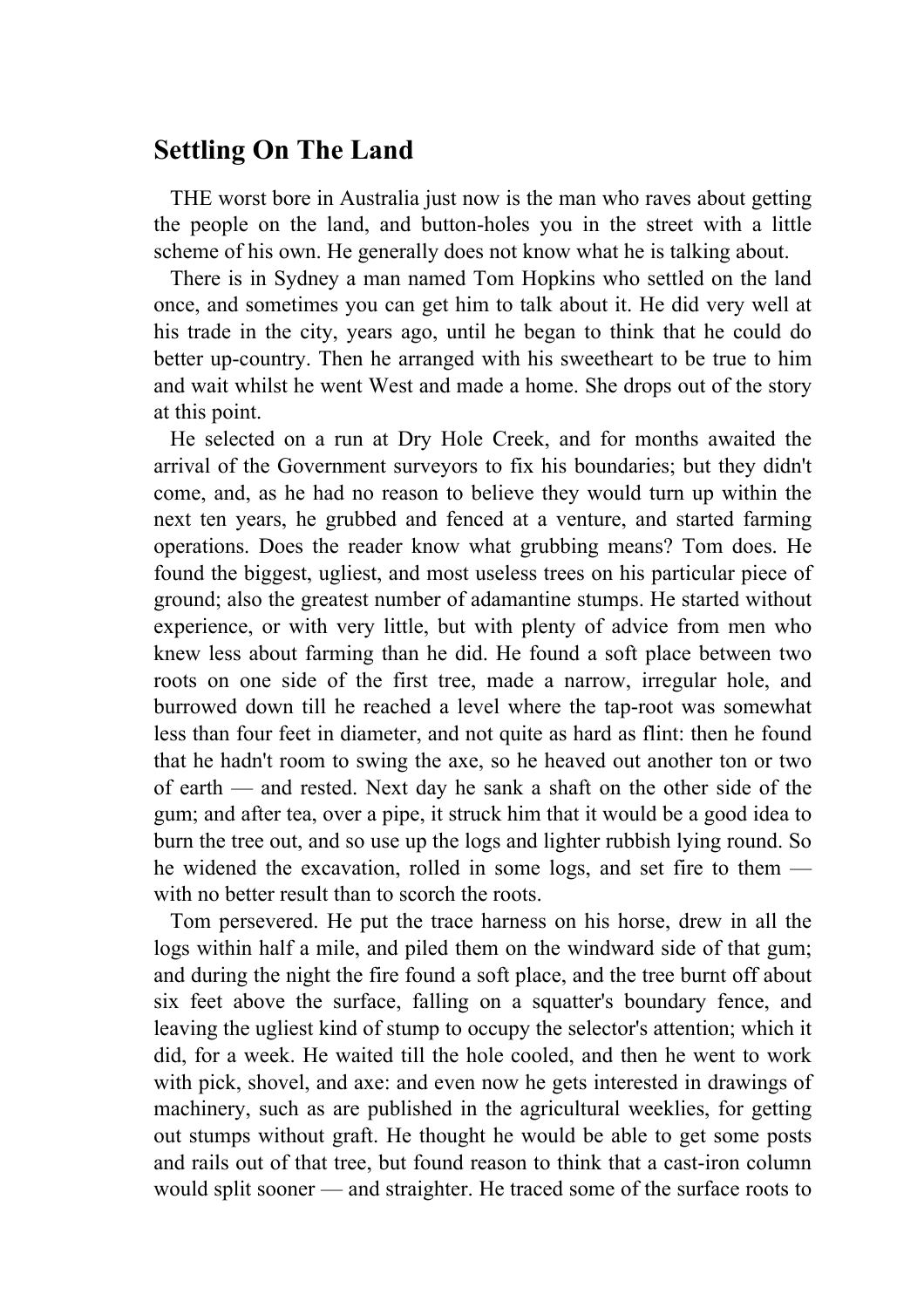the other side of the selection, and broke most of his trace-chains trying to get them out by horse-power — for they had other roots going down from underneath. He cleared a patch in the course of time and for several seasons he broke more plough-shares than he could pay for.

 Meanwhile the squatter was not idle. Tom's tent was robbed several times, and his hut burnt down twice. Then he was charged with killing some sheep and a steer on the run, and converting them to his own use, but got off mainly because there was a difference of opinion between the squatter and the other local J.P. concerning politics and religion.

 Tom ploughed and sowed wheat, but nothing came up to speak of — the ground was too poor; so he carted stable manure six miles from the nearest town, manured the land, sowed another crop, and prayed for rain. It came. It raised a flood which washed the crop clean off the selection, together with several acres of manure, and a considerable portion of the original surface soil; and the water brought down enough sand to make a beach, and spread it over the field to a depth of six inches. The flood also took half a mile of fencing from along the creek bank, and landed it in a bend, three miles down, on a dummy selection, where it was confiscated.

Tom didn't give up — he was energetic. He cleared another piece of ground on the siding, and sowed more wheat; it had the rust in it, or the smut — and averaged three shillings per bushel. Then he sowed lucerne and oats, and bought a few cows: he had an idea of starting a dairy. First, the cows' eyes got bad, and he sought the advice of a German cockie, and acted upon it; he blew powdered alum through paper tubes into the bad eyes, and got some of it snorted and butted back into his own. He cured the cows' eyes and got the sandy blight in his own, and for a week or so he couldn't tell one end of a cow from the other, but sat in a dark corner of the hut and groaned, and soaked his glued eyelashes in warm water. Germany stuck to him and nursed him, and saw him through.

 Then the milkers got bad udders, and Tom took his life in his hands whenever he milked them. He got them all right presently — and butter fell to fourpence, a pound. He and the aforesaid cockie made arrangements to send their butter to a better market; and then the cows contracted a disease which was known in those parts as 'plooro permoanyer,' but generally referred to as 'th'ploorer.'

 Again Tom sought advice, acting upon which he slit the cows' ears, cut their tails half off to bleed them, and poured pints of 'pain killer' into them through their nostrils; but they wouldn't make an effort, except, perhaps, to rise and poke the selector when he tried to tempt their appetites with slices of immature pumpkin. They died peacefully and persistently, until all were gone save a certain dangerous, barren, slab-sided luny bovine with white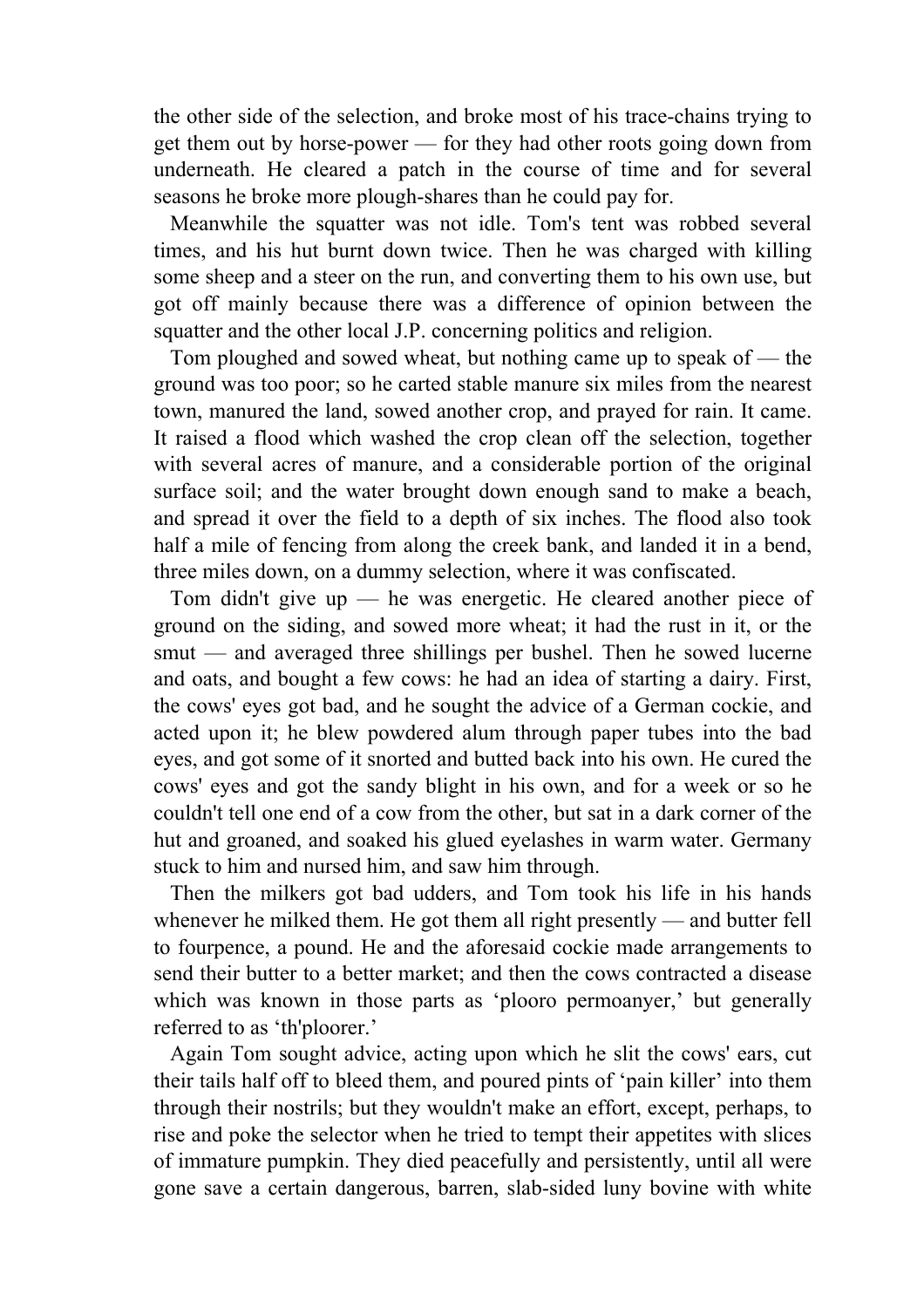eyes and much agility in jumping fences, who was known locally as Queen Elizabeth.

 Tom shot Queen Elizabeth, and turned his attention to agriculture again. Then his plough horses took bad with something the Teuton called 'der shtranguls.' He submitted them to a course of treatment in accordance with Jacob's advice — and they died. Even then Tom didn't give in — there was grit in that man. He borrowed a broken-down dray horse in return for its keep, coupled it with his own old riding hack, and started to finish ploughing. The team wasn't a success. Whenever the draught horse's knees gave way and he stumbled forward, he jerked the lighter horse back into the plough, and something would break. Then Tom would blaspheme till he was refreshed, mend up things with wire and bits of clothes-line, fill his pockets with stones to throw at the team, and start again. Finally he hired a dummy's child to drive the horses. The brat did his best: he tugged at the head of the team, prodded it behind, heaved rocks at it, cut a sapling, got up his enthusiasm, and wildly whacked the light horse whenever the other showed signs of moving — but he never succeeded in starting both horses at one and the same time. Moreover the youth was cheeky, and the selector's temper had been soured: he cursed the boy along with the horses, the plough, the selection, the squatter, and Australia. Yes, he cursed Australia. The boy cursed back, was chastised, and immediately went home and brought his father.

 Then the dummy's dog tackled the selector's dog and this precipitated things. The dummy would have gone under had his wife not arrived on the scene with the eldest son and the rest of the family. They all fell foul of Tom. The woman was the worst. The selector's dog chawed the other and came to his master's rescue just in time — or Tom Hopkins would never have lived to become the inmate of a lunatic asylum.

 Next year there happened to be good grass on Tom's selection and nowhere else, and he thought it wouldn't be a bad idea to get a few poor sheep, and fatten them up for market: sheep were selling for about sevenand-six pence a dozen at that time. Tom got a hundred or two, but the squatter had a man stationed at one side of the selection with dogs to set on the sheep directly they put their noses through the fence (Tom's was not a sheep fence). The dogs chased the sheep across the selection and into the run again on the other side, where another man waited ready to pound them.

 Tom's dog did his best; but he fell sick while chawing up the fourth capitalistic canine, and subsequently died. The dummies had rubbed that cur with poison before starting it across — that was the only way they could get at Tom's dog.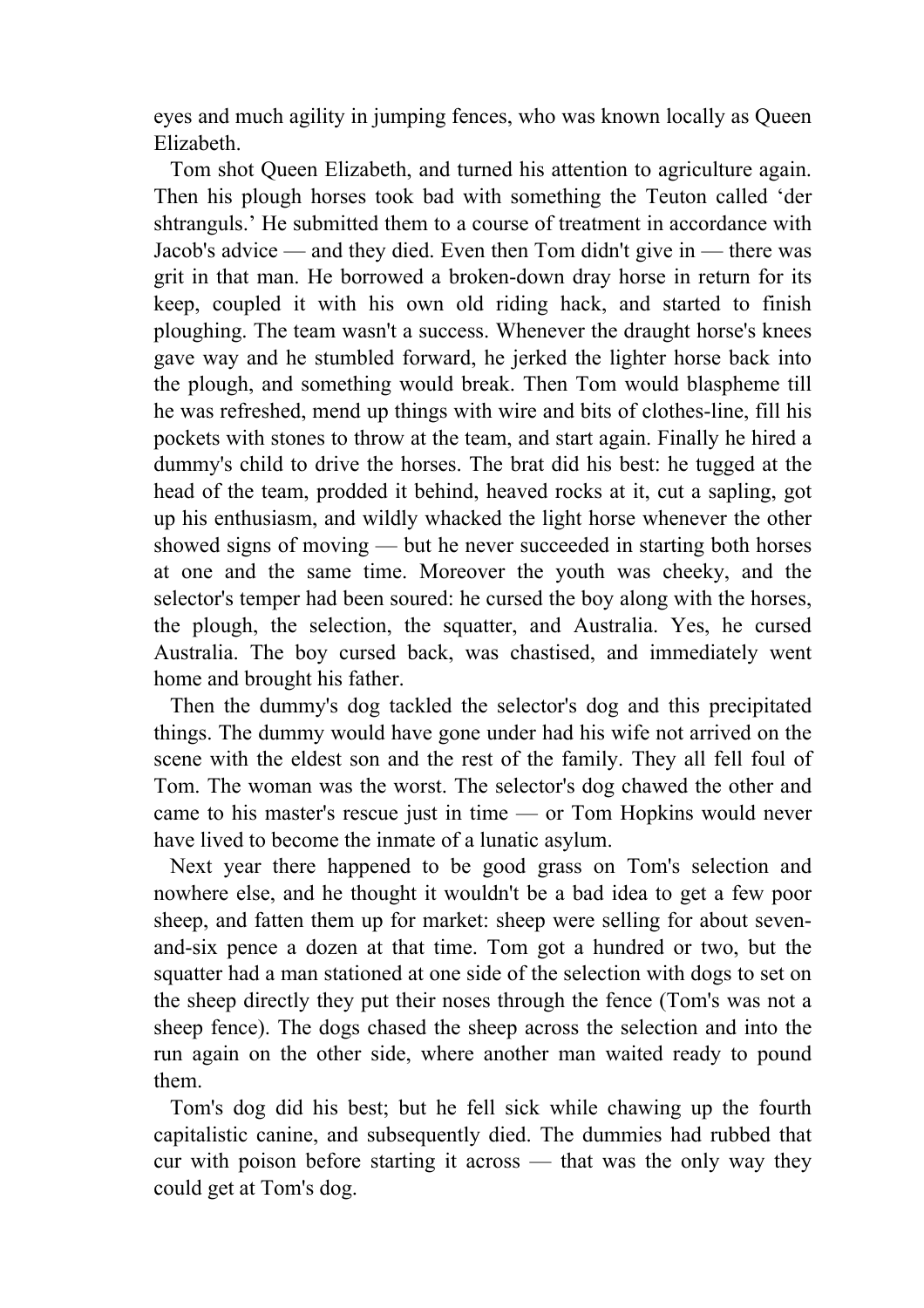Tom thought that two might play at the game, and he tried; but his nephew, who happened to be up from the city on a visit, was arrested at the instigation of the squatter for alleged sheep-stealing, and sentenced to two years' hard; during which time the selector himself got six months for assaulting the squatter with intent to do him grievous bodily harm which, indeed, he more than attempted, if a broken nose, a fractured law, and the loss of most of the squatter's teeth amounted to anything. The squatter by this time had made peace with the other local Justice, and had become his father-in-law.

 When Tom came out there was little left for him to live for; but he took a job of fencing, got a few pounds together, and prepared to settle on the land some more. He got a 'missus' and a few cows during, the next year; the missus robbed him and ran away with the dummy, and the cows died in the drought, or were impounded by the squatter while on their way to water. Then Tom rented an orchard up the creek, and a hailstorm destroyed all the fruit. Germany happened to be represented at the time, Jacob having sought shelter at Tom's hut on his way home from town. Tom stood leaning against the door post with the hail beating on him through it all. His eyes were, very bright and very dry, and every breath was a choking sob. Jacob let him stand there, and sat inside with a dreamy expression on his hard face, thinking of childhood and fatherland, perhaps. When it was over he led Tom to a stool and said, 'You waits there, Tom. I must go home for somedings. You sits there still and waits twenty minutes;' then he got on his horse and rode off muttering to himself: 'Dot man moost gry, dot man moost gry.' He was back inside of twenty minutes with a bottle of wine and a cornet under his overcoat. He poured the wine into two pint pots, made Tom drink, drank himself, and then took his cornet, stood up at the door, and played a German march into the rain after the retreating storm. The hail had passed over his vineyard and he was a ruined man too. Tom did 'gry' and was all right. He was a bit disheartened, but he did another job of fencing, and was just beginning to think about 'puttin' in a few vines an' fruit trees' when the Government surveyors — whom he'd forgotten all about — had a resurrection and came and surveyed, and found that the real selection was located amongst some barren ridges across the creek. Tom reckoned it was lucky he didn't plant the orchard, and he set about shifting his home and fences to the new site. But the squatter interfered at this point, entered into possession of the farm and all on it, and took action against the selector for trespass — laying the damages at £2500

 Tom was admitted to the lunatic asylum at Parramatta next year, and the squatter was sent there the following summer, having been ruined by the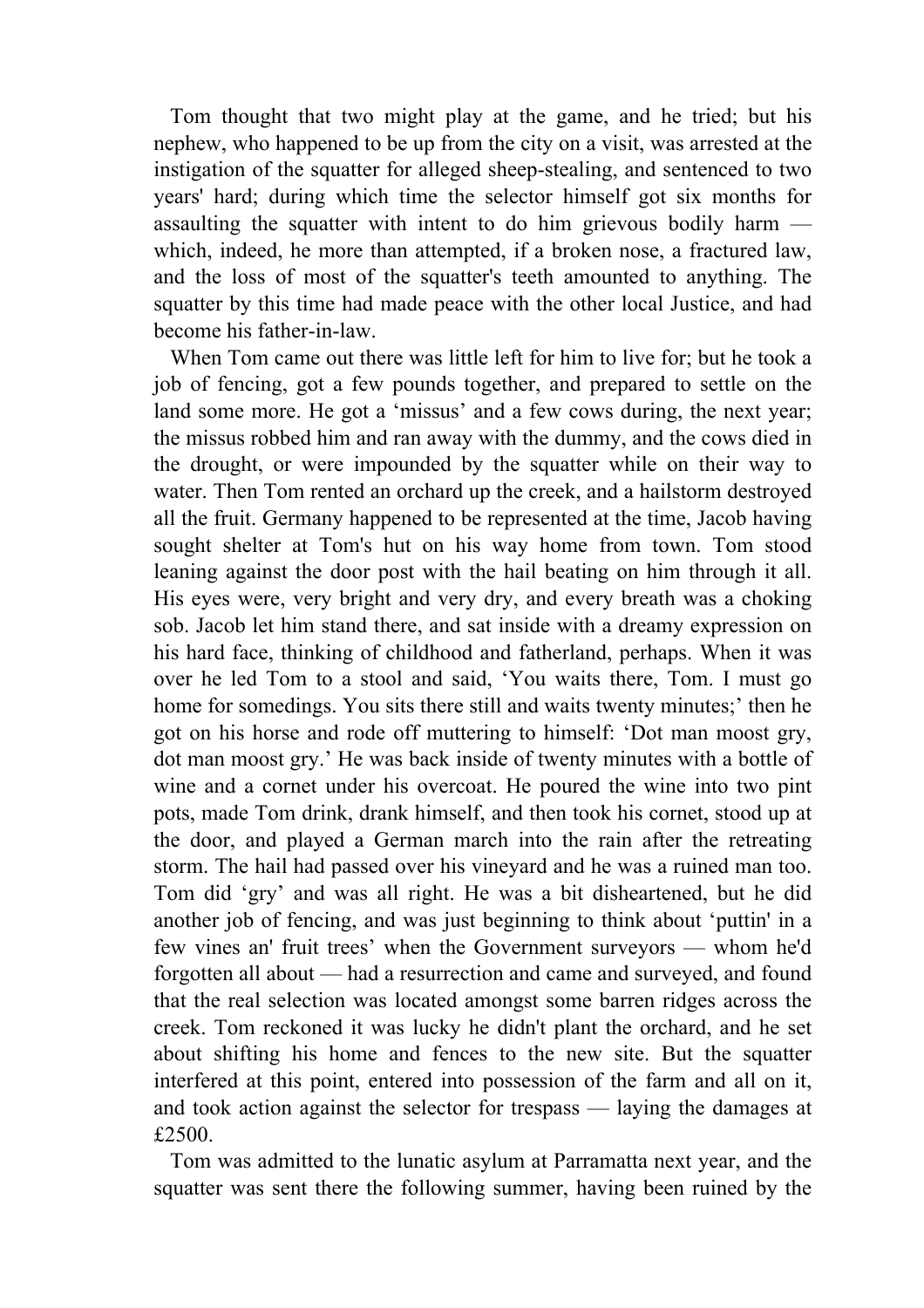drought, the rabbits, the banks, and a wool-ring. The two became very friendly, and had many a sociable argument about the feasibility — or otherwise — of blowing open the floodgates of Heaven in a dry season with dynamite.

 Tom was discharged a few years since. He knocks about certain suburbs a good deal. He is seen in daylight seldom, and at night mostly in connection with a dray and a lantern. He says his one great regret is that he wasn't found to be of unsound mind before he went up-country.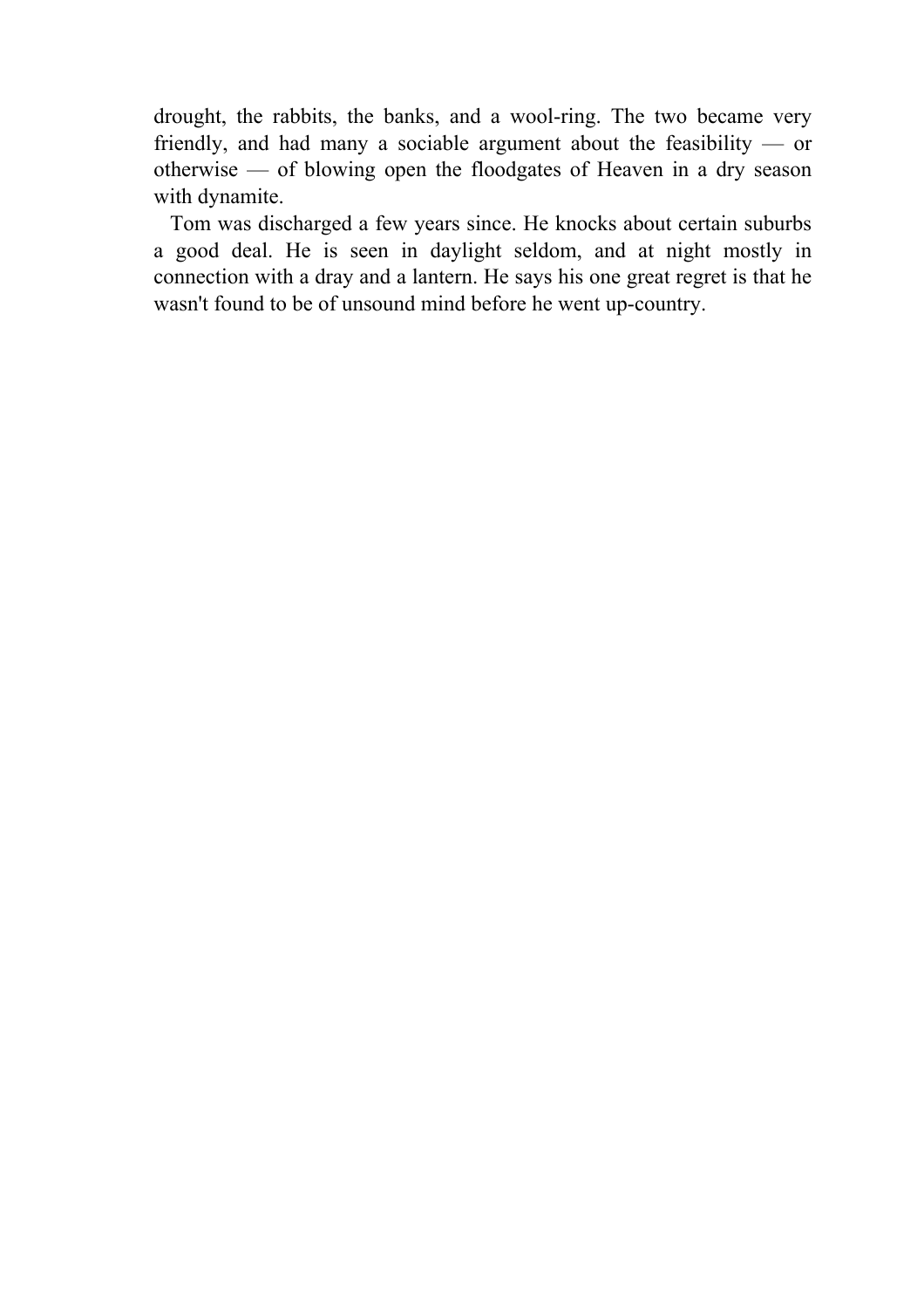## **Enter Mitchell**

 THE Western train had just arrived at Redfern railway-station with a lot of ordinary passengers and one swagman.

 He was short, and stout, and bow-legged, and freckled, and sandy. He had red hair and small, twinkling, grey eyes, and — what often goes with such things — the expression of a born comedian. He was dressed in a ragged, well-washed print shirt, an old black waistcoat with a calico back, a pair of cloudy moleskins patched at the knees and held up by a plaited greenhide belt buckled loosely round his hips, a pair of well-worn, fuzzy blucher boots, and a soft felt hat, green with age, and with no brim worth mentioning, and no crown to speak of. He swung a swag on to the platform, shouldered it, pulled out a billy and water-bag, and then went to a dog-box in the break van.

 Five minutes later he appeared on the edge of the cab-platform, with an anxious-looking cattle-dog crouching against his legs, and one end of the chain in his hand. He eased down the swag against a post, turned his face to the city, tilted his hat forward, and scratched the well-developed back of his head with a little finger. He seemed undecided what track to, take.

'Cab, sir!'

The swagman turned slowly and regarded cabby with a quiet grin.

'Now, do I look as if I want a cab?'

'Well. why not? No harm, anyway — I thought you might want a cab.'

Swaggy scratched his head, reflectively.

 'Well,' he said, 'you're the first man that has thought so these ten years. What do I want with a cab?'

'To go where you're going' of course.'

'Do I look knocked up?'

'I didn't say you did.'

 'And I didn't say you said I did. . . . Now, I've been on the track this five years. I've tramped two thousan' miles since last Chris'mas, and I don't see why I can't tramp the last mile. Do you think my old dog wants a cab?'

 The dog shivered and whimpered; he seemed to want to get away from the crowd.

 'But then, you see, you ain't going to carry that swag through the streets, are you?' asked the cabman.

'Why not? Who'll stop me ? There ain't no law agin it, I b'lieve?'

'But then, you see, it don't look well, you know.'

'Ah! I thought we'd get to it at last.'

The traveller up-ended his bluey against his knee, gave it an affectionate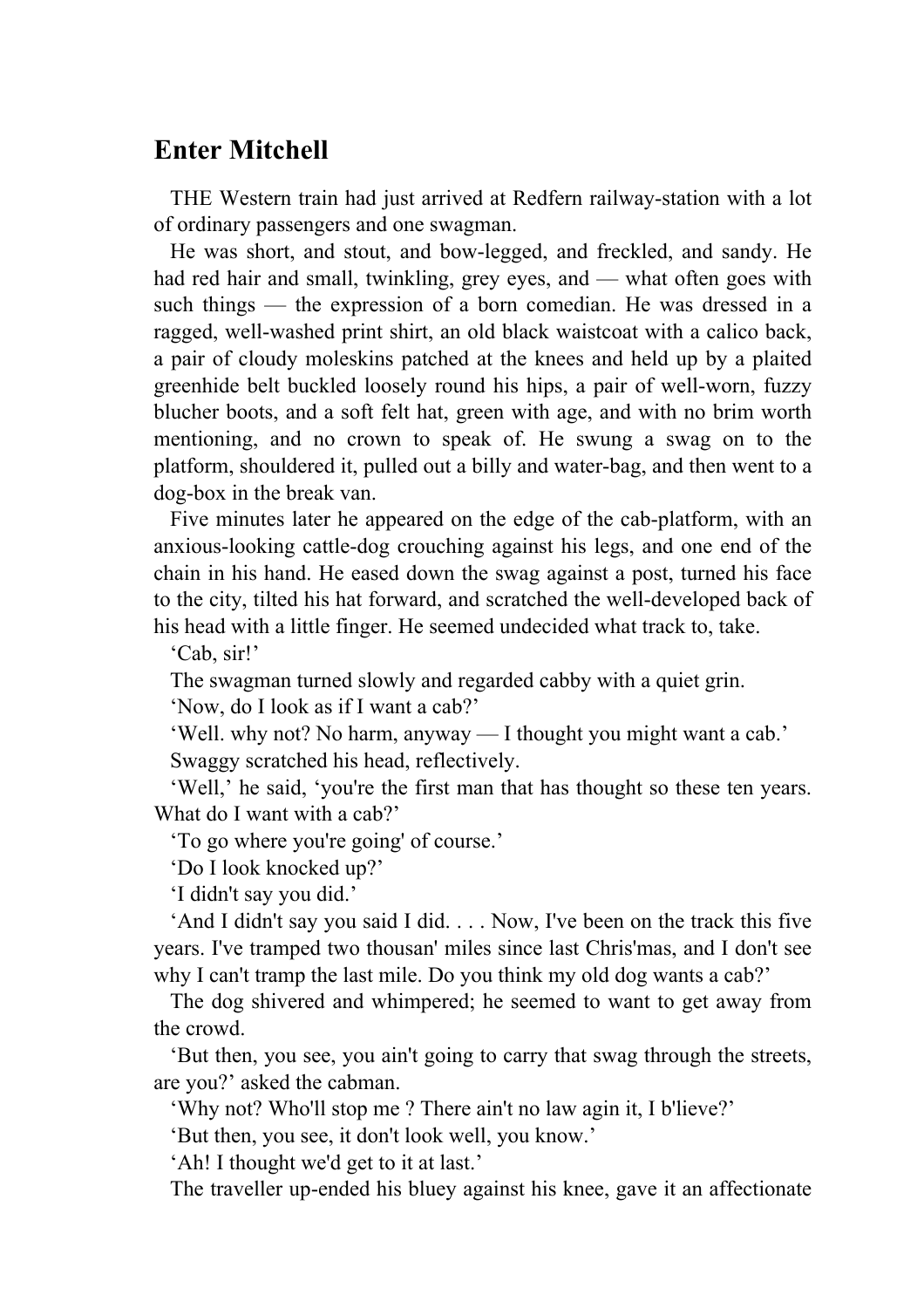pat, and then straightened himself up and looked fixedly at the cabman.

 'Now, look here!' he said, sternly and impressively, 'can you see anything wrong with that old swag o'mine?'

 It was a stout, dumpy swag, with a red blanket outside, patched with blue, and the edge of a blue blanket showing in the inner rings at the end. The swag might have been newer; it might have been cleaner; it might have been hooped with decent straps, instead of bits of clothes-line and greenhide but otherwise there was nothing the matter with it, as swags go.

 'I've humped that old swag for years,' continued the bushman; 'I've carried that old swag thousands of miles — as that old dog knows — an' no one ever bothered about the look of it, or of me, or of my old dog, neither; and do you think I'm going to be ashamed of that old swag, for a cabby or anyone else? Do you think I'm going to study anybody's feelings? No one ever studied mine! I'm in two minds to summon you for using insulting language towards me!'

 He lifted the swag by the twisted towel which served for a shoulderstrap, swung it into the cab, got in himself and hauled the dog after him.

 'You can drive me somewhere where I can leave my swag and dog while I get some decent clothes to see a tailor in,' he said to the cabman. 'My old dog ain't used to cabs, you see.'

 Then he added, reflectively: 'I drove a cab myself, once, for five years in Sydney.'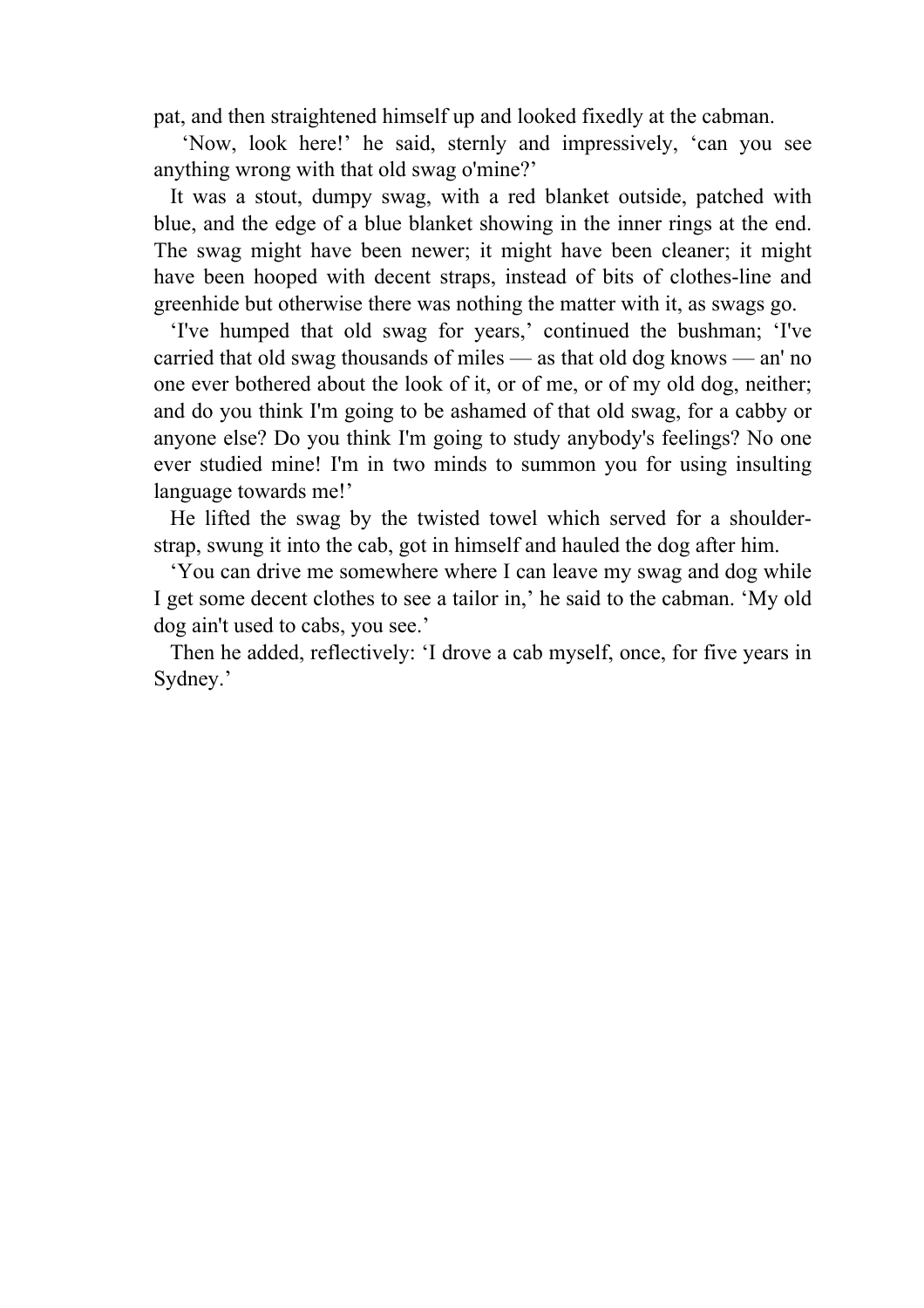#### **Stiffner and Jim**

#### **(Thirdly, Bill)**

 WE were tramping down in Canterbury, Maoriland, at the time, swagging it — me and Bill — looking for work on the new railway line. Well, one afternoon, after a long, hot tramp, we comes to Stiffner's Hotel — between Christchurch and that other place — I forget the name of it with throats on us like sunstruck bones, and not the price of a stick of tobacco.

 We had to have a drink, anyway, so we chanced it. We walked right into the bar, handed over our swags, put up four drinks, and tried to look as if we'd just drawn our cheques and didn't care a curse for any man. We looked solvent enough, as far as swagmen go. We were dirty and haggard and ragged and tired-looking, and that was all the more reason why we might have our cheques all right.

 This Stiffner was a hard customer. He'd been a spieler, fighting man, bush parson, temperance preacher, and a policeman, and a commercial traveller, and everything else that was damnable; he'd been a journalist, and an editor; he'd been a lawyer, too. He was an ugly brute to look at, and uglier to have a row with — about six-foot-six, wide in proportion, and stronger than Donald Dinnie.

 He was meaner than a goldfield Chinaman and sharper than a sewer rat: he wouldn't give his own father a feed, nor lend him a sprat — unless some safe person backed the old man's I.O.U.

 We knew that we needn't expect any mercy from Stiffner; but something had to be done, so I said to Bill:

'Something's got to be done, Bill! What do you think of it?'

 Bill was mostly a quiet young chap, from Sydney, except when he got drunk — which was seldom — and then he was a lively customer from all round. He was cracked on the subject of spielers. He held that the population of the world was divided into two classes — one was spielers and the other was mugs. He reckoned that he wasn't a mug. At first I thought that he was a spieler, and afterwards I thought that he was a mug. He used to say that a man had to do it these times; that he was honest once and a fool, and was robbed and starved in consequence by his friends and relations; but now he intended to take all that he could get. He said that you either had to have or be had; that men were driven to be sharps, and there was no help for it.

Bill said: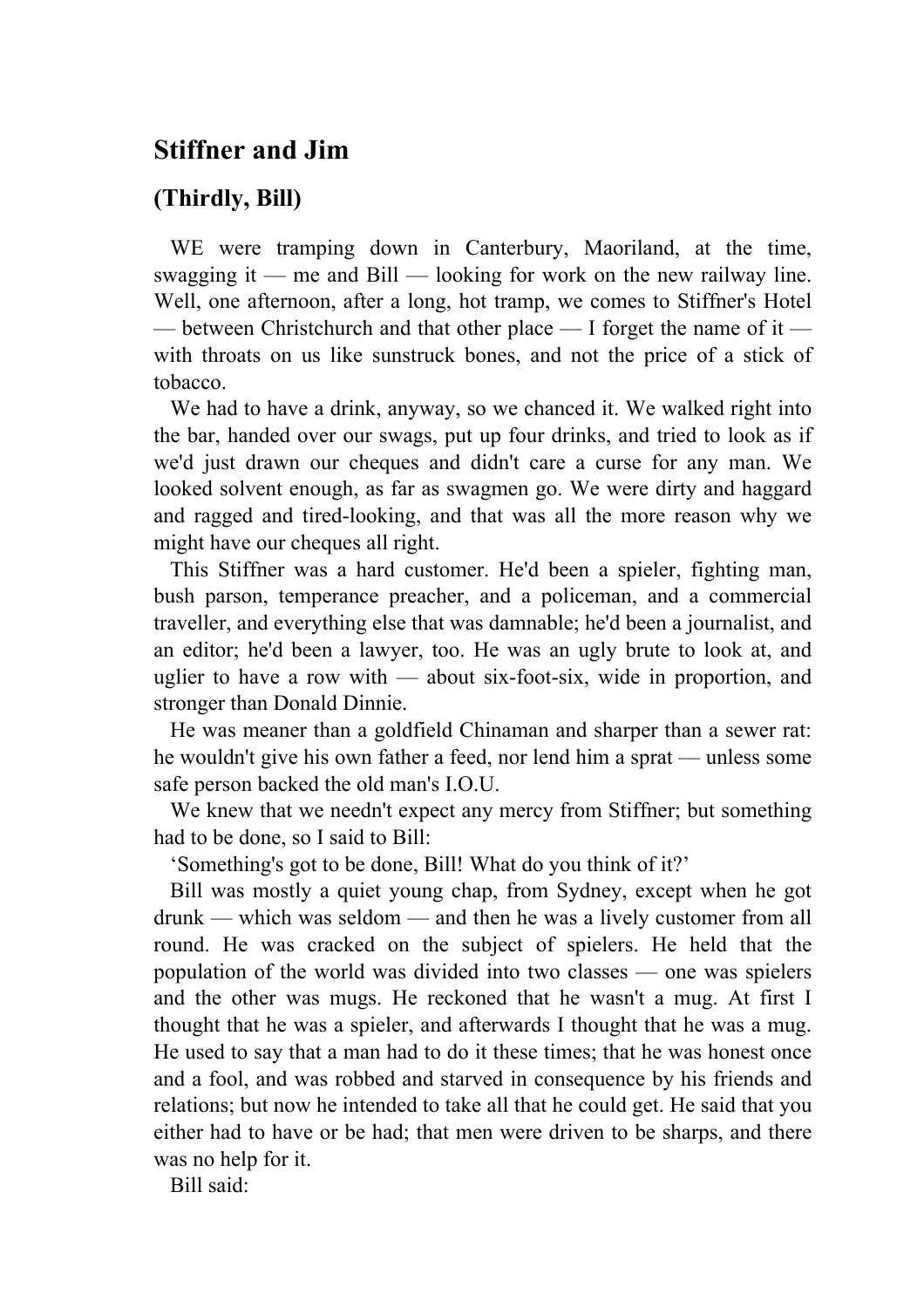'We'll have to sharpen our teeth, that's all, and chew somebody's lug.' 'How?' I asked.

 There was a lot of navvies at the pub, and I knew one or two by sight, so Bill says:—

'You know one or two of these mugs. Bite one of their ears.'

 So I took aside a chap that I knowed and bit his ear for ten bob, and gave it to Bill to mind, for I thought it would be safer with him than with me.

 'Hang on to that,' I says, 'and don't lose it for your natural life's sake, or Stiffner'll stiffen us.'

We put up about nine bob's worth of drinks that night — me and Bill and Stiffner didn't squeal: he was too sharp. He shouted once or twice.

 By-and-by I left Bill and turned in, and in the morning when I woke up there was Bill sitting alongside of me, and looking about as lively as the fighting kangaroo in London in fog time. He had a black eye and eighteenpence. He'd been taking down some of the mugs.

 'Well, what's to be done now?' I asked. 'Stiffner can smash us both with one hand, and if we don't pay up he'll pound our swags and cripple us. He's just the man to do it. He loves a fight even more than he hates being had.'

 'There's only one thing to be done, Jim,' says Bill, in a tired, disinterested tone that made me mad.

'Well, what's that?' I said.

'Smoke!'

 'Smoke be damned,' I snarled, losing my temper. 'You know dashed well that our swags are in the bar, and we can't smoke without them.'

'Well, then,' says Bill, 'I'll toss you to see who's to face the landlord.'

 'Well, I'll be blessed!' I says. 'I'll see you further first. You have got a front. You mugged that stuff away, and you'll have to get us out of the mess.'

 It made him wild to be called a mug, and we swore and growled at each other for awhile; but we daren't speak loud enough to have a fight, so at last I agreed to toss up for it, and I lost.

Bill started to give me some of his points, but I shut him up quick.

 'You've had your turn, and made a mess of it,' I said. 'For God's sake give me a show. Now, I'll go into the bar and ask for the swags, and carry them out on to the verandah, and then go back to settle up. You keep him talking all the time. You dump the two swags together, and smoke like sheol. That's all you've got to do.'

 I went into the bar, got the swags from the missus, carried them out on to the verandah, and then went back.

Stiffner came in.

'Good morning!'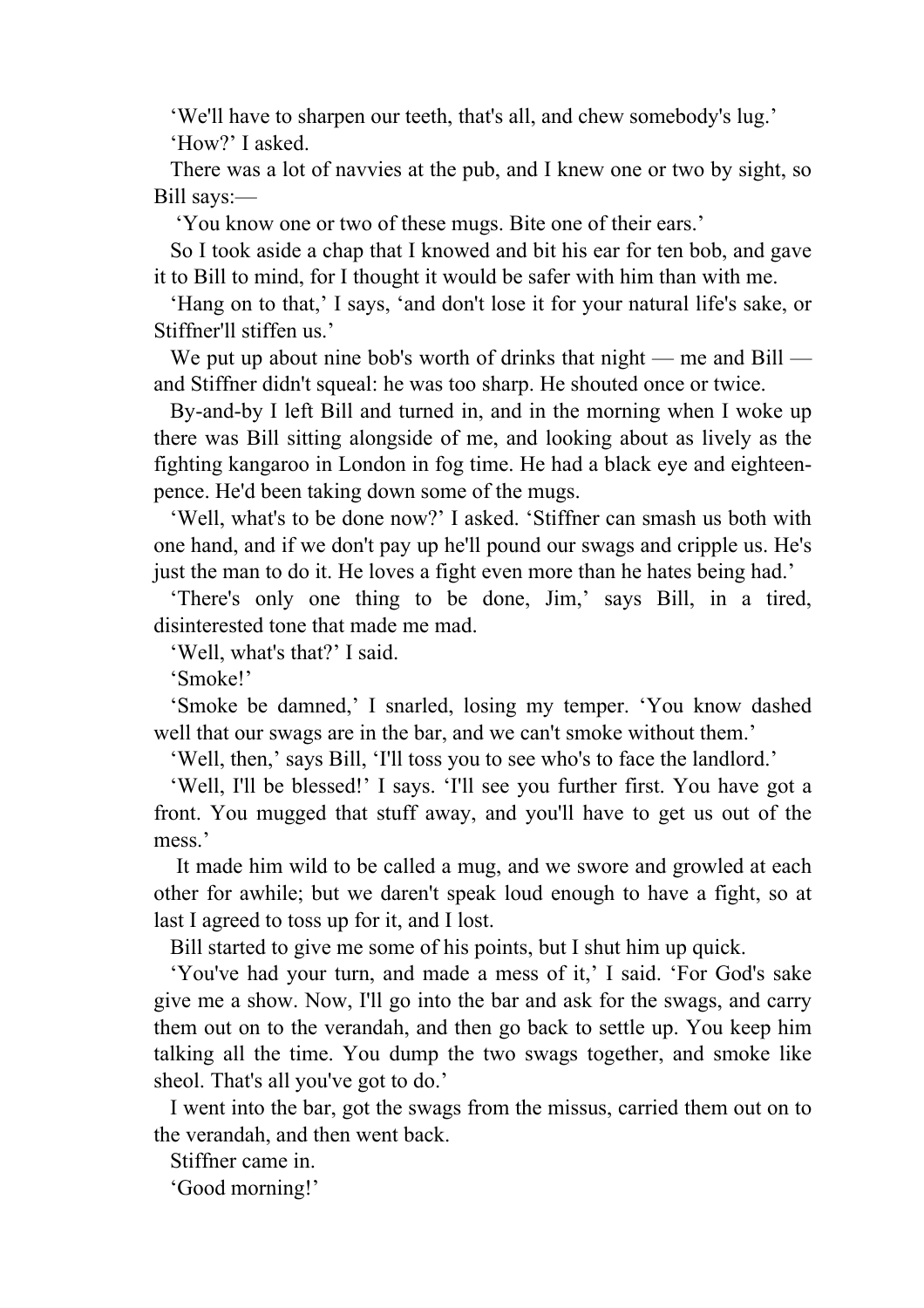'Good morning, sir,' says Stiffner.

'It'll be a nice day, I think?'

'Yes, I think so. I suppose you are going on?'

 'Yes, we'll have to make a move to-day.' Then I hooked carelessly on to the counter with one elbow, and looked dreamy-like out across the clearing, and presently I gave a sort of sigh and said: 'Ah, well! I think I'll have a beer.'

'Right you are! Where's your mate?'

 'Oh, he's round at the back. He'll be round directly; but he ain't drinking this moining.'

 Stiffner laughed that nasty empty laugh of his. He thought Bill was whipping the cat.

'What's yours, boss?' I said.

'Thankee! ... Here's luck!'

'Here's luck!'

 The country was pretty open round there — the nearest timber was better than a mile away, and I wanted to give Bill a good start across the flat before the go-as-you-can commenced; so I talked for awhile, and while we were talking I thought I might as well go the whole hog — I might as well die for a pound as a penny, if I had to die; and if I hadn't I'd have the pound to the good, anyway, so to speak. Anyhow, the risk would be about the same, or less, for I might have the spirit to run harder the more I had to run for — the more spirits I had to run for, in fact, as it turned out — so I says:

 'I think I'll take one of them there flasks of whisky to last us on the road.' 'Right y'are,' says Stiffner. 'What'll yer have — a small one or a big

one?'

'Oh, a big one, I think — if I can get it into my pocket.'

'It'll be a tight squeeze,' he said, and he laughed.

'I'll try,' I said. 'Bet you two drinks I'll get it in.'

'Done!' he says. 'The top inside coat pocket, and no tearing.'

 It was a big bottle, and all my pockets were small; but I got it into the pocket he'd betted against. It was a tight squeeze, but I got it in.

 Then we both laughed, but his laugh was nastier than usual, because it was meant to be pleasant, and he'd lost two drinks; and my laugh wasn't easy — I was anxious as to which of us would laugh next.

 Just then I noticed something, and an idea struck me — about the most up-to-date idea that ever struck me in my life: I noticed that Stiffner was limping on his right foot this morning, so I said to him:

'What's up with your foot?' putting my hand in my pocket.

 'Oh, it's a crimson nail in my boot,' he said. 'I thought I got the blanky thing out this morning; but I didn't.'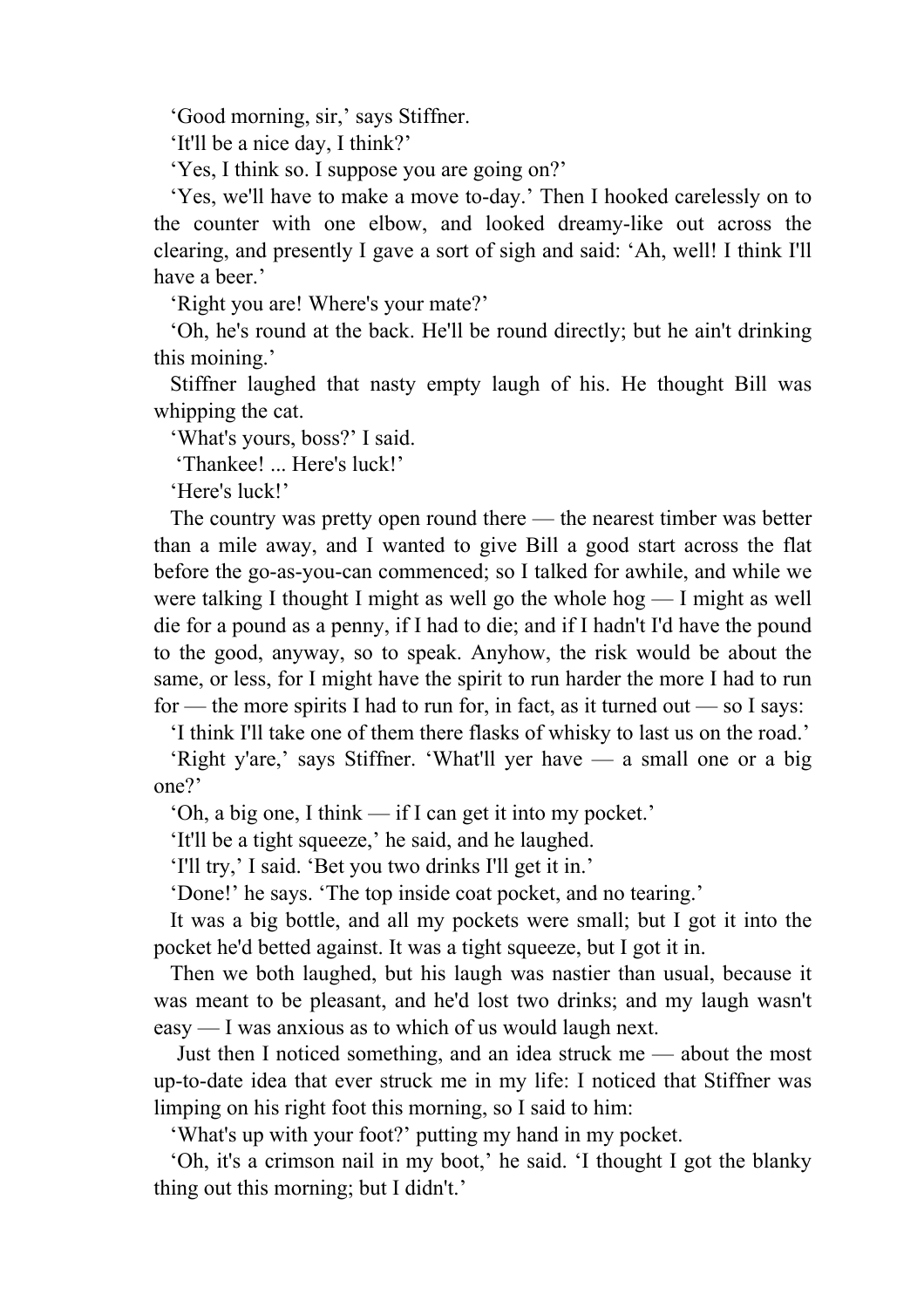There just happened to be an old bag of shoe-maker's tools in the bar, belonging to an old cobbler who was lying dead drunk on the verandah. So I said, taking my hand out of my pocket again:

'Lend us the boot, and I'll fix it in a minute. That's my old trade.'

'Oh, so you're a shoemaker,' he said. 'I'd never have thought it.'

 He laughs one of his useless laughs that wasn't wanted, and slips off the boot — he hadn't laced it up — and hands it across the bar to me. It was an ugly brute — a great thick, iron-bound. boiler-plated navvy's boot. It made me feel sore when I looked at it.

I got the bag and pretended to fix the nail; but I didn't.

 'There's a couple of nails gone from the sole,' I said. 'I'll put 'em in if I can find any hobnails, and it'll save the sole,' and I rooted in the bag and found a good long nail, and shoved it right through the sole on the sly. He'd been a bit of a sprinter in his time, and I thought it might be better for me in the near future if the spikes of his running-shoes were inside.

 'There, you'll find that better, I fancy,' I said, standing the boot on the bar counter, but keeping my hand on it in an absent-minded kind of way. Presently I yawned and stretched myself, and said in a careless way:

'Ah, well! How's the slate?'

He scratched the back of his head and pretended to think.

'Oh, well, we'll call it thirty bob.'

Perhaps he thought I'd slap down two quid.

'Well,' I says, 'and what will you do supposing we don't pay you?'

 He looked blank for a moment. Then he fired up and gasped and choked once or twice; and then he cooled down suddenly and laughed his nastiest laugh — he was one of those men who always laugh when they're wild and said in a nasty, quiet tone:

 'You thundering, jumped-up crawlers! If you don't (something) well part up I'll take your swags and (something) well kick your gory pants so you won't be able to sit down for a month — or stand up either!'

 'Well, the sooner you begin the better,'I said; and I chucked the boot into a corner and bolted.

 He jumped the bar counter, got his boot, and came after me. He paused to slip the boot on — but he only made one step, and then gave a howl and slung the boot off and rushed back. When I looked round again he'd got a slipper on, and was coming — and gaining on me, too. I shifted scenery pretty quick the next five minutes. But I was soon pumped. My heart began to beat against the ceiling of my head, and my lungs all choked up in my throat. When I guessed he was getting within kicking distance I glanced round so's to dodge the kick. He let out; but I shied just in time. He missed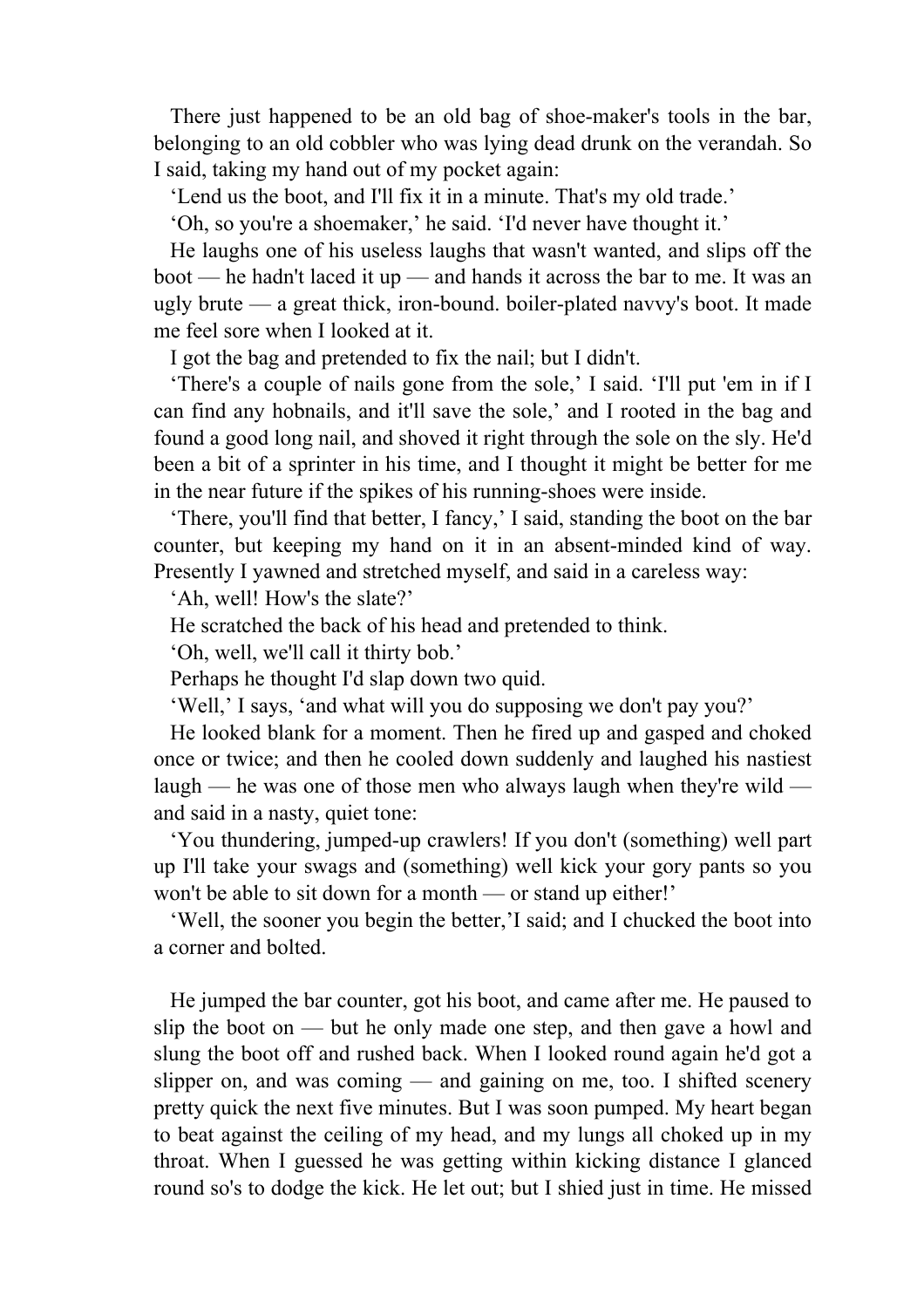fire, and the slipper went about twenty feet up in the air and fell in a waterhole.

 He was done then, for the ground was stubbly and stony. I seen Bill on ahead pegging out for the horizon, and I took after him and reached for the timber for all I was worth, for I'd seen Stiffner's missus coming with a shovel — to bury the remains, I suppose; and those two were a good match — Stiffner and his missus, I mean.

 Bill looked round once, and melted into the bush pretty soon after that. When I caught up he was about done; but I grabbed my swag and we pushed on, for I told Bill that I'd seen Stiffner making for the stables when I'd last looked round; and Bill thought that we'd better get lost in the bush as soon as ever we could, and stay lost, too, for Stiffner was a man that couldn't stand being had.

 The first thing that Bill said when we got safe into camp was: 'I told you that we'd pull through all right. You need never be frightened when you're travelling with me. Just take my advice and leave things to me, and we'll hang out all right. Now — '

But I shut him up. He made me mad.

'Why, you — ! What the sheol did *you* do?'

 'Do?' he says. 'I got away with the swags, didn't I? Where'd they be now if it wasn't for me?'

 Then I sat on him pretty hard for his pretensions, and paid him out for all the patronage he'd worked off on me, and called him a mug, straight, and walked round him, so to speak, and blowed, and told him never to pretend to me again that he was a battler. Then, when I thought I'd licked him into form, I cooled down and soaped him up a bit; but I never thought that he had three climaxes and a crisis in store for me.

 He took it all pretty cool; he let me have my fling, and gave me time to get breath; then he leaned languidly over on his right side, shoved his left hand down into his left trouser pocket, and brought up a boot-lace, a box of matches, and nine-and-six.

As soon as I got the focus of it I gasped:

'Where the deuce did you get that?'

 'I had it all along,' he said, 'but I seen at the pub that you had the show to chew a lug, so I thought we'd save it — nine-and-sixpences ain't picked up every day.'

 Then he leaned over on his left, went down into the other pocket, and came up with a piece of tobacco and half-a-sovereign. My eyes bulged out.

'Where the blazes did you get that from?' I yelled.

 'That,' he said, 'was the half-quid you give me last night. Half-quids ain't to be thrown away these times; and, besides, I had a down on Stiffner, and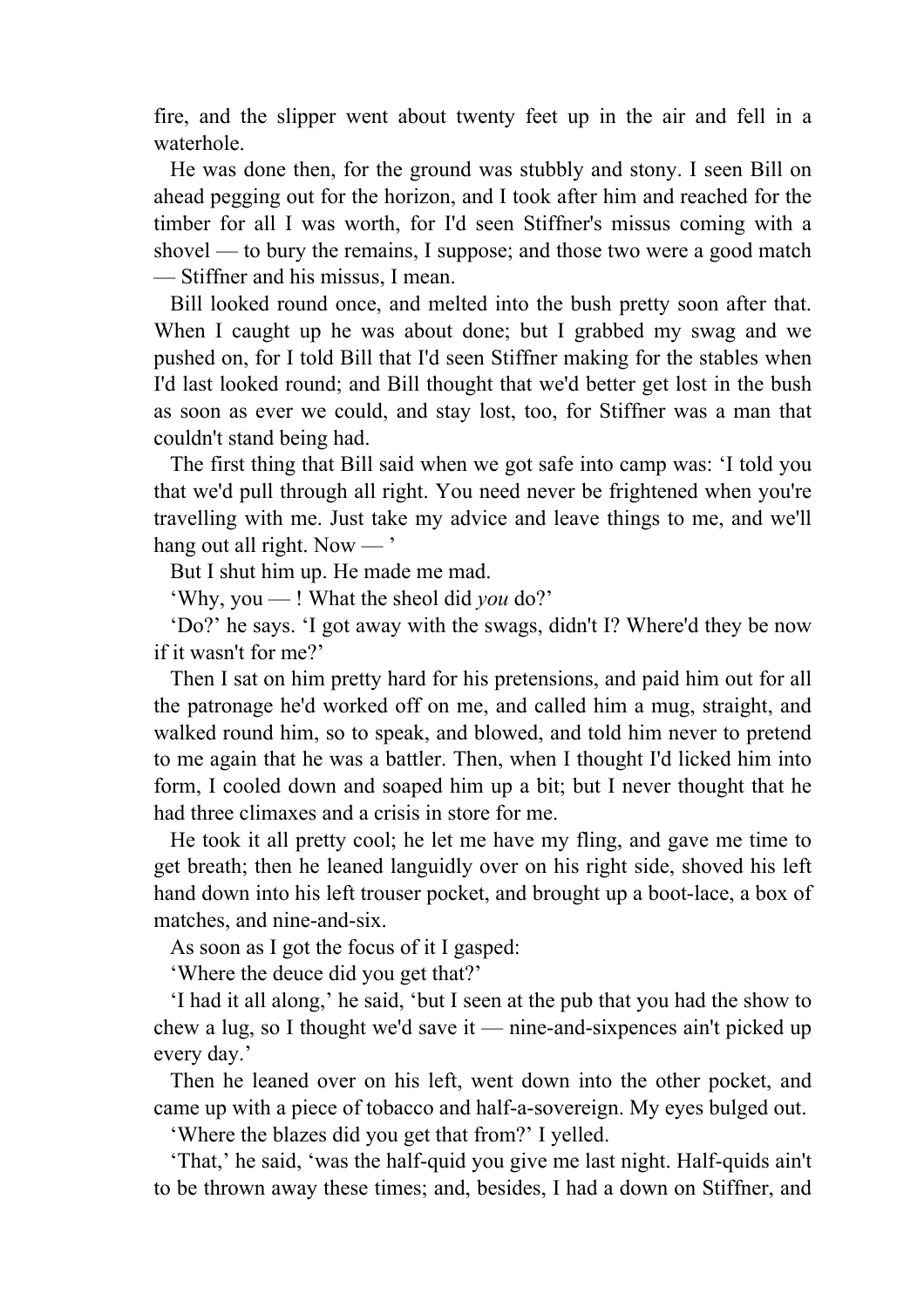meant to pay him out; I reckoned that if we wasn't sharp enough to take him down we hadn't any business to be supposed to be alive. Anyway I guessed we'd do it; and so we did — and got a bottle of whisky into the bargain.'

 Then he leaned back, tired-like, against the log, and dredged his upper left-hand waistcoat pocket, and brought up a sovereign wrapped in a pound-note. Then he waited for me to speak; but I couldn't. I got my mouth open, but couldn't get it shut again.

 'I got that out of the mugs last night, but I thought that we'd want it, and might as well keep it. Quids ain't so easily picked up, now-a-days; and, besides, we need stuff mor'n Stiffner does, and so — '

'And did he know you had the stuff?' I gasped.

 'Oh, yes, that's the fun of it. That's what made him so excited. He was in the parlour all the time I was playing. But we might as well have a drink!'

We did. I wanted it.

 Bill turned in by-and-bye, and looked like a sleeping innocent in the moonlight. I sat up late, and smoked, and thought hard, and watched Bill, and turned in, and thought till near daylight, and then went to sleep, and had a night-mare about it. I dreamed I chased Stiffner forty miles to buy his pub, and that Bill turned out to be his nephew.

 Bill divvied up all right, and gave me half-a-crown over, but I didn't travel with him long after that. He was a decent young fellow as far as chaps go, and a good mate as far as mates go; but he was too far ahead for a peaceful, easy-going chap like me. It would have worn me out in a year to keep up to him.

 P.S. — The name of this yarn should have been: 'Bill and Stiffner (thirdly, Jim).'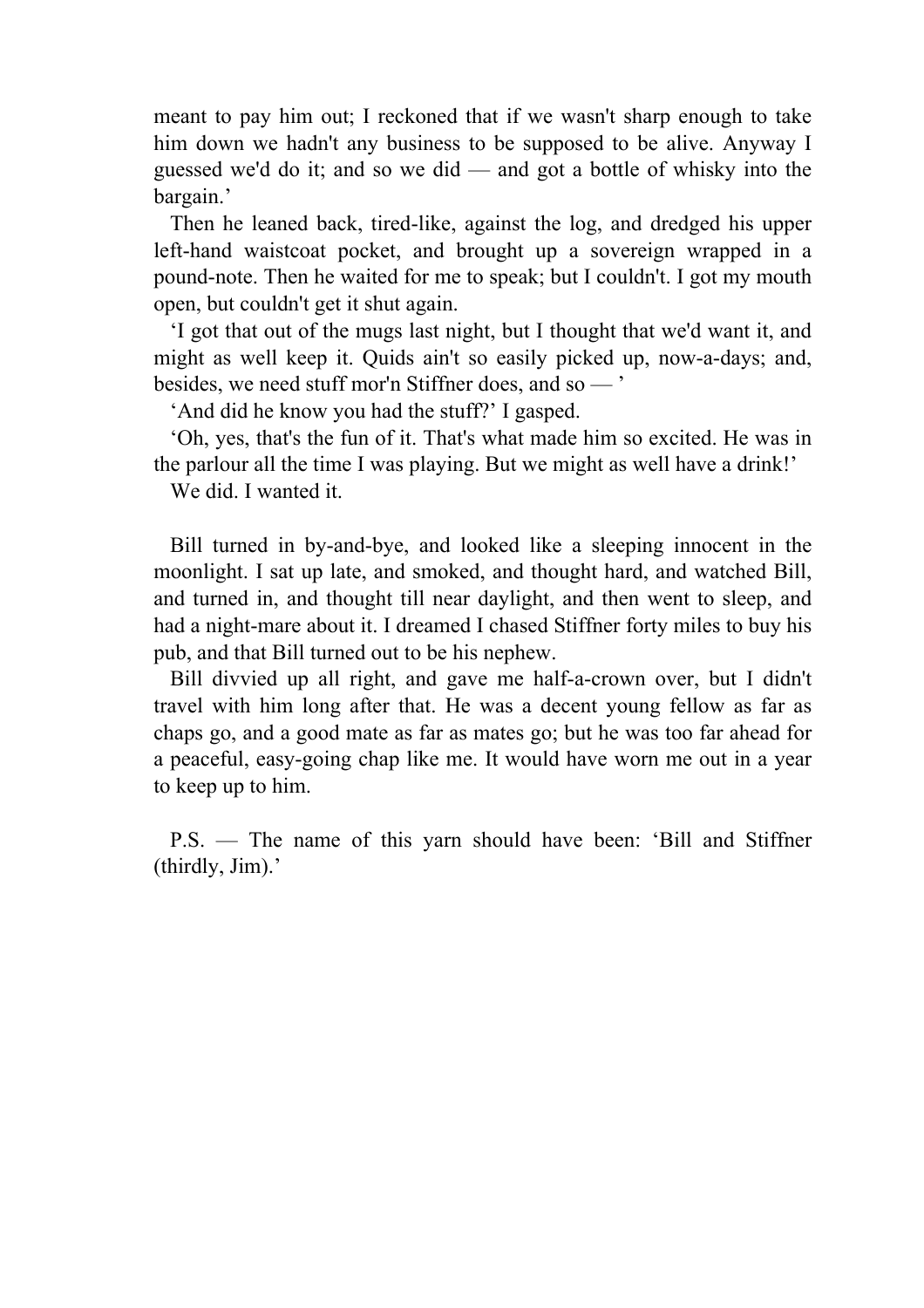#### **When the Sun Went Down**

 JACK Drew sat on the edge of the shaft, with his foot in the loop and one hand on the rope, ready to descend. His elder brother, Tom, stood at one end of the windlass and the third mate at the other. Jack paused before swinging off, looked up at his brother, and impulsively held out his hand:

'You ain't going to let the sun go down, are you Tom?'

 But Tom kept both hands on the windlass-handle and said nothing. 'Lower away!'

 They lowered him to the bottom, and Tom shouldered his pick in silence and walked off to the tent. He found the tin-plate, pint-pot, and things set ready for him on the rough slab table under the bush shed. The tea was made, the cabbage and potatoes strained and placed in a billy near the fire. He found the fried bacon and steak between two plates in the camp-oven. He sat down to the table but he could not eat. He felt mean. The inexperience and hasty temper of his brother had caused the quarrel between them that morning; but then Jack admitted that, and apologised when he first tried to make it up.

 Tom moved round uneasily and tried to smoke: he could not get Jack's last appeal out of his ears — 'You ain't going to let the sun go down, Tom?'

 Tom found himself glancing at the sun. It was less than two hours from sunset. He thought of the words of the old Hebrew — or Chinese — poet; he wasn't religious, and the authorship didn't matter. The old poet's words began to haunt him: 'Let not the sun go down upon your wrath — Let not the sun go down upon your wrath.'

 The line contains good, sound advice; for quick-tempered men are often the most sensitive, and when they let the sun go down on the aforesaid wrath that quality is likely to get *them* down and worry them during the night.

 Tom started to go to the claim, but checked himself, and sat down and tried to draw comfort from his pipe. He understood his brother thoroughly, but his brother never understood him — that was where the trouble was. Presently he got thinking how Jack would worry about the quarrel and have no heart for his work. Perhaps he was fretting over it now, all alone by himself, down at the end of the damp, dark drive. Tom had a lot of the old woman about him, in spite of his unsociable ways and brooding temper.

 He had almost made up his mind to go below again, on some excuse, when his mate shouted from the top of the shaft: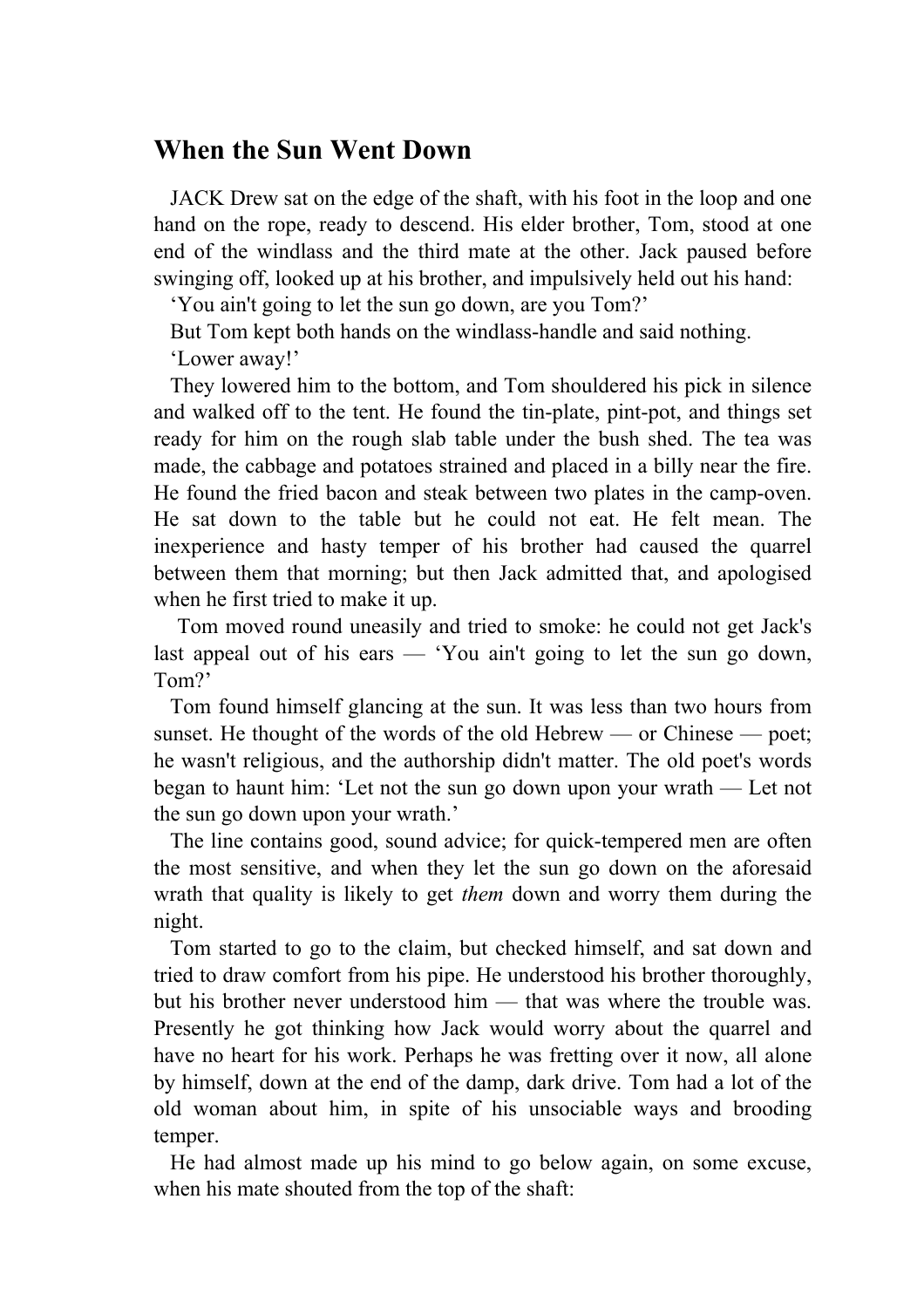'Tom! Tom! For Christ's sake come here!'

 Tom's heart gave a great thump, and he ran like a kangaroo to the shaft. All the diggers within hearing were soon on the spot. They saw at a glance what had happened. It was madness to sink without timber in such treacherous ground. *The sides of the shaft were closing in.* Tom sprang forward and shouted through the crevice:

'To the face, Jack! To the face, for your life!'

 'The old workings!' he cried, turning to the diggers. 'Bring a fan and tools. We'll dig him out.'

 A few minutes later a fan was rigged over a deserted shaft close by, where fortunately the windlass had been left for bailing purposes, and men were down in the old drive. Tom knew that he and his mates had driven very close to the old workings.

 He knelt in the damp clay before the face and worked like a madman; he refused to take turn about, and only dropped the pick to seize a shovel in his strong hands, and snatch back the loose clay from under his feet; he reckoned that he had six or, perhaps, eight feet to drive, and he knew that the air could not last long in the new drive — even if that had not already fallen in and crushed his brother. Great drops of perspiration stood out on Tom's forehead, and his breath began to come in choking sobs, but he still struck strong, savage blows into the clay before him, and the drive lengthened quickly. Once he paused a moment to listen, and then distinctly heard a sound as of a tool or stone being struck against the, end of the new drive. Jack was safe!

 Tom dug on until the clay suddenly fell away from his pick and left a hole, about the size of a plate in the 'face' before him. 'Thank God!' said a hoarse, strained voice at the other side.

'All right, Jack?'

 'Yes, old man; you are just in time; I've got room to stand in, and I'm nearly smothered.' He was crouching against the 'face' of the new drive.

Tom dropped his pick and fell back against the man behind him.

'Oh, God! my back!' he cried.

 Suddenly he struggled to his knees, and then fell forward on his hand and dragged himself close to the hole in the end of the drive.

'Jack!' he gasped, 'Jack!'

'Right, old man; what's the matter?'

 'I've hurt my heart, Jack! — Put your hand — quick! ... The sun's going down.'

 Jack's hand came out through the hole, Tom gripped it, and then fell with his face in the damp clay. They half carried, half dragged him from the drive, for the roof was low and they were obliged to stoop. They took him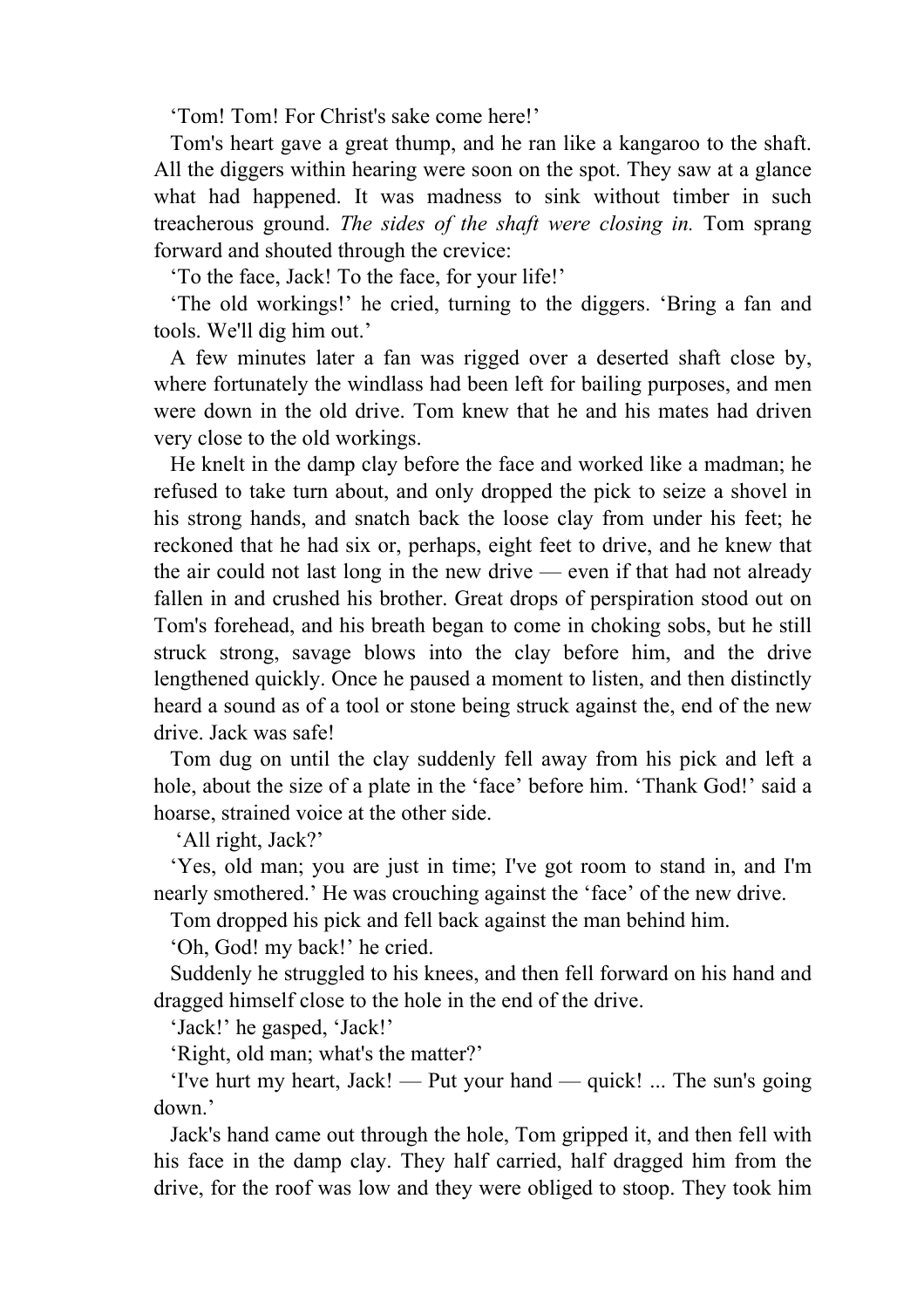to the shaft and sent him up, lashed to the rope.

 A few blows of the pick, and Jack scrambled from his prison and went to the surface, and knelt on the grass by the body of his brother. The diggers gathered round and took off their hats. And the sun went down.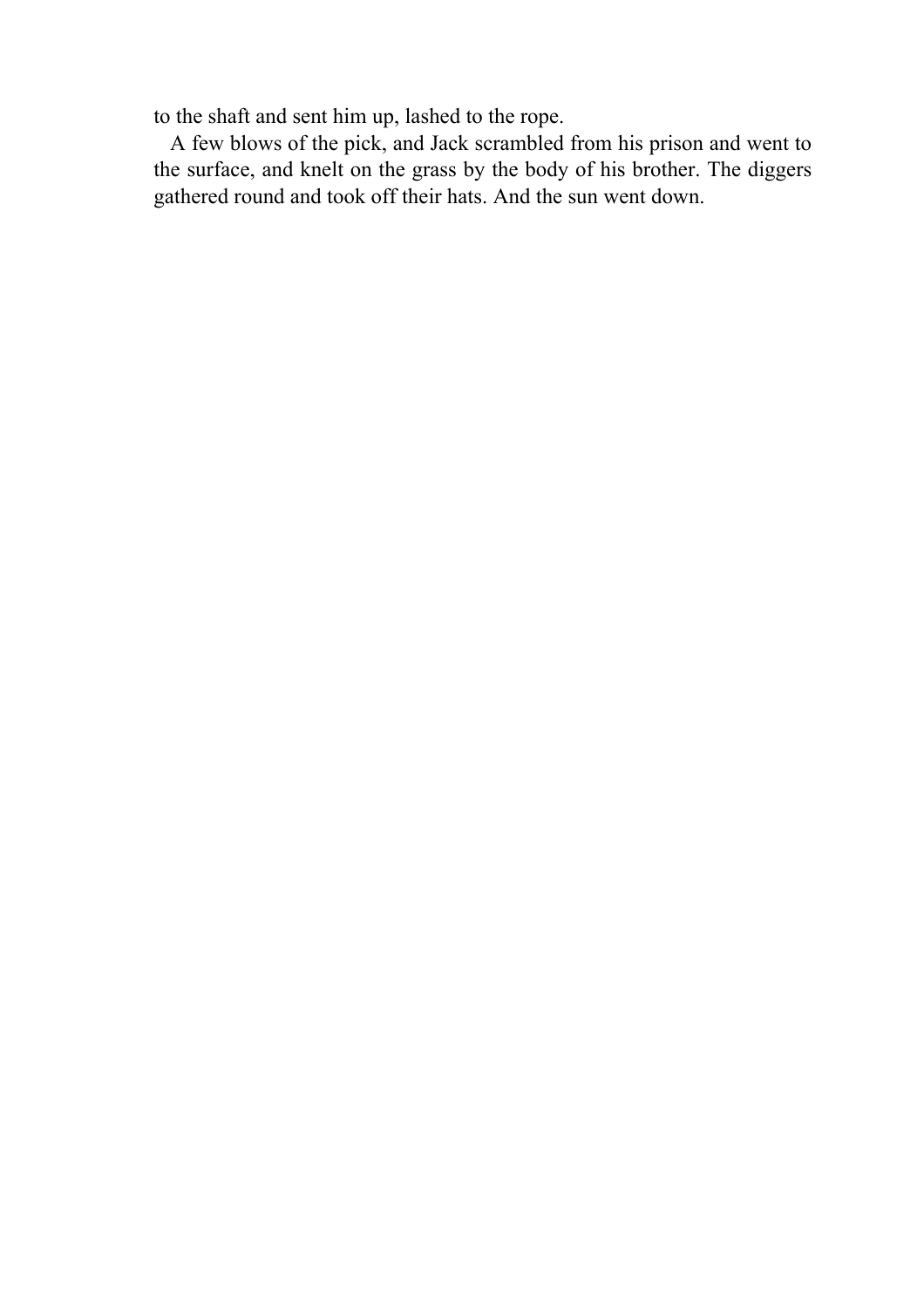## **The Man Who Forgot**

 'WELL, I dunno,' said Tom Marshall — known as 'The Oracle' — 'I've heerd o'sich cases before: they aint commin, but — I've heerd o' sich cases before,' and he screwed up the left side of his face. whilst he reflectively scraped his capacious right ear with the large blade of a pocket knife.

 They were sitting at the western end of the rouseabouts' hut, enjoying the breeze that came up when the sun went down, and smoking and yarning. The 'case' in question was a wretchedly forlorn looking specimen of the swag-carrying clan whom a boundary rider had found wandering about the adjacent plain, and had brought into the station. He was a small, scraggy man, painfully fair, with a big, baby-like head, vacant watery eyes, long thin hairy hands, that felt like pieces of damp seaweed, and an apologetic cringe-and-look-up-at-you manner. He professed to have forgotten who he was and all about himself.

 The Oracle was deeply interested in this case, as indeed he was in anything else that 'looked curious.' He was a big, simple-minded shearer, with more heart than brains, more experience than sense, and more curiosity than either. It was a wonder that he had not profited, even indirectly, by the last characteristic. His heart was filled with a kind of reverential pity for anyone who was fortunate or unfortunate enough to possess an 'affliction;' and amongst his mates had been counted a deaf man, a blind man, a poet, and a man who 'had rats.' Tom had dropped across them individually, when they were down in the world, and had befriended them, and studied them with great interest — especially the poet; and they thought kindly of him, and were grateful — except the individual with the rats, who reckoned Tom had an axe to grind — that he, in fact, wanted to cut his (Rat's) liver out as a bait for Darling cod — and so renounced the mateship.

 It was natural, then, for The Oracle to take the present case under his wing. He used his influence with the boss to get the Mystery on 'picking up,' and studied him in spare time, and did his best to assist the poor hushed memory, which nothing the men could say or do seemed able to push further back than the day on which the stranger 'kind o'woke up' on the plain, and found a swag beside him. The swag had been prospected and fossicked for a clue, but yielded none. The chaps were sceptical at first, and inclined to make fun of the Mystery; but Tom interfered, and intimated that if they were skunks enough to chyack or try on any of their 'funny business' with a 'pore afflicted chap,' he (Tom) would be obliged to 'perform.' Most of the men there had witnessed Tom's performance, and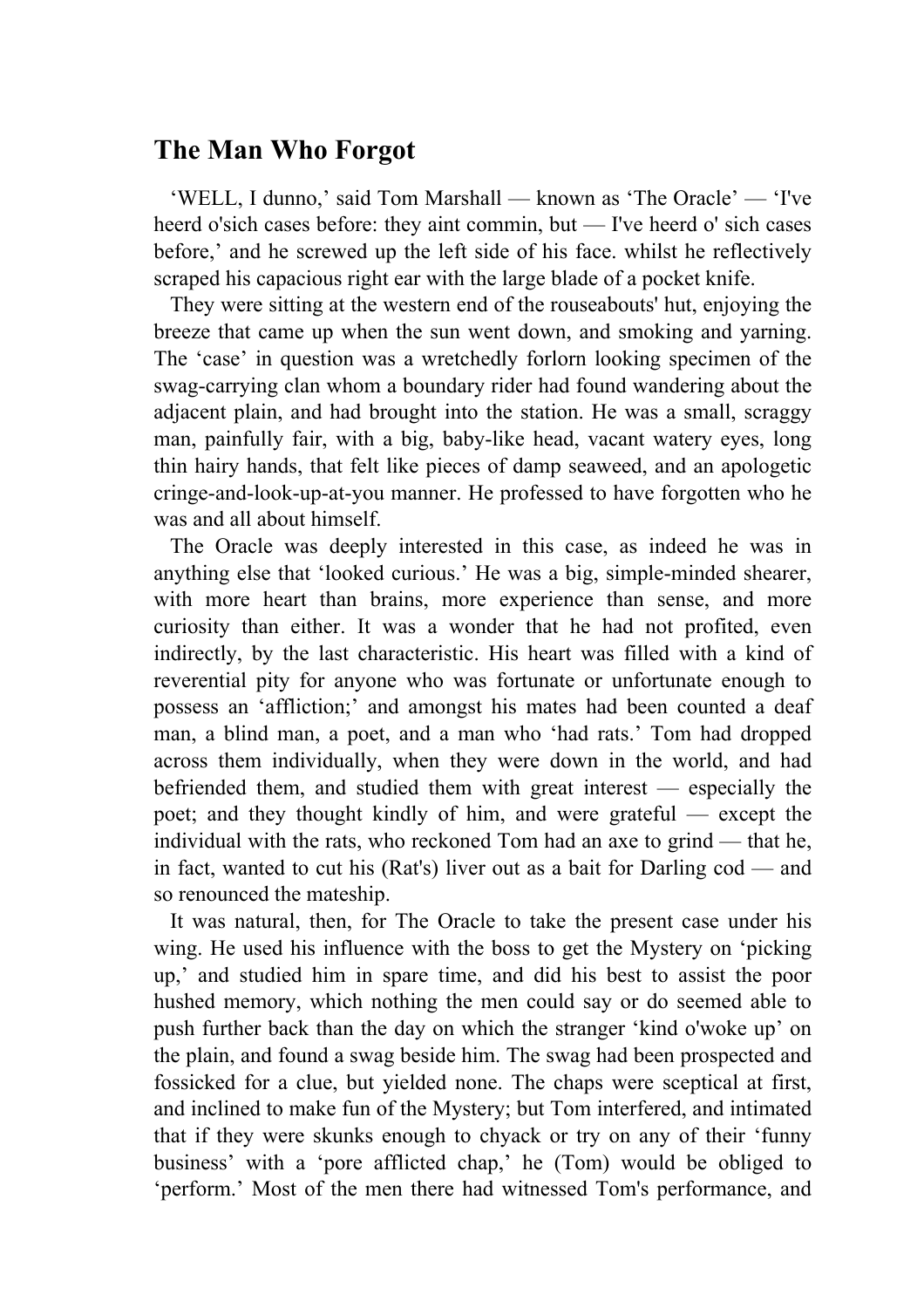no one seemed ambitious to take a leading part in it. They preferred to be in the audience.

 'Yes,' reflected The Oracle, 'it's a curious case, and I dare say some of them big doctors, like Morell McKenzie, would be glad to give a thousand or two to get holt on a case like this.'

'Done,' cried Mitchell, the goat of the shed.

'I'll go halves! — or stay, let's form a syndicate and work the Mystery.'

 Some of the rouseabouts laughed, but the joke fell as flat with Tom as any other joke.

 'The worst of it is,' said the Mystery, himself, in the whine that was natural to him, and with a timid side look up at Tom — 'the worst of it is I might be a lord or a duke, and don't know anything about it. I might be a rich man, with a lot of houses and money. I might be a lord.'

The chaps guffawed.

 'Wot'yer laughing at?' asked Mitchell. 'I don't see anything unreasonable about it; he might be a lord as far as looks go. I've seen two.'

 'Yes,' reflected Tom, ignoring Mitchell, 'there's something in that; but then again, you see, you might be Jack the Ripper. Better let it slide, mate; let the dead past bury its dead. Start fresh with a clean sheet.'

 'But I don't even know my name, or whether I'm married or not,' whined the outcast. 'I might have a good wife and little ones.'

 'Better keep on forgetting, mate,' Mitchell said, 'and as for a name, that's nothing. I don't know mine, and I've had eight. There's plenty good names knocking round. I knew a man named Jim Smith that died. Take his name, it just suits you, and he ain't likely to call round for it; if he does you can say you was born with it.'

 SO they called him Smith, and soon began to regard him as a harmless lunatic and to take no notice of his eccentricities.

 Great interest was taken in the case for a time, and even Mitchell put in his oar and tried all sort of ways to assist the Mystery in his weak, helpless, and almost pitiful endeavours to recollect who he was. A similar case happened to appear in the papers at this time, and the thing caught on to such an extent that The Oracle was moved to impart some advice from his store of wisdom.

 'I wouldn't think too much over it if I was you,' said he to Mitchell, 'hundreds of sensible men went mad over that there Tichborne case who didn't have anything to do with it, but just through thinking on it; and you're ratty enough already, Jack. Let it alone and trust me to find out who's Smith just as soon as ever we cut out.'

 Meanwhile Smith ate, worked, and slept, and borrowed tobacco and forgot to return it — which was made a note of. He talked freely about his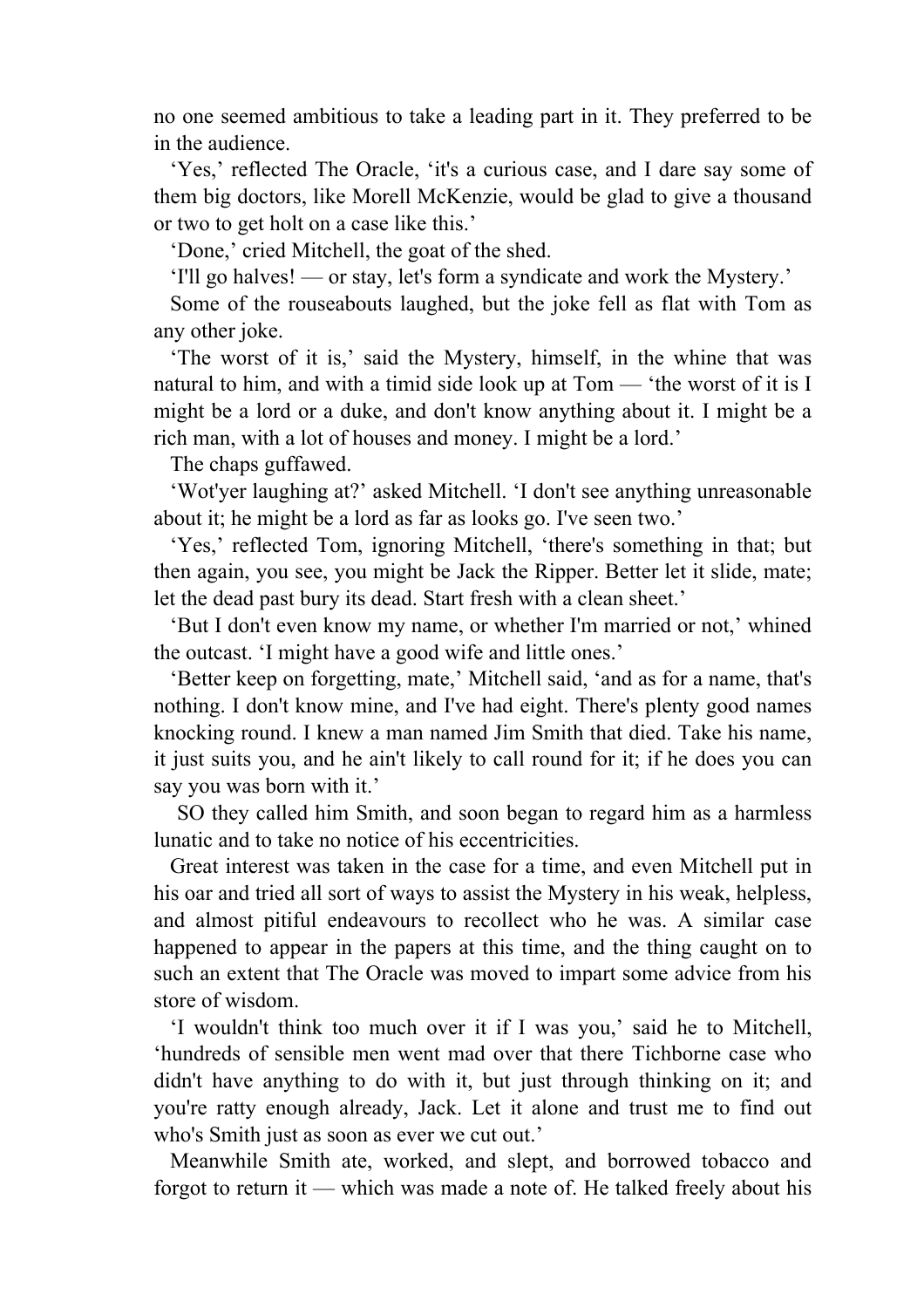case when asked, but if he addressed anyone, it was with the air of the timid but good young man, who is fully aware of the extent and power of this world's wickedness, and stands somewhat in awe of it, but yet would beg you to favour a humble worker in the vineyard by kindly accepting a tract, and passing it on to friends after perusal.

 One Saturday morning, about a fortnight before cut-out, The Oracle came late to his stand, and apparently with something on his mind. Smith hadn't turned up, and the next rouseabout was doing his work, to the mutual dissatisfaction of all parties immediately concerned.

 'Did you see anything of Smith?' asked Mitchell of The Oracle. 'Seems to have forgot to get up this morning.'

Tom looked disheartened and disappointed.

'*He's forgot again,*' said he, slowly and impressively.

'Forgot what? We know he's blessed well forgot to come to graft.'

 'He's forgot again,' repeated Tom. 'He woke up this morning and wanted to know who he was and where he was.' Comments.

 'Better give him best, Oracle,' said Mitchell, presently. 'If he can't find out who he is and where he is, the boss'll soon find it out for him.'

'No,' said Tom, 'when I take a thing in hand I see it through.'

 This was also characteristic of the Boss-over-the board, though in another direction. He went down to the hut and enquired for Smith.

'Why ain't you at work?'

 'Who am I, sir? Where am I?' whined Smith. 'Can you please tell me who I am and where I am?'

 The boss drew a long breath and stared blankly at the Mystery; then he erupted.

 'Now, look here!' he howled, 'I don't know who the gory sheol you are, except that you're a gory lunatic, and what's more, I don't care a damn. But I'll soon show you *where* you are! You can call up at the store and get your cheque, and soon as you blessed well like; and then take a walk, and don't forget to take your lovely swag with you.'

 The matter was discussed at the dinner table. The Oracle swore that it was a cruel, mean way to treat a 'pore afflicted chap,' and cursed the boss. Tom's admirers cursed in sympathy, and trouble seemed threatening, when the voice of Mitchell was heard to rise in slow deliberate tones over the clatter of cutlery and tin plates.

 'I wonder,' said the voice, 'I wonder whether Smith forgot his cheque?' It was ascertained that Smith hadn't.

There was some eating and thinking done.

Soon Mitchell's voice was heard again, directed at The Oracle. It said:

'Do you keep any vallabels about your bunk, Oracle?'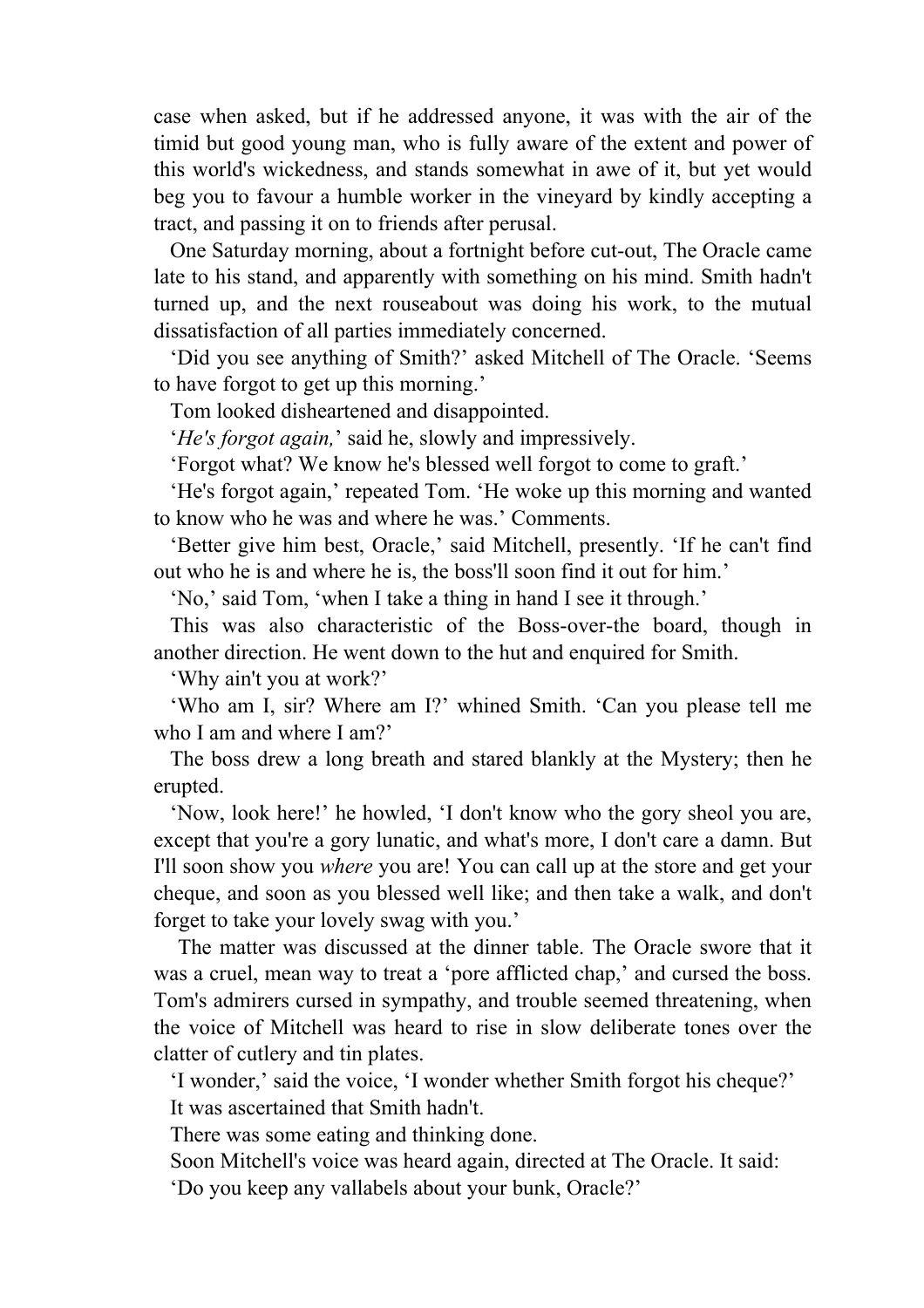Tom looked hard at Mitchell. 'Why?'

 'Oh, nothin': only I think it wouldn't be a bad idea for you to look at your bunk and see whether Smith forgot.'

 The chaps grew awfully interested. They fixed their eyes on Tom, and he looked with feeling from one face to another; then he pushed his plate back, and slowly extracted his long legs from between the stool and the table. He climbed to his bunk, and carefully reviewed the ingredients of his swag. Smith hadn't forgot.

 When the Oracle's face came round again there was in it a strange expression which a close study would have revealed to be more of anger than of sorrow, but that was not all. It was an expression such as a man might wear who is undergoing a terrible operation, without chloroform, but is determined not to let a whimper escape him. Tom didn't swear, and by that token they guessed how mad he was. 'Twas a rough shed, with a free and lurid vocabulary, but had they all sworn in chorus, with One-Eyed Bogan as lead, it would not have done justice to Tom's feelings — and they realised this.

 The Oracle took down his bridle from its peg, and started for the door amid a respectful and sympathetic silence, which was only partly broken once by the voice of Mitchell, which asked in an awed whisper:—

'Going ter ketch yer horse, Tom?'

 The Oracle nodded, and passed on; he spake no word — he was too full for words.

 Five minutes passed, and then the voice of Mitchell was heard again, uninterrupted by the clatter of tin-ware. It said in impressive tones:—

 'It would not be a bad idea for some of you chaps that camp in the bunks along there, to have a look at your things. Scotty's bunk is next to Tom's.'

 Scotty shot out of his place as if a snake had hold of his leg, starting a plank in the table and upsetting three soup plates. He reached for his bunk like a drowning man clutching at a plank, and tore out the bedding. Again, Smith hadn't forgot.

 Then followed a general overhaul, and it was found that in most cases that Smith had remembered. The pent-up reservoir of blasphemy burst forth.

 The Oracle came up with Smith that night at the nearest shanty, and found that he had forgotten again, and in several instances, and was forgetting some more under the influence of rum and of the flattering interest taken in his case by a drunken Bachelor of Arts who happened to be at the pub. Tom came in quietly from the rear, and crooked his finger at the shanty-keeper. They went apart from the rest, and talked together awhile very earnestly. Then they secretly examined Smith's swag, the core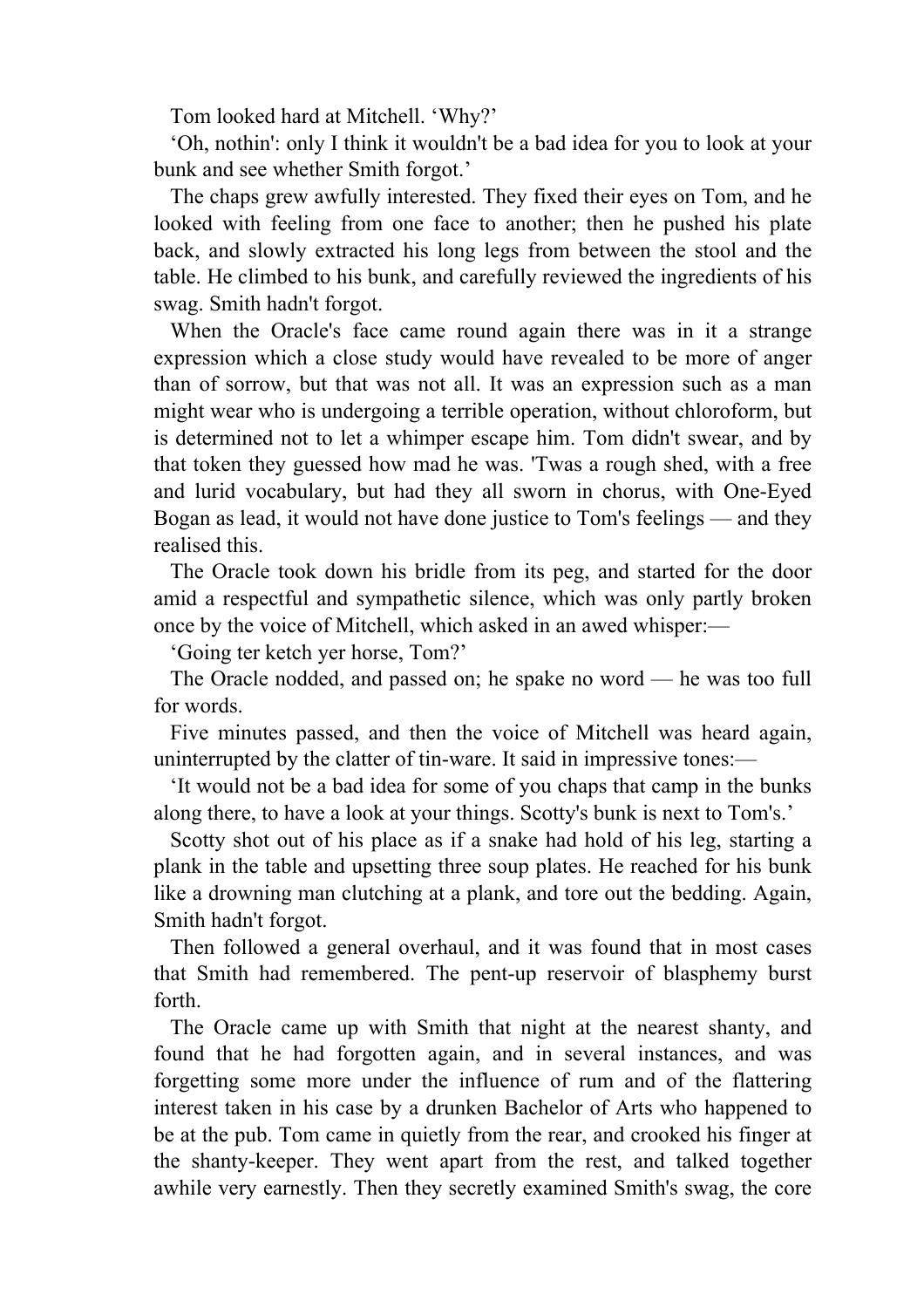of which was composed of Tom's and his mate's valuables.

Then The Oracle stirred up Smith's recollection and departed.

 Smith was about again in a couple of weeks. He was damaged somewhat physically, but his memory was no longer impaired.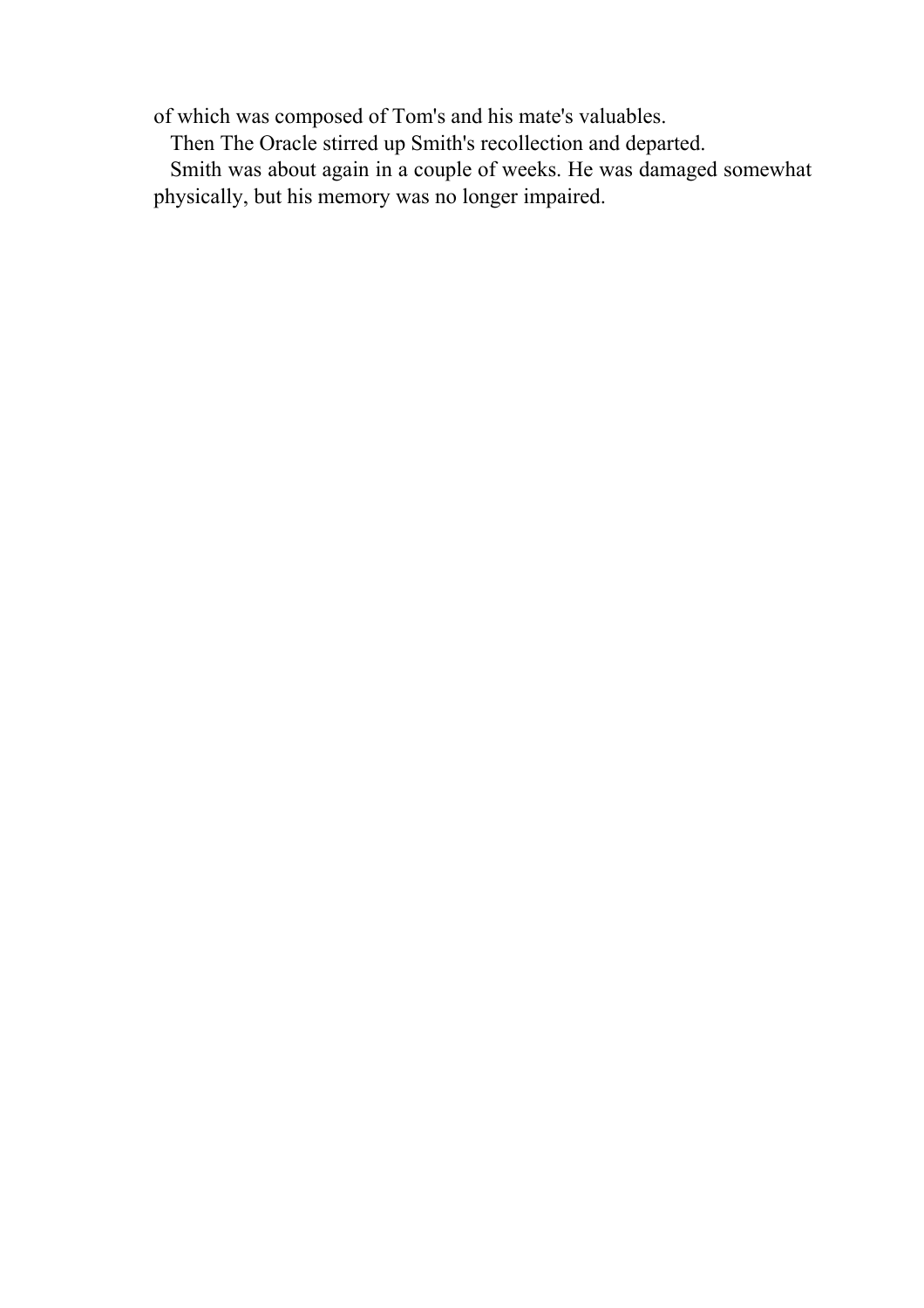## **Hungerford**

 ONE of the hungriest cleared roads in New South Wales runs to within a couple of miles of Hungerford, and stops there; then you strike through the scrub to the town. There is no distant prospect of Hungerford — you don't see the town till you are quite close to it, and then two or three whitewashed galvanized-iron roofs start out of the mulga.

 They say that a past Ministry commenced to clear the road from Bourke, under the impression that Hungerford was an important place, and went on, with the blindness peculiar to Governments, till they got to within two miles of the town. Then they ran short of rum and rations, and sent a man on to get them, and make enquiries. The member never came back, and two more were sent to find him — or Hungerford. Three days later the two returned in an exhausted condition, and submitted a motion of want-ofconfidence, which was lost. Then the whole House went on and was lost also. Strange to relate, that Government was never missed.

 However, we found Hungerford and camped there for a day. The town is right on the Queensland border, and an interprovincial rabbit-proof fence — with rabbits on both sides of it — runs across the main. street.

 This fence is a standing joke with Australian rabbits — about the only joke they have out there, except the memory of Pasteur and poison and inoculation. It is amusing to go a little way out of town, about sunset, and watch them crack Noah's Ark rabbit jokes about that fence, and burrow under and play leap-frog over till they get tired. One old buck rabbit sat up and nearly laughed his ears off at a joke of his own about that fence. He laughed so much that he couldn't get away when I reached for him. I could hardly eat him for laughing. I never saw a rabbit laugh before; but I've seen a possum do it.

 Hungerford consists of two houses and a humpy in New South Wales, and five houses in Queensland. Characteristically enough, both the pubs are in Queensland. We got a glass of sour yeast at one and paid sixpence for it — we had asked for English ale. The post-office is in New South Wales, and the police-barracks in Bananaland. The police cannot do anything if there's a row going on across the street in New South Wales, except to send to Brisbane and have an extradition warrant applied for; and they don't do much if there's a row in Queensland. Most of the rows are across the border, where the pubs are.

 At least, I believe that's how it is, though the man who told me might have been a liar. Another man said he was a liar, but then *he* might have been a liar himself — a third person said he was one. I heard that there was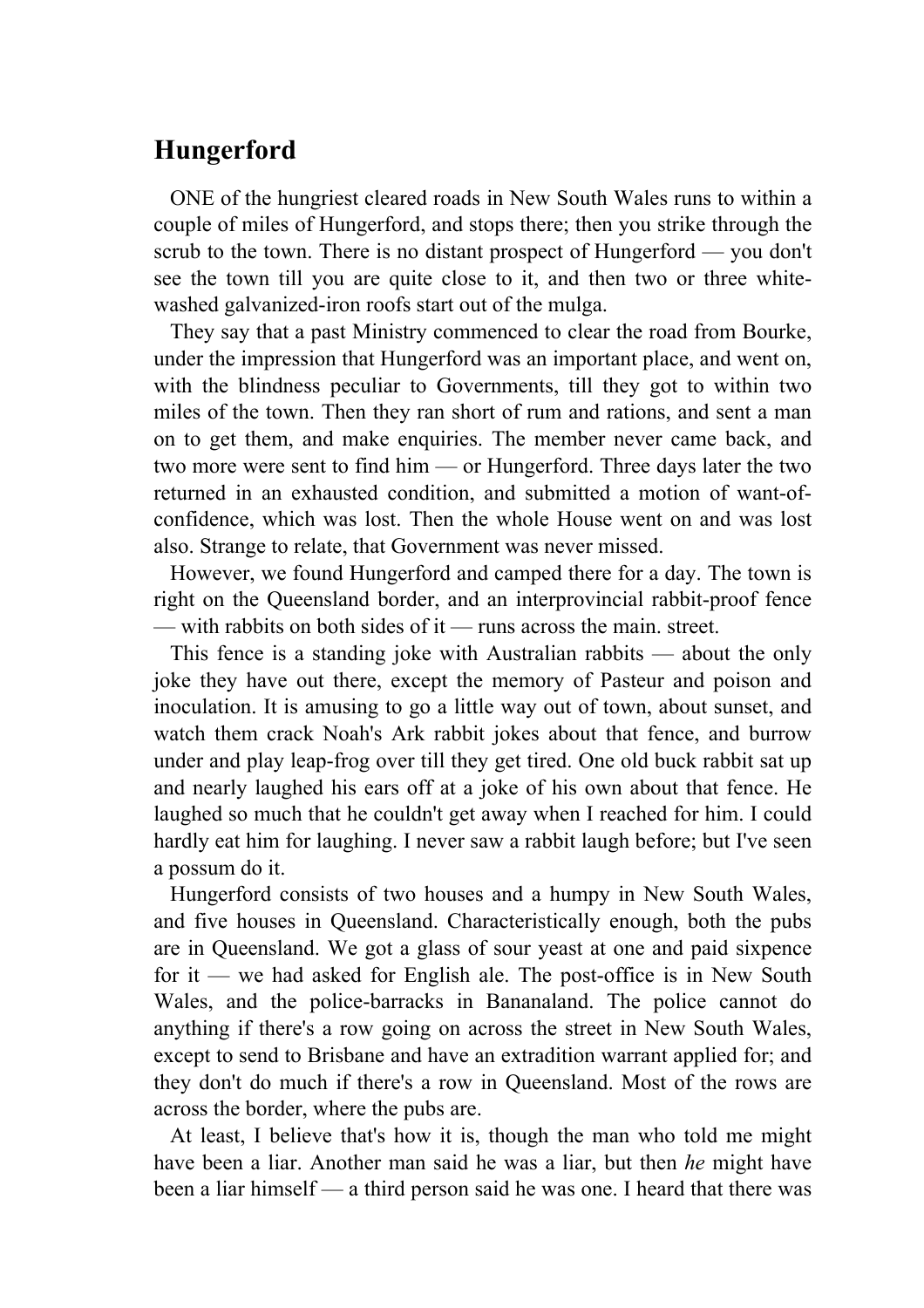a fight over it, but the man who told me about the fight might not have been telling the truth.

 One part of the town swears at Brisbane when things go wrong, and the other part curses Sydney.

 The country looks as though a great ash-heap had been spread out there, and mulga scrub and firewood planted — and neglected. The country looks just as bad for a hundred miles round Hangerford, and beyond that it gets worse — a blasted, barren wilderness that doesn't even howl. If it howled it would be a relief.

 I believe that Burke and Wills found Hungerford, and it's a pity they did; but, if I ever stand by the graves of the men who first travelled through this country, when there were neither roads nor stations, nor tanks, nor bores, nor pubs, I'll — I'll take my hat off. There were brave men in the land in those days. It is said that the explorers gave the district its name chiefly because of the hunger they found there, which has remained there ever since. I don't know where the ford comes in — there's nothing to ford, except in flood-time. Hungerthirst would have been better. The town is supposed to be situated on the banks of a river called the Paroo, but we saw no water there, except what passed for it in a tank. The goats and sheep and dogs and the rest of the population drink there. It is dangerous to take too much of that water in a raw state.

 Except in flood-time you couldn't find the bed of the river without the aid of a spirit level and a long straight-edge. There is a Custom-house against the fence on the northern side. A pound of tea often costs six shillings on that side, and you can get a common lead pencil for fourpence at the rival store across the street in the mother province. Also, a small loaf of sour bread sells for a shilling at the humpy aforementioned. Only about sixty per cent of the sugar will melt.

 We saw one of the storekeepers give a deadbeat swagman five shillings' worth of rations to take him on into Queensland. The storekeepers often do this, and put it down on the loss side of their books. I hope the recording angel listens, and puts it down on the right side of his book.

 We camped on the Queensland side of the fence, and after tea had a yarn with an old man who was minding a mixed flock of goats and sheep; and we asked him whether he thought Queensland was better than New South Wales, or the other way about.

 He scratched the back of his head, and thought awhile, and hesitated like a stranger who is going to do you a favour at some personal inconvenience.

 At last, with the bored air of a man who has gone through the same performance too often before, he stepped deliberately up to the fence and spat over it into New South Wales. After which he got leisurely through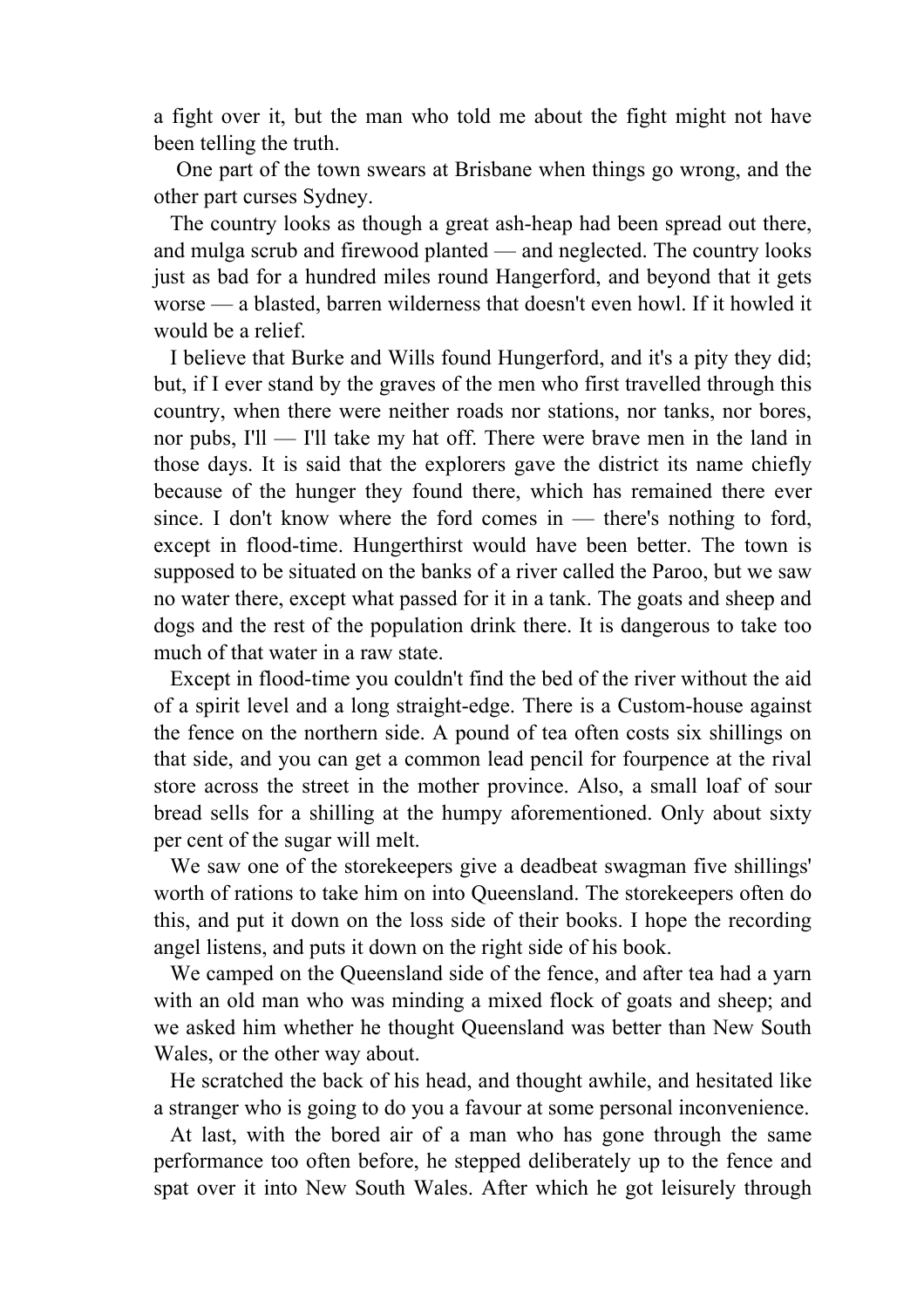and spat back on Queensland.

'That's what *I* think of the blanky colonies!' he said.

He gave us time to become sufficiently impressed then he said:

 'And if I was at the Victorian and South Australian border I'd do the same thing.'

 He let that soak into our minds, and added: 'And the same with West Australia — and — and Tasmania.'

Then he went away.

The last would have been a long spit — and he forgot Maoriland.

 We heard afterwards that his name was Clancy, and he had that day been offered a job droving at 'twenty-five shillings a week and find your own horse.' Also find your own horse-feed and tobacco and soap and other luxuries, at station prices. Moreover, if you lost your own horse you would have to find another, and if that died or went astray you would have to find a third — or forfeit your pay and return on foot. The boss drover agreed to provide flour and mutton — when such things were procurable.

Consequently, Clancy's decidedly unfavourable opinion of the colonies.

 My mate and I sat down on our swags against the fence to talk things over. One of us was very deaf. Presently a black tracker went past and looked at us, and returned to the pub. Then a trooper in Queensland uniform came along and asked us what the trouble was about, and where we came from and were going, and where we camped. We said we were discussing private business, and he explained that he thought it was a row, and came over to see. Then he left us, and later on we saw him sitting with the rest of the population on a bench under the hotel verandah. Next morning we rolled up our swags and left Hungerford to the North-West.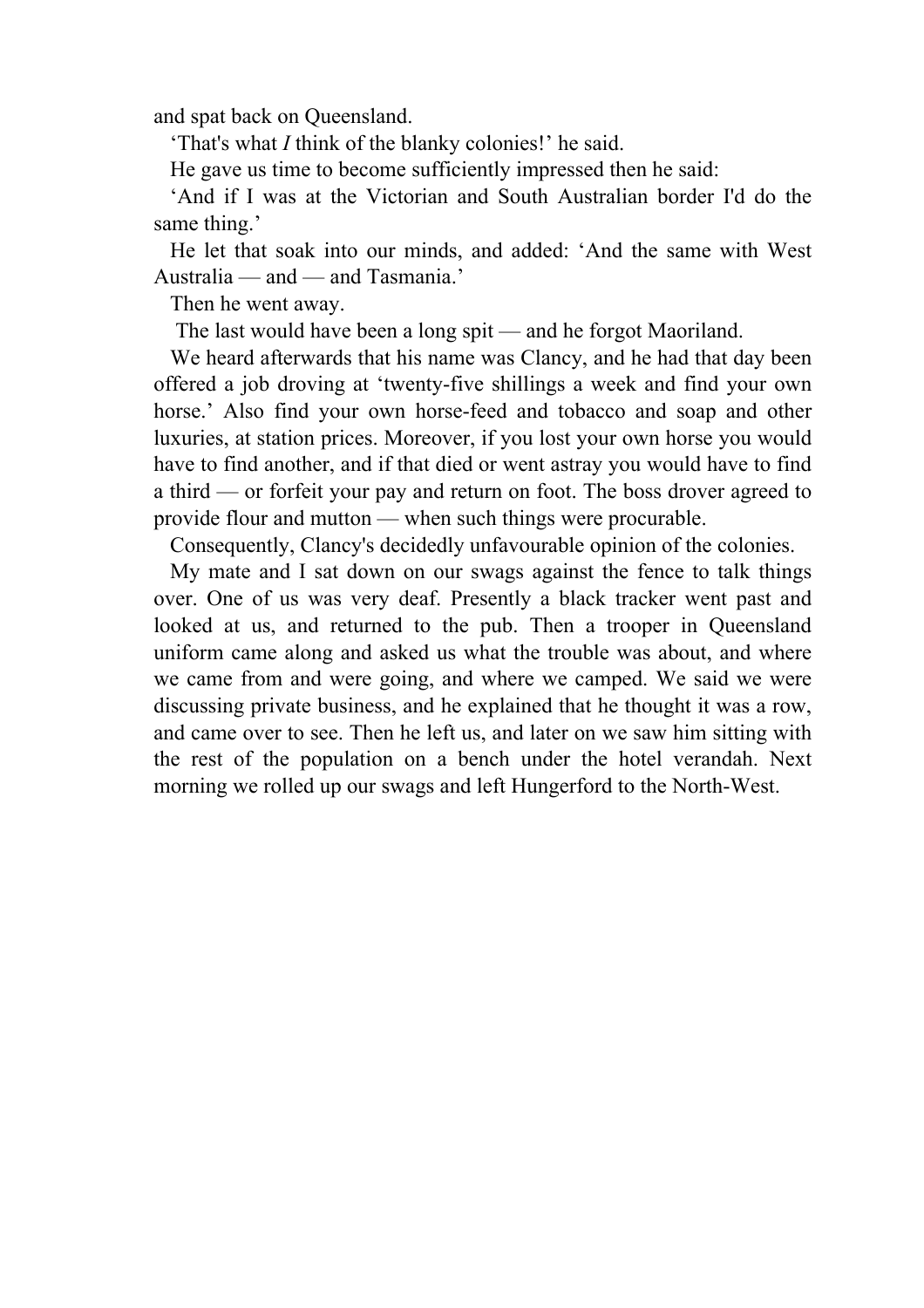## **A Camp-Fire Yarn**

 'THIS girl,' said Mitchell, continuing a yarn to his mate, 'was about the ugliest girl I ever saw, except one, and I'll tell you about her directly. The old man had a carpenter's shop fixed up in a shed at the back of his house, and he used to work there pretty often, and sometimes I'd come over and yarn with him. One day I was sitting on the end of the bench, and the old man was working away, and Mary was standing there too, all three of us yarning — she mostly came poking round where I was if I happened to be on the premises — or at least I thought so — and we got yarning about getting married, and the old cove said that he'd get married again if the old woman died.

 '"*You* get married again!" said Mary. "Why, father, you wouldn't get anyone to marry you — who'd have you?"

 '"Well," he said, "I bet I'll get someone sooner than you, anyway. You don't seem to be able to get anyone, and it's pretty near time you thought of settlin' down and gettin' married. I wish *someone* would have you."

 'He hit her pretty hard there, but it served her right. She got as good as she gave. She looked at me and went all colours, and then she went back to her washtub.

 'She was mighty quiet at tea-time — she seemed hurt a lot, and I began to feel sorry I'd laughed at the old man's joke, for she was really a good, hard-working girl, and you couldn't help liking her.

 'So after tea I went out to her in the kitchen, where she was washing up, to try and cheer her up a bit. She'd scarcely speak at first, except to say "Yes" or "No," and kept her face turned away from me; and I could see that she'd been crying. I began to feel sorry for her and mad at the old man, and I started to comfort her. But I didn't go the right way to work about it. I told her that she mustn't take any notice of the old cove, as he didn't mean half he said. But she seemed to take it harder than ever, and at last I got so sorry for her that I told her that I'd have her if she'd have me.'

'And what did she say?' asked Mitchell's mate, after a pause.

'She said she wouldn't have me at any price.'

The mate laughed, and Mitchell grinned his quiet grin.

 'Well, this set me thinking,' he continued. 'I always knew I was a dashed ugly cove, and I began to wonder whether any girl would really have me; and I kept thinking on it till at last I made up my mind to find out and settle the matter for good — or bad.

 'There was another farmer's daughter living close by, and I met her pretty often coming home from work, and sometimes I had a yarn with her. She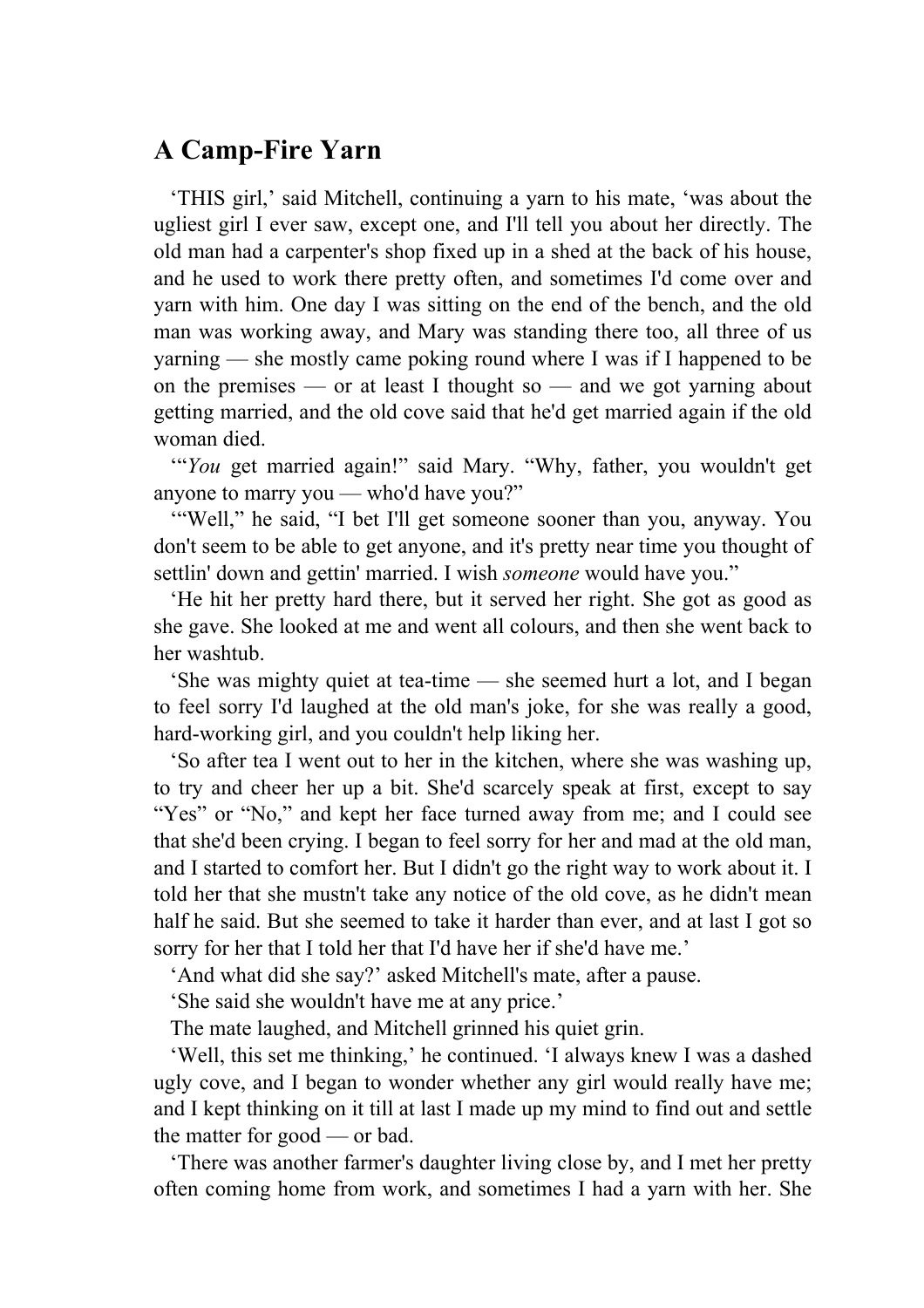was plain and no mistake: Mary was a Venus alongside of her. She had feet like a Lascar, and hands about ten sizes too large for her, and a face like that camel — only red; she walked like a camel, too. She looked like a ladder with a dress on, and she didn't know a great A from a corner cupboard.

 'Well, one evening I met her at the sliprails, and presently I asked her, for a joke, if she'd marry me. Mind you, I never wanted to marry her; I was only curious to know whether any girl would have me. She turned away her face and seemed to hesitate, and I was just turning away and beginning to think I was a dashed hopeless case, when all of a sudden she fell up against me and said she'd be my wife.... And it wasn't her fault that she wasn't.'

'What did she do?'

 'Do! What didn't she do? Next day she went down to our place when I was at work, and hugged and kissed mother and the girls all round, and cried, and told mother that she'd try and be a dutiful daughter to her. Good Lord! You should have seen the old woman and the girls when I came home.

 'Then she let everyone know that Bridget Page was engaged to Jack Mitchell, and told her friends that she went down on her knees every night and thanked the Lord for getting the love of a good man. Didn't the fellows chyack me, though! My sisters were raving mad about it, for their chums kept asking them how they liked their new sister, and when it was going to come off, and who'd be brides-maids and best man, and whether they weren't surprised at their brother Jack's choice; and then I'd gammon at home that it was all true.

 'At last the place got too hot for me. I got sick of dodging that girl. I sent a mate of mine to tell her that it was all a joke, and that I was already married in secret; but she didn't see it, then I cleared, and got a job in Newcastle, but had to leave there when my mate sent me the office that she was coming. I wouldn't wonder but what she is humping her swag after me now on the track. In fact, I thought you was her in disguise when I set eyes on you first. You needn't get mad about it; I don't mean to say that you're quite as ugly as she was, because I never saw a man that was — or a woman either. Anyway, I'll never ask a woman to marry me again unless I'm ready to marry her.'

Then Mitchell's mate told a yarn.

 'I knew a case once something like the one you were telling me about; the landlady of a hash-house where I was stopping in Albany told me. There was a young carpenter staying there, who'd run away from Sydney from an old maid who wanted to marry him. He'd cleared from the church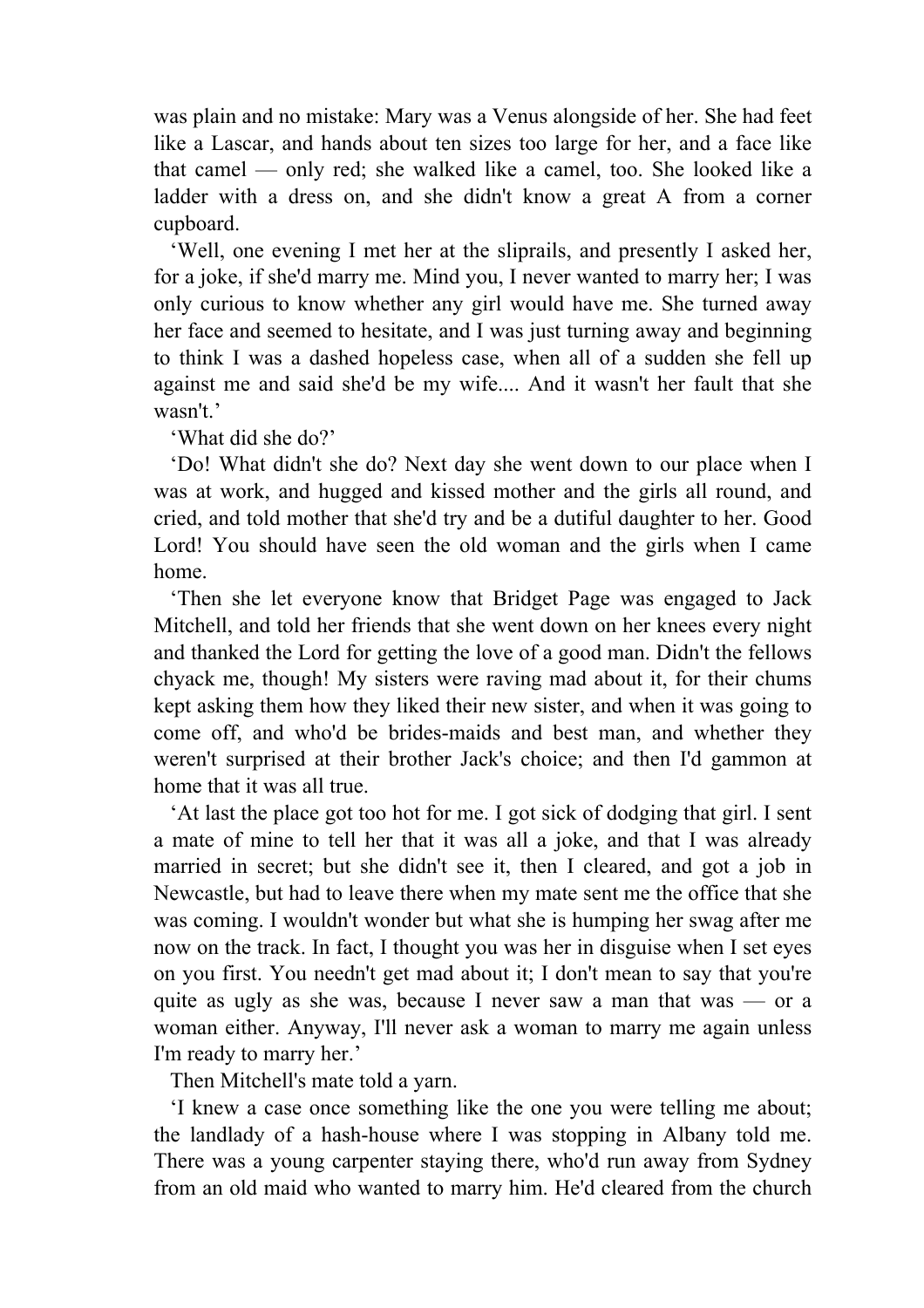door, I believe. He was scarcely more'n a boy — about nineteen — and a soft kind of a fellow, something like you, only good-looking — that is, he was passable. Well, as soon as the woman found out where he'd gone, she came after him. She turned up at the boarding-house one Saturday morning when Bobbie was at work; and the first thing she did was to rent a double room from the landlady and buy some cups and saucers to start housekeeping with. When Bobbie came home he just gave her one look and gave up the game.

 '"Get your dinner, Bobbie," she said, after she'd slobbered over him a bit, "and then get dressed and come with me and get married!"

 'She was about three time his age, and had a face like that picture of a lady over Sappho Smith's letters in the Sydney *Bulletin.*

 'Well, Bobbie went with her like a like a lamb; never gave a kick or tried to clear.'

'Hold on,' said Mitchell, 'Did you ever shear lambs?'

 'Never mind. Let me finish the yarn. Bobbie was married; but she wouldn't let him out of her sight all that afternoon, and he had to put up with her before them all. About bedtime he sneaked out and started along the passage to his room that he shared with two or three mates. But she'd her eye on him.

'"Bobbie, Bobbie!" she says, "Where are you going?"

'"I'm going to bed," said Bobbie. "Good night!"

 '"Bobbie, Bobbie," she says, sharply. "That isn't our room; *this* is our room, Bobbie. Come back at once! What do you mean, Bobbie? *Do you hear me, Bobbie*?"

 'So Bobbie came back, and went in with the scare-crow. Next morning she was first at the breakfast table, in a dressing gown and curl papers. And when they were all sitting down Bobbie sneaked in, looking awfully sheepish, and sidled for his chair at the other end of the table. But she'd her eyes on him.

'"Bobbie, Bobbie!" she said, "Come and kiss me, Bobbie!"

'And he had to do it in front of them all.

'But I believe she made him a good wife.'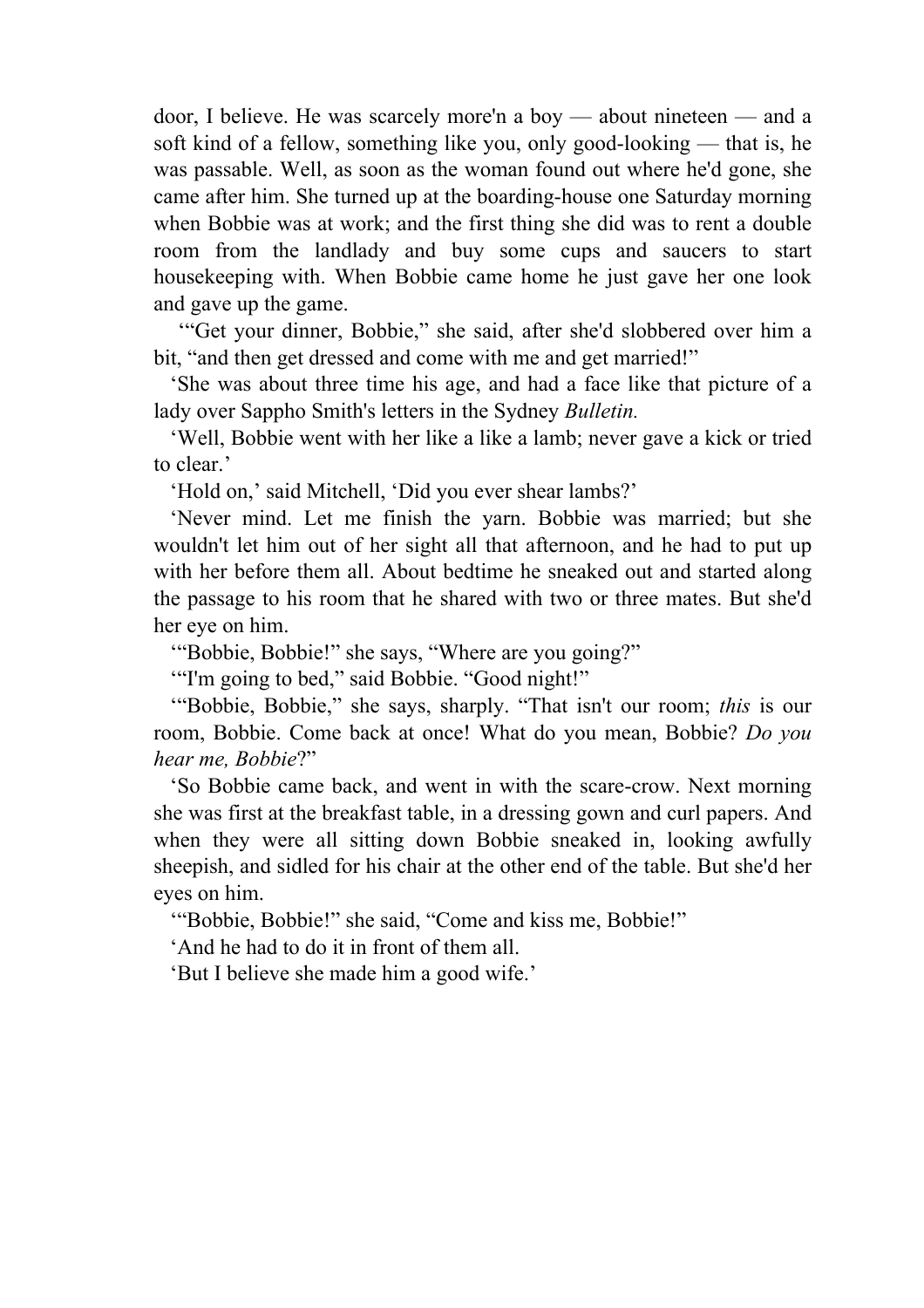## **His Country — After All**

 THE Blenheim coach was descending into the valley of the Avetere River — pronounced Aveterry — from the saddle of Taylor's Pass. Across the river to the right, the grey slopes and flats stretched away to the distant sea from a range of tussock hills. There was no native bush there; but there were several groves of imported timber standing wide apart — sentinellike — seeming lonely and striking in their isolation.

 'Grand country, New Zealand, eh?' said a stout man with a brown face, grey beard, and grey eyes, who sat between the driver and another passenger on the box.

 'You don't call this grand country!' exclaimed the other passenger, who claimed to be, and looked like, a commercial traveller, and might have been a professional spieler — quite possibly both. 'Why, it's about the poorest country in New Zealand! You ought to see some of the country in the North Island — Wairarapa and Napier districts, round about Pahiatua. I call this damn poor country.'

 'Well, I reckon you wouldn't, if you'd ever been in Australia — back in New South Wales. The people here don't seem to know what a grand country they've got. You say this is the worst, eh? Well, this would make an Australian cockatoo's mouth water — the worst of New Zealand would.'

 'I always thought Australia was all good country,' mused the driver — a flax-stick.  $\Omega$  always thought —  $\Omega$ 

 'Good country!' exclaimed the man with the grey beard, in a tone of disgust. 'Why, it's only a mongrel desert, except some bits round the coast. The worst dried-up and God-forsaken country I was ever in.'

 There was a silence, thoughtful on the driver's part, and aggressive on that of the stranger.

 'I always thought,' said the driver, reflectively, after the pause — 'I always thought Australia was a good country,' and he placed his foot on the break.

 They let him think. The coach descended the natural terraces above the river bank, and pulled up at the pub.

\* \* \* \* \*

 'So you're a native of Australia?' said the bagman to the grey-beard, as the coach went on again.

 'Well, I suppose I am. Anyway, I was born there. That's the main thing I've got against the darned country.'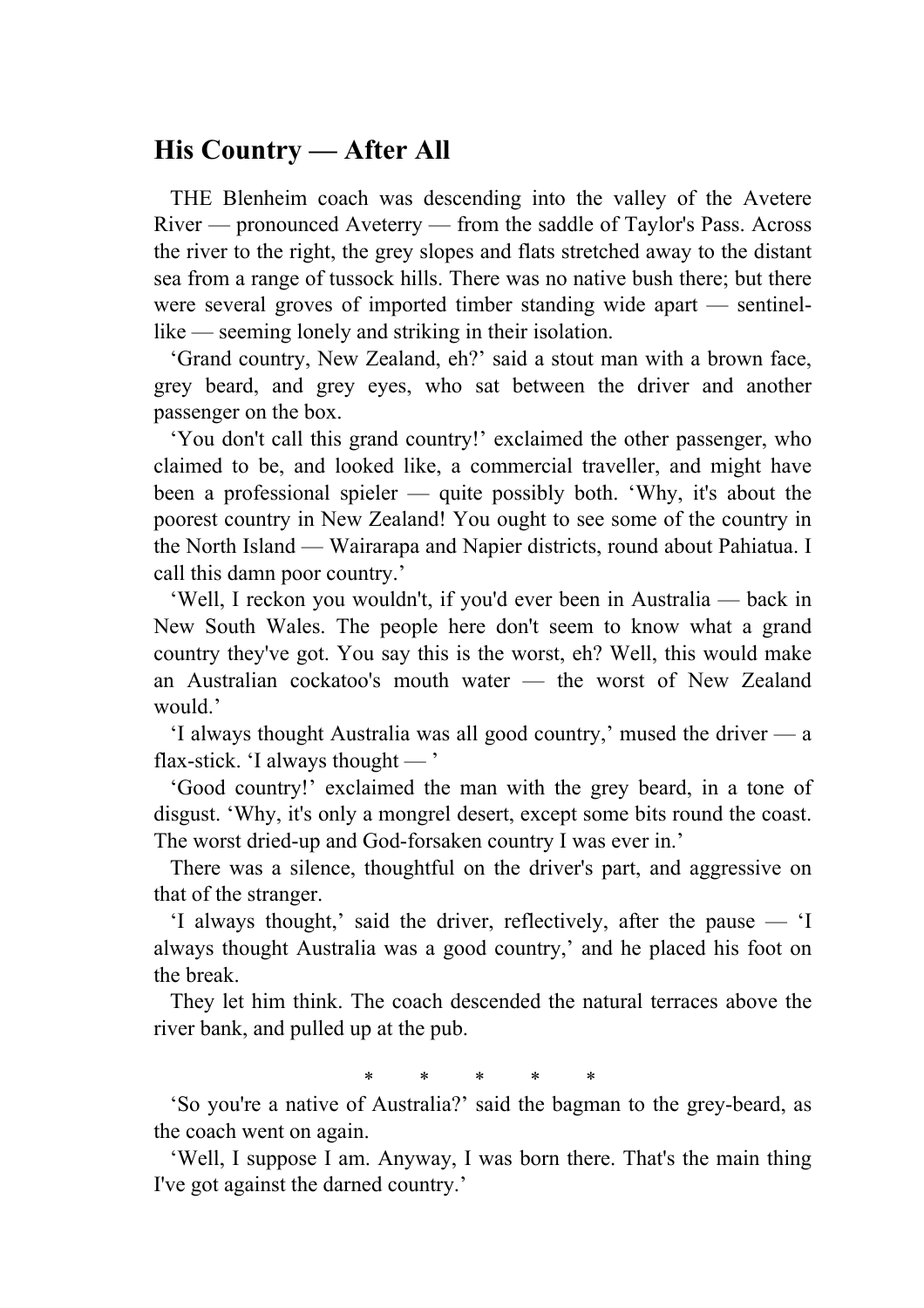'How long did you stay there?'

 'Till I got away,' said the stranger. Then, after a think, he added, 'I went away first when I was thirty-five — went to the islands. I swore I'd never go back to Australia again; but I did. I thought I had a kind of affection for old Sydney. I knocked about the blasted country for five or six years, and then I cleared out to 'Frisco. I swore I'd never go back again, and I never will.'

 'But surely you'll take a run over and have a look at old Sydney and those places, before you go back to America, after getting so near?'

 'What the blazes do I want to have a look at the blamed country for?' snapped the stranger, who had refreshed considerably. 'I've got nothing to thank Australia for — except getting out of it. It's the best country to get out of that I was ever in.'

 'Oh, well, I only thought you might have had some friends over there,' interposed the traveller in an injured tone.

 'Friends! That's another reason. I wouldn't go back there for all the friends and relations since Adam. I had more than quite enough of it while I was there. The worst and hardest years of my life were spent in Australia. I might have starved there, and did do it half my time. I worked harder and got less in my own country in five years than I ever did in any other in fifteen' — he was getting mixed — 'and I've been in a few since then. No, Australia is the worst country that ever the Lord had the sense to forget. I mean to stick to the country that stuck to me, when I was starved out of my own dear native land — and that country is the United States of America. What's Australia? A big, thirsty, hungry wilderness, with one or two cities for the convenience of foreign speculators, and a few collections of humpies, called towns — also for the convenience of foreign speculators: and populated mostly by mongrel sheep, and partly by fools, who live like European slaves in the towns, and like dingoes in the bush — who drivel about 'democracy,' and yet haven't any more spunk than to graft for a few cockney dudes that razzle-dazzle most of the time in Paris. Why, the Australians haven't even got the grit to claim enough of their own money to throw a few dams across their watercourses, and so make some of the interior fit to live in. America's bad enough, but it was never so small as that. . . . Bah! The curse of Australia is sheep, and the Australian war cry is Baa!'

 'Well, you're the first man I ever heard talk as you've been doing about his own country,' said the bagman, getting tired and impatient of being sat on all the time. '"Lives there a man with a soul so dead, who never said to — to himself" . . . I forget the darned thing.'

He tried to remember it. The man whose soul was dead cleared his throat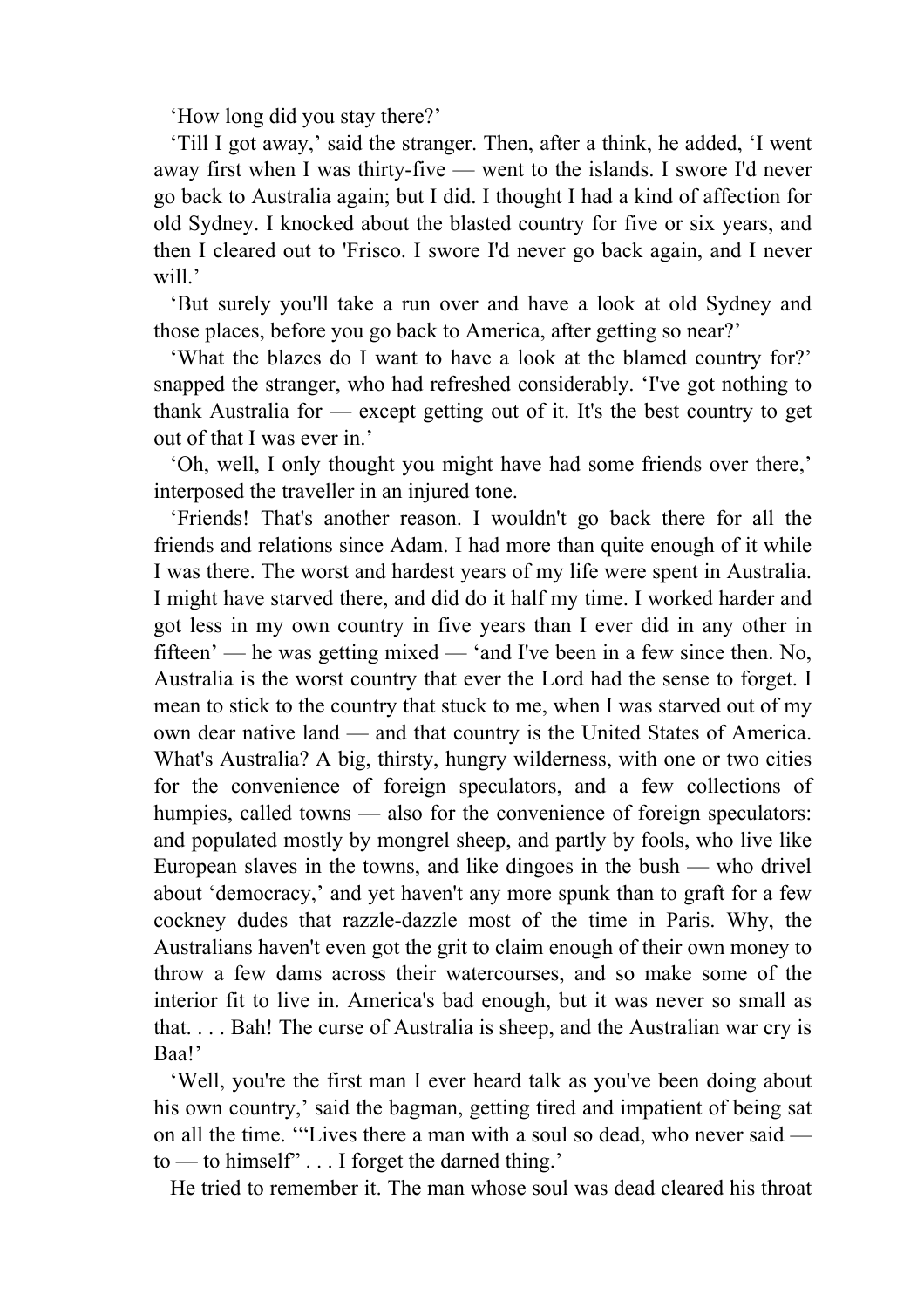for action, and the driver — for whom the bagman had shouted twice as against the stranger's once — took the opportunity to observe that he always thought a man ought to stick up for his own country.

 The stranger ignored him, and opened fire on the bagman. He proceeded to prove that that was all rot — that patriotism was the greatest curse on earth; that it kad been the cause of all war; that it was the false, ignorant sentiment which moved men to slave, starve, and fight for the comfort of their sluggish masters; that it was the enemy of universal brotherhood, the mother of hatred, murder, and slavery, and that the world would never be any better until the deadly poison, called the sentiment of patriotism, had been 'educated' out of the stomachs of the people. 'Patriotism!' he exclaimed scornfully. 'My country! The darned fools; the country never belonged to them, but to the speculators, the absentees, land-boomers, swindlers, gangs of thieves — the men the patriotic fools starve and fight for — their masters. Ba-a!'

The opposition collapsed.

 The coach had climbed the terraces on the south side of the river, and was bowling along on a level stretch of road across the elevated flat.

 'What trees are those?' asked the stranger, breaking the aggressive silence which followed his unpatriotic argument, and pointing to a grove ahead by the roadside. 'They look as if they've been planted there. There ain't been a forest here surely?'

 'Oh, they're some trees the Government imported,' said the traveller, whose knowledge on the subject was limited. 'Our own bush won't grow in this soil.'

'But it looks as if anything else would ----'

 Here the stranger sniffed once by accident, and then several times with interest. It was a warm morning after rain. He fixed his eyes on those trees.

 They didn't look like Australian gums; they tapered to the tops, the branches were pretty regular, and the boughs hung in ship-shape fashion. There was not the Australian heat to twist the branches and turn the leaves.

 'Why!' exclaimed the stranger, still staring and sniffing hard. 'Why, dang me if they ain't (sniff) Australian gums!'

'Yes,' said the driver, flicking his horses, 'they are.'

 'Blanky (sniff) blanky old Australian gums!' exclaimed the ex-Australian, with strange enthusiasm.

 'They're not old,' said the driver; 'they're only young trees. But they say they don't grow like that in Australia, — 'count of the difference in the climate. I always thought ---- '

 But the other did not appear to hear him; he kept staring hard at the trees they were passing. They had been planted in rows and cross-rows, and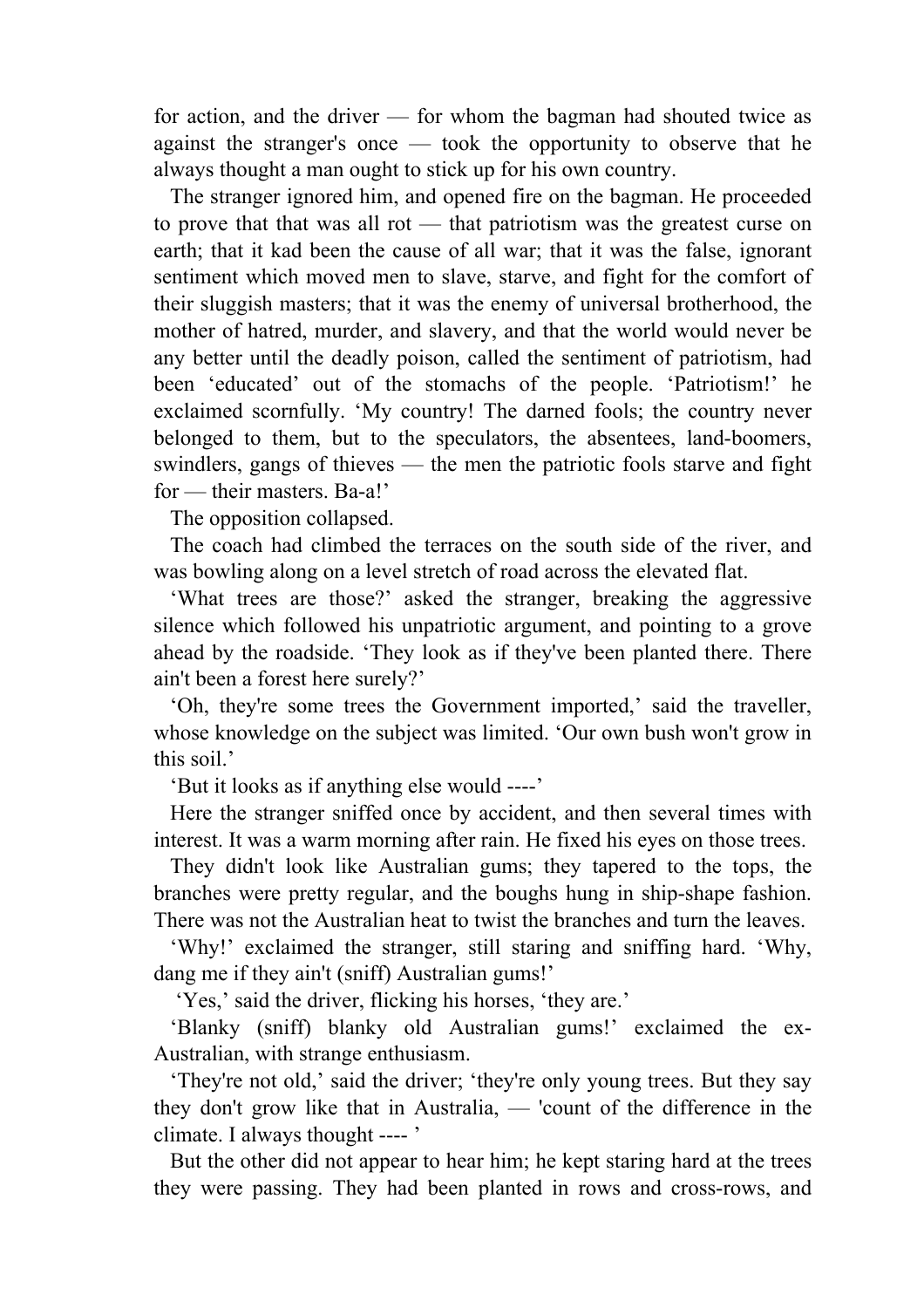were coming on grandly.

 There was a rabbit trapper's camp amongst those trees; he had made a fire to boil his billy with gum leaves and twigs, and it was the scent of that fire which interested the exile's nose, and brought a wave of memories with it.

 'Good day, mate!' he shouted suddenly to the rabbit trapper, and to the astonishment of his fellow passengers.

 'Good day, mate!' The answer came back like an echo — it seemed to him — from the past.

 Presently he caught sight of a few trees which had evidently been planted before the others — as an experiment, perhaps — and, somehow, one of them had grown after its own erratic native fashion — gnarled and twisted and ragged, and could not be mistaken for anything else but an Australian gum.

 'A thunderin' old blue-gum!' ejaculated the traveller, regarding the tree with great interest. He screwed his neck to get a last glimpse, and then sat silently smoking and gazing straight ahead, as if the past lay before him and it *was* before him.

 'Ah, well!' he said, in explanation of a long meditative silence on his part; 'ah, well — them saplings — the smell of them gum leaves set me thinking.' And he thought some more.

 'Well, for my part,' said a tourist in the coach, presently, in a condescending tone, 'I can't see much in Australia. The bally colonies are — '

 'Oh, that be damned!' snarled the Australian-born — they had finished the second flask of whisky. 'What do you Britishers know about Australia? She's as good as England anyway.'

\* \* \* \* \*

 'Well, I suppose you'll go straight back to the States as soon as you've done your business in Christchurch,' said the bagman, when near their journey's end they had become confidential.

 'Well, I dunno. I reckon I'll just take a run over to Australia first. There's an old mate of mine in business in Sydney, and I'd like to have a yarn with him.'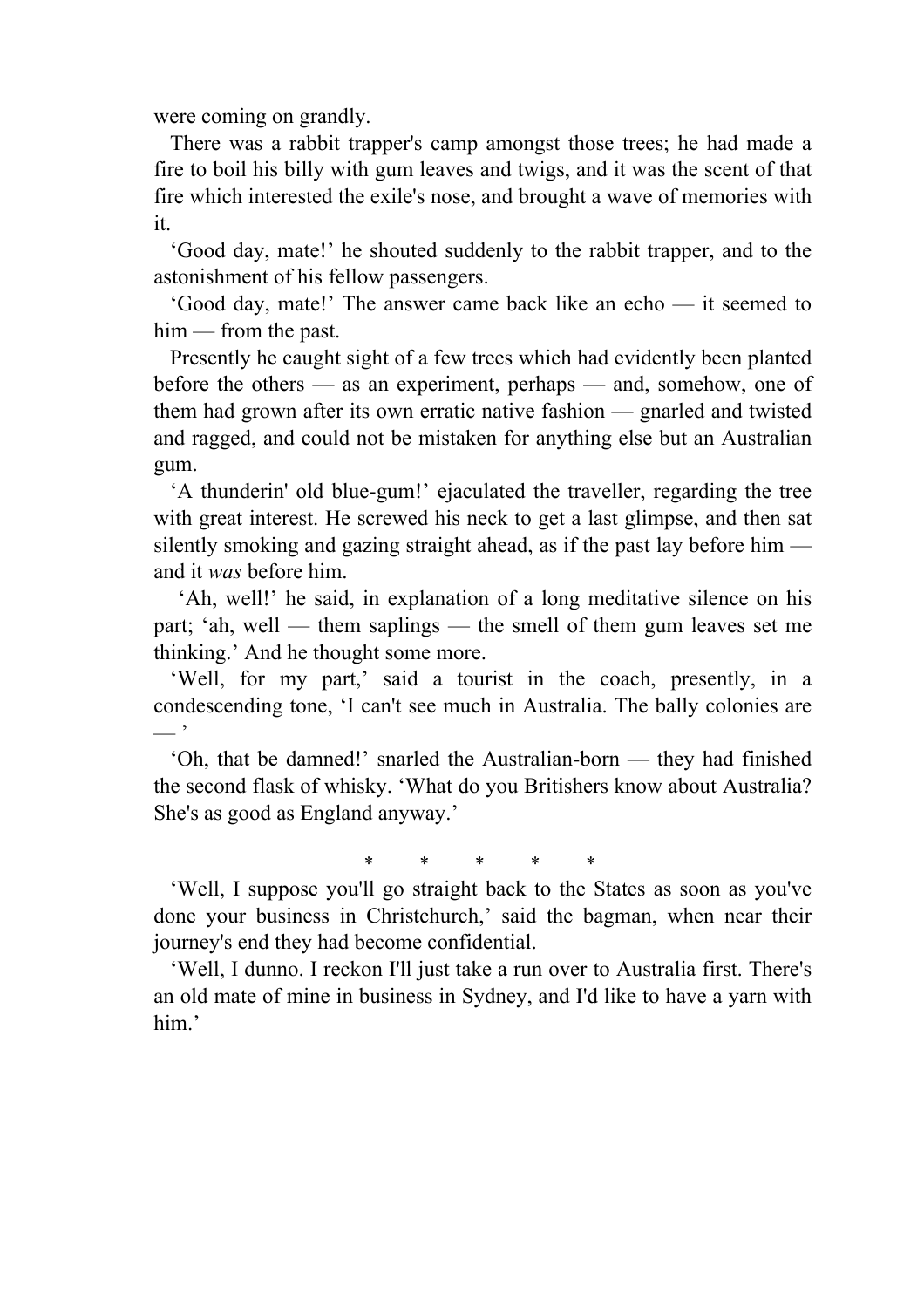## **A Day On A Selection**

 THE scene is a small New South Wales Western selection, the holder whereof is native-English. His wife is native-Irish. Time, Sunday, about 8 a.m. A used-up-looking woman comes from the slab-and-bark house, turns her face towards the hillside, and shrieks:

'T-o-o-m-*may.*!'

 No response, and presently she draws a long breath and screams again: '*Tom* m-a-a-y!'

 A faint echo comes from far up tht siding where Tommy's presence is vaguely indicated by half-a-dozen cows moving slowly — very slowly down towards the cow-yard.

 The woman retires. Ten minutes later she comes out again and screams: '*Tom*my!!'

'Y-e-e-a-a-s-s!' very passionately and shrilly.

'Ain't you goin' to bring those cows down to-day?'

'Y-e-e-a-a-s-s-s! — carn't yer see I'm comin'?'

 A boy is seen to run wildly along the siding and hurl a missile at a feeding cow; the cow runs forward a short distance through the trees, and then stops to graze again while the boy stirs up another milker.

An hour goes by.

 The rising Australian generation is represented by a thin, lanky youth of about fifteen. He is milking. The cow-yard is next the house, and is mostly, ankle-deep in slush. The boy drives a dusty, discouraged-looking cow into the bail, and pins her head there; then he gets tackle on to her right hindleg, hauls it back, and makes it fast to the fence. There are eleven cows, but not one of them can be milked out of the bail — chiefly because their teats are sore. The selector does not know what makes the teats sore, but he has an unquestioning faith in a certain ointment, recommended to him by a man who knows less about cows than he does himself, which he causes to be applied at irregular intervals — leaving the mode of application to the discretion of his son. Meanwhile the teats remain sore.

 Having made the cow fast, the youngster cautiously takes hold of the least sore teat, yanks it suddenly, and dodges the cow's hock. When he gets enough milk to dip his dirty hands in, he moistens the teats, and things go on more smoothly. Now and then he relieves the monotony of his occupation by squirting, at the eye of a calf which is dozing in the adjacent pen. Other times he milks into his mouth. Every time the cow kicks, a burr or a grass-seed or a bit of something else falls into the milk, and the boy drowns these things with a well-directed stream — on the principle that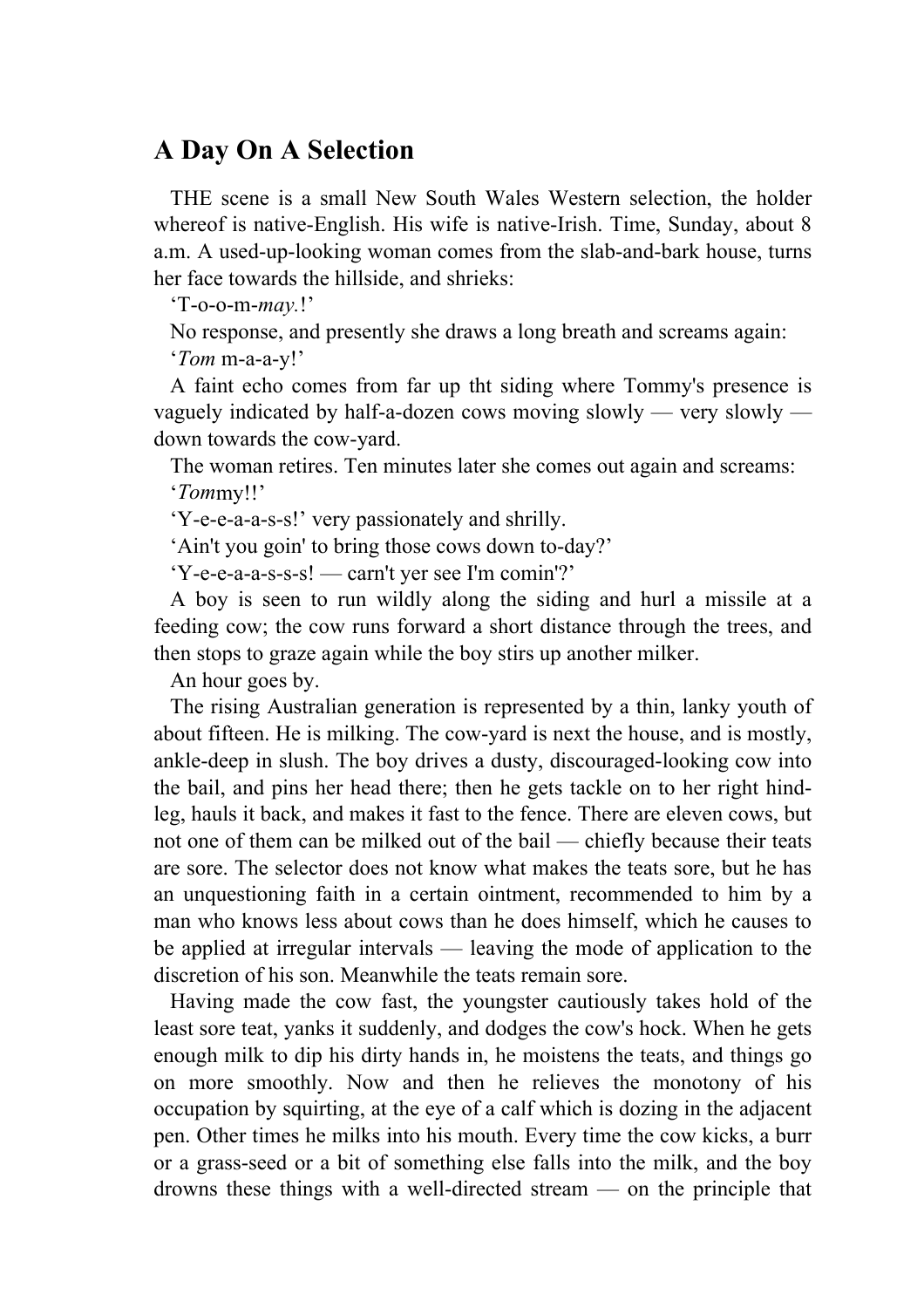what's out of sight is out of mind. Sometimes the boy sticks his head into the cow's, side, hangs on by a teat, and dozes, while the bucket, mechanically gripped between his knees, sinks lower and lower till it rests on the ground. Likely as not he'll doze on until his mother's shrill voice startles him with an enquiry as to whether he intends to get that milking done to-day; other times he is roused by the plunging of the cow, or knocked over by a calf which has broken through a defective panel in the pen. In the latter case the youth gets tackle on to the calf, detaches its head from the teat with the heel of his boot, and makes it fast somewhere. Sometimes the cow breaks or loosens the leg-rope and gets her leg into the bucket and then the youth clings desperately to the pail and hopes she'll get her hoof out again without spilling the milk. Sometimes she does, more often she doesn't — it depends on the strength of the boy and the pail and on the strategy of the former. Anyway, the boy will lamb the cow down with a jagged yard shovel, let her out, and bail up another.

 When he considers that he has finished milking he lets the cows out with their calves and carries the milk down to the dairy, where he has a heated argument with his mother, who — judging from the quantity of milk has reason to believe that he has slummed some of the milkers. This he indignantly denies, telling her she knows very well the cows are going dry.

 The dairy is built of rotten box bark — though there is plenty of good stringy bark within easy distance — and the structure looks as if it wants to lie down and is only prevented by three crooked props on the leaning side; more props will soon be needed in the rear for the dairy shows signs of going in that direction. The milk is set in dishes made of kerosene tins, cut in halves, which are placed on bark shelves fitted round against the walls. The shelves are not level and the dishes are brought to a comparatively horizontal position by means of chips and bits of bark, &c, inserted under the lower sides. The milk is covered by soiled sheets of old newspapers supported on sticks laid across the dishes. This protection is necessary, because the box bark in the roof has crumbled away and left fringed holes — also because the fowls roost up there. Sometimes the paper sags, and the cream may have to be scraped off an article on Dairy Farming.

 The selector's wife removes the newspapers, and reveals a thick, yellow layer of rich cream, plentifully peppered with dust that has drifted in somehow. She runs a dirty forefinger round the edges of the cream to detach it from the tin, wipes her finger in her mouth, and skims. If the milk and cream are very thick she rolls the cream over like a pancake with her fingers, and lifts it out in sections. The thick milk is poured into a slopbucket, for the pigs and calves, the dishes are \"cleaned/" — by the aid of a dipper full of warm water and a rag — and the wife proceeds to set the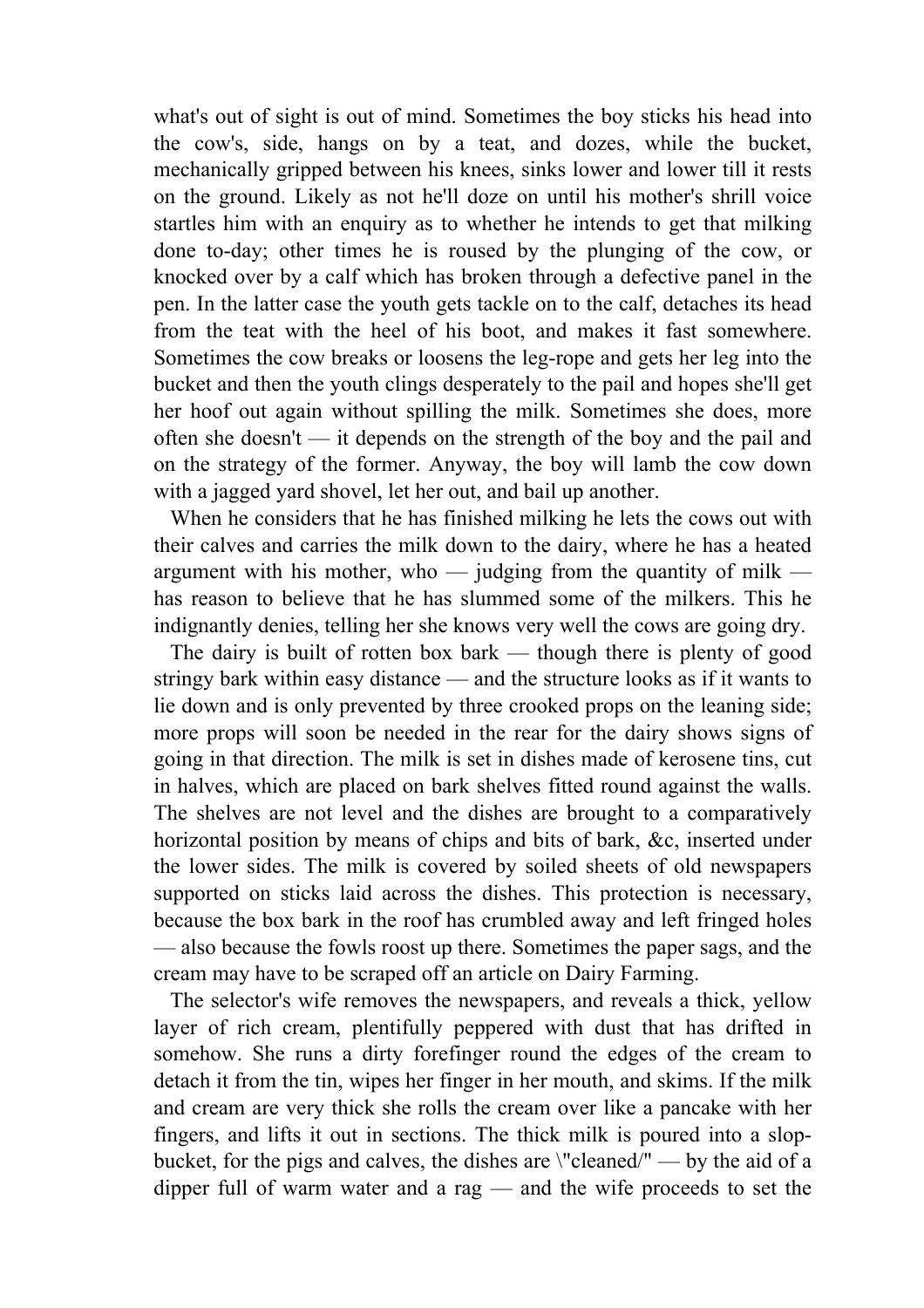morning's milk. Tom holds up the doubtful-looking rag that serves as a strainer while his mother pours in the milk. Sometimes the boy's hand gets tired and he lets some of the milk run over, and gets into trouble; but it doesn't matter much, for the straining-cloth has several sizeable holes in the middle.

 The door of the dairy faces the dusty road and is off its hinges and has to be propped up. The prop is missing this morning, and Tommy is accused of having been seen chasing old Poley with it at an earlier hour. He never see'd the damn prop, never chased no cow with it, and wants to know what's the use of always accusing him. He further complains that he's always blamed for everything. The pole is not forthcoming, and so an old dray is backed against the door to keep it in position. There is more trouble about a cow that is lost, and hasn't been milked for two days. The boy takes the cows up to the paddock slip-rails and lets the top rail down: the lower rail fits rather tightly and some exertion is required to free it, so he makes the animals jump that one. Then he 'poddies' — hand-feeds — the calves which have been weaned too early. He carries the skim-milk to the yard in a bucket made out of an oil-drum — sometimes a kerosene tin — seizes a calf by the nape of the neck with his left hand, inserts the dirty forefinger of his right into its mouth, and shoves its head down into the milk. The calf sucks, thinking it has a teat, and pretty soon it butts violently — as calves do to remind their mothers to let down the milk — and the boy's wrist gets barked against the jagged edge of the bucket. He welts that calf in the jaw, kicks it in the stomach, tries to smother it with its nose in the milk, and finally dismisses it with the assistance of the calf rope and a shovel, and gets another. His hand feels sticky and the cleaned finger makes it look as if he wore a filthy, greasy glove with the forefinger torn off.

 The selector himself is standing against a fence talking to a neighbour. His arms rest on the top rail of the fence, his chin rests on his hands, his pipe rests between his fingers, and his eyes rest on a white cow that is chewing her end on the opposite side of the fence. The neighbour's arms rest on the top rail also, his chin rests on his hands, his pipe rests between his fingers, and his eyes rest on the cow. They are talking about that cow. They have been talking about her for three hours. She is chewing her cud. Her nose is well up and forward, and her eyes are shut. She lets her lower jaw fall a little, moves it to one side, lifts it again, and brings it back into position with a springing kind of jerk that has almost a visible recoil. Then her jaws stay perfectly still for a moment, and you would think she had stopped chewing. But she hasn't. Now and again a soft, easy, smooth-going swallow passes visibly along her clean, white throat and disappears. She chews again, and by-and-by she loses consciousness and forgets to chew.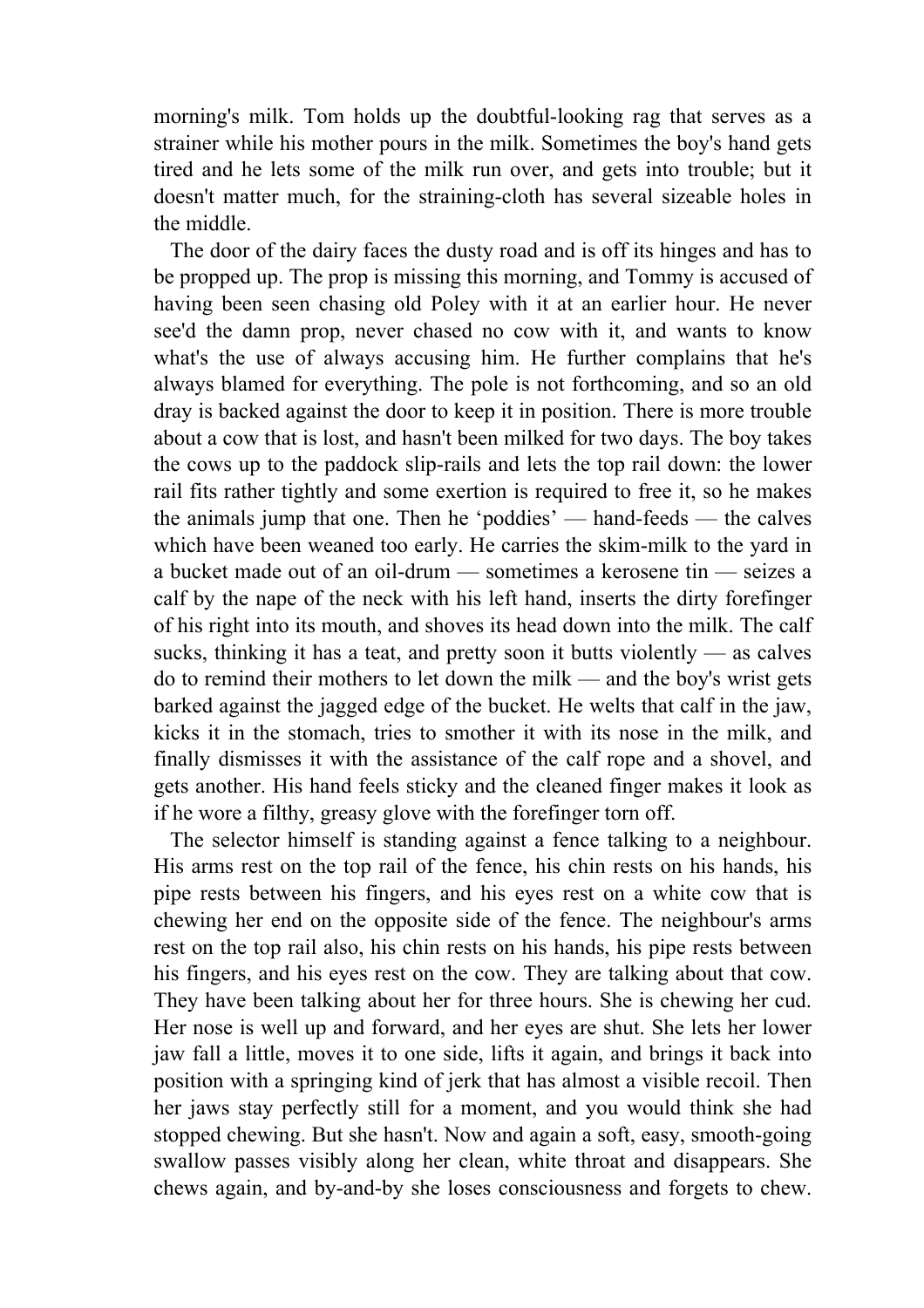She never opens her eyes. She is young and in good condition; she has had enough to eat, the sun is just properly warm for her, and — well if an animal can be really happy, she ought to be.

 Presently the two men drag themselves away from the fence, fill their pipes, and go to have a look at some rows of forked sticks, apparently stuck in the ground for some purpose. The selector calls these sticks fruittrees, and he calls the place 'the orchard.' They fool round these wretched sticks until dinner-time, when the neighbour says he must be getting home. 'Stay and have some dinner! Man alive! Stay and have some dinner!' says the selector; and so the friend stays.

 It is a broiling hot day in summer, and the dinner consists of hot roast meat, hot baked potatoes, hot cabbage, hot pumpkin, hot peas, and burning-hot plum-pudding. The family drinks on an average four cups of tea each per meal. The wife takes her place at the head of the table with a broom to keep the fowls out, and at short intervals she interrupts the conversation with such exclamations as 'Shoo! shoo!''Tommy, can't you see that fowl? Drive it out!' The fowls evidently pass a lot of their time in the house. They mark the circle described by the broom, and take care to keep two or three inches beyond it. Every now and then you see a fowl on the dresser amongst the crockery, and there is great concern to get it out before it breaks something. While dinner is in progress two steers get into the wheat through a broken rail which has been spliced with stringy bark, and a calf or two break into the vineyard. And yet this careless Australian selector, who is too shiftless to put up a decent fence, or build a decent house and who knows little or nothing about farming, would seem by his conversation to have read up all the great social and political questions of the day. Here are some fragments of conversation caught at the dinnertable. Present — the Selector, the Missus, the neighbour, Corney George — nicknamed 'Henry George' — Tommy, Jackey, and the younger children. The spaces represent interruptions by the fowls and children:—

 Corney George (continuing conversation): 'But Henry George says, in 'Progress and Poverty,' he says — '

Missus (to the fowls): 'Shoo! Shoo!'

Corney: 'He says — '

Tom: 'Marther, jist speak to this Jack.'

Missus (to Jack): 'If you can't behave yourself, leave the table.'

Tom: 'He says in Progress and — '

Missus: 'Shoo!'

Neighbour: 'I think 'Lookin' Backwards' is more — '

Missus: 'Shoo! Shoo! Tom, carn't you see that fowl?'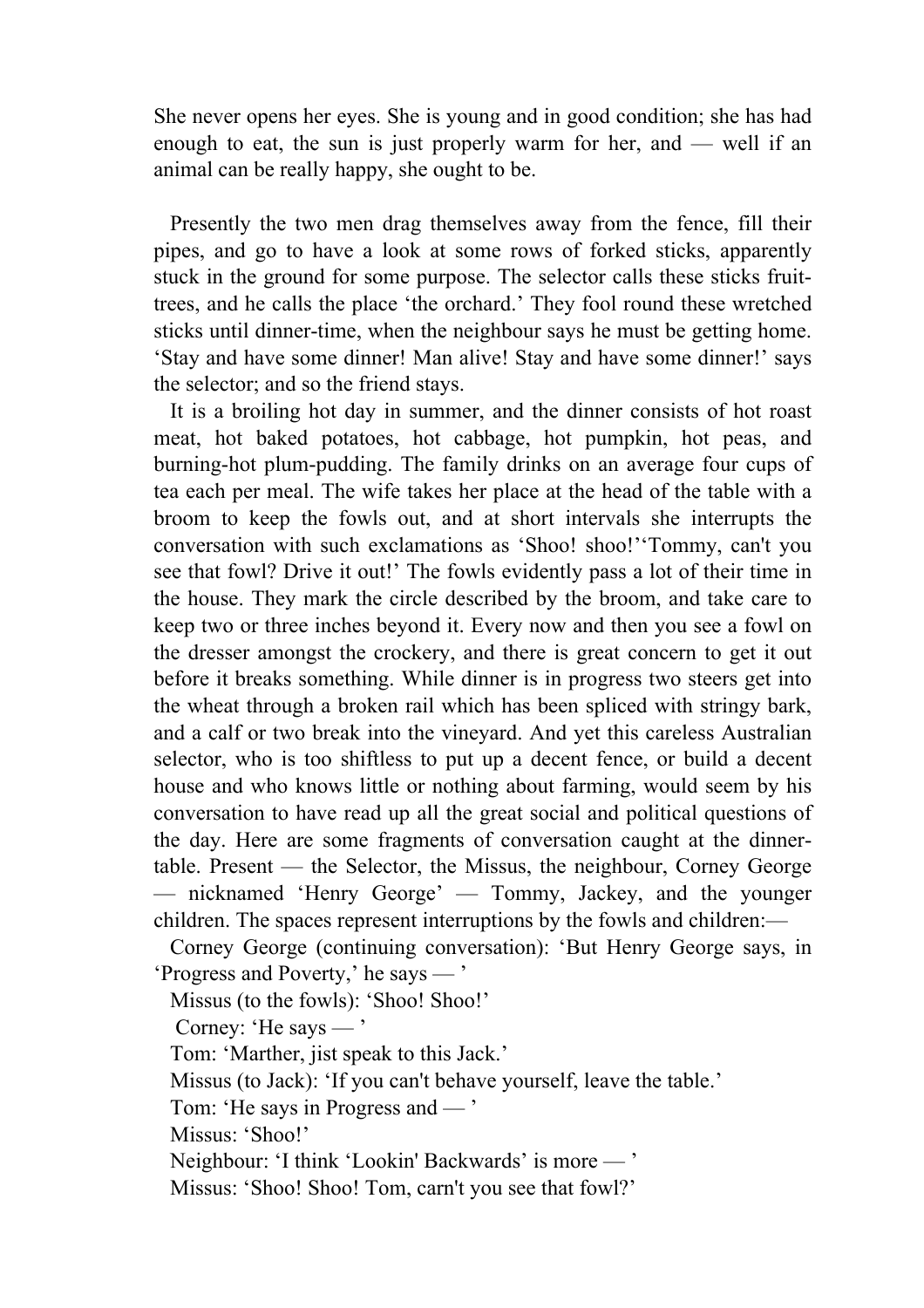Selector: 'Now I think 'Caesar's Column' is more likely — . Just look at  $-$  '

Missus: 'Shoo! Shoo!'

Selector: 'Just look at the French Revolution.'

Corney: 'Now, Henry George — '

Tom: 'Marther! I seen a old-man kangaroo up on — '

 Missus: 'Shut up! Eat your dinner an' hold your tongue. Carn't you see someone's speakin'?'

Selector: 'Just look at the French — '

 Missus (to the fowls): 'Shoo! Shoo!' (turning suddenly and unexpectedly on Jacky): 'Take your fingers out of the sugar! — Blarst yer! that I should say such a thing.'

Neighbour: 'But 'Lookin' Back'ards — '

 Missus: 'There you go, Tom! Didn't I say you'd spill that tea? Go away from the table!'

Selector: 'I think 'Caesar's Column'/ is the only natural — '

 Missus: 'Shoo! Shoo!' She loses patience, gets up and fetches a young rooster with the flat of the broom, sending him flying into the yard; he falls with his head towards the door and starts in again. Later on the conversation is about Deeming.

Selector: 'There's no doubt the man's mad — '

 Missus: 'Deeming! That Windsor wretch! Why, if I was in the law I'd have him boiled alive! Don't tell me he didn't know what he was doing! Why. I'd have him  $-$ '

Corny: 'But, Missus, you — '

Missus (to the fowls): 'Shoo! Shoo!'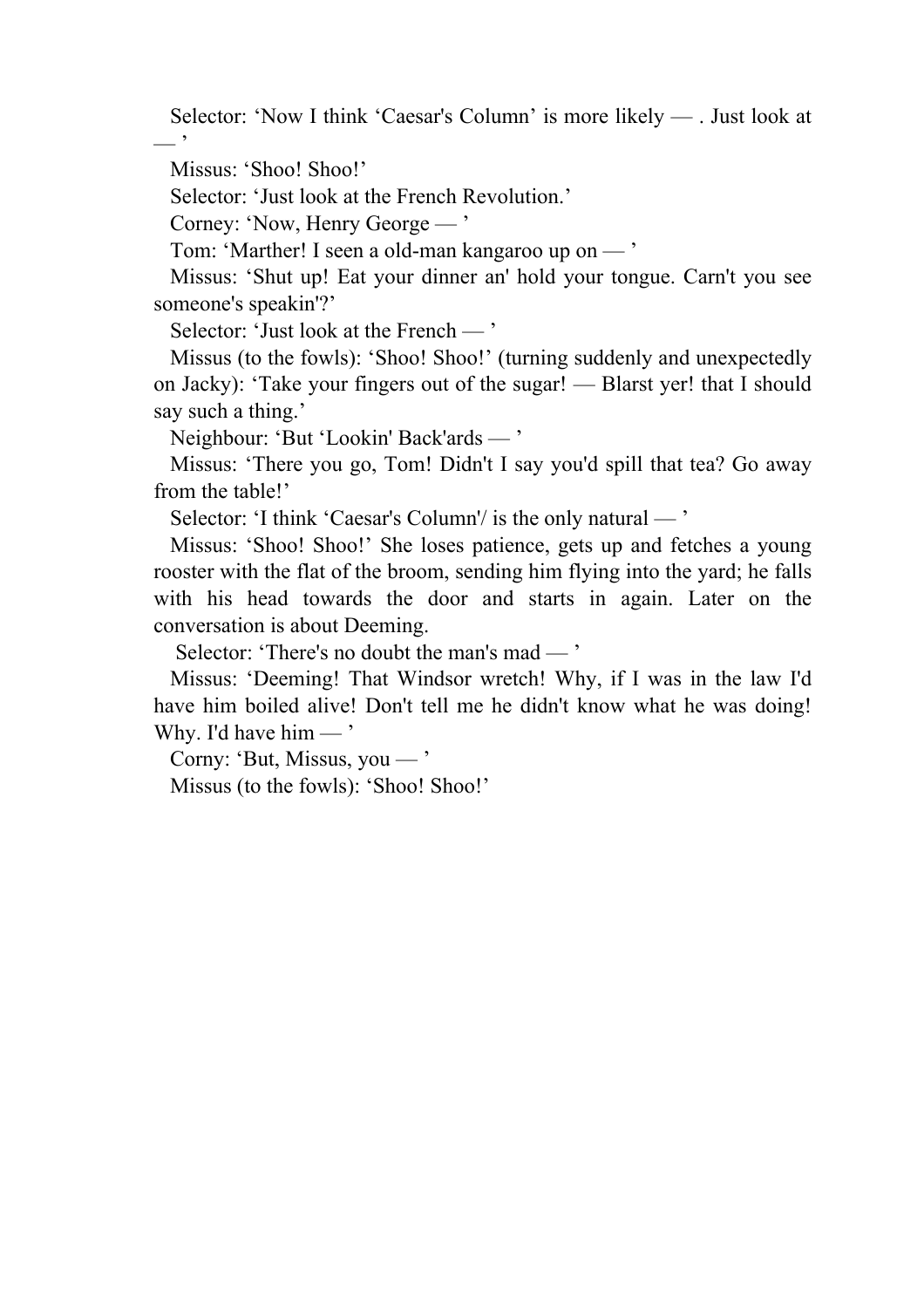## **That There Dog Of Mine**

 MACQUARIE the shearer had met with an accident. To tell the truth, he had been in a drunken row at a wayside shanty, from which he had escaped with three fractured ribs, a cracked head, and various minor abrasions. His dog, Tally, had been a sober but savage participator in the drunken row, and had escaped with a broken leg. Macquarie afterwards shouldered his swag and staggered and struggled along the track ten miles to the Union Town Hospital. Lord knows how he did it. He didn't exactly know himself. Tally limped behind all the way, on three legs.

 The doctors examined the man's injuries and were surprised at his endurance. Even doctors are surprised sometimes — though they don't always show it. Of course they would take him in, but they objected to Tally. Dogs were not allowed on the premises.

 'You will have to turn that dog out,' they said to the shearer, as he sat on the edge of a bed.

Macquarie said nothing.

 'We cannot allow dogs about the place, my man,' said the doctor in a louder tone, thinking the man was deaf.

'Tie him up in the yard then.'

'No. He must go out. Dogs are not permitted on the grounds.'

 Macquarie rose slowly to his feet, shut his agony behind his set teeth, painfully buttoned his shirt over his hairy chest, took up his waistcoat. and staggered to the corner where the swag lay.

'What are you going to do?' they asked.

'You ain't going to let my dog stop?'

'No. It's against the rules. There are no dogs allowed on the premises.'

 He stooped and lifted his swag, but the pain was too great, and he leaned back against the wall.

 'Come, come now! man alive!' exclaimed the doctor, impatiently. 'You must be mad. You know you are not in a fit state to go out. Let the wardsman help you to undress.'

 'No!' said Macquarie. 'No. If you won't take my dog in you don't take me. He's got a broken leg and wants fixing up just — just as much as — as I do. If I'm good enough to come in, he's good enough — and — and better.'

He paused awhile, breathing painfully, and then went on.

 'That — that there old dog of mine has follered me faithful and true, these twelve long hard and hungry years. He's about — about the only thing that ever cared whether I lived or fell and rotted on the cursed track.'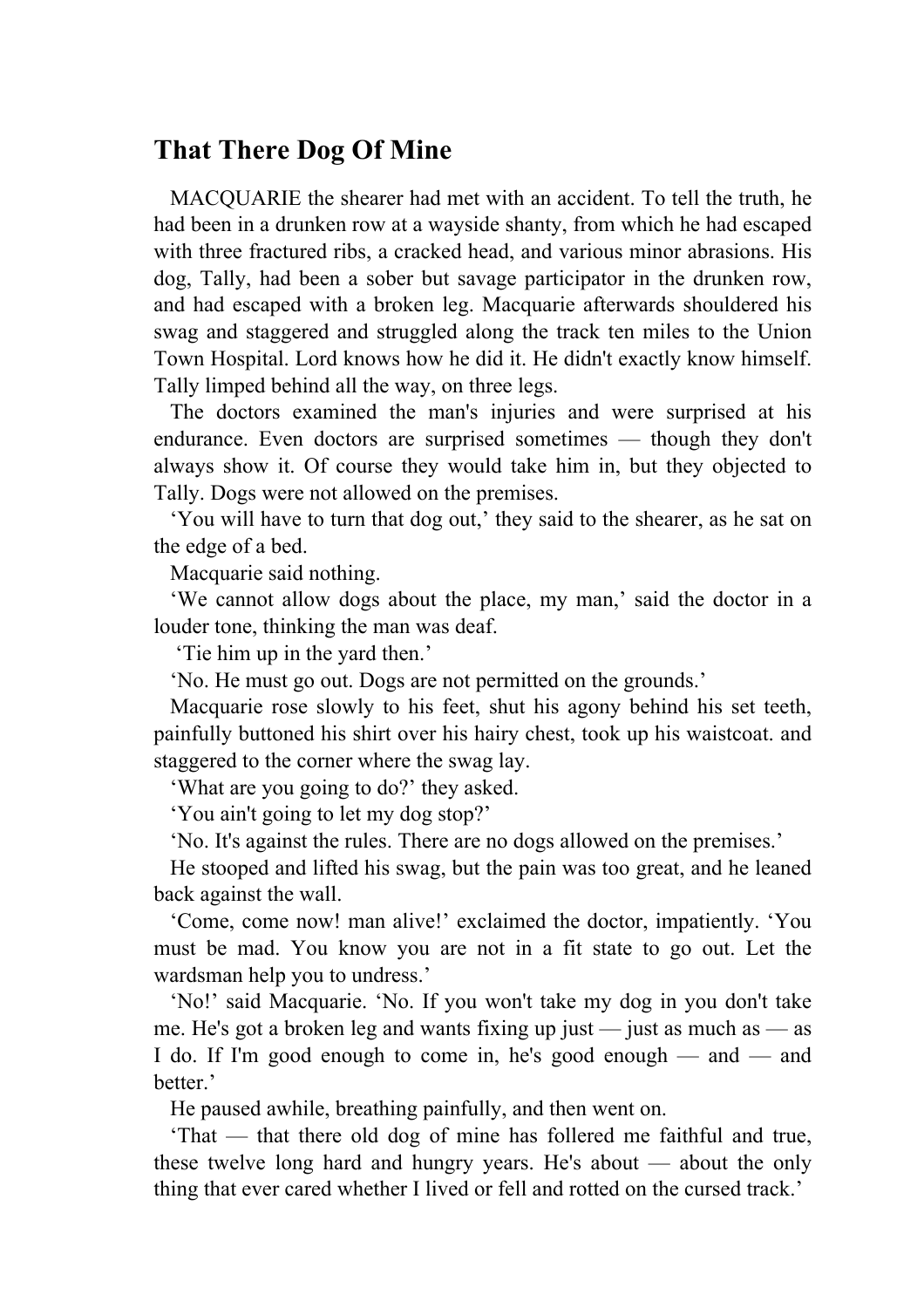He rested again; then he continued: 'That — that there dog was pupped on the track,' he said, with a sad sort of a smile. 'I carried him for months in a billy can, and afterwards on my swag when he knocked up. . . . And the old slut — his mother — she'd foller along quite contented — and sniff the billy now and again — just to see if he was all right.  $\ldots$  She follered me for God knows how many years. She follered me till she was blind and for a year after. She follered me till she could crawl along through the dust no longer, and — and then I killed her, because I couldn't leave her behind alive!'

He rested again.

 'And this here old dog,' he continued, touching Tally's upturned nose with his knotted fingers, 'this here old dog has follered me for — for ten years; through floods and droughts, through fair times and — and hard mostly hard; and kept me from going mad when I had no mate nor money on the lonely track; and watched over me for weeks when I was drunk drugged and poisoned at the cursed shanties; and saved my life more'n once, and got kicks and curses very often for thanks; and forgave me for it all; and — and fought for me. He was the only living thing that stood up for me against that crawling push of curs when they set onter me at the shanty back yonder — and he left his mark on some of 'em too; and — and so did I'

He took another spell.

 Then he drew in his breath, shut his teeth hard, shouldered his swag, stepped into the doorway, and faced round again.

The dog limped out of the corner and looked up anxiously.

 'That there dog,' said Macquarie to the Hospital staff in general, 'is a better dog than I'm a man — or you too, it seems — and a better Christian. He's been a better mate to me than I ever was to any man — or any man to me. He's watched over me; kep' me from getting robbed many a time; fought for me; saved my life and took drunken kicks and curses for thanks — and forgave me. He's been a true, straight, honest, and faithful mate to me — and I ain't going to desert him now. I ain't going to kick him out in the road with a broken leg.  $I$  — Oh, my God! my back!'

 He groaned and lurched forward, but they caught him, slipped off the swag, and laid him on a bed. Half an hour later the shearer was comfortably fixed up. 'Where's my dog?' he asked, when he came to himself.

 'Oh, the dog's all right,' said the nurse, rather impatiently. 'Don't bother. The doctor's setting his leg out in the yard.'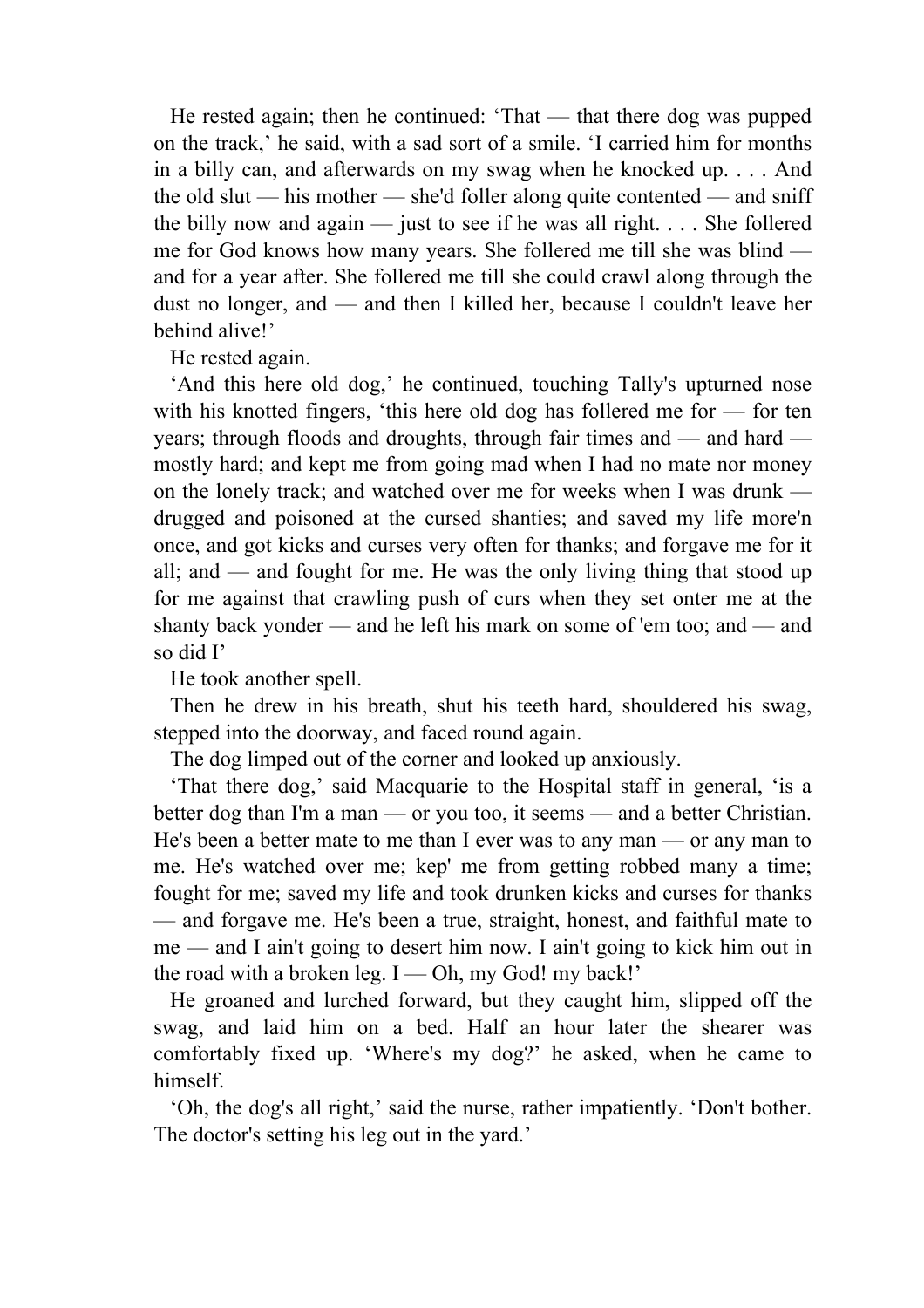# **Going Blind**

 I MET him in the Full-and-Plenty Dining Rooms. It was a cheap place in the city, with good beds upstairs let at one shilling per night — 'Board and residence for respectable single men, fifteen shillings per week.' I was a respectable single man then. I boarded and resided there. I boarded at a greasy little table in the greasy little corner under the fluffy little staircase in the hot and greasy little dining-room or restaurant down stairs. They called it dining-rooms, but it was only one room, and there wasn't half enough room in it to work your elbows when the seven little tables and forty-nine chairs were occupied. There was not room for an ordinary-sized steward to pass up and down between the tables; but our waiter was not an ordinary-sized man — he was a living skeleton in miniature. We handed the soup, and the 'roast beef one,' and 'roast lamb one,''corn beef and cabbage one,''veal and stuffing one,' and the 'veal and pickled pork,' one — or two, or three, as the case might be — and the tea and coffee, and the various kinds of puddings — we handed them over each other, and dodged the drops as well as we could. The very hot and very greasy little kitchen was adjacent, and it contained the bath- room and other conveniences, behind screens of whitewashed boards.

 I resided upstairs in a room where there were five beds and one washstand; one candle-stick, with a very short bit of soft yellow candle in it; the back of a hair-brush, with about a dozen bristles in it; and half a comb the big-tooth end — with nine and a half teeth at irregular distances apart.

 He was a typical bushman, not one of those tall, straight, wiry, brown men of the West, but from the old Selection Districts, where many drovers came from, and of the old bush school; one of those slight active little fellows whom we used to see in cabbage-tree hats, Crimean shirts, strapped trousers, and elastic-side boots — 'larstins,' they called them. They could dance well; sing indifferently, and mostly through their noses, the old bush songs; play the concertina horribly; and ride like — like — well, they *could* ride.

 He seemed as if he had forgotten to grow old and die out with this old colonial school to which he belonged. They *had* careless and forgetful ways about them. His name was Jack Gunther, he said, and he'd come to Sydney to try to get something done to his eyes. He had a portmanteau, a carpet bag, some things in a three-bushel bag, and a tin box. I sat besides him on his bed, and struck up an acquaintance, and he told me all about it. First he asked me would I mind shifting round to the other side, as he was rather deaf in that ear. He'd been kicked on the side of the head by a horse,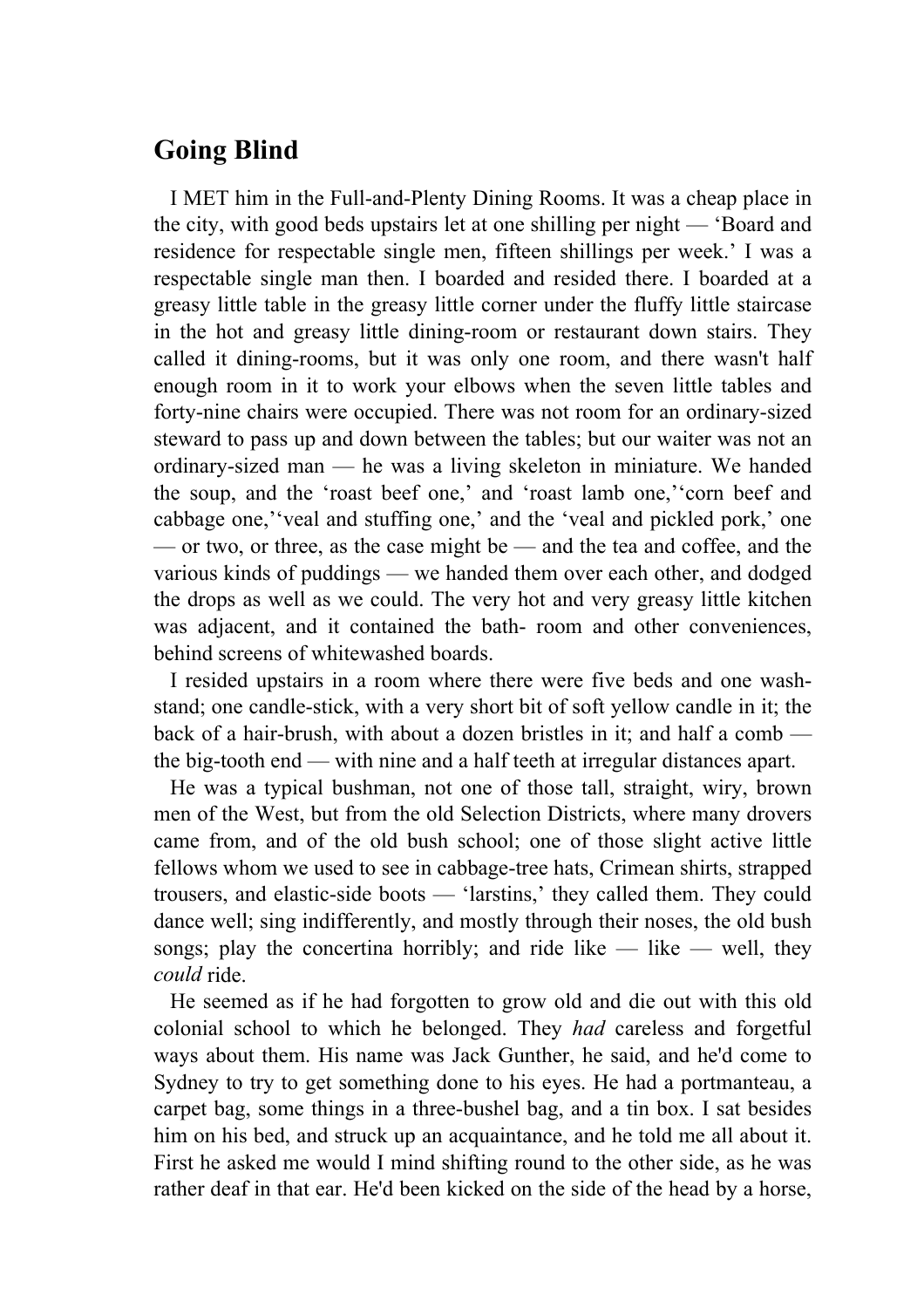he said, and had been a little dull o' hearing on that side ever since.

 He was as good as blind. 'I can see the people near me,' he said, ' but I can't make out their faces. I can just make out the pavement and the houses close at hand, and all the rest is a sort of white blur.' He looked up: 'That ceiling is a kind of white, ain't it? And this,' tapping the wall and putting his nose close to it, 'is a sort of green, ain't it?' The ceiling might have been whiter. The prevalent tints of the wall-paper had originally been blue and red, but it was mostly green enough now — a damp, rotten green; but I was ready to swear that the ceiling was snow and that the walls were as green as grass if it would have made him feel more comfortable. His sight began to get bad about six years before, he said; he didn't take much notice of it at first, and then he saw a quack, who made his eyes worse. He had already the manner of the blind — the touch in every finger, and even the gentleness in his speech. He had a boy down with him — a ' sorter cousin of his,' and the boy saw him round. 'I'll have to be sending that youngster back,' he said, 'I think I'll send him home next week. He'll be picking up and learning too much down here.'

 I happened to know the district he came from, and we would sit by the hour and talk about the country, and chaps by the name of this and chaps by the name of that — drovers mostly, whom we had met or had heard of. He asked me if I'd ever heard of a chap by the name of Joe Scott — a big sandy-complexioned chap, who might be droving; he was his brother, or, at least, his half-brother, but he hadn't heard of him for years; he'd last heard of him at Blackall, in Queensland; he might have gone overland to Western Australia with Tyson's cattle to the new country.

 We talked about grubbing and fencing and digging and droving and shearing — all about the bush — and it all came back to me as we talked. 'I can see it all now,' he said once, in an abstracted tone, seeming to fix his helpless eyes on the wall opposite. But he didn't see the dirty blind wall, nor the dingy window, nor the skimpy little bed, nor the greasy washstand: he saw the dark blue ridges in the sunlight, the grassy sidings and flats, the creek with clumps of sheoak here and there, the course of the willowfringed river below, the distant peaks and ranges fading away into a lighter azure, the granite ridge in the middle distance, and the rocky rises, the stringy-bark and the apple-tree flats, the scrubs, and the sunlit plains and all. I could see it too — plainer than ever I did.

 He had done a bit of fencing in his time, and we got talking about timber. He didn't believe in having fencing-posts with big butts; he reckoned it was a mistake. 'You see,' he said, 'the top of the butt catches the rain water and makes the post rot quicker. I'd back posts without any butt at all to last as long or longer than posts with 'em — that's if the fence is well put up and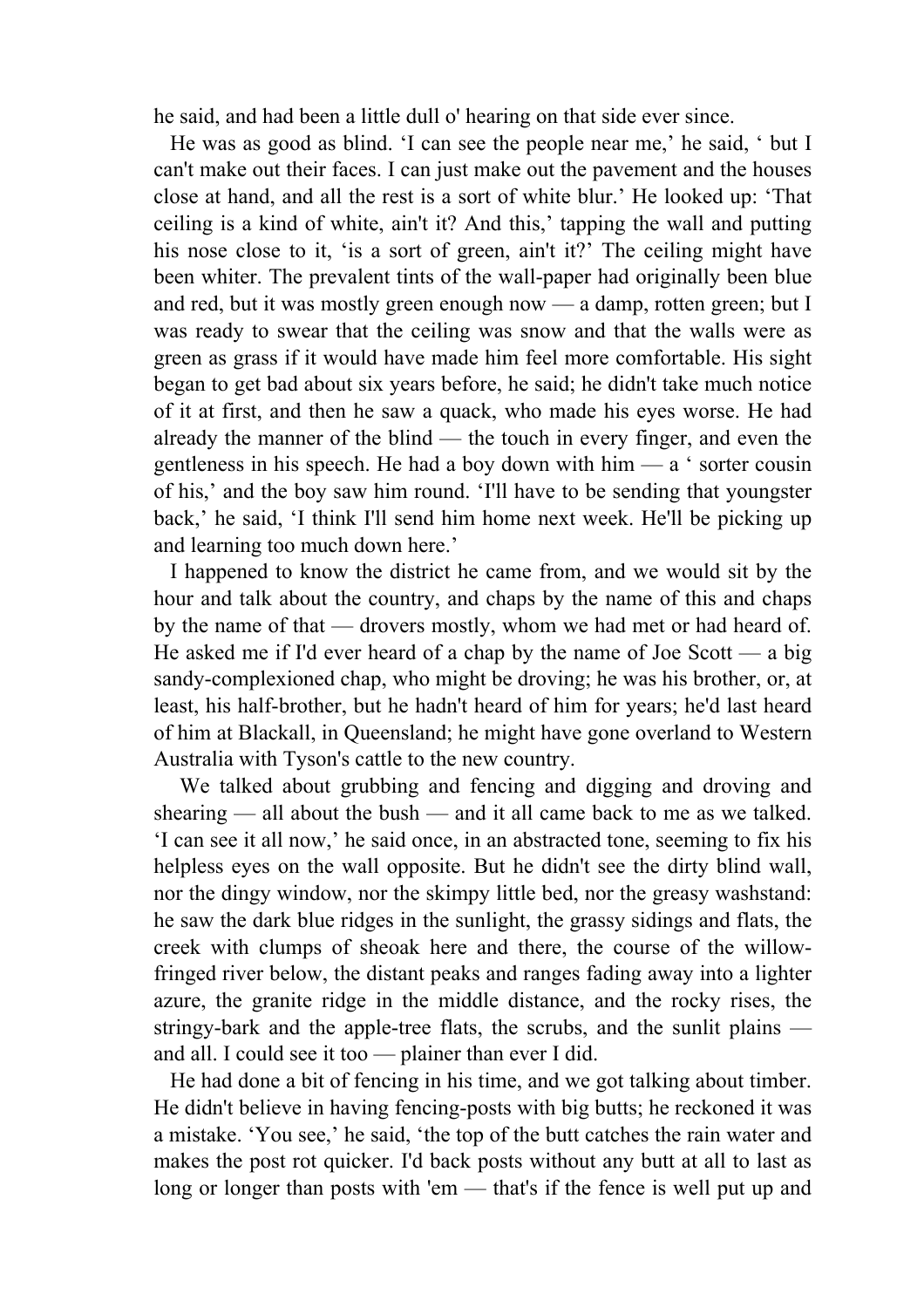well rammed.' He had supplied fencing stuff, and fenced by contract, and — well, you can get more posts without butts out of a tree than posts with them. He also objected to charring the butts. He said it only made more work, and wasted time — the butts lasted longer without being charred.

 I asked him if he'd ever got stringy-bark palings or shingles out of mountain ash, and he smiled a smile that did my heart good to see, and said he had. He had also got them out of various other kinds of trees.

 We talked about soil and grass, and gold-digging and many other things which came back to one like a revelation as we yarned.

 He had been to the hospital several times. 'The doctors don't say they can cure me,' he said, 'they say they might be able to improve my sight and hearing, but it would take a long time — anyway the treatment would improve my general health. They know what's the matter with my eyes,' and he explained it as well as he could. 'I wish I'd seen a good doctor when my eyes first began to get weak; but young chaps are always careless over things. It's harder to get cured of anything when you're done growing.'

 He was always hopeful and cheerful. 'If the worst comes to the worst,' he said, 'there's things I can do where I come from. — I might do a bit o' wool-sorting, for instance. I'm a pretty fair expert. Or else when they're weeding out I could help. I'd just have to sit down and they'd bring the sheep to me, and I'd feel the wool and tell them what it was — being blind improves the feeling, you know.'

 He had a packet of portraits, but he couldn't make them out very well now. They were sort of blurred to him, but I described them and he told me who they were. 'That's a girl o' mine,' he said, with reference to one  $-$  a jolly, good-looking bush girl. 'I got a letter from her yesterday. I managed to scribble something, but I'll get you, if you don't mind, to write something more I want to put in on another piece of paper, and address an envelope for me.'

Darkness fell quickly upon him now — or, rather, the 'sort of white blur' increased and closed in. But his hearing was better, he said, and he was glad of that and still cheerful. I thought it natural that his hearing should improve as he went blind.

 One day he said that he did not think he would bother going to the hospital any more. He reckoned he'd get back to where he was known. He'd stayed down too long already, and the 'stuff' wouldn't stand it. He was expecting a letter that didn't come. I was away for a couple of days, and when I came back he had been shifted out of the room and had a bed in an angle of the landing on top of the staircase, with the people brushing against him and stumbling over his things all day on their way up and down. I felt indignant, thinking that — the house being full — the boss had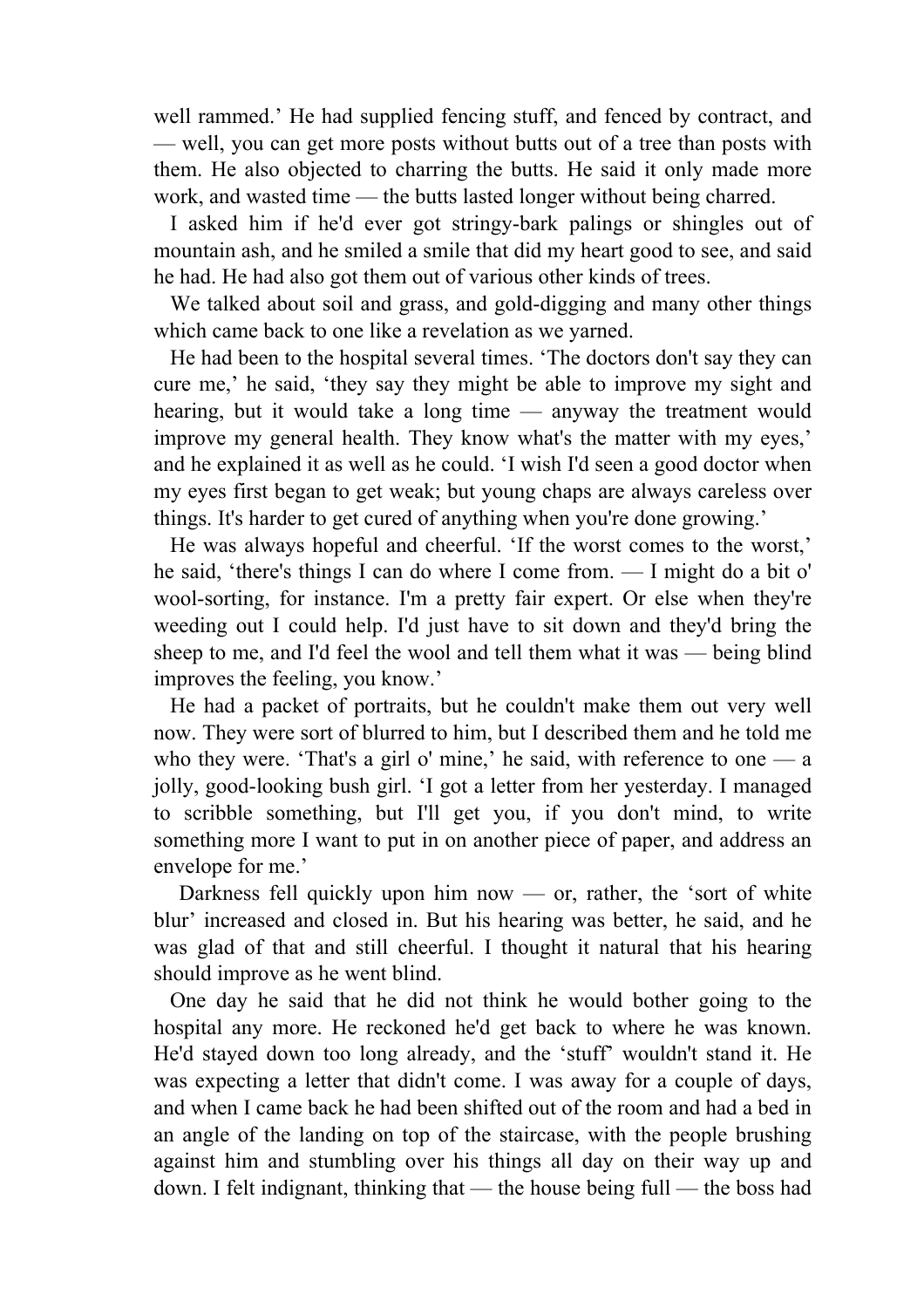taken advantage of the bushman's helplessness and good nature to put him there. But he said that he was quite comfortable. 'I can get a whiff of air here,' he said.

 Going in next day I thought for a moment that I had dropped suddenly back into the past and into a bush dance, for there was a concertina going upstairs. He was sitting on the bed, with his legs crossed, and a new cheap concertina on his knee, and his eyes turned to the patch of ceiling as if it were a piece of music and he could read it. 'I'm trying to knock a few tunes into my head,' he said, with a brave smile, 'in case the worst comes to the worst.' He tried to be cheerful, but seemed worried and anxious. The letter hadn't come. I thought of the many blind musicians in Sydney, and I thought of the bushman's chance, standing at a corner swanking a cheap concertina, and I felt very sorry for him.

 I went out with a vague idea of seeing someone about the matter, and getting something done for the bushman — of bringing a little influence to his assistance; but I suddenly remembered that my clothes were worn out, my hat in a shocking state, my boots burst, and that I owed for a week's board and lodging, and was likely to be thrown out at any moment myself; and so I was not in a position to go where there was influence.

When I went back to the restaurant there was a long, gaunt, sandycomplexioned bushman sitting by Jack's side. Jack introduced him as his brother who had returned unexpectedly to his native disstrict, and had followed him to Sydney. The brother was rather short with me at first, and seemed to regard the restaurant people — all of us, in fact — in the light of spielers, who wouldn't hesitate to take advantage of Jack's blindness if he left him a moment; and he looked ready to knock down the first man who stumbled against Jack, or over his luggage — but that soon wore off. Jack was going to stay with Joe at the Coffee Palace for a few weeks, and then go back up country, he told me. He was excited and happy. His brother's manner towards him was as if Jack had just lost his wife, or boy, or someone very dear to him. He would not allow him to do anything for himself, nor try to — not even lace up his boots. He seemed to think that he was thoroughly helpless, and when I saw him pack up Jack's things, and help him at the table, and fix his tie and collar with his great brown hands, which trembled all the time with grief and gentleness, and make Jack sit down on the bed whilst he got a cab and carried the traps down to it, and take him downstairs as if he were made of thin glass, and settle with the landlord — then I knew that Jack was all right.

We had a drink together — Joe, Jack, the cabman, and I. Joe was very careful to hand Jack the glass, and Jack made a joke about it for Joe's benefit. He swore he could see a glass yet, and Joe laughed, but looked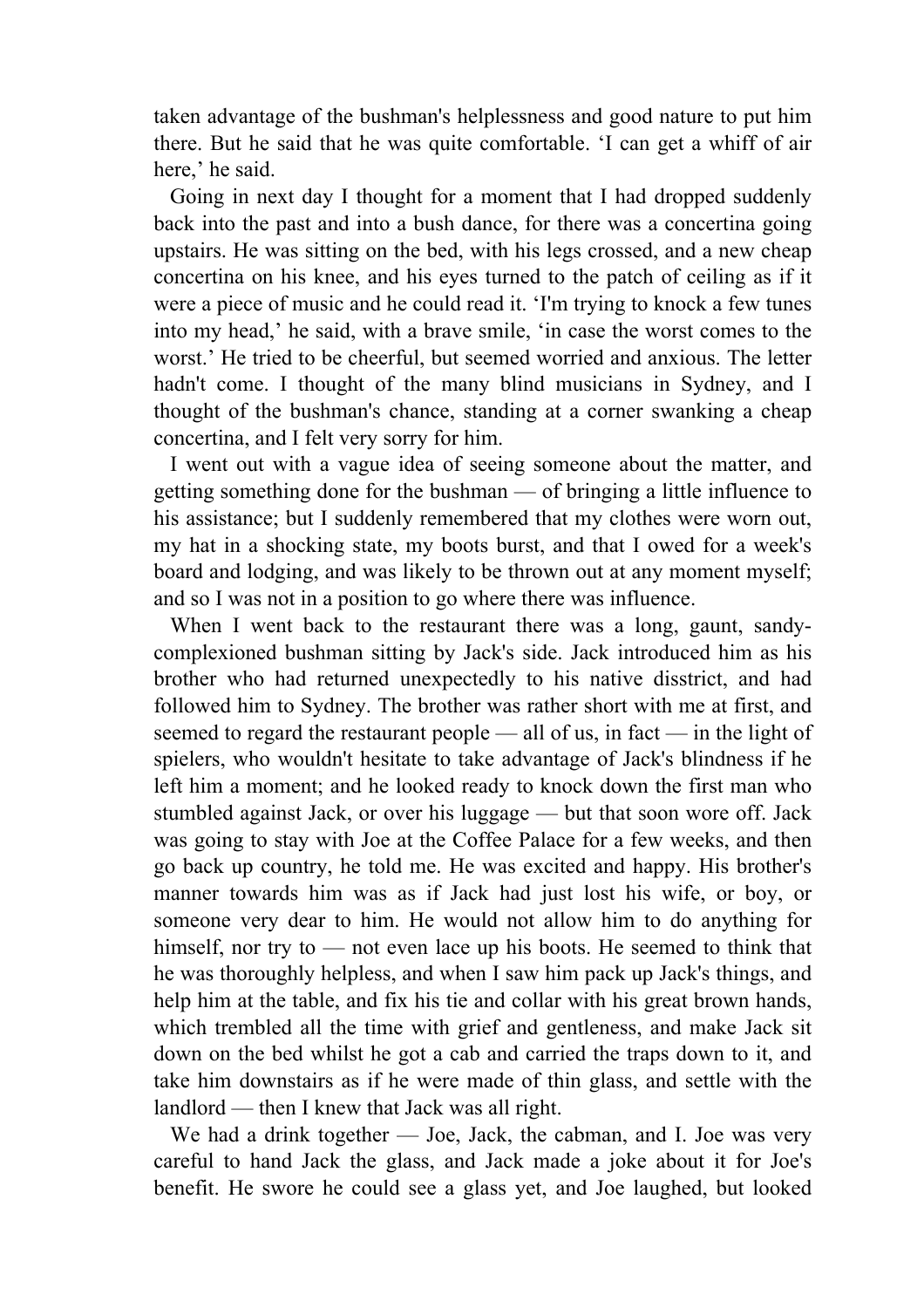extra troubled the next moment.

I felt their grips on my hand for five minutes after we parted.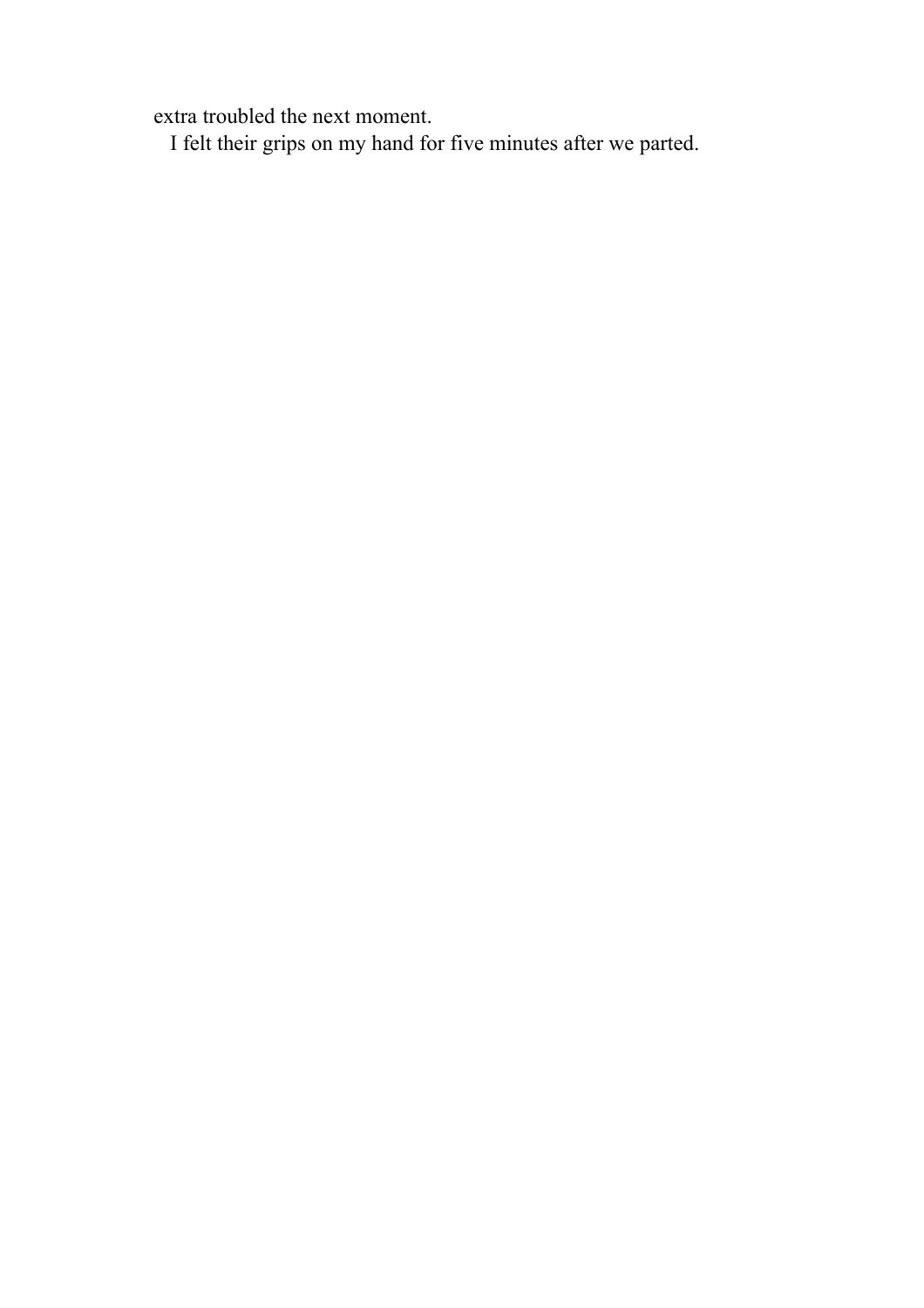## **Arvie Aspinall's Alarm Clock**

 In one of these years a paragraph appeared in a daily paper to the effect that a constable had discovered a little boy asleep on the steps of Grinder Bros.' factory at four o'clock one rainy morning. He awakened him, and demanded an explanation. The little fellow explained that he worked there, and was frightened of being late; he started work at six, and was apparently greatly astonished to hear that it was only four. The constable examined a small parcel which the frightened child had in his hand. It contained a clean apron and three slices of bread and treacle.

 The child further explained that he woke up and thought it was late, and didn't like to wake mother and ask her the time 'because she'd been washin'.' He didn't look at the clock, because they 'didn't have one.' He volunteered no explanation as to how he expected mother to know the time, but, perhaps, like many other mites of his kind, he had unbounded faith in the infinitude of a mother's wisdom. His name was Arvie Aspinall, please, sir, and he lived in Jones's Alley. Father was dead.

 A few days later the same paper took great pleasure in stating, in reference to that 'Touching Incident' noticed in a recent issue, that a benevolent society lady had started a subscription among her friends with the object of purchasing an alarm clock for the little boy found asleep at Grinder Bros.' work-shop door.

 Later on, it was mentioned, in connection with the touching incident, that the alarm-clock had been bought and delivered to the boy's mother, who appeared to be quite overcome with gratitude. It was learned, also, from another source, that the last assertion was greatly exaggerated.

 The touching incident was worn out in another paragraph, which left no doubt that the benevolent society lady was none other than a charming and accomplished daughter of the House of Grinder.

\* \* \* \* \*

 It was late in the last day of the Easter holidays, during which Arvie Aspinall had lain in bed with a bad cold. He was still what he called 'croopy.' It was about nine o'clock, and the business of Jones's Alley was in full swing.

 'That's better, mother, I'm far better,' said Arvie, 'the sugar and vinegar cuts the phlegm, and the both'rin' cough gits out.' It got out to such an extent for the next few minutes that he could not speak. When he recovered his breath, he said:

'Better or worse, I'll have ter go to work to-morrow. Gimme the clock,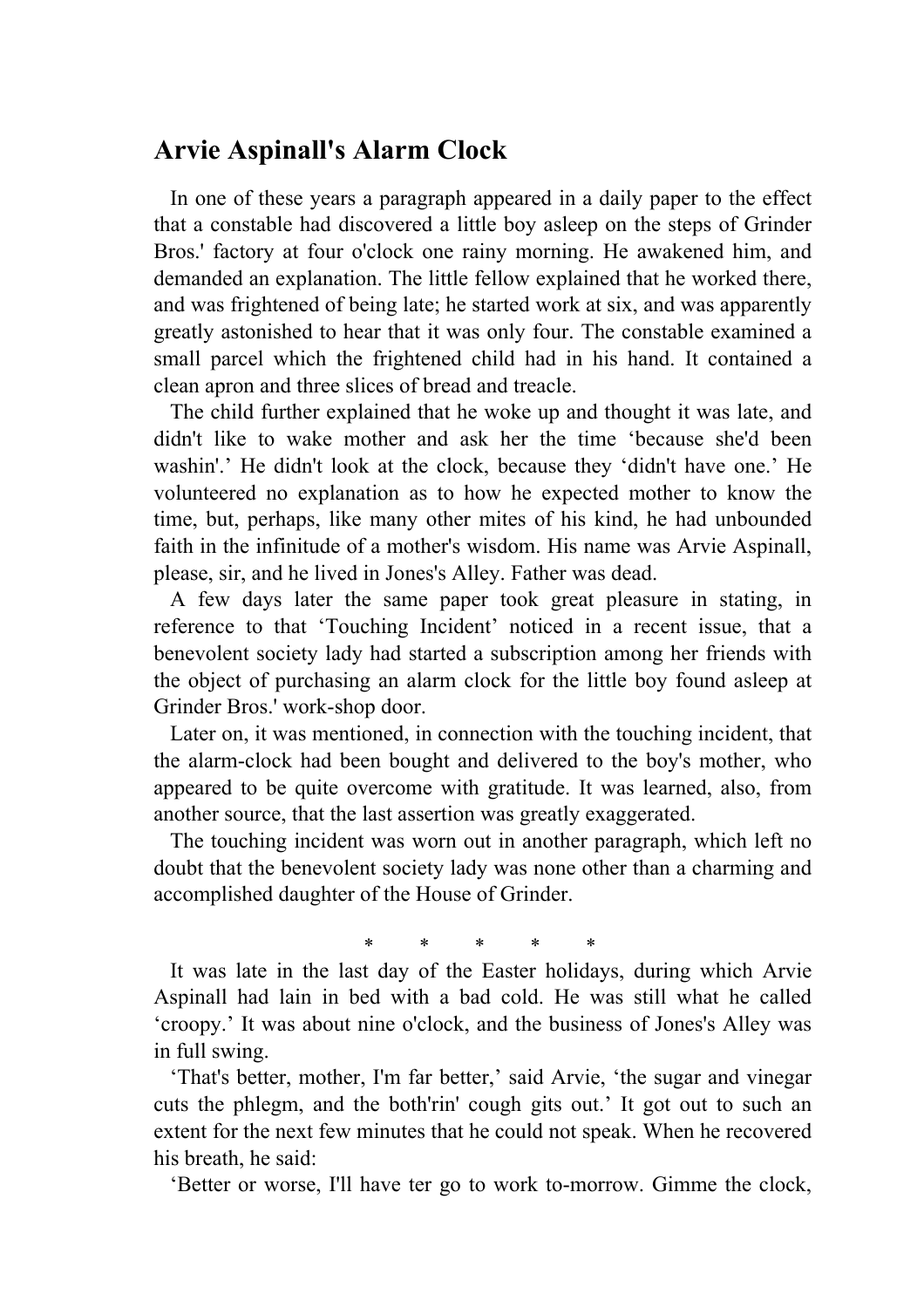mother.'

'I tell you you shall not go! It will be your death.'

 'It's no use talking, mother; we can't starve — and — sposin' somebody got my place! Gimme the clock, Mother.'

 'I'll send one of the children round to say you're ill. They'll surely let you off for a day or two.'

 ''Taint no use; they won't wait; I know them — what does Grinder Bros. care if I'm ill?. Nevermind, mother, I'll rise above 'em all yet. Give me the clock, mother.'

She gave him the clock, and he proceeded to wind it up and set the alarm.

 'There's somethin' wrong with the gong,' he muttered, 'it's gone wrong two nights now, but I'll chance it. I'll set the alarm at five, that'll give me time to dress and git there early. I wish I hadn't to walk so far.'

He paused to read some words engraved round the dial:—

Early to bed and early to rise Makes a man healthy and wealthy and wise.

 He had read the verse often before, and was much taken with the swing and rhyme of it. He had repeated it to himself, over and over again, without reference to the sense or philosophy of it. He had never dreamed of doubting anything in print — and this was engraved. But now a new light seemed to dawn upon him. He studied the sentence awhile, and then read it aloud for the second time. He turned it over in his mind again in silence.

 'Mother!' he said suddenly, 'I think it lies.' She placed the clock on the shelf, tucked him into his little bed on the sofa, and blew out the light. Arvie seemed to sleep, but she lay awake thinking of her troubles. Of her husband carried home dead from his work one morning; of her eldest son who only came to loaf on her when he was out of gaol; of the second son, who had feathered his nest in another city, and had no use for her any longer; of the next delicate little Arvie — struggling manfully to help, and wearing his young life out at Grinder Bros. when he should be at school; of the five helpless younger children asleep in the next room: of her hard life — scrubbing floors from half-past five till eight, and then starting her day's work — washing! — of having to rear her children in the atmosphere of brothels, because she could not afford to move and pay a higher rent; and of the rent.

Arvie commenced to mutter in his sleep.

 'Can't you get to sleep, Arvie?' she asked. 'Is your throat sore? Can I get anything for you?'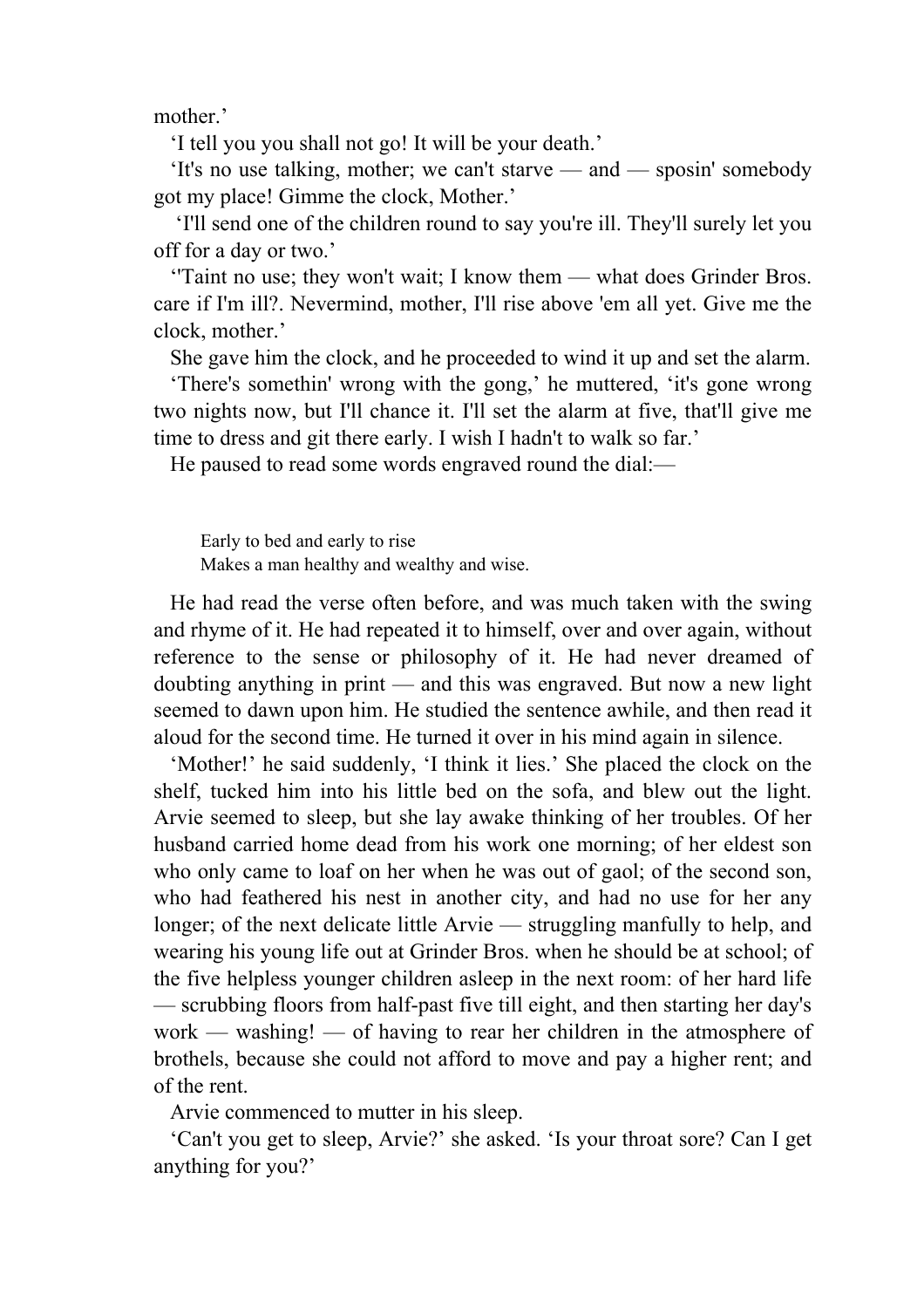'I'd like to sleep,' he muttered, dreamily, 'but it won't seem more'n a moment before — before---- '

 'Before what, Arvie?' she asked, quickly, fearing that he was becoming delirious.

'Before the alarm goes off!'

He was talking in his sleep.

She rose gently and put the alarm on two hours.

'He can rest now,' she whispered to herself.

 Presently Arvie sat bolt upright, and said quickly, 'Mother! I thought the alarm went off!' Then, without waiting for an answer, he lay down as suddenly and slept.

 The rain had cleared away, and a bright, starry dome was over sea and city, over slum and villa alike; but little of it could be seen from the hovel in Jones's Alley, save a glimpse of the Southern Cross and a few stars round it. It was what ladies call a 'lovely night,' as seen from the house of Grinder — 'Grinderville' — with its moonlit terraces and gardens sloping gently to the water, and its windows lit up for an Easter ball, and its reception-rooms thronged by its own exclusive set, and one of its charming and accomplished daughters melting a select party to tears by her pathetic recitation about a little crossing sweeper.

 There was something wrong with the alarm-clock, or else Mrs. Aspinall had made a mistake, for the gong sounded startlingly in the dead of night. She woke with a painful start, and lay still, expecting to hear Arvie get up; but he made no sign. She turned a white, frightened face towards the sofa where he lay  $-$  the light from the alley's solitary lamp on the pavement above shone down through the window, and she saw that he had not moved.

Why didn't the clock wake him? He was such a light sleeper! 'Arvie!' she called; no answer. 'Arvie!' she called again, with a strange ring of remonstrance mingling with the terror in her voice. Arvie never answered.

'Oh! my God!' she moaned.

 She rose and stood by the sofa. Arvie lay on his back with his arms folded — a favourite sleeping position of his; but his eyes were wide open and staring upwards as though they would stare through ceiling and roof to the place where God ought to be.

He was dead.

'My God! My God!' she cried.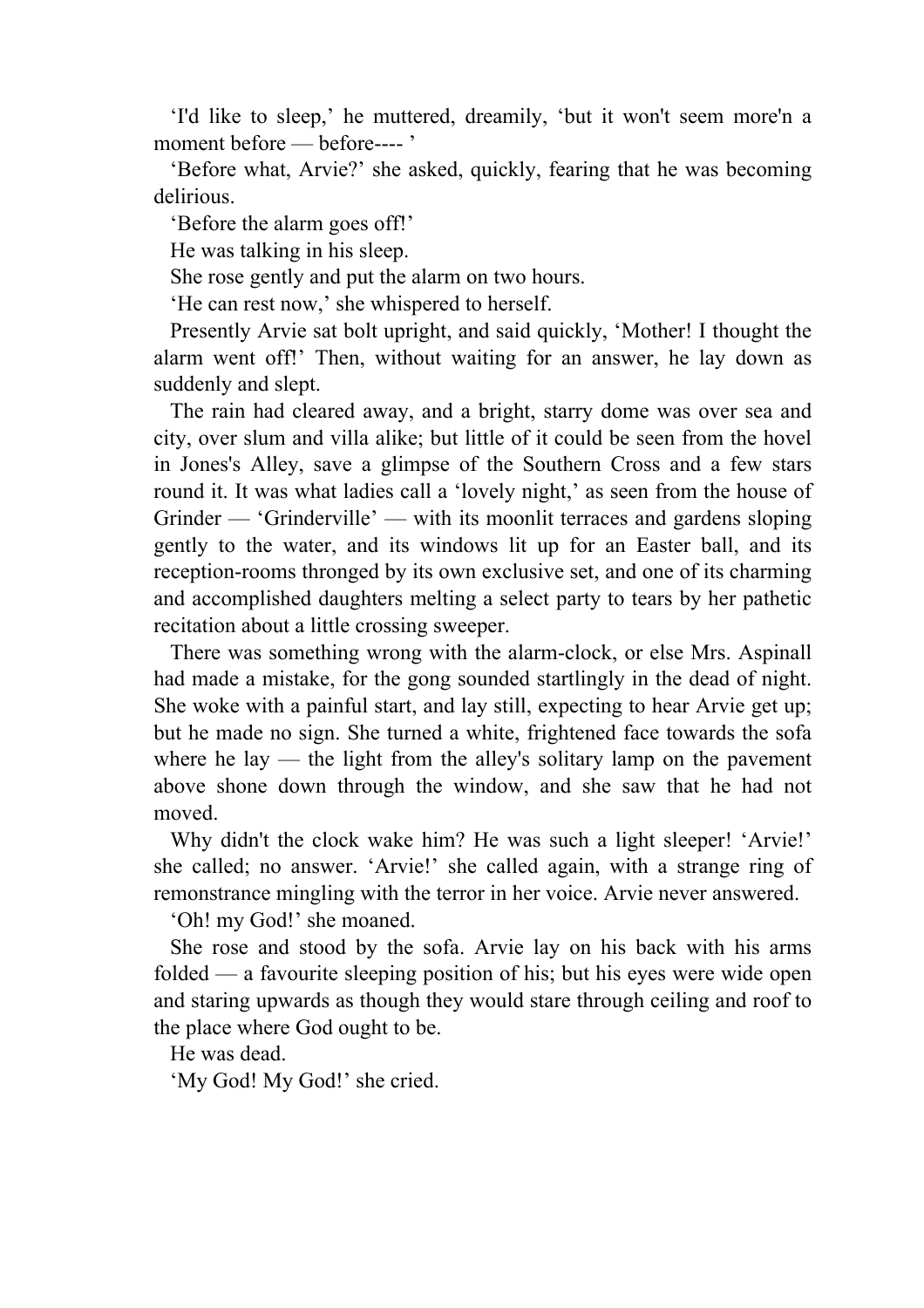## **Stragglers**

 AN oblong hut, walled with blue-grey hardwood slabs, adzed at the ends and set horizontally between the round sapling studs; high roof of the eternal galvanised iron. A big rubbish heap lies about a yard to the right of the door, which opens from the middle of one of the side walls; it might be the front or the back wall — there is nothing to fix it. Two rows of rough bunks run round three sides of the interior; and a fireplace occupies one end — the kitchen end. Sleeping, eating, gambling, and cooking accommodation for thirty men in about eighteen by forty feet.

 The rouseabouts and shearers use the hut in common during shearing. Down the centre of the place runs a table made of stakes driven into the ground, with cross-pieces supporting a top of half round slabs set with the flat sides up, and affording a few level places for soup-plates; on each side are crooked, unbarked poles laid in short forks, to serve as seats. The poles are worn smoothest opposite the level places on the table. The floor is littered with rubbish — old wool-bales, newspapers, boots, worn-out shearing pants, rough bedding, &c., raked out of the bunks in impatient search for missing articles — signs of a glad and eager departure with cheques when the shed last cut out.

 To the west is a dam, holding back a broad, shallow sheet of grey water, with dead trees standing in it.

 Further up along this water is a brush shearing shed, a rough framework of poles with a brush roof. This kind of shed has the advantage of being cooler than iron. It is not rain-proof, but shearers do not work in rainy weather; shearing even slightly damp sheep is considered the surest and quickest way to get the worst kind of rheumatism. The floor is covered with rubbish from the roof, and here and there lies a rusty pair of shears. A couple of dry tar-pots hang by nails in the posts. The 'board' is very uneven and must be bad for sweeping. The pens are formed by round, crooked stakes driven into the ground in irregular lines, and the whole business reminds us of the 'cubby-house' style of architecture of our childhood.

 Opposite stands the wool-shed, built entirely of galvanised iron; a blinding object to start out of the scrub on a blazing, hot day. God forgive the man who invented galvanised iron, and the greed which introduced it into Australia: you could not get worse roofing material for a hot country.

 The wool-washing, soap-boiling, and wool-pressing arrangements are further up the dam. 'Government House' is a mile away, and is nothing better than a bush hut; this station belongs to a company. And the company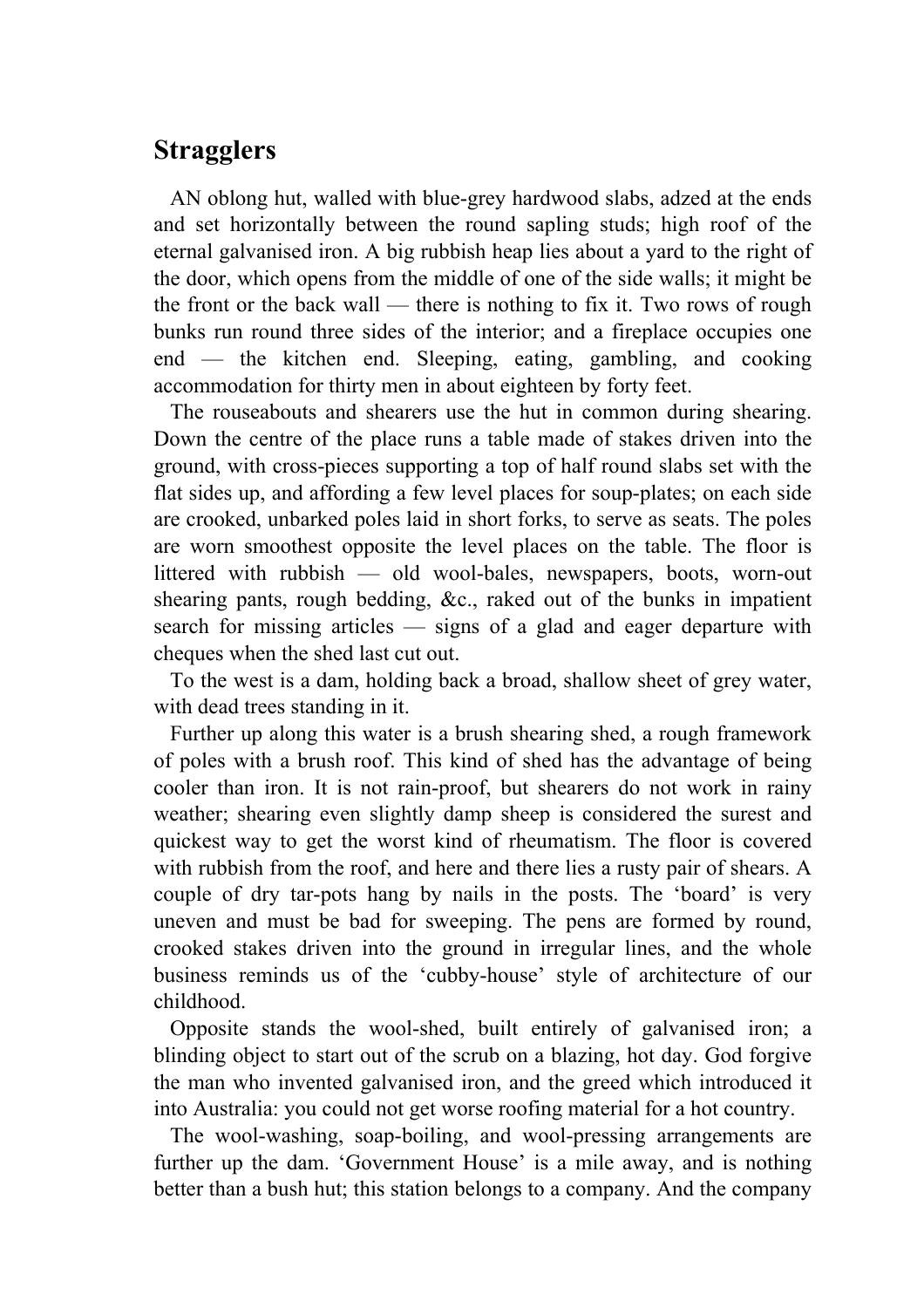belongs to a bank. And the banks belong to Elngland, mostly.

 Mulga scrub all round, and, in between, patches of reddish sand where the grass ought to be.

 It is New Year's Eve. Half-a-dozen travellers are camping in the hut, having a spell. They want it, for there are twenty miles of dry lignum plain between here and the Government bore to the east; and about eighteen miles of heavy, sandy, cleared road north-west to the next water in that direction. With one exception, the men do not seem hard-up; at least, not as that condition is understood by the swagmen of these times. The least lucky one of the lot had three weeks' work in a shed last season, and there might probably be five pounds amongst the whole crowd. They are all shearers, or at least they say they are. Some might be only 'rousers.'

 These men have a kind of stock hope of getting a few stragglers to shear somewhere; but their main object is to live till next shearing. In order to do this they must tramp for tucker, and trust to the regulation — and partly mythical — pint of flour, and bit of meat, or tea, and sugar, and to the goodness of cooks and storekeepers and boundary riders. You can only depend on getting tucker once at one place; then you must tramp on to the next. If you cannot get it once you must go short; but there is a lot of energy in an empty stomach. If you get an extra supply you may camp for a day and have a spell. To live you must walk. To cease walking is to die.

 The Exception is an outcast amongst bush outcasts, and looks better fitted for Sydney Domain. He lies on tho bottom of a galvanised iron case, with a piece of blue blanket for a pillow. He is dressed in a blue cotton jumper, a pair of very old and ragged tweed trousers, and one boot and one slipper. He found the slipper in the last shed, and the boot in the rubbishheap here. When his own boots gave out he walked 150 miles with his feet roughly sewn up in pieces of sacking from an old wool-bale. No sign of a patch, or an attempt at mending anywhere about his clothes, and that is a bad sign; when a swagman leaves off mending or patching his garments, his case is about hopeless. The Exception's swag consists of the aforesaid piece of blanket rolled up and tied with pieces of rag. He has no water-bag; carries his water in a billy; and how he manages without a bag is known only to himself. He has read every scrap of print within reach and now lies on his side, with his face to the wall and one arm thrown up over his head; the jumper is twisted back, and leaves his skin bare from hip to arm-pit. His lower face is brutal, his eyes small and shifty, and ugly straight lines run across his low forehead. He says very little, but scowls most of the time — poor devil. He might be, or at least *seem*, a totally different man under more favourable conditions.

A very sick jackeroo lies in one of the bunks. A sandy, sawney-looking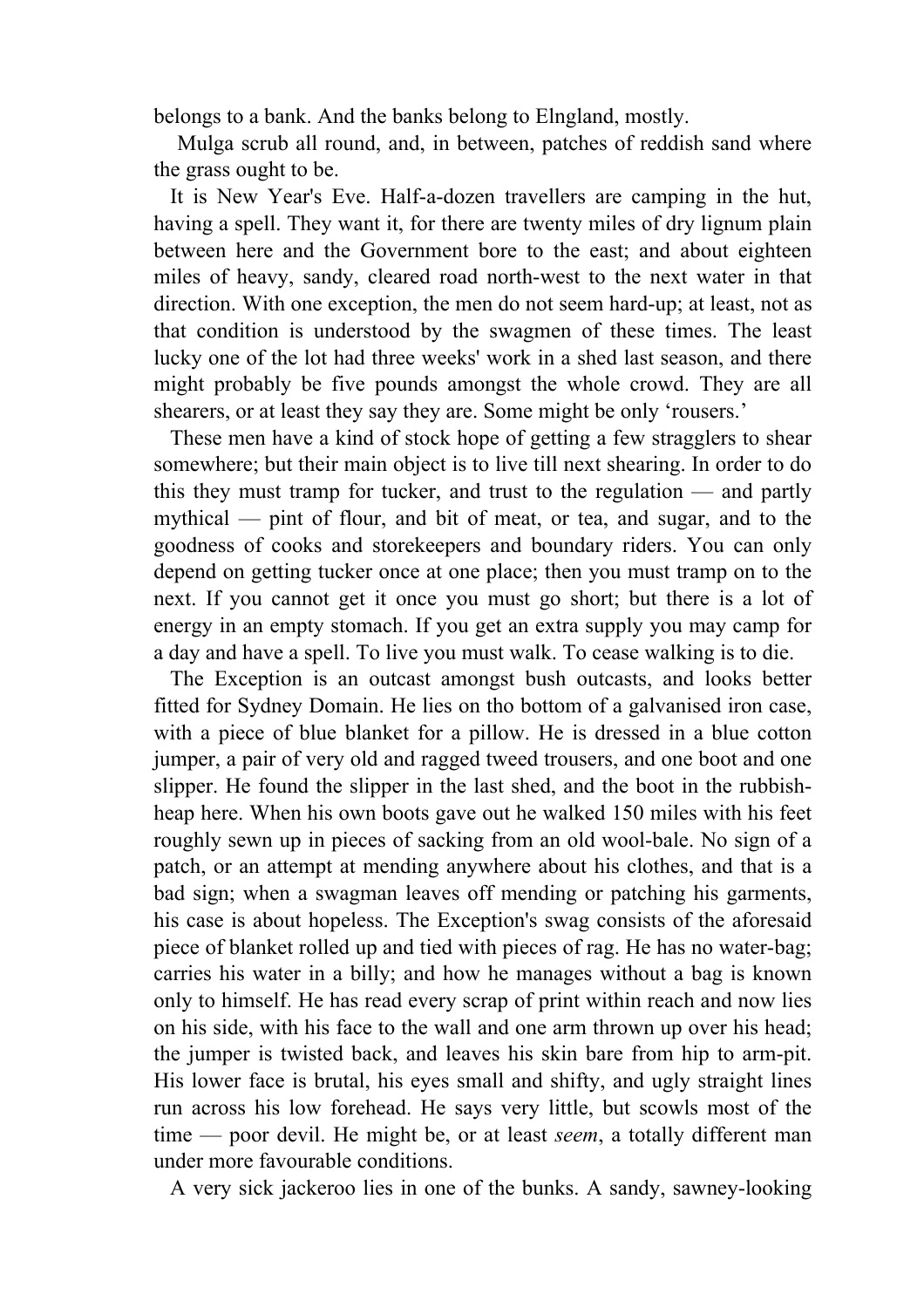Bourke native takes great interest in this wreck; watches his every movement as though he never saw a sick man before. The men lie about in the bunks, or the shade of the hut, and rest, and read all the soiled and mutilated scraps of literature they can rake out of the rubbish, and sleep, and wake up swimming in perspiration, and growl about the heat.

 It *is* hot, and two shearers' cats — a black and a white one — sit in one of the upper bunks with their little red tongues out, panting like dogs. These cats live well during shearing, and take their chances the rest of the year — just as shed rouseabouts have to do. They seem glad to see the traveller come; he makes things more homelike. They curl and sidle affectionately round the table-legs, and the legs of the men, and purr, and carry their masts up, and regard the cooking with feline interest and approval, and look as cheerful as cats can — and as contented. God knows how many tired, dusty, and sockless ankles they rub against in their time.

 Now and then a man takes his tucker-bags and goes down to the station for a bit of flour, or meat, or tea, or sugar, choosing the time when the manager is likely to be out on the run. The cook here is a 'good cook,' from a traveller's point of view; too good to keep his place long.

 Occasionally someone gets some water in an old kerosene tin and washes a shirt or pair of trousers, and a pair or two of socks — or foot-rags — (Prince Alfreds they call them). That is, he soaks some of the stiffness out of these articles.

 Three times a day the black billies and cloudy nose-bags are placed on the table. The men eat in a casual kind of way, as though it were only a custom of theirs, a matter of form — a habit which could be left off if it were worth while.

 The Exception is heard to remark to no one in particular that he'll give all he has for a square meal.

 'An' ye'd get it cheap, begod!' says a big Irish shearer. 'Come and have dinner with us; there's plenty there.'

 But the Exception only eats a few mouthfuls, and his appetite is gone; his stomach has become contracted, perhaps.

 The Wreck cannot eat at all, and seems internally disturbed by the sight of others eating.

 One of the men is a cook, and this morning he volunteered goodnaturedly to bake bread for the rest.

His mates amuse themselves by chyacking him.

'I've heard he's a dirty and slow cook,' says one, addressing Eternity.

 'Ah!' says the cook, 'you'll be glad to come to me for a pint of flour when I'm cooking and you're on the track, some day.'

Sunset. Some of the men sit at the end of the hut to get the full benefit of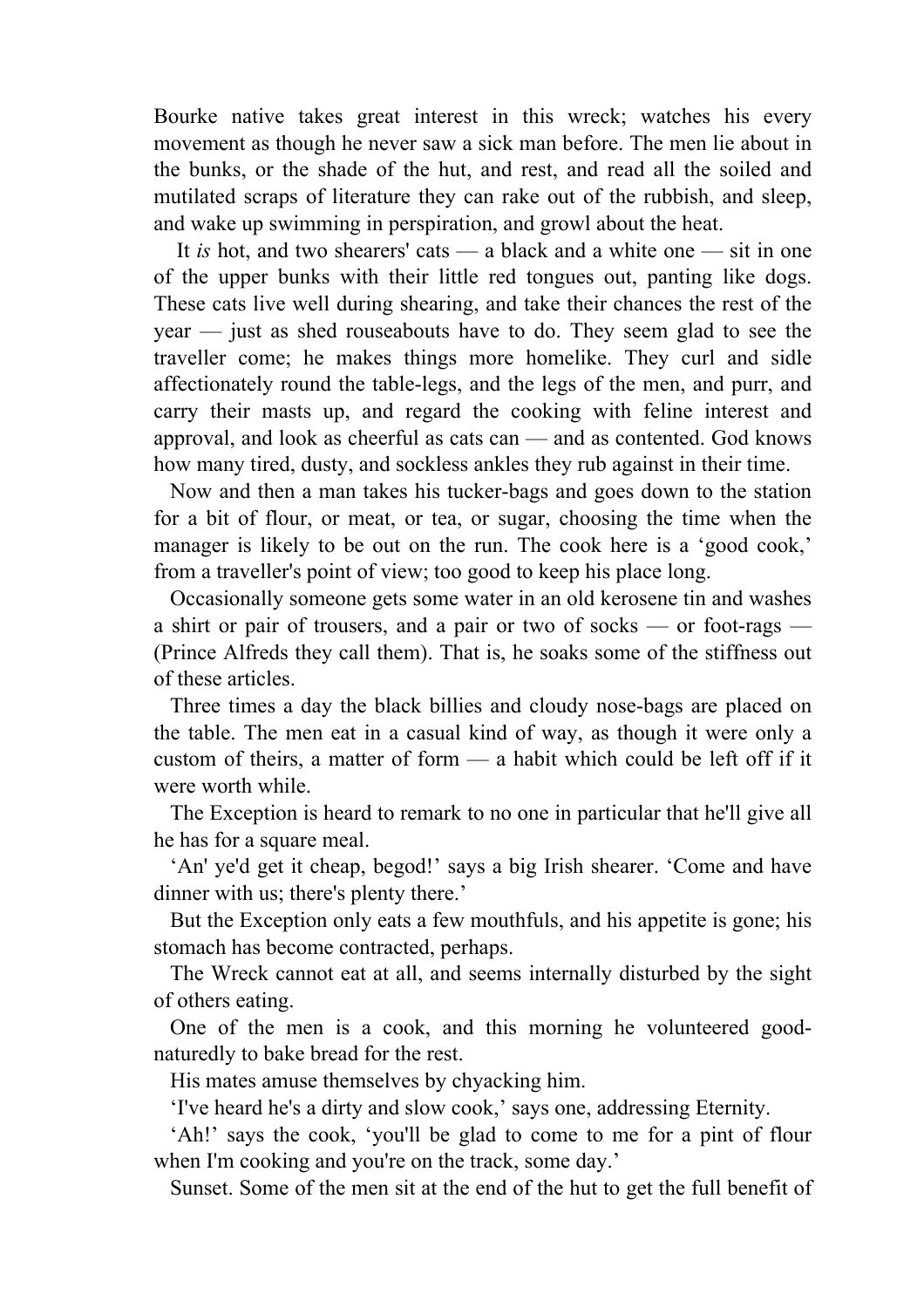a breeze which comes from the west. A great bank of rain clouds is rising in that direction, but no one says he thinks it will rain; neither does anybody think we're going to have some rain. None but the greenest jackeroo would venture that risky and foolish observation. Out here, it can look more like rain without raining, and continue to do so for a longer time, than in most other places. The Wreck went down to the station this afternoon to get some medicine and bush medical advice. The Bourke sawney helped him to do up his swag; he did it with an awed look and manner, — as though he thought it a great distinction to be allowed to touch the belongings of such a curiosity. It was afterwards generally agreed that it was a good idea for the Wreck to go to the station; he would get some physic and a bit of tucker to take him on. 'For they'll give tucker to a sick man sooner than to a chap what's all right.'

The Exception is rooting about in the rubbish for the other blucher boot.

 The men get a little more sociable, and 'feel' each other to find out who's 'union,' and talk about water, and exchange hints as to good tucker-tracks, and discuss the strike, and curse the squatter (which is all they have got to curse), and growl about union leaders, and tell lies against each other sociably. There are tally lies; and lies about getting tucker by trickery and long-tramp-with-heavy-swag-and-no-water lies; and lies about getting the best of squatters and bosses-over-the-board; and droving, fighting, racing, gambling and drinking lies. Lies *ad libitum*; and every true Australian bushman must try his best to tell a bigger out-back lie than the last bushliar.

 Pat is not quite easy in his mind. He found an old pair of pants in the scrub this morning, and cannot decide whether they are better than his own, or, rather, whether his own are worse — if that's possible. He does not want to increase the weight of his swag unnecessarily by taking both pairs. He reckons that the pants were thrown away when the shed cut-out last, but then they might have been lying out exposed to the weather for a longer period. It is rather an important question, for it is very annoying, after you've mended and patched an old pair of pants, to find, when a day or two further on the track, that they are more rotten than the pair you left behind.

 There is some growling about the water here, and one of the men makes a billy of tea. The water is better cooked. Pint-pot and sugar-bags are groped out and brought to the kitchen hut, and each man fills his pannikin; the Irishman keeps a thumb on the edge of his, so as to know when the pot is full, for it is very dark, and there is no more firewood. You soon know this way, especially if you are in the habit of pressing lighted tobacco down into your pipe with the top of your thumb. The old slush-lamps are all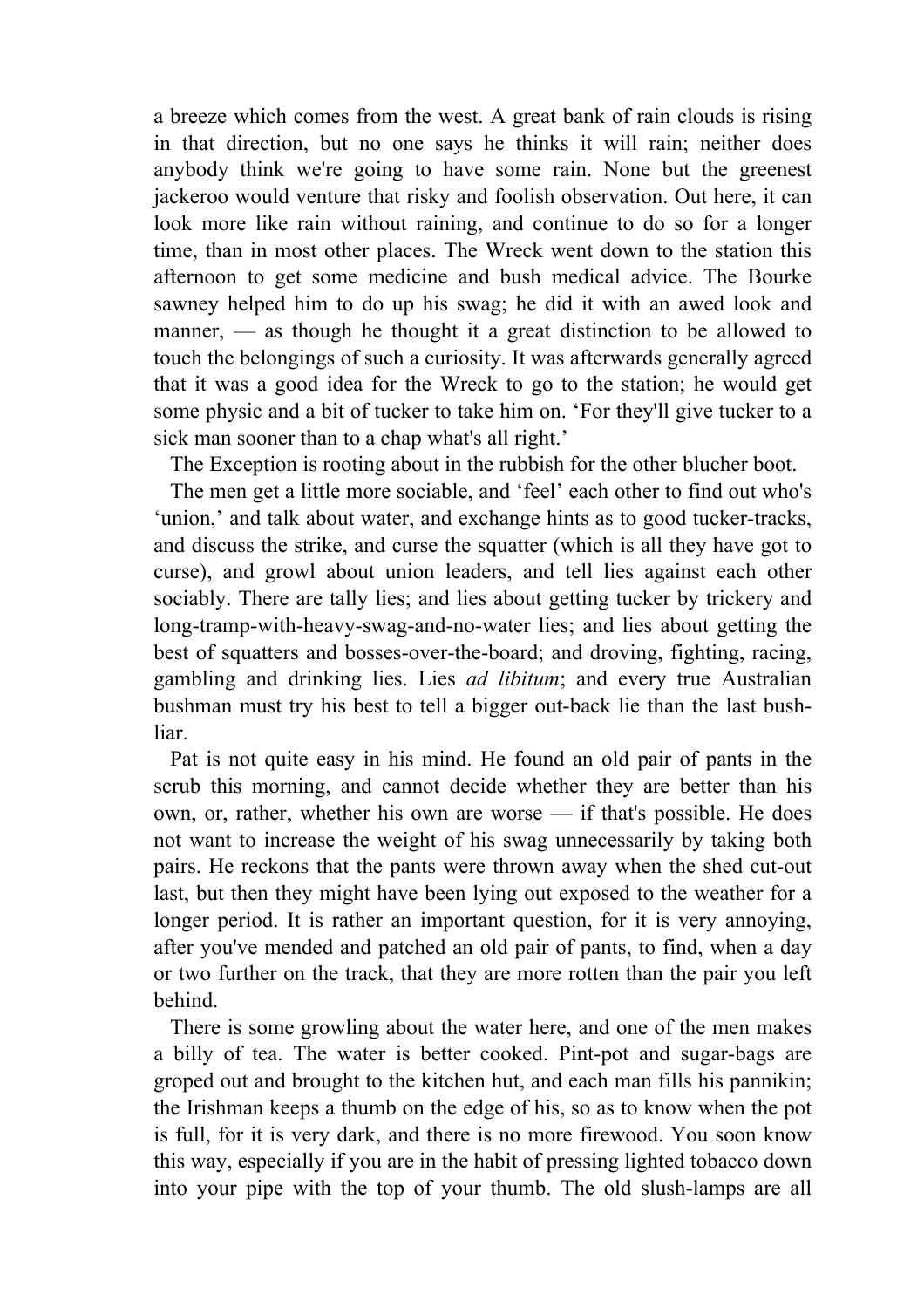burnt out.

 Each man feels for the mouth of his sugar-bag with one hand while he keeps the bearings of his pot with the other.

 The Irishman has lost his match-box, and feels for it all over the table without success. He stoops down with his hands on his knees, gets the table-top on a level with the flicker of firelight, and 'moons' the object, as it were.

 Time to turn in. It is very dark inside and bright moonlight without; and every crack seems like a ghost peering in.

 Some of the men will roll up their swags on the morrow and depart; and some will take another day's spell. It is all according to the tucker.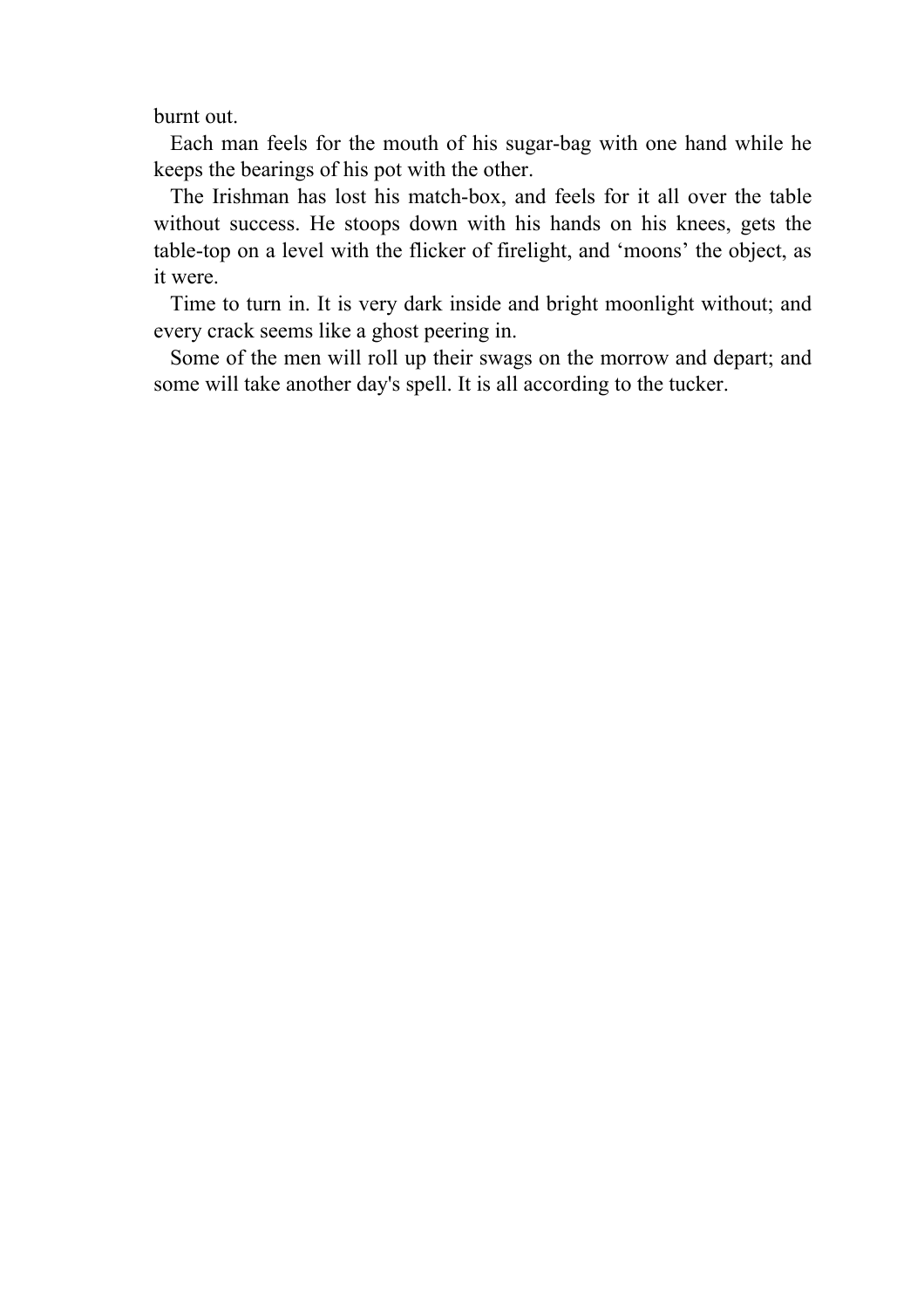#### **The Union Buries Its Dead**

 WHILE out boating one Sunday afternoon on a billabong across the river, we saw a young man on horse-back driving some horses along tho bank. He said it was a fine day, and asked if the water was deep there. The joker of our party said it was deep enough to drown him, and he laughed and rode further up. We didn't take much notice of him.

 Next day a funeral gathered at a corner pub and asked each other in to have a drink while waiting for the hearse. They passed away some of the time dancing jigs to a piano in the bar parlour. They passed away the rest of the time sky-larking, and fighting.

 The defunct was a young union labourer, about twenty-five, who had been drowned the previous day while trying to swim some horses across a billabong of the Darling.

 He was almost a stranger in town, and the fact of his having been a union man accounted for the funeral. The police found some union papers in his swag, and called at the General Labourers' Union Office for information about him. That's how we knew. The secretary had very little information to give. The departed was a 'Roman,'and the majority of the town were otherwise — but unionism is stronger than creed. Drink, however, is stronger than unionism; and, when the hearse presently arrived, more than two-thirds of the funeral were unable to follow. They were too drunk.

 The procession numbered fifteen, fourteen souls following the broken shell of a soul. Perhaps not one of the fourteen possessed a soul any more than the corpse did — but that doesn't matter.

 Four or five of the funeral, who were boarders at the pub, borrowed a trap which the landlord used to carry passengers to and from the railway station. They were strangers to us who were on foot, and we to them. We were all strangers to the corpse. A horseman, who looked like a drover just returned from a big trip, dropped into our dusty wake and followed us a few hundred yards, dragging his pack-horse behind him, but, a friend made wild and demonstrative signals from a hotel verandah — hooking at the air in front with his right hand and jobbing his left thumb over his shoulder in the direction of the bar — so the drover hauled off and didn't catch up to us any more. He was a stranger to the entire show. We walked in twos. There were three twos. It was very hot and dusty; the heat rushed in fierce dazzling rays across every iron roof and light coloured wall that was turned to the sun. One or two pubs closed respectfully until we got past. They closed their bar doors and the patrons went in and out through some side or back entrance for a few minutes. Bushinen seldom grumble at an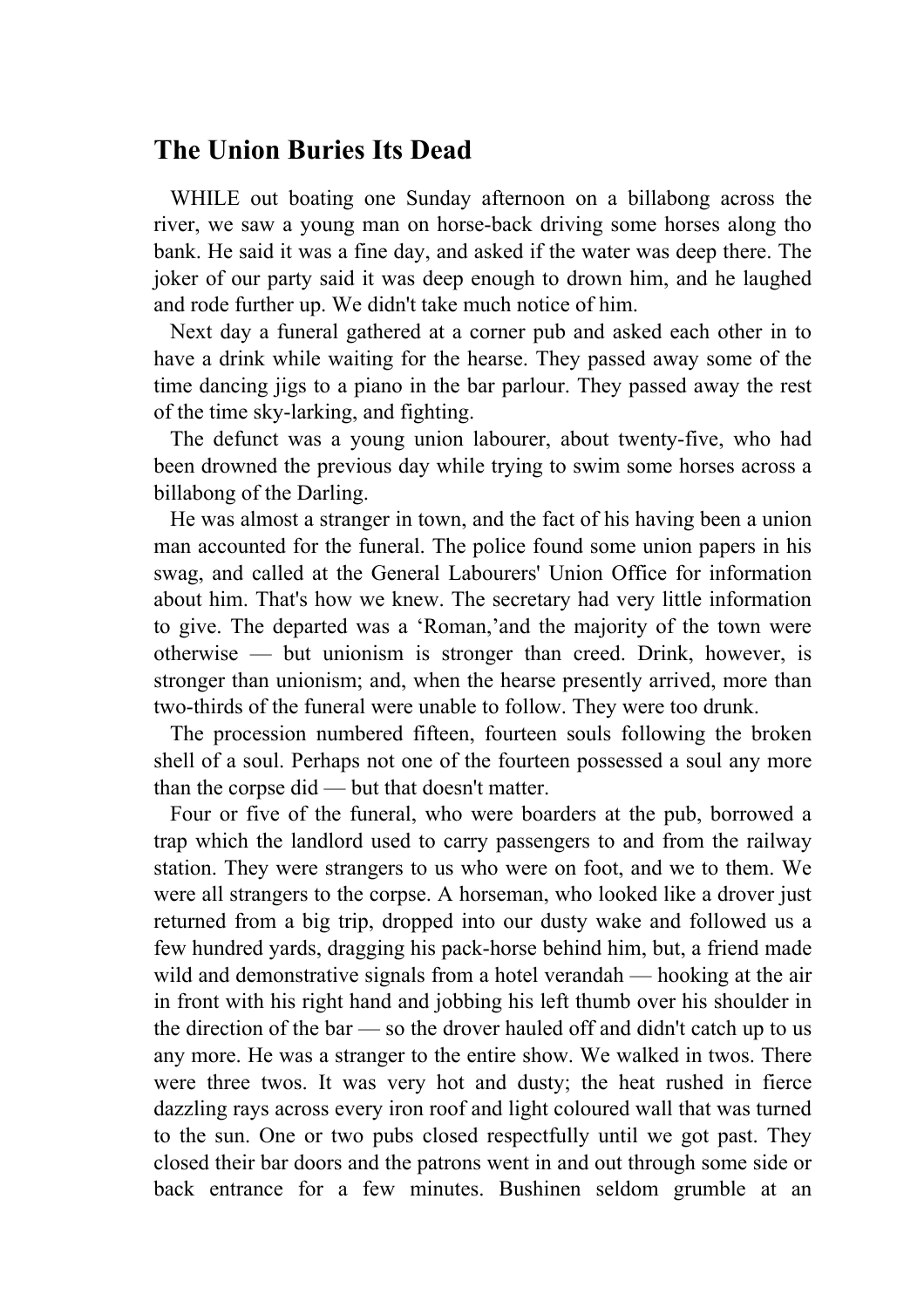inconvenience of this sort, when it is caused by a funeral. They have too much respect for the dead.

 On the way to the cemetery we passed three shearers sitting on the shady side of a fence. One was drunk — very drunk. The other two covered their right ears with their hats, out of respect for the departed — whoever he might have been — and one of them kicked the drunk and muttered something to him.

 He straightened himself up, stared, and reached helplessly for his hat, which he shoved half off and then on again. Then he made a great effort to pull himself together — and succeeded. He stood up, braced his back against the fence, knocked off his hat, and remorsefully placed his foot on it — to keep it off his head till the funeral passed.

 A tall sentimental drover, who walked by my side, cynically quoted Byronic verses suitable to the occasion — to death — and asked with pathetic humour whether we thought the dead man's ticket would be recognised 'over yonder.' It was a G.L.U. ticket, and the general opinion was that it would be recognised.

Presently my friend said:

 'You remember, when we were in the boat yesterday, we saw a man driving some horses along the bank?''Yes.'

He nodded at the hearse and said:

'Well, that's him.'

I thought awhile.

 'I didn't take any particular notice of him,' I said. 'He said something, didn't he?'

 'Yes; said it was a fine day. You'd have taken more notice if you'd known that he was doomed to die in the hour and that those were the last words he would say to any man in this world.'

 'To be sure,' said a full voice from the rear. 'If ye'd known that ye'd have prolonged the conversation.'

 We plodded on across the railway line and along the hot, dusty road which ran to the cemetery, some of us talking about the accident, and lying about the narrow escapes we had had ourselves. Presently someone said:

'There's the Devil.'

 I looked up and saw a priest standing in the shade of the tree by the cemetery gate.

 The hearse was drawn up and the tail-boards were opened. The funeral extinguished its right ear with its hat as four men lifted the coffin out and laid it over the grave. The priest — a pale, quiet young fellow — stood under the shade of a sapling which grew at the head of the grave. He took off his hat, dropped it carelessly on the ground, and proceeded to business.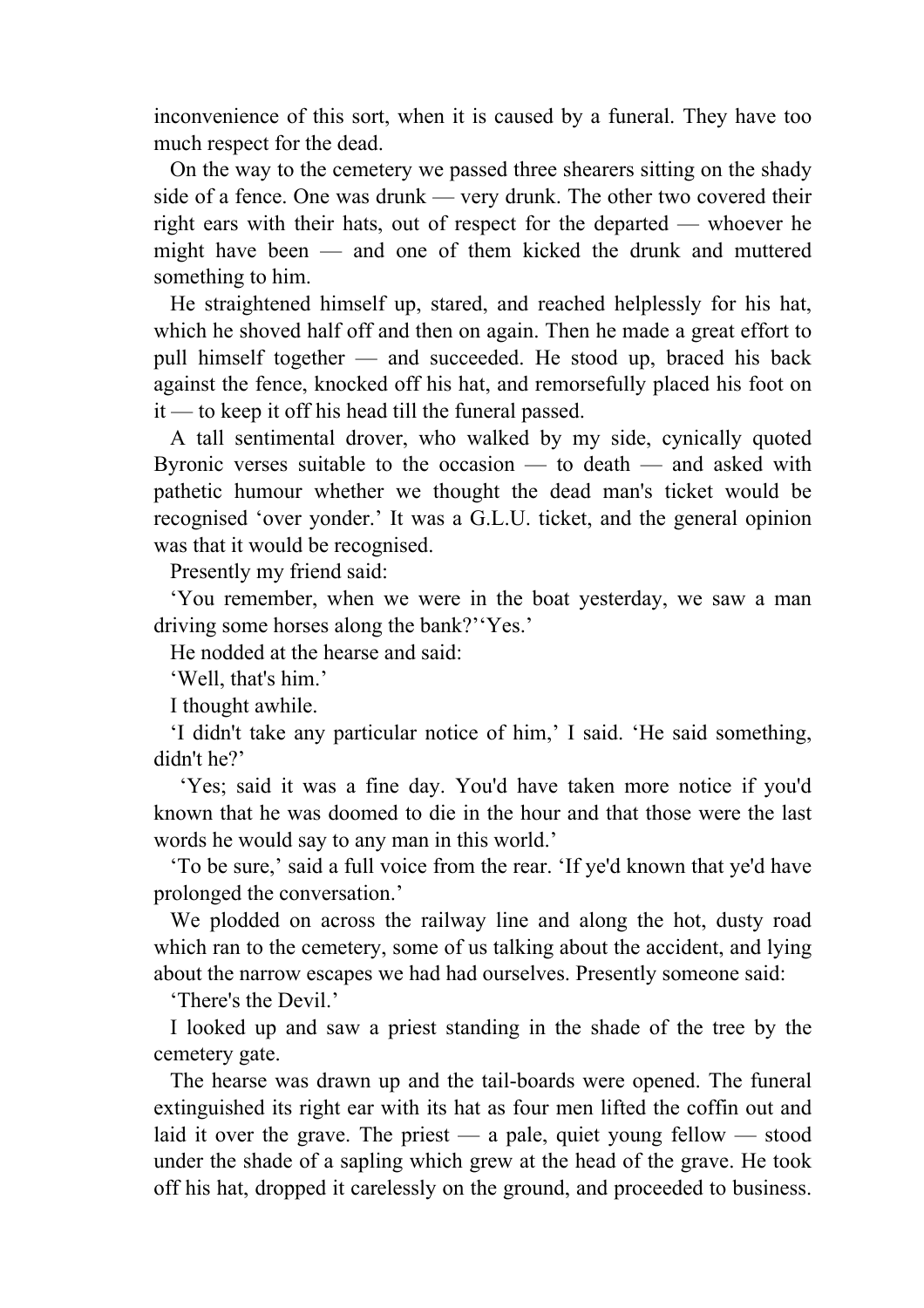I noticed that one or two heathens winced slightly when the holy water was sprinkled on the coffin. The drops quickly evaporated, and the little round black spots they left were soon dusted over; but the spots showed, by contrast, the cheapness and shabbiness of the cloth with which the coffin was covered. It seemed black before;— now it looked a dusky grey.

 Just here man's ignorance and vanity made a farce of the funeral. A. big bull-necked publican, with heavy, blotchy features, and a supremely ignorant expression, picked up the priest's straw hat and held it about two inches over the head of his reverence during the whole of the service. The father, be it remembered, was standing in the shade. A few shoved their hats on and off uneasily, struggling between their disgust for the living and their respect for the dead. The hat had a conical crown and a brim sloping down all round like a sunshade, and the publican held it with his great red claw spread over the crown. To do the priest justice, perhaps he didn't notice the incident. A stage priest or parson in the same position might have said, 'Put the hat down, my friend; is not the memory of our departed brother worth more than my complexion?' A wattlebark layman might have expressed himself in stronger language, none the less to the point. But my priest seemed unconscious of what was going on. Besides, the publican was a great and important pillar of the church. He couldn't, as an ignorant and conceited ass, lose such a good opportunity of asserting his faithfulness and importance to his church.

 The grave looked very narrow under the coffin, and I drew a breath of relief when the box slid easily down. I saw a coffin get stuck once, at Rookwood, and it had to be yanked out with difficulty, and laid on the sods at the feet of the heart-broken relations, who howled dismally while the grave-diggers widened the hole. But they don't cut contracts so fine in the West. Our grave-digger was not altogether bowelless, and, out of respect for that human quality described as 'feelin's,' he scraped up some light and dusty soil and threw it down to deaden the fall of the clay lumps on the coffin. He also tried to steer the first few shovelsful gently down against the end of the grave with the back of the shovel turned outwards, but the hard dry Darling River clods rebounded and knocked all the same. It didn't matter much — nothing does. The fall of lumps of clay on a stranger's coffin doesn't sound any different from the fall of the same things on an ordinary wooden box — at least I didn't notice anything awesome or unusual in the sound; but, perhaps, one of us — the most sensitive might have been impressed by being reminded of a burial of long ago, when the thump of every sod jolted his heart.

 I have left out the wattle — because it wasn't there. I have also neglected to mention the heart-broken old mate, with his grizzled head bowed and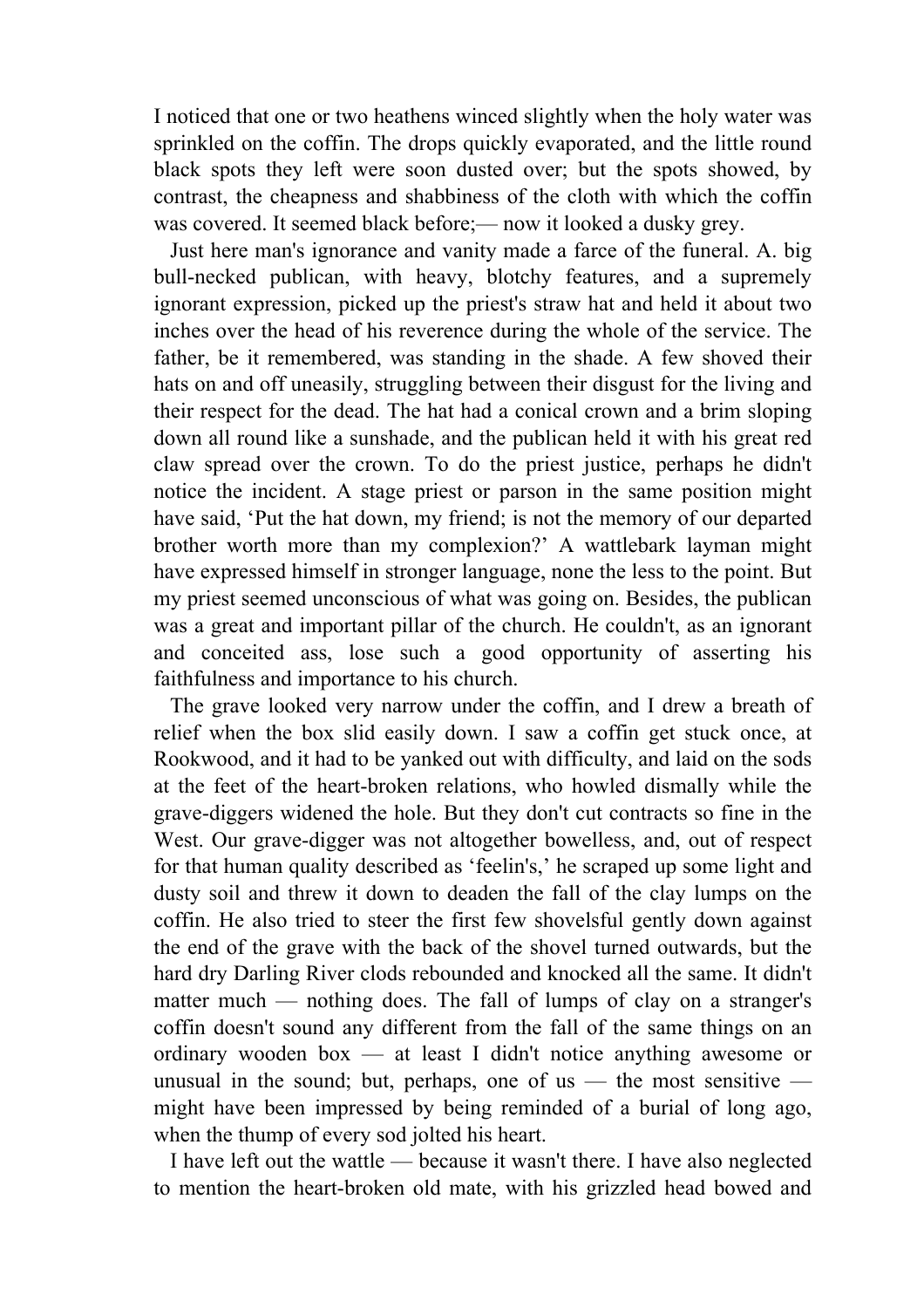great pearly drops streaming down his rugged cheeks. He was absent — he was probably 'Out Back.' For similar reasons I have omitted reference to the suspicious moisture in the eyes of a bearded bush ruffian named Bill. Bill failed to turn up, and the only moisture was that which was induced by the heat. I left out the 'sad Australian sunset' because the sun was not going down at the time. The burial took place exactly at mid-day.

 The dead bushman's name was Jim, apparently; but they found no portraits, nor locks of hair, nor any love letters, nor anything of that kind in his swag — not even a reference to his mother; only some papers relating to union matters. Most of us didn't know the name till we saw it on the coffin; we knew him as 'that poor chap that got drowned yesterday.'

 'So his name's James Tyson,' said my drover acquaintance, looking at the plate.

'Why! Didn't you know that before?' I asked.

'No; but I knew he was a union man.'

 It turned out, afterwards, that J. T. wasn't his real name — only 'the name he went by.'

 Anyhow he was buried by it, and most of the 'Great Australian Dailies' have mentioned in their brevity columns that a young man named James John Tyson was drowned in a billabong of the Darling last Sunday.

 We did hear, later on, what his real name was; but if we ever chance to read it in the 'Missing, Friends Column,' we shall not be able to give any information to heart-broken Mother or Sister or Wife, nor to anyone who could let him hear something to his advantage — for we have already forgotten the name.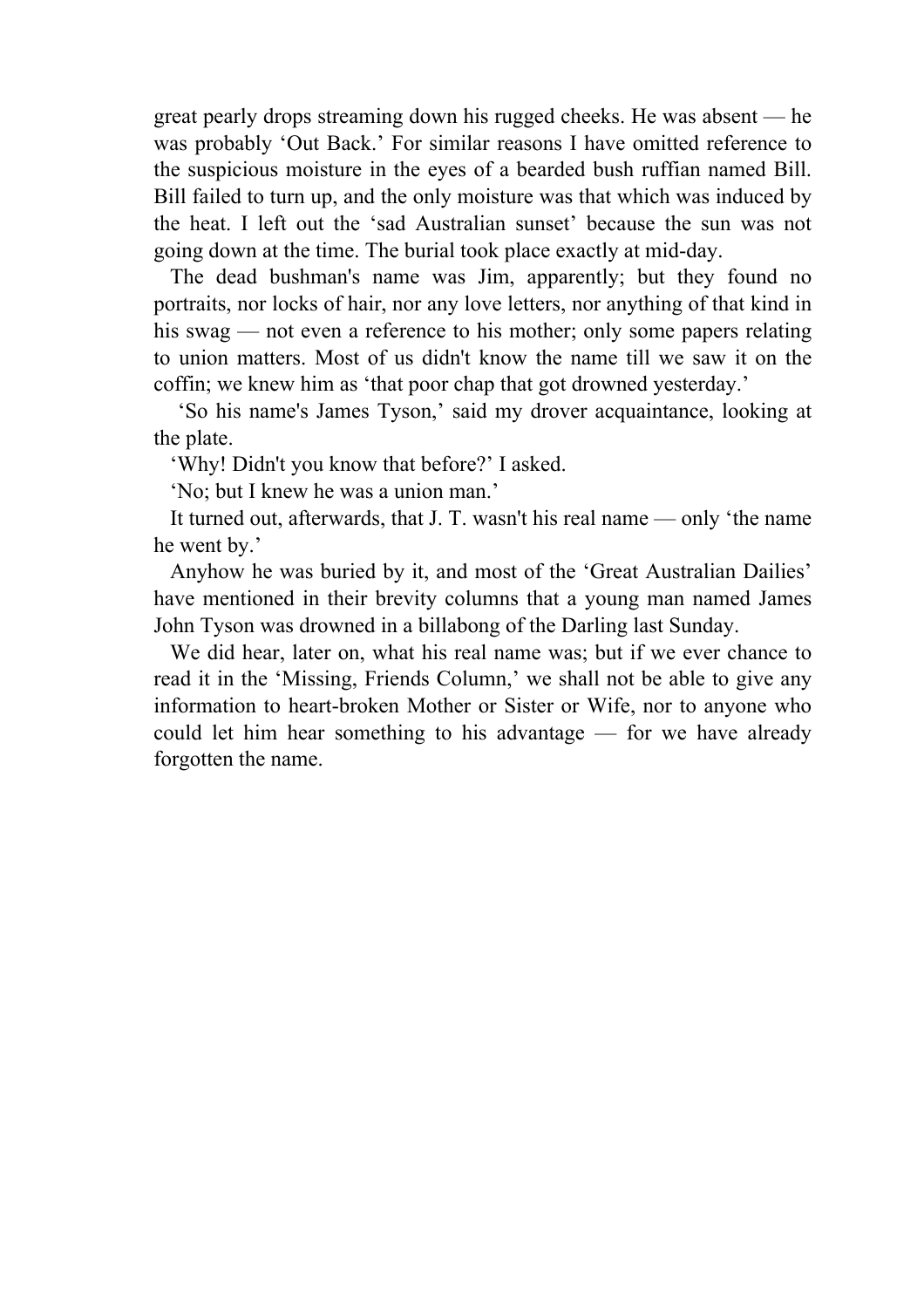## **On The Edge Of A Plain**

 'I'D been away from home for eight years,' said Mitchell to his mate, as they dropped their swags in the mulga shade and sat down. 'I hadn't written a letter — kept putting it off, and a blundering fool of a fellow that got down the day before me told the old folks that he'd heard I was dead.'

Here he took a pull at his water-bag.

 'When I got home they were all in mourning for me. It was night, and the girl that opened the door screamed and fainted away like a shot.'

He lit his pipe.

 'Mother was upstairs howling and moaning in a chair, with all the girls boo-hooing round her for company. The old man was sitting in the back kitchen crying to himself.'

 He put his hat down on the ground, dinted in the crown, and poured some water into the hollow for his cattle-pup.

 'The girls came rushing down. Mother was so pumped out that she couldn't get up. They thought at first I was a ghost, and then they all tried to get holt of me at once — nearly smothered me. Look at that pup! You want to carry a tank of water on a dry stretch when you've got a pup that drinks as much as two men.'

He poured a drop more water into the top of his hat.

 'Well, mother screamed and nearly fainted when she saw me. Such a picnic you never saw. They kept it up all night. I thought the old cove was gone off his chump. The old woman wouldn't let go my hand for three mortal hours. Have you got the knife?'

He cut up some more tobacco.

 'All next day the house was full of neighbours, and the first to come was an old sweetheart of mine; I never thought she cared for me till then. Mother and the girls made me swear never to go away any more — and they kept watching me, and hardly let me go out — side for fear I'd'----

'Get drunk?'

 'No, — you're smart — for fear I'd clear. At last I swore on the Bible that I'd never leave home while the old folks were alive; and then mother seemed easier in her mind.'

 He rolled the pup over and examined its feet. 'I expect I'll have to carry him a bit — his feet are very sore. Well, he's done pretty well this morning, and anyway he won't drink so much when he's carried.'

'You broke your promise about leaving home,' said his mate.

Mitchell stood up, stretched himself, and looked dolefully from his heavy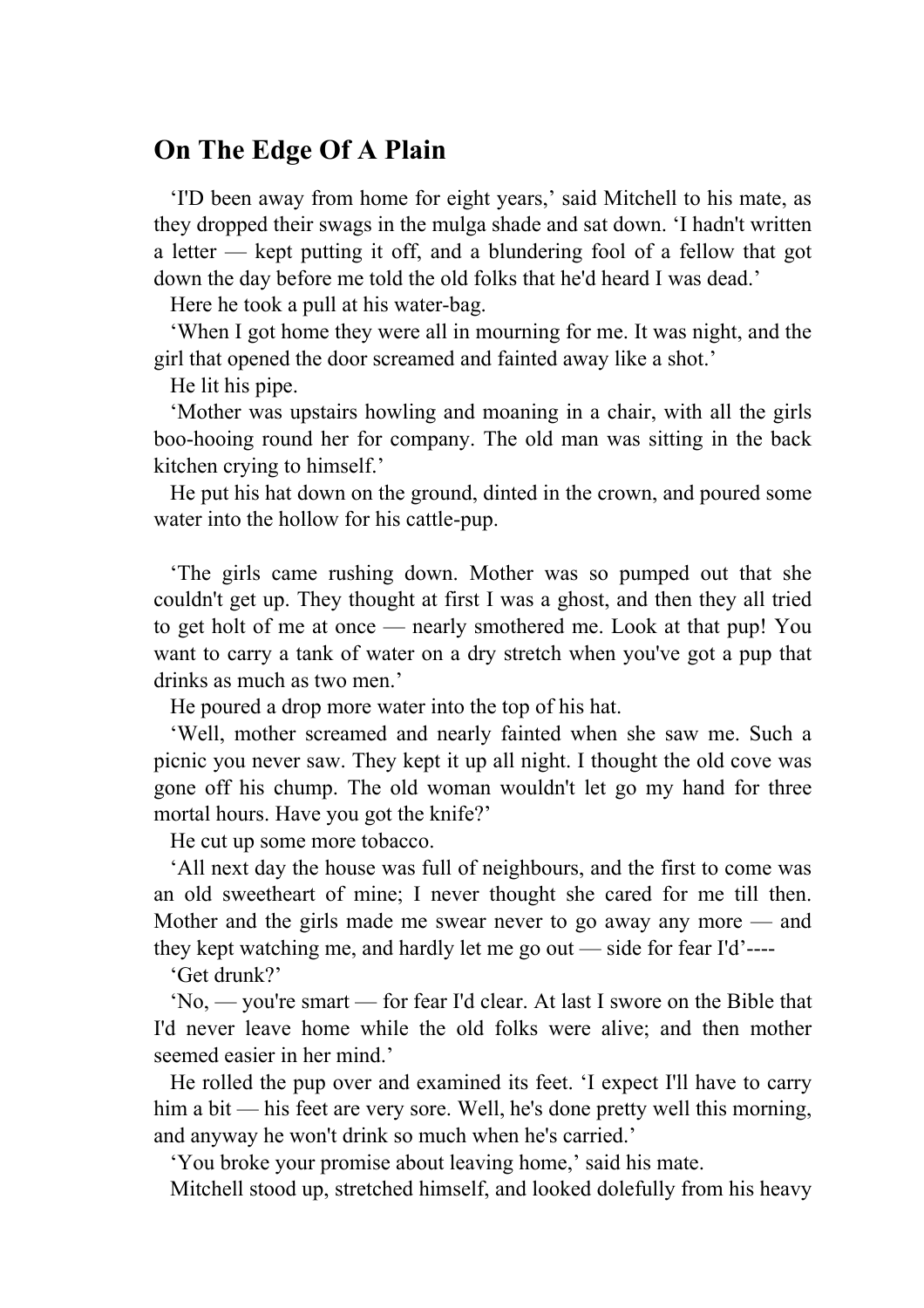swag to the wide, hot, shadeless cotton-bush plain ahead.

 'Oh, yes,' he yawned, 'I stopped at home for a week, and then they began to growl because I couldn't get any work to do.'

 The mate guffawed and Mitchell grinned. They, shouldered the swags, with the pup on top of Mitchell's, took up their billies and water-bags, turned their unshaven faces to the wide, hazy, distance, and left the timber behind them.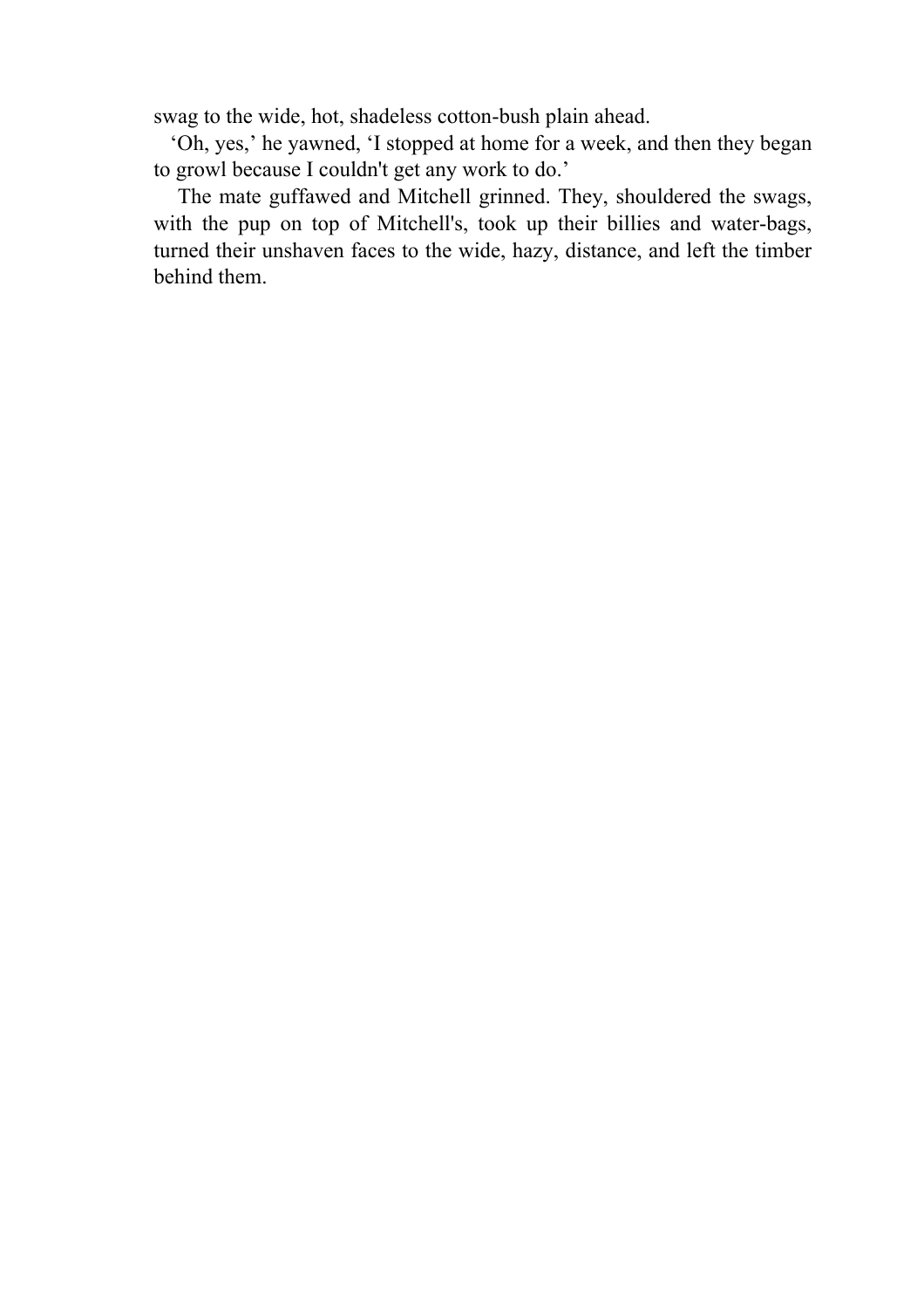## **In A Dry Season**

 DRAW a wire fence and a few ragged gums, and add some scattered sheep running away from the train. Then you'll have the bush all along the New South Wales Western line from Bathurst on.

 The railway towns consist of a public house and a general store, with a square tank and a schoolhouse on piles in the nearer distance. The tank stands at the end of the school and is not many times smaller than the building itself. It is safe to call the pub 'The Railway Hotel,' and the store 'The Railway Stores,' witb an 's.' A couple of patient, ungroomed hacks are probably standing outside the pub, while their masters are inside having a drink — several drinks. Also it's safe to draw a sundowner sitting listlessly on a bench on the verandah, reading *The Bulletin.*

 The Railway Stores seem to exist only in the shadow of the pub, and it is impossible to conceive either as being independent of the other. There is sometimes a small, oblong weatherboard building — unpainted, and generally leaning in one of the eight possible directions, and perhaps with a twist in another — which, from its half-obliterated sign, seems to have started as a rival to the Railway Stores; but the shutters are up and the place empty.

 The only town I saw that differed much from the above consisted of a box-bark humpy with a clay chimney, and a woman standing at the door throwing out the wash-up water.

 By way of variety, the artist might make a water-colour-sketch of a settler's tent on the line, with a billy hanging over the fire in front, and three fettlers standing round filling their pipes.

 Slop sac suits, red faces, and old-fashioned, flat-brimmed hats, with wire round the brims, begin to drop into the train on the other side of Bathurst and here and there a hat with three inches of crape round the crown, which perhaps signifies death in the family at some remote date, and perhaps doesn't. Sometimes, I believe, it only means grease under the band. I notice that when a bushman puts crape round his hat he generally leaves it there till the hat wears out, or another friend dies. In the latter case, he buys a new piece of crape. This outward sign of bereavement usually has a jolly red face beneath it. Death is about the only cheerful thing in the bush.

We crossed the Macquarie  $-$  a narrow, muddy gutter with a dog swimming across, and three goats interested.

 A little further on we saw the first sundowner. He carried a Royal Alfred, and had a billy in one hand and a stick in the other. He was dressed in a tail-coat turned yellow, a print shirt, and a pair of moleskin trousers, with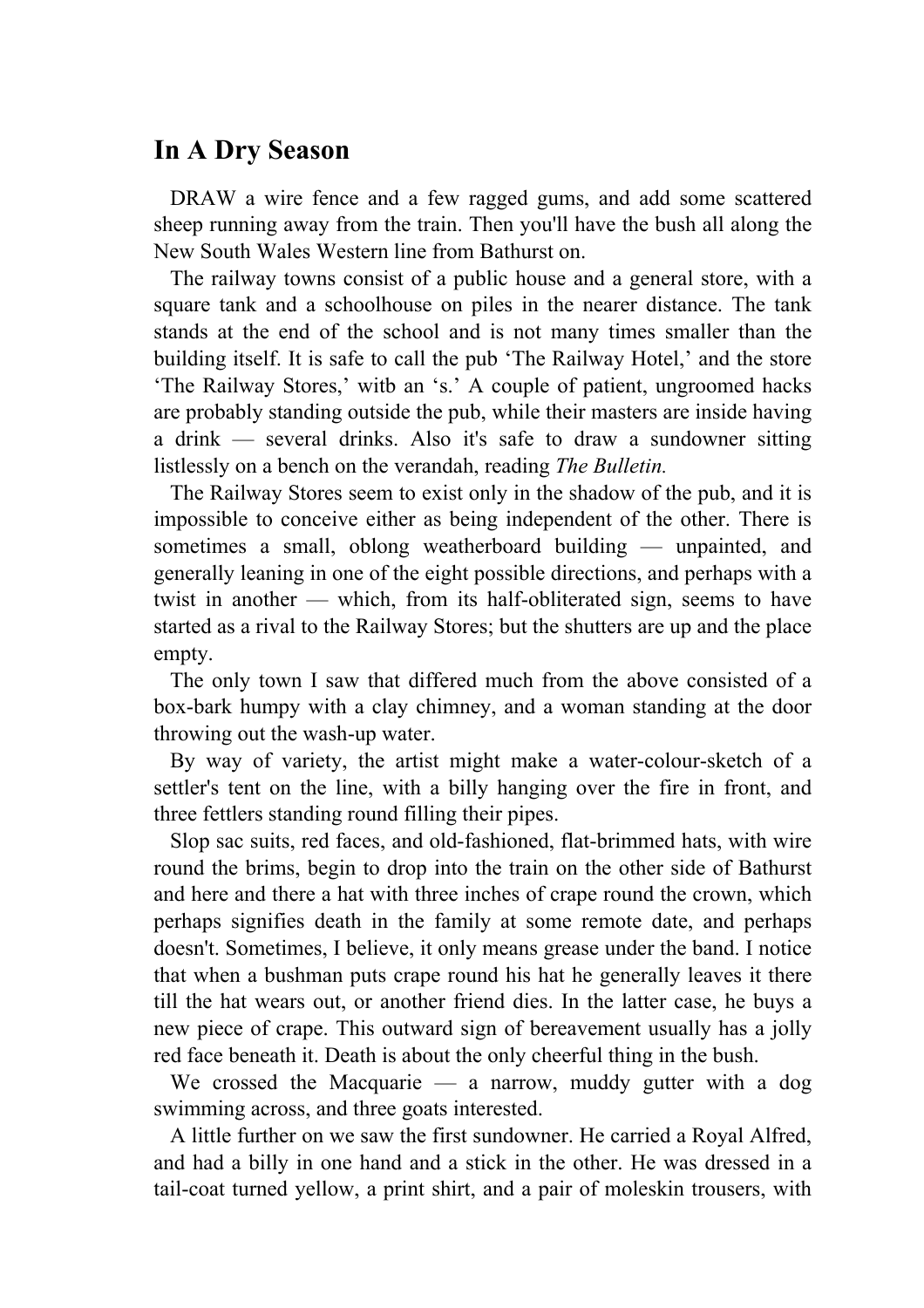big square calico patches on the knees; and his old straw hat was covered with calico. Suddenly he slipped his swag, dropped his billy, and ran forward, boldly flourishing the stick. I thought that he was mad, and was about to attack the train, but he wasn't; he was only killing a snake. I didn't have time to see whether he cooked the snake or not — perhaps he only thought of Adam. Somebody told me that the country was very dry on the other side of Nevertire. It is. I wouldn't like to sit down on it anywhere. The least horrible spot in the bush, in a dry season, is where the bush isn't — where it has been cleared away and a green crop is trying to grow. They talk of settling people on the land! Better settle *in* it. I'd rather settle on the water; at least, until some gigantic system of irrigation is perfected in the West.

 Along about Byrock we saw the first shearers. They dress like the unemployed, but differ from that body in their looks of independence. They sat on trucks and wool-bales and the fence, watching the train, and hailed Bill, and Jim, and Tom, and asked how those individuals were getting on.

 Here we came across soft felt hats with straps round the crowns, and fullbearded faces under them. Also a splendid-looking black tracker in a masher uniform and a pair of Wellington boots.

 One or two square-cuts and stand-up collars struggle dismally through to the bitter end. Often a member of the unemployed starts cheerfully out, with a letter from the Government Labour Bureau in his pocket, and nothing else. He has an idea that the station where he has the job will be within easy walking distance of Bourke. Perhaps he thinks there'll be a cart or a buggy waiting for him. He travels for a night and day without a bite to eat, and, on arrival, he finds that the station is eighty or a hundred miles away. Then he has to explain matters to a publican and a coach-driver. God bless the publican and the coach-driver! God forgive our social system!

 Native industry was represented at one place along the line by three tiles, a chimney-pot, and a length of piping on a slab.

 Somebody said to me, 'Yer wanter go out back, young man, if yer wanter see the country. Yer wanter get away from the line.' I don't wanter; I've been there.

 You could go to the brink of eternity so far as Australia is concerned and yet meet an animated mummy of a swagman who will talk of going 'out back.' Out upon the out-back fiend!

 About Byrock we met the bash liar in all his glory. He was dressed like — like a bush larrikin. His name was Jim. He had been to a ball where some blank had 'touched' his blanky overcoat. The overcoat had a cheque for ten 'quid' in the pocket. He didn't seem to feel the loss much. 'Wot's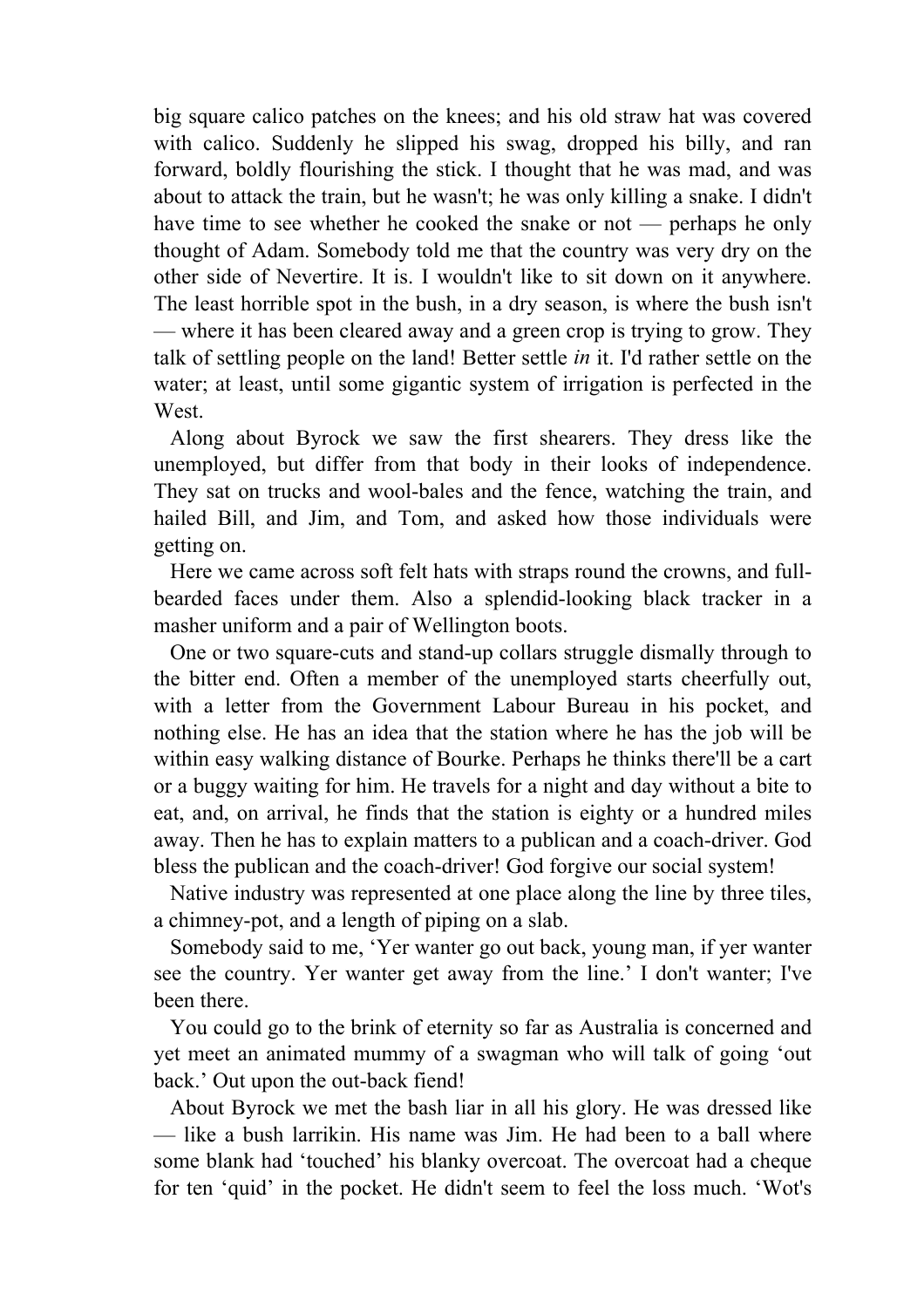ten quid?' He'd been everywhere, including the Gulf country. He still had three or four sheds to go to. He had telegrams in his pocket from half-adozen squatters and supers offering him pens on any terms. He didn't give a blank whether he took them or no. He thought at first he had the telegrams on him, but found that he had left them in the pocket of the overcoat aforesaid. He had learned butchering in a day. He was a bit of a scrapper himself and talked a lot about the ring. At the last station where he shore he gave the super the father of a hiding. The super was a big chap, about six foot three, and had knocked out Paddy Somebody in one round. He worked with a man who shore 400 sheep in nine hours.

 Here a quiet-looking bushman in a corner of the carriage grew restless, and presently he opened his mouth and took the liar down in about three minutes.

 At 5.30 we saw a long line of camels moving out across the sunset. There's something snaky about camels. They remind me of turtles and iguanas.

Somebody said, 'Here's Bourke.'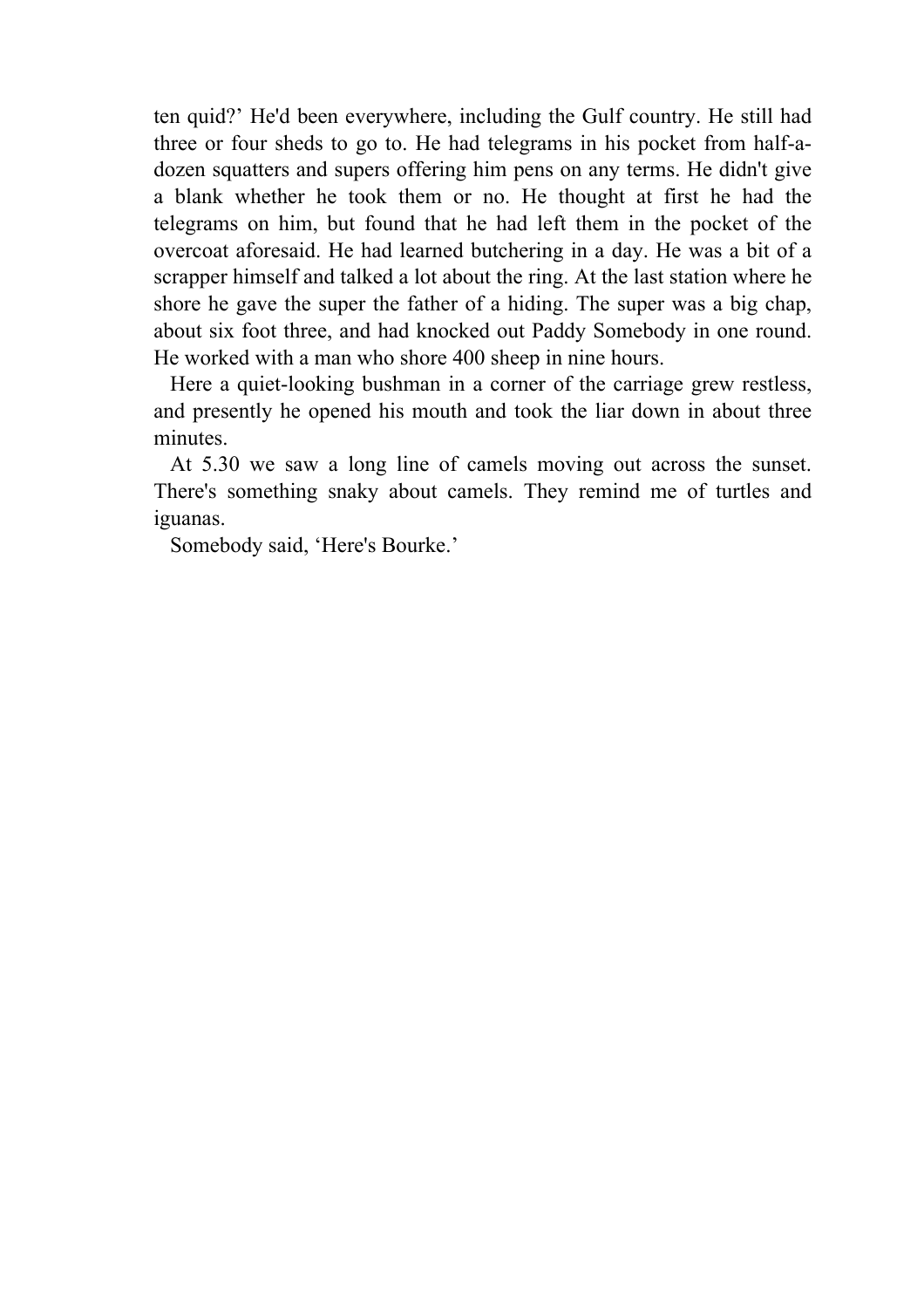# **He'd Come Back**

 The yarn was all lies, I suppose; but it wasn't bad. A city bushman told it, of course, and he told it in the travellers' hut.

 'As true's God hears me I never meant to desert her in cold blood,' he said. 'We'd only been married about two years, and we'd got along grand together; but times was hard, and I had to jump at the first chance of a job, and leave her with her people, an' go up-country.'

 He paused and fumbled with his pipe until all ears were brought to bear on him.

 'She was a beauty, and no mistake; she was far too good for me — I often wondered how she came to have a chap like me.'

He paused again, and the others thought over it — and wondered, too, perhaps. The joker opened his lips to speak, but altered his mind about it.

 'Well, I travelled up into Queensland, and worked back into Victoria 'n South Australia, an' I wrote, home pretty reg'lar and sent what money I could. Last I got down on to the South-Western Coast of South Australia — an' there I got mixed up with another woman — you know what that means, boys?'

Sympathetic silence.

 'Well, this went on for two years, and then the other woman drove me to drink. You know what a woman can do when the devil's in her?'

 Sound between a sigh and a groan from Lally Thompson. 'My oath,' he said, sadly.

 'You should have made it *three* years, Jack,' interposed the joker; 'you said two years before.' But he was suppressed.

 'Well, I got free of them both, at last — drink and the woman, I mean; but it took another — it took a couple of years to pull myself straight — '

 Here the joker opened his mouth again, but was warmly requested to shut it.

 'Then, chaps, I got thinking. My conscience began to hurt me, and and hurt worse every day. It nearly drove me to drink again. Ah, boys, a man — if he is a man — can't expect to wrong a woman and escape scotfree in the end.' (Sigh from Lally Thompson.) 'It's the one thing that always comes home to a man, sooner or later — you know what that means, boys.'

Lally Thompson: 'My oath!'

 The Joker: 'Dry up yer crimson oath! What do you know about women?' Cries of 'Order!'

'Well,' continued the story-teller, 'I got thinking. I heard that my wife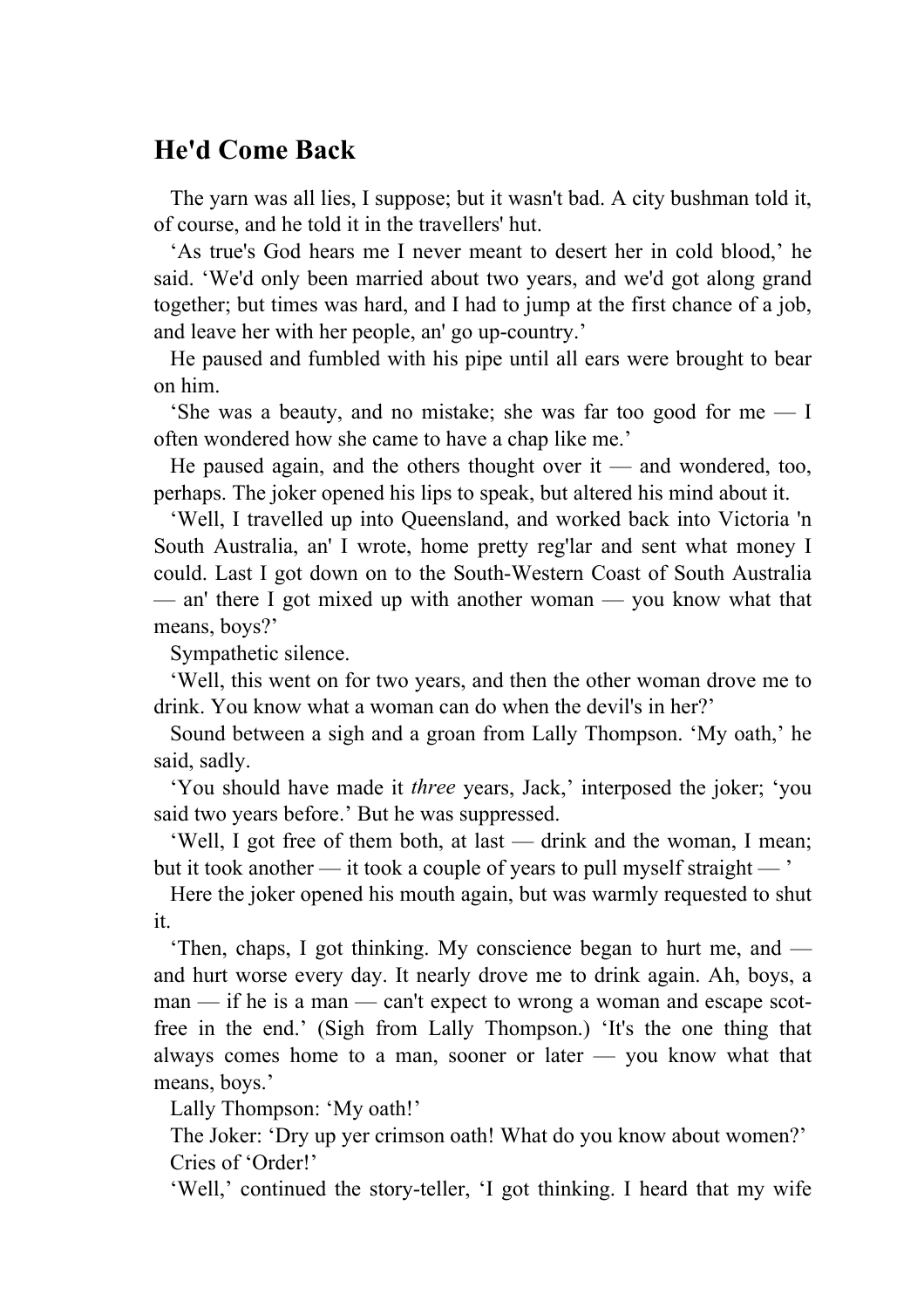had broken her heart when I left her, and that made matters worse. I began to feel very bad about it. I felt mean. I felt disgusted with myself. I pictured my poor, ill-treated, little wife and children in misery and poverty, and my conscience wouldn't let me rest night or day' — (Lally Thompson seemed greatly moved) — 'so at last I made up my mind to be a man, and make what's the word?'

'Reparation,' suggested the joker.

 'Yes; so I slaved like a nigger for a year or so, got a few pounds together and went to find my wife. I found out that she was living in a cottage in Burwood, Sydney, and struggling through the winter on what she'd saved from the money her father left her.

 'I got a shave and dressed up quiet and decent. I was older looking and more subdued like, and I'd got pretty grey in those few years that I'd been making a fool of myself; and, somehow, I felt rather glad about it, because I reckoned she'd notice it first thing — she was always quick at things and forgive me all the quicker. Well, I waylaid the school kids that evening, and found out mine  $-$  a little boy and a girl  $-$  and fine youngsters they were. The girl took after her mother, and the youngster was the dead spit o'me. I gave 'em half-a-crown each and told them to tell their mother that someone would come when the sun went down.'

Bogan Bill nodded approvingly.

 'So at sundown I went and knocked at the door. It opened, and there stood my little wife looking prettier than ever — only careworn.'

\* \* \* \* \*

Long, impressive pause.

'Well, Jack, what did she do?' asked Bogan.

'She didn't do nothing.'

'Well, Jack, what did she say?'

 Jack sighed and straightened himself up: 'She said — she said — "Well, so you've come back".'

Painful silence.

'Well, Jack, and what did you say.'

'I said yes.'

'Well, and so you had!' said Tom Moonlight.

 'It wasn't that, Tom,' said Jack sadly and wearily. — '*It was the way she said it!*' Lally Thompson rubbed his eyes: 'And what did you do, Jack?' he asked gently.

 'I stayed for a year, and then I deserted her again — but I meant it that time.''Ah, well! It's time to turn in.'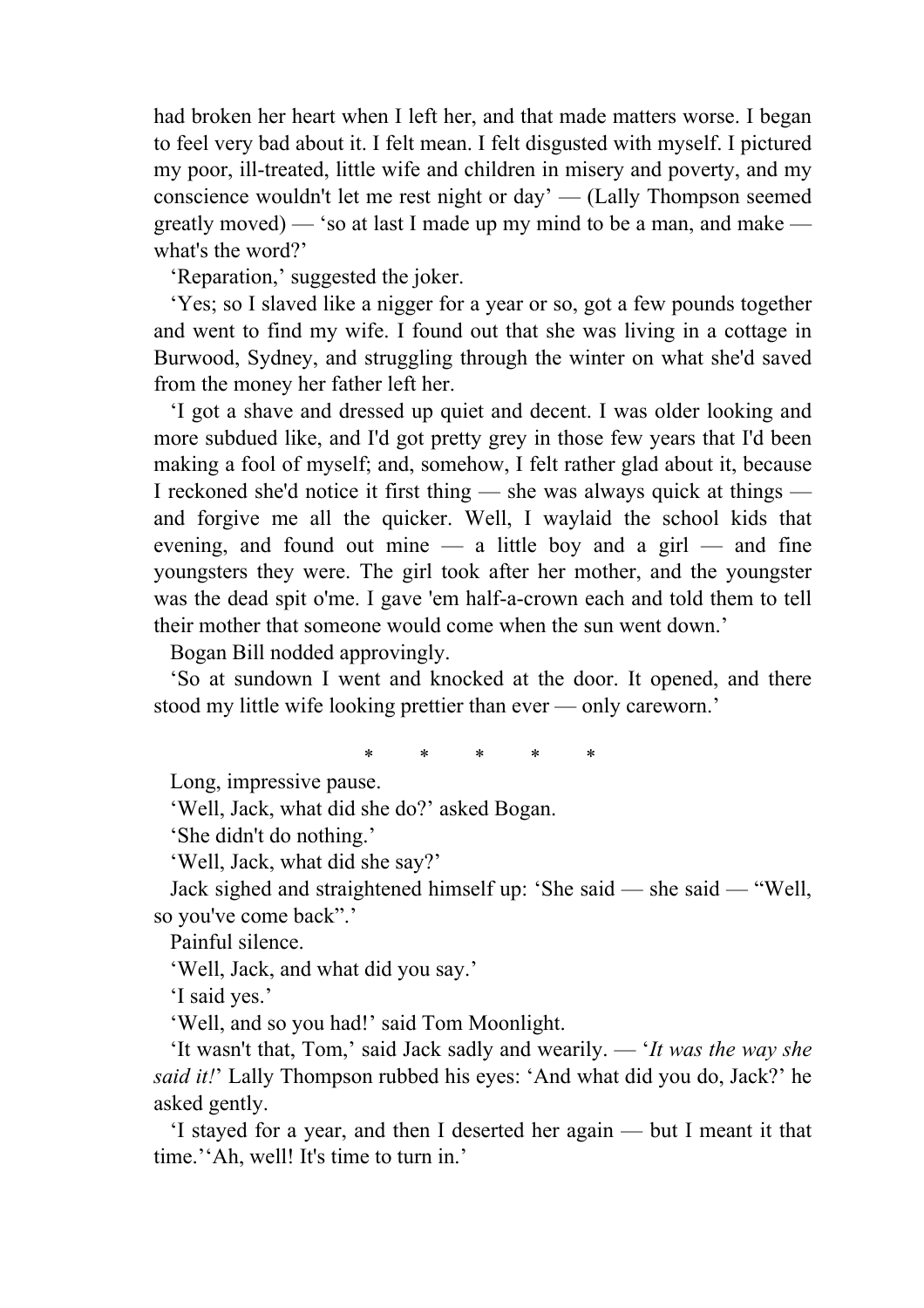#### **Another Of Mitchell's Plans For The Future**

 'I'LL get down among the cockies along the Lachlan or some of those rivers,' said Mitchell, throwing down his swag beneath a big tree. 'A man stands a better show down there. It's a mistake to come out back. I knocked around a good deal down there among the farms. Could always get plenty of tucker, and a job if I wanted it. One cocky I worked for wanted me to stay with him for good. Sorry I didn't. I'd have been better off now. I was treated more like one of the family, and there was a couple of good-looking daughters. One of them was clean gone on me. There are some grand girls down that way. I always got on well with girls, because I could play the fiddle and sing a bit. They'll be glad to see me when I get back there again, I know. I'll be all right — no more bother about tucker. I'll just let things slide as soon as I spot the house. I'll bet my boots the kettle will be boiling, and everything in the house will be on the table before I'm there twenty minutes. And the girls will be running to meet the old cocky when he comes riding home at night, and they'll let down the slip-rails, and ask him to guess 'who's up at our place?' Yes, I'll find a job with some old cocky, with a good-looking daughter or two. I'll get on ploughing if I can; that's the sort of work I like; best graft about a farm.

 'By-and-bye the cocky'll have a few sheep he wants shorn, and one day'll he'll say to me, "Jack, if you hear of a shearer knockin' round let me know — I've got a few sheep I want shore."'

'"How many have you got?" I'll say.

'"Oh, about fifteen hundred."

'"And what d'you think of giving?"

 '"Well, about twenty-five bob a hundred, but if a shearer sticks out for thirty, send him up to talk with me. I want to get 'em shore as soon as possible."

'"It's all right," I'll say, "you needn't bother; I'll shear your sheep."

'"Why," he'll say, "can *you* shear?"

 '"Shear? Of course I can! I shore before you were born." It won't matter if he's twice as old as me.

 'So I'll shear his sheep and make a few pounds, and he'll be glad and all the more eager to keep me on, so's to always have someone to shear his sheep. But by-and-bye I'll get tired of stopping in the one place and want to be on the move, so I'll tell him I'm going to leave.

 '"Why, what do you want to go for?" he'll say, surprised, "ain't you satisfied?"

'"Oh, yes, I'm satisfied, but I want a change."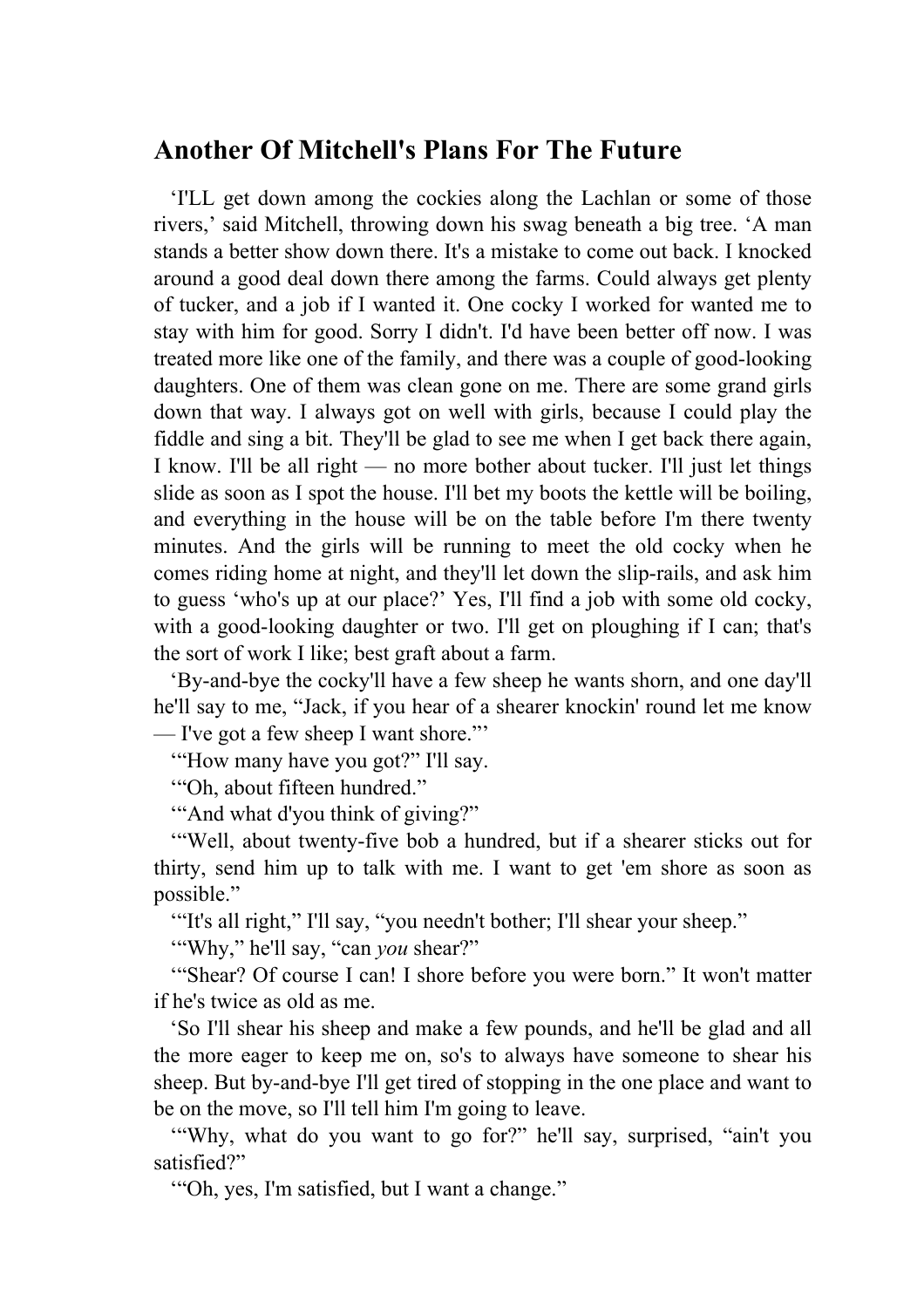'"Ok don't go," he'll say; "stop and we'll call it twenty-five bob a week."

 'But I'll tell him I'm off — wouldn't stay for a hundred when I'd made up my mind; so, when he sees he can't persuade me he'll get a bit stiff and say:

 '"Well, but what about that there girl? Are you goin' to go away and leave her like that?"

 '"Why, what d'yer mean?" I'll say, "Leave her like what?" I won't pretend to know what he's driving at.

 '"Oh!" he'll say, "You know very well what I mean. The question is: Are you going to marry the girl or not?"

 'I'll see that things are gettin' a little warm and that I'm in a corner, so I'll say:

 '"Why, I never thought about it. This is pretty sudden and out of the common, isn't it? I don't mind marrying the girl if she'll have me. Why! I haven't asked her yet!"

 '"Well, look here," he'll say, "If you agree to marry the girl — and I'll make you marry her, any road — I'll give you that there farm over there and a couple of hundred to start on."

 'So, I'll marry her and settle down and be a cocky myself; and if you ever happen to be knocking round there hard-up, you needn't go short of tucker a week or two; but don't come knocking round the house when I'm not at home.'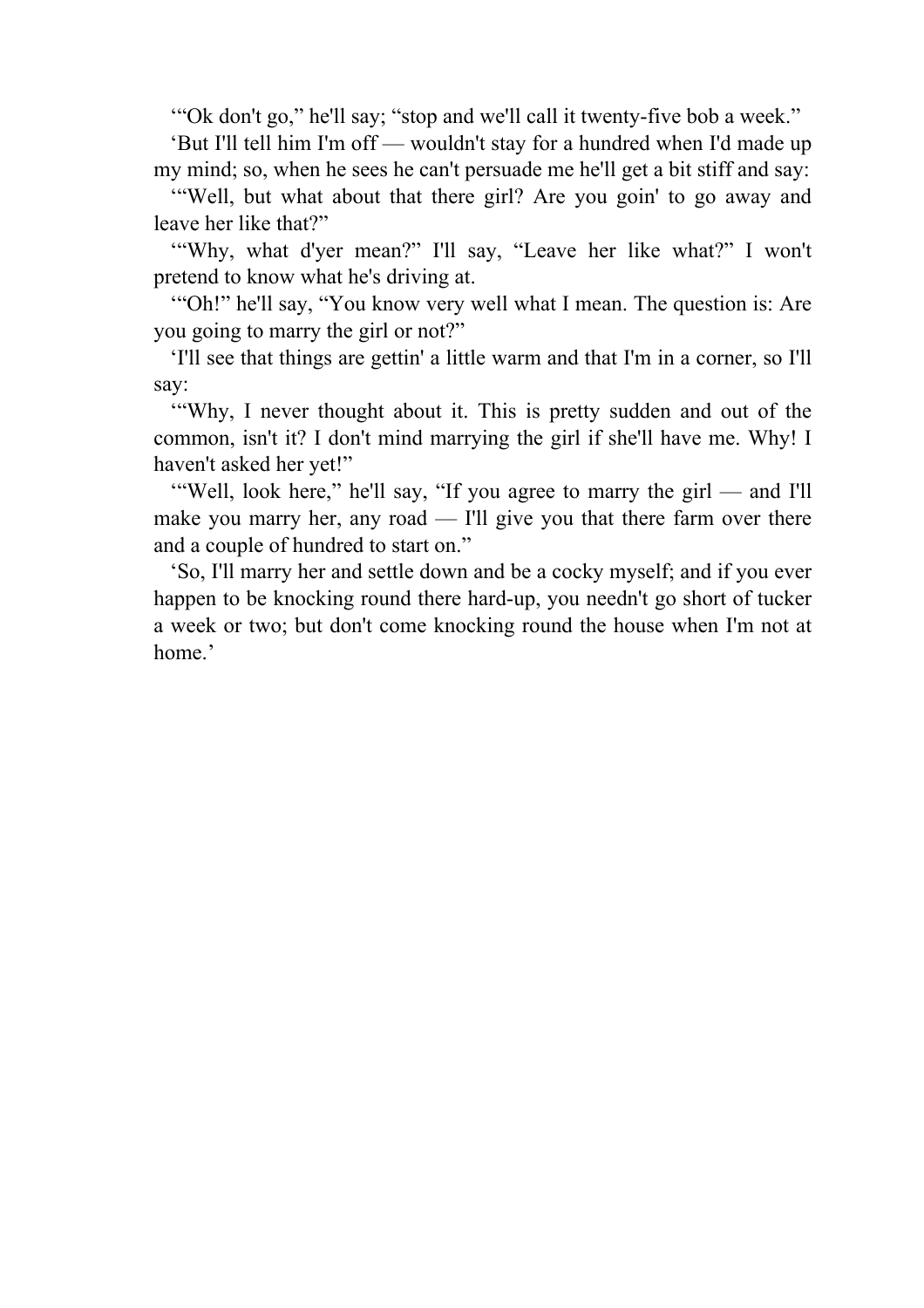#### **Steelman**

 STEELMAN was a hard case. If you were married, and settled down, and were so unfortunate as to have known Steelman in other days, he would, if in your neighbourhood and dead-beat, be sure to look you up.

 He would find you anywhere, no matter what precautions you might take. If he came to your house, he would stay to tea without invitation, and if he stayed to tea, he would ask you to 'fix up a shake-down on the floor, old man,' and put him up for the night; and, if he stopped all night, he'd remain — well, until something better turned up.

 There was no shaking off Steelman. He had a way about him which would often make it appear as if you had invited him to stay, and pressed him against his roving inclination, and were glad to have him round for company, while he remained only out of pure goodwill to you. He didn't like to offend an old friend by refusing his invitation.

Steelman knew his men.

 The married victim generally had neither the courage nor the ability to turn him out. He was cheerfully blind and deaf to all hints, and if the exasperated missis said anything to him straight, he would look shocked, and reply, as likely as not —

'Why, my good woman, you must be mad! I'm your husband's guest!'

And if she wouldn't cook for him, he'd cook for himself.

 There was no choking him off. Few people care to call the police in a case like this; and besides, as before remarked, Steelman knew his men. The only way to escape from him was to move — but then, as likely as not, he'd help pack up and come along with his portmanteau right on top of the last load of furniture, and drive you and your wife to the verge of madness by the calm style in which he proceeded to superintend the hanging of your pictures.

 Once he quartered himself like this on an old schoolmate of his, named Brown, who had got married and steady and settled down. Brown tried all ways to get rid of Steelman, but he couldn't do it. One day Brown said to Steelman:

 'Look here, Steely, old man, I'm very sorry, but I'm afraid we won't be able to accommodate you any longer — to make you comfortable, I mean. You see, a sister of the missis is coming down on a visit for a month or two, and we ain't got anywhere to put her, except in your room. I wish the missis's relations to blazes! I didn't marry the whole blessed family; but it seems I've got to keep them.'

Pause — very awkward and painful for poor Brown. Discouraging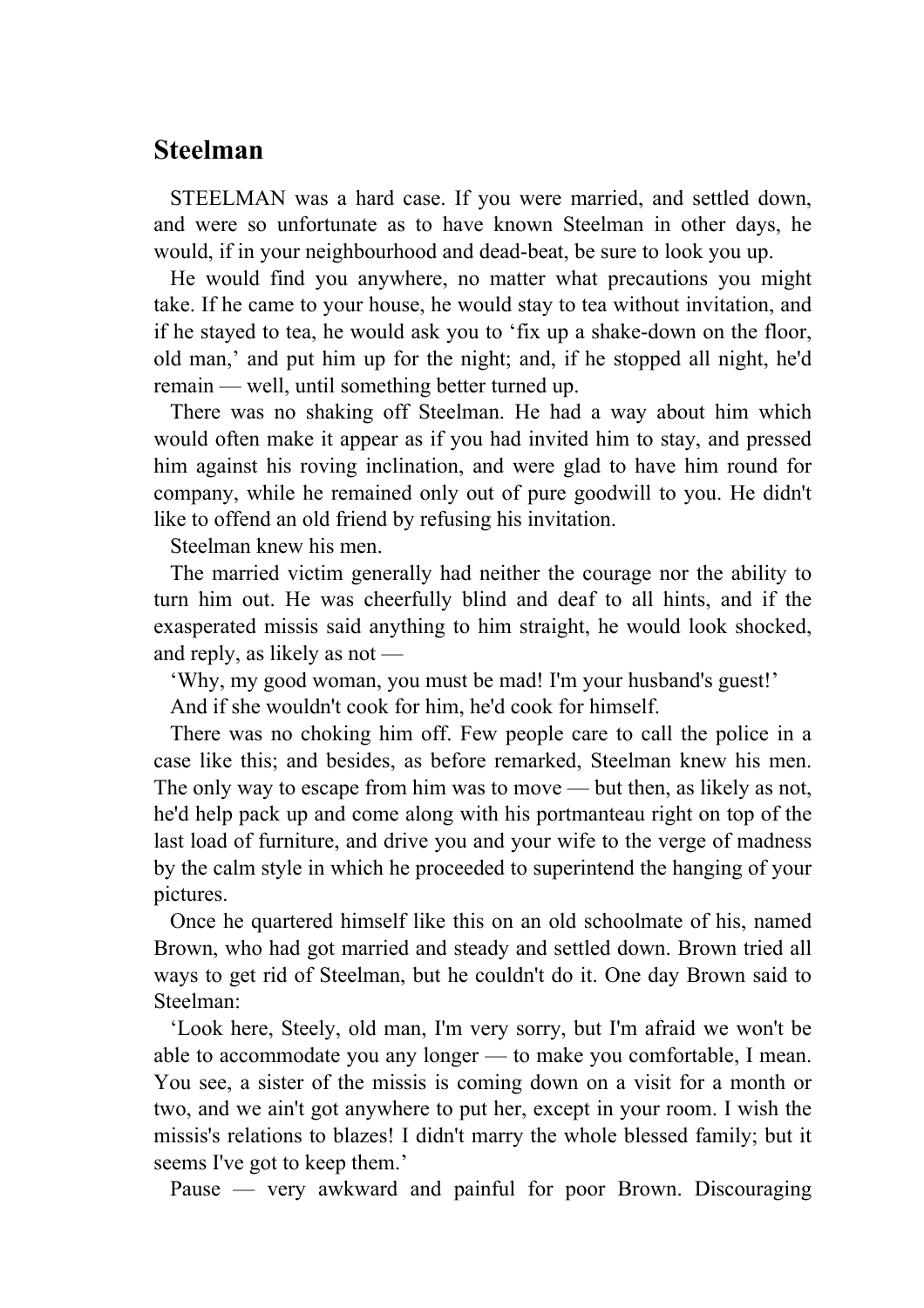silence from Steelman. Brown rested his elbows on his knees, and, with a pathetic and appealing movement of his hand across his forehead, he continued desperately:

 'I'm very sorry, you see, old man — you know I'd like you to stay — I want you to stay.  $\ldots$  It isn't my fault — it's the missis' doings. I've done my best with her, but I can't help it. I've been more like a master in my own house — more comfortable — and I've been better treated since I've had you to back me up . . . . I'll feel mighty lonely, anyway, when you're gone . . . But . . you know . . as soon as her sister goes . . you know . .'

 Here poor Brown broke down — very sorry be had spoken at all; but Steely came to the rescue with a ray of light.

'What's the matter with the little room at the back?' he asked.

 'Oh, we couldn't think of putting you there,' said Brown, with a last effort; 'it's not fixed up; you wouldn't be comfortable, and, besides, it's damp, and you'd catch your death of cold. It was never meant for anything but a washhouse. I'm sorry I didn't get another room built on to the house.'

 'Bosh!' interrupted Steelman, cheerfully. 'Catch a cold! Here I've been knocking about the country for the last five years — sleeping out in all weathers — and do you think a little damp is going to hurt me? Pooh! What do you take me for? Don't you bother your head about it any more, old man; I'll fix up the lumber-room for myself, all right; and all you've got to do is to let me know when the sister-in-law business is coming on, and I'll shift out of my room in time for the missis to get it ready for her. Here, have you got a bob on you? I'll go out and get some beer. A drop'll do you good.'

 'Well, if you can make yourself comfortable, I'll be only too glad for you to stay,' said Brown, wearily.

 'You'd better invite some woman you know to come on a visit, and pass her off as your sister,' said Brown to his wife, while Steelman was gone for the beer.

'I've made a mess of it.'

Mrs. Brown said, 'I knew you would.'

Steelman knew his men.

 But at last Brown reckoned that he could stand it no longer. The thought of it made him so wild that he couldn't work. He took a day off to get thoroughly worked up in, came home that night full to the chin of indignation and Dunedin beer, and tried to kick Steelman out. And Steelman gave him a hiding. Next morning Steelman was sitting beside Brown's bed with a saucer of vinegar, some brown paper, a raw beef-steak, and a bottle of soda.

'Well, what have you got to say for yourself now, Brown?' he said,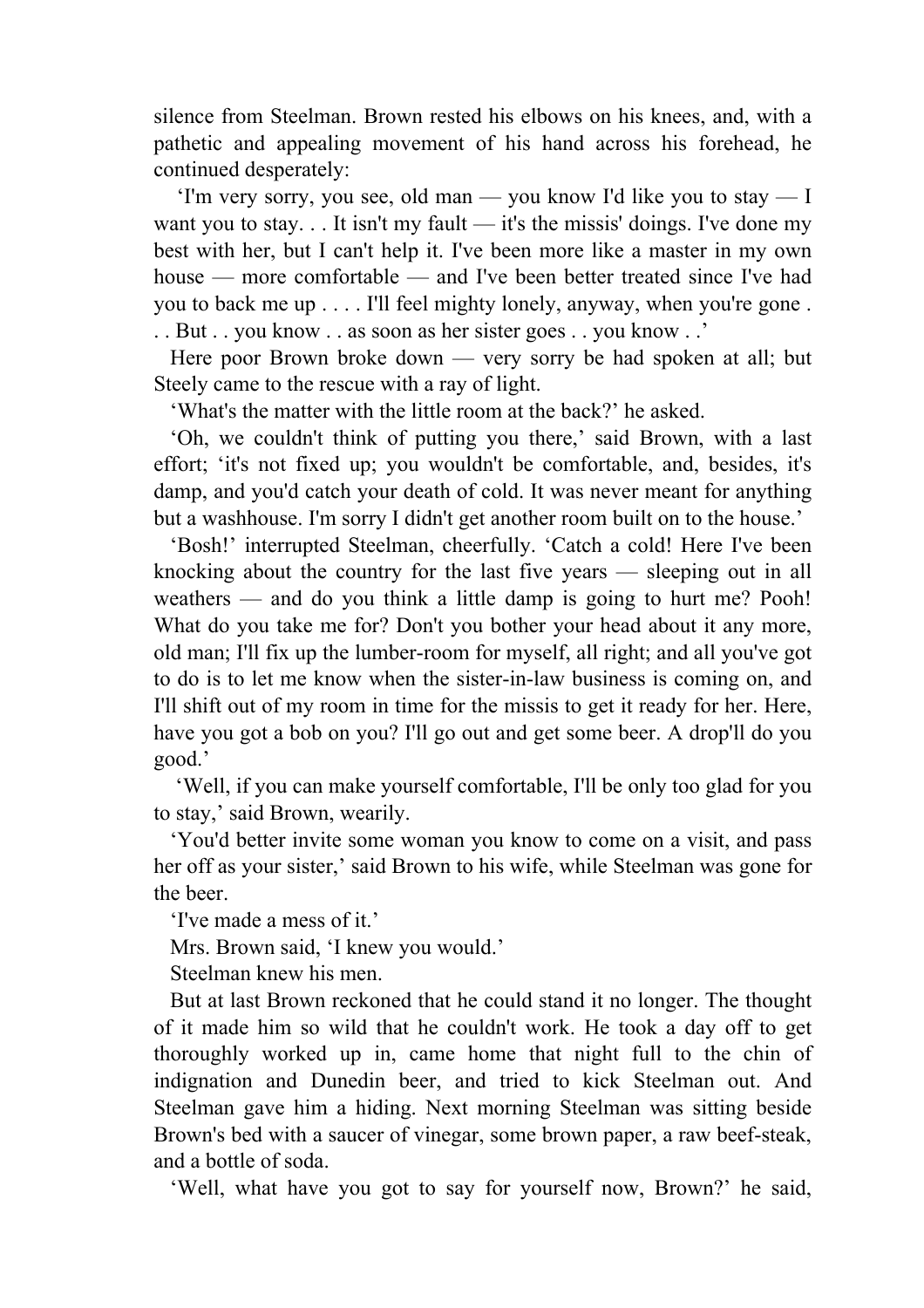sternly, 'Ain't you jolly well ashamed of yourself to come home in the beastly state you did last night, and insult a guest in your house, to say nothing of an old friend — and perhaps the best friend you ever had, if you only knew it? Anybody else would have given you in charge and got you three months for the assault. You ought to have some consideration for your wife and children, and your own character — even if you haven't any for your old mate's feelings. Here, drink this, and let me fix you up a bit; the missis has got the breakfast waiting.'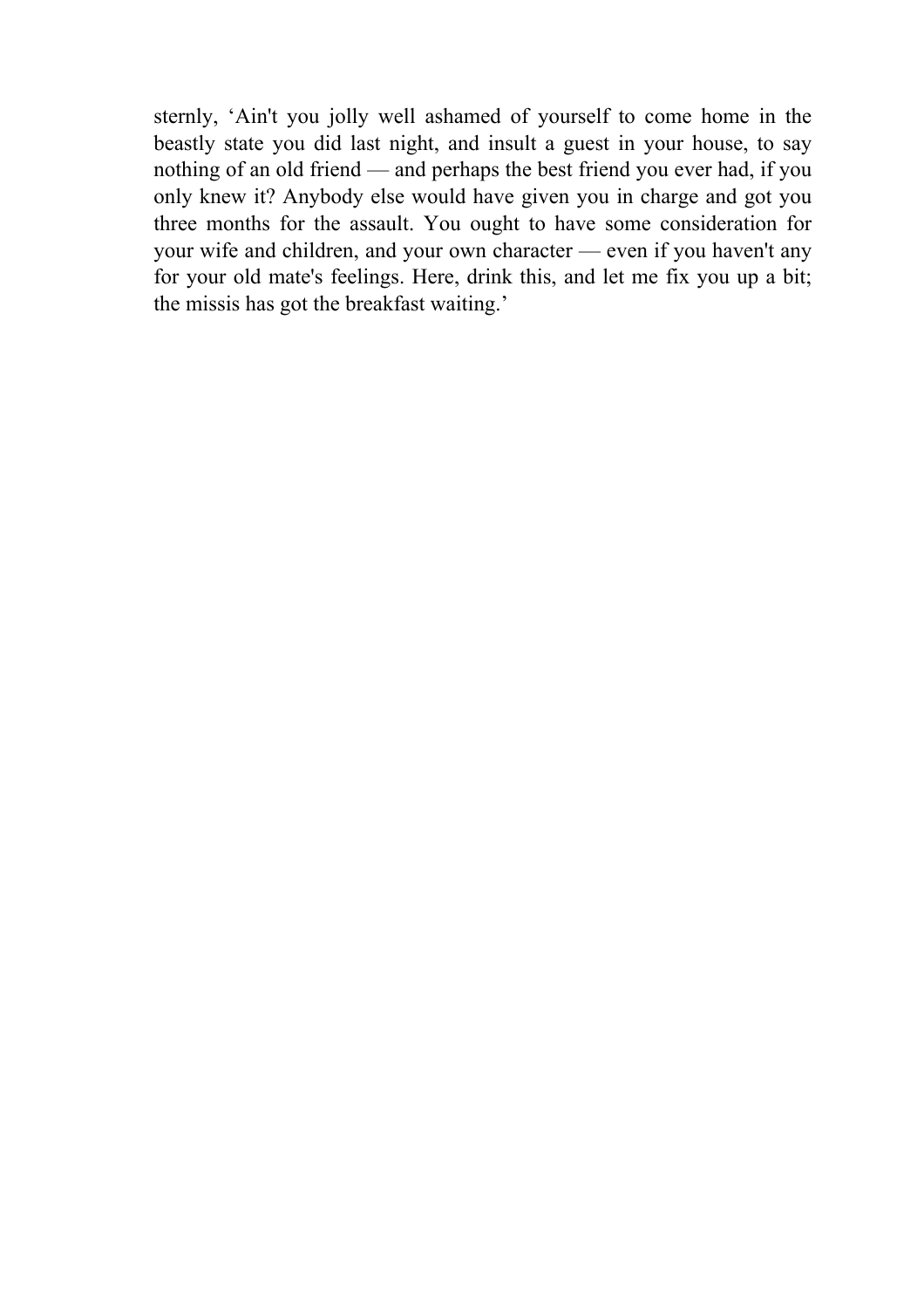# **Drifted Back**

 THE stranger walked into the corner grocery with the air of one who had come back after many years to see someone who would be glad to see him. He shed his swag and stood it by the wall with great deliberation; then he rested his elbow on the counter, stroked his beard, and grinned quizzically at the shopman, who smiled back presently in a puzzled way.

'Good afternoon,' said the grocer.

'Good afternoon.'

Pause.

'Nice day,' said the grocer.

'Nice day.'

Pause.

'Anything I can do for you?'

'Yes; tell the old man there's a chap wants to speak to him for a minute.'

'Old man? What old man?'

'Hake, of course — old Ben Hake! Ain't he in?'

The grocer smiled.

'Hake ain't here now. I'm here.'

'How's that?'

'Why, he sold out to me ten years ago.'

'Well, I suppose I'll find him somewhere about town?'

 'I don't think you will. He left the colonies when he sold out. He's he's dead now'

'Dead! Old Ben Hake?'

'Yes. You knew him, then?'

 The stranger seemed to have lost a great deal of his assurance. He turned his side to the counter, hooked his elbow on it, and gazed out through the door along Sunset Track.

 'You can give me half-a-pound of nailrod,' he said, in a quiet tone — 'I s'pose young Hake is in town?'

 'No; the whole family went away. I think there's one of the sons in business in Sydney now.'

'I s'pose the M'Lachlans are here."

 'No; they are not. The old people died about five years ago; the sons are in Queensland, I think; and both the girls are married and in Sydney.'

'Ah, well! . . . I see you've got the railway here now.'

'Oh,yes! Six years.'

'Times is changed a lot.'

'They are.'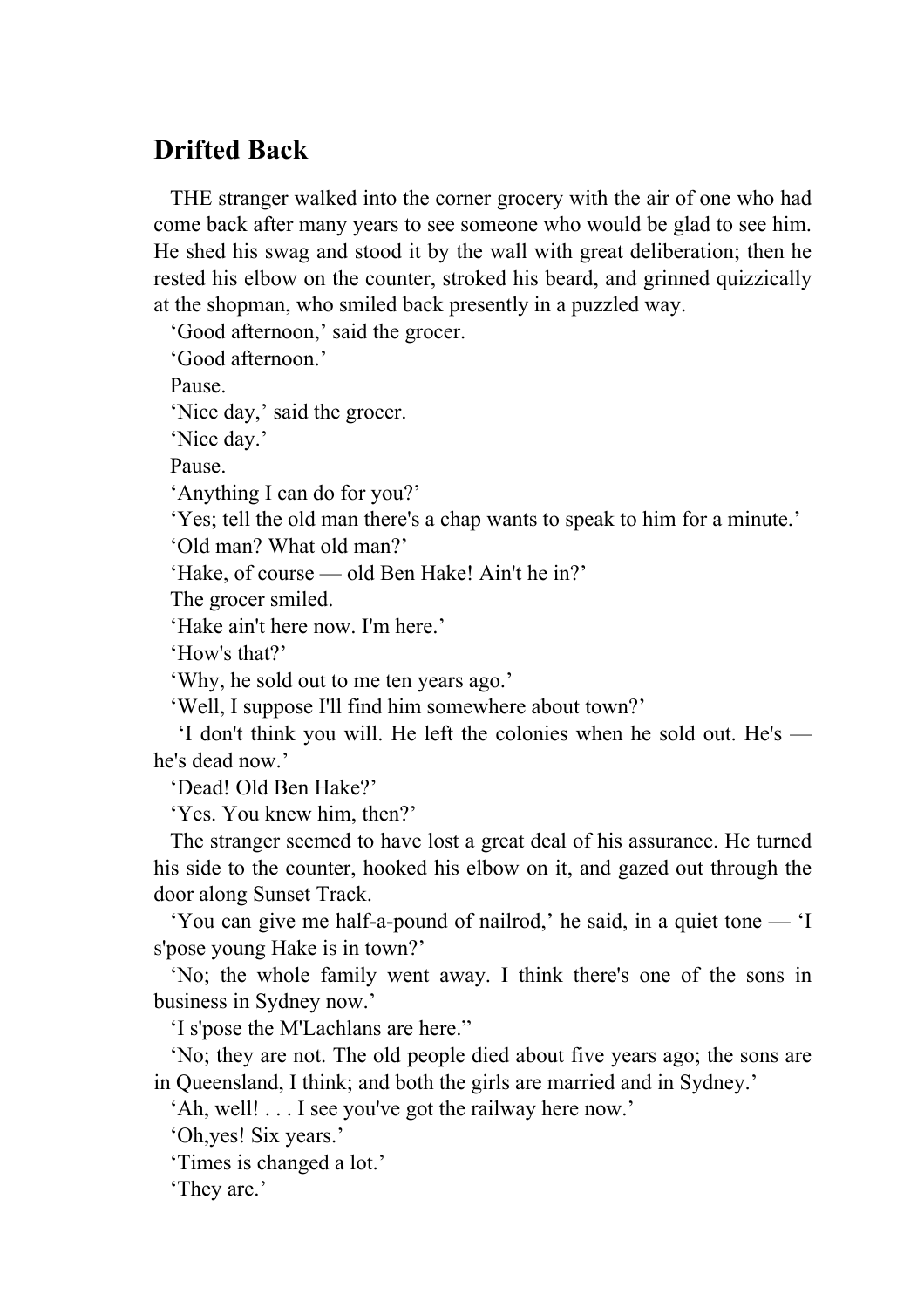'I s'pose — I s'pose you can tell me where I'll find old Jimmy Nowlett?'

 'Jimmy Nowlett? Jimmy Nowlett? I never heard of the name. What was he?'

 'Oh, he was a bullock driver. Used to carry from the mountains before the railway was made.'

'Before my time, perhaps. There's no one of that name round here now.'

'Ah, well! . . . I don't suppose you knew the Duggans?'

 'Yes, I did. The old man's dead, too, and the family's gone away — Lord knows where. They weren't much loss, to all accounts. The sons got into trouble, I believe — went to the bad. They had a bad name here.'

 'Did they? Well, they had good hearts — at least, old Malachi Duggan and the eldest son had. . . . You can give me a couple of pounds of sugar.'

'Right. I suppose it's a long time since you were here last?'

'Fifteen years.'

'Indeed!'

'Yes. I don't s'pose I remind you of anyone you know round here?'

'N — no!' said the grocer, with a smile. 'I can't say you do.'

'Ah, well! I s'pose I'll find the Wilds still living in the same place?'

'The Wilds? Well, no. The old man is dead, too, and — '

'And — and where's Jim? He ain't dead?'

'No; he's married and settled down in Sydney.'

Long pause.

 'Can you — ' said the stranger, hesitatingly; 'did you — I suppose you knew Mary — Mary Wild?'

 'Mary?' said the grocer, smilingly. 'That was my wife's maiden name. Would you like to see her?'

'No, no! She mightn't remember me!'

He reached hastily for his swag, and shouldered it.

'Well, I must be gettin' on.'

'I s'pose you'll camp here over Christmas?'

 'No; there's nothing to stop here for — I'll push on. I did intend to have a Christmas here — in fact, I came a long way out of my road a-purpose  $\dots$ . I meant to have just one more Christmas with old Ben Hake an' the rest of the boys — but I didn't know as they'd moved on so far west. The old bush school is dyin' out.'

There was a smile in his eyes, but his bearded lips twitched a little.

 'Things is changed. The old houses is pretty much the same, an' the old signs want touchin' up and paintin' jest as bad as ever; an' there's that old palin' fence that me an' Ben Hake an' Jimmy Nowlett put up twenty year ago. I've tramped and travelled long ways since then. But things is changed — at least, people is. . . . Well, I must be goin'. There's nothing to keep me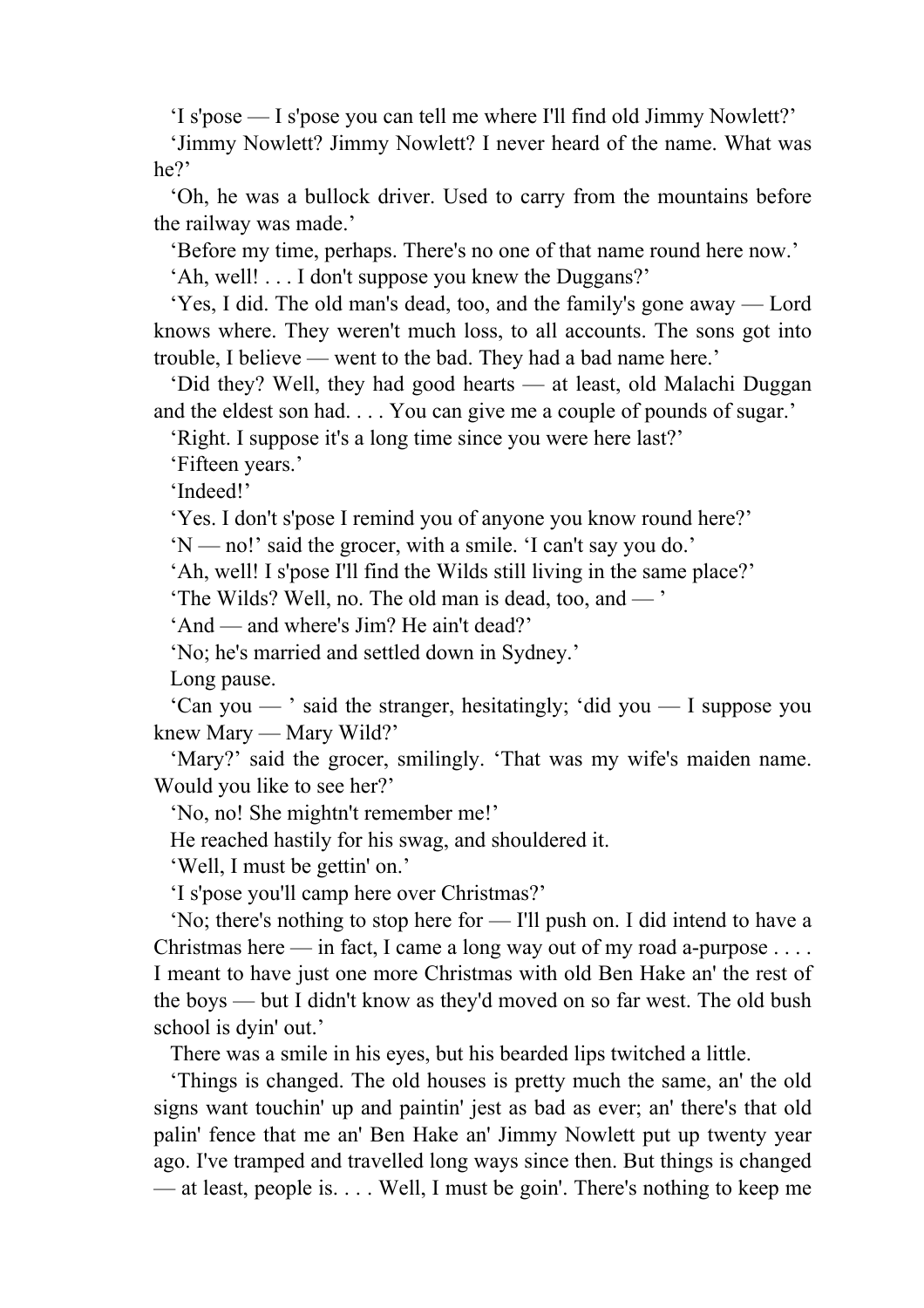here. I'll push on and get into my track again. It's cooler travellin' in the night.'

'Yes, it's been pretty hot to-day.'

'Yes, it has. Well, s'long.'

'Good day. Merry Christmas!'

'Eh? What? Oh, yes! Same to you! S'long!.'

'Good day!'

He drifted out and away along Sunset Track.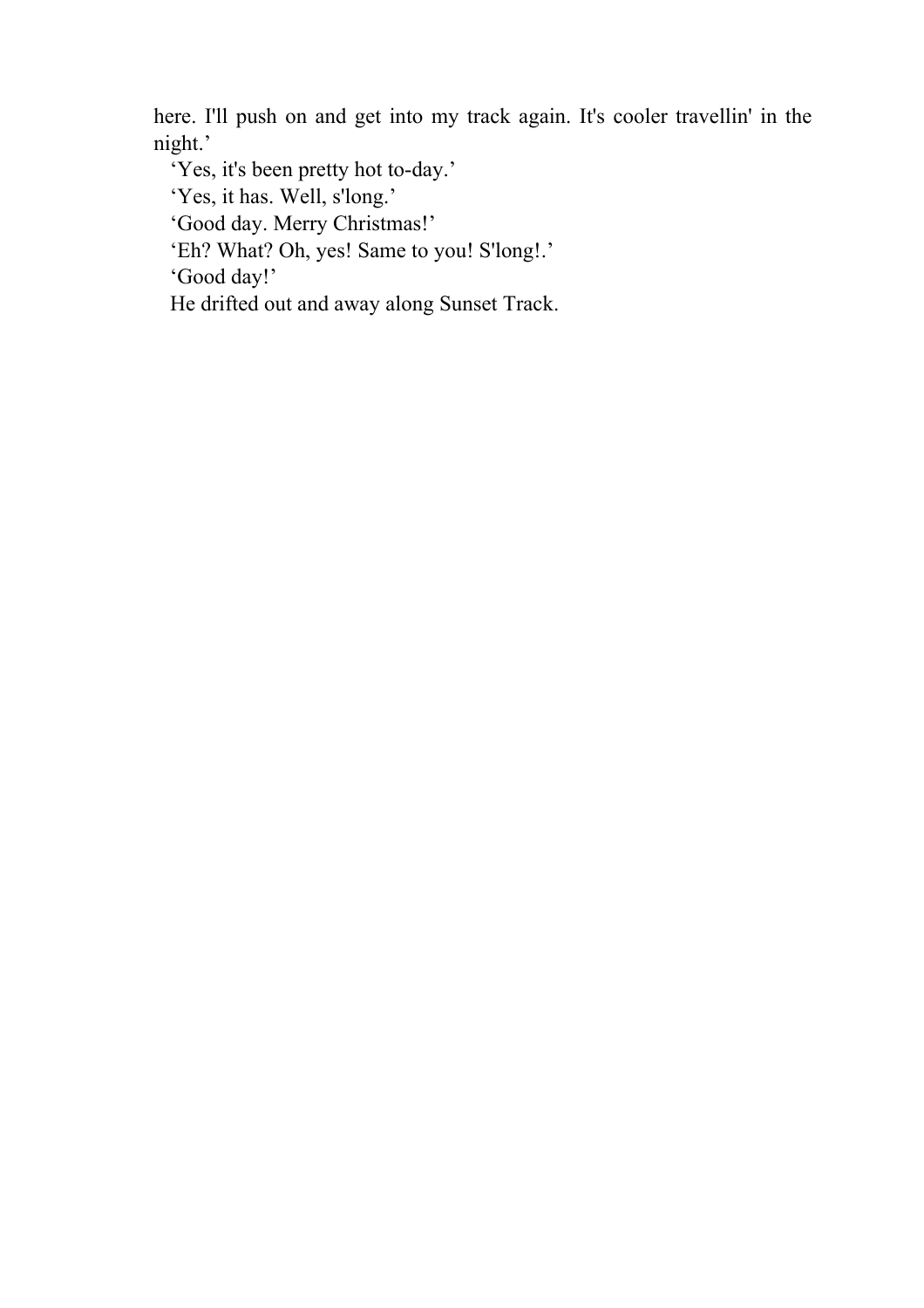# **Remailed**

 THERE is an old custom prevalent in Australasia — and other parts, too, perhaps, for that matter — which, we think, deserves to be written up. It might not be an 'honoured' custom from a newspaper manager's or proprietor's point of view, or from the point of view (if any) occupied by the shareholders on the subject; but, nevertheless, it is a time-honoured and a good old custom. Perhaps, for several reasons, it was more prevalent amongst diggers than with the comparatively settled bushmen of to-day the poor, hopeless, wandering swaggy doesn't count in the matter, for he has neither the wherewithal nor the opportunity to honour the old custom; also his movements are too sadly uncertain to permit of his being honoured by it. We refer to the remailing of newspapers and journals from one mate to another.

 Bill gets his paper and reads it through conscientiously from beginning to end by candle or slush-lamp as he lies on his back in the hut or tent with his pipe in his mouth; or, better still, on a Sunday afternoon as he reclines on the grass in the shade, in all the glory and comfort of a clean pair of moleskins and socks and a clean shirt. And when he has finished reading the paper  $-$  if it is not immediately bespoke  $-$  he turns it right side out, folds it, and puts it away where he'll know where to find it. The paper is generally bespoke in the following manner:

 'Let's have a look at that paper after you, Bill, when yer done with it,' says Jack.

And Bill says:

'I just promised it to Bob. You can get it after him.'

And, when it is finally lent, Bill says:

 'Don't forget to give that paper back to me when yer done with it. Don't let any of those other blanks get holt of it, or the chances are I won't set eyes on it again.'

 But the other blanks get it in their turn after being referred to Bill. 'You must ask Bill,' says Jack to the next blank, 'I got it from him.' And when Bill gets his paper back finally — which is often only after much bush grumbling, accusation, recrimination, and denial — he severely and carefully re-arranges the pages, folds the paper, and sticks it away up over a rafter, or behind a post or batten, or under his pillow where it will be safe. He wants that paper to send to Jim.

 Bill is but an indifferent hand at folding, and knows little or nothing about wrappers. He folds and re-folds the paper several times and in various ways, but the first result is often the best, and is finally adopted.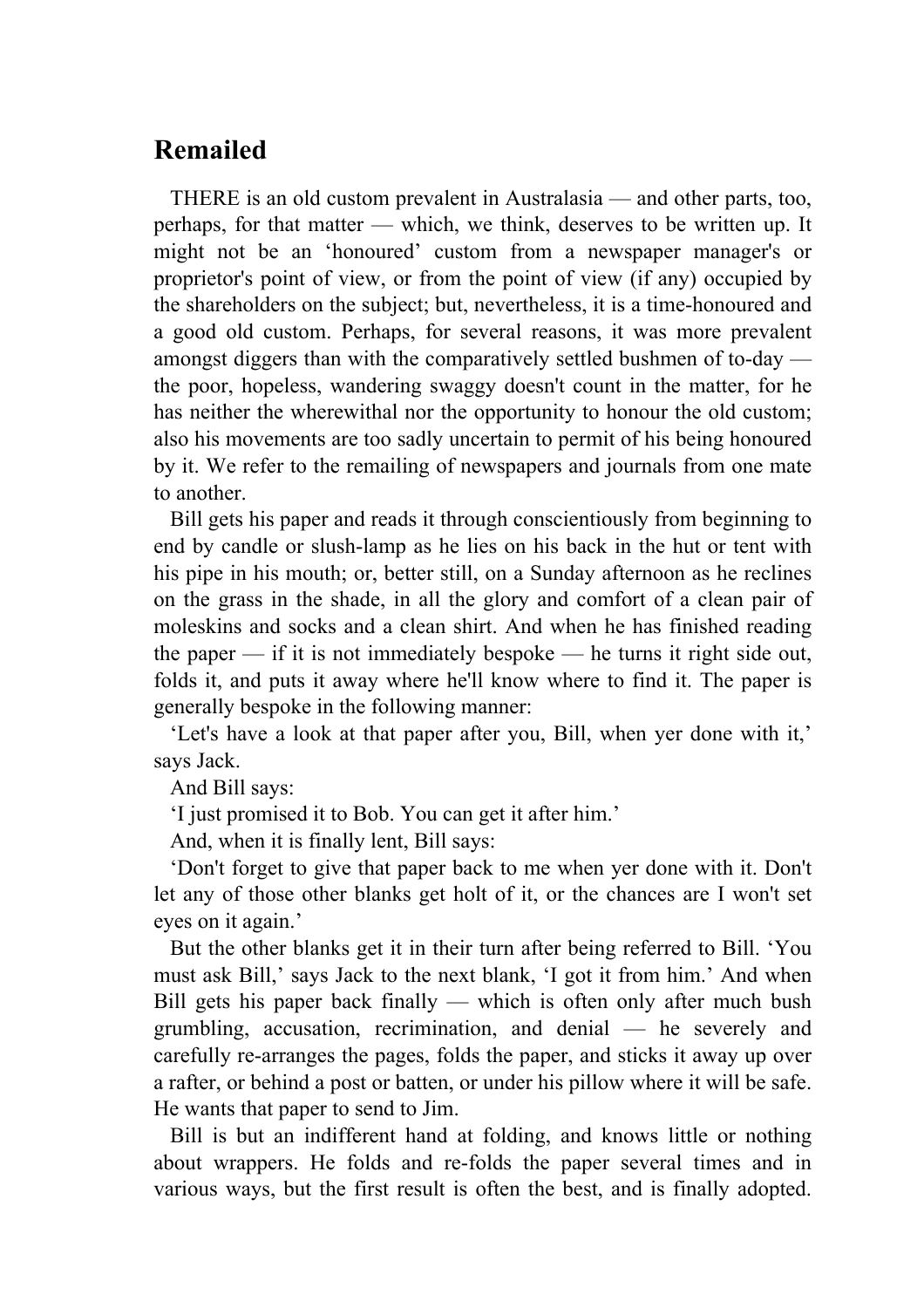The parcel looks more ugly than neat; but Bill puts a weight upon it so that it won't fly open, and looks round for a piece of string to tie it with. Sometimes he ties it firmly round the middle, sometimes at both ends; at other times he runs the string down inside the folds and ties it that way, or both ways, or all the ways, so as to be sure it won't come undone — which it doesn't as a rule. If he can't find a piece of string long enough, he ties two bits together, and submits the result to a rather severe test; and if the string is too thin, or he has to use thread, he doubles it. Then he worries round to find out who has got the ink, or whether anyone has seen anything of the pen; and when he gets them, he writes the address with painful exactitude on the margin of the paper, sometimes in two or three places. He has to think a moment before he writes; and perhaps he'll scratch the back of his head afterwards with an inky finger, and regard the address with a sort of mild, passive surprise. His old mate Jim was always plain Jim to him, and nothing else; but, in order to reach Jim, this paper has to be addressed to —

MR. JAMES MITCHELL,

c/o J. W. Dowel], Esq.,

Munnigrubb Station.

 and so on. 'Mitchell' seems strange — Bill couldn't think of it for the moment — and so does 'James.'

 And, a week or so later, over on Coolgardie, or away up in Northern Queensland, or bush-felling down in Maoriland, Jim takes a stroll up to the post office after tea on mail night. He doesn't expect any letters, but there might be a paper from Bill. Bill generally sends him a newspaper. They seldom write to each other, these old mates.

 There were points, of course, upon which Bill and Jim couldn't agree subjects upon which they argued long and loud and often in the old days; and it sometimes happens that Bill comes across an article or a paragraph which agrees with and, so to speak, barracks for a pet theory of his as against one held by Jim; and Bill marks it with a chuckle and four crosses at the corners — and an extra one at each side perhaps — and sends it on to Jim; he reckons it'll rather corner old Jim. The crosses are not over ornamental nor artistic, but very distinct; Jim sees them from the reverse side of the sheet first, maybe, and turns it over with interest to see what it is. He grins a good-humoured grin as he reads — poor old Bill is just as thick-headed and obstinate as ever — just as far gone on his old fad. It's rather rough on Jim, because he's too far off to argue; but, if he's very earnest on the subject, he'll sit down and write, using all his old arguments to prove that the man who wrote that rot was a fool. This is one of the few things which will make them write to each other. Or else Jim will wait till he comes across a paragraph in another paper which barracks for his side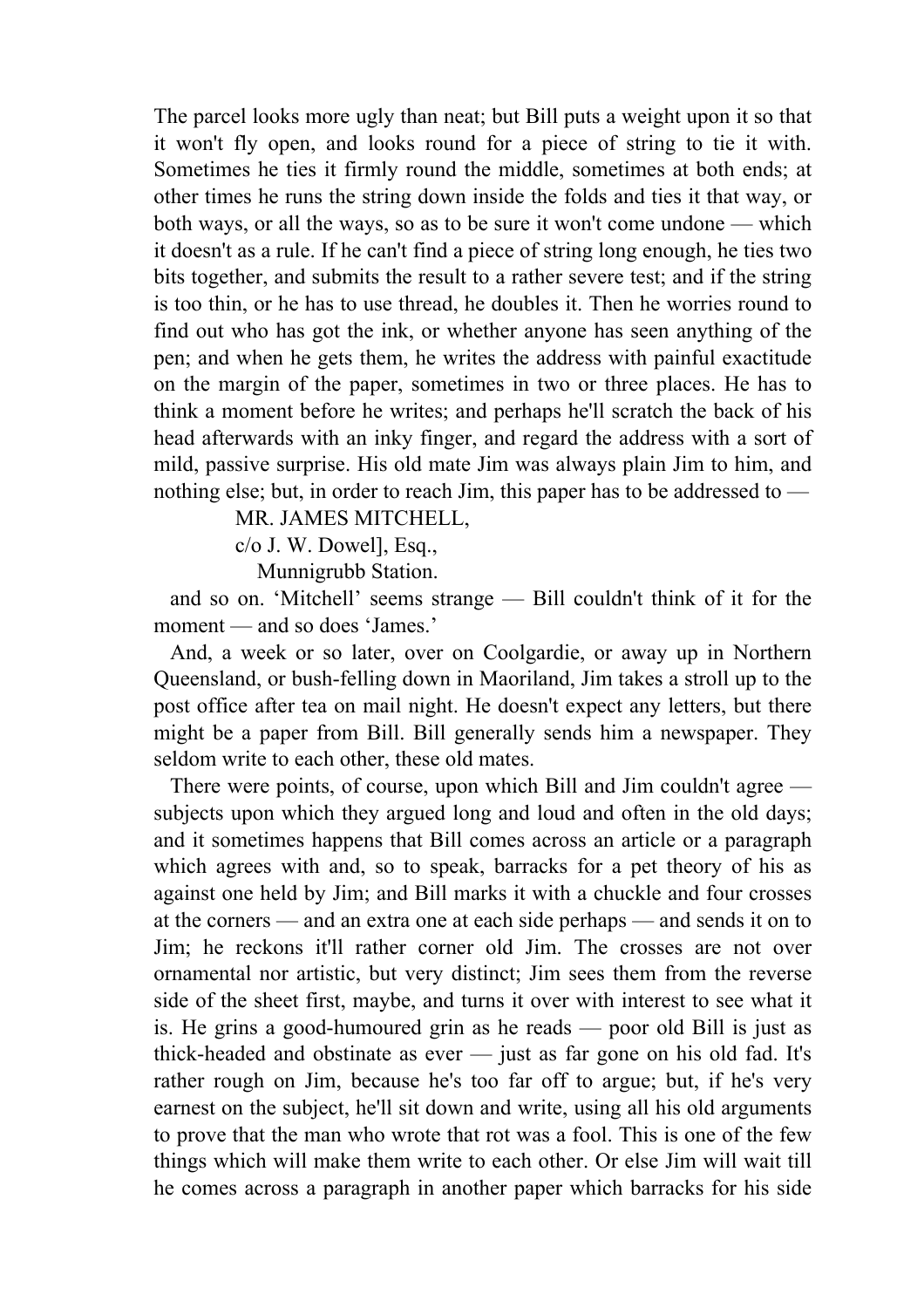of the argument, and, in his opinion, rather knocks the stuffing out of Bill's man; then he marks it with more and bigger crosses and a grin, and sends it along to Bill. They are both democrats — these old mates generally are and at times one comes across a stirring article or poem, and marks it with approval and sends it along. Or it may be a good joke, or the notice of the death of an old mate. What a wave of feeling and memories a little par can take through the land!

 Jim is a sinner and a scoffer, and Bill is an earnest thorough, respectable old freethinker, and consequently they often get a War Cry or a tract sent inside their exchanges — somebody puts it in for a joke.

 Long years agone — years agone Bill and Jim were 'sweet' on a rose of the bush — or a lily of the goldfields — call her Lily King. Bill and Jim both courted her at the same time, and quarrelled over her — fought over her, perhaps — and were parted by her for years. But that's all bygones. Perhaps she loved Bill, perhaps she loved Jim — perhaps both; or, maybe, she wasn't sure which. Perhaps she loved neither, and was only 'stringin' them on.' Anyway she didn't marry either the one or the other. She married another man — call him Jim Smith. And so, in after years, Bill comes across a paragraph in a local paper, something like the following:—

 On July 10th, at her residence, Eareka Cottage, Ballarat-street, Tally Town, the wife of James Smith of twins (boy and girl); all three doing well.

 And Bill marks it with a loud chuckle and big crosses, and sends it along to Jim. Then Bill sits and thinks and smokes, and thinks till the fire goes out, and quite forgets all about putting that necessary patch on his pants.

 And away down on Auckland gumfields, perhaps, Jim reads the par with a grin; then grows serious, and sits and scrapes his gum by the flickering firelight in a mechanical manner, and — thinks. His thoughts are far away in the back years — faint and far, far and faint. For the old, lingering, banished pain returns, and hurts a man's heart like the false wife who comes back again, falls on her knees before him, and holds up her trembling arms and pleads with swimming upturned eyes, which are eloquent with the love she felt too late.

 It is supposed to be something to have your work published in an English magazine, to have it published in book form, to be flattered by critics and reprinted throughout the country press, or even to be cut up well and severely. But, after all, now we come to think of it, we would almost as soon see a piece of ours marked with big inky crosses in the soiled and crumbled rag that Bill or Jim gets sent him by an old mate of his — the paper that goes thousands of miles scrawled all over with smudgy addresses and tied with a piece of string.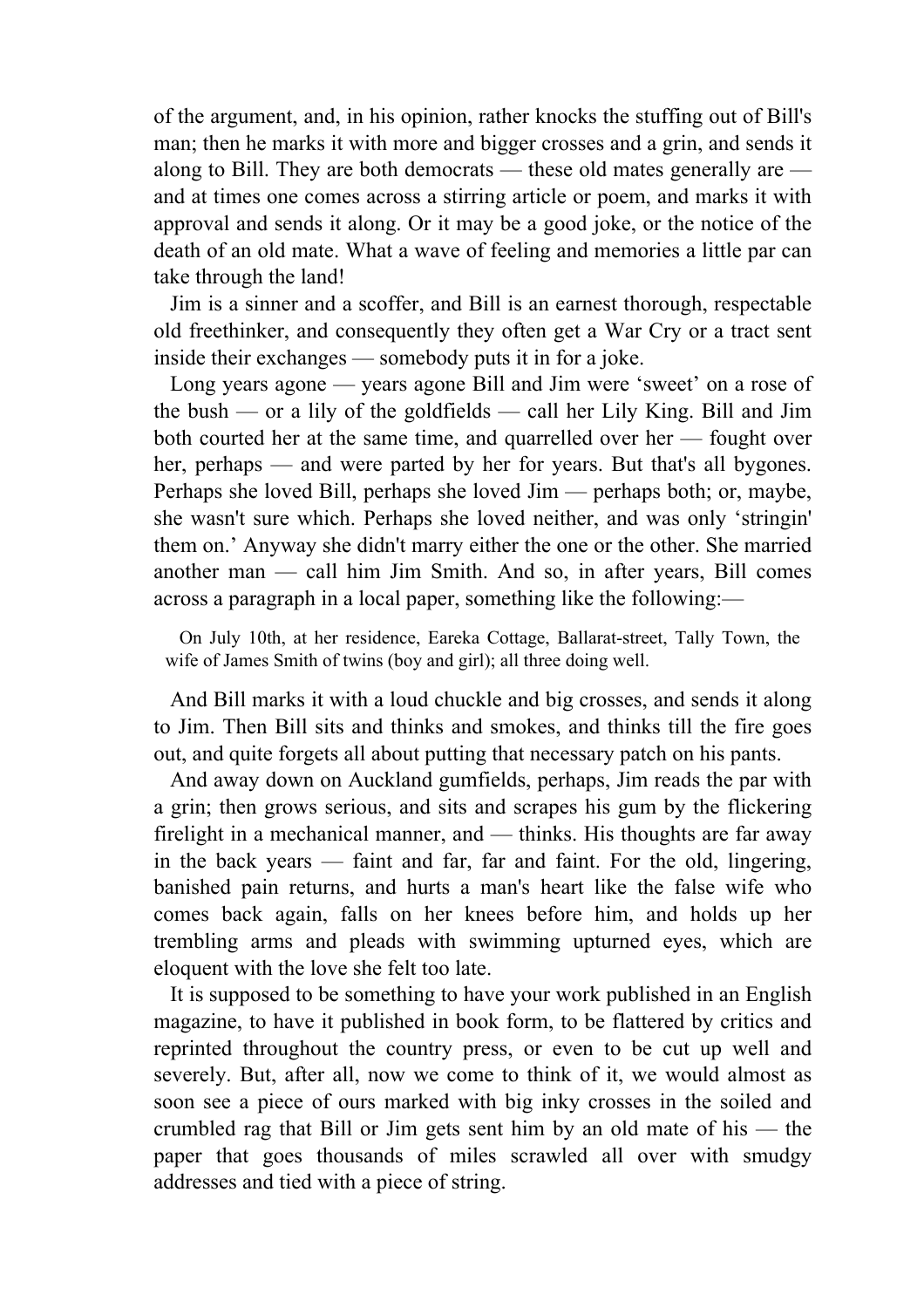# **The Drover's Wife**

 THE two-roomed house is built of round timber, slabs, and stringy bark, and floored with split slabs. A big bark kitchen standing at one end is larger than the house itself, verandah included.

 Bush all round — bush with no horizon, for the country is flat. No ranges in the distance. The bush consists of stunted, rotten native apple trees. No undergrowth. Nothing to relieve the eye save the darker green of a few sheoaks which are sighing above the narrow, almost waterless creek. Nineteen miles to the nearest sign of civilisation  $\frac{1}{x}$  a shanty on the main road.

 The drover, an ex-squatter, is away with sheep. His wife and children are left here alone.

 Four ragged, dried-up-looking children are playing about the house. Suddenly one of them yells: 'Snake ! Mother, here's a snake!'

 The gaunt, sun-browned bushwoman dashes from the kitchen, snatches her baby from the ground, holds it on her left hip, and reaches for a stick.

'Where is it ?'

 'Here! gone into the wood-heap!' yells the eldest boy — a sharp-faced, excited urchin of eleven. 'Stop there, mother ! I'll have him. Stand back ! I'll have the beggar!'

 'Tommy, come here, or you'll be bit. Come here at once when I tell you, you little wretch!'

The youngster comes reluctantly, carrying a stick bigger than himself. Then he yells, triumphantly:

 'There it goes — under the house !' and darts away with club uplifted. At the same time the big, black, yellow-eyed dog-of-all-breeds, who has shown the wildest interest in the proceedings, breaks his chain and rushes after that snake. He is a moment late, however, and his nose reaches the crack in the slabs just as the end of its tall disappears. Almost at the same moment the boy's club comes down and skins the aforesaid nose. Alligator takes small notice of this, and proceeds to undermine the building; but he is subdued after a struggle and chained up. They cannot afford to lose him.

 The drover's wife makes the children stand together near the dog-house while she watches for the snake. She gets two small dishes of milk and sets them down near the wall to tempt it to come out; but an hour goes by and it does not show itself.

 It is near sunset, and a thunderstorm is coming. The children must be brought inside. She will not take them into the house, for she knows the snake is there, and may at any moment come up through the cracks in the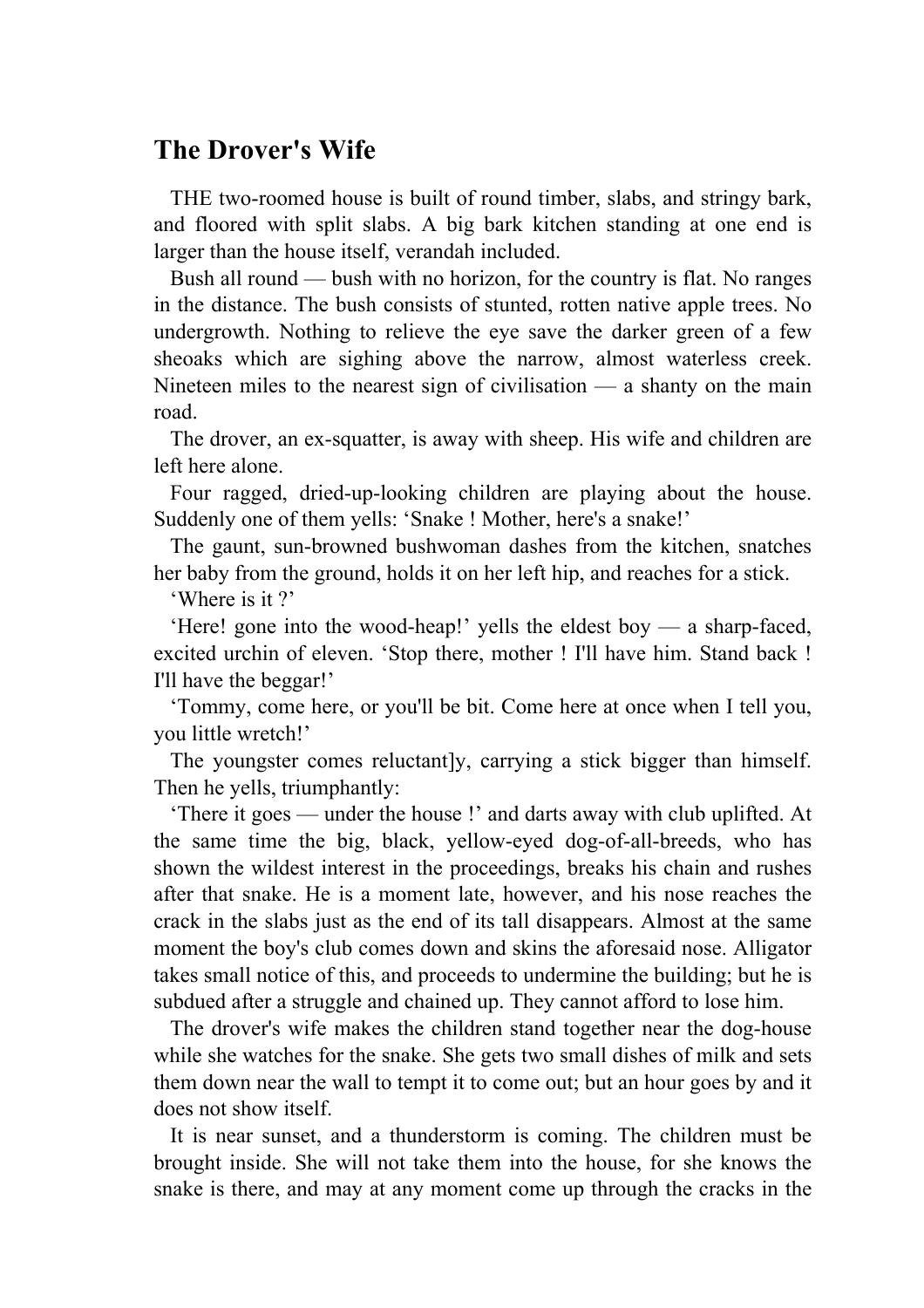rough slab door; so she carries several armfuls of firewood into the kitchen, and then takes the children there. The kitchen has no door — or, rather, an earthen one — called a 'ground floor' in this part of the bush. There is a large, roughly-made table in the centre of the place. She brings the children in, and makes them get on this table. They are two boys and two girls mere babies. She gives them some supper, and then, before it gets dark, she goes into the house, and snatches up some pillows and bedclothes expecting to see or lay her hand on the snake any minute. She makes a bed on the kitchen table for the children, and sits down beside it to watch all night.

 She has an eye on the corner, and a green sapling club laid in readiness on the dresser by her side; also her sewing basket and a copy of the YOUNG LADIES' JOURNAL. She has brought the dog into the room.

 Tommy turns in, under protest, but says he'll lie awake all night and smash that blinded snake.

His mother asks him how many times she has told him not to swear.

He has his club with him under the bedclothes, and Jacky protests:

 'Mummy ! Tommy's skinnin' me alive wif his club. Make him take it out.'

 Tommy: 'Shet up, you little----! D'yer want to be bit with the snake ?' Jacky shuts up.

 'If yer bit,' says Tommy, after a pause, 'you'll swell up, an' smell, an' turn red an' green an' blue all over till yer bust. Won't he, mother ?'

'Now then, don't frighten the child. Go to sleep,' she says.

 The two younger children go to sleep, and now and then Jacky complains of being 'skeezed.' More room is made for him. Presently Tommy says: 'Mother! listen to them (adjective) little opossums. I'd like to screw their blanky necks.'

And Jacky protests drowsily.

'But they don't hurt us, the little blanks!'

 Mother: 'There, I told you you'd teach Jacky to swear.' But the remark makes her smile. Jacky goes to sleep.

Presently Tommy asks:

'Mother! Do you think they'll ever extricate the (adjective) kangaroo ?'

'Lord ! How am I to know, child ? Go to sleep.'

'Will you wake me if the snake comes out ?'

'Yes. Go to sleep.'

 Near midnight, The children are all asleep and she sits there still, sewing and reading by turns. From time to time she glances round the floor and wall-plate, and, whenever she hears a noise, she reaches for the stick. The thunderstorm comes on, and the wind, rushing through the cracks in the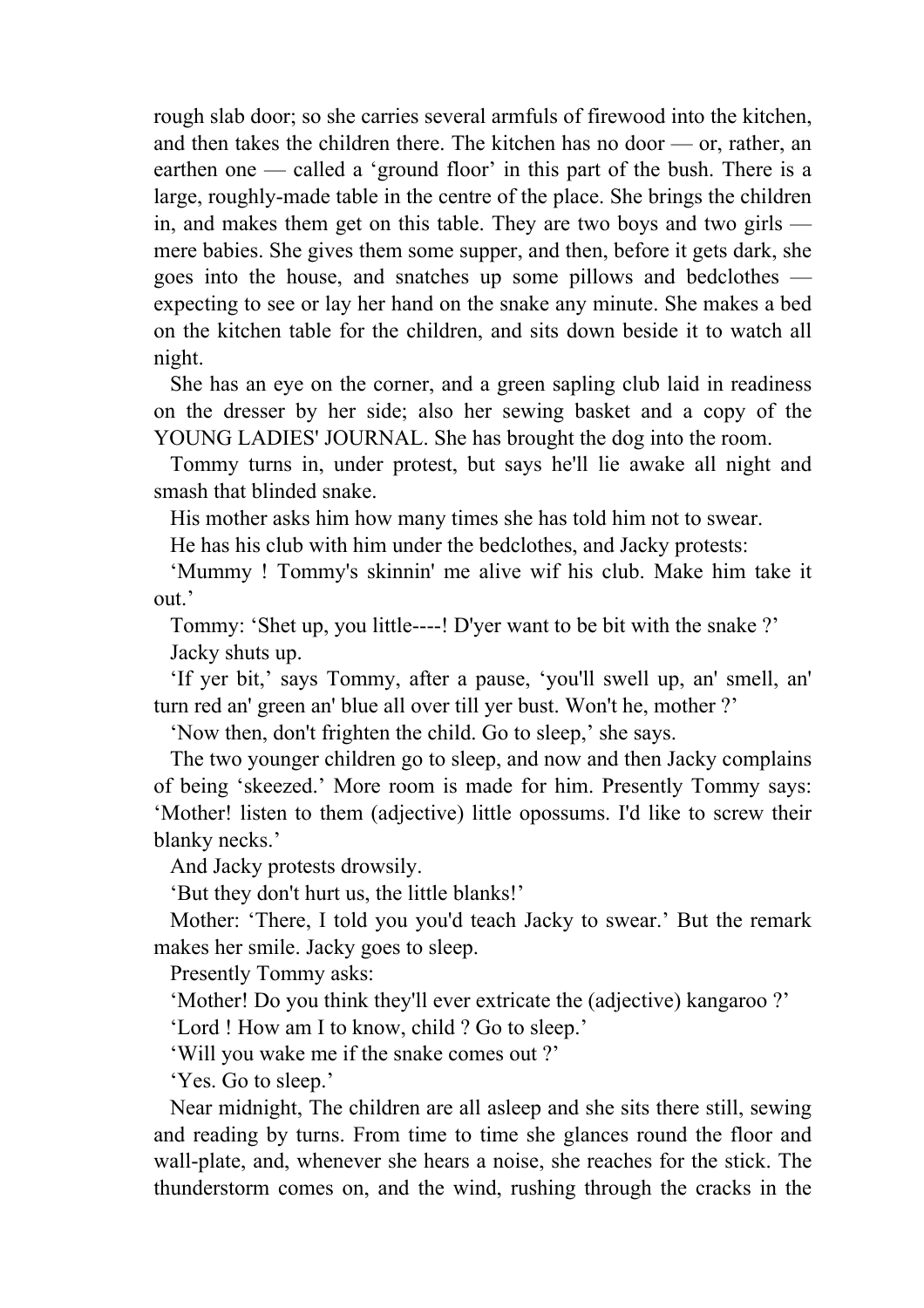slab wall, threatens to blow out her candle. She places it on a sheltered part of the dresser and fixes up a newspaper to protect it. At every flash of lightning, the cracks between the slabs gleam like polished silver. The thunder rolls, and the rain comes down in torrents.

 Alligator lies at full length on the floor, with his eyes turned towards the partition. She knows by this that the snake is there. There are large cracks in that wall opening under the floor of the dwelling-house.

 She is not a coward, but recent events have shaken her nerves. A little son of her brother-in-law was lately bitten by a snake, and died. Besides, she has not heard from her husband for six months, and is anxious about him.

 He was a drover and started squatting here when they were married. The drought of 18 — ruined him. He had to sacrifice the remnant of his stock and go droving again. He intends to move his family into the nearest town when he comes back, and, in the meantime, his brother, who keeps a shanty on the main road, comes over about once a month with provisions. The wife has still a couple of cows, one horse, and a few sheep. The brother-in-law kills one of the latter occasionally, gives her what she needs of it, and takes the rest in return for other provisions.

 She is used to being left alone. She once lived like this for eighteen months. As a girl she built the usual castles in the air; but all her girlish hopes and aspirations have long been dead. She finds all the excitement and recreation she needs in the YOUNG LADIES' JOURNAL, and, Heaven help her ! takes a pleasure in the fashion-plates.

 Her husband is an Australian, and so is she. He is careless, but a good enough husband. If he had the means he would take her to the city and keep her there like a princess. They are used to being apart, or at least she is. 'No use fretting,' she says. He may forget sometimes that be is married; but if he has a good cheque when he comes back he will give most of it to her. When he had money he took her to the city several times — hired a railway sleeping compartment, and put up at the best hotels. He also bought her a buggy, but they had to sacrifice that along with the rest.

 The last two children were born in the bush — one while her husband was bringing a drunken doctor, by force, to attend to her. She was alone on this occasion, and very weak. She had been ill with a fever. She prayed to God to send her assistance. God sent Black Mary — the 'whitest' gin in all the land. Or, at least God sent 'Jimmy' first, and he sent Black Mary. He put his black face round the door post, took in the situation at a glance, and said cheerfully: 'All right Missis — I bring my old woman, she down alonga creek.'

One of her children died while she was here alone. She rode nineteen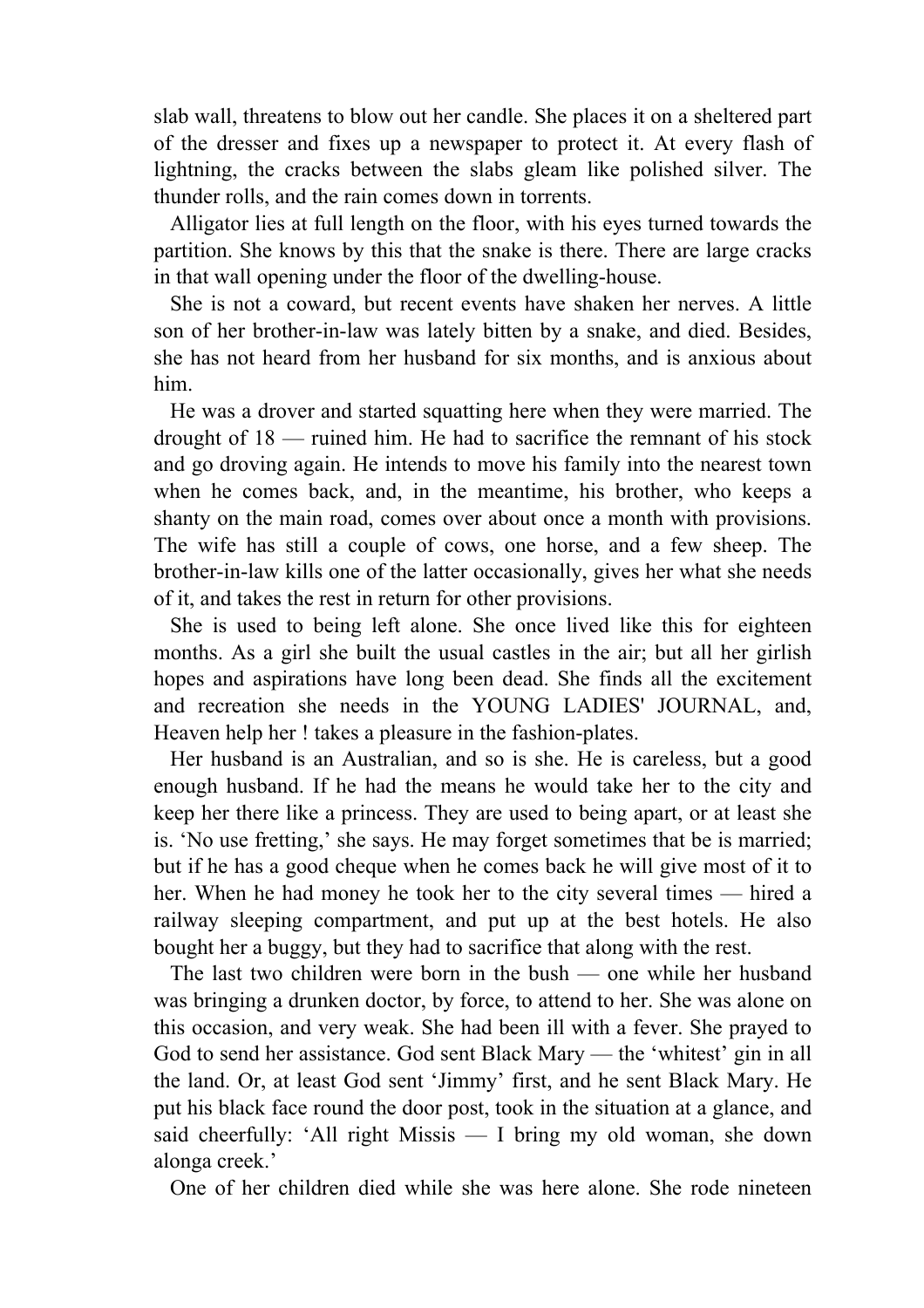miles for assistance, carrying the dead child.

\* \* \* \* \*

 It must be near one or two o'clock. The fire is burning low. Alligator lies with his head resting on his paws, and watches the wall. He is not a very beautiful dog to look at, and the light shows numerous old wounds where the hair will not grow. He is afraid of nothing on the face of the earth or under it. He will tackle a bullock as readily as he will tackle a flea. He hates all other dogs — except kangaroo-dogs — and has a marked dislike to friends or relations of the family. They seldom call, however. He sometimes makes friends with strangers. He hates snakes and has killed many, but he will be bitten some day and die; most snake-dogs end that way.

 Now and then the bushwoman lays down her work and watches, and listens, and thinks. She thinks of things in her own life, for there is little else to think about.

 The rain will make the grass grow, and this reminds her how she fought a bush fire once while her husband was away. The grass was long, and very dry, and the fire threatened to burn her out. She put on an old pair of her husband's trousers and beat out the flames with a green bough, till great drops of sooty perspiration stood out on her forehead and ran in streaks down her blackened arms. The sight of his mother in trousers greatly amused Tommy, who vorked like a little hero by her side, but the terrified baby howled lustily for his 'mummy.' The fire would have mastered her but for four excited bushmen who arrived in the nick of time. It was a mixed up affair all round: when she went to take up the baby he screamed and struggled convulsively, thinking it was a 'black man;' and Alligator, trusting more to the child's sense than his own instinct, charged furiously, and (being old and slightly deaf) did not in his excitement at first recognise his mistress's voice, but continued to hang on to the moleskins until choked off by Tommy with a saddle-strap. The dog's sorrow for his blunder, and his anxiety to let it be known that it was all a mistake, was as evident as his ragged tail and a twelve-inch grin could make it. It was a glorious time for the boys; a day to look back to, and talk about, and laugh over for many years.

 She thinks how she fought a flood during her husband's absence. She stood for hours in the drenching downpour, and dug an overflow gutter to save the dam across the creek. But she could not save it. There are things that a bushwoman cannot do. Next morning the dam was broken, and her heart was nearly broken too, for she thought how her husband would feel when he came home and saw the result of years of labour swept away. She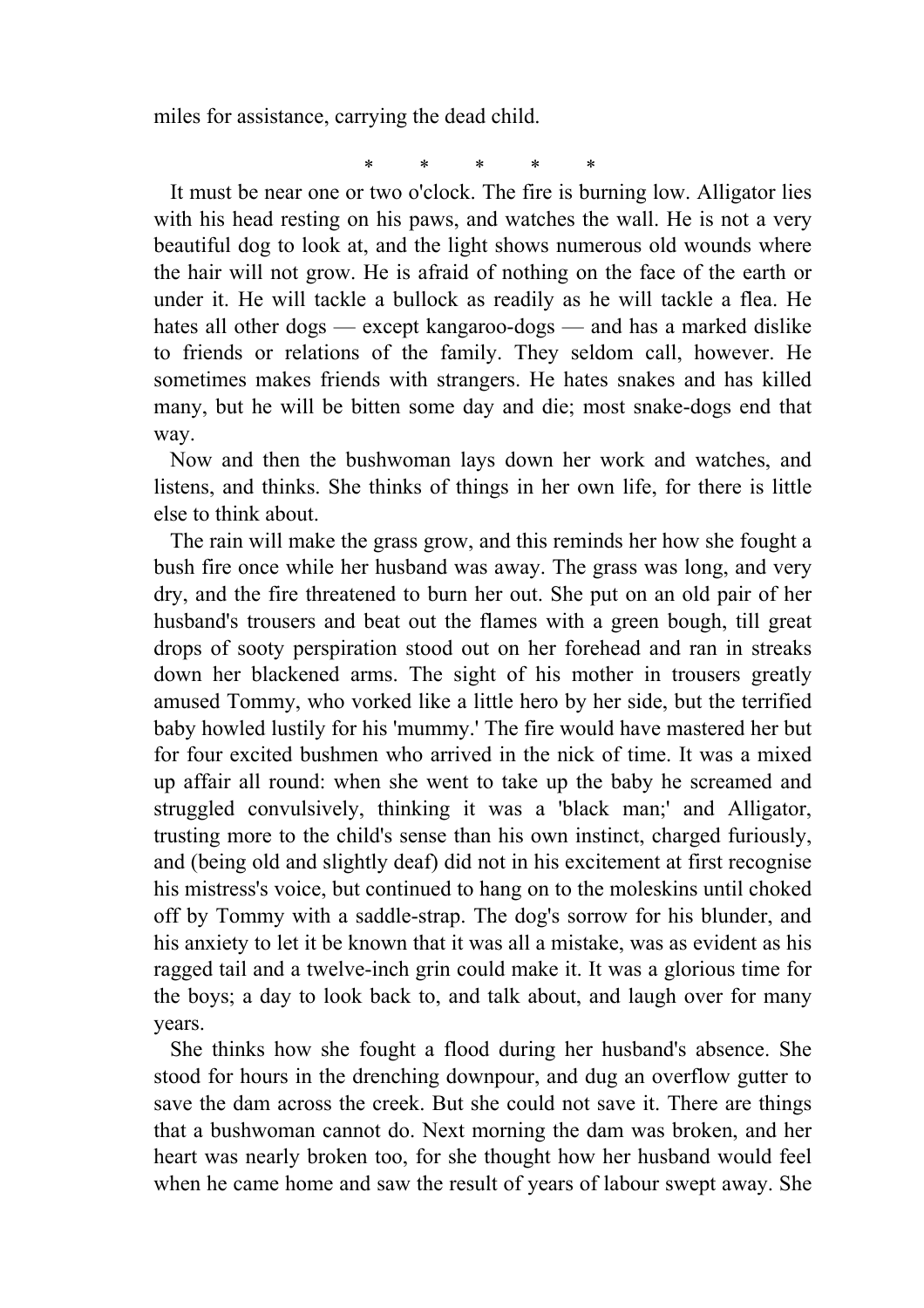cried then.

 She also fought the pleuro-pneumonia — dosed and bled the few remaining cattle, and wept again when her two best cows died.

 Again, she fought a mad bullock that besieged the house for a day. She made bullets and fired at him through cracks in the slabs with an old shotgun. He was dead in the morning. She skinned him and got seven-andsixpence for the hide.

 She also fights the crows and eagles that have designs on her chickens. Her plan of campaign is very original. The children cry 'Crows, mother !' and she rushes out and aims a broomstick at the birds as though it were a gun, and says 'Bung!' The crows leave in a hurry; they are cunning, but a woman's cunning is greater.

 Occasionally a bushman in the horrors, or a villainous-looking sundowner, comes and nearly scares the life out of her. She generally tells the suspicious-looking stranger that her husband and two sons are at work below the dam, or over at the yard, for he always cunningly enquires for the boss.

 Only last week a gallows-faced swagman — havingsatisfied himself that there were no men on the place — threw his swag down on the verandah, and demanded tucker. She gave him something to eat then he expressed his intention of staying for the night. It was sundown then. She got a batten from the sofa, loosened the dog, and confronted the stranger, holding the batten in one hand and the dog's collar with the other. 'Now you go!' she said. He looked at her and at the dog, said 'All right, mum,' in a cringing tone, and left. She was a determined-looking woman, and Alligator's yellow eyes glared unpleasantly also — besides the dog's chawing-up apparatus greatly resembled that of his namesake.

 She has few pleasures to think of as she sits here alone by the fire, on guard against a snake. All days are much the same to her; but on Sunday afternoon she dresses herself, tidies the children, smartens-up baby, and goes for a lonely walk along the bushtrack, pushing an old perambulator in front of her. She does this every Sunday. She takes as much care to make herself and the children look smart as she would if she were going to do the block in the city. There is nothing to see, however, and not a soul to meet. You might walk for twenty miles along this track without being able to fix a point in your mind, unless you are a bushman. This is because the everlasting, maddening sameness of the stunted trees — that monotony which makes a man long to break away and travel as far as trains can go, and sail as far as ships can sail — and further.

 But this bushwoman is used to the loneliness of it. As a girl-wife she hated it, but now she would feel strange away from it.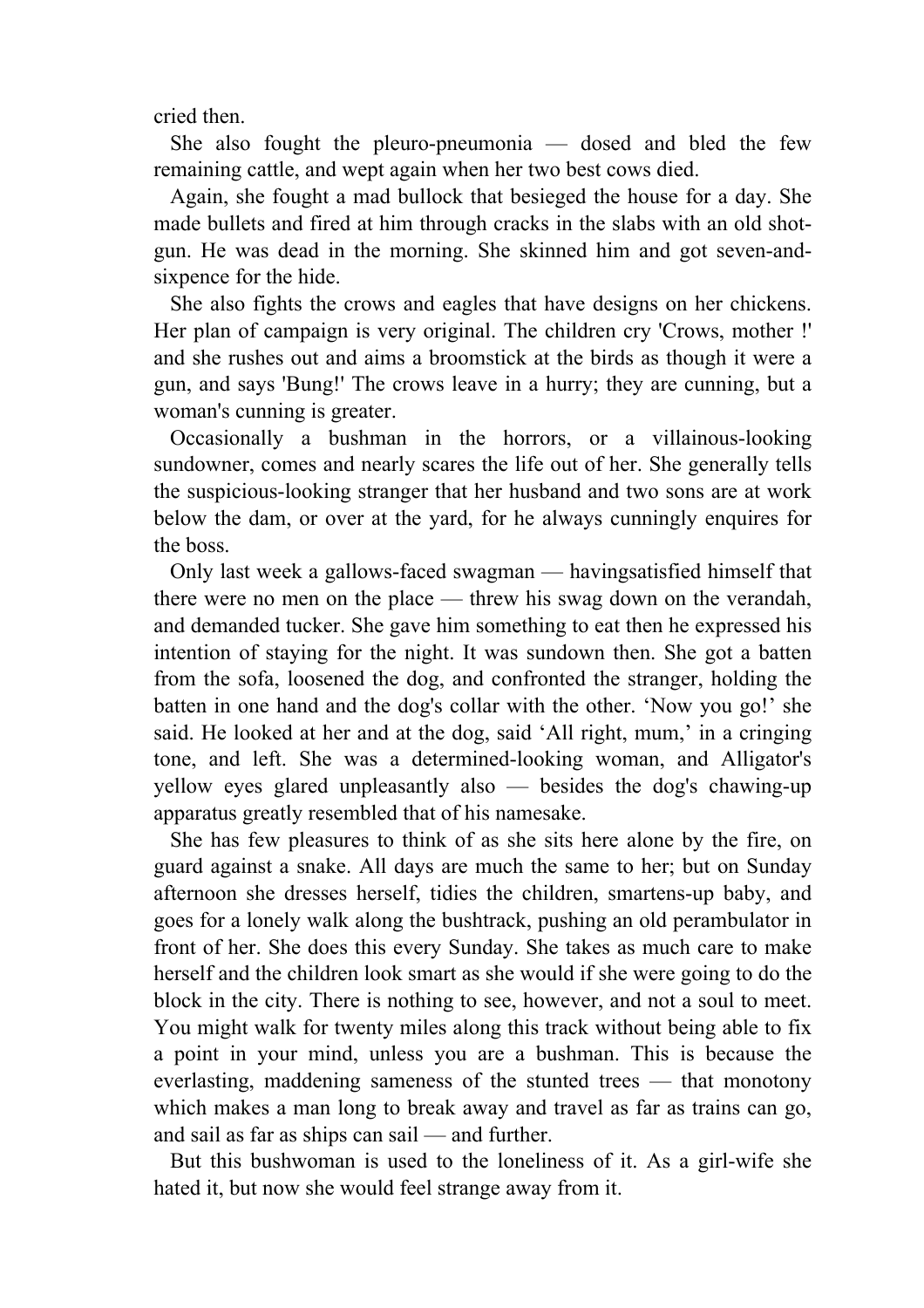She is glad when her husband returns, but she does not gush or make a fuss about it. She gets him something good to eat, and tidies up the children.

 She seems contented with her lot. She loves her children, but has no time to show it. She seems harsh to them. Her surroundings are not favourable to the development of the 'womanly' or sentimental side of nature.

\* \* \* \* \*

 It must be near morning now; but the clock is in the dwelling-house. Her candle is nearly done; she forgot that she was out of candles. Some more wood must be got to keep the fire up, and so she shuts the dog inside and hurries round to the woodheap. The rain has cleared off. She seizes a stick, pulls it out, and crash! the whole pile collapses.

 Yesterday she bargained with a stray blackfellow to bring her some wood, and while he was at work she went in search of a missing cow. She was absent an hour or so, and the native black made good use of his time. On her return she was so astonished to see a good heap of wood by the chimney, that she gave him an extra fig of tobacco, and praised him for not being lazy. He thanked her, and left with head erect and chest well out. He was the last of his tribe and a King: but he had built that woodheap hollow.

 She is hurt now, and tears spring to her eyes as she sits down again by the table. She takes up a handkerchief to wipe the tears away, but pokes her eyes with her bare fingers instead. The handkerchief is full of holes and she finds that she has put her thumb through one, and her forefinger through another.

 This makes her laugh, to the surprise of the dog. She has a keen, very keen, sense of the ridiculous and some time or other she will amuse bushmen with the story.

 She has been amused before like that. One day she sat down 'to have a good cry,' as she said — and the old cat robbed against her dress and 'cried too.' Then she had to laugh.

\* \* \* \* \*

 It must be near daylight now. The room is very close and hot because of the fire. Alligator still watches the wall from time to time. Suddenly he becomes greatly interested; he draws himself a few inches nearer the partition, and a thrill runs through his body. The hair on the back of his neck begins to bristle, and the battle-light is in his yellow eyes. She knows what this means, and lays her hand on the stick. The lower end of one of the partition slabs has a large crack on both sides. An evil pair of small, bright, bead-like eyes glisten at one of these holes. The snake — a black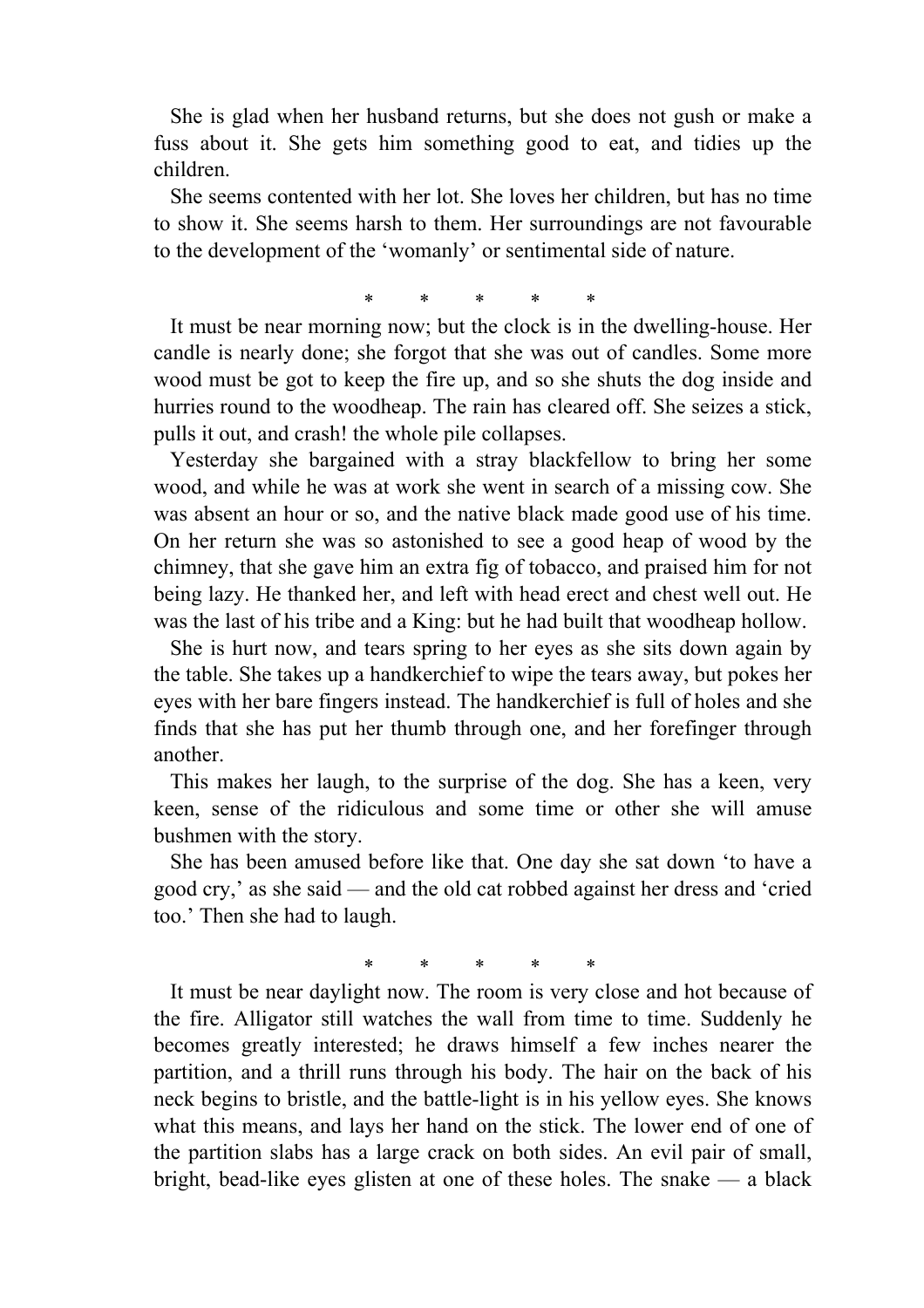one — comes slowly out, about a foot, and moves its head up and down. The dog lies still, and the woman sits as one fascinated. The snake comes out a foot further. She lifts her stick, and the reptile, as though suddenly aware of danger, sticks his head in through the crack on the other side of the slab, and hurries to get his tail round after him. Alligator springs, and his jaws come together with a snap. He misses this time, for his nose is large, and the snake's body close down in the angle formed by the slabs and the floor. He snaps again as the tail comes round. He has the snake now, and tugs it out eighteen inches. Thud, thud comes the woman's club on the ground. Alligator pulls again. Thud, thud. Alligator pulls some more. He has the snake out now — a black brute, five feet long. The head rises to dart about, but the dog has the enemy close to the neck. He is a big, heavy dog, but quick as a terrier. He shakes the snake as though he felt the original curse in common with mankind. The eldest boy wakes up, seizes his stick, and tries to get out of bed, but his mother forces him back with a grip of iron. Thud, thud — the snake's back is broken in several places. Thud, thud — its head is crushed, and Alligator's nose skinned again.

 She lifts the mangled reptile on the point of her stick, carries it to the fire, and throws it in; then piles on the wood and watches the snake burn. The boy and dog watch, too. She lays her hand on the dog's head, and all the fierce, angry light dies out of his yellow eyes. The younger children are quieted,. and presently go to sleep. The dirty-legged boy stands for a moment in his shirt, watching the fire. Presently he looks up at her, sees the tears in her eyes) and, throwing his arms round her neck, exclaims:

'Mother, I won't never go drovin'; blast me if I do !'

 And she hugs him to her worn-out breast and kisses him; and they sit thus together while the sickly daylight breaks over the bush.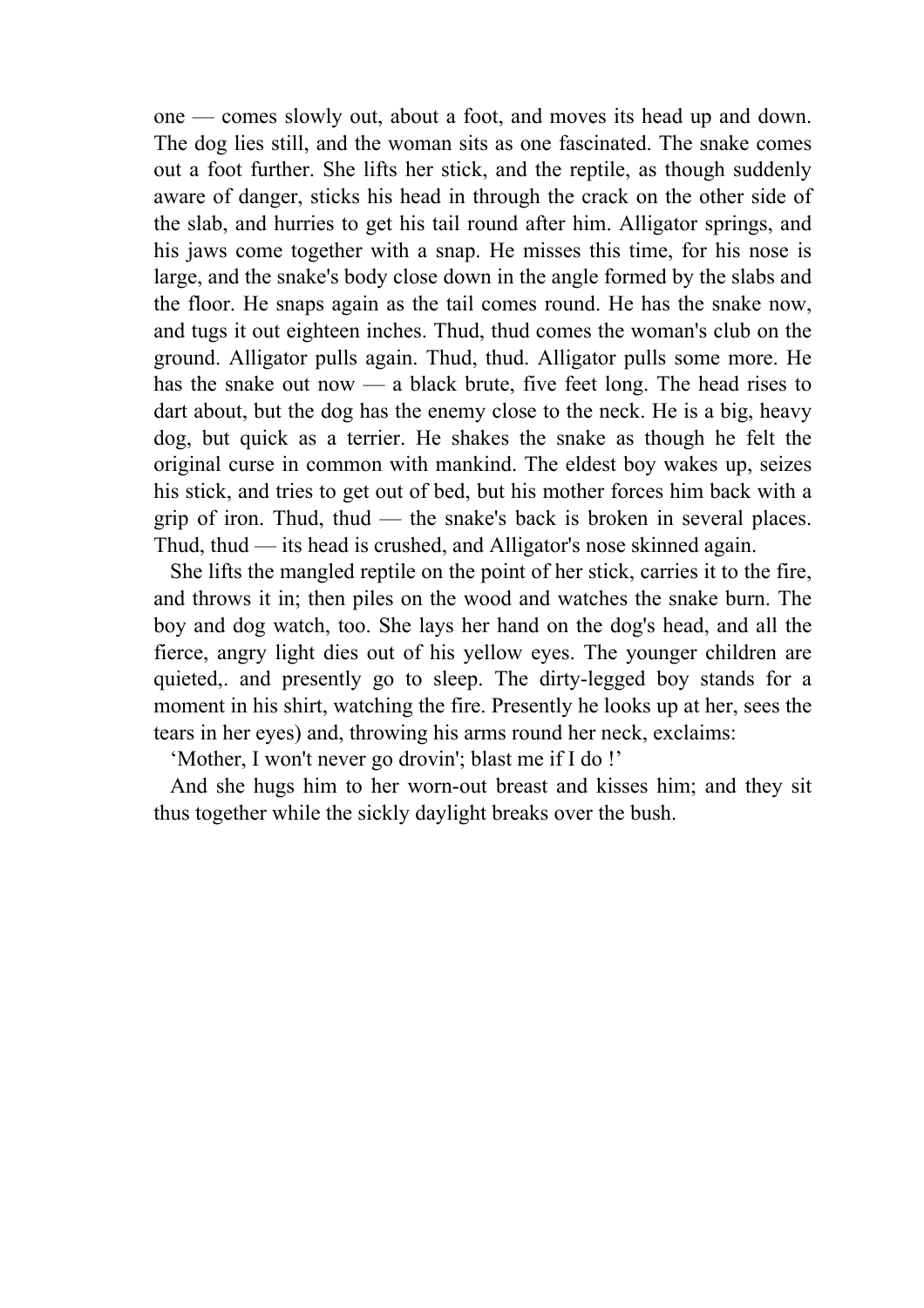### **Mitchell Doesn't Believe In The Sack**

 'IF ever I do get a job again,' said Mitchell, 'I'll stick to it while there's a hand's turn of work to do, and put a few pounds together. I won't be the fool I always was. If I'd had sense a couple of years ago, I wouldn't be tramping through this damned sand and mulga now. I'll get a job on a station, or at some, toff's house, knocking about the stables and garden, and I'll make up my mind to settle down to graft for four or five years.'

'But supposing you git the sack?' said his mate.

 'I won't take it. Only for taking the sack I wouldn't be hard-up to-day. The boss might come round and say:—

 "I won't want you after this week, Mitchell. I haven't got any more work for you to do. Come up and see me at the office presently."

 'So I'll go up and get my money; but I'll be pottering round as usual on Monday, and come up to the kitchen for my breakfast. Some time in the day the boss'll be knocking round and see me.'

'"Why, Mitchell," he'll say, "I thought you was gone."

 '"I didn't say I was going'" I'll say. "Who told you that — or what made you think so?"

 '"I thought I told you on Saturday that I wouldn't want you any more," he'll say, a bit short. "I haven't got enought work to keep a man going; I told you that; I thought you understood. *Didn't I give you the sack on Saturday?*"

"It's no use;" I'll say, "that sort of thing's played out. I've been had too often that way; I've been sacked once too often. Taking the sack's been the cause of all my trouble; I don't believe in it; if I'd never taken the sack I'd have been a rich man to-day; it might be all very well for horses, but it doesn't suit me; it doesn't hurt you, but it hurts me. I made up my mind that when I got a place to suit me, I'd stick in it. I'm comfortable here and satisfied, and you've had no cause to find fault with me. It's no use you trying to sack me, because I won't take it. I've been there before, and you might as well try to catch an old bird with chaff."

"" Well, I won't pay you, and you'd better be off" he'll say, trying not to grin.

 '"Never mind the money," I'll say, "the bit of tucker won't cost you anything and I'll find something to do round the house till you have some more work. I won't ask you for anything, and, surely to God! I'll find enough to do to pay for mny grub!"

 'So I'll potter round and take tbings easy and call up at the kitchen as usual at meal times, and by-and-bye the boss'll think to himself: "Well, if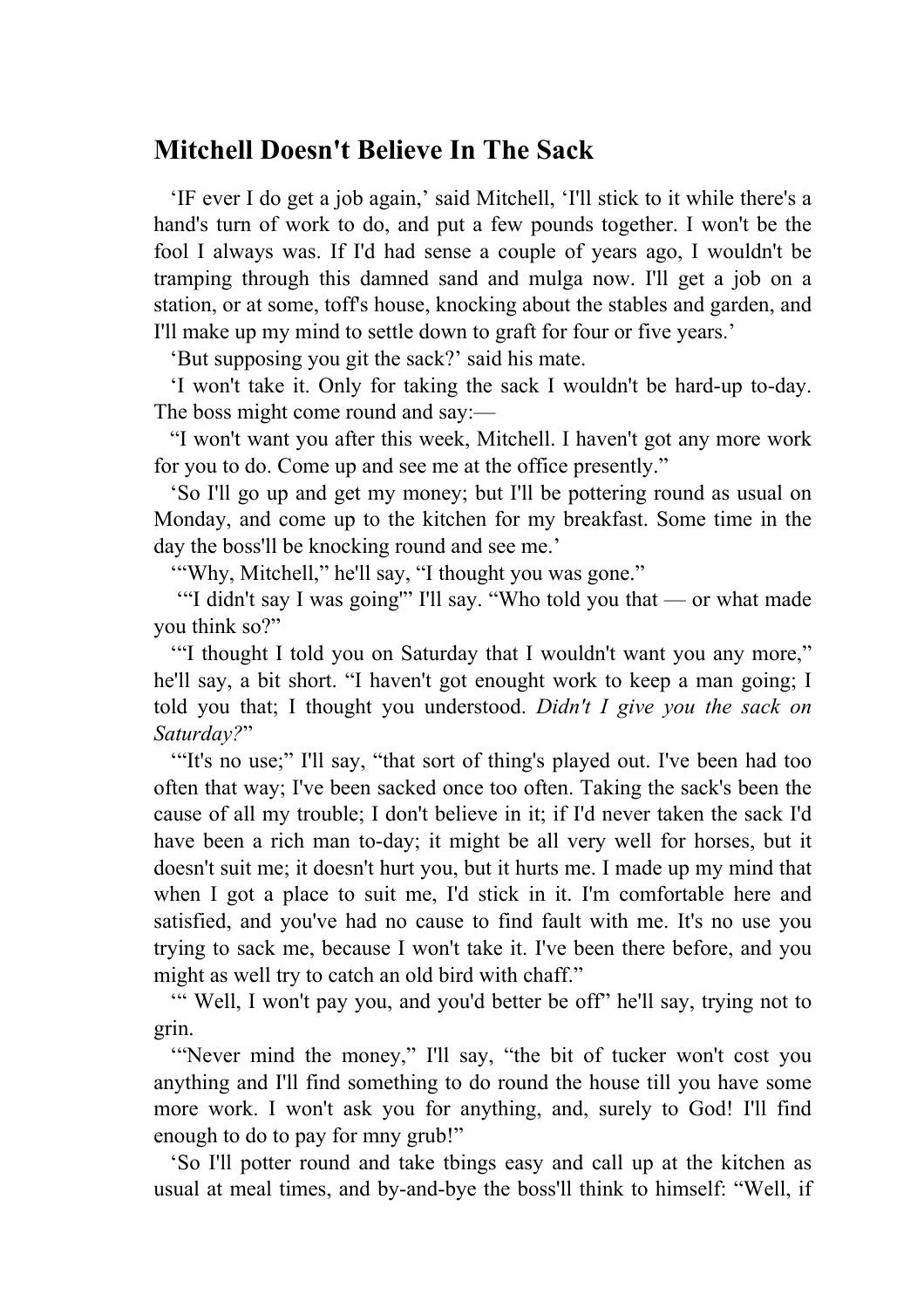I've got to feed this chap I might as well get some work out of him."

 'So he'll find me something regular to do — a bit of fencing, or carpentering, or painting, or something, and then I'll begin to call up for my stuff again, as usual.'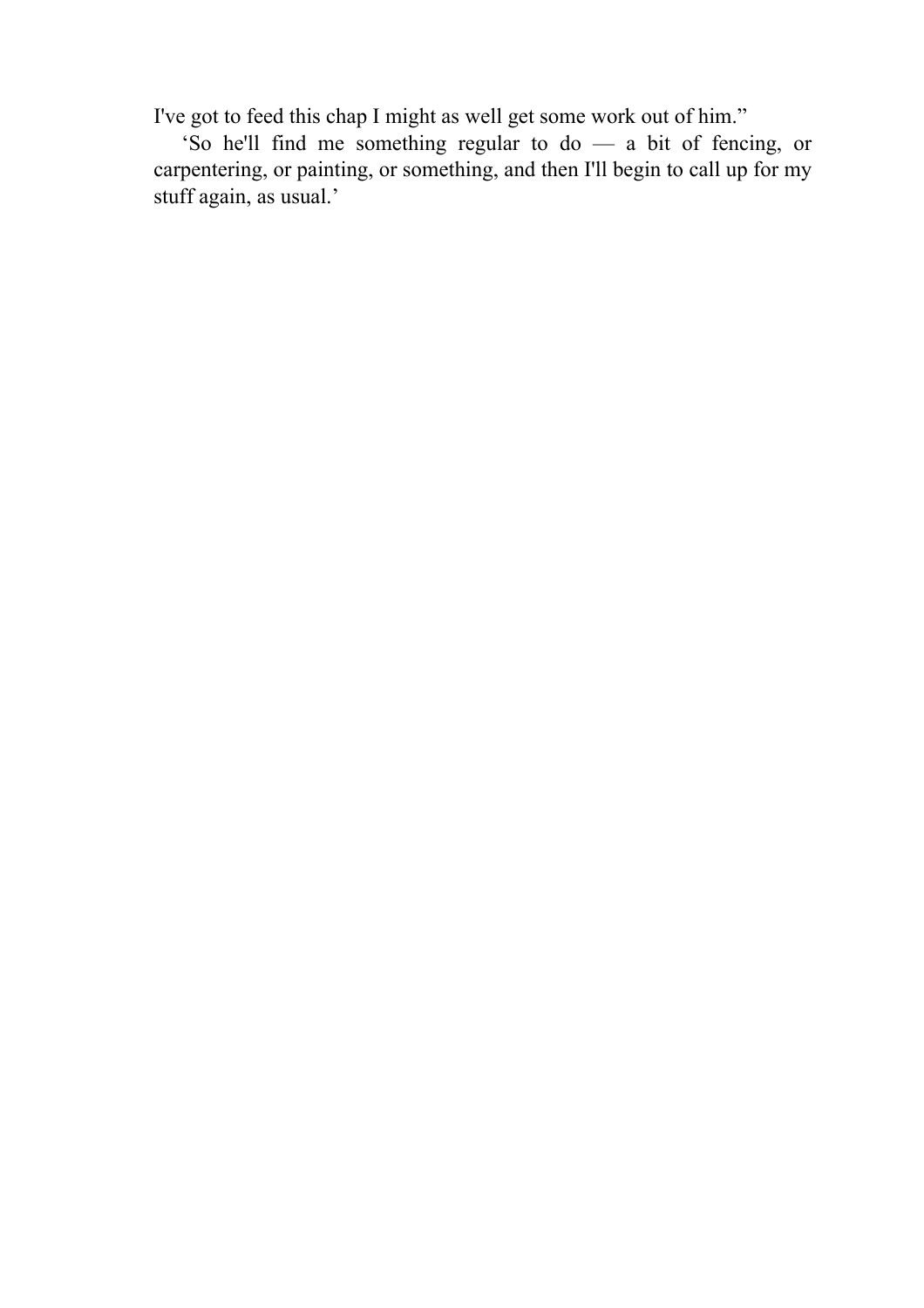#### **Shooting The Moon**

 WE lay in camp in the fringe of the mulga, and watched the big red, smoky, rising moon out on the edge of the misty plain, and smoked and thought together sociably. Our nose-bags were nice and heavy, and we still had about a pound of nail-rod between us.

 The moon reminded my mate, Jack Mitchell, of something — anything reminded him of something in fact.

 'Did you ever notice,' said Jack, in a lazy tone, just as if he didn't want to tell a yarn — 'Did you ever notice that people always shoot the moon when there's no moon? Have you got the matches?'

 He lit up; he was always lighting up when he was reminded of something.

'This reminds me — Have you got the knife? My pipe's stuffed up.'

He dug it out, loaded afresh, and lit up again.

 'I remember once, at a pub I was staying at, I had to leave without saying good-bye to the landlord. I didn't know him very well at that time.

 'My room was upstairs at the back, with the window opening onto the backyard. I always carried a bit of clothes-line in my swag or portmanteau those times. I travelled along with a portmanteau those times. I carried the rope in case of accident, or in case of fire, to lower my things out of the window — or hang myself, may-be, if things got too bad. No, now I come to think of it, I carried a revolver for that, and it was the only thing I never pawned.'

'To hang yourself with?' asked the mate.

 'Yes — you're very smart,' snapped Mitchell; 'never mind ---- This reminds me that I got a chap at a pub to pawn my last suit, while I stopped inside and waited for an old mate to send me a pound; but I kept the shooter, and if he hadn't sent it I'd have been the late John Mitchell long ago.'

'And sometimes you lower'd out when there was'nt a fire.'

 'Yes, that will pass; you're improving in the business. But about the yarn. There was two beds in my room at the pub, where I had to go away without shouting for the boss, and, as it happened, there was a strange chap sleeping in the other bed that night, and, just as I raised the window and was going to lower my bag out, he woke up.

 '"Now, look here," I said, shaking my fist at him, like that, "If you say a word, I'll stoush yer!"

 '"Well," he said, "well, you needn't be in such a sweat to jump down a man's throat. I've got my swag under the bed, and I was just going to ask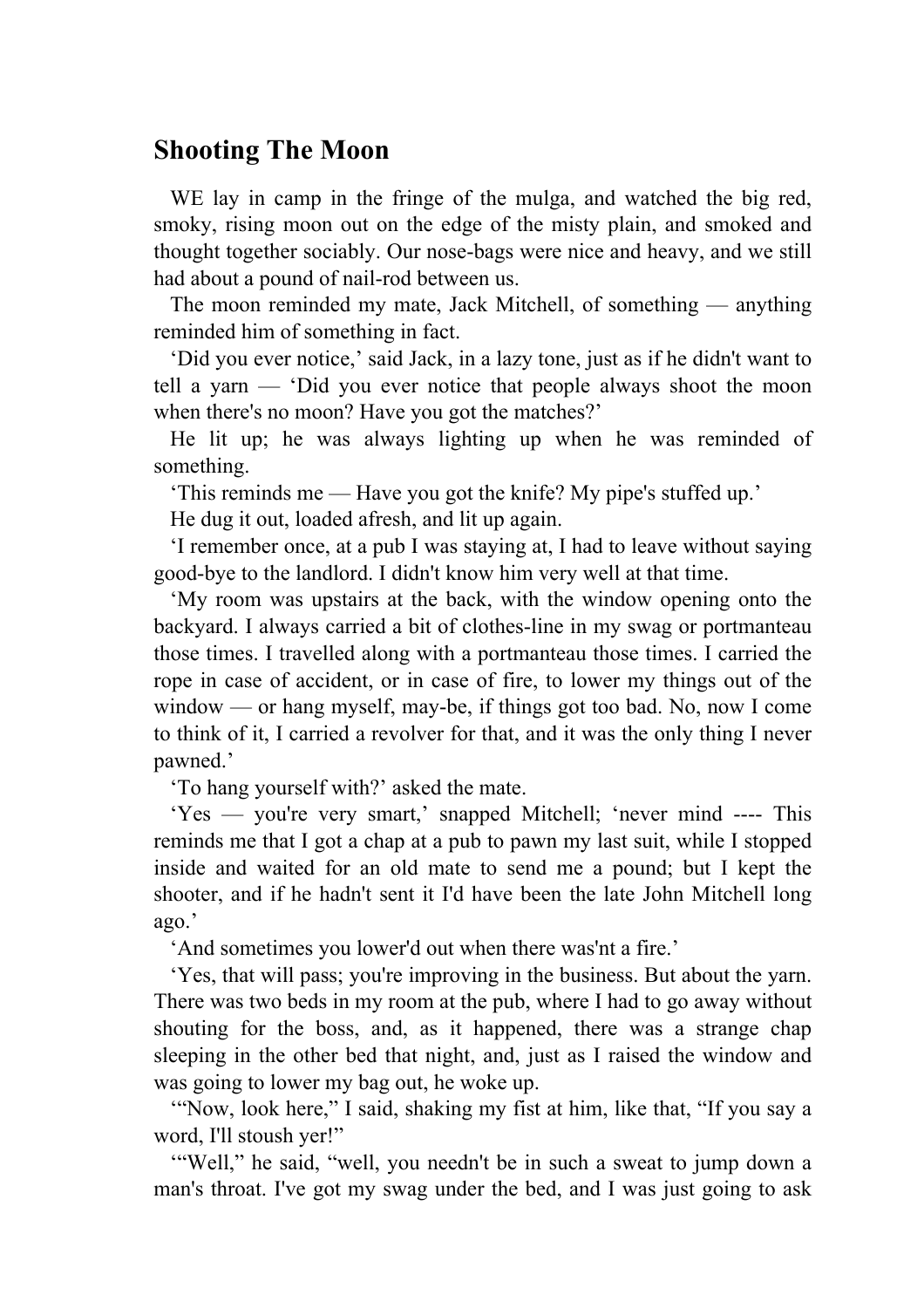you for the loan of the rope when you're done with it."

 'Well, we chummed. His name was Tom — Tom — something, I forget the other name, but it doesn't matter. Have you got the matches?'

He wasted three matches, and continued —

 'There was a lot of old galvanised iron lying about under the window, and I was frightened the swag would make a noise; anyway, I'd have to drop the rope, and that was sure to make a noise. So we agreed for one of us to go down and land the swag. If we were seen going down without the swag it didn't matter for we could say we wanted to go out in the yard for something.'

 'If you had the swag you might pretend you were walking in your sleep,' I suggested, for the want of something funnier to say.

 'Bosh,' said Jack, 'and get woke up with a black eye. Bushies don't generally carry their swags out of pubs in their sleep, or walk neither; it's only city swells who do that. Where's the blessed matches?

 'Well, Tom agreed to go, and presently I saw a shadow under the window, and lowered away.

'"All right?" I asked in a whisper.

'"All right!" whispered the shadow.

'I lowered the other swag.

'"All right?"

'"All right!" said the shadow, and just then the moon came out.

'"All right!" says the shadow.

'But it wasn't all right. It was the landlord himself!

 'It seems he got up and went out to the back in the night, and just happened to be coming in when my mate Tom was sneaking out of the back door. He saw Tom, and Tom saw him, and smoked through a hole in the palings into the scrub. The boss looked up at the window, and dropped to it. I went down, funky enough, I can tell you, and faced him. He sald:

 '"Look here, mate, why didn't you come straight to me, and tell me how you was fixed, instead of sneaking round the trouble in that fashion. There's no occasion for it."

 'I felt mean at once, but I said: "Well, you see, we didn't know you, boss."

 '" So it seems. Well, I didn't think of that. Anyway, call up your mate and come and have a drink; we'll talk over it afterwards." So I called Tom.

'"Come on," I shouted. "It's all right."

 'And the boss kept us a couple of days, and then gave us as much tucker as we could carry, and a drop of stuff and a few bob to go on the track again with.'

'Well, he was white, any road.'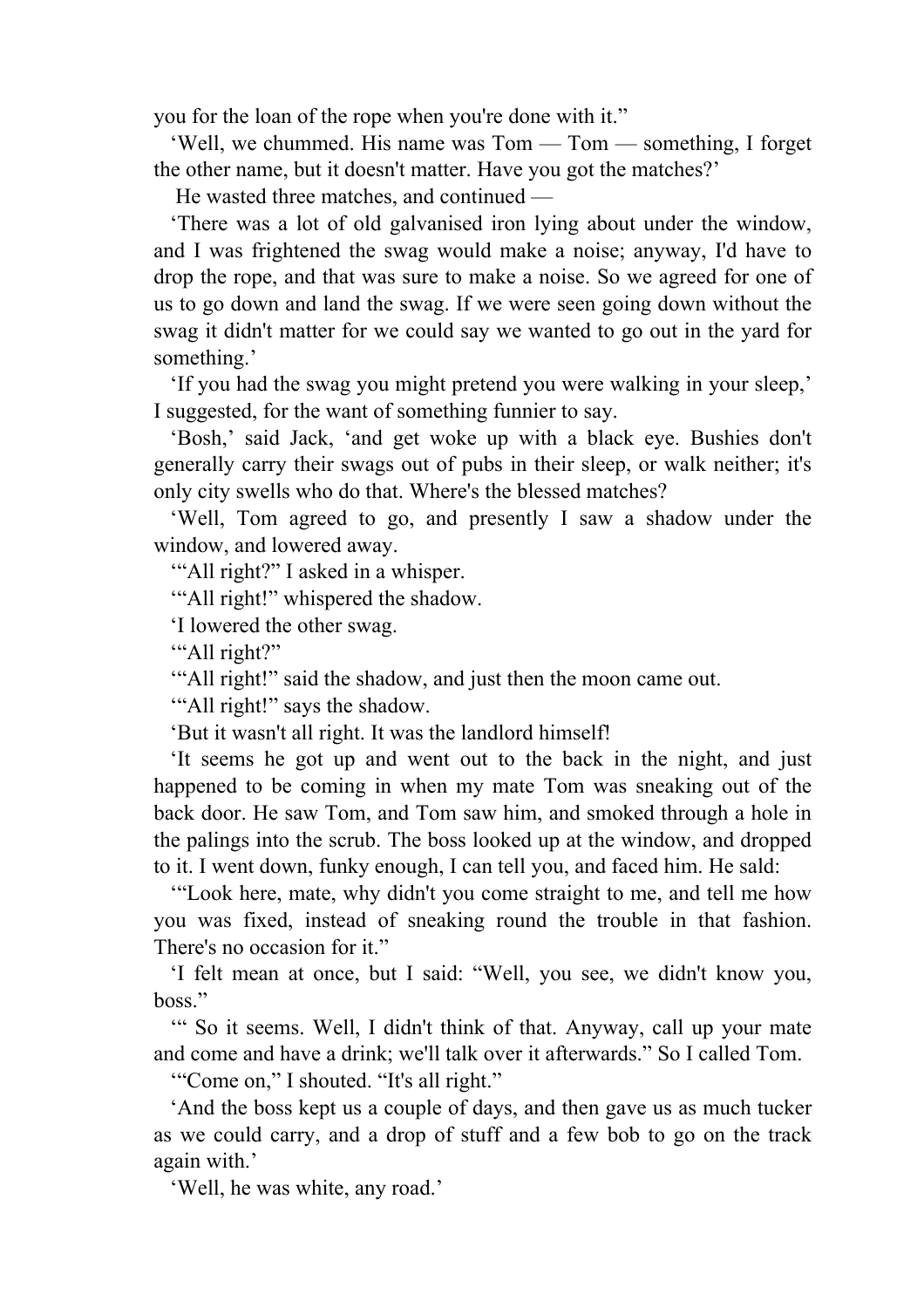'Yes. I knew him well after that, and only heard one man say a word against him.'

'And did you stoush him?'

 'No; I was going to, but Tom wouldn't let me. He said he was frightened I might make a mess of it, and he did it himself.'

'Did what? Make a mess of it?'

 'He made a mess of the other man that slandered that publican. I'd be funny if I was you. Where's the matches?'

'And could Tom fight?'

'Yes. Tom could fight.'

'Did you travel long with him after that?'

'Ten years.'

'And where is he now?'

'Dead. — Give us the matches.'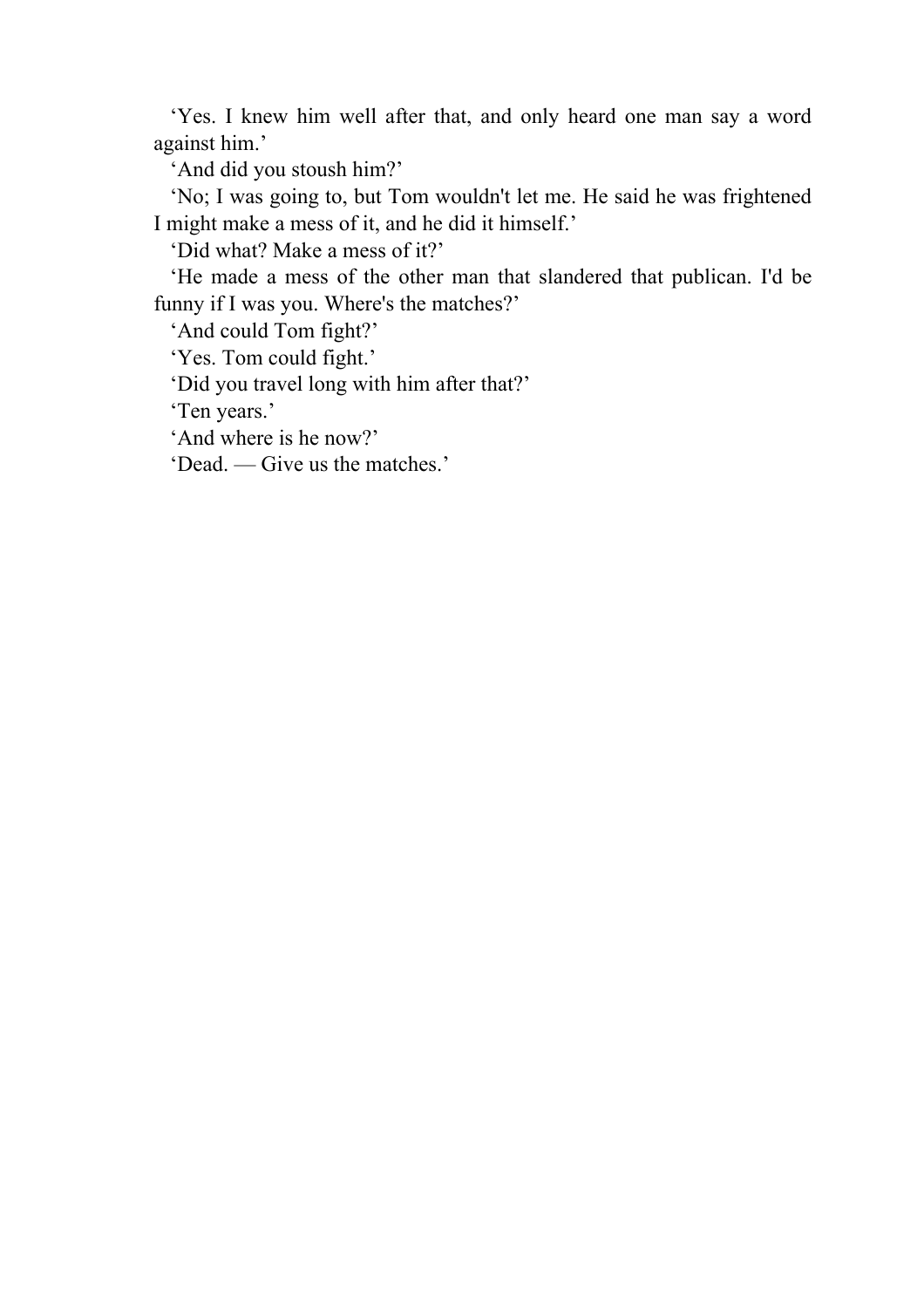### **His Father's Mate**

 IT was Golden Gully still, but golden in name only, unless indeed the yellow mullock heaps or the bloom of the wattle trees on the hillside gave it a claim to the title. But the gold was gone from the gully, and the diggers were gone, too, after the manner of Timon's friends when his wealth deserted him. Golden Gully was a dreary place, dreary even for an abandoned goldfield. The poor, tortured earth, with its wounds all bare, seemed to make a mute appeal to the surrounding bush to come up and hide it, and, as if in answer to its appeal, the shrub and saplings were beginning to close in from the foot of the range. The wilderness was reclaiming its own again.

 The two dark, sullen hills that stood on each side were clothed from tip to hollow with dark scrub and scraggy box-trees; but above the highest row of shafts on one side ran a line of wattle-trees in full bloom.

 The top of the western hill was shaped somewhat like a saddle, and standing high above the eucalypti on the point corresponding with the pommel were three tall pines. These lonely trees, seen for many miles around, had caught the yellow rays of many a setting sun long before the white man wandered over the ranges.

 The predominant note of the scene was a painful sense of listening, that never seemed to lose its tension — a listening as though for the sounds of digger life, sounds that had gone and left a void that was accentuated by the signs of a former presence. The main army of diggers had long ago vanished to new rushes, leaving only its stragglers and deserters behind. These were men who were too poor to drag families about, men who were old and feeble, and men who had lost their faith in fortune. They had dropped unnoticed out of the ranks, and remained to scratch out a living among the abandoned claims.

 Golden Gully had its little community of fossickers who lived at the foot of the gully in a clearing, called Spencer's Flat on one side and Pounding Flat on the other, but they lent no life to the scene; they only haunted it. A stranger might have thought the field entirely deserted until he came on a coat and a billy at the foot of saplings amongst the holes, and heard, in the shallow ground underneath, the thud of a pick, which told of some fossicker below rooting out what little wash remained.

 One afternoon towards Christmas, a windlass was erected over an old shaft of considerable depth at the foot of the gully. A greenhide bucket attached to a rope on the windlass was lying next morning near the mouth of the shaft, and beside it, on a clear-swept patch, was a little mound of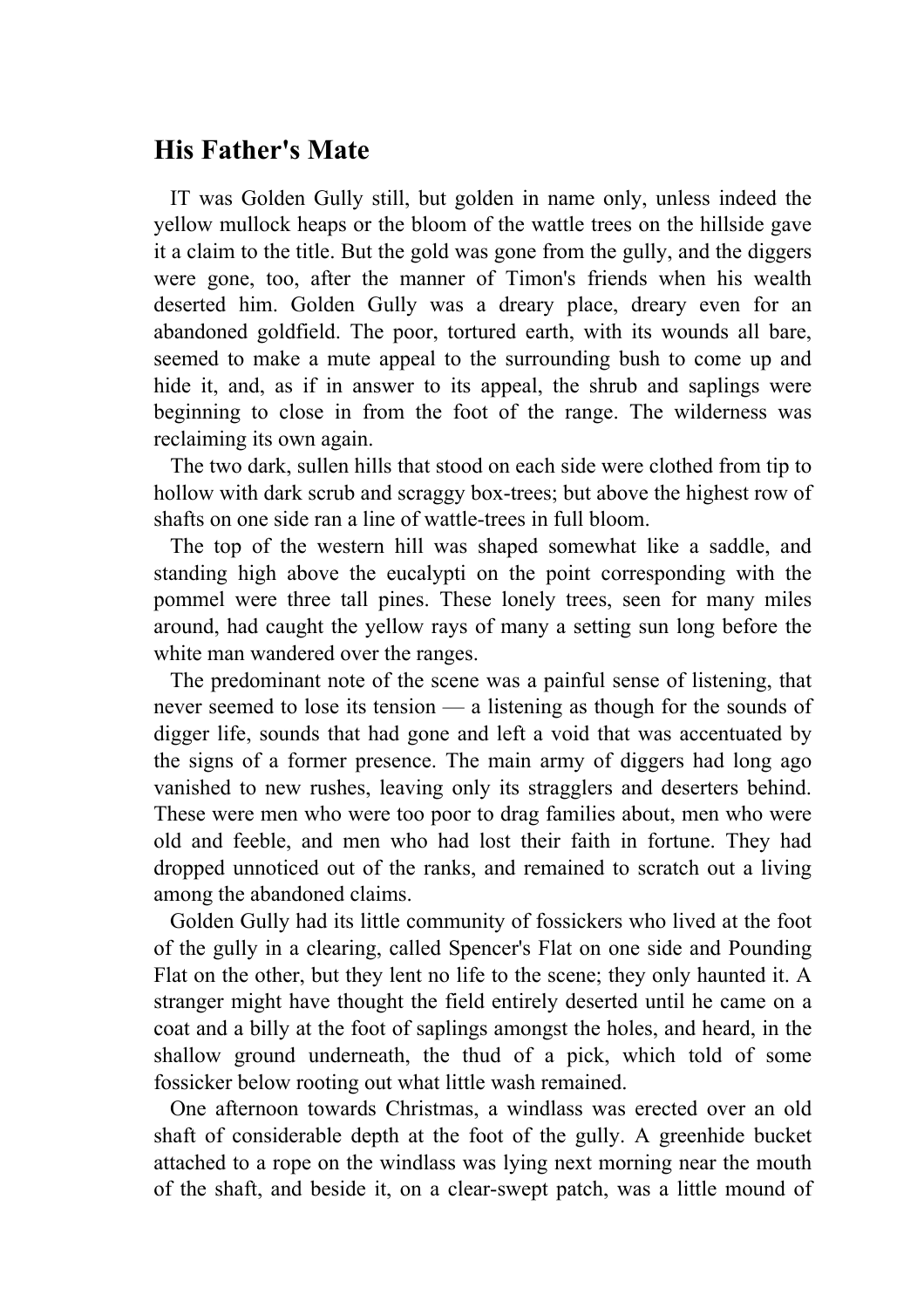cool, wet washdirt.

 A clump of saplings near at hand threw a shade over part of the mullock heap, and in this shade, seated on an old coat, was a small boy of eleven or twelve years, writing on a slate.

 He had fair hair, blue eyes, and a thin, old-fashioned face — a face that would scarcely alter much as he grew to manhood. His costume consisted of a pair of moleskin trousers, a cotton shirt, and one suspender. He held the slate rigidly with a corner of its frame pressed close against his ribs, whilst his head hung to one side, so close to the slate, that his straggling hair almost touched it. He was regarding his work fixedly out of the corners of his eyes, whilst he painfully copied down the head line, spelling it in a different way each time. In this laborious task he appeared to be greatly assisted by a tongue that lolled out of the corner of his mouth and made an occasional revolution round it, leaving a circle of temporarily clean face. His small clay-covered toes also entered into the spirit of the thing, and helped him not a little by their energetic wriggling. He paused occasionally to draw the back of his small brown arm across his mouth.

 Little Isley Mason, or, as he was called, 'His Father's Mate,' had always been a general favourite with the diggers and fossickers, from the days when he used to slip out first thing in the morning and take a run across the frosty flat in his shirt. Long Tom Hopkins would often tell how Isley came home one morning from his run in the long, wet grass as naked as he was born, with the information that he had lost his shirt.

 Later on, when most of the diggers had gone, and Isley's mother was dead, he was to be seen about the place with bare, sunbrowned arms and legs, a pick and shovel, and a gold dish, about two-thirds of his height in diameter, with which he used to go 'a-speckin'' and 'fossickin'' amongst the old mullock heaps. Long Tom was Isley's special crony, and he would often go out of his way to 'lay the boy onter bits o' wash and likely spots,' lamely excusing his long yarns with the child by the explanation that it was 'amusin' to draw Isley out.'

 Isley had been sitting writing for some time when a deep voice called out from below:—

'Isley!'

'Yes, father.'

'Send down the bucket.'

'Right.'

 Isley put down his slate, and going to the shaft dropped the bucket down as far as the slack rope reached; then, placing one hand on the bole of the windlass and holding the other against it underneath, he let it slip round between his palms until the bucket reached bottom. A sound of shovelling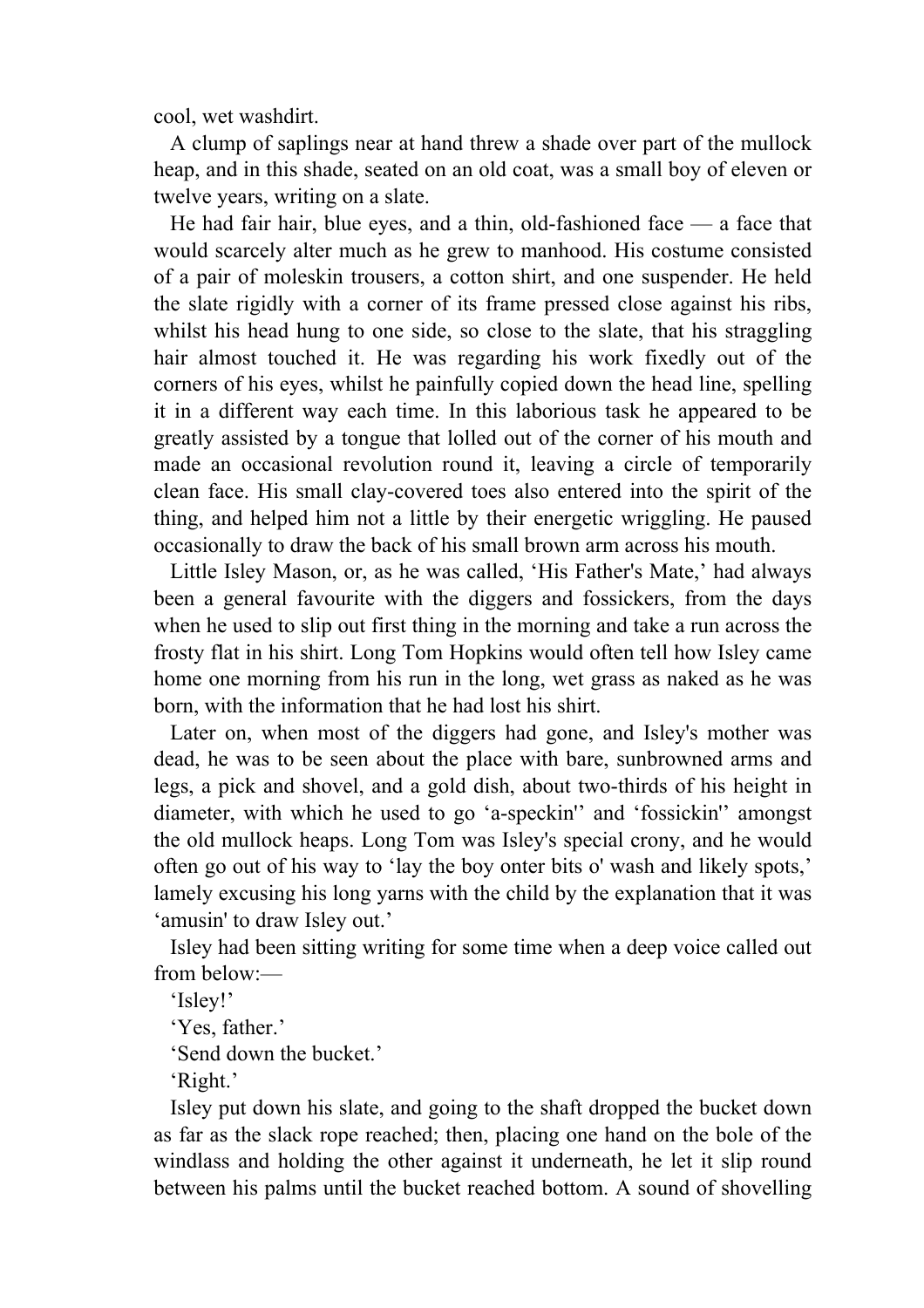was heard for a few moments and presently the voice cried,

'Wind away, sonny.'

 'Thet ain't half enough,' said the boy, peering down. 'Don't be frightened to put it in, father. I kin wind up a lot mor'n thet.'

 A little more scraping, and the boy braced his feet well upon the little mound of clay which he had raised under the handle of the windlass to make up for his deficiency in stature.

'Now then, Isley!'

 Isley wound slowly but sturdily, and soon the bucket of 'wash' appeared above the surface; then he took it in short lifts and deposited it with the rest of the wash-dirt.

'Isley!' called his father again.

'Yes, father.'

'Have you done that writing lesson yet?'

'Very near.'

'Then send down the slate next time for some sums.'

'All right.'

 The boy resumed his seat, fixed the corner of the slate well into his ribs, humped his back, and commenced another wavering line.

 Tom Mason was known on the place as a silent, hard worker. He was a man of about sixty, tall, and dark bearded. There was nothing uncommon about his face, except, perhaps, that it had hardened, as the face of a man might harden who had suffered a long succession of griefs and disappointments. He lived in a little hut under a peppermint tree at the far edge of Pounding Flat. His wife had died there about six years before, and though new rushes broke out and he was well able to go, yet he never left Golden Gully.

 Mason was kneeling in front of the 'face' digging away by the light of a tallow candle stuck in the side. The floor of the drive was very wet, and his trousers were heavy and cold with clay and water; but the old digger was used to this sort of thing. His pick was not bringing out much to-day, however, for he seemed abstracted and would occasionally pause in his work, while his thoughts wandered far away from the narrow streak of wash on the 'face.'

 He was digging out pictures from a past life. They were not pleasant ones, for his face was stony and white in the dim glow of the candle.

 Thud, thud, thud, — the blows became slower and more irregular as the fossicker's mind wandered off into the past. The sides of the drive seemed to vanish slowly away, and the 'face' retreated far out beyond a horizon that was hazy in the glow of the Southern Ocean. He was standing on the deck of a ship and by his side stood a brother. They were sailing southward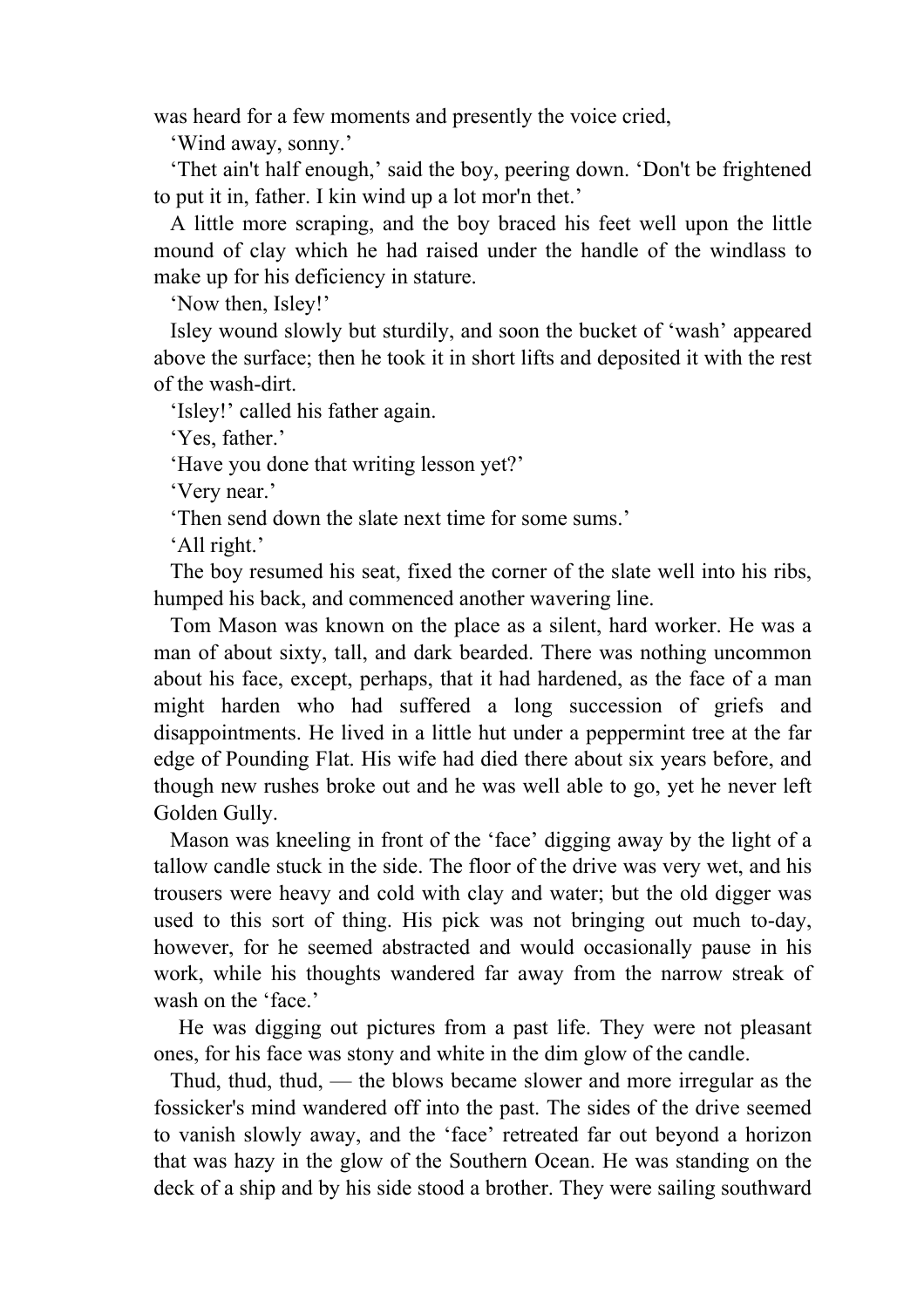to the Land of Promise that was shining there in all its golden glory! The sails pressed forward in the bracing wind, and the clipper ship raced along with its burden of the wildest dreamers ever borne in a vessel's hull! Up over long blue ocean ridges, down into long blue ocean gullies. On to lands so new, and yet so old, where above the sunny glow of the southern skies blazed the shining name of Ballarat! and Bendigo! The deck seemed to lurch, and the fossicker fell forward against the face of the drive. The shock recalled him and he lifted his pick once more.

 But the blows slacken again as another vision rises before him. It is Ballarat now. He is working in a shallow claim at Eureka, his brother by his side. The brother looks pale and ill, for he has been up all night dancing and drinking. Out behind them is the line of blue hills; in front is the famous Bakery Hill, — and down to the left Golden Point. Two mounted troopers are riding up over Specimen Hill. What do they want?

 They take the brother away, handcuffed. Man-slaughter last night. Cause — drink and jealousy.

 The vision is gone again. Thud, thud, goes the pick; it counts the years that follow — one, two, three, four, up to twenty, and then it stops for the next scene — a selection on the banks of a bright river in New South Wales. The little homestead is surrounded by vines and fruit trees. Many swarms of bees work under the shade of the trees, and a crop of wheat is nearly ripe on the hillside.

 A man and a boy are engaged in clearing a paddock just below the homestead. They are father and son; the son, a boy of about seventeen, is the image of his father.

Horses' feet again! Here comes Nemesis in mounted troopers' uniform.

 The mail was stuck up last night about five miles away, and a refractory passenger shot. The son had been out 'possum shooting' all night with some friends.

The troopers take the son away handcuffed: 'Robbery under arms.'

 The father was taking out a stump when the troopers came. His foot is still resting on the spade, which is half driven home. He watches the troopers take the boy up to the house, and then, driving the spade to its full depth, he turns up another sod. The troopers reach the door of the homestead; but still he digs steadily, and does not seem to hear his wife's cry of despair. The troopers search the boy's room and bring out some clothing in two bundles; but still the father digs. They have saddled up one of the farm horses and made the boy mount. The father digs. They ride off along the ridge with the boy between them. The father never lifts his eyes; the hole widens round the stump; he digs away till the brave little wife comes and takes him gently by the arm. He half rouses himself and follows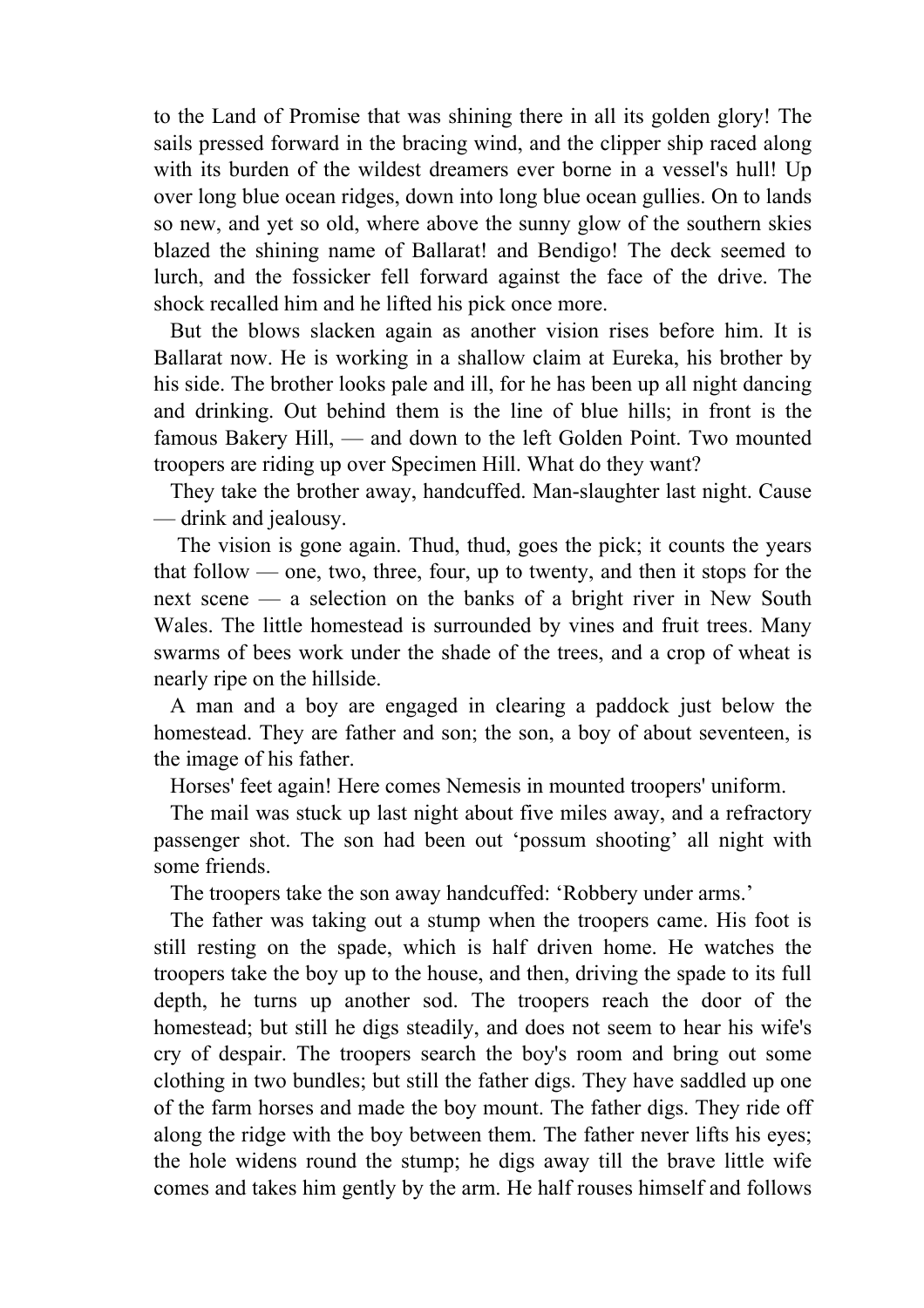her to the house like an obedient dog.

 Trial and disgrace follow, and then other misfortunes, pleuro among the cattle, drought, and poverty.

 Thud, thud, thud again! But it is not the sound of the fossicker's pick — it is the fall of sods on his wife's coffin.

 It is a little bush cemetery, and he stands stonily watching them fill up her grave. She died of a broken heart and shame. 'I can't bear disgrace! I can't bear disgace!' she had moaned all these six weary years — for the poor are often proud.

 But *he* lives on, for it takes a lot to break a man's heart. He holds up his head and toils on for the sake of a child that is left, and that child is — Isley.

 And now the fossicker seems to see a vision of the future. He seems to be standing somewhere, an old, old man, with a younger one at his side; the younger one has Isley's face. Horses' feet again! Ah! God! Nemesis once more in troopers' uniform!

 The fossicker falls on his knees in the mud and clay at the bottom of the drive, and prays Heaven to take his last child ere Nemesis comes for him.

\* \* \* \* \*

 Long Tom Hopkins had been known on the diggings as 'Tom the Devil.' His profile, at least from one side, certainly did recall that of the sarcastic Mephistopheles; but the other side, like his true character, was by no means a devil's. His physiognomy had been much damaged, and one eye removed by the premature explosion of a blast in some old Ballarat mine. The blind eye was covered with a green patch, which gave a sardonic appearanco to the remaining features. He was a stupid, heavy, goodnatured Englishman. He stuttered a little, and had a peculiar habit of wedging the monosyllable 'why' into his conversation at times when it served no other purpose than to fill up the pauses caused by his stuttering; but this by no means assisted him in his speech, for he often stuttered over the 'why' itself. This peculiarity gave a flavour of originality and humour to Tom's utterances.

 The sun was getting low down, and its yellow rays reached far up among the saplings of Golden Gully when Tom appeared coming down by the path that ran under the western hill. He was dressed in the usual costume — cotton shirt, moleskin trousers, faded hat and waistcoat, and blucher boots. He carried a pick over his shoulder, the handle of which was run through the heft of a short shovel that hung down behind, and he had a big dish under his arm. He paused opposite the shaft with the windlass, and hailed the boy in his usual form of salutation.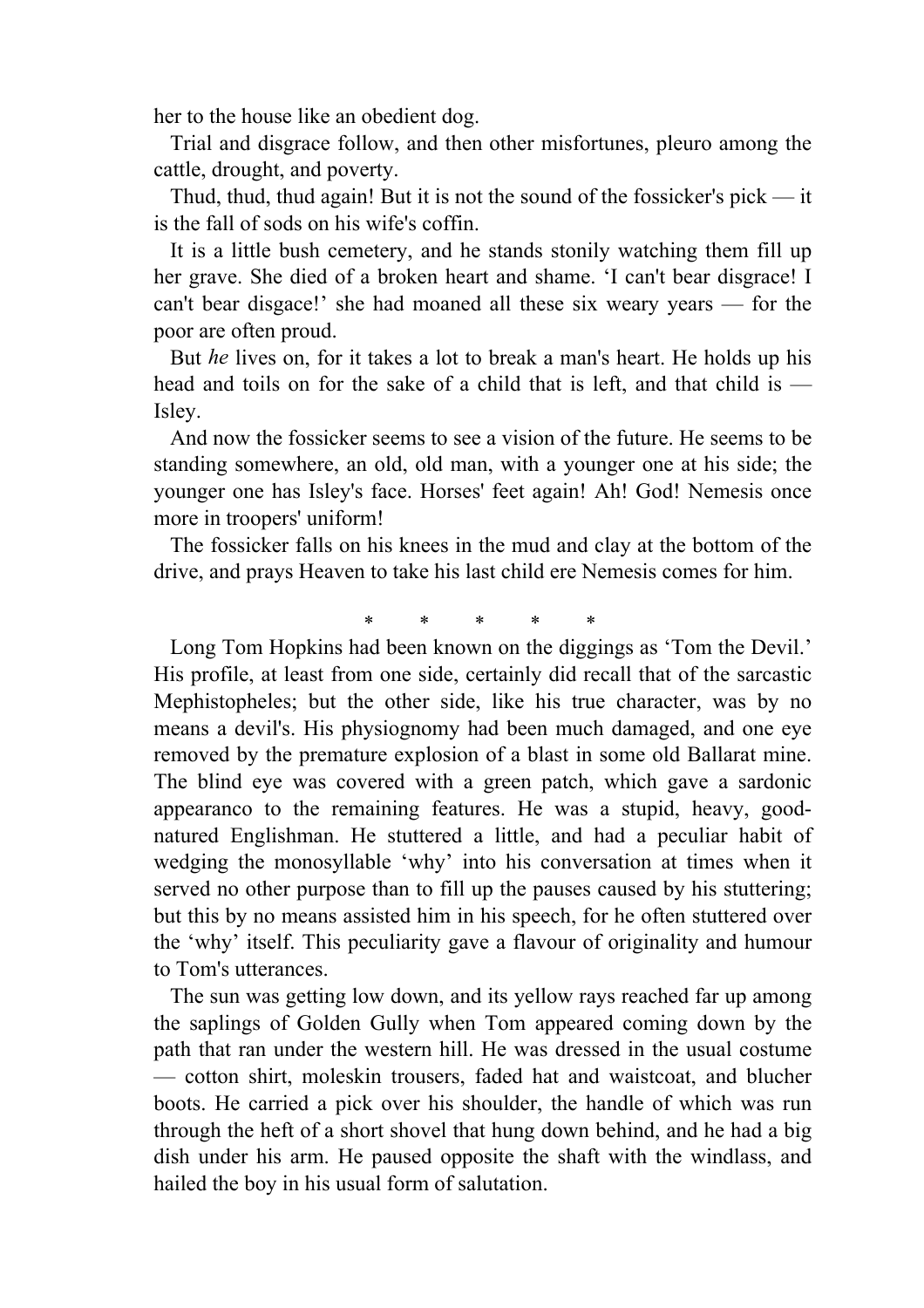'Look, see here, Isley!'

'What is it, Tom?'

 'I seed a young — why — magpie up in the scrub, and yer oughter be able to catch it.'

'Can't leave the shaft; father's b'low.'

 'How did yer father know there was any — why — wash in the old shaft?'

 'Seed old Corney in town Saturday, 'n he said thur was enough to make it worth while balin' out. Bin balin' all the mornin'.'

 Tom came over, and letting his tools down with a clatter he hitched up the knees of his moleskins and sat down on one heel.

 'What are yer — why — doin' on the slate, Isley!' said he taking out an old clay pipe and lighting it.

'Sums,' said Isley.

Tom puffed away at his pipe a moment.

 ''Taint no use!' he said sitting down on the clay and drawing his knees up. 'Edication's a failyer.'

 'Listen at 'im!' exclaimed the boy. 'D'yer mean ter say it ain't no use learnin' readin' and writin' and sums?'

'Isley!'

'Right, father.'

 The boy went to the windlass and let the bucket down. Tom offered to help him wind up, but Isley, proud of showing his strength to his friend, insisted on winding by himself.

 'You'll be — why — a strong man some day, Isley,' said Tom, landing the bucket.

 'Oh, I could wind up a lot mor'n father puts in. Look how I greased the handles! It works like butter now,' and the boy sent the handles spinning round with a jerk to illustrate his meaning.

 'Why did they call yer Isley for?' queried Tom, as they resumed their seats. 'It ain't yer real name, is it?'

 'No, my name's Harry. A digger useter say I was a isle in the ocean to father 'n mother, 'n then I was nicknamed Isle, 'n then Isley.'

'You hed a — why — brother once, didn't yer?'

 'Yes, but thet was afore I was borned. He died, at least mother used ter say she didn't know if he was dead; but father says he's dead as fur's he's concerned.'

 'And your father hed a brother, too. Did yer ever — why — hear of him?''Yes, I heard father talkin' about it onst to mother. I think father's brother got into some trouble over a squabble in a bar where a man was killed.'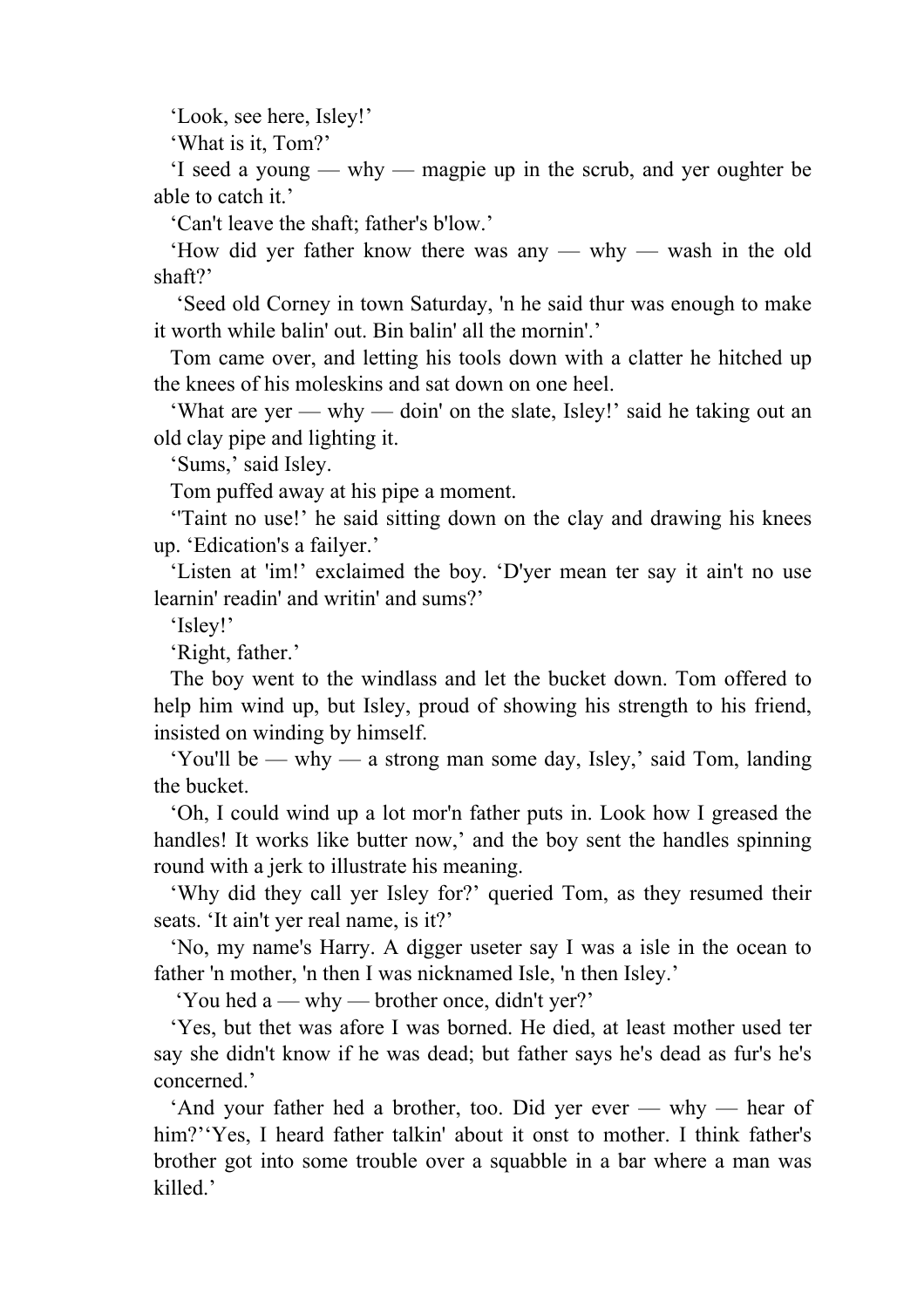'And was — yer- why — father — why — fond of him?'

'I heard father say that he was wonst, but thet was all past.'

 Tom smoked in silence for a while, and seemed to look at some dark clouds that were drifting along like a funeral out in the west. Presently he said half aloud something that sounded like 'All, all — why — past.'

'Eh?' said Isley.

 'Oh, it's — why, why — nothin',' answered Tom, rousing himself. 'Is that a paper in yer father's coat-pocket, Isley?'

'Yes,' said the boy, taking it out.

Tom took the paper and stared hard at it for a moment or so.

 'There's something about the new gold-fields there,' Tom, putting his finger on a tailor's advertisement.

 'I wish you'd — why — read it to me, Isley; I can't see the small print they uses nowadays.'

 'No, thet's not it,' said the boy taking the paper, 'it's something about ---- .'

'Isley!'

'Old on, Tom, father wants me.'

 The boy ran to the shaft, rested his hands and forehead against the bole of the windlass, and leant over to hear what his father was saying.

 Without a moment's warning the treacherous bole slipped round; a small body bounded a couple of times against the sides of the shaft and fell at Mason's feet, where it lay motionless!

\* \* \* \* \*

'Mason!'

'Ay?'

'Put him in the bucket and lash him to the rope with your belt!'

A few moments, and —

'Now, Tom!'

 Tom's trembling hands would scarcely grasp the handle, but he managed to wind somehow.

 Presently the form of the child appeared, motionless and covered with clay and water. Mason was climbing up by the steps in the side of the shaft.

 Tom tenderly unlashed the boy and laid him under the saplings on the grass; then he wiped some of the clay and blood away from the child's forehead, and dashed over him some muddy water.

Presently Isley gave a gasp and opened his eves.

'Are yer — why — hurt much, Isley?' asked Tom.

'Ba,-back's bruk, Tom!'

'Not so bad as that, old man.'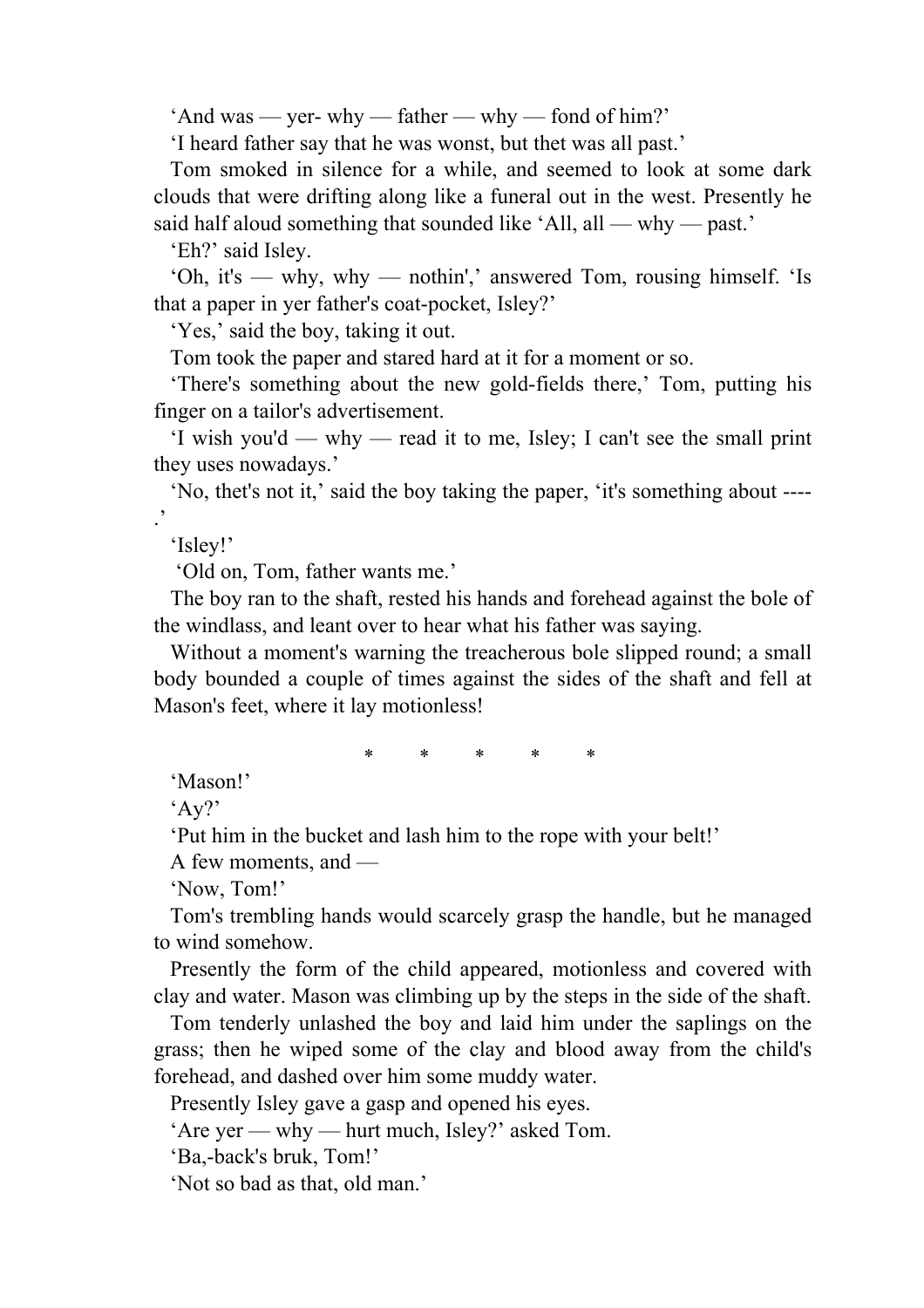'Where's father?'

'Coming up.'

Silence awhile, and then —

'Father! father! be quick, father!'

 Mason reached the surface and came and knelt by the other side of the boy.

'I'll, I'll — why — run fur some brandy.' said Tom.

'No use, Tom,' said Isley. 'I'm all bruk up.'

'Don't yer feel better, sonny?'

'No — I'm — goin' to-die, Tom.'

'Don't say it, Isley,' groaned Tom.

 A short silence, and then the boy's body suddenly twisted with pain. But it was soon over. He lay still awhile, and then said quietly:

'Good-bye, Tom!'

Tom made a vain attempt to speak. 'Isley!' he said, '----'

 The child turned and stretched out his hands to the silent, stony-faced man on the other side.

'Father — father, I'm goin'!'

A shuddering groan broke from Mason's lips, and then all was quiet.

 Tom had taken off his hat to wipe his forehead, and his face, in spite of its disfigurement, was strangely like the face of the stone-like man opposite.

 For a moment they looked at one another across the body of the child, and then Tom said quietly:

'He never knowed.'

 'What does it matter?' said Mason gruffly; and, taking up the dead child, he walked towards the hut.

 It was a very sad little group that gathered outside Mason's hut next morning. Martin's wife had been there all the morning cleaning up and doing what she could. One of the women had torn up her husband's only white shirt for a shroud, and they had made the little body look clean and even beautiful in the wretched little hut.

 One after another the fossickers took off their hats and entered, stooping through the low door. Mason sat silently at the foot of the bunk with his head supported by his hand, and watched the men with a strange, abstracted air.

Tom had ransacked the camp in search of some boards for a coffin.

'It will be the last I'll be able to — why — do for Tom,' he said.

 At last he came to Mrs. Martin in despair. That lady took him into the dining-room, and pointed to a large white table, of which she was very proud.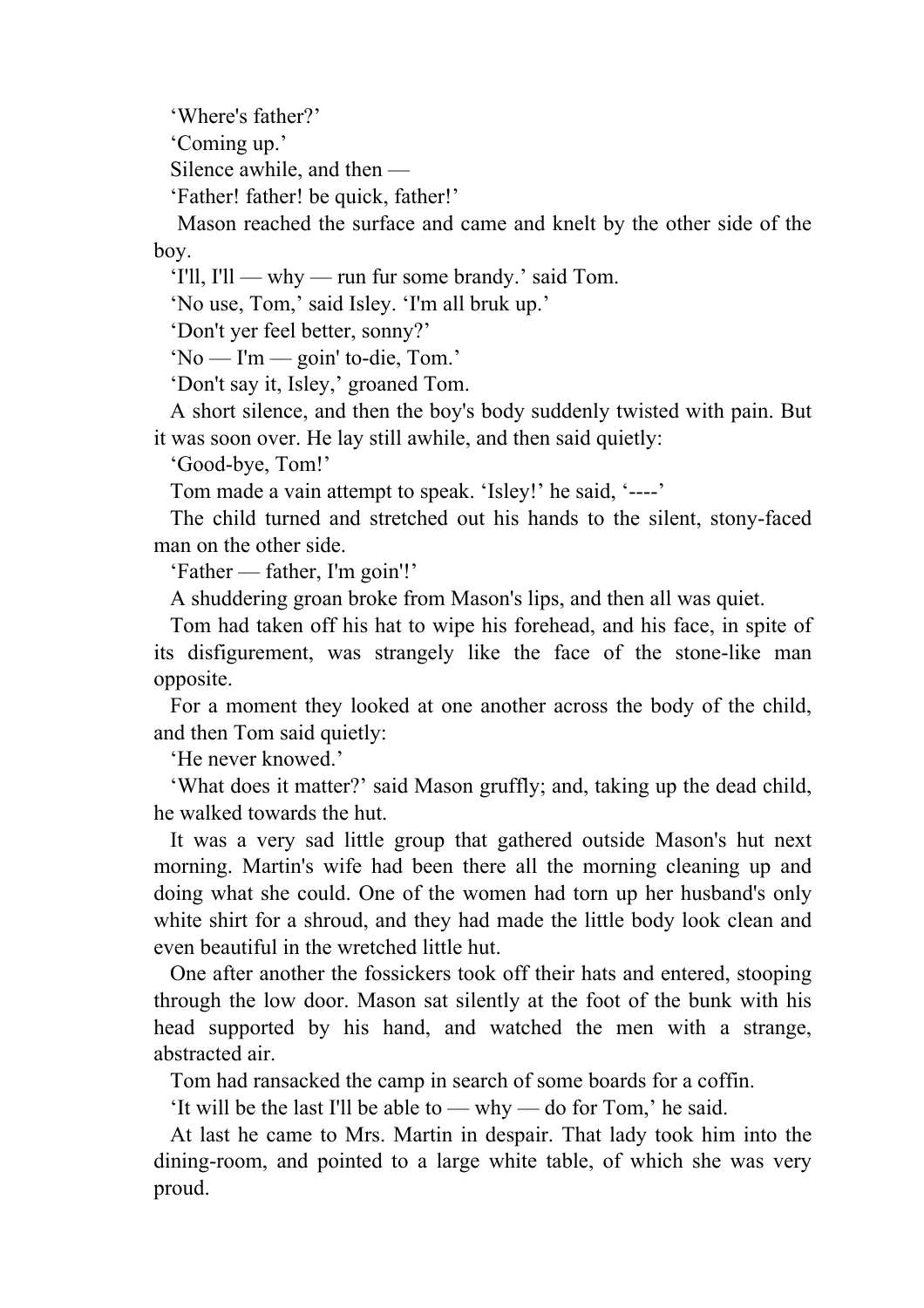'Knock that table to pieces,' she said.

 Taking off the few things that were lying on it, Tom turned it over and began to knock the top off.

 When he had finished the coffin one of the fossicker's wives said it looked too bare, and she ripped up her black riding-skirt, and made Tom tack the cloth over the coffin.

 There was only one vehicle available in the place, and that was Martin's old dray; so about two o'clock Pat Martin attached his old horse Dublin to the shafts with sundry bits of harness and plenty of old rope, and dragged Dublin, dray and all, across to Mason's hut.

 The little coffin was carried out, and two gin-cases were placed by its side in the dray to serve as seats for Mrs. Martin and Mrs. Grimshaw, who mounted in tearful silence.

 Pat Martin lit his pipe, and mounted on the shaft. Mason fastened up the door of the hut with a padlock. A couple of blows on one of his sharp points roused Dublin from his reverie. With a lurch to the right and another to the left he started, and presently the little funeral disappeared down the road that led to the 'town' and its cemetery.

 About six months afterwards Tom Hopkins went on a short journey, and returned with a tall, bearded young man. He and Tom arrived after dark, and went straight to Mason's hut. There was a light inside, but when Tom knocked there was no answer.

'Go in; don't be afraid,' he said to his companion.

 The stranger pushed open the creaking door, and stood bareheaded just inside the doorway.

 A billy was boiling unheeded on the fire. Mason sat at the table with his face buried in his arms.

'Father!'

 There was no answer, but the flickering of the fire-light made the stranger think he could detect an impatient shrug in Mason's shoulders.

 For a moment the stranger paused irresolute, and then stepping up to the table he laid his hand on Mason's arm, and said gently:

'Father! Do you want another mate?'

But the sleeper did not — at least, not in this world.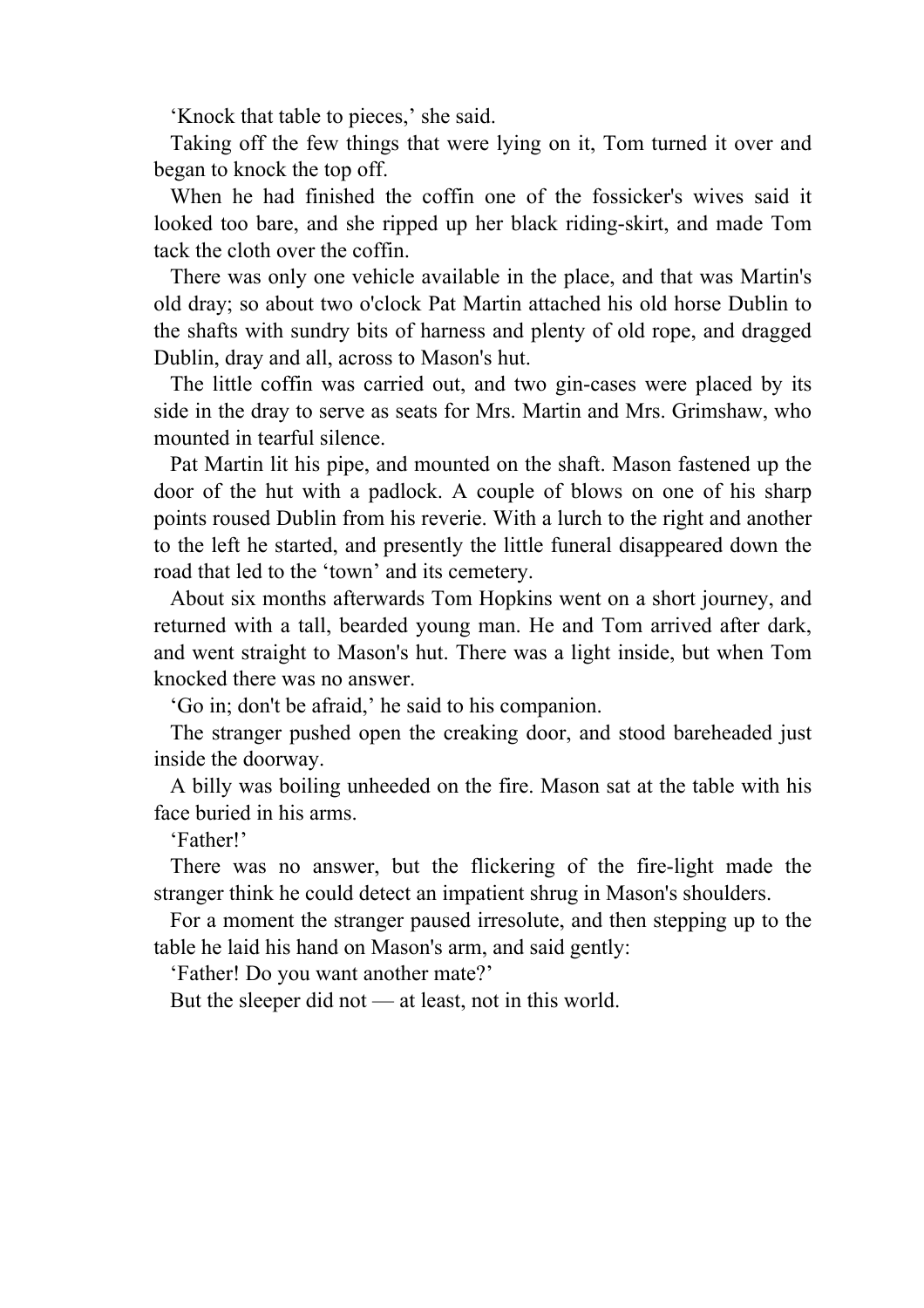#### **An Echo From The Old School**

 IT was the first Monday after the holidays. The children had taken their seats in the Old Bark School, and the master called out the roll as usual:—

'Arvie Aspinall.' . . . "Es, sir.' 'David Cooper.' . . . 'Yes, sir.'

'John Heegard.' . . . 'Yezzer.'

'Joseph Swallow.' . . . 'Yesser.'

'James Bullock.' . . . . 'Present.'

'Frederick Swallow.' . . . 'Y'sir.'

'James Nowlett.' . . . (Chorus of 'Absent.')

'Wllllam Atkins.' . . . (Chorus of 'Absent.')

'Daniel Lyons.' . . . 'Perresent, sor-r-r.'

 Dan was a young, immigrant, just out from the sod, and rolled his 'r's' like a cock-dove. His brogue was rich enough to make an Irishman laugh.

 Bill was 'wagging it.' His own especial chum was of the opinion that Bill was sick. The master's opinion did not coincide, so he penned a note to William's parents, to be delivered by the model boy of the school.

'Bertha Lambert.' . . . 'Yes, 'air.'

'May Carey.' . . . 'Pesin', sair.'

'Rase Cooper.' . . . . 'Yes, sir.'

'Janet Wild.' . . . .'Y-y-yes, s-sir.'

'Mary Wild.' . . . .

 A solemn hush fell upon the school, and presently Janet Wild threw her arms out on the desk before her, let her face fall on them, and sobbed heartbrokenly. The master saw his mistake too late; he gave his head a little half-affirmative, half-negative movement, in that pathetic old way of his; rested his head on one hand, gazed sadly at the name, and sighed.

 But the galoot of the school spoilt the pathos of it all, for, during the awed silence which followed the calling of the girl's name, he suddenly brightened up — the first time he was ever observed to do so during school hours — and said, briskly and cheerfully:

'Dead — sir!'

He hadn't been able to answer a question correctly for several days.

 'Children,' said the master gravely and sadly, 'children, this is the first time I ever had to put 'D' to the name of one of my scholars. Poor Mary! she was one of my first pupils — came the first morning the school was opened. Children, I want you to be a little quieter to-day during play-hour, out of respect for the name of your dead schoolmate whom it has pleased the Almighty to take in her youth.'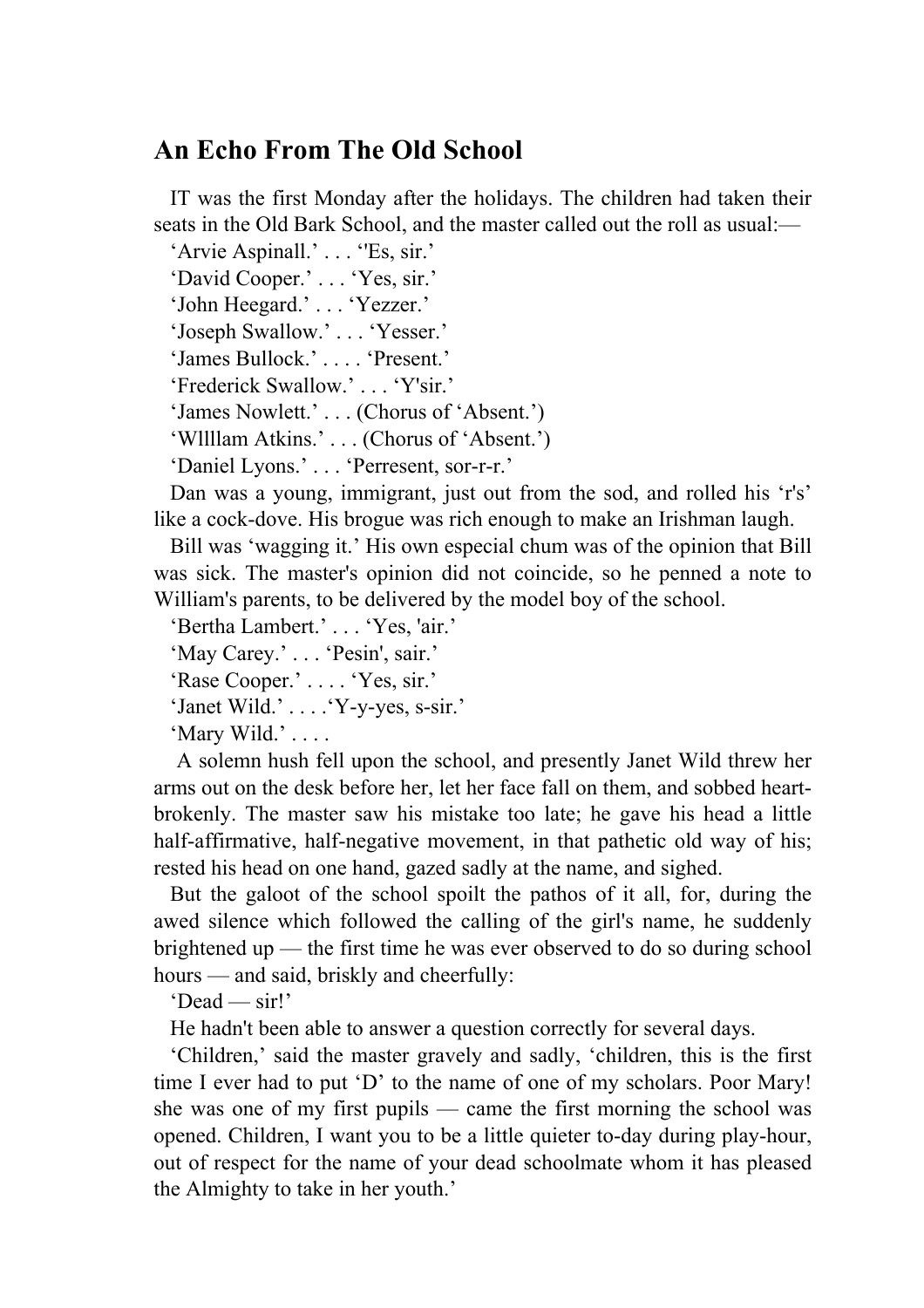'Please, sir,' asked the galoot, evidently encouraged by his fancied success, 'please, sir, what does "D" stand for?'

 'Damn you for a hass!' snarled Jim Bullock between his teeth, giving the galoot a vicious dig in the side with his elbow.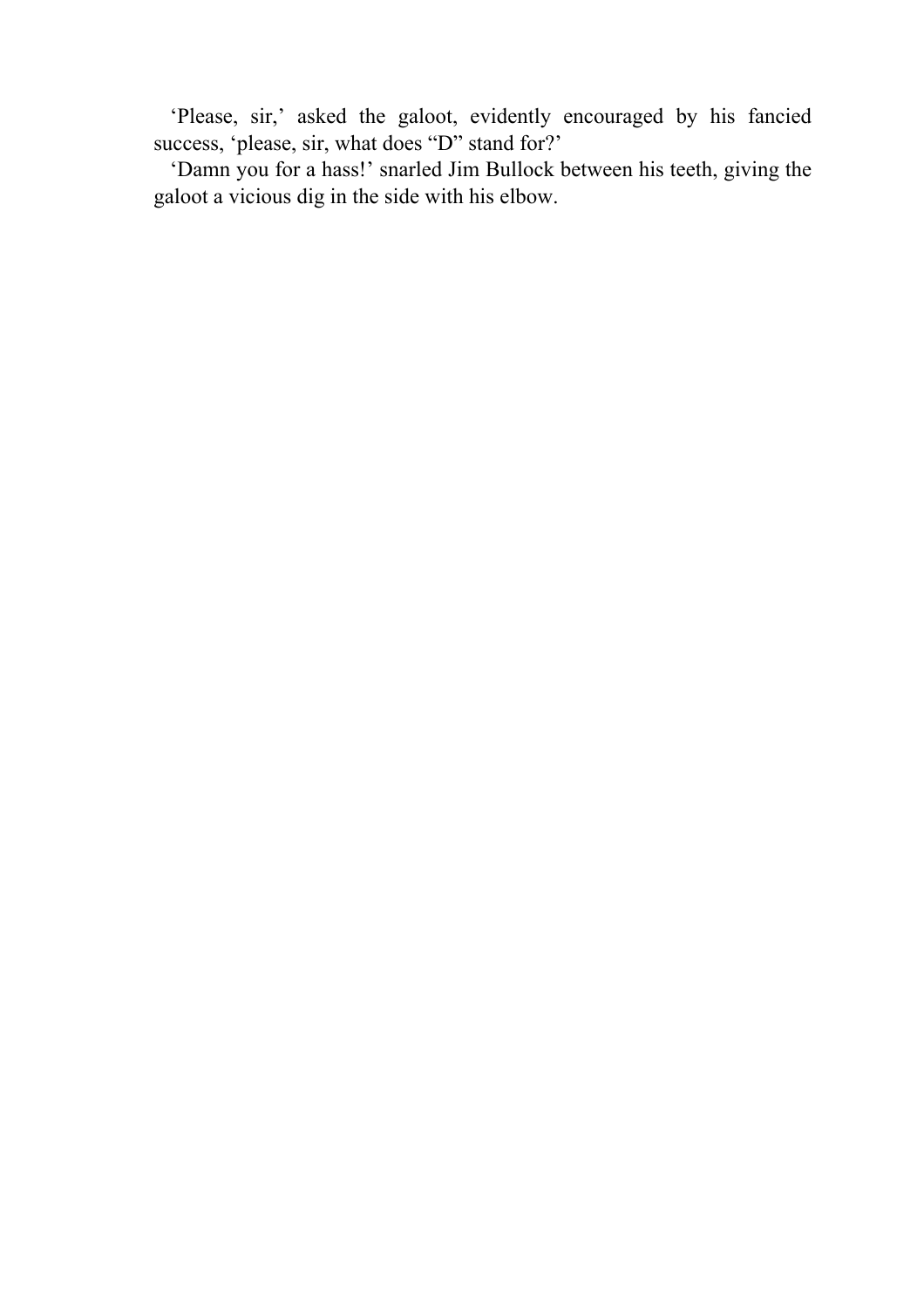### **The Shearing Of The Cook's Dog**

 THE dog was a little conservative mongrel poodle, with long dirty white hair all over him — longest and most over his eyes, which glistened through it like black beads. Also he seemed to have a bad liver. He always looked as if he was suffering from a sense of injury, past or to come. It did come. He used to follow the shearers up to the shed after breakfast every morning, but he couldn't have done this for love — there was none lost between him and the men. He wasn't an affectionate dog; it wasn't his style. He would sit close against the shed wall for an hour or two, and hump himself, and sulk, and look sick, and snarl whenever the 'Sheep-Ho' dog passed, or a man took notice of him. Then he'd go home. What he wanted at the shed at all was only known to himself; no one asked him to come. Perhaps he came to collect evidence against us. The cook called him 'my darg,' and the men called the cook 'Curry-and-Rice,' with 'old' before it mostly.

 Curry-and-Rice was a little, dumpy, fat man, with a round, smooth, goodhumoured face, a bald head, feet wide apart, and a big blue cotton apron. He had been a ship's cook. He didn't look so much out of place in the hut as the hut did round him. To a man with a vivid imagination, if he regarded the cook dreamily for a while, the floor might seem to roll gently like the deck of a ship, and mast, rigging, and cuddy rise mistily in the background. Curry might have dreamed of the cook's galley at times, but he never mentioned it. He ought to have been at sea, or comfortably dead and stowed away under ground, instead of cooking for a mob of unredeemed rouseabouts in an uncivilised shed in the scrub, six hundred miles from the ocean.

 They chyacked the cook occasionally, and grumbled — or pretended to grumble — about their tucker, and then he'd make a roughly pathetic speech, with many references to his age, and the hardness of his work, and the smallness of his wages, and the inconsiderateness of the men. Then the joker of the shed would sympathise with the cook with his tongue and one side of his face — and the joke with the other.

 One day in the shed, during Smoke Ho! the devil whispered to a shearer named Geordie that it would he a lark to shear the cook's dog — the Evil One having previously arranged that the dog should be there, sitting close to Geordie's pen, and that the shearer should have a fine lamb comb on his machine. The idea was communicated through Geordie to his mates, and met with entire and general approval; and for five or ten minutes the air was kept alive by shouting and laughter of the men, and the protestations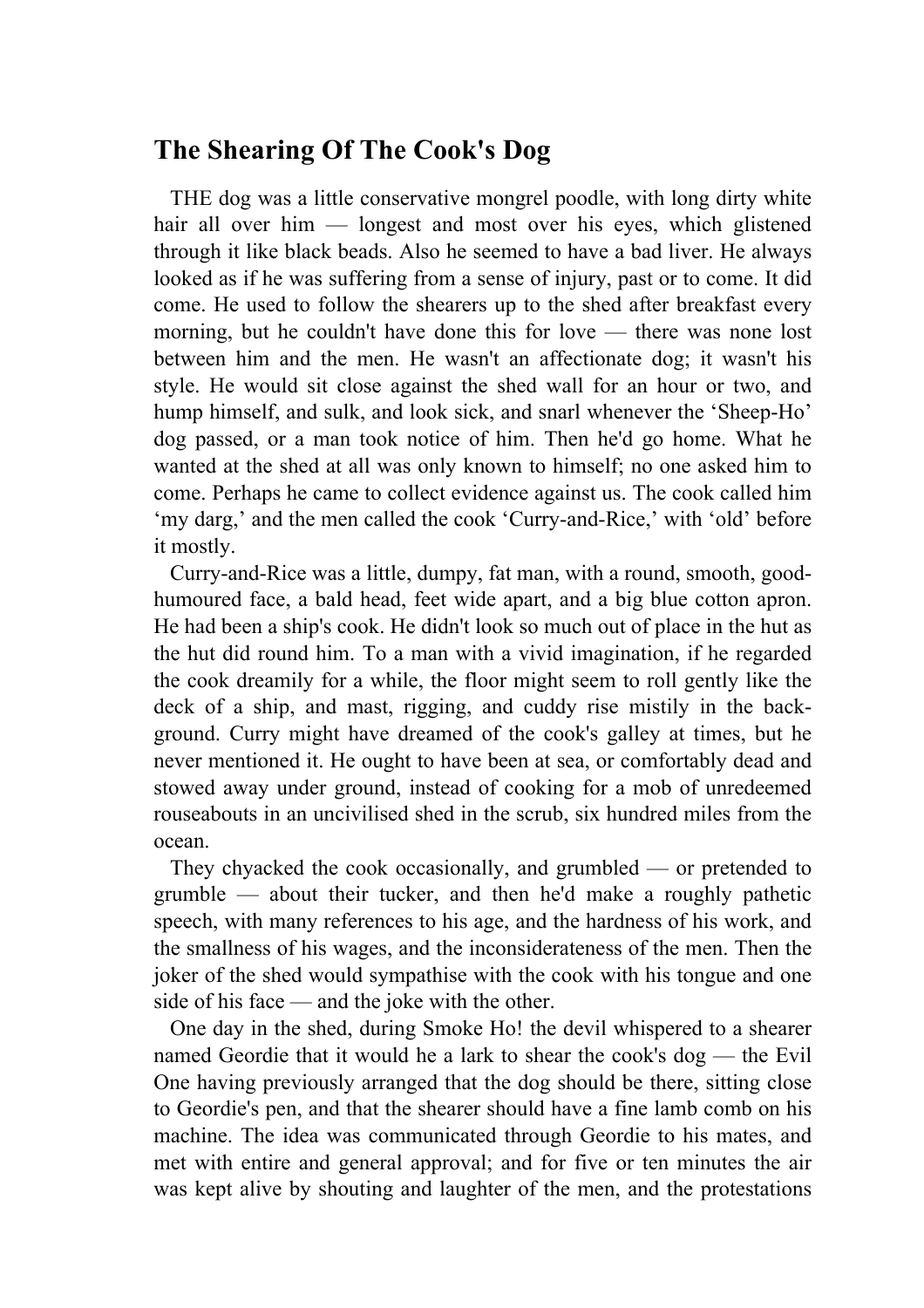of the dog. When the shearer touched skin, he yelled 'Tar!' and when he finished he shouted 'Wool away!' at the top of his voice, and his mates echoed him with a will. A picker-up gathered the 'fleece' with a great show of labour and care, and tabled it, to the well-ventilated disgust of old Scotty, the wool-roller. When they let the dog go he struck for home  $-\alpha$ clean-shaven poodle, except for a ferocious moustache and a tuft at the end of his tail.

 The cook's assistant said that he'd have given a five-pound-note for a portrait of Curry-and-Rice when that poodle came back from the shed. The cook was naturally very indignant; he was surprised at first — then he got mad. He had the whole afternoon to get worked up in, and at tea-time he went for the men properly.

 'Wotter yer growlin' about?' asked one. 'Wot's the matter with yer, anyway?'

 'I don't know nothing about yer dog!' protested a rouseabout; 'wotyer gettin' on to me for?'

 'Wotter they bin doin'to the cook now?' enquired a ring-leader innocently, as he sprawled into his place at the table. 'Can't yer let Curry alone? Wot d'yer want to be chyackin' him for? Give it a rest.'

 'Well, look here, chaps,' observed Geordie, in a determined tone, 'I call it a shame, that's what I call it. Why couldn't you leave an old man's dog alone? It was a mean, dirty trick to do, and I suppose you thought it funny. You ought to be ashamed of yourselves, the whole lot of you, for a drafted mob of crawlers. If I'd been there it wouldn't have been done; and I wouldn't blame Curry if he was to poison the whole convicted push.'

 General lowering of faces and pulling of hats down over eyes, and great working of knives and forks; also sounds like men trying not to laugh.

 'Why couldn't you play a trick on another man's darg?' said Curry. 'It's no use tellin' me. I can see it all as plain as if I was on the board — all of you runnin' an' shoutin' an' cheerin' an' laughin', and all over shearin' and ill-usin' a poor little darg! Why couldn't you play a trick on another man's darg ? . . It doesn't matter much — I'm nearly done cookin' here now. . . . Only that I've got a family to think of I wouldn't 'a' stayed so long. I've got to be up at five every mornin', an' don't get to bed till ten at night, cookin' an' bakin' an' cleanin' for you an' waitin' on you. First one lot in from the wool-wash, an' then one lot in from the shed, an' another lot in, an' at all hours an' times, an' all wantin' their meals kept hot, an' then they ain't satisfied. And now you must go an' play a dirty trick on my darg! Why couldn't you have a ]ark with some other man's darg?'

 Geordie bowed his head and ate as though he had a cud, like a cow, and could chew at leisure. He seemed ashamed, as indeed we all were —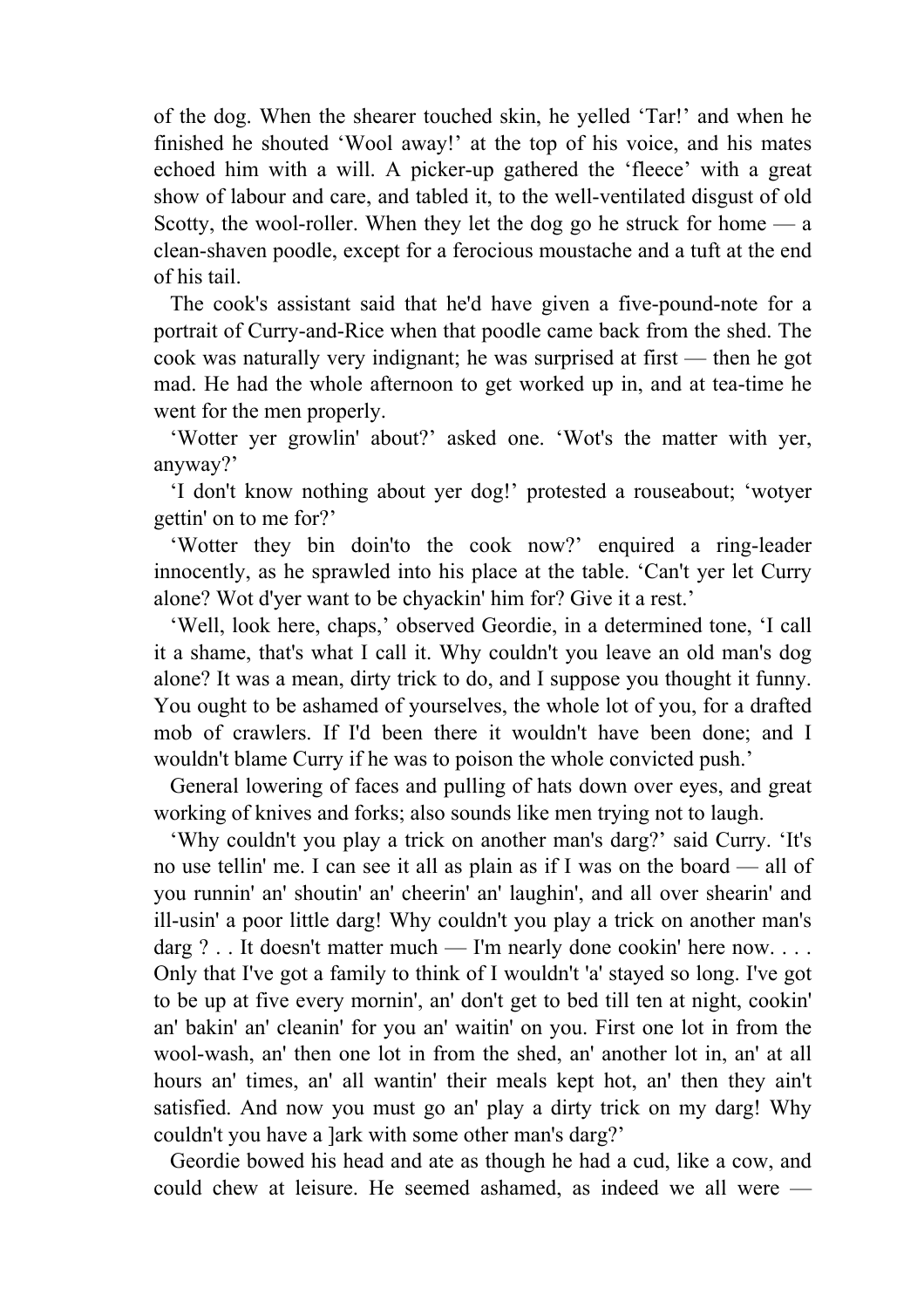secretly. Poor old Curry's oft-repeated appeal, 'Why couldn't you play a trick with another man's dog?' seemed to have something pathetic about it. The men didn't notice that it lacked philanthropy and logic, and probably the cook didn't notice it either, else he wouldn't have harped on it. Geordie lowered his face, and just then, as luck or the devil would have it, he caught sight of the dog. Then he exploded.

 The cook usually forgot all about it in an hour, and then, if you asked him what the chaps had been doing' he'd say, 'Oh, nothing! nothing! Only their larks!' But this time he didn't; he was 'narked' for three days, and the chaps marvelled much and were sorry, and treated him with great respect and consideration. They hadn't thought he'd take it so hard — the dogshearing business — else they wouldn't have done it. They were a little puzzled too, and getting a trifle angry, and would shortly be prepared to take the place of the injured party, and make things unpleasant for the cook. However, he brightened up towards the end of the week, and then it all came out.

 'I wouldn't 'a' minded so much,' he said, standing by the table with a dipper in one hand, a bucket in the other, and a smile on his face. 'I wouldn't 'a' minded so much only they'll think me a flash man in Bourke with that theer darg trimmed up like that!'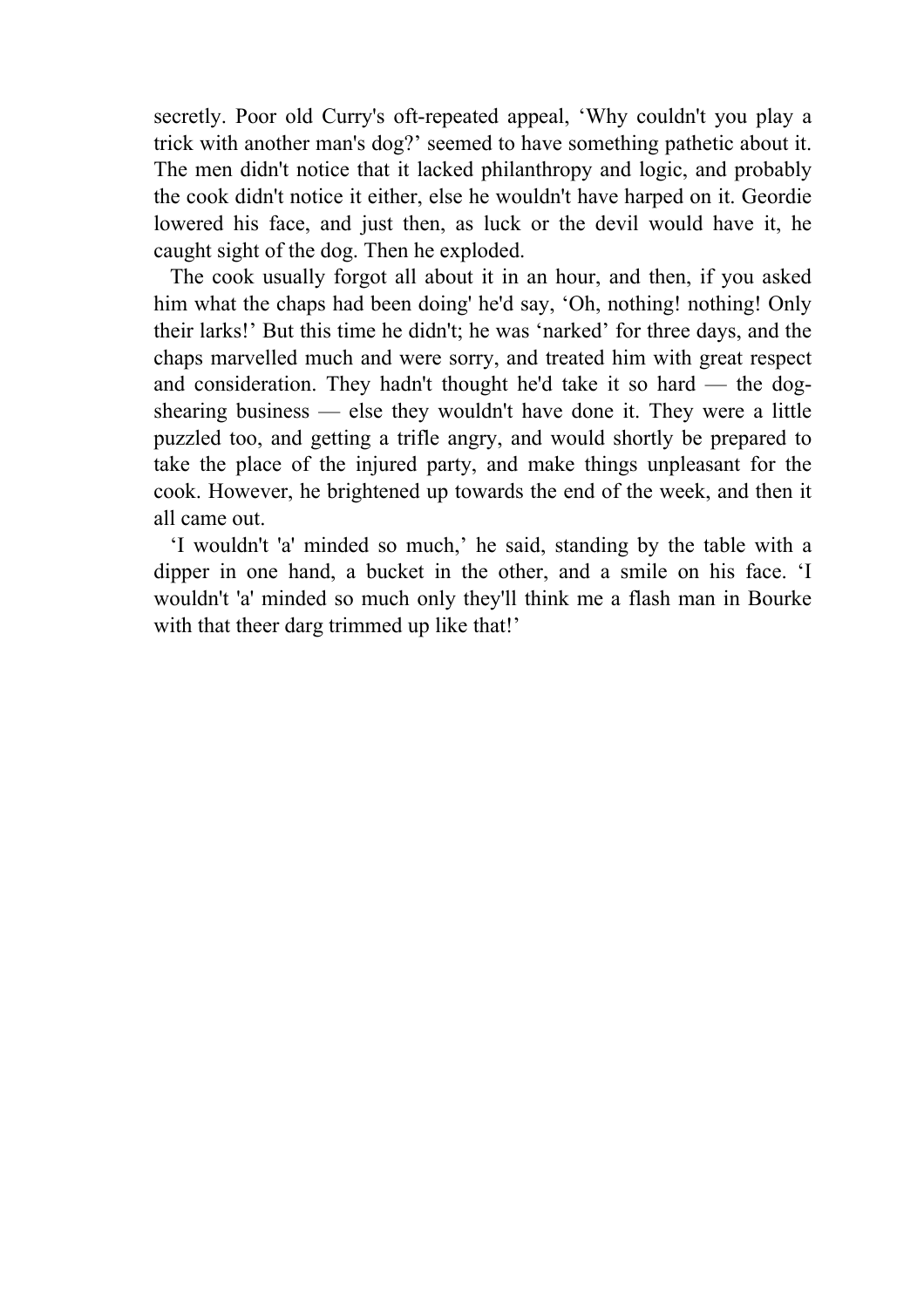# **'Dossing Out' And 'Camping'**

 At least two hundred poor beggars were counted sleeping out on the pavements of the main streets of Sydney the other night — grotesque bundles of rags lying under the verandahs of the old Fruit Markets and York-street shops, with their heads to the wall and their feet to the gutter. It was raining and cold that night, and the unemployed had been driven in from Hyde Park and the bleak Domain — from dripping trees, damp seats, and drenched grass — from the rain, and cold, and the wind. Some, had sheets of old newspapers to cover them — and some hadn't. Two were mates, and they divided a Herald between them. One had a sheet of brown paper, and another (lucky man!) had a bag — the only bag there. They all shrank as far into their rags as possible — and tried to sleep. The rats seemed to take them for rubbish, too, and only scampered away when one of the outcasts moved uneasily, or coughed, or groaned — or when a policeman came along. One or two rose occasionally and rooted in the dust-boxes on the pavement outside the shops — but they didn't seem to get anything. They were feeling 'peckish,' no doubt, and wanted to see if they could get something to eat before the corporation carts came along. So did the rats.

 Some men can't sleep very well on an empty stomach — at least, not at first; but it mostly comes with practice. They often sleep for ever in London. Not in Sydney as yet — so we say.

 Now and then one of our outcasts would stretch his cramped limbs to ease them — but the cold soon made him huddle again. The pavement must have been hard on the men's 'points,' too; they couldn't dig holes nor make soft places for their hips, as you can in camp out back. And then, again, the stones had nasty edges and awkward slopes, for the pavements were very uneven.

 The Law came along now and then, and had a careless glance at the unemployed in bed. They didn't look like sleeping beauties. The Law appeared to regard them as so much rubbish that ought not to have been placed there, and for the presence of which somebody ought to be prosecuted by the Inspector of Nuisances. At least, that was the expression the policeman had on his face.

 And so Australian workmen lay at two o'clock in the morning in the streets of Sydney, and tried to get a little sleep before the traffic came along and took their bed.

 The idea of sleeping out might be nothing to bushmen, not even an idea; but 'dossing out' in the city, and 'camping' in the bush are two very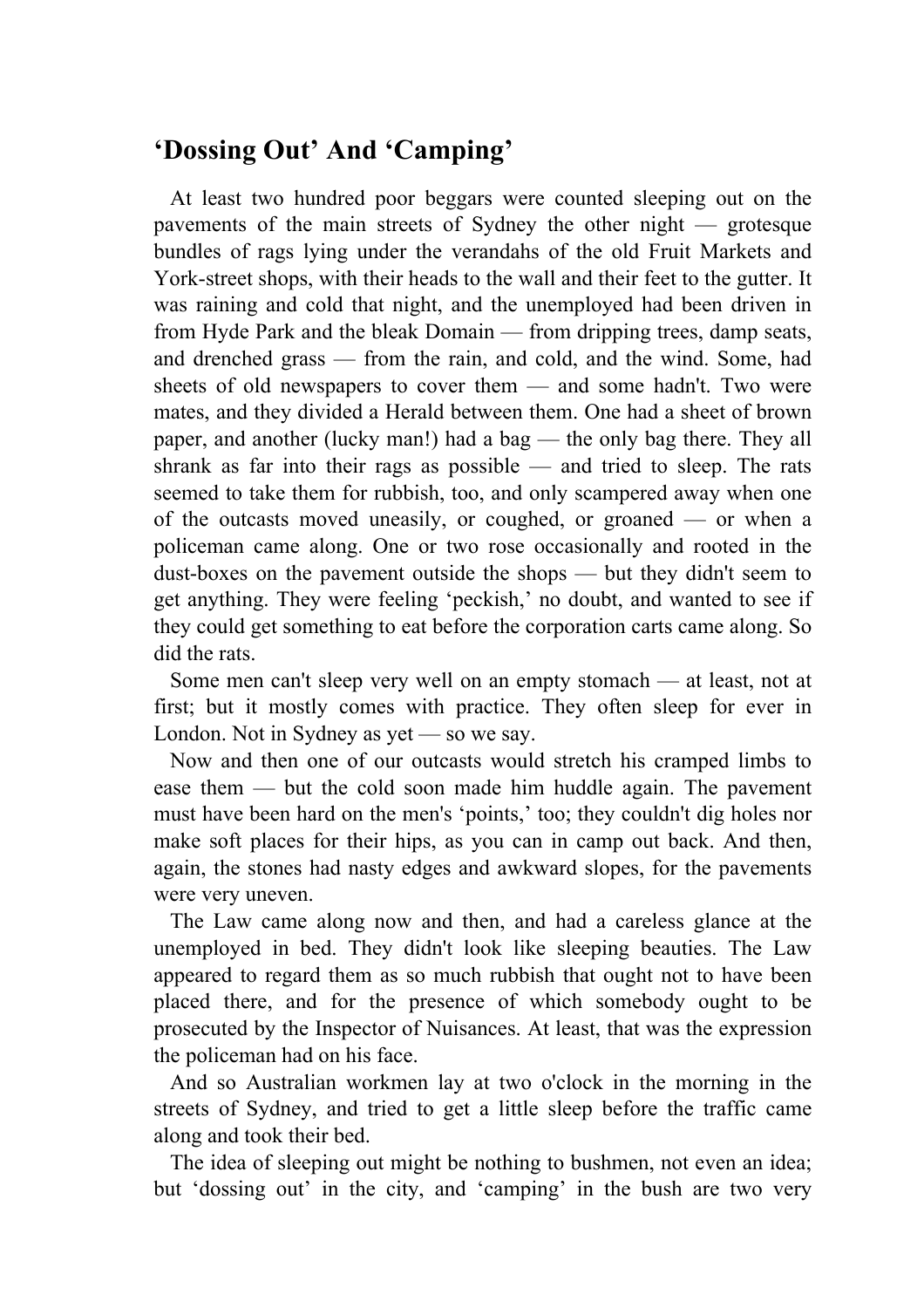different things. In the bush you can light a fire, boil your billy, and make some tea — if you have any; also fry a chop (there are no sheep running round in the city). You can have a clean meal, take off your shirt and wash it, and wash yourself — if there's water enough — and feel fresh and clean. You can whistle and sing by the camp fire, and make poetry, and breathe fresh air, and watch the everlasting stars that keep the mateless traveller from going mad as he lies in his lonely camp on the plains. Your privacy is even more perfect than if you had a suite of rooms at the Australia; you are at the mercy of no policeman; there's no one to watch you but God — and He won't move you on. God watches the 'dossers-out,' too, in the city, but He doesn't keep them from being moved on or run in.

 With the city unemployed the case is entirely different. The city outcast cannot light a fire and boil a billy — even if he has one — he'd be run in at once for attempting to commit arson, or create a riot, or on suspicion of being a person of unsound mind. If he took off his shirt to wash it, or went in for a swim, he'd be had up for indecently exposing his bones — and perhaps he'd get flogged. He cannot whistle or sing on his pavement bed at night, for, if he did, he'd be violently arrested by two great policemen for riotous conduct. He doesn't see many stars, and he's generally too hungry to make poetry. He only sleeps on the pavement on sufferance, and when the policeman finds the small hours hang heavily on him, he can root up the unemployed with his big foot and move him on — or arrest him for being around with the intention to commit a felony; and, when the wretched 'dosser' rises in the morning, he cannot shoulder his swag and take the track — he must cadge a breakfast at some back gate or restaurant, and then sit in the park or walk round and round, the same old hopeless round, all day. There's no prison like the city for a poor man.

 Nearly every man the traveller meets in the bush is about as dirty and ragged as himself, and just about as hard up; but in the city nearly every man the poor unemployed meets is a dude, or at least, well dressed, and the unemployed *feels* dirty and mean and degraded by the contrast — and despised.

 And he can't help feeling like a criminal. It may be imagination, but every policeman seems to regard him with suspicion, and this is terrible to a sensitive man.

 We once had the key of the street for a night. We don't know how much tobacco we smoked, how many seats we sat on, or how many miles we walked before, morning. But we do know that we felt like a felon, and that every policeman seemed to regard us with a suspicious eye; and at last we began to squint furtively at every trap we met, which, perhaps, made him more suspicious, till finally we felt bad enough to be run in and to get six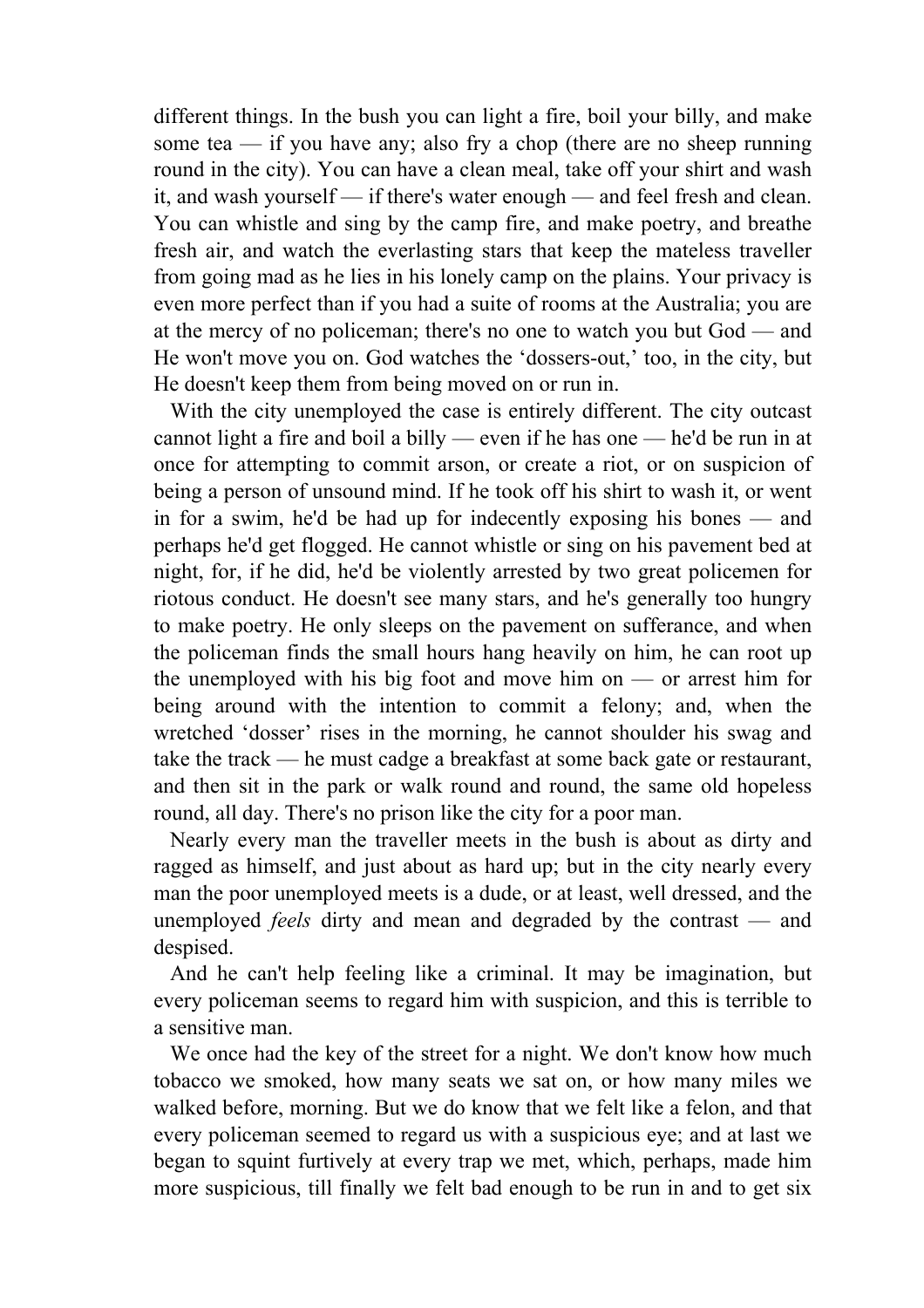months' hard.

 Three winters ago a man, whose name doesn't matter, had a small office near Elizabeth Street, Sydney. He was an hotel broker, debt collecton commission agent, canvasser, and so on, in a small way — a very small way — but his heart was big. He had a partner. They batched in the office, and did their cooking over a gas lamp. Now, every day the man-whosename-doesn't-matter would carefully collect the scraps of food, add a slice or two of bread and butter, wrap it all up in a piece of newspaper, and, after dark, step out and leave the parcel on a ledge of the stonework outside the building in the street. Every morning it would be gone. A shadow came along in the night and took it, This went on for many months, till at last one night the man-whose-name-doesn't-matter forgot to put the parcel out, and didn't think of it till he was in bed. It worried him, so that at last he had to get up and put the scraps outside. It was midnight. He felt curious to see the shadow, so he waited until it came along. It wasn't his long-lost brother, but it was an old mate of his.

Let us finish with a sketch:—

 The scene was Circular Quay, outside the Messageries sheds. The usual number of bundles of misery — covered more or less with dirty sheets of newspaper — lay along the wall under the ghastly glare of the electric light. Time — shortly after midnight. From among the bundles an old man sat up. He cautiously drew off his pants, and then stood close to the wall, in his shirt, tenderly examining the seat of the trousers. Presently he shook them out, folded them with great care, wrapped them in a scrap of newspaper, and laid down where his head was to be. He had thin, hairy legs and a long grey beard. From a bundle of rags he extracted another pair of pants, which were all patches and tatters, and into which he engineered his way with great caution. Then he sat down, arranged the paper over his knees, laid his old ragged grey head back on his precious Sunday-gomeetings — and slept.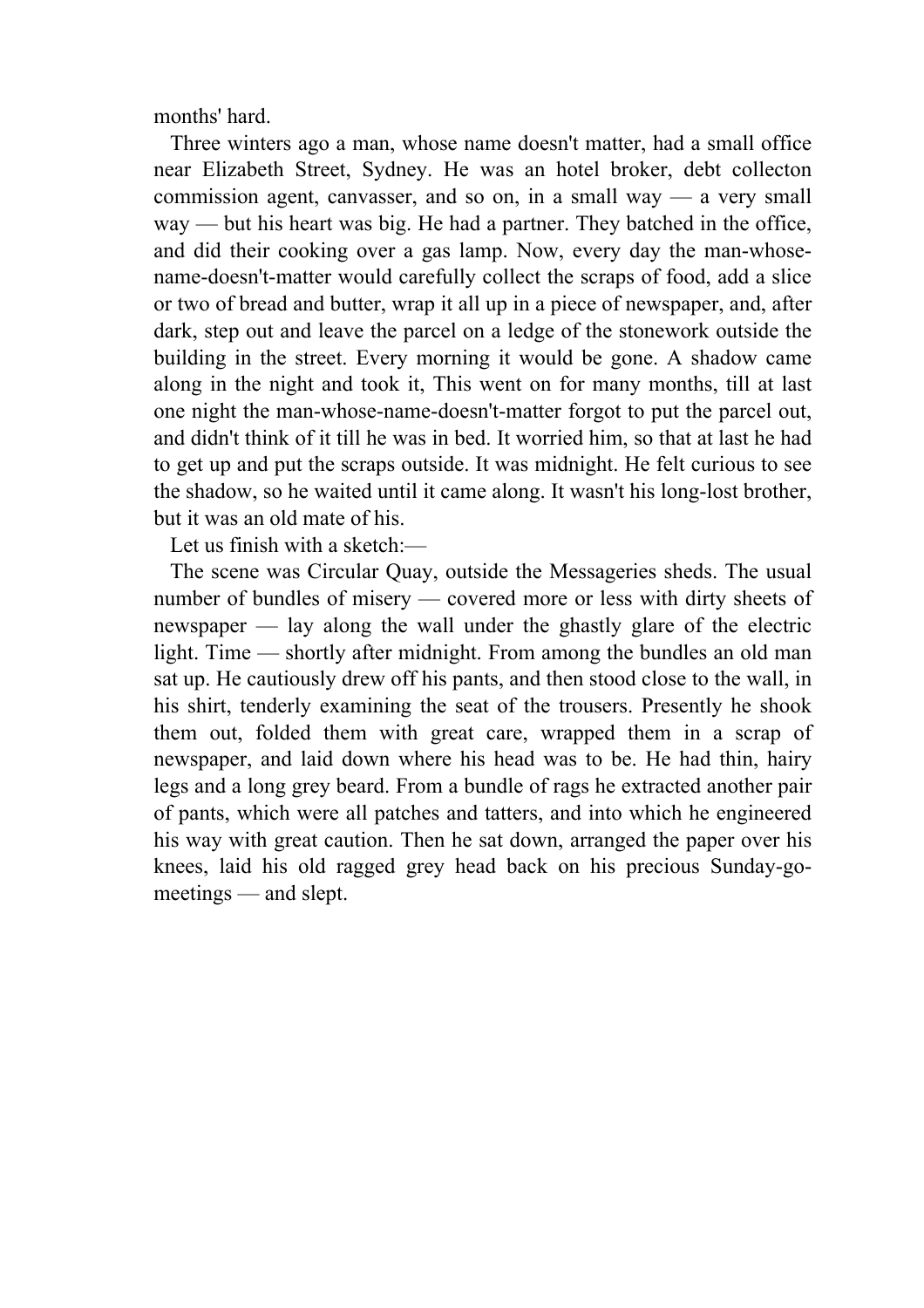### **Across The Straits**

 WE crossed Cook's Straits from Wellington in one of those rusty little iron tanks that go up and down and across there for twenty or thirty years and never get wrecked — for no other reason, apparently, than that they have every possible excuse to go ashore or go down on those stormy coasts. The age, construction, or condition of these boats, and the southeasters, and the construction of the coastline, are all decidedly in favour of their going down; the fares are high and the accommodation is small and dirty. It is always the same where there is no competition.

 A year or two ago, when a company was running boats between Australia and New Zealand without competition, the steerage fare was three pound direct single, and two pound ten shillings between Auckland and Wellington. The potatoes were black and green and soggy, the beef like bits scraped off the inside of a hide which had lain out for a day or so, the cabbage was cabbage leaves, the tea muddy. The whole business took away our appetite regularly three times a day before we commenced, and there wasn't enough to go round, even if it had been good-enough tucker, we mean; there was enough appetite to go round three or four times, but it was driven away by disgust until after meals. If we had not, under cover of darkness, broached a deck cargo of oranges, lemons, and pineapples, and thereby run the risk of being run in on arrival, there would have been starvation, disease, and death on that boat before the end — perhaps mutiny.

 You can go across now for one pound, and get something to eat on the road; but the travelling public will go on patronising the latest reduction in fares until the poorer company gets starved out and fares go up, — then the travelling public will have to pay three or four times as much as they do now, and go hungry on the voyage; all of which ought to go to prove that the travelling public is as big a fool as the general public.

 We can't help thinking that the captains and crews of our primitive little coastal steamers take the chances so often that they in time get used to it, and, being used to it, have no longer any misgivings or anxiety in rough weather concerning a watery grave, but feel as perfectly safe as if they were in church with their wives or sisters — only more comfortable — and go on feeling so until the worn-out machinery breaks down and lets the old tub run ashore, or knocks a hole in her side, or the side itself rusts through at last and lets the water in, or the last straw in the shape of an extra ton of brine tumbles on board, and the 'John Smith' (Newcastle) goes down with a 'swoosh' before the cook has time to leave off peeling his potatoes and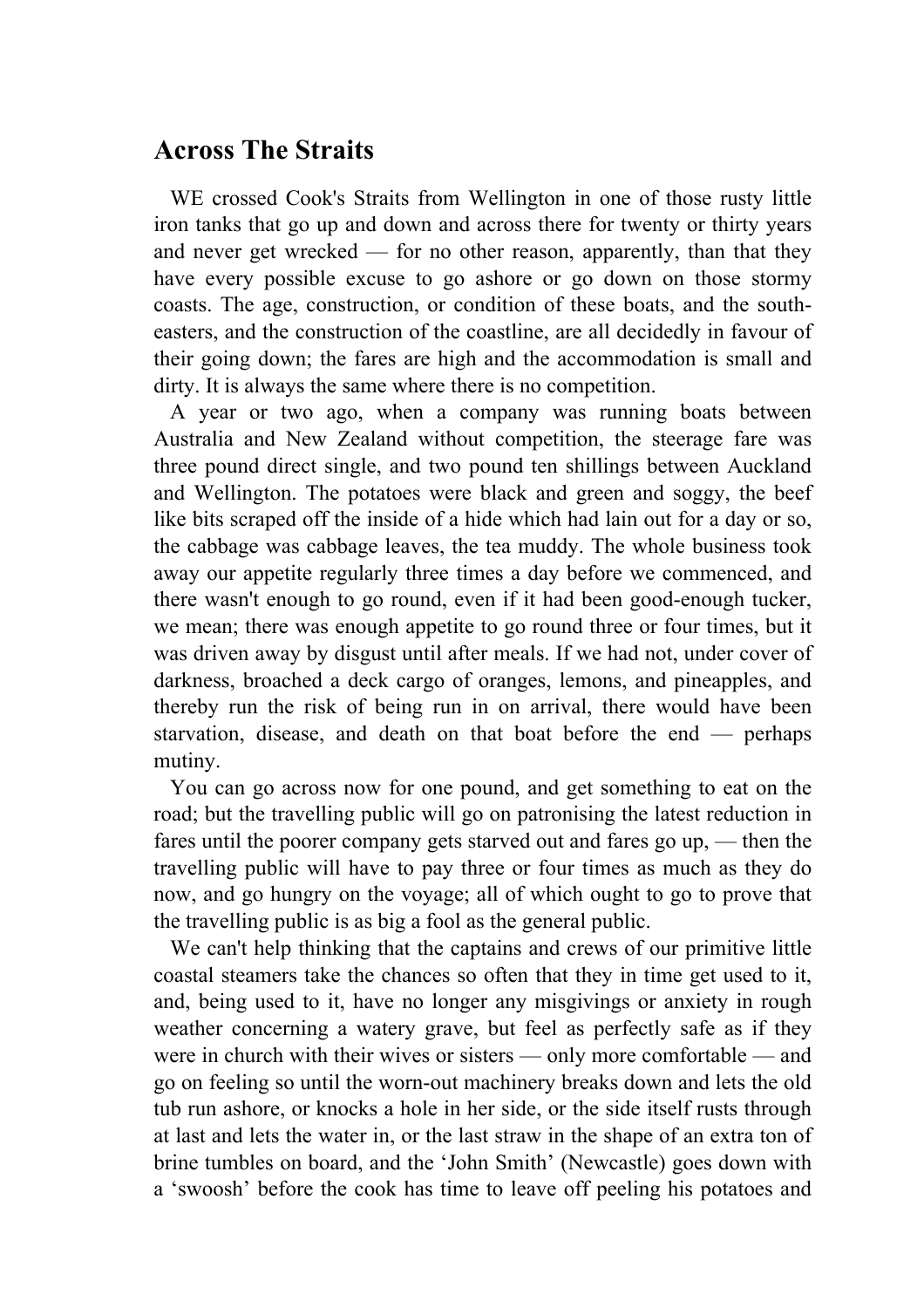take to prayer.

 These cheerful — and, maybe, unjust — reflections are perhaps in consequence of our having lost a sovereign to start with. We arrived at the booking-office with two minites to spare, two sticks of Juno tobacco, a spare wooden pipe — in case we lost the other — a letter to a friend's friend down South, a pound note (Bank of New Zealand), and two halfcrowns, with which to try our fortunes in South Island. We also had a few things in a portmanteau and two blankets in a three-busbel bag, but they didn't amount to much. The clerk put down the ticket with the halfsovereign on top of it, and we wrapped the latter in the former and ran for the wharf. On the way we snatched the ticket out to see the name of the boat we were going by, in order to find it, and it was then, we suppose, that the semi-quid got lost.

Did you ever lose a sovereign or a half-sovereign under similar circumstances? You think of it casually and feel for it carelessly at first, to be sure that it's there all right; then, after going through your pockets three or four times with rapidly growing uneasiness, you lose your head a little and dredge for that coin hurriedly and with painful anxiety. Then you force yourself to be calm, and proceed to search yourself systematically, in a methodical manner. At this stage, if you have time, it's a good plan to sit down and think out when and where you last had that half-sovereign, and where you have been since, and which way you came from there, and what you took out of your pocket, and where, and whether you might have given it in mistake for sixpence at that pub where you rushed in to have a beer and then you calculate the chances against getting it back again. The last of these reflections is apt to be painful, and the painfulness is complicated and increased when there happen to have been several pubs and a like number of hurried farewell beers in the recent past.

 And for months after that you cannot get rid of the idea that that half-sov. might be about your clothes somewhere. It haunts you. You turn your pockets out, and feel the lining of your coat and vest inch by inch, and examine your letters, papers — everything you happen to have had in your pockets that day — over and over again, and by-and-bye you peer into envelopes and unfold papers that you didn't have in your pocket at all, but might have had. And when the novelty of the first search has worn off, and the fit takes you, you make another. Even after many months have passed away, some day — or night — when you are hard up for tobacco and a drink, you suddenly think of that late lamented half-sov, and are moved by adverse circumstances to look through your old clothes in a sort of forlorn hope, or to give good luck a sort of chance to surprise you — the only chance that you can give it.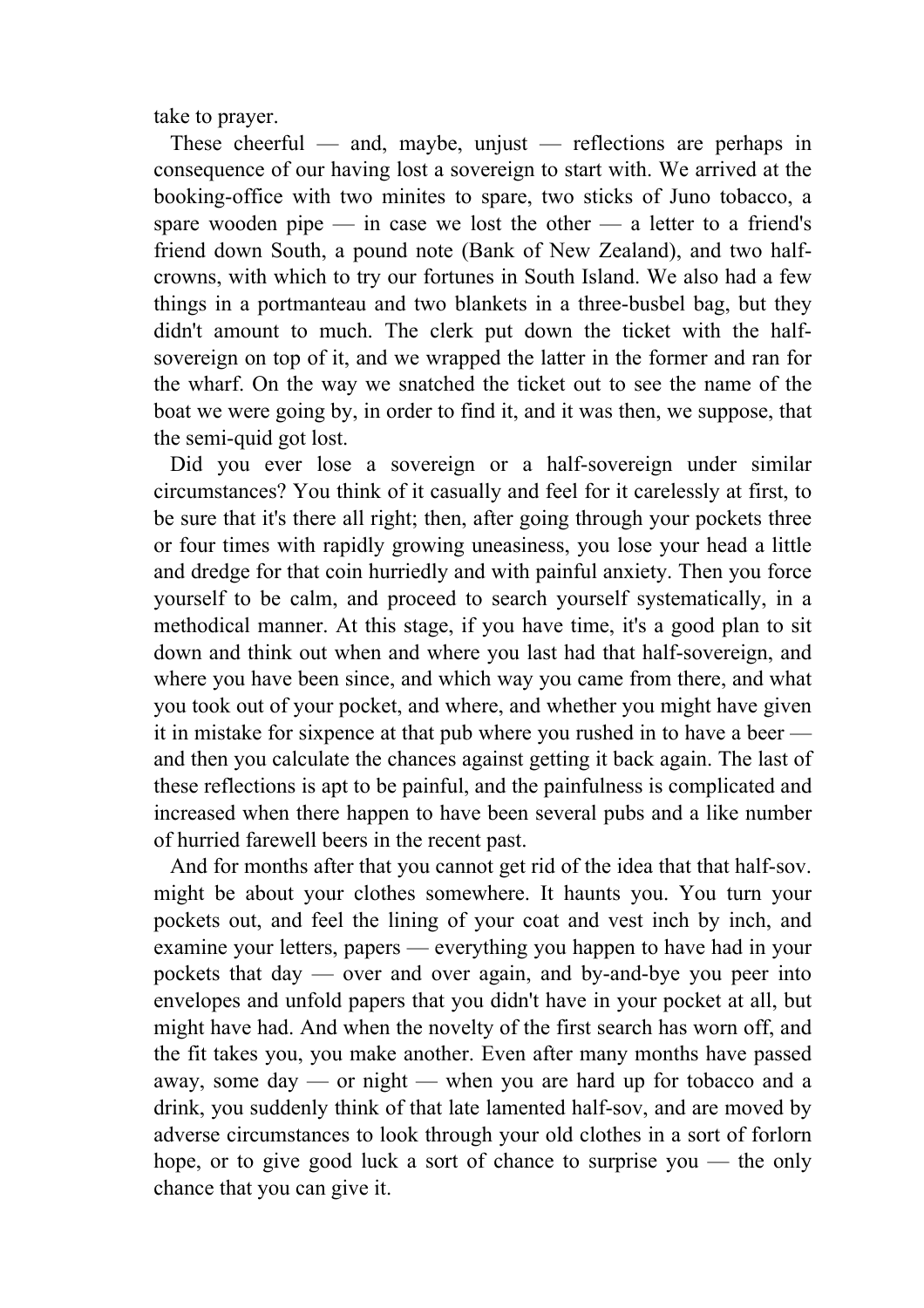By-the-way, seven-and-six of that half quid should have gone to the landlord of the hotel where we stayed last, and somehow, in spite of this enlightened age, the loss of it seemed a judgment; and seeing that the boat was old and primitive, and there was every sign of a three days' sou'-easter, we sincerely hoped that judgment was complete — that supreme wrath had been appeased by the fine of ten bob without adding any Jonah business to it.

 This reminds us that we once found a lost half-sovereign in the bowl of a spare pipe six months after it was lost. We wish it had stayed there and turned up to-night. But, although when you are in great danger — say, adrift in an open boat — tales of providential escapes and rescues may interest and comfort you, you can't get any comfort out of anecdotes concerning the turning up of lost quids when you have just lost one yourself. All you want is to find it.

 It bothers you even not to be able to account for a bob. You always like to know that you have had something for your money, if only a long beer. You would sooner know that you fooled your money away on a spree and made yourself sick than lost it out of an extra hole in your pocket and kept well.

 We left Wellington with a feeling of pained regret, a fellow-wanderer by our side telling us how he had once lost a 'fi-pun-note' — and about twothirds of the city unemployed on the wharf looking for that half-sovereign. Well, we hope that some poor devil found it; although, to tell the truth, we would then have by far preferred to have found it ourself.

 A sailor said that the 'Moa' was a good sea-boat, and, although she was small and old, *he* was never afraid of her. He'd sooner travel in her than in some of those big cheap ocean liners with more sand in them than iron or steel---- You know the rest. Further on, in a conversation concerning the age of these coasters, he said that they'd last fully thirty years if well painted and looked after. He said that this one was seldom painted, and never painted properly; and then, seemingly in direct contradiction to his previously expressed confidence in the safety and seaworthiness of the 'Moa,' he said that he could poke a stick through her anywhere. We asked him not to do it.

 It came on to splash, and we went below to reflect, and search once more for that half-sovereign.

 The cabin was small and close, and dimly lighted, and evil smelling, and shaped like the butt end of a coffin. It might not have smelt so bad if we hadn't lost that half-sovereign. There was a party of those gipsy-like Assyrians — two families apparently — the women and children lying very sick about the lower bunks; and a big, good-humoured-looking young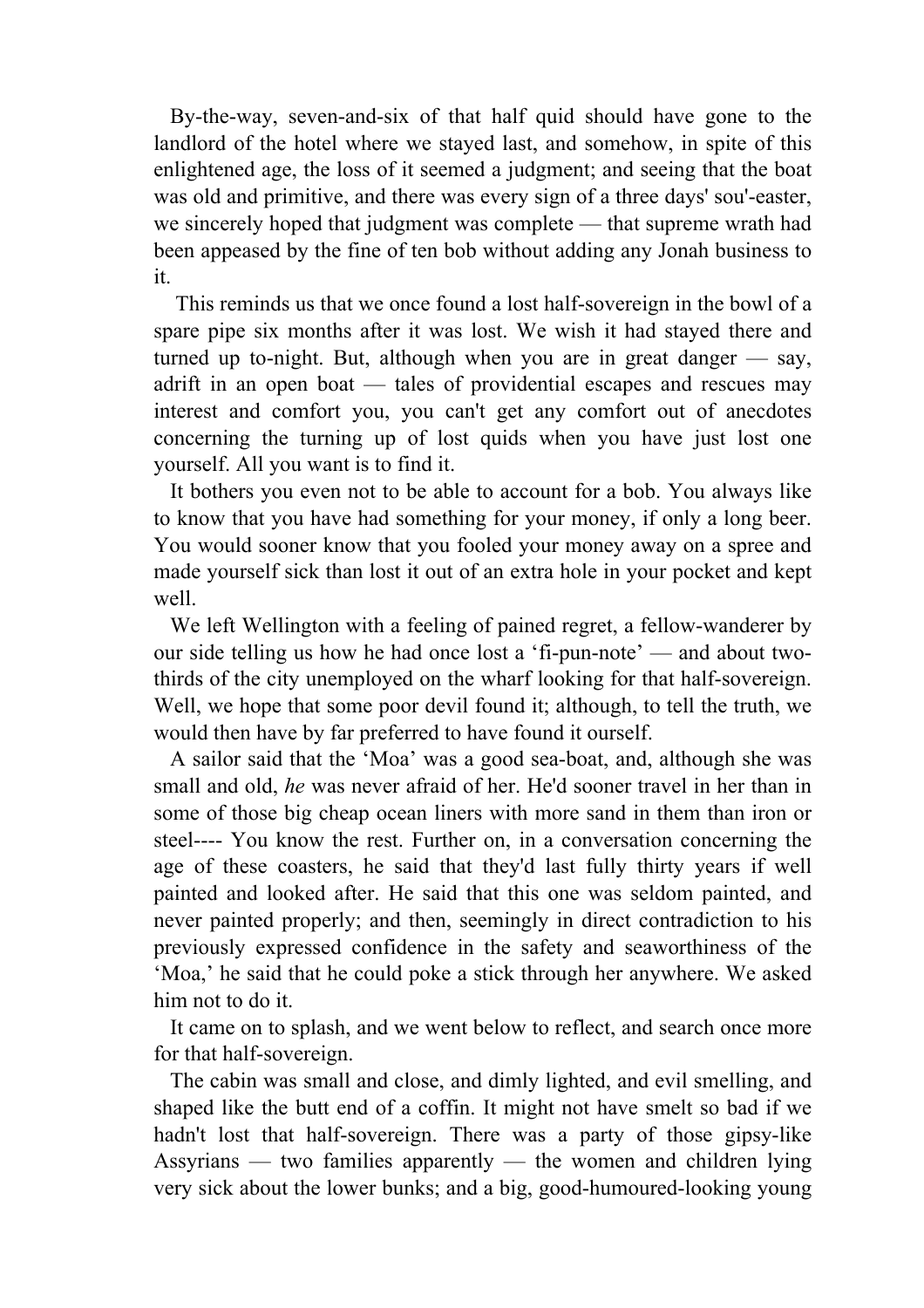Maori propped between the end of the table and the wall, playing a concertina. The sick people were too sick, and the concertina seemed too much in sympathy with them, and the lost half quid haunted us more than ever down there; so we started to climb out. The first thing that struck us was the jagged top edge of that iron hood-like arrangement over the gangway. The top half only of the scuttle was open. There was nothing to be seen except a fog of spray and a Newfoundland dog seasick under the lee of something. The next thing that struck us was a tub of salt water, which came like a cannon ball and broke against the hood affair, and spattered on deck like a crockery shop. We climbed down again backwards, and sat on the floor with emphasis, in consequence of stepping down a last step that wasn't there, and cracked the back of our head against the edge of the table. The Maori helped us up, and we had a drink with him at the expense of one of the half-casers mentioned in the beginning of this article. Then the Maori shouted, then we, then the Maori again, then we again; and then we thought, 'Dash it, what's a half-sovereign? We'll fall on our feet all right.'

 We went up Queen Charlotte's Sound, a long crooked arm of the sea between big, rugged, black-looking hills. There was a sort of lighthouse down near the entrance, and they said an old Maori kept it. There were some whitish things on the sides of the hills, which we at first took for cattle, and then for goats. They were sheep. Some one said that that country was only fit to carry sheep. It must have been bad, then, judging from some of the country in Australia which is only fit to carry sheep. Country that wouldn't carry goats would carry sheep, we think. Sheep are about the hardiest animals on the face of this planet — barring crocodiles.

 You may rip a sheep open whilst watching for the boss's boots or yarning to a pen-mate, and then when you have stuffed the works back into the animal, and put a stitch in the slit, and poked it somewhere with a tar-stick (it doesn't matter much where) the jum-buck will be all right and just as lively as ever, and turn up next shearing without the ghost of a scratch on its skin.

 We reached Picton, a small collection of twinkling lights in a dark pocket, apparently at the top of a sound. We climbed up on to the wharf, got through between two railway trucks, and asked a policeman where we were, and where the telegraph office was. There were several pretty girls in the office, laughing and chyacking the counter clerks, which jarred upon the feelings of this poor orphan wanderer in strange and unemployed lands. We gloomily took a telegram form, and wired to a friend in North Island, using the following words: 'Wire quid; stumped.'

Then we crossed the street to a pub and asked for a room, and they told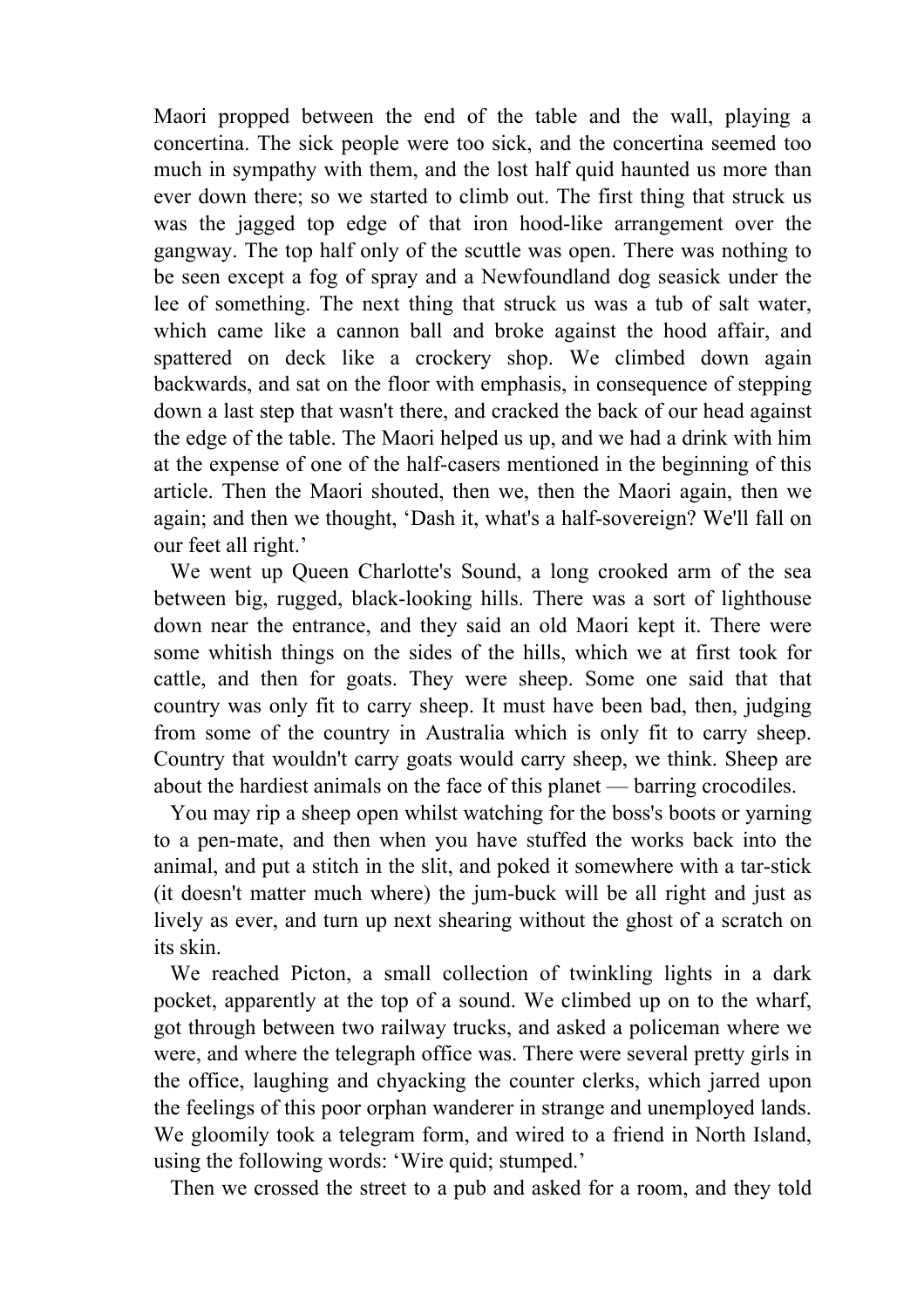us to go up to No. 8. We went up, struck a match, lit the candle, put our bag in a corner, cleared the looking-glass, &c., off the toilet table, got some paper and a pencil out of our portmanteau, and sat down and wrote this sketch.

The candle is going out.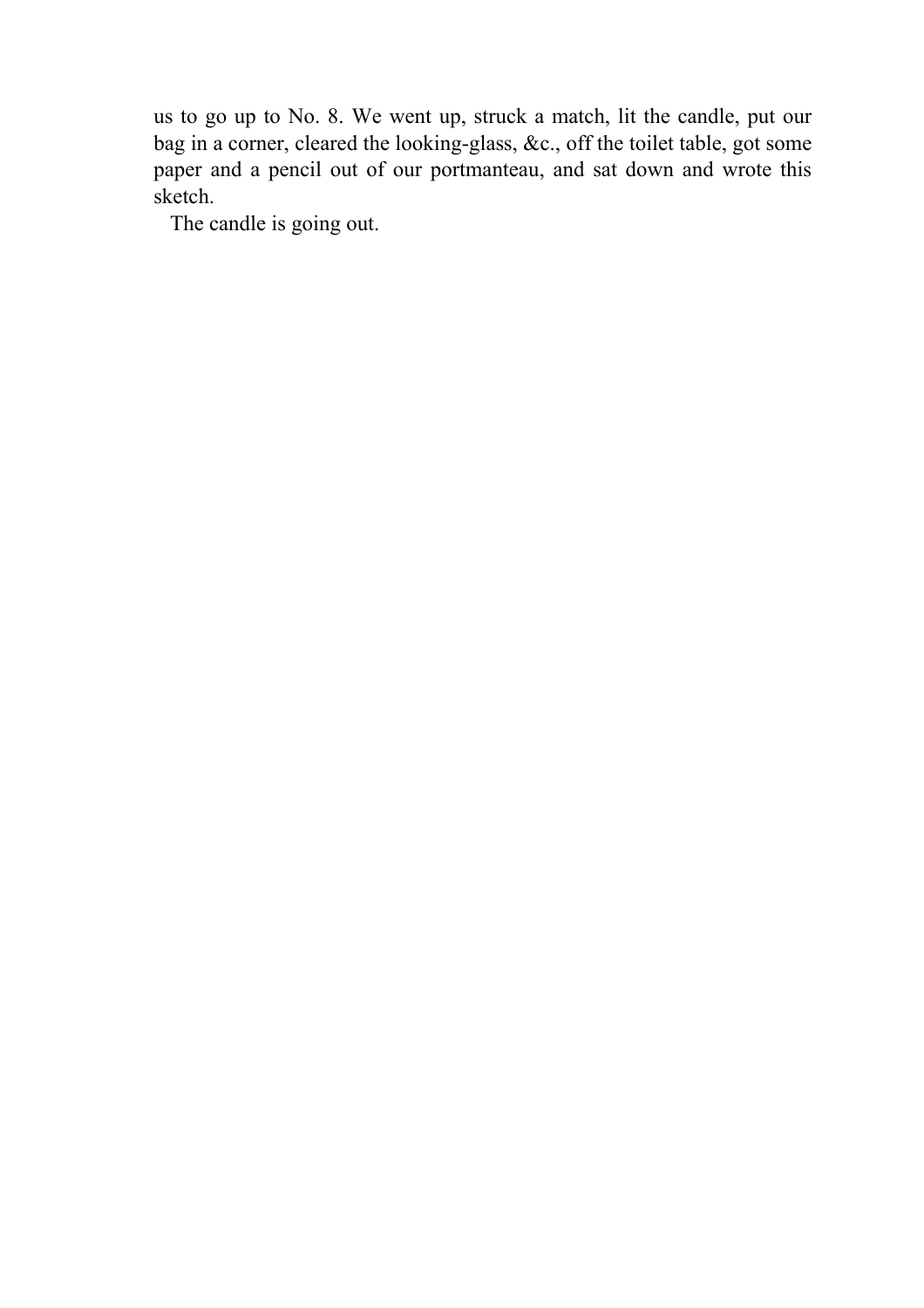## **Steelman's Pupil**

 STEELMAN was a hard case, but some said that Smith was harder. Steelman was big and good-looking, and good-natured in his way; he was a 'spieler,' pure and simple, but did things in humorous style. Smith was small and weedy, of the sneak variety; he had a whining tone and a cringing manner. He seemed to be always so afraid you were going to hit him that he would make you *want* to hit him on that account alone.

 Steelman 'had' you in a fashion that would make your friends laugh. Smith would 'have' you in a way which made you feel mad at the bare recollection of having been taken in by so contemptible a little sneak.

 They battled round together in the North Island of Maoriland for a couple of years.

One day Steelman said to Smith:

 'Look here, Smithy, you don't know you're born yet. I'm going to take you in hand and teach you.'

 And he did. If Smith wouldn't do as Steelman told him, or wasn't successful in cadging, or 'mugged' any game they had in hand, Steelman would threaten to 'stoush' him; and, if the warning proved ineffectual after the second or third time, he *would* stoush him.

 One day, on the track, they came to a place where an old Scottish couple kept a general store and shanty. They camped alongside the road, and Smith was just starting up to the house to beg supplies when Steelman cried:

'Here! — hold on. Now where do you think you're going to?'

 'Why, I'm going to try and chew the old party's lug, of course. We'll be out of tucker in a couple of days,' said Smith.

Steelman sat down on a stump in a hopeless, discouraged sort of way.

 'It's no use,' he said, regarding Smith with minged reproach and disgust. 'It's no use. I might as well give it best. I can see that it's only waste of time trying to learn you anything. Will I ever be able to knock some gumption into your thick skull? After all the time and trouble and pains I've took with your education, you hain't got any more sense than to go and mug a business like that! When will you learn sense? Hey? After all, I ---- Smith, you're a born mug!'

 He always called Smith a 'mug' when he was particularly wild at him, for it hurt Smith more than anything else.

 'There's only two classes in the world, spielers and mugs — and you're a mug, Smith.'

'What have I done, anyway?' asked Smith helplessly. 'That's all I want to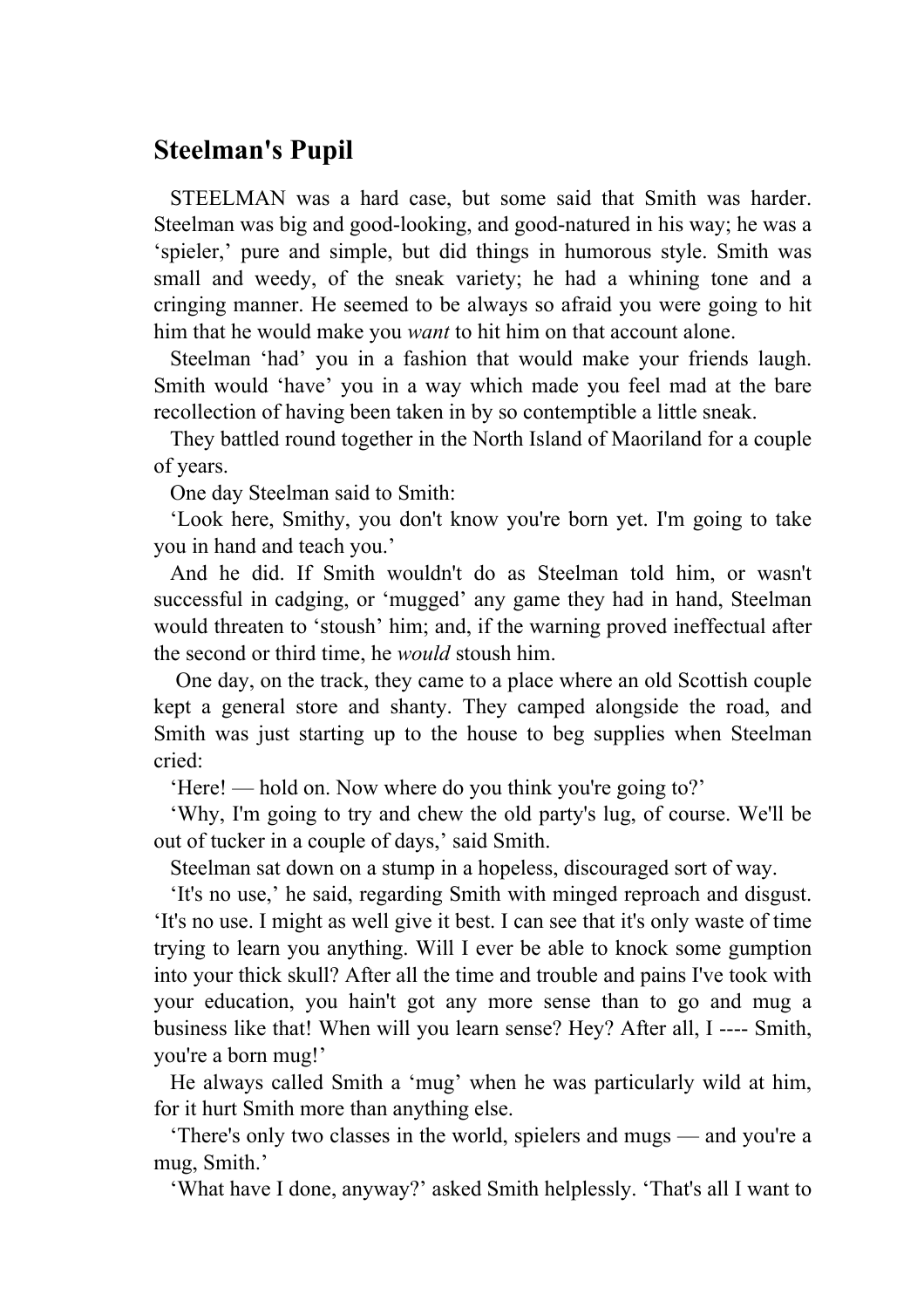know.'

Steelman wearily rested his brow on his hand.

 'That will do, Smith,' he said listlessly; 'don't say another word, old man; it'll only make my head worse; don't talk. You might, at the very least, have a little consideration for my feelings — even if you haven't for your own interests.' He paused and regarded Smith sadly. 'Well, I'll give you another show. I'll stage the business for you.'

 He made Smith doff his coat and get into his worst pair of trousers and they were bad enough; they were hopelessly 'gone,' beyond the extreme limit of bush decency. He made Smith put on a rag of a felt hat and a pair of ''lastic sides' which had fallen off a tramp and lain baking and rotting by turns on a rubbish heap — they had to be tied on Smith with bits of rag and string. He drew dark shadows round Smith's eyes, and burning spots on his cheek-bones with some grease-paints he used when they travelled as 'The Great Steelman and Smith Combination Star Shakesperian Dramatic Co.' He damped Smith's hair to make it dark and lank and his face more corpse-like by comparison — in short, he 'made him up' to look like a man who had long passed the very last stage of consumption, and had been artificially kept alive in the interests of science.

 'Now you're ready,' said Steelman to Smith, 'You left your whare the day before yesterday and started to walk to the hospital at Palmerston. An old mate picked you up dying on the road, brought you round, and carried you on his back most of the way here. You firmly believe that Providence had something to do with the sending of that old mate along at that time and place above all others. Your mate also was hard-up; he was going to a job — the first show for work he'd had in nine months — but he gave it up to see you through; he'd give up his life rather than desert a mate in trouble. You only want a couple of shillings or a bit of tucker to help you on to Palmerston. You know you've got to die, and you you want to live long enough to get word to your poor old mother, and die on a bed.

 'Remember, they're Scotch up at that house. You understand the Scotch barrack pretty well by now — if you don't it ain't my fault. You were born in Aberdeen, but came out too young to remember much about the town. Your father's dead. You ran away to sea and came out in the Bobbie Burns to Sydney. Your poor old mother's in Aberdeen now — Bruce or Wallace Wynd will do. Your mother might be dead now — poor old soul! — any way, you'll never see her again. You wish you'd never run away from home. You wish you'd been a better son to your poor old mother; you wish you'd written to her and answered her last letter. You only want to live long enough to write home and ask for forgiveness and a blessing before you die. If you had a drop of spirits of some sort to brace you up you might get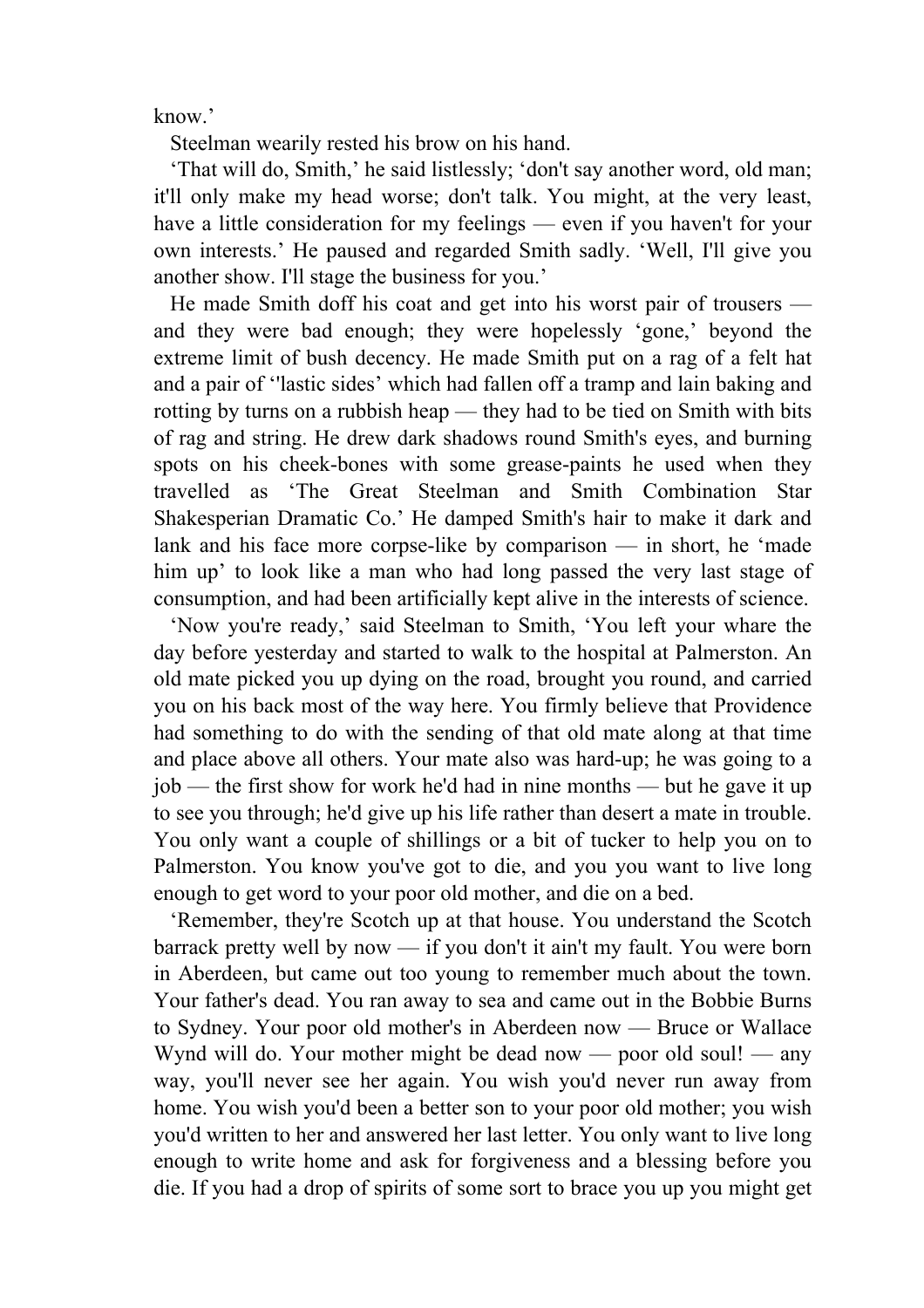along the road better. (Put this delicately.) Get the whine out of your voice and breathe with a wheeze — like this; get up the nearest approach to a death-rattle that you can. Move as if you were badly hurt in your wind like this. (If you don't do it better 'n that, I'll stoush you.) Make your face a bit longer and keep your lips dry — don't lick them, you damned fool! *breathe* on them; make 'em dry as chips. That's the only decent pair of breeks you've got, and the only "shoon." You're a Presbyterian — not a U.P., the Auld Kirk. Your mate would have come up to the house only well, you'll have to use the stuffing in your head a bit; you can't expect me to do all the brain work. Remember it's consumption you've got galloping consumption; you know all the symptoms — pain on top of your right lung, bad cough and night sweats. Something tells you that you won't see the new year — it's a week off Christmas now. And, if you come back without anything, I'll blessed soon put you out of your misery.'

\* \* \* \* \* Smith came back with about four pounds of short-bread and as much various tucker as they could conveniently carry; a pretty good suit of castoff tweeds; a new pair of 'lastic sides from the store stock; two bottles of patent medicine and a black bottle half-full of home-made consumptioncure; also a letter to a hospital-committee man, and three shillings to help him on his way to Palmerston. He also got about half a mile of sympathy, religious consolation, and medical advice which he didn't remember.

'Now,' he said, triumphantly, 'am I a mug or not?'

 Steelman kindly ignored the question, 'I *did* have a better opinion of the Scotch,' he said, contemptuously.

\* \* \* \* \*

 Steelman got on at an hotel as billiard-marker and decoy, and in six months he managed that pub. Smith, who'd been away on his own account, turned up in the town one day clean-broke, and in a deplorable state. He heard of Steelman's luck, and thought he was 'all right,' so went to his old friend. Cold type — or any other kind of type — couldn't do justice to Steelman's disgust. To think that this was the reward of all the time and trouble he'd spent on Smith's education! However, when he cooled down, he said:

 'Smith, you're a young man yet, and it's never too late to mend. There is still time for reformation. I can't help you now; it would only demoralise you altogether. To think, after the way I trained you, you can't battle round any better'n this! I always thought you were an irreclaimable mug, but I expected better things of you towards the end. I thought I'd make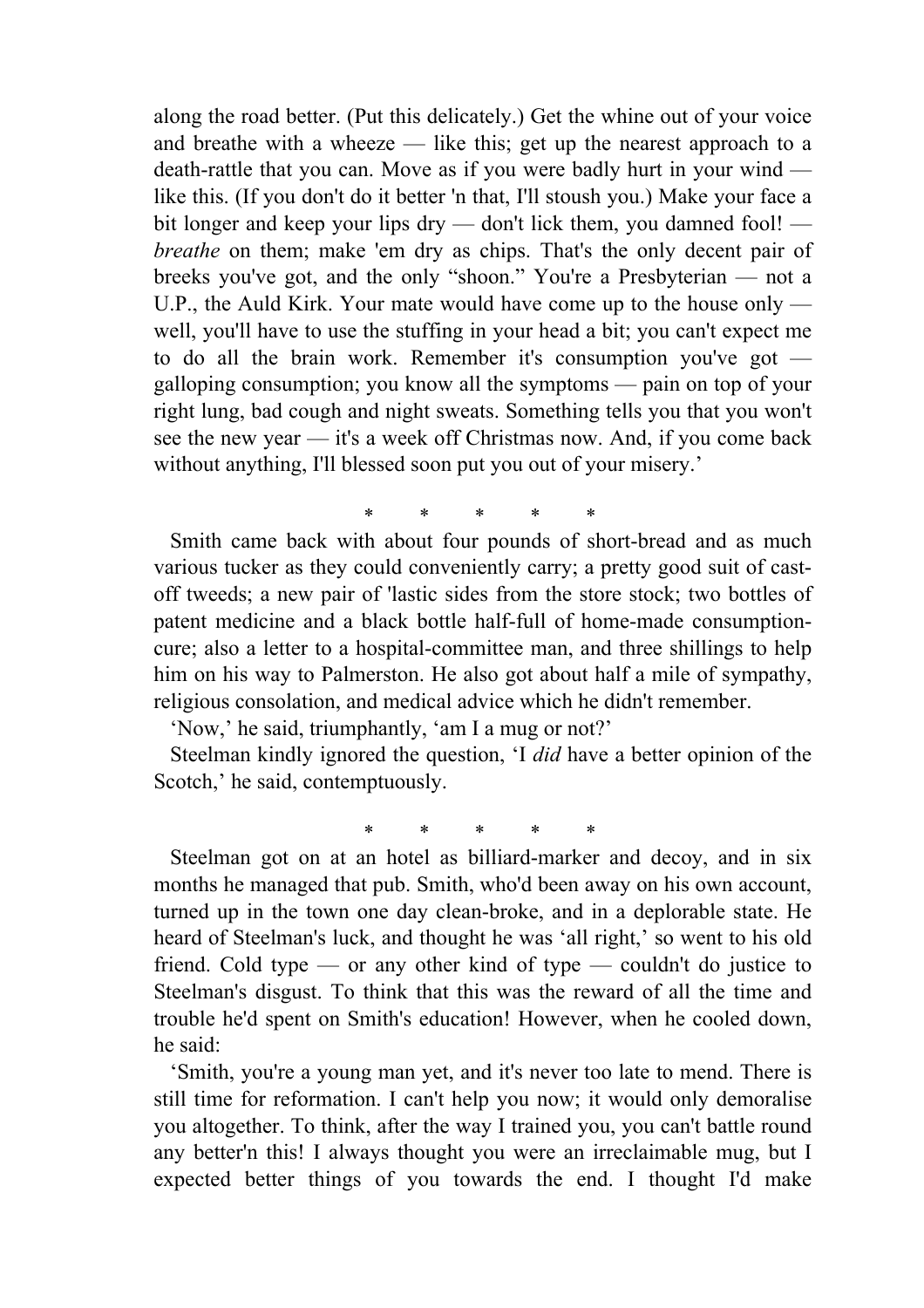something of you. It's enough to dishearten any man and disgust him with the world. Why! you ought to be a rich man now with the chances and training you had! To think — but I won't talk of that; it has made me ill. I suppose I'll have to give you something, if it's only to get rid of the sight of you. Here's a quid, and I'm a mug for giving it to you. It'll do you more harm than good; and it ain't a friendly thing nor the right thing for me  $$ who always had your welfare at heart — to give it to you under the circumstances. Now, get away out of my sight, and don't come near me till you've reformed. If you do, I'll have to stoush you out of regard for my own health and feelings.'

\* \* \* \* \*

 But Steelman came down in the world again and picked up Smith on the road, and they 'battled round' together for another year or so; and at last they were in Wellington — Steelman 'flush' and stopping at an hotel, and Smith stumped, as usual, and staying with a friend. One night they were drinking together at the hotel, at the expense of some 'mugs' whom Steelman was 'educating.' It was raining hard. When Smith was going home, he said:—

 'Look here, Steely, old man. Listen to the rain! I'll get wringing wet going home. You might as well lend me your overcoat to-night. You won't want it, and I won't hurt it.'

 And, Steelman's heart being warmed by his successes, he lent the overcoat.

 Smith went and pawned it, got glorious on the proceeds, and took the pawn-ticket to Steelman next day.

Smith had reformed.

\* \* \* \* \*

 'And *I* taught him!' Steelman would say, proudly, in after years, in concluding his celebrated dog-yarn.

'Poor old Smith. *He* could battle round all right. I taught him.'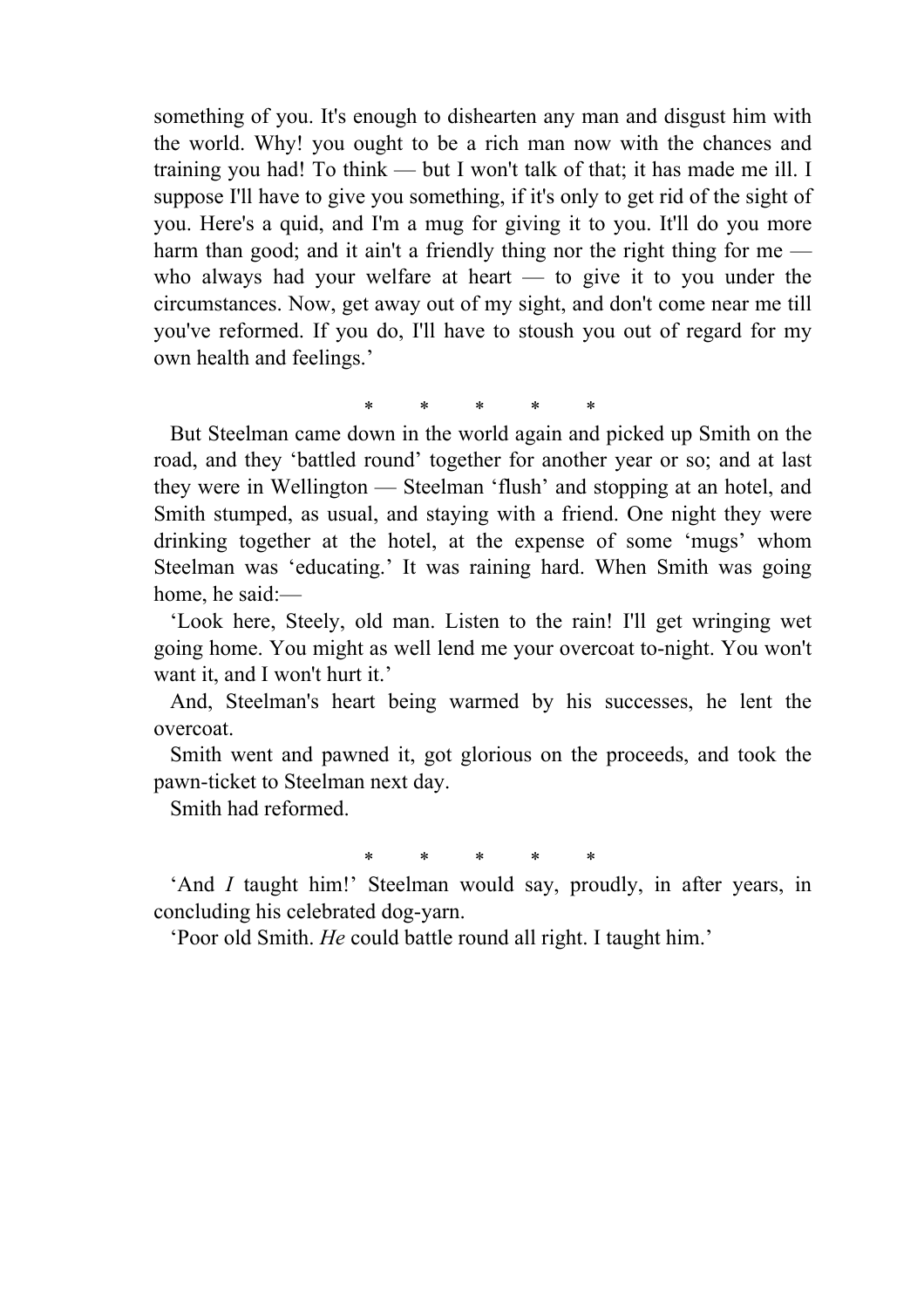### **An Unfinished Love Story**

 BROOK let down the heavy, awkward slip-rails, and the gaunt cattle stumbled through, with aggravating deliberation, and scattered slowly among the ragged native apple-trees along the siding. First there came an old easy-going red poley cow, then a dusty white cow; then two shaggy, half-grown calves — who seemed already to have lost all interest in existence — and after them a couple of 'babies,' sleek, glossy, and cheerful; then three more tired-looking cows, with ragged udders and hollow sides; then a lanky barren heifer — red, of course — with halfblind eyes and one crooked horn — she was noted for her great agility in jumping two rail fences, and she was known to the selector as 'Queen Elizaberth;' and behind her came a young cream-coloured milker  $-$  a mighty proud and contented young mother — painfully and patiently dragging her first calf, which was hanging obstinately to a teat, with its head beneath her hind legs. Last of all there came the inevitable 'red steer,' who scratched the dust and let a stupid 'bwoo-ur-r-rr' out of him as he snuffed at the rails.

 Brook had shifted the rails there often before fifteen years ago — perhaps the self-same rails, for 'stringy bark' lasts long; and the action brought the past near to him — nearer than he wished. He did not like to think of that hungry, wretched selection existence; he felt more contempt than pity for the old-fashioned, unhappy boy, who used to let down the rails there, and drive the cattle through.

 He had spent those fifteen years in cities, and was come here, prompted more by curiosity than anything else, to have a quiet holiday. His father was dead; his other relations had moved away, leaving a tenant on the old selection.

 Brook rested his elbow on the top rail of an adjacent panel and watched the cattle pass, and thought until Lizzie — the tenant's niece — shoved the red steer through and stood gravely regarding him (Brook, and not the steer); then he shifted his back to the fence and looked at her. He had not much to look at: a short, plain, thin girl of nineteen, with rather vacant grey eyes, dark ringlets, and freckles; she had no complexion to speak of; she wore an ill-fitting print frock, and a pair of men's 'lastic sides several sizes too large for her. She was 'studying for a school-teacher;' that was the height of the ambition of local youth. Brook was studying her.

 He turned away to put up the rails. The lower rail went into its place alright, but the top one had got jambed, and it stuck as though it was spiked. He worked the rail up and down and to and fro, took it under his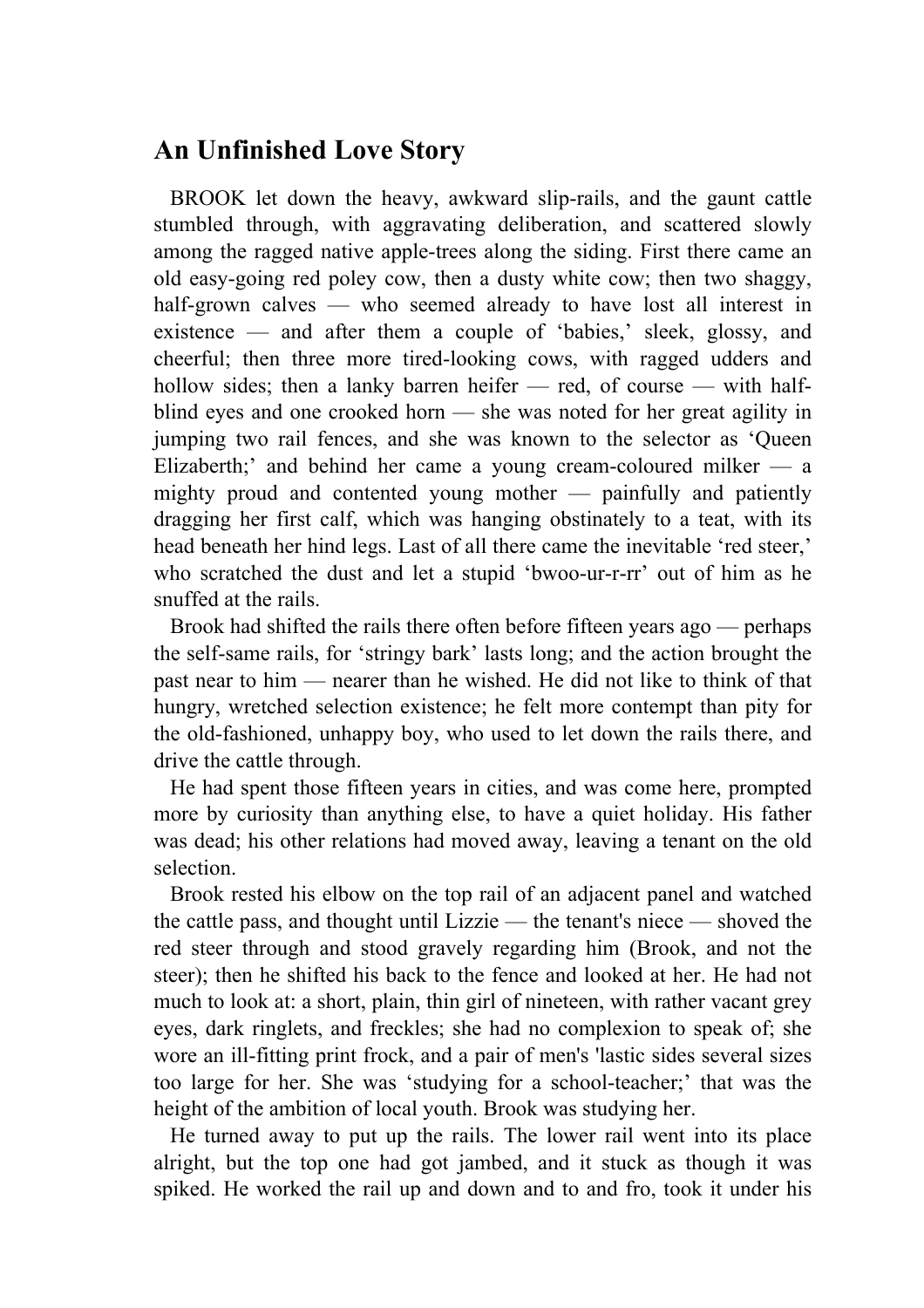arm and tugged it; but he might as well have pulled at one of the posts. Then he lifted the loose end as high as he could, and let it fall — jumping back out of the way at the same time; this loosened it, but when he lifted it again it slid so easily and far into its socket that the other end came out, and fell, barking Brook's knee. He swore a little, then tackled the rail again; he had the same trouble as before with the other end, but succeeded at last. Then he turned away, rubbing his knee.

Lizzie hadn't smiled, not once; she watched him gravely all the while.

'Did you hurt your knee?' she asked, without emotion.

'No. The rail did.'

She reflected solemnly for a while, and then asked him if it felt sore.

He replied rather briefly in the negative.

 'They were always nasty, awkward rails to put up,' she remarked, after some more reflection.

 Brook agreed, and then they turned their faces towards the homestead. Half-way down the siding was a clump of saplings, with a big log lying amongst them. Here Brook paused. 'We'll sit down for awhile and have a rest,' said he. 'Sit down, Lizzie.'

 She obeyed with the greatest of gravity. Nothing was said for awhile. She sat with her hands folded in her lap, gazing thoughtfully at the ridge, which was growing dim. It looked better when it was dim, and so did the rest of the scenery. There was no beauty lost when darkness hid the scenery altogether. Brook wondered what the girl was thinking about. The silence between them did not seem awkward, somehow; but it didn't suit him just then, and so presently he broke it.

'Well, I must go to-morrow.'

'Must you?'

'Yes.'

She thought awhile, and then she asked him if he was glad to go.

'Well, I don't know. Are you sorry, Lizzie?'

She thought a good long while, and then she said she was.

 He moved closer to the girl, and suddenly slipped his arm round her waist. She did not seem agitated; she still gazed dreamily at the line of ridges, but her head inclined slightly towards him.

 'Lizzie, did you ever love anyone?' — then anticipating the usual reply — 'except, of course, your father and mother, and all that sort of thing.' Then, abruptly: 'I mean did you ever have a sweetheart?'

She reflected. so as to be sure; then she said she hadn't.

 Long pause, and he, the city man, breathed hard — not the girl. Suddenly he moved nervously, and said:

'Lizzie — Lizzie! Do you know what love means?'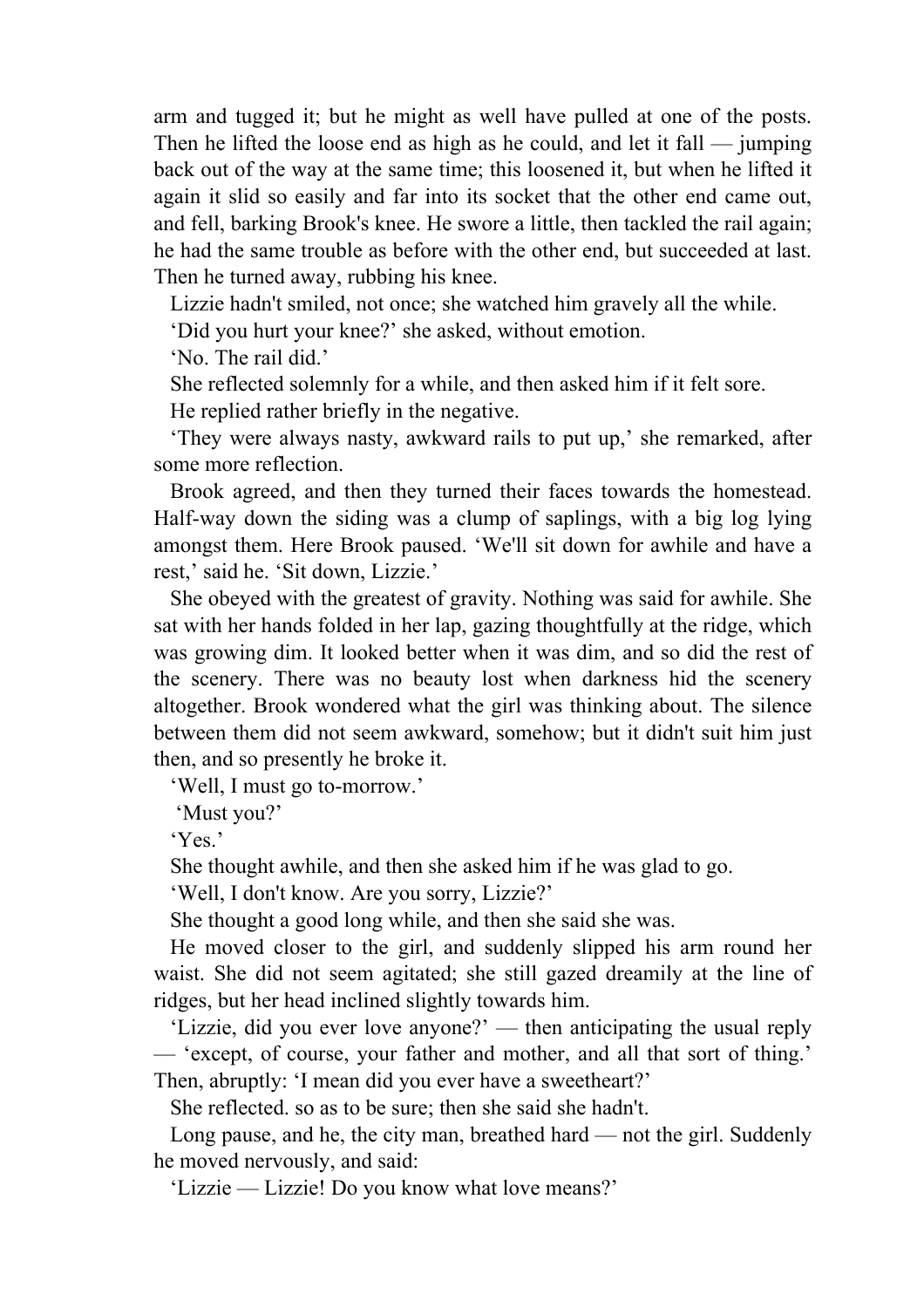She pondered over this for some minutes, as a result of which she said she thought that she did.

'Lizzie! Do you think you can love me?'

 She didn't seem able to find an answer to that. So he caught her to him in both arms, and kissed her hard and long on the mouth. She was agitated now — she had some complexion now; she struggled to her feet, trembling.

'We must go now,' she said quickly. 'They will be waiting for tea.'

He stood up before her, and held her there by both hands.

'There is plenty of time. Lizzie ----'

 'Mis-ter Br-o-o-k-er! Li-i-z-zee-e-e! Come ter yer tea-e-e!' yelled a boy from the house.

'We must really go now.'

 'Oh, they can wait a minute. Lizzie, don't be frightened' — bending his head — 'Lizzie, put your arms round my neck and kiss me — now. Do as I tell you, Lizzie — they cannot see us,' and he drew her behind a bush. 'Now, Lizzie.'

She obeyed just as a frightened child might.

'We must go now,' she panted, breathless from such an embrace.

'Lizzie, you will come for a walk with me after tea?'

 'I don't know — I can't promise. I don't think it would be right. Aunt mightn't like me to.'

 'Never mind aunt. I'll fix her. We'll go for a walk over to the schoolteacher's place. It will be bright moonlight.'

'I don't like to promise. My father and mother might not----'

 'Why, what are you frightened of? What harm is there in it?' Then softly, 'Promise, Lizzie.'

'Promise, Lizzie.'

She was hesitating.

 'Promise, Lizzie. I'm going away to-morrow — might never see you again. You will come, Lizzie? It will be our last talk together. Promise, Lizzie. . . . Oh, then, if you don't like to, I won't press you . . . . Will you come, or no?'

'Ye-es.'

'One more, and I'll take you home.'

It was nearly dark.

\* \* \* \* \*

 Brook was moved to get up early next morning and give the girl a hand with the cows. There were two rickety balls in the yard. He had not forgotten how to milk, but the occupation gave him no pleasure  $-$  it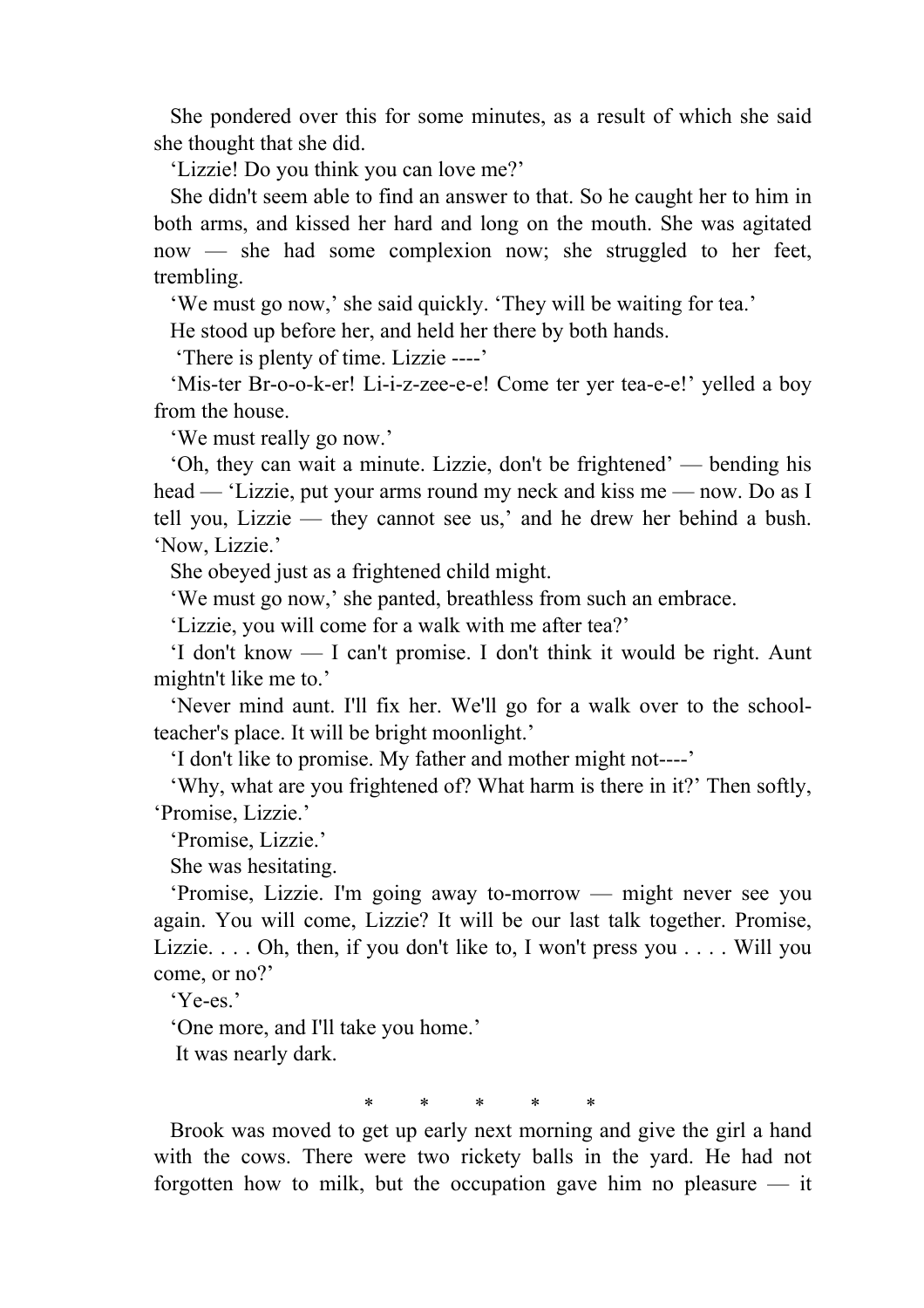brought the past near again.

 Now and then he would turn his face, rest his head against the side of the cow, and watch Lizzie at her work; and each time she would, as though in obedience to an influence she could not resist, turn her face to him having noted the pause in his milking. There was a wonder in her expression — as if something had come into her life which she could not realize — curiosity in his.

 When the spare pail was full, he would follow her with it to the little bark dairy; and she held out the cloth which served as a strainer whilst he poured the milk in, and, as the last drops went through, their mouths would come together.

 He carried the slop-buckets to the pigsty for her, and helped to 'poddy' (hand feed) a young calf. He had to grip the calf by the nape of the neck, insert a forefinger in its mouth, and force its nose down into an oildrum full of skim milk. The calf sucked, thinking it had a teat; and so it was taught to drink. But calves have a habit, born of instinct, of butting the udders with their noses, by way of reminding their mothers to let down the milk; and so this calf butted at times, splashing sour milk over Brook, and barking his wrist against the sharp edge of the drum. Then he would swear a little, and Lizzie would smile sadly and gravely.

 Brook did not go away that day, nor the next, but he took the coach on the third day thereafter. He and Lizzie found a quiet corner to say good-bye in. She showed some emotion for the first time, or, perhaps, the second maybe the third time — in that week of her life. They had been out together in the moonlight every evening. (Brook had been fifteen years in cities.) They had scarcely looked at each other that morning — and scarcely spoken.

 He looked back as the coach started and saw her sitting inside the big kitchen window. She waved her hand — hopelessly it seemed. She had rolled up her sleeve, and to Brook the arm seemed strangely white and fair above the line of sunburn round the wrist. He hadn't noticed it before. Her face seemed fairer too, but, perhaps, it was only the effect of light and shade round that window.

 He looked back again, as the coach turned the corner of the fence, and was just in time to see her bury her face in her hands with a passionate gesture which did not seem natural to her.

 Brook reached the city next evening, and, 'after hours,' he staggered in through a side entrance to the lighted parlour of a private bar.

 They say that Lizzie broke her heart that year, but, then, the world does not believe in such things nowadays.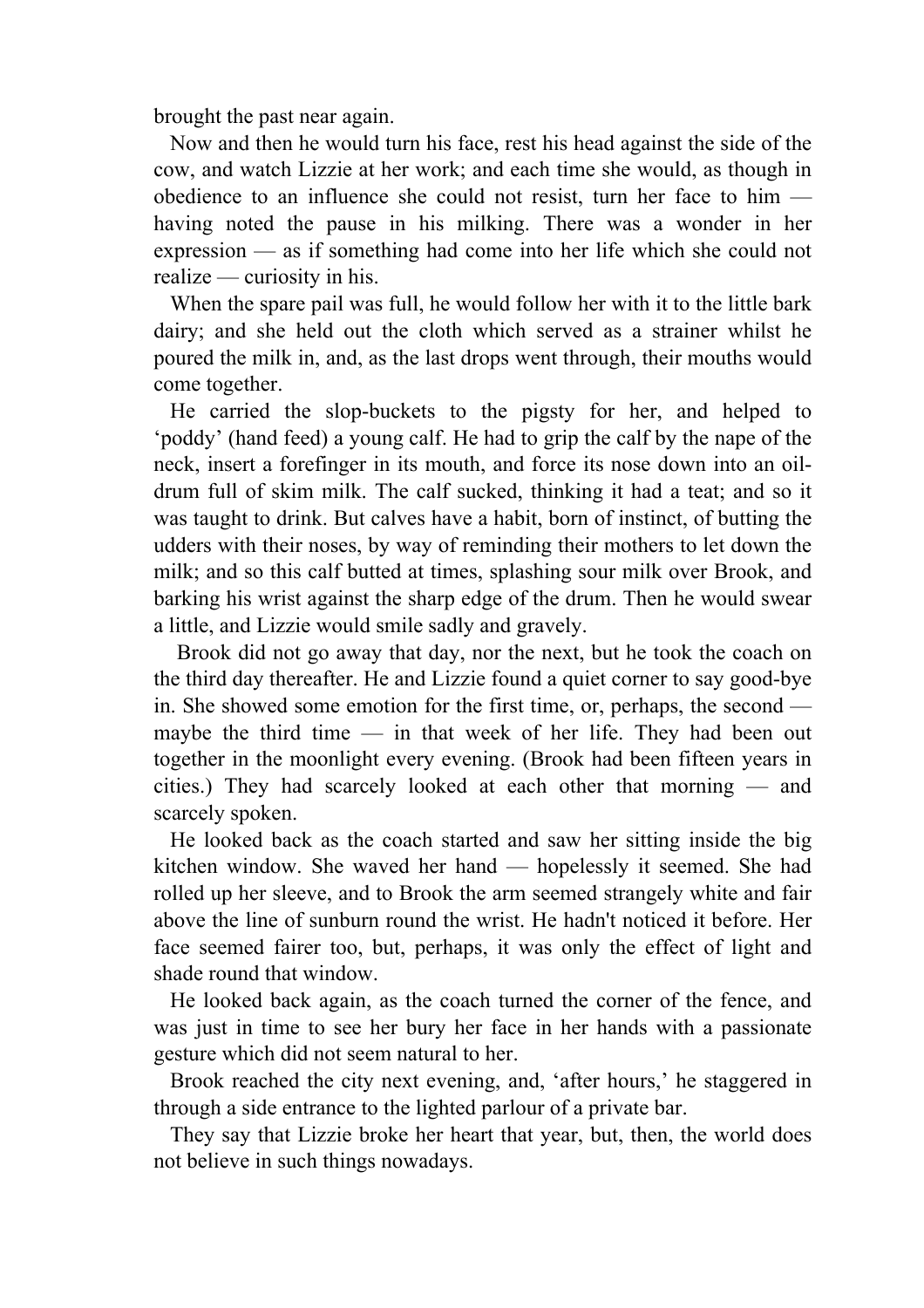### **'Board And Residence'**

 ONE o'clock on Saturday. The unemployed's one o'clock on Saturday! Nothing more can be done this week, so you drag yourself wearily and despairingly 'home,' with the cheerful prospect of a penniless Saturday afternoon and evening and the long horrible Australian-city Sunday to drag through. One of the landlady's clutch — and she is an old hen — opens the door, exclaims 'Oh, Mr. Careless!' and grins. You wait an anxious minute, to postpone the disappointment which you feel by instinct is coming, and then ask hopelessly whether there are any letters for you.

 'No, there's nothing for you, Mr. Careless.' Then in answer to the unspoken question, 'The postman's been, but there's nothing for you.'

 You hang up your hat in the stuffy little passage, and start upstairs when: 'Oh, Mr. Careless, mother wants to know if you've had yer dinner.'

 You haven't, but you say you have. You are empty enough inside, but the emptiness is filled up, as it were with the wrong sort of hungry vacancy gnawing anxiety. You haven't any stomach for the warm, tasteless mess which has been 'kep 'ot' for you in a cold stove. You feel just physically tired enough to go to your room, lie down on the bed, and snatch twenty minutes' rest from that terrible unemployed restlessness which, you know, is sure to drag you to your feet to pace the room or tramp the pavement even before your bodily weariness has nearly left you. So you start up the narrow, stuffy little flight of steps called the 'stairs.' Three small doors open from the landing — a square place of about four feet by four. The first door is yours; it is open, and —

 Decided odour of bedroom dust and 'fluff,' damped and kneaded with cold soapsuds. Rear view of a girl covered with a damp, draggled, dirtcoloured skirt, which gapes at the waistband from the 'body,' disclosing a good glimpse of soiled stays (ribs burst), and yawns behind over a decidedly dirty white petticoat, the slit of which last, as she reaches forward and backs out convulsively, half opens and then comes together in an unsatisfactory, startling, tantalising way, and allows a hint of a red flannel under-something. The frayed ends of the skirt lie across a hopelessly-burst pair of elastic sides which rest on their inner edges — toes out — and jerk about in a seemingly undecided manner. She is damping and working up the natural layer on the floor with a piece of old flannel petticoat dipped occasionally in a bucket which stands by her side, containing about a quart of muddy water. She looks round and exclaims, 'Oh, did you want to come in, Mr. Careless?' Then she says she'll be done in a minute; furthermore she remarks that if you want to come in you won't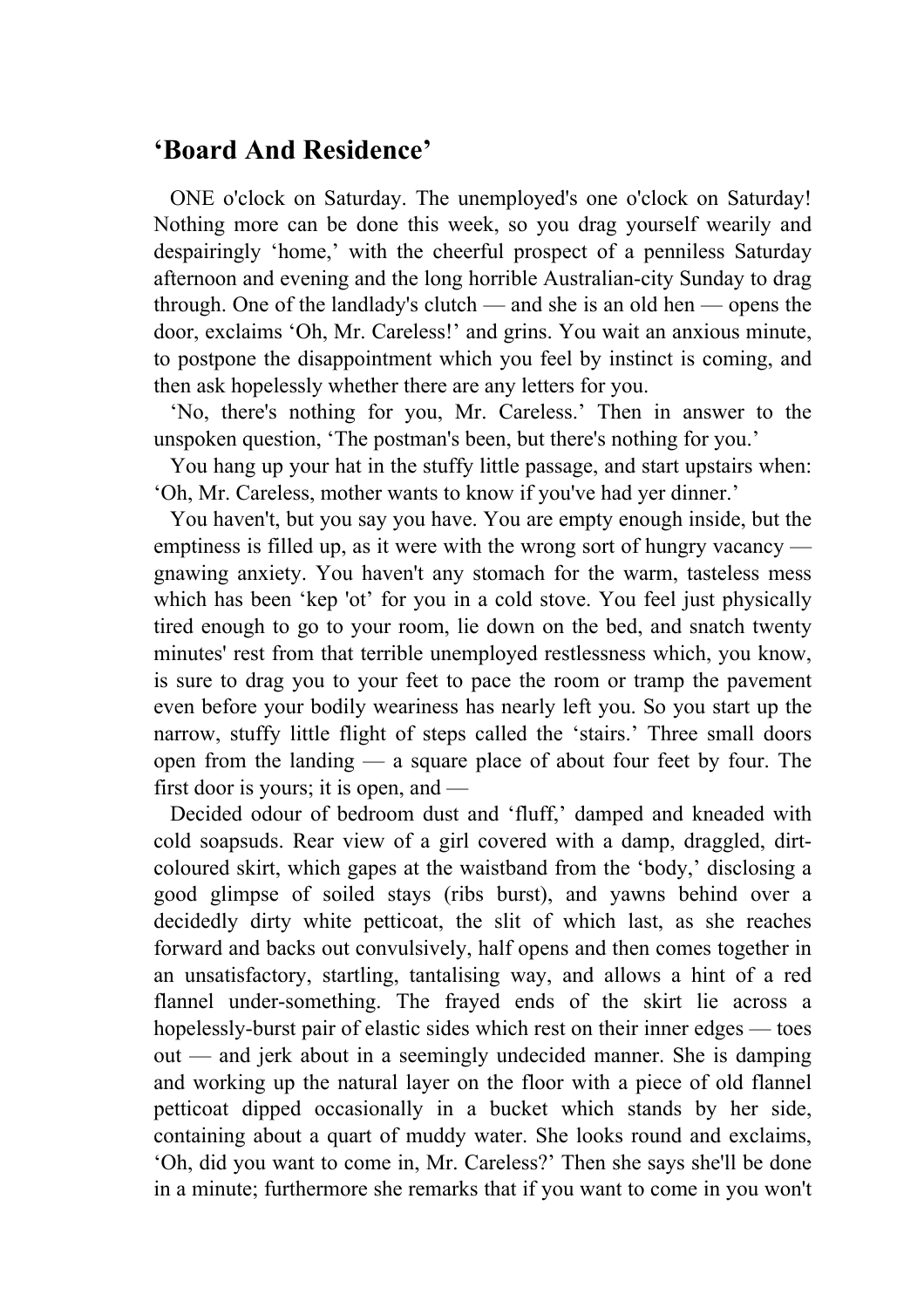be in her road. You don't;— you go down to the dining -room-parloursitting-room-nursery — and stretch yourself on the sofa in the face of the painf ully-evident disapproval of the landlady.

 You have been here, say, three months, and are only about two weeks behind. The landlady still says, 'Good morning, Mr. Careless,' or 'Good evening, Mr. Careless,' but there is an unpleasant accent on the 'Mr.' and a still more unpleasantly pronounced stress on the 'morning' or 'evening.' While your money lasted you paid up well and regularly — sometimes in advance — and dined out most of the time; but that doesn't count now.

 Ten minutes pass, and then the landlady's disapproval becomes manifest and aggressive. One of the little girls, a sharp-faced little larrikiness, who always wears a furtive grin of cunning — it seems as though it were born with her, and is perhaps more a misfortune than a fault — comes in and says please she wants to tidy up.

 So you get up and take your hat and go out again to look for a place to rest in — to try not to think.

You *wish* you could get away up country. You also wish you were dead.

 The landlady, Jones, is a widow, or grass-widow, Welsh, of course, and clannish; flat face, watery grey eyes, shallow, selfish, ignorant, and a hypocrite unconsciously — by instinct.

 But the worst of it is that Mrs. Jones takes advantage of the situation to corner you in the passage when you want to get out, or when you come in tired, and talk. It amounts to about this: She has been fourteen years in this street, taking in boarders; everybody knows her; everybody knows Mrs. Jones; her poor husband died six years ago (God rest his soul); she finds it hard to get a living these times; work, work, morning, noon and night (talk, talk, talk, more likely). 'Do you know Mr. Duff of the Labour Bureau?' He has known her family for years; a very nice gentleman — a very nice gentleman indeed; he often stops at the gate to have a yarn with her on his way to the office (he must be hard up for a yarn). She doesn't know hardly nobody in this street; she never gossips; it takes her all her time to get a living; she can't be bothered with neighbours; it's always best to keep to yourself and keep neighbours at a distance. Would you believe it, Mr. Careless, she has been two years in this house and hasn't said above a dozen words to the woman next door; she'd just know her by sight if she saw her; as for the other woman she wouldn't know her from a crow. Mr. Blank and Mrs. Blank could tell you the same. . . . She always had gentlemen staying with her; she never had no cause to complain of one of them except once; they always treated her fair and honest. Here follows story about the exception; he, I gathered, was a journalist, and she could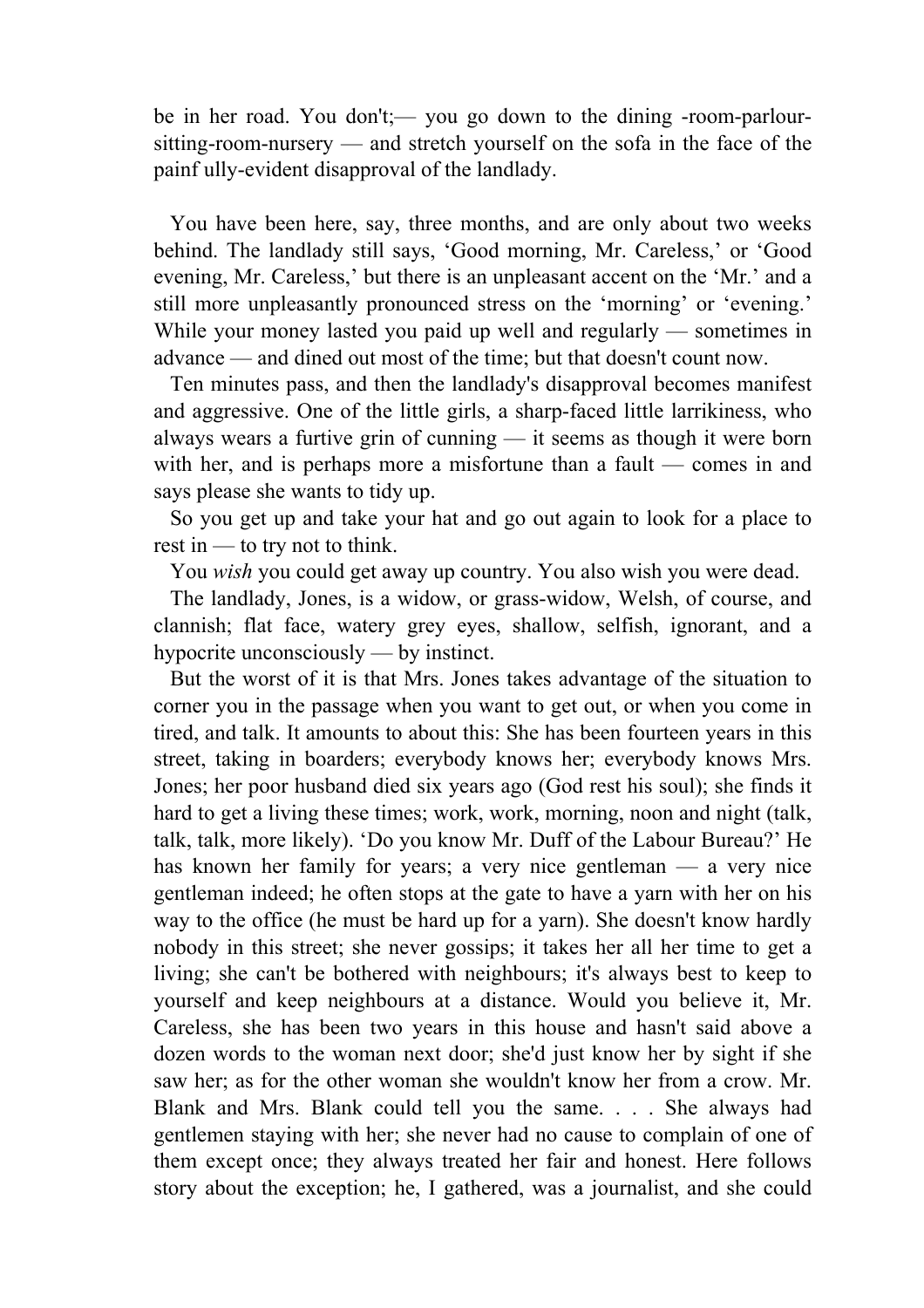never depend on him. He seemed, from her statements, to, have been decidedly erratic in his movements, mode of life and choice of climes. He evidently caused her a great deal of trouble and anxiety, and I felt a kind of sneaking sympathy for his memory. One young fellow stayed with her five years; he was, & She couldn't be hard on any young fellow that gets out of work; of course if he can't get it he can't pay; she, can't get blood out of a stone; she couldn't turn them out in the street. 'I've got sons of my own, Mr. Careless, I've got sons of my own.' . . . She is sure she always does her best to make her boarders comfortable, and if they want anything they've only got to ask for it. The kettle is always on the stove if you want a cup of tea, and if you come home late at night and want a bit of supper you've only got to go to the safe (which of us would dare?) She never locks it, she never did. . . . And then she begins about her wonderful kids, and it goes on hour after hour. Lord! it's enough to drive a man mad.

We were recommended to this place on the day of our arrival by a young dealer in the furniture line, whose name was Moses — and he looked like it, but we didn't think of that at the time. He had Mrs. Jones's card in his window, and he left the shop in charge of his missus and came round with us at once. He assured us that we couldn't do better than stay with her. He said she was a most respectable lady, and all her boarders were decent young fellows — gentlemen; she kept everything scrupulously clean, and kept the best table in town, and she'd do for us (washing included) for eighteen shillings per week; she generally took the first week in advance. We asked him to have a beer — for the want of somebody else to ask and after that he said that Mrs. Jones was a kind, motherly body, and understood young fellows; and that we'd be even more comfortable than in our own home; that we'd be allowed to do as we liked — she wasn't particular; she wouldn't mind it a bit if we came home late once in a way — she was used to that, in fact; she liked to see young fellows enjoying themselves. We afterwards found out that he got so much on every boarder he captured. We also found out — after paying in advance — that her gentlemen generally sent out their white things to be done; she only did the coloured things, so we had to pay a couple of bob extra a week to have our biled rags and collars sent out and done; and after the first week they bore sad evidence of having been done on the premises by one of the frowsy daughters. But we paid all the same. And, good Lord! if she keeps the best table in town, we are curious to see the worst. When you go down to breakfast you find on the table in front of your chair a cold plate, with a black something — God knows what it looks like — in the centre of it. It eats like something scraped off the inside of a hide and burnt; and with this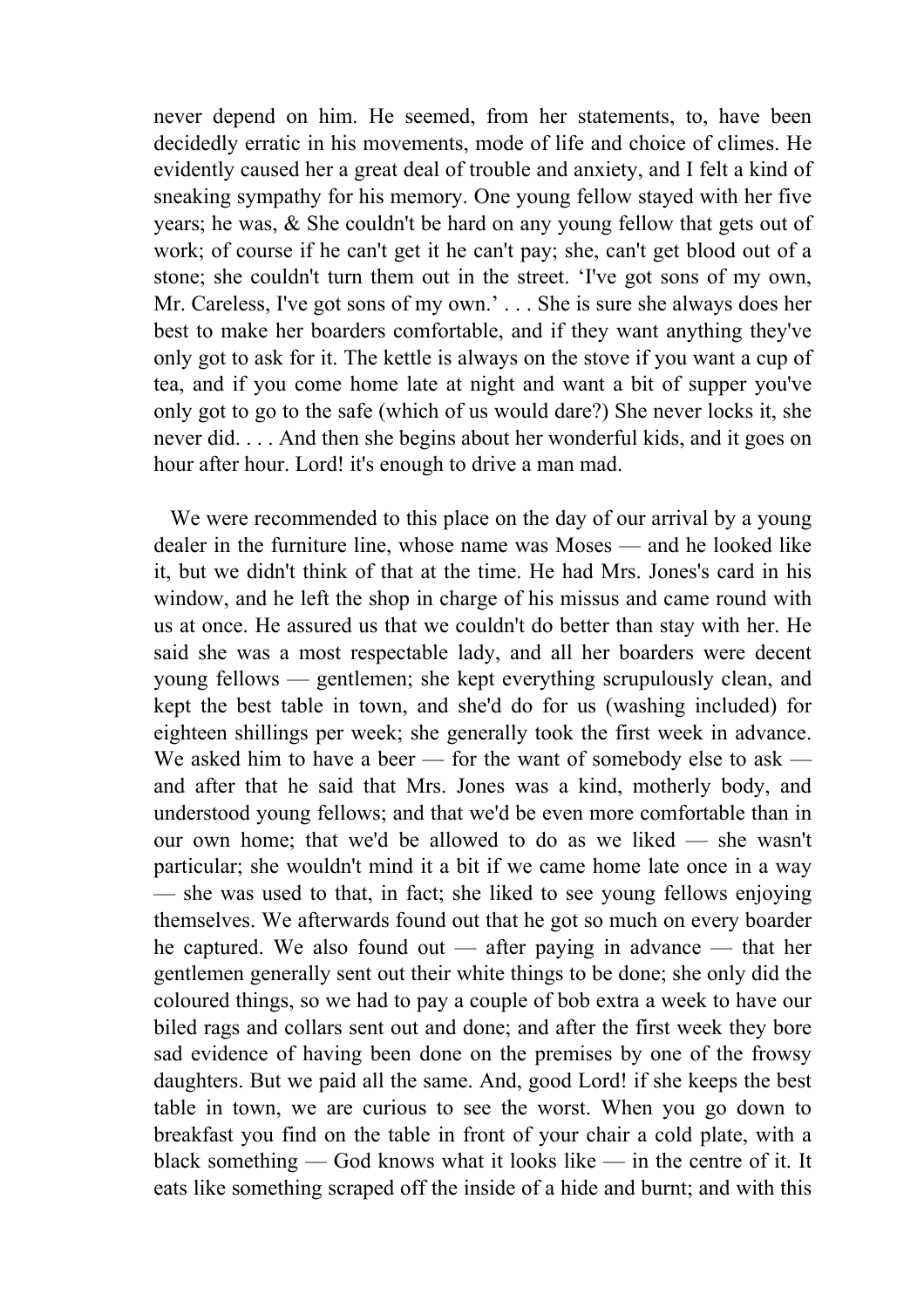you have a cup of warm grey slush called a 'cup of tea.' Dinner: A slice of alleged roast beef or boiled mutton, of no particular colour or taste; three new spuds, of which the largest is about the size of an ordinary hen's egg, the smallest that of a bantam, and the middle one in between, and which eat soggy and have no taste to speak of, save that they are a trifle bitter; a dab of unhealthy-looking green something, which might be either cabbage leaves or turnip-tops, and a glass of water. The whole mess is luke-warm, including the water — it would all be better cold. Tea: A thin slice of the aforesaid alleged roast or mutton, and the pick of about six thin slices of stale bread — evidently cut the day before yesterday. This is the way Mrs. Jones 'does' for us for eighteen shillings a week. The bread gave out at tea time this evening, and a mild financial boarder tapped his plate with his knife, and sent the bread plate out to be replenished. It came back with *one* slice on it.

 The mild financial boarder, with desperate courage, is telling the landlady that he'll have to shift next week  $-$  it is too far to go to work, he cannot always get down in time; he is very sorry he has to go, he says; he is very comfortable here, but it can't be helped; anyway, as soon as he can get work nearer, he'll come back at once; also (oh, what cowards men are when women are concerned), he says he wishes she could shift and take a house down at the other end of the town. She says (at least here are some fragments of her gabble which we caught and shorthanded): 'Well, I'm very sorry to lose you, Mr. Sampson, very sorry indeed; but of course if you must go you must. Of course you can't be expected to walk that distance every morning, and you mustn't be getting to work late, and losing your place . . . . Of course we could get breakfast an hour earlier if . . . . well, as I said before, I'm sorry to lose you and, indeed . . . You won't forget to come and see us . . . . glad to see you at any time . . . . Well, anyway, if you ever want to come back, you know, your bed will be always ready for you, and you'll be treated just the same, and made just as comfortable — you won't forget that' (he says he won't); 'and you won't forget to come to dinner sometimes' (he says he won't); 'and, of course . . . . . You know I always try . . Don't forget to drop in sometimes . . . . Well, anyway, if you ever do happen to hear of a decent young fellow who wants a good, clean, comfortable home, you'll be sure to send him to me, will you?' (He says he will). 'Well, of course, Mr. Sampson, &c., &c., &c., &c., and-so-on, and-so-on, and-so-on, and-so-on, . . . ' It's enough to give a man rats.

 He escapes, and we regard his departure very much as a gang of hopeless convicts might regard the unexpected liberation of one of their number.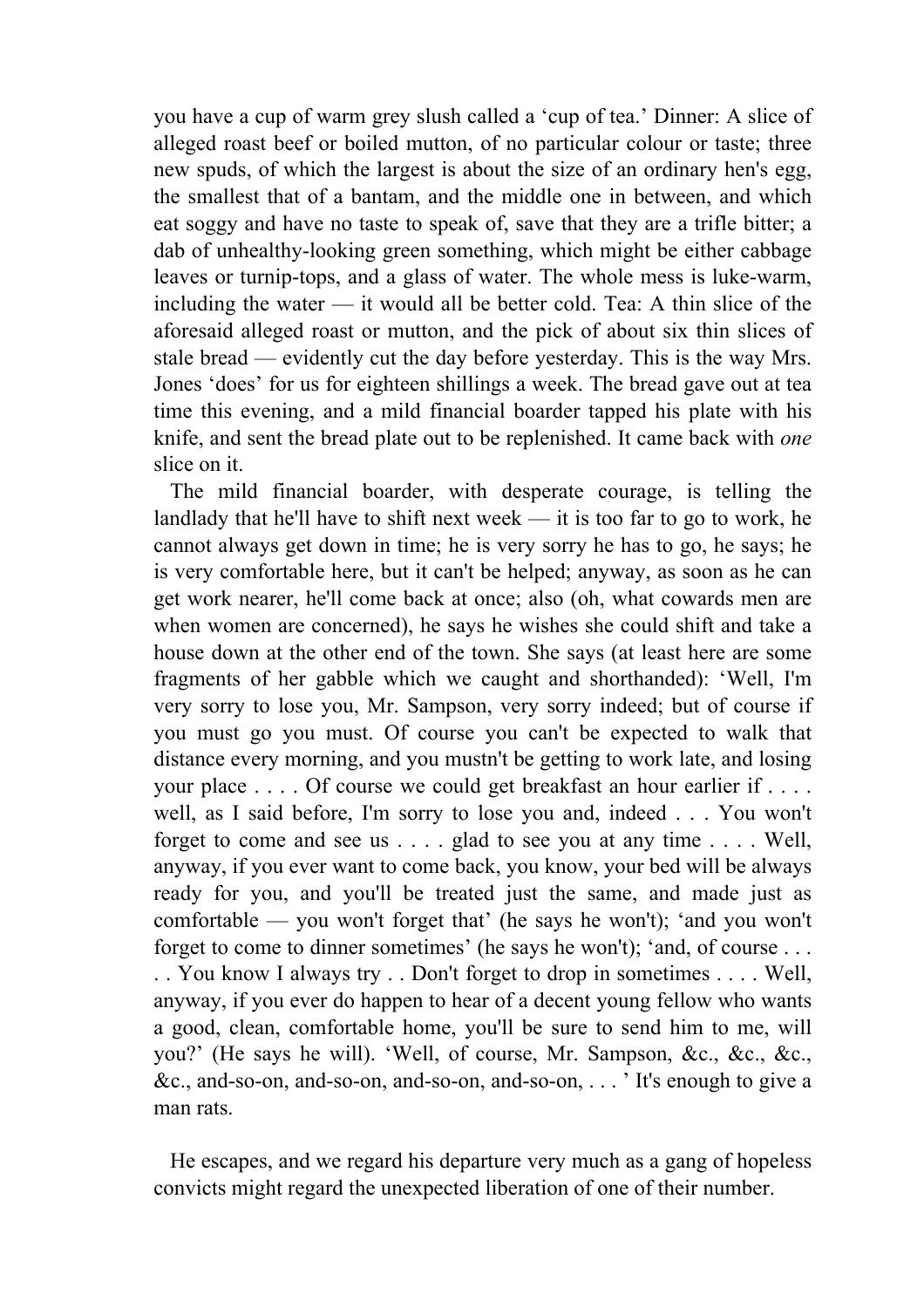This is the sort of life that gives a man a God-Almighty longing to break away and take to the bush.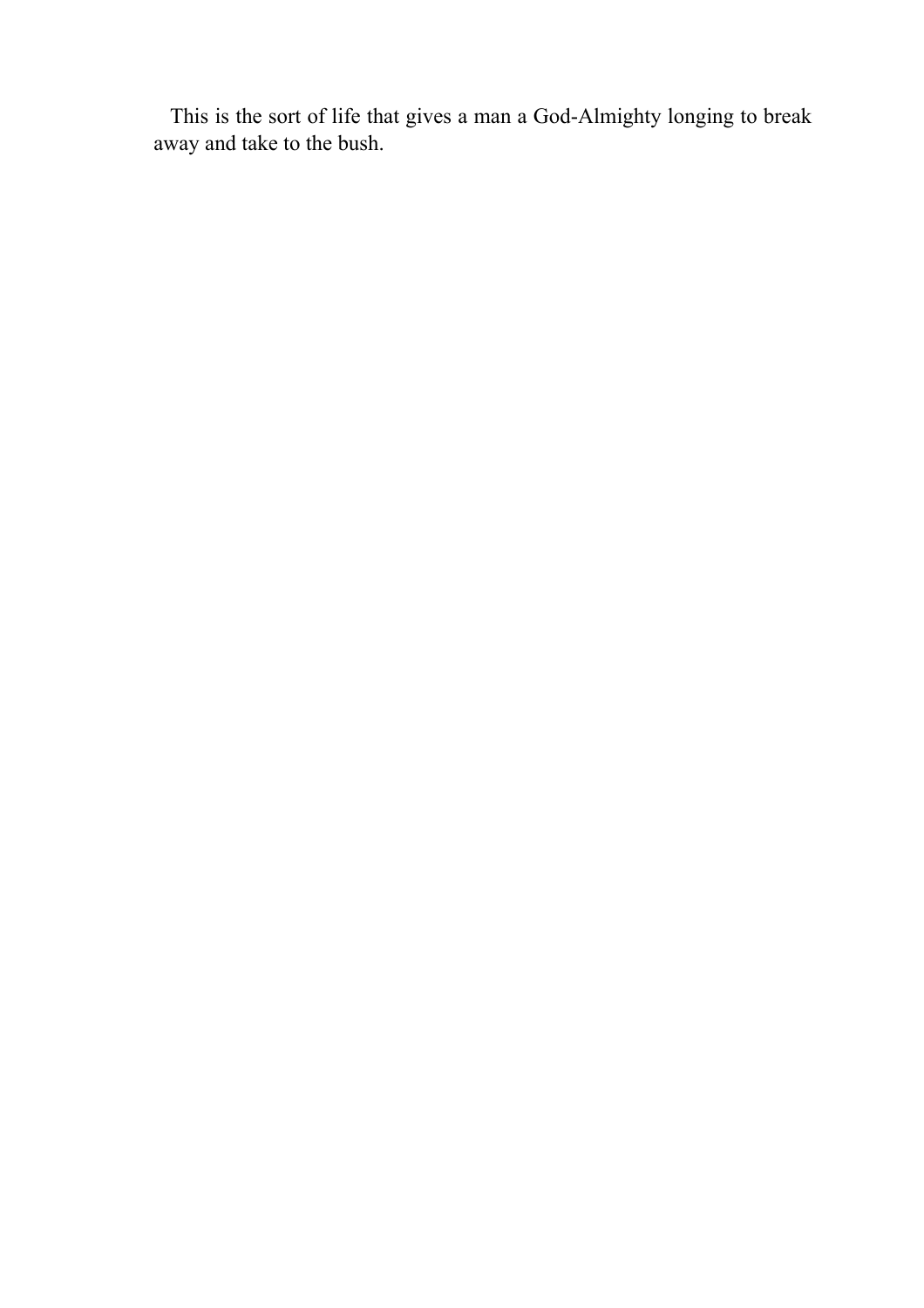# **His Colonial Oath**

 I LATELY met an old schoolmate of mine up-country. He was much changed. He was tall and lank, and had the most hideous bristly red beard I ever saw. He was working on his father's farm. He shook hands, looked anywhere but in my face — and said nothing. Presently I remarked at a venture:

'So poor old Mr. B., the schoolmaster, is dead.'

'My oath!' he replied.

'He was a good old sort.'

'My oath!'

'Time goes by pretty quick, doesn't it?' His oath (colonial).

'Poor old Mr. B. died awfully sudden, didn't he?'

He looked up the hill, and said: 'My oath!'

Then he added: 'My blooming oath!'

 I thought, perhaps, my city rig or manner embarrassed him, so I stuck my hands in my pockets, spat, and said, to set him at his ease: 'It's blanky hot to-day — I don't know how you blanky blanks stand such blank weather! It's blanky well hot enough to roast a crimson carnal bullock; ain't it?' Then I took out a cake of tobacco, bit off a quarter, and pretended to, chew. He replied:

'My oath!'

 The conversation flagged here. But presently, to my great surprise, he came to the rescue with:

'He finished me, yer know.'

'Finished? How? Who?'

 He looked down towards the river, thought (if he did think) and said: 'Finished me edyercation, yer know.'

'Oh you mean Mr. B.?'

'My oath — he finished me first-rate.'

'He turned out a good many scholars, didn't he?'

'My oath! I'm thinkin' about going down to the trainin'-school.'

'You ought to — I would if I were you.'

'My oath!'

 'Those were good old times,' I hazarded, 'you remember the old bark school?'

 He looked away across the siding and was evidently getting uneasy. He shifted about, and said:

'Well, I must be goin'.'

'I suppose you're pretty busy now?'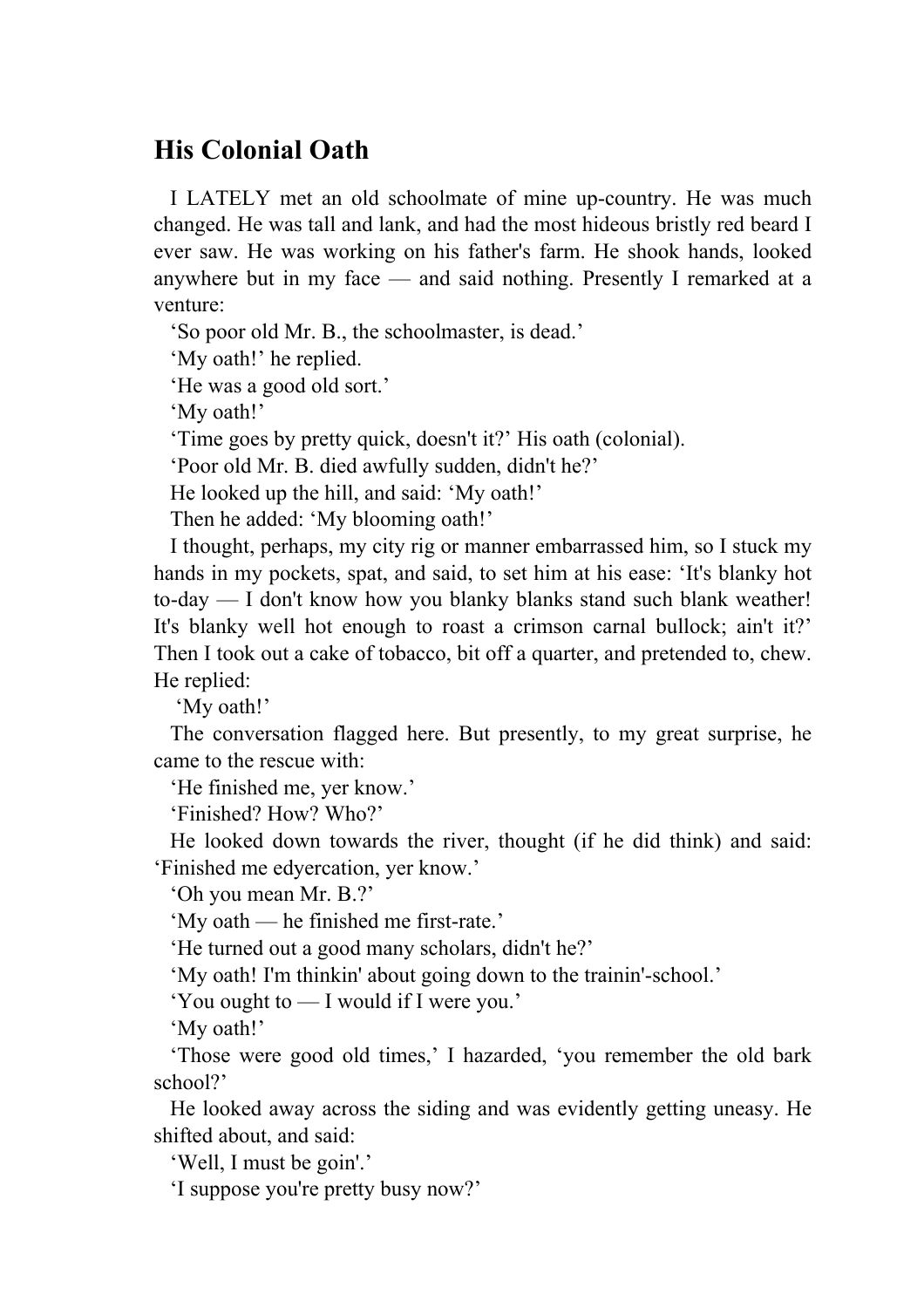'My oath! So long.'

'Well, good-bye. We must have a yarn some day.'

'My oath!'

He got away as quickly as he could.

 I wonder whether he *was* changed after all — or, was it I? A man does seem to get out of touch with the bush after living in cities for eight or ten years.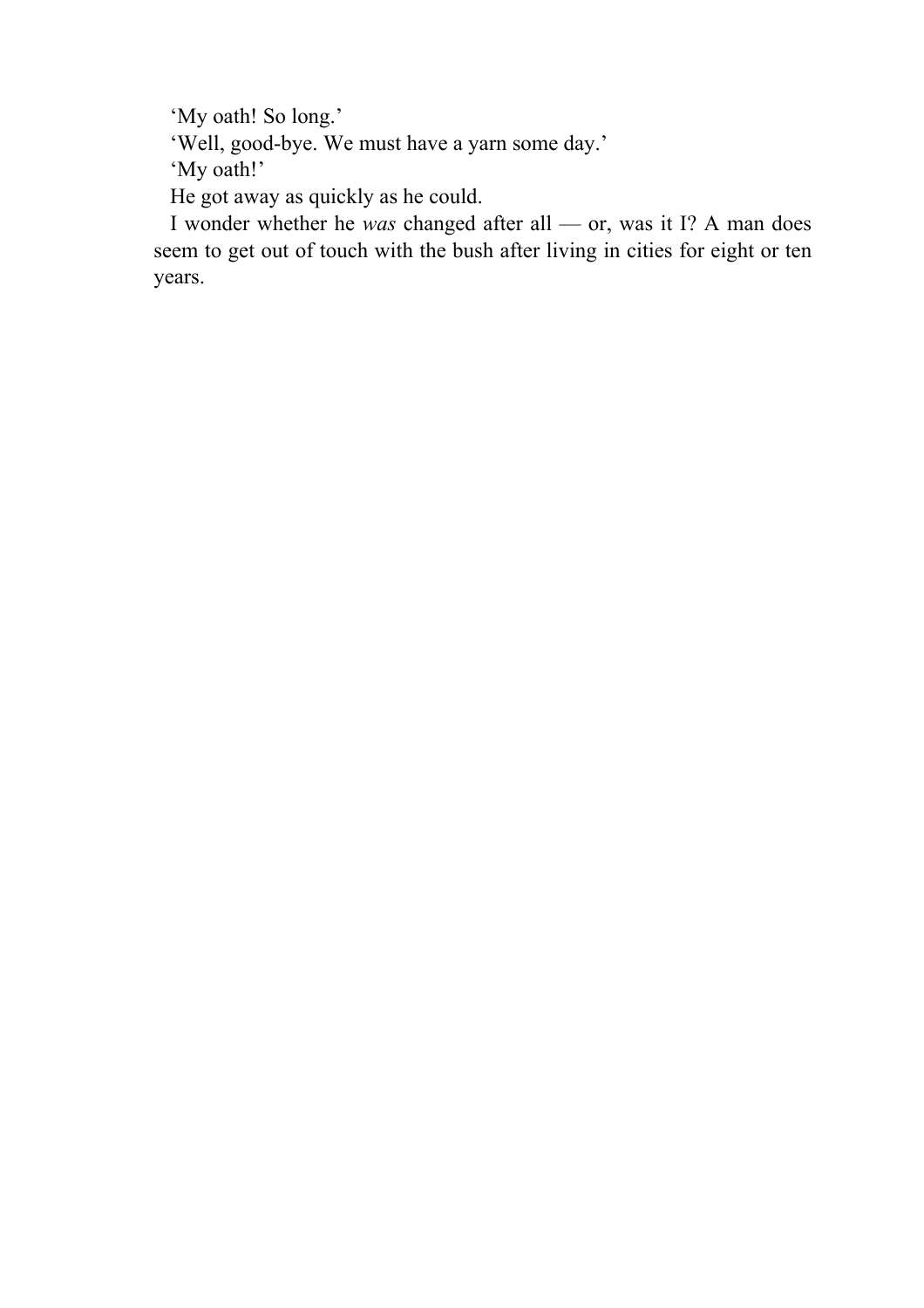## **'Some Day'**

—

 The two travellers had yarned late in their camp, and the moon was getting low down through the mulga. Mitchell's mate had just finished a rather 'racy' yarn, but it seemed to fall flat on Mitchell; he waa in a sentimental mood. He smoked a while, and thought, and then said:

 'Ah! there was one little girl that I was properly struck on. She came to our place on a visit to my sister. I think she was the best little girl that ever lived, and about the prettiest. She was just eighteen, and didn't come up to my shoulder; the biggest blue eyes you ever saw, and she had hair that reached down to her knees, and so thick you couldn't span it with your two hands — brown and glossy — and her skin was like lilies and roses. Of course, I never thought she'd look at a rough, ugly, ignorant brute like me, and I used to keep out of her way and act a little stiff towards her; I didn't want the others to think I was gone on her, because I knew they'd laugh at me, and maybe she'd laugh at me more than all. She would come and talk to me, and sit near me at table; but I thought that that was on account of her good nature, and she pitied me because I was such a rough, awkward chap. I was gone on that girl, and no joking; and I felt quite proud to think she was a countrywoman of mine. But I wouldn't let her know that, for I felt sure she'd only laugh.

 'Well, things went on till I got the offer of two or three years' work on a station up near the border, and I had to go, for I was hard up; besides, I wanted to get away. Stopping round where she was only made me miserable.

 'The night I left they were all down at the station to see me off including the girl I was gone on. When the train was ready to start she was standing away by herself on the dark end of the platform, and my sister kept nudging me and winking, and fooling about, but I didn't know what she was driving at. At last she said:

'"Go and speak to her, you noodle; go and say good-bye to Edie."

'So I went up to where she was, and, when the others turned their backs

 '"Well, good-bye, Miss Brown," I said, holding out my hand; "I don't suppose I'll ever see you again, for Lord knows when I'll be back. Thank you for coming to see me off."

 'Just then she turned her face to the light, and I saw she was crying. She was trembling all over. Suddenly she said, "Jack! Jack!" just like that, and held up her arms like this.'

Mitchell was speaking in a tone of voice that didn't belong to him, and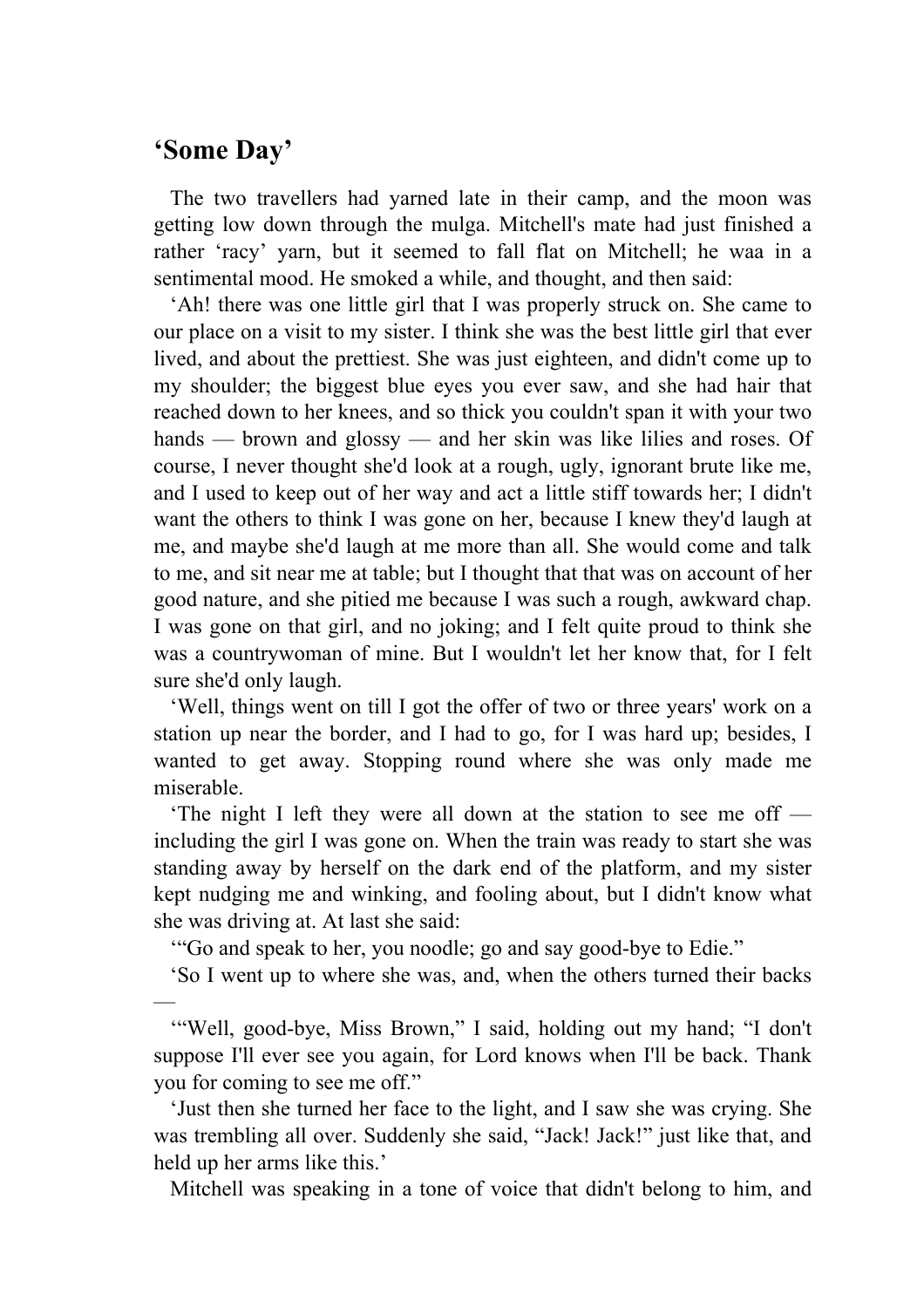his mate looked up. Mitchell's face was solemn, and his eyes were fixed on the fire.

'I suppose you gave her a good hug then, and a kiss?' asked the mate.

 'I s'pose so,' snapped Mitchell. 'There is some things a man doesn't want to joke about . . . . . Well, I think we'll shove on one of the billies, and have a drink of tea before we turn in.'

 'I suppose,' said Mitchell's mate, as they drank their tea, 'I suppose you'll go back and marry her some day?'

 'Some day! That's it; it looks like it, doesn't it? We all say "Some day." I used to say it ten years ago, and look at me now. I've been knocking round for five years, and the last two years constant on the track, and no show of getting off it unless I go for good, and what have I got for it? I look like going home and getting married, without a penny in my pocket or a rag to my back scarcely, and no show of getting them. I swore I'd never go back home without a cheque, and, what's more, I never will; but the cheque days are past. Look at that boot! If we were down among the settled districts we'd be called tramps and beggars; and what's the difference? I've been a fool, I know, but I've paid for it; and now there's nothing for it but to tramp, tramp, tramp for your tucker, and keep tramping till you get old and careless and dirty, and older, and more careless and dirtier, and you get used to the dust and sand, and heat, and flies, and mosquitoes, just as a bullock does, and lose ambition and hope, and get contented with this animal life, like a dog, and till your swag seems part of yourself, and you'd be lost and uneasy and light-shouldered without it, and you don't care a damn if you'll ever get work again, or live like a Christian; and you go on like this till the spirit of a bullock takes the place of the heart of a man. Who cares? If we hadn't found the track yesterday we might have lain and rotted in that lignum, and no one been any the wiser — or sorrier — who knows? Somebody might have found us in the end, but it mightn't have been worth his while to go out of his way and report us. Damn the world, say I!'

 He smoked for awhile in savage silence; then he knocked the ashes out of his pipe, felt for his tobacco, with a sigh, and said:

 'Well, I am a bit out of sorts to-night. I've been thinking . . . . . I think we'd best turn in, old man; we've got a long, dry stretch before us tomorrow.'

 They rolled out their swags on the sand, lay down, and wrapped themselves in their blankets. Mitchell covered his face with a piece of calico, because the moonlight and wind kept him awake.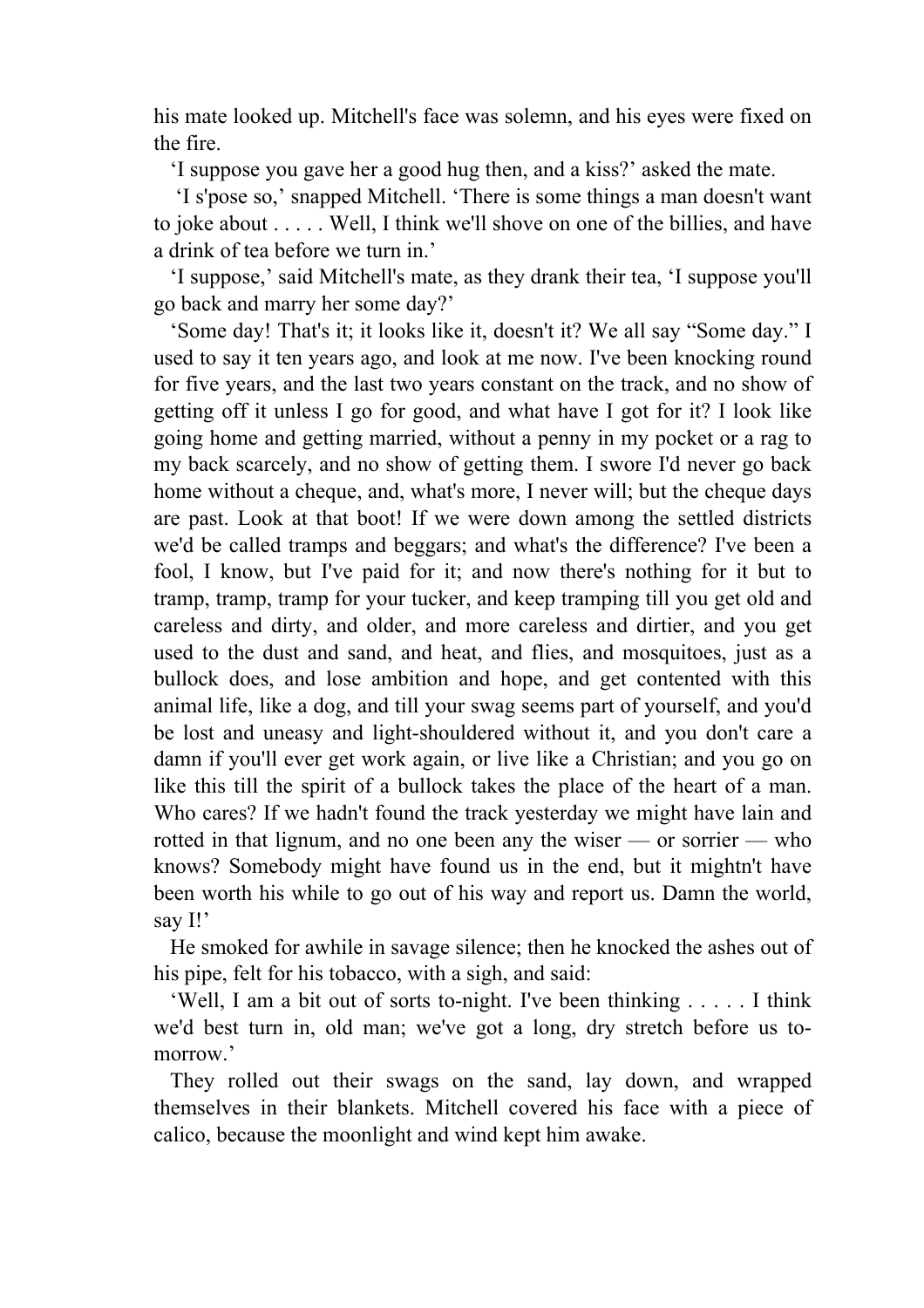### **A Visit Of Condolence**

'DOES Arvie live here, old woman?'

'Why?'

'Strike me dead! carn't yer answer a civil queschin?'

 'How dare you talk to me like that, you young larrikin? Be off! or I'll send for a policeman.'

 'Blarst the cops! D'yer think I cares for 'em? Fur two pins I'd fetch a push an' smash yer ole shanty about yer ears — y'ole cow! *I only arsked if Arvie lived here!* Holy Mosis! carn't a feller ask a civil queschin?'

'What do you want with Arvie? Do you know him?'

 'My oath! Don't he work at Grinder Brothers? I only come out of my way to do him a good turn; an' now I'm sorry I come — damned if I ain't — to be barracked like this, an' shoved down my own throat. (Pause). I want to tell Arvie that if he don't come ter work termorrer, another bloke 'll collar his job. I wouldn't like to see a cove collar a cove's job an' not tell a bloke about it. What's up with Arvie, anyhow? Is he sick?'

'Arvie is dead!'

 'Christ!! (*Pause*). Garn! What-yer-giv'n-us? Tell Arvie Bill Anderson wants-ter see him.'

 'My God! haven't I got enough trouble without a young wretch like you coming to torment me? For God's sake go away and leave me alone! I'm telling you the truth, my poor boy died of influenza last night.'

'My oath!!'

 The ragged young rip gave a long, low whistle, glanced up and down Jones's Alley, spat out some tobacco-juice, and said:

 'Swelp me Gord! Im sorry, mum. I didn't know. How was I to know you wasn't havin' me?'

 He withdrew one hand from his pocket and scratched the back of his head, tilting his hat as far forward as it had previously been to the rear, and just then the dilapidated side of his right boot attracted his attention. He turned the foot on one side, and squinted at the sole; then he raised the foot to his left knee, caught the ankle in a very dirty hand, and regarded the sole-leather critically, as though calculating how long it would last. After which he spat desperately at the pavement, and said:

'Kin I see him?'

 He followed her up the crooked little staircase with a who's-afraid kind of swagger, but he took his hat off on entering the room.

He glanced round, and seemed to take stock of the signs of poverty — so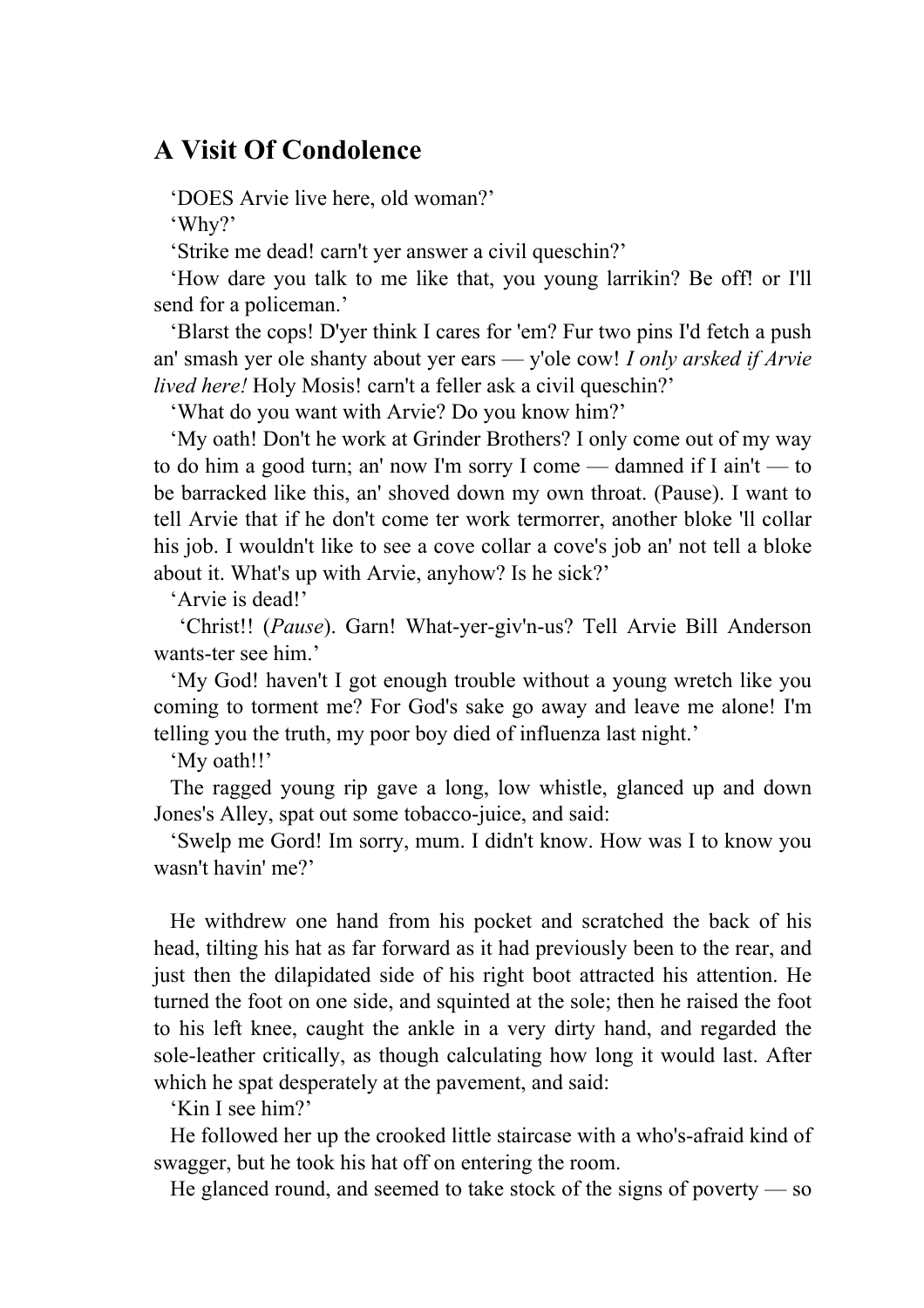familiar to his class — and then directed his gaze to where the body lay on the sofa with its pauper coffin already by its side. He looked at the coffin with the critical eye of a tradesman, then he looked at Arvie, and then at the coffin again, as if calculating whether the body would fit.

 The mother uncovered the white, pinched face of the dead boy, and Bill came and stood by the sofa. He carelessly drew his right hand from his pocket,' and laid the palm on Arvie's ice-cold forehead.

 'Poor little cove!' Bill muttered, half to him self and then, as though ashamed of his weakness, he said:

'There wasn't no post-mortem, was there?'

 'No,' she answered; 'a doctor saw him the day before — there was no post-mortem.'

 'I thought there wasn't none,' said Bill, 'because a man that's been postmortemed always looks as if he'd been hurt. My father looked right enough at first — just as if he was restin' — but after they'd had him opened he looked as if he'd been hurt. No one else could see it, but I could. How old was Arvie?'

'Eleven'

'I'm twelve — goin' on for thirteen. Arvie's father's dead, ain't he?'

'Yes.'

'So's mine. Died at his work, didn't he?'

'Yes.'

 'So'd mine. Arvie told me his father died of something with his heart!' 'Yes.'

'So'd mine; ain't it rum? You scrub offices an' wash, don't yer?'

'Yes.'

 'So does my mother. You find it pretty hard to get a livin', don't yer, these times?'

 'My God, yes! God only knows what I'll do now my poor boy's gone. I generally get up at half-past five to scrub out some offices, and when that's done I've got to start my day's work, washing. And then I find it hard to make both ends meet.'

 'So does my mother. I suppose you took on bad when yer husband was brought home?'

 'Ah, my God! Yes. I'll never forget it till my dying day. My poor husband had been out of work for weeks, and he only got the job two days before he died. I suppose it gave your mother a great shock?'

 'My oath! One of the fellows that carried father home said: "Yer husband's dead, mum," he says; "he dropped off all of a suddint," and mother said, "My God! my God!" just like that, and went off."

'Poor soul! poor soul! And — now my Arvie's gone. Whatever will me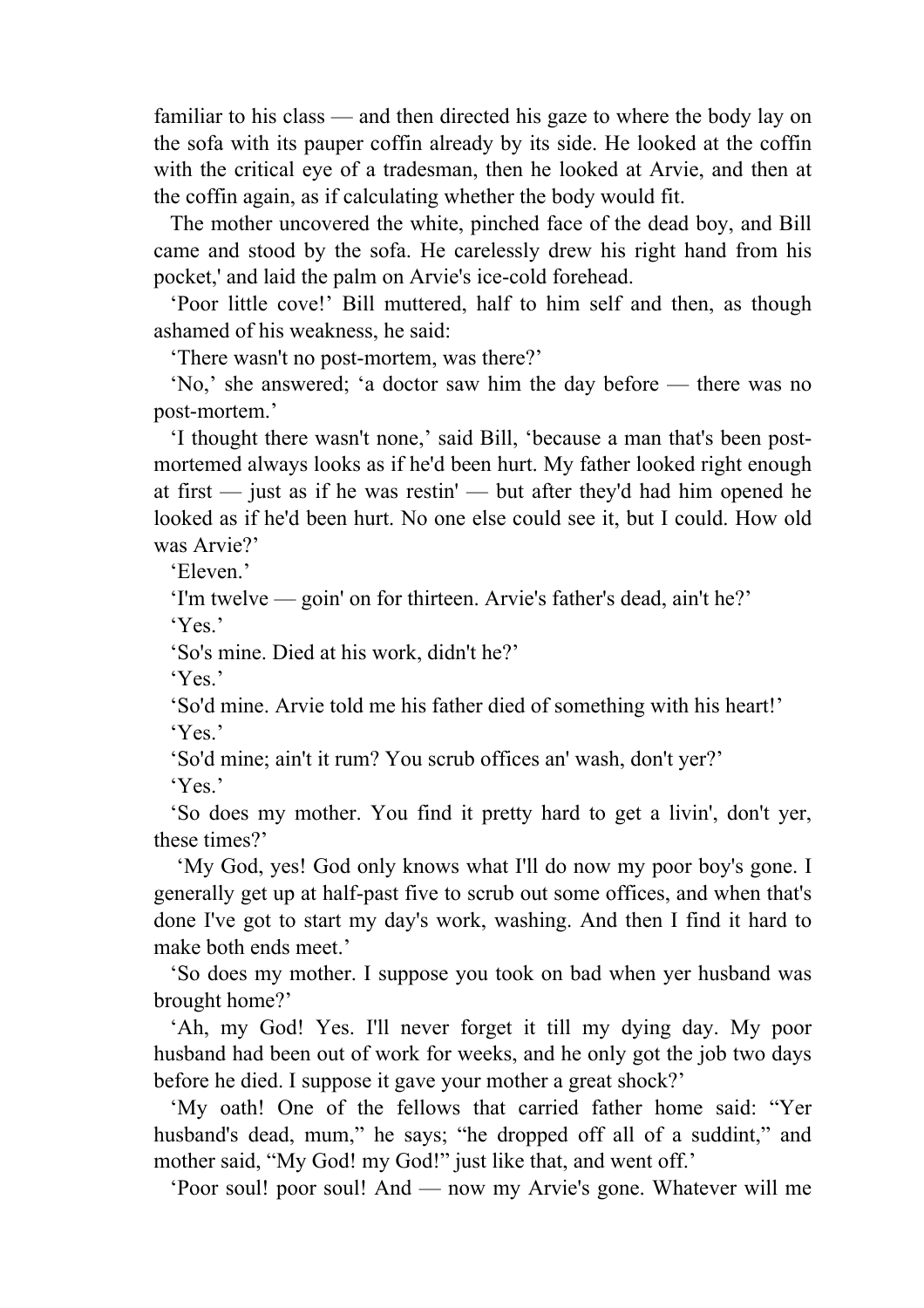and the children do? Whatever will I do? Whatever will I do? My God! I wish I was under the turf.'

'Cheer up. mum!' said Bill. 'It's no use frettin' over what's done.'

 He wiped some tobacco-juice off his lips with the back of his hand, and regarded the stains reflectively for a minute or so. Then he looked at Arvie again.

'You should ha' tried cod liver oil,' said Bill.

'No. He needed rest and plenty of good food.'

'He wasn't very strong.'

'No, he was not, poor boy.'

 'I thought he wasn't. They treated him bad at Grinder Brothers; they didn't give him a show to learn nothing; kept him at the same work all the time, and he didn't have cheek enough to arsk the boss for a rise, lest he'd be sacked. He couldn't fight, an' the boys used to tease him; they'd wait outside the shop to have a lark with Arvie. I'd like to see 'em do it to me. *He* couldn't fight; but then, of course, he wasn't strong. They don't bother me while I'm strong enough to heave a rock; but then, of course, it wasn't Arvie's fault. I s'pose he had pluck enough, if he hadn't the strength.' And Bill regarded the corpse with a fatherly and lenient eye.

 'My God!' she cried, 'if I'd known this, I'd sooner have starved than have my poor boy's life tormented out of him in such a place. He never complained. My poor, brave-hearted child! He never complained! Poor little Arvie! poor little Arvie!'

'He never told yer?'

'No — never a word.'

 'My oath! You don't say so! P'raps he didn't want to let you know he couldn't hold his own; but that wasn't his fault, I s'pose. Y'see, he wasn't strong.'

 An old print hanging over the bed attracted his attention, and he regarded it with critical interest for awhile:

 'We've got a pickcher like that at home. We lived in Jones's Alley wunst — in that house over there. How dyer like livin' in Jones's Alley?'

 'I don't like it at all. I don't like having to bring my children up where there are so many bad houses; but I can't afford to go somewhere else and pay higher rent.'

 'Well, there *is* a good many night-shops round here. But then,' he added, reflectively, 'you'll find them everywheres. An', besides, the kids git sharp, an' pick up a good deal in an alley like this; 'twon't do 'em no harm; it's no use kids bein' green if they wanter get on in a city. You ain't been in Sydney all yer life, have yer?'

'No. We came from the bush, about five years ago. My poor husband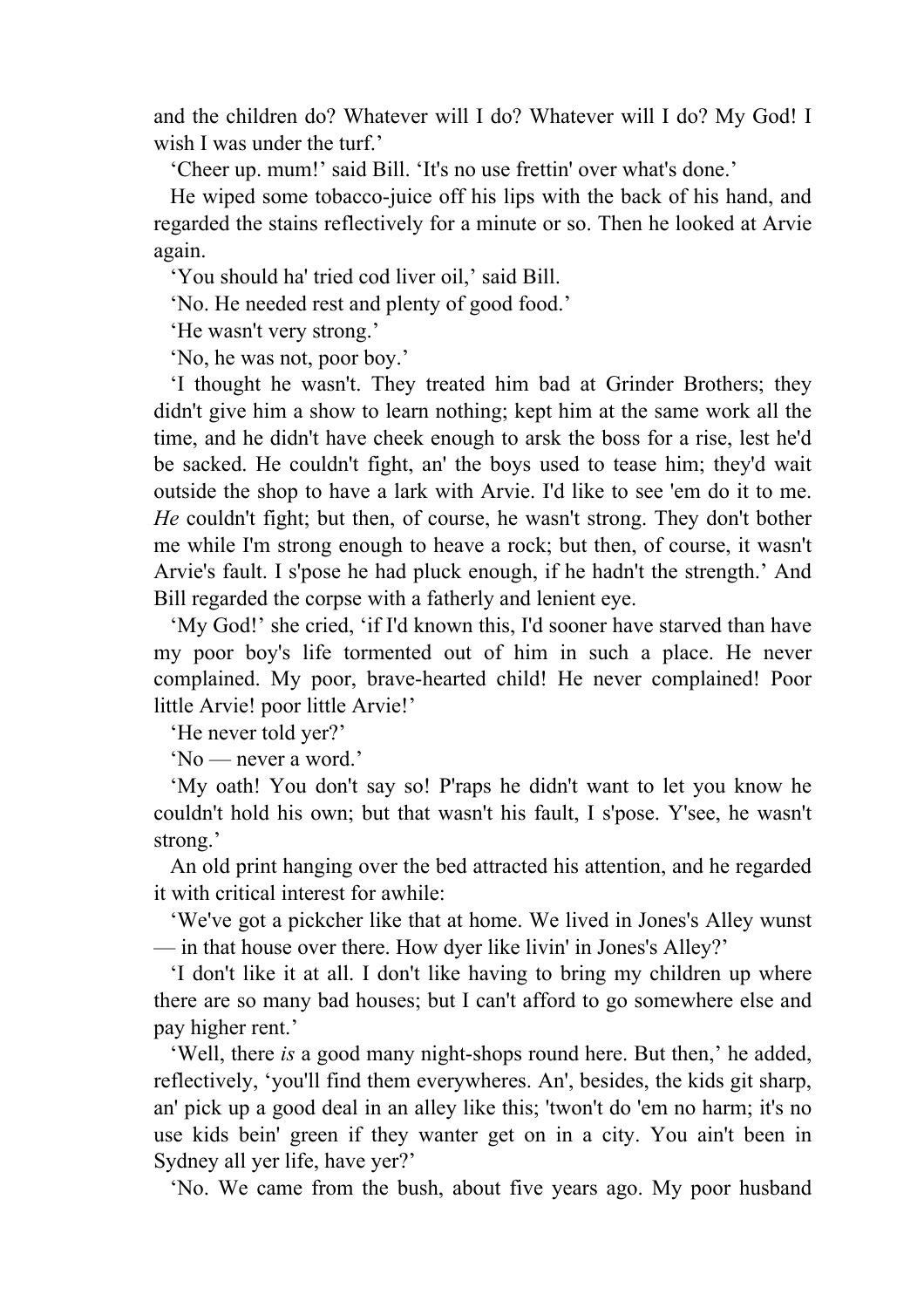thought he could do better in the city. I was brought up in the bush.'

 'I thought yer was. Well, men are sich fools. I'm thinking about gittin' a billet up-country, myself, soon. Where's he goin' ter be buried?'

'At Rookwood, to-morrow?'

 'I carn't come. I've got ter work. Is the Guvmint goin' to bury him?' 'Yes.'

Bill looked at the body with increased respect.

'Kin I do anythin' for you? Now, don't be frightened to arsk!'

'No. Thank you very much, all the same.'

'Well, I must be goin'; thank yer fur yer trouble, mum.'

'No trouble. my boy — mind the step.'

 'It *is* gone. I'll bring a piece of board round some night and mend it for you, if you like; I'm learnin' the carpenterin'; I kin nearly make a door. Tell yer what, I'll send the old woman round to-night to fix up Arvie and lend yer a hand.'

 'No, thank you. I suppose your mother's got work and trouble enough; I'll manage.'

 'I'll send her round, anyway; she's a bit rough, but she's got a soft gizzard; an' there's nothin' she enjoys better than fixin'up a body. Goodbye, mum.'

'Good-bye, my child.'

He paused at the door, and said:

'I'm sorry, mum. Swelp me God! I'm sorry. S'long, an' thank yer.'

 An awe-stricken child stood on the step, staring at Bill with great brimming eyes. He patted it on the head and said:—

'Keep yer pecker up, young 'un!'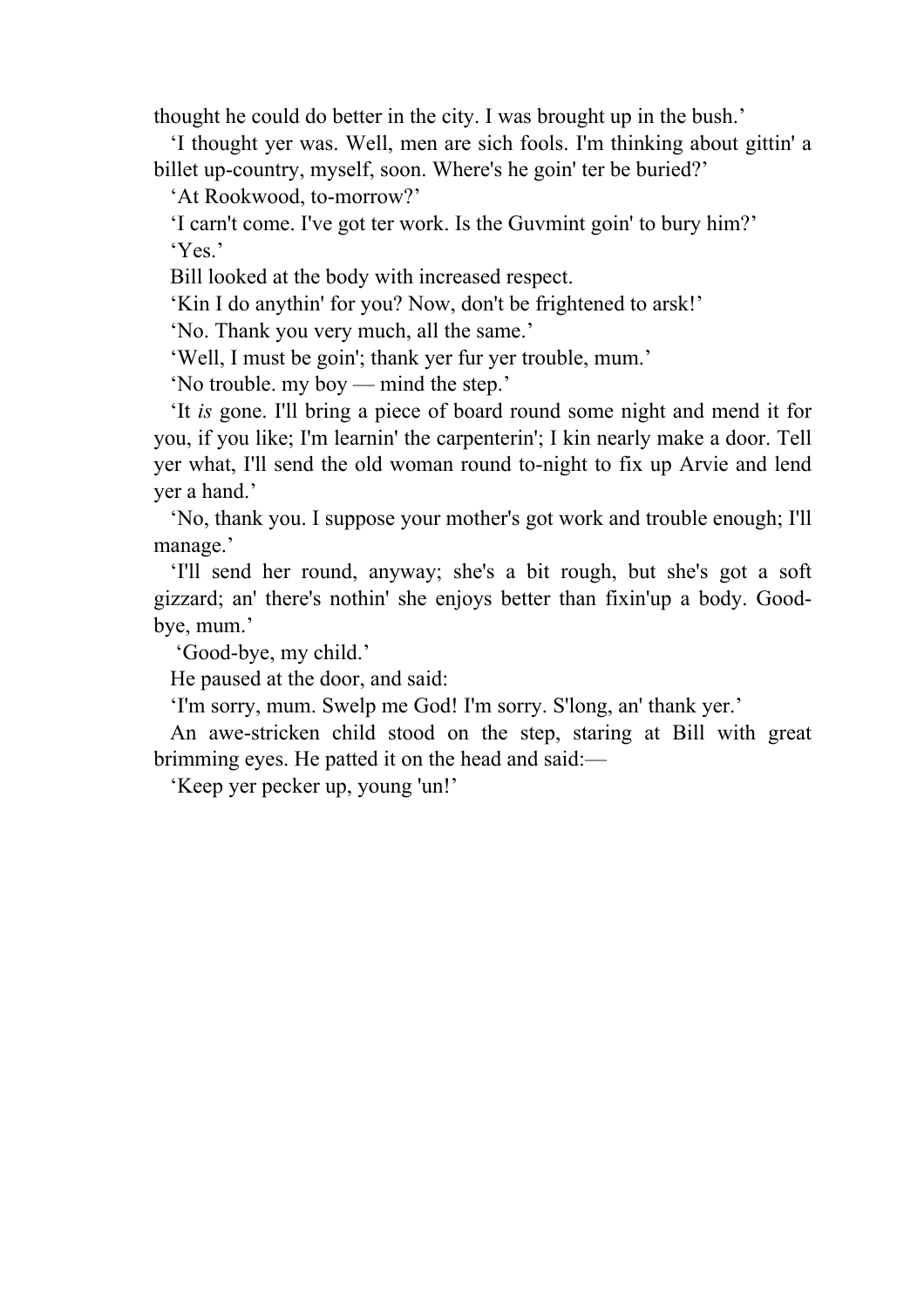### **In A Wet Season**

IT was raining — 'general rain.'

 The train left Bourke, and then there began the long, long agony of scrub and wire fence, with here and there a natural clearing, which seemed even more dismal than the funereal 'timber' itself. The only thing which might seem in keeping with one of these soddened flats would be the ghost of a funeral — a city funeral with plain hearse and string of cabs — going very slowly across from the scrub on one side to the scrub on the other. Sky like a wet, grey blanket; plains like dead seas, save for the tufts of coarse grass sticking up out of the water; scrub indescribably dismal — everything damp, dark, and unspeakably dreary.

 Somewhere along here we saw a swagman's camp — a square of calico stretched across a horizontal stick, some rags steaming on another stick in front of a fire, and two billies to the leeward of the blaze. We knew by instinct that there was a piece of beef in the larger one. Small, hopelesslooking man standing with his back to the fire, with his hands behind him, watching the train; also, a damp, sorry-looking dingo warming itself and shivering by the fire. The rain had held up for a while. We saw two or three similar camps further on, forming a temporary suburb of Byrock.

 The population was on the platform in old overcoats and damp, soft felt hats; one trooper in a waterproof. The population looked cheerfully and patiently dismal. The local push had evidently turned up to see off some fair enslavers from the city, who had been up-country for the cheque season, now over. They got into another carriage. We were glad when the bell rang.

 The rain recommenced. We saw another swagman about a mile on struggling away from the town, through mud and water. He did not seem to have heart enough to bother about trying to avoid the worst mud-holes. There was a low-spirited dingo at his heels, whose sole object in life was seemingly to keep his front paws in his master's last footprint. The traveller's body was bent well forward from the hips up; his long arms about six inches through his coat sleeves — hung by his sides like the arms of a dummy, with a billy at the end of one and a bag at the end of the other; but his head was thrown back against the top end of the swag, his hat-brim rolled up in front, and we saw a ghastly, beardless face which turned neither to the right nor the left as the train passed him.

 After a long while we closed our book, and, looking through the window, saw a hawker's turn-out which was too sorrowful for description.

We looked out again while the train was going slowly, and saw a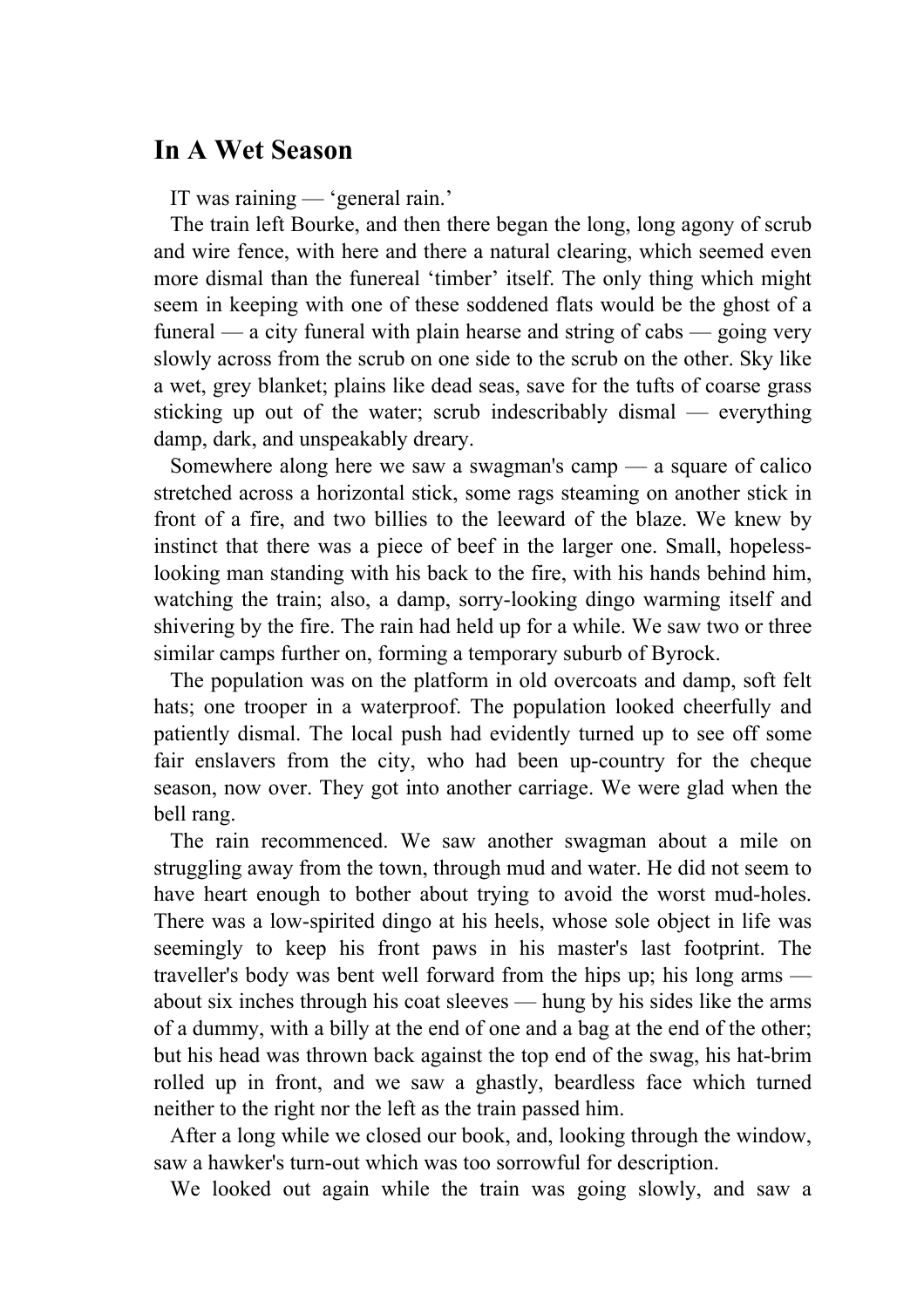teamster's camp: three or four waggons covered with tarpaulins which hung down in the mud all round and suggested death. A long, narrow man, in a long, narrow, shoddy overcoat and a damp felt hat, was walking quickly along the road past the camp. A sort of cattle-dog glided silently and swiftly out from under a waggon, 'heeled' the man, and slithered back without explaining. Here the scene vanished.

We remember stopping — for an age it seemed — at half-a-dozen straggling shanties on a flat of mud and water. There was a rotten weatherboard pub, with a low, dripping verandah, and three wretchedly forlorn horses hanging, in the rain, to a post outside. We saw no more, but we knew that there were several apologies for men hanging about the rickety bar inside — or round the parlour fire. Streams of cold, claycoloured water ran in all directions, cutting fresh gutters, and raising a yeasty froth whenever the water fell a few inches. As we left, we saw a big man in an overcoat riding across a culvert; the tails of the coat spread over the horse's rump, and almost hid it. In fancy still we saw him — hanging up his weary, hungry, little horse in the rain, and swaggering into the bar; and we almost heard someone say, in a drawling tone: ''Ello, Tom! 'Ow are yer poppin' up?'

 The train stopped (for about a year) within a mile of the next station. Trucking-yards in the fore- ground, like any other trucking-yards along the line; they looked drearier than usual, because the rain had darkened the posts and rails. Small plain beyond, covered with water and tufts of grass. The inevitable, God-forgotten 'timber,' black in the distance; dull, grey sky and misty rain over all. A small, dark-looking flock of sheep was crawling slowly in across the flat from the unknown, with three men on horse-back zig-zagging patiently behind. The horses just moved — that was all. One man wore an oilskin, one an old tweed overcoat, and the third had a threebushel bag over his head and shoulders. Had we returned an hour later, we should have seen the sheep huddled together in a corner of the yards, and the three horses hanging up outside the local shanty.

We stayed at Nyngan — which place we refrain from sketching — for a few hours, because the five trucks of cattle of which we were in charge were shunted there, to be taken on by a very subsequent goods train. The Government allows one man to every five trucks in a cattle-train. We shall pay our fare next time, even if we have not a shilling left over and above. We had haunted local influence at Comanavadrink, for two long, anxious, heart-breaking weeks ere we got the pass; and we had put up with all the indignities, the humiliation — in short, had stuffered all that poor devils suffer whilst besieging Local Influence. We only thought of escaping from the bush.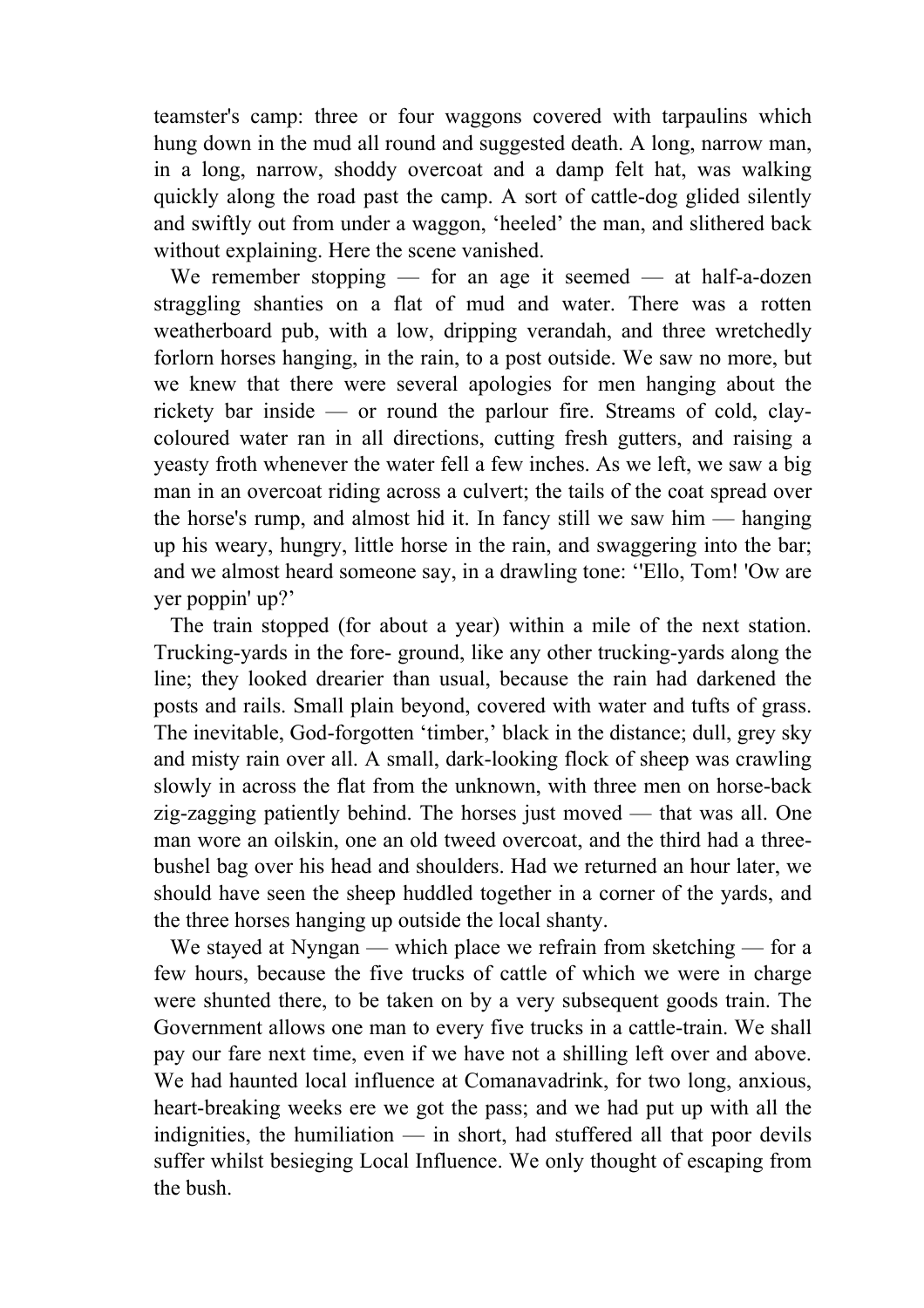The pass said that we were John Smith, drover, and that we were available for return by ordinary passenger-train within two days, we think — or words in that direction. Which didn't interest us. We might have given the pass away to an unemployed in Orange, who wanted to go Out Back, and who begged for it with tears in his eyes; but we didn't like to injure a poor fool who never injured us — who was an entire stranger to us. He didn't know what Out Back meant.

 Local Influence had given us a kind of note of introduction to be delivered to the cattle-agent at the yards that morning; but the agent was not there — only two of his satellites, a cockney colonial-experience man, and a scrub-town clerk, both of whom we kindly ignore. We got on without the note, and at Orange we amused ourself by reading it. It said:

 'Dear Old Man, — Please send this beggar on; and I hope he'll be landed safely at Orange — or — or where-ever the cattle go. — Yours, — .

 We had been led to believe that the bullocks were going to Sydney. We took no further interest in those cattle.

 After Nyngan the bush grew darker and drearier, and the plains more like ghastly oceans; and here and there the 'dominant note of Australian scenery' was accentuated, as it were, by naked, white, ring-barked trees standing in the water and haunting the ghostly surroundings.

 We spent that night in a passenger compartment of a van which had been originally attached to old No. 1 engine. There was only one damp cushion in the whole concern. We lent that to a lady who travelled for a few hours in the other half of the next compartment. The seats were about nine inches wide and sloped in at a sharp angle to the bare matchboard wall, with a bead on the outer edge; and as the cracks had become well caulked with the grease and dirt of generations, they held several gallons of water each. We scuttled one, rolled ourself in a rug, and tried to sleep; but all night long overcoated and comfortered bushmen would get in, let down all the windows, and then get out again at the next station. Then we would wake up frozen and shut the windows.

 We dozed off again, and woke at daylight, and recognised the ridgy gumcountry between Dubbo and Orange. It didn't look any drearier than the country further west — because it couldn't. There is scarcely a part of the country out west which looks less inviting or more horrible than any other part.

 The weather cleared, and we had sunlight for Orange, Bathurst, the Blue Mountains, and Sydney. They deserve it; also as much rain as they need.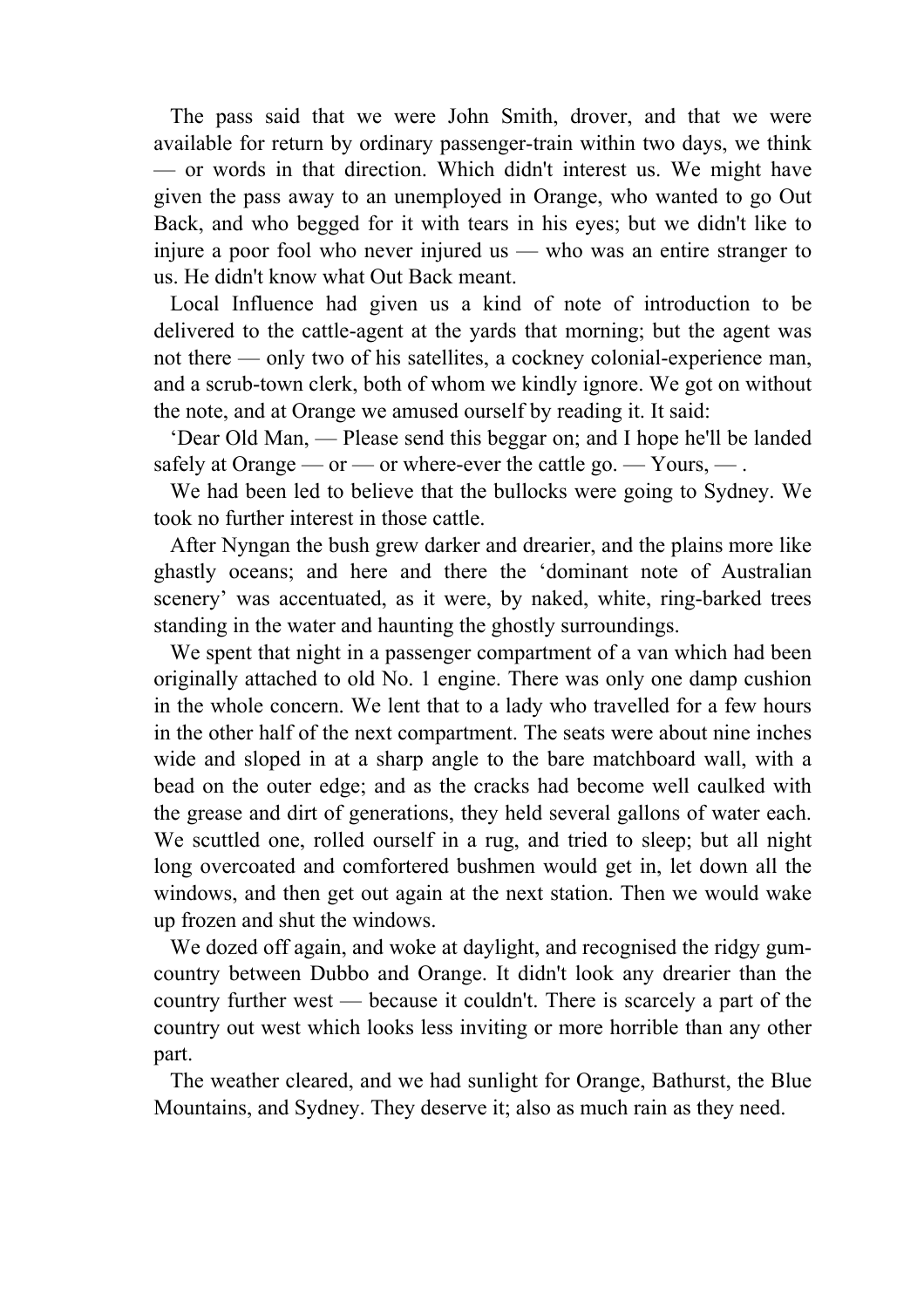### **'Rats'**

'WHY, there's two of them, and they're having a fight! Come on.'

 It seemed a strange place for a fight — that hot, lonely, cotton-bush plain. And yet not more than half-a-mile ahead there were apparently two men strug ling together on the track.

 The three travellers postponed their smoke-ho! and hurried on. They were shearers — a little man and a big man, known respectively as 'Sunlight' and 'Macquarie,' and a tall, thin, young jackeroo whom they called 'Milky.'

 'I wonder where the other man sprang from? I didn't see him before,' said Sunlight.

 'He muster bin layin' down in the bushes,' said Macquarie. 'They're goin' at it proper, too. Come on! Hurry up and see the fun!'

They hurried on.

 'It's a funny-lookin' feller, the other feller,' panted Milky. 'He don't seem to have no head. Look! he's down — they're both down! They must ha' clinched on the ground. No! they're up an' atit again. . . Why, good Lord! I think the other's a woman!'

 'My oath! so it is!' yelled Sunlight. 'Look! the brute's got her down again! He's kickin' her! Come on, chaps; come on, or he'll do for her!'

 They dropped swags, water-bags and all, and raced forward; but presently Sunlight, who had the best eyes, slackened his pace and dropped behind. His mates glanced back at his face, saw a peculiar expression there, looked ahead again, and then dropped into a walk.

 They reached the scene of the trouble, and there stood a little withered old man by the track, with his arms folded close up under his chin; he was dressed mostly in calico patches; and half-a-dozen corks, suspended on bits of string from the brim of his hat, dangled before his bleared optics to scare away the flies. He was scowling malignantly at a stout, dumpy swag which lay in the middle of the track.

'Well, old Rats, what's the trouble,' asked Sunlight.

 'Oh, nothing, nothing,' answered the old man, without looking round. 'I fell out with my swag, that's all. He knocked me down, but I've settled him.'

 'But look here,' said Sunlight, winking at his mates, 'we saw you jump on him when he was down. That ain't fair, you know.'

 'But you didn't see it all,' cried Rats, getting excited. 'He hit me down first! And, look here, I'll fight him again for nothing, and you can see fair play.'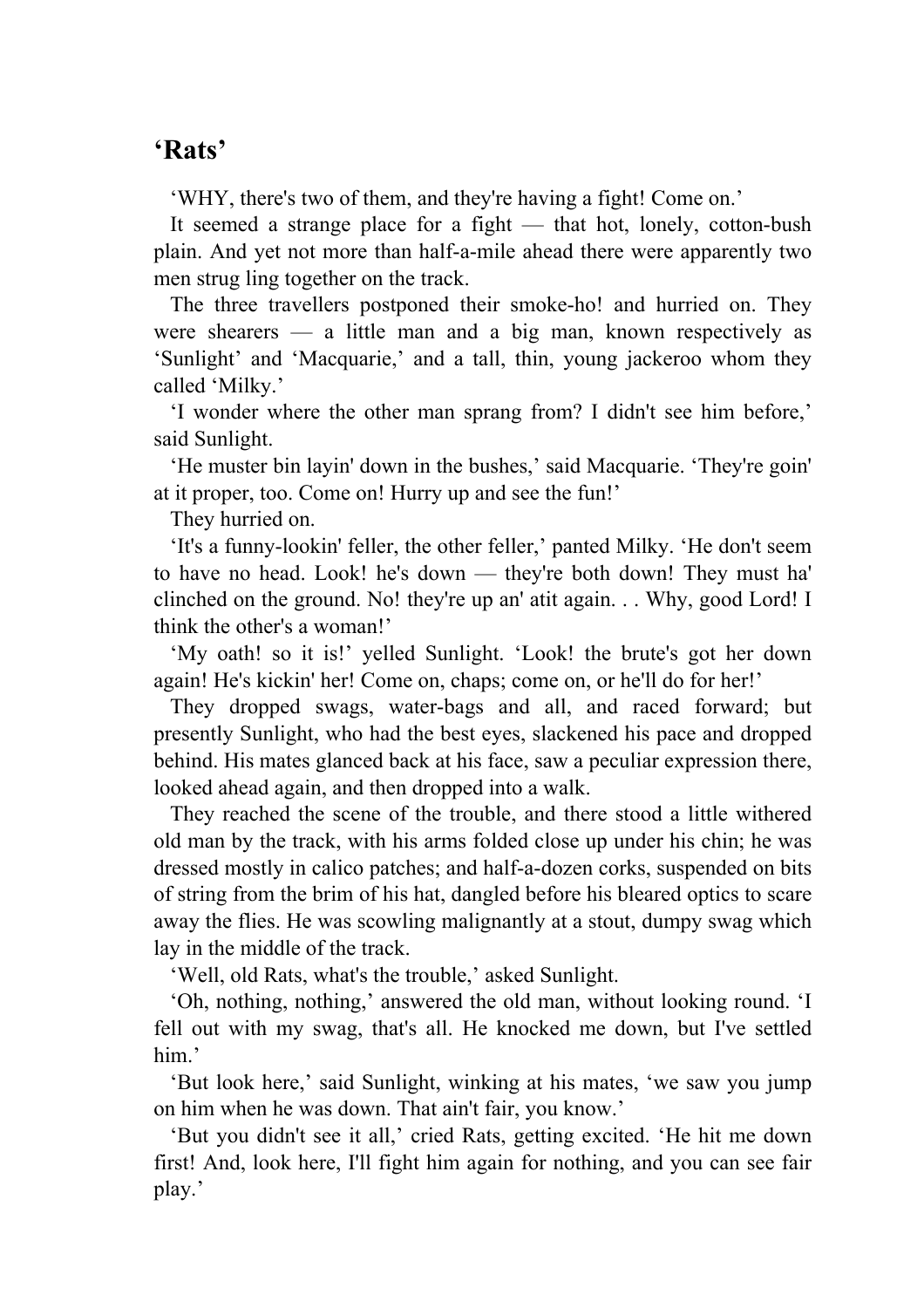They talked awhile; then Sunlight proposed to second the swag, while his mate supported the old man, and after some persuasion, Milky agreed, for the sake of the lark, to act as time-keeper and referee.

 Rats entered into the spirit of the thing; he stripped to the waist, and while he was getting ready the travellers pretended to bet on the result.

 Macquarie took his place behind the old man, and, Sunlight up-ended the swag. Rats shaped and danced round; then he rushed, feinted, ducked, retreated, darted in once more, and suddenly went down like a shot on the broad of his back. No actor could have done it better; he went down from that imaginary blow as if a cannon-ball had struck him in the forehead.

 Milky called time, and the old man came up, looking shaky. However, he got in a tremendous blow which knocked the swag into the bushes. Several rounds following with varying success.

 The men pretended to get more and more excited, and betted freely; and Rats did his best. At last they got tired of the fun, Sunlight let the swag lie after Milky called time, and the jackeroo awarded the fight to Rats. They pretended to hand over the stakes, and then went back for their swags, while the old man put on his shirt.

 Then he calmed down, carried his swag to the side of the track, sat down on it and talked rationally about bush matters for awhile; but presently he grew silent and began to feel his muscles and smile idiotically.

'Can you len' us a bit o' meat?' said he suddenly.

 They spared him half-a-pound; but he said he didn't want it all, and cut off about an ounce, which he laid on the end of his swag. Then he took the lid off his billy and produced a fishing-line. He baited the hook, threw the line across the track, and waited for a bite. Soon he got deeply interested in the line, jerked it once or twice, and drew it in rapidly. The bait had been rubbed off in the grass. The old man regarded the hook disgustedly.

 'Look at that!' he cried, 'I had him, only I was in such a hurry. I should ha' played him a little more.'

 Next time he was more careful, he drew the line in warily, grabbed an imaginary fish and laid it down on the grass. Sunlight and Co. were greatly interested by this time.

 'Wot yer think o' that?' asked Rats. 'It weighs thirty pound if it weighs an ounce! Wot yer think o' that for a cod? The hook's half-way down his blessed gullet?'

 He caught several cod and a bream while they were there, and invited them to camp and have tea with him. But they wished to reach a certain shed next day, so — after the ancient had borrowed about a pound of meat for bait — they went on, and left him fishing contentedly.

But first Sunlight went down into his pocket and came up with half-a-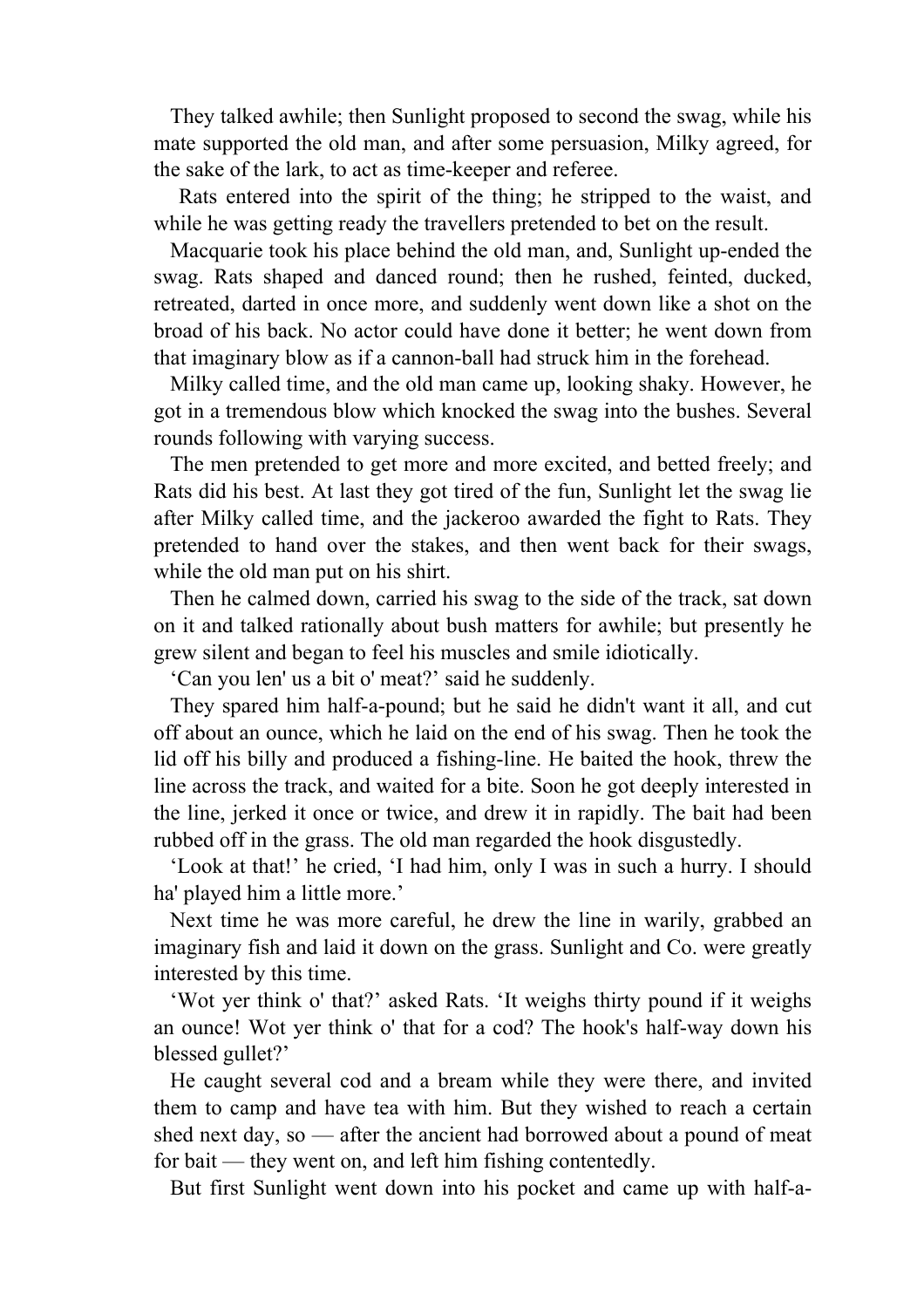crown, which he gave to the old man, along with some tucker. 'You'd best push on to the water before dark, old chap,' he said, kindly.

 When they turned their heads again, Rats was still fishing: but when they looked back for the last time before entering the timber, he was having another row with his swag; and Sunlight reckoned that the trouble arose out of some lies which the swag had been telling about the bigger fish it caught.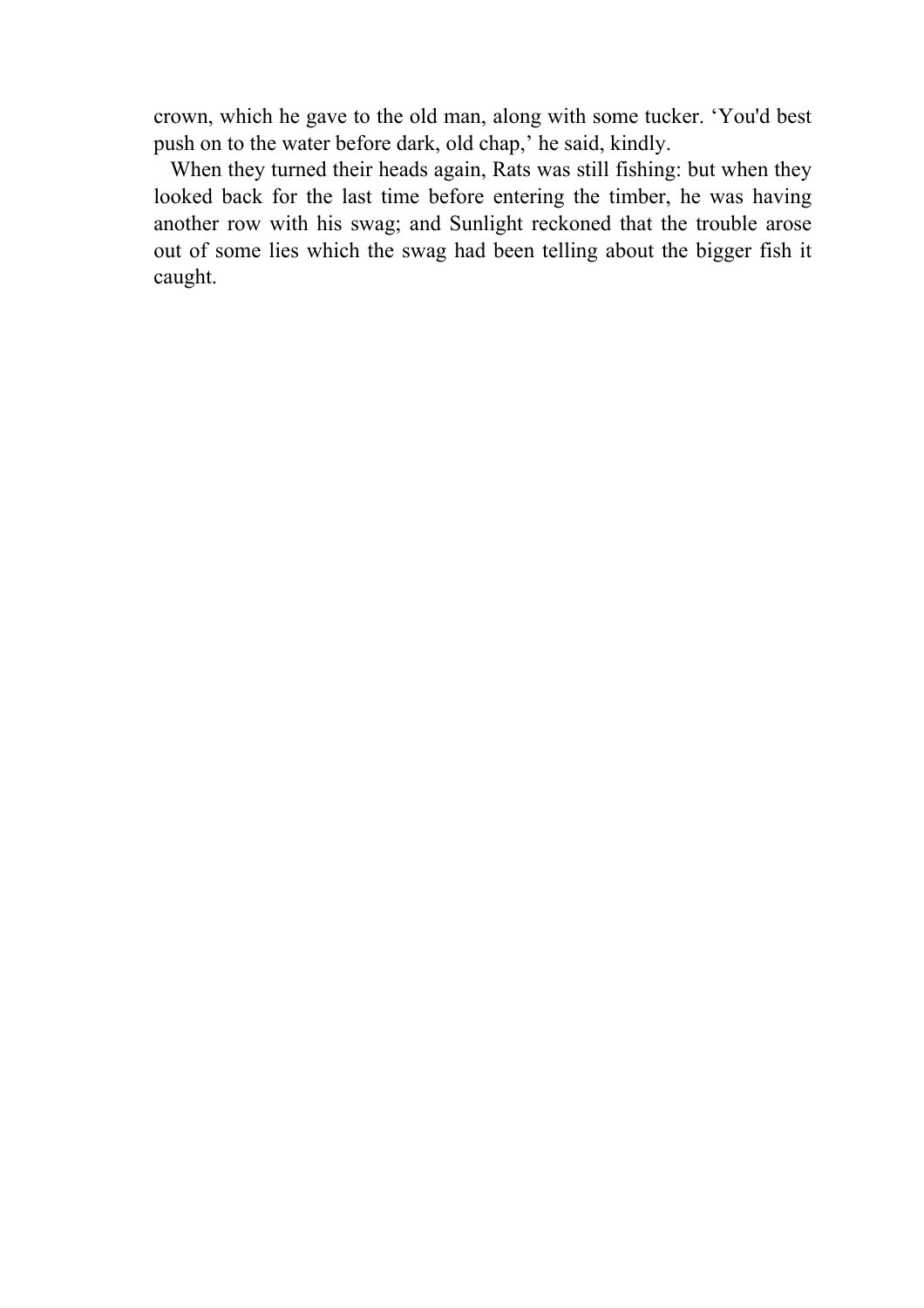## **Mitchell: A Character Sketch**

 IT was a very mean station, and Mitchell thought he had better go himself and beard the overseer for tucker. His mates were for waiting till the overseer went out on the run, and then trying their luck with the cook; but the self-assertive and diplomatic Mitchell decided to go.

'Good day,' said Mitchell.

'Good day,' said the manager.

'It's hot,' said Mitchell.

'Yes it's hot.'

 'I don't suppose,' said Mitchell; 'I dont suppose it's any use asking you for a job?'

'Naw.'

 'Well, I won't ask you,' said Mitchell, 'but I don't suppose you want any fencing done?'

'Naw.'

'Nor boundary-riding?'

'Naw.'

'You ain't likely to want a man to knock round?'

'Naw.'

'I thought not. Things are pretty bad just now.'

'Na — yes — they are.'

 'Ah, well; there's a lot to be said on the squatter's side as well as the men's. I suppose I can get a bit of rations?'

'Ye-yes.' (*Shortly*) — 'Wot d'yer want?'

 'Well, let's see; we want a bit of meat and flour — I think that's all. Got enough tea and sugar to carry us on.'

'All right. Cook! have you got any meat?'

'No!'

To Mitchell: 'Can you kill a sheep?'

'Rather!'

 To the cook: 'Give this man a cloth and knife and steel, and let him go up to the yard and kill a sheep? (To Mitchell): 'You can take a fore-quarter and get a bit of flour.'

 Half-an-hour later Mitchell came back with the carcase wrapped in the cloth.

'Here yer are; here's your sheep,' he said to the cook.

'That's all right; hang it in there. Did you take a fore-quarter?'

'No.'

'Well, why didn't you? The boss told you to.'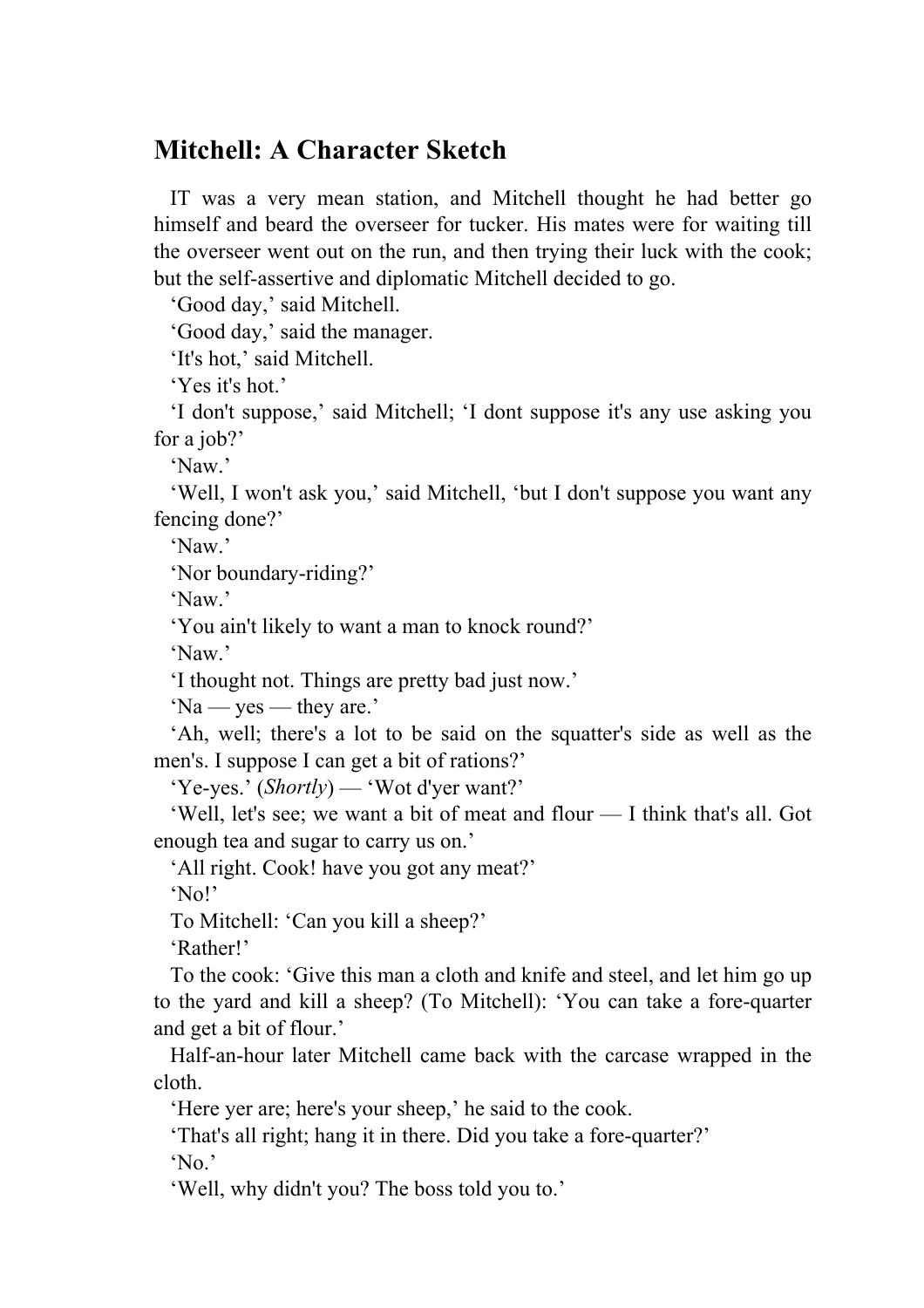'I didn't want a fore-quarter. I don't like it. I took a hind-quarter.' So he had.

 The cook scratched his head; he seemed to have nothing to say. He thought about trying to think, perhaps, but gave it best. It was too hot and he was out of practice.

 'Here, fill these up, will you,' said Mitchell, 'that's the tea-bag, and that's the sugar-bag, and that's the flour-bag.'

He had taken them from the front of his shirt.

 'Don't be frightened to stretch 'em a little, old man, I've got two mates to feed.'

 The cook took the bags mechanically and filled them well before he knew what he was doing. Mitchell talked all the time.

'Thank you,' said he — 'got a bit of baking-powder?'

'Ye-yes, here you are.'

'Thank you. Find it dull here, don't you?'

 'Well, yes, pretty dull. There's a bit of cooked beef and some bread and cake there, if you want it!'

 'Thanks,' said Mitchell, sweeping the broken victuals into an old pillowslip which he carried on his person for such an emergency. 'I 'spose you find it dull round here.'

'Yes, pretty dull.'

'No one to talk to much?'

'No, not many.'

'Tongue gets rusty?'

'Ye-es, sometimes.'

'Well, so long, and thank yer.'

'So long,' said the cook (he nearly added 'thank yer').

'Well, good day; I'll see you again.'

'Good day.'

Mitchell shouldered his spoil and left.

 The cook scratched his head; he had a chat with the overseer afterwards, and they agreed that the traveller was a bit gone.

 But Mitchell's head wasn't gone — not much: he was a Sydney jackeroo who had been round a bit — that was all.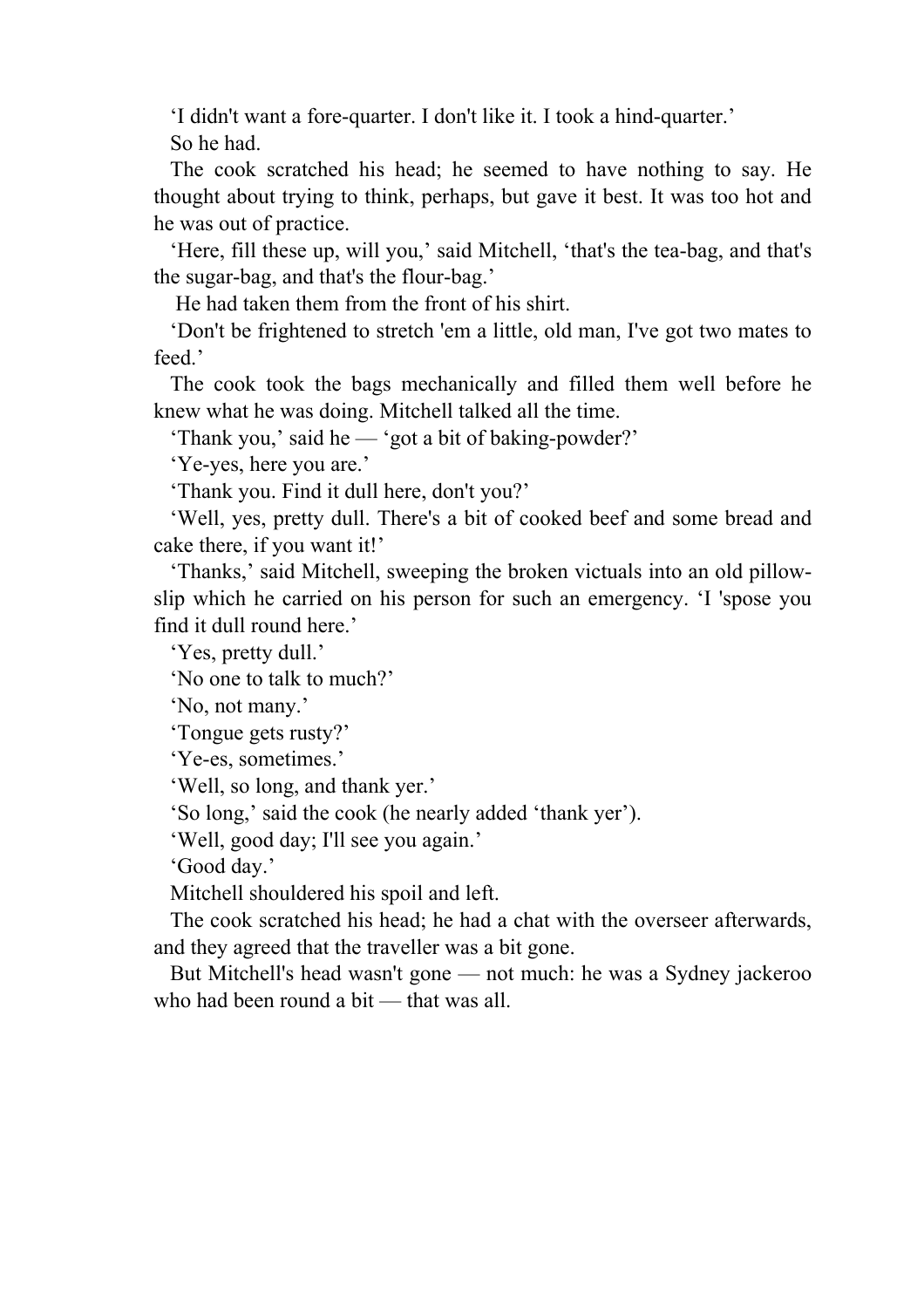## **The Bush Undertaker**

#### 'FIVE BOB!'

 The old man shaded his eyes and peered through the dazzling glow of that broiling Christmas Day. He stood just within the door of a slab-andbark hut situated upon the bank of a barren creek; sheep-yards lay to the right, and a low line of bare, brown ridges formed a suitable background to the scene.

 'Five Bob!' shouted he again; and a dusty sheep-dog rose wearily from the shaded side of the hut and looked inquiringly at his master, who pointed towards some sheep which were straggling from the flock.

'Fetch 'em back,' he said confidently.

The dog went off and his master returned to the interior of the hut.

 'We'll yard 'em early,' he said to himself; 'the super won't know. We'll yard 'em early, and have the arternoon to ourselves.'

 'We'll get dinner,' he added, glancing at some pots on the fire, 'I cud do a bit of doughboy, an' that theer boggabri'll eat like tater-marrer along of the salt meat.' He moved one of the black buckets from the blaze. 'I likes to keep it jist on the sizzle,' he said in explanation to himself; 'hard bilin' makes it tough — I'll keep it jist-a-simmerin'.'

Here his soliloquy was interrupted by the return of the dog.

 'All right, Five Bob,' said the hatter, 'dinner'll be ready dreckly. Jist keep yer eye on the sheep till I calls yer; keep 'em well rounded up, an' we'll yard 'em afterwards and have a holiday.'

 This speech was accompanied by a gesture evidently intelligible, for the dog retired as though he understood English, and the cooking proceeded.

 'I'll take a pick an' shovel with me an' root up that old black fellow,' mused the shepherd, evidently following up a recent train of thought; 'I reckon it'll do now. I'll put in the spuds.'

 The last sentence referred to the cooking, the first to a black fellow's grave about which he was curious.

 'The sheep's a-campin',' said the soliloquiser, glancing through the door. 'So me an' Five Bob'll be able to get our dinner in peace. I wish I had just enough fat to make the pan siss; I'd treat myself to a leather-jacket; but it took three weeks' skimmin' to get enough for them theer doughboys.'

 In due time the dinner was dished up; and the old man seated himself on a block, with the lid of a gin-case across his knees for a table. Five Bob squatted opposite with the liveliest interest and appreciation depicted on his intelligent countenance.

Dinner proceeded very quietly, except when the carver paused to ask the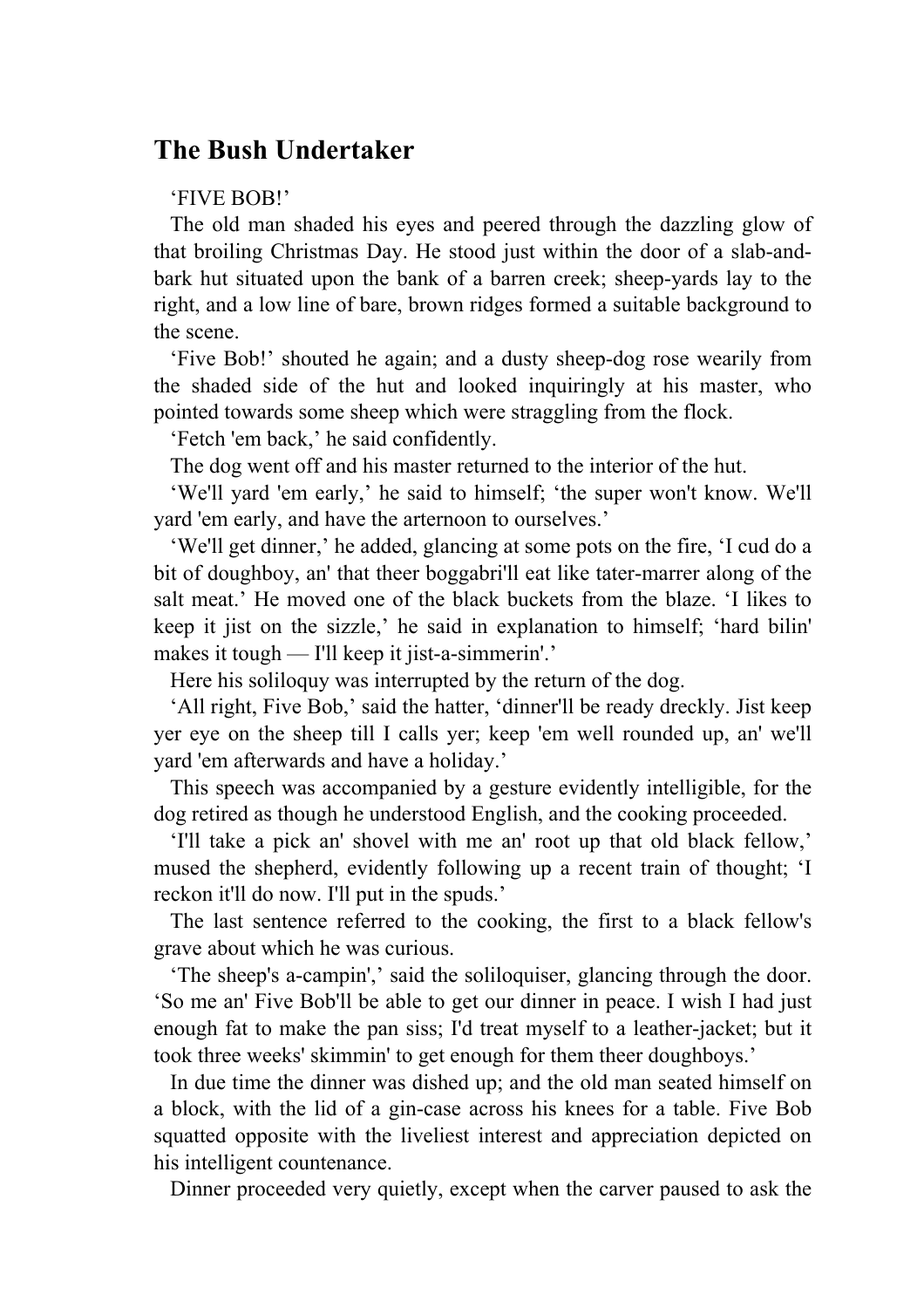dog how some tasty morsel went with him, and Five Bob's tail declared that it went very well indeed.

 'Here y'are, try this,' cried the old man, tossing him a large piece of doughboy. A click of Five Bob's jaws and the dough was gone.

'Clean into his liver!' said the old man with a faint smile.

 He washed up the tinware in the water the duff had been boiled in, and then, with the assistance of the dog, yarded the sheep.

 This accomplished, he took a pick and shovel and an old sack, and started out over the ridge, followed, of course, by his four-legged mate. After tramping some three miles he reached a spur, running out from the main ridge. At the extreme end of this, under some gum-trees, was a little mound of earth, barely defined in the grass and indented in the centre as all blackfellows' graves were.

 He set to work to dig it up, and sure enough, in about half an hour he bottomed on payable dirt.

 When he had raked up all the bones, he amused himself by putting them together on the grass and by speculating as to whether they had belonged to black or white, male or female. Failing, however, to arrive at any satisfactory conclusion, he dusted them with great care, put them in the bag and started for home. He took a short cut this time over the ridge and down a gully which was full of ring-barked trees and long white grass. He had nearly reached its mouth when a great greasy black iguana clambered up a sapling from under his feet and looked fightable.

'Dang the jumpt-up thing?' cried the old man. 'It gin me a start!'

 At the foot of the sapling he espied an object which he at first thought was the blackened carcass of a sheep, but on closer examination discovered to be the body of a man; it lay with its forehead resting on its hands, dried to a mummy by the intense heat of the western summer.

 'Me luck's in for the day and no mistake!' said the shepherd, scratching the back of his head, while he took stock of the remains. He picked up a stick and tapped the body on the shoulder; the flesh sounded like leather. He turned it over on its side; it fell flat on its back like a board, and the shrivelled eyes seemed to peer up at him from under the blackened wrists.

 He stepped back involuntarily, but, recovering himself, leant on his stick and took in all the ghastly details.

 There was nothing in the blackened features to tell aught of name or race, but the dress proclaimed the remains to be those of a European. The old man caught sight of a black bottle in the grass, close beside the corpse. This set him thinking. Presently he knelt down and examined the soles of the dead man's Blucher boots, and then, rising with an air of conviction, exclaimed: 'Brummy! by gosh! — busted up at last!'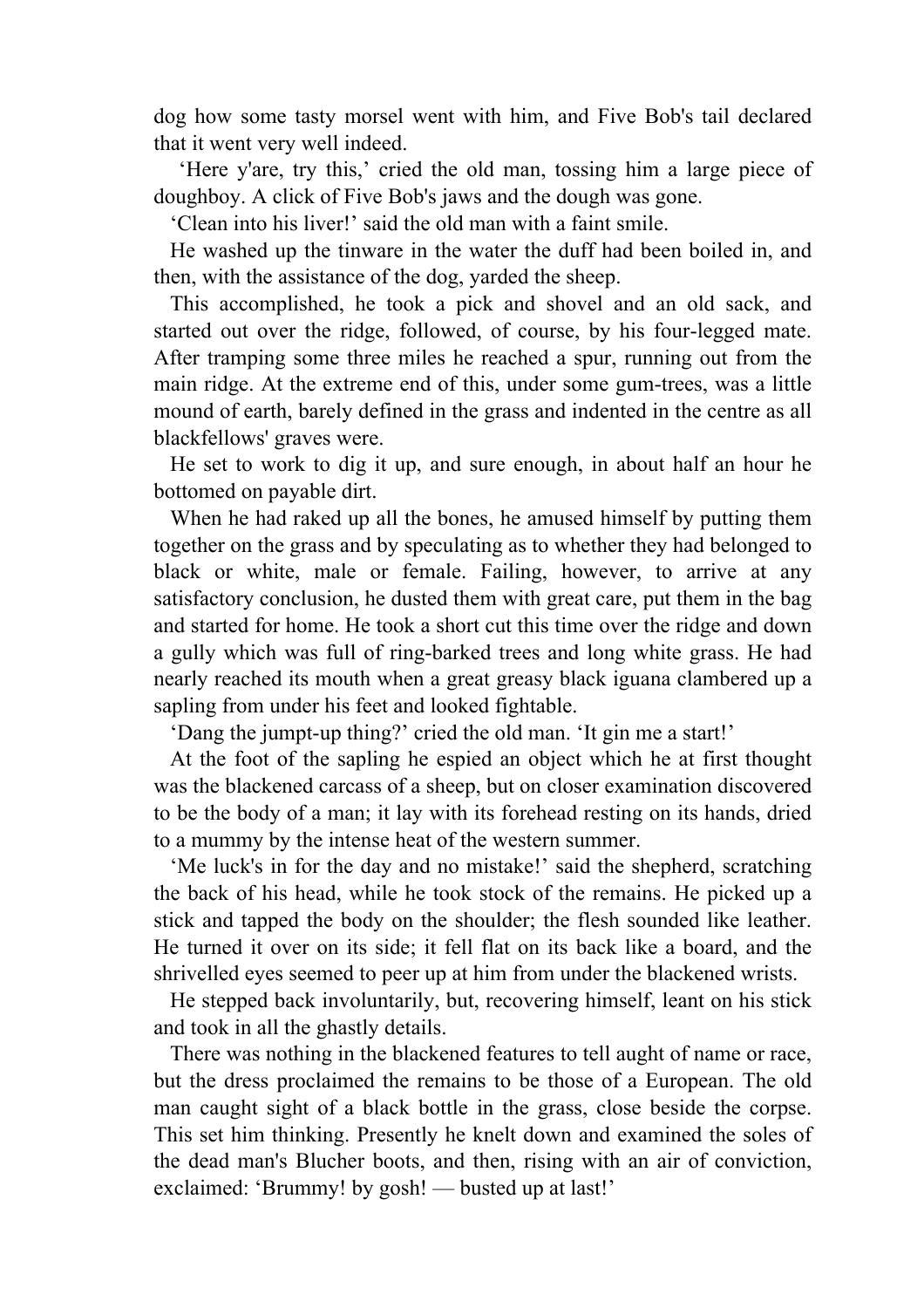'I tole yer so, Brummy;' he said impressively, addressing the corpse, 'I allers told yer as how it 'ud be an' here y'are, you thundering jumpt-up cuss-o'-God fool. Yer cud earn mor'n any man in the colony, but yer'd lush it all away. I allers sed as how it 'ud end, an' now yer kin see fur y'self.'

 'I spect yer was a comin' t' me t' get fixt up an' set straight agin; then yer was agoin' to swear off, same as yer allers did; an' here y'are, an' now I expect I'll have t' fix yer up for the last time an' make yer decent, for 'twon't do t' leave yer a-lyin' out here like a dead sheep.'

 He picked up the corked bottle and examined it. To his great surprise it was nearly full of rum.

 'Well, this gits me,' exclaimed the old man; 'me luck's in, this Christmas, an' no mistake. He must a' got the jams early in his spree, or he wouldn't be a-making for me with near a bottleful left. Howsomenever, here goes.'

 Looking round, his eyes lit up with satisfaction as he saw some waste bits of bark which had been left by a party of strippers who had been getting bark there for the stations. He picked up two pieces, one about four and the other six feet long, and each about two feet wide, and brought them over to the body. He laid the longest strip by the side of the corpse, which he proceeded to lift on to it.

 'Come on, Brummy,' he said, in a softer tone than usual, 'yer ain't as bad as yer might be, considerin' as it must be three good months since yer slipped yer wind. I spect it was the rum as preserved yer. It was the death of yer when yer was alive, an' now yer dead, it preserves yer like — like a mummy.'

 Then he placed the other strip on top, with the hollow side downwards thus sandwiching the defunct between the two pieces — removed the saddle strap, which he wore for a belt, and buckled it round one end, while he tried to think of something to tie up the other with.

 'I can't take any more strips off my shirt,' he said, critically examining the skirts of the old blue over shirt he wore. 'I might get a strip or two more off, but it's short enough already. Let's see; how long have I been awearin' of that shirt; Oh, I remember, I bought it jist two days afore Five Bob was pupped. I can't afford a new shirt jist yet; howsomenever, seein' it's Brummy, I'll jist borrow a couple more strips and sew 'em on agen when I git home.'

 He up-ended Brummy, and placing his shoulder against the middle of the lower sheet of bark, lifted the corpse to a horizontal position; then taking the bag of bones in his hand, he started for home.

 'I ain't a-spendin' sech a dull Chistmas arter all,' he reflected, as he plodded on; but he had not walked above a hundred yards when he saw a black iguana sidling into the grass by the side of the path.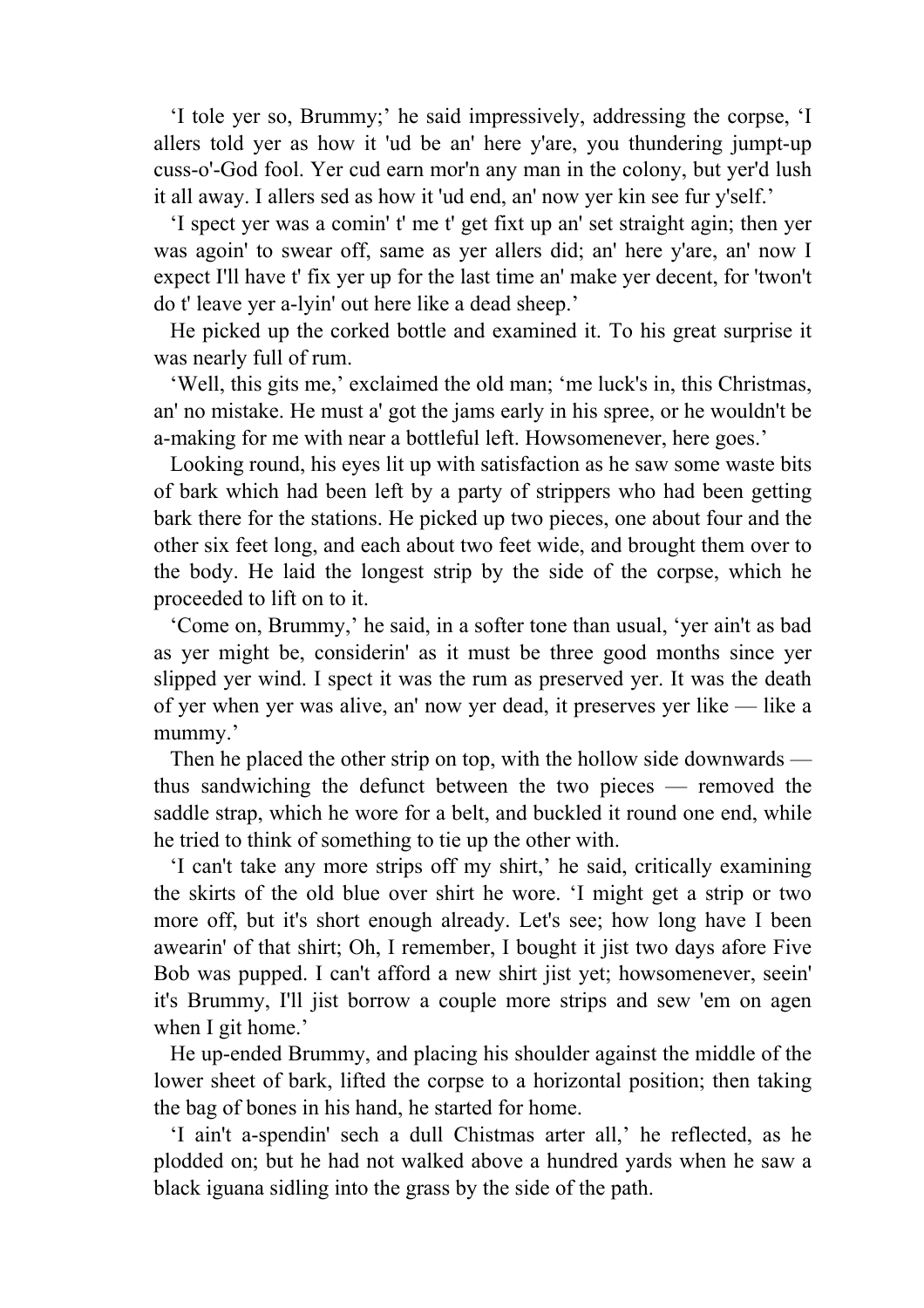'That's another of them theer dang things!' he exclaimed. 'That's two I've seed this mornin'.'

 Presently he remarked: 'Yer don't smell none too sweet, Brummy. It must 'a' been jist about the middle of shearin' when yer pegged out. I wonder who got yer last cheque. Shoo! theer's another black gohanner theer must be a flock on 'em.' He rested Brummy on the ground while he had another pull at the bottle, and, before going on, packed the bag of bones on his shoulder under the, body, but he soon stopped again.

 'The thunderin' jumpt-up bones is all skew-whift,' he said. ''Ole on, Brummy, an' I'll fix 'em;' and he leaned the dead man against a tree while he settled the bones on his shoulder, and took another pull at the bottle.

 About a mile further on he heard a rustling in the grass to the right, and, looking round, saw another iguana gliding off sideways, with its long snaky neck turned towards him.

 This puzzled the shepherd considerably, the strangest part of it being that Five Bob wouldn't touch the reptile, but slunk off with his tall down when ordered to 'sick 'em.'

 'Theer's sothin' comic about them theer gohanners,' said the old man at last. 'I've seed swarms of hoppers an' big mobs of kangaroos, but dang me if ever I seed a flock of black gohanners afore!'

 On reaching the hut the old man dumped the corpse against the wall, wrong end up, and stood scratching his head while he endeavoured to collect his muddled thoughts; but he had not placed Brummy at the correct angle, and, consequently, that individual fell forward and struck him a violent blow on the shoulder with the iron toes of his Blucher boots.

 The shock sobered him. He sprang a good yard, instinctively hitching up his moleskins in preparation for flight; but a backward glance revealed to him the true cause of this supposed attack from the rear. Then he lifted the body, stood it on its feet against the chimney, and ruminated as to where he should lodge his mate for the night, not noticing that the shorter sheet of bark had slipped down on the boots and left the face exposed.

 'I spect I'll have ter put yer into the chimney-trough for the night, Brummy,' said he, turning round to confront the corpse. 'Yer can't expect me to take yer into the hut, though I did it when yer was in a worse state than----Lord!'

 The shepherd was not prepared for the awful scrutiny that gleamed on him from those empty sockets; his nerves received a shock, and it was some time before he recovered himself sufficiently to speak.

 'Now look a-here, Brummy,' said he, shaking his finger severely at the delinquent, 'I don't want to pick a row with yer; I'd do as much for yer an' more than any other man, an' well yer knows it; but if yer starts playin' any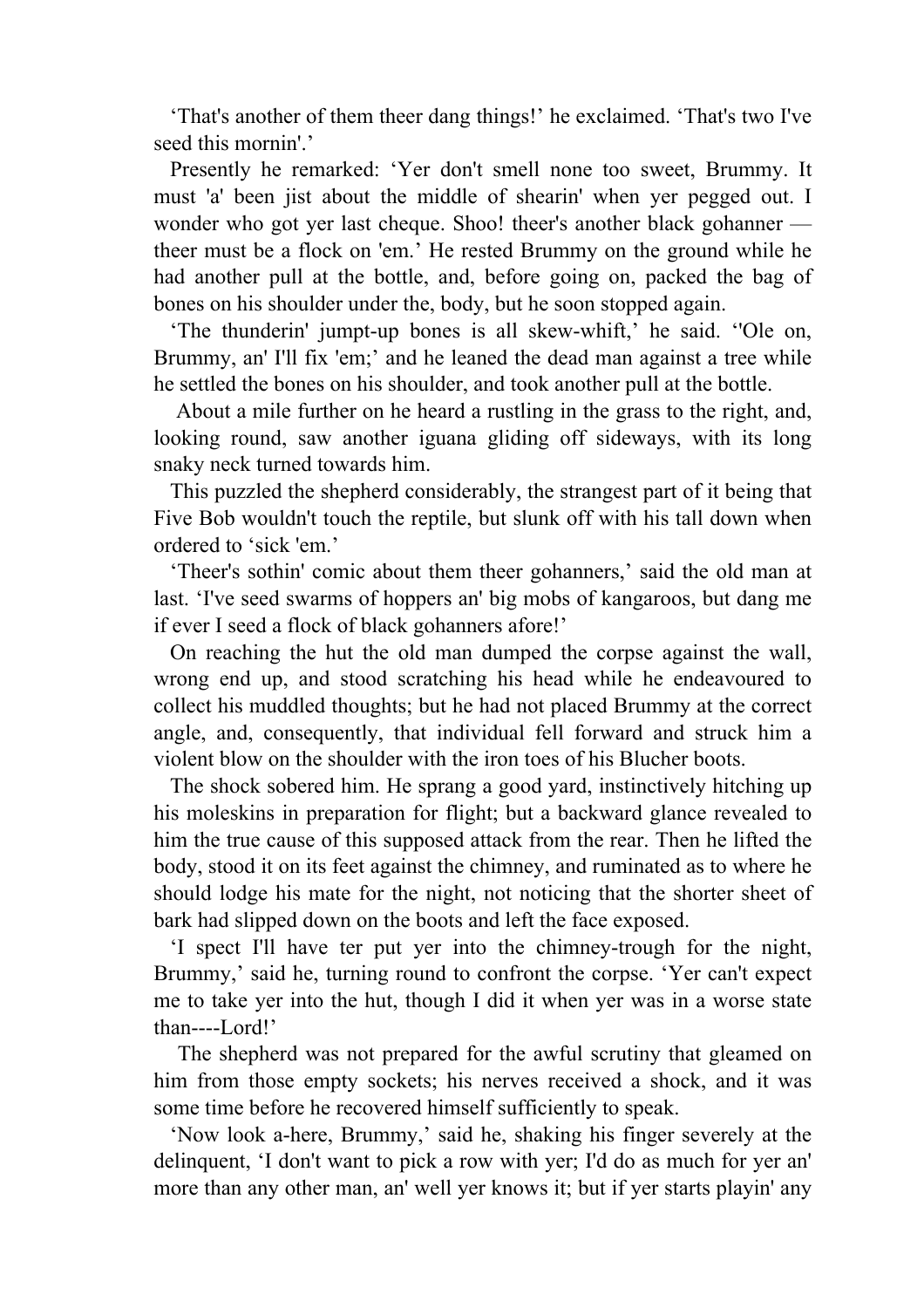of yer jumpt-up pranktical jokes on me, and a scarin' of me after a-humpin' of yer 'ome, by the 'oly frost I'll kick yer to jim-rags, so I will.'

 This admonition delivered, he hoisted Brummy into the chimney trough, and with a last glance towards the sheep-yards, he retired to his bunk to have, as he said, a snooze.

 He had more than a 'snooze' however, for when he woke, it was dark, and the bushman's instinct told him it must be nearly nine o'clock.

 He lit a slush lamp and poured the remainder of the rum into a pannikin; but, just as he was about to lift the draught to his lips he heard a peculiar rustling sound overhead, and put the pot down on the table with a slam that spilled some of the precious liquor.

 Five Bob whimpered, and the old shepherd, though used, as one living alone in the bush must necessarily be, to the weird and dismal, felt the icy breath of fear at his heart.

 He reached hastily for his old shot-gun, and went out to investigate. He walked round the hut several times and examined the roof on all sides, but saw nothing. Brummy appeared to be in the same position.

 At last, persuading himself that the noise was caused by 'possums or the wind, the old man went inside, boiled his billy; and after composing his nerves somewhat with a light supper and a meditative smoke, retired for the night. He was aroused several times before midnight by the same mysterious sound overhead, but, though he rose and examined the roof on each occasion by the light of the rising moon, he discovered nothing.

 At last he determined to sit up and watch until daybreak, and for this purpose took up a position on a log a short distance from the hut, with his gun laid in readiness across his knee.

 After watching for about an hour, he saw a black object coming over the ridge-pole. He grabbed his gun and fired. The thing disappeared. He ran round to the other side of the hut, and there was a great black iguana in violent convulsion on the ground.

 Then the old man saw it all. 'The thunderin' jumpt-up thing has been ahavin' o' me,' he exclaimed. 'The same cuss-o'-God wretch has a-follered me 'ome, an' has been a-havin' its Christmas dinner off of Brummy, all' ahauntin' o' me into the bargain, the jumpt-up tinker!'

 As there was no one by whom he could send a message to the station, and the old man dared not leave the sheep and go himself, he determined to bury the body the next afternoon, reflecting that the authorities could disinter it for inquest if they pleased.

 So he brought the sheep home early, and made arrangements for the burial by measuring the outer easing of Brummy and digging a hole according to those dimensions.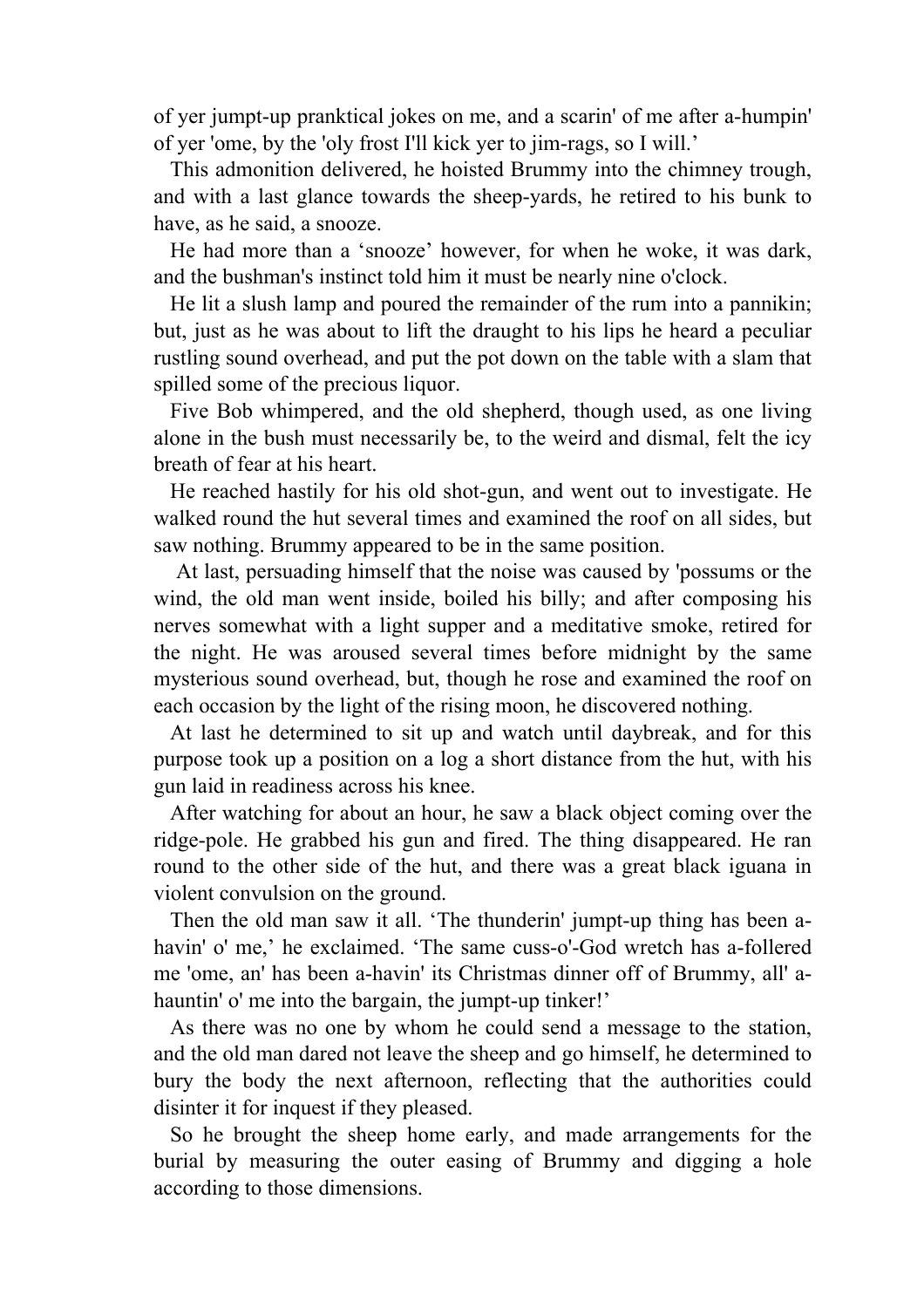'That 'minds me,' he said, 'I never rightly knowed Brummy's religion, blest if ever I did. Howsomenever, there's one thing sartin — none o' them theer pianer-fingered parsons is a-goin' ter take the trouble ter travel out inter this God-forgotten part to hold sarvice over him, seein' as how his last cheque's blued. But, as I've got the fun'ral arrangements all in me own hands, I'll do jestice to it, and see that Brummy has a good comfortable buryin' — and more's impossible.'

'It's time yer turned in Brum,' he said, lifting the body down.

 He carried it to the grave and dropped it into one corner like a post. He arranged the bark so as to cover the face, and, by means of a piece of clothes line, lowered the body to a horizontal position. Then he threw in an armful of gum leaves, and then, very reluctantly, took the shovel and dropped in a few shovelfuls of earth.

 'An' this is the last of Brummy,' he said, leaning on his spade and looking away over the tops of the ragged gums on the distant range.

 This reflection seemed to engender a flood of memories, in which the old man became absorbed. He leaned heavily upon his spade and thought.

'Arter all,' he murmured sadly. 'Arter all — it were Brummy.'

 'Brummy,' he said at last, 'it's all over now; nothin' matters now nothin' didn't ever matter, nor — nor don't. You uster say as how it 'ud be all right termorrer' (pause); 'termorrer's come, Brummy — come fur you — it ain't come fur me yet, but — it's a-comin'.'

He threw in some more earth.

 'Yer don't remember, Brummy, an' mebbe yer don't want to remember — *I* don't want to remember — but — well, but, yer see that's where yer got the pull on me.'

He shovelled in some more earth and paused again.

 The dog rose, with ears erect, and looked anxiously first at his master and then into the grave.

 'Theer oughter be somethin' sed,' muttered the old man; ''tain't right to put 'im under like a dog. There oughter be some sort o' sarmin.' He sighed heavily in the listening silence that followed this remark and proceeded with his work. He filled the grave to the brim this time, and fashioned the mound carefully with his spade. Once or twice he muttered the words, 'I am the rassaraction.' He was evidently trying to remember, as he laid the tools quietly aside, and stood at the head of the grave, the something that ought to be said. He removed his hat, placed it carefully on the grass, held his hands out from his sides and a little to the front, drew a long deep breath, and said with a solemnity that greatly disturbed Five Bob, 'Hashes ter hashes, dus ter dus, Brummy  $-$  an'  $-$  an' in hopes of a great an' gerlorious rassaraction!' He sat down on a log near by, rested his elbows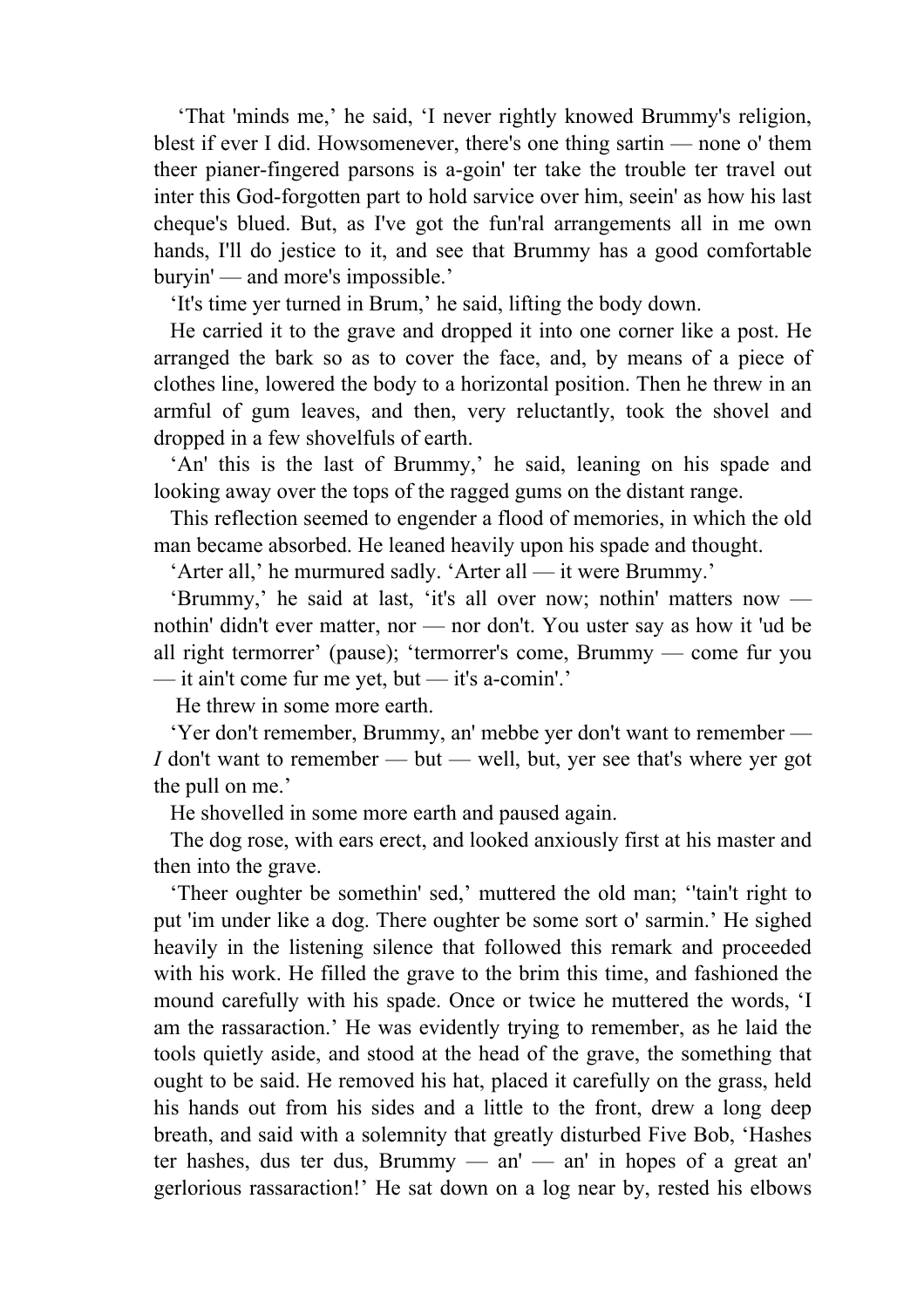on his knees and passed his hand wearily over his forehead — but only as one who was tired and felt the heat; and presently he rose, took up the tools and walked back to the hut.

 And the sun sank again on the grand Australian bush — the nurse and tutor of eccentric minds, the home of the weird, and of much that is different from things in other lands.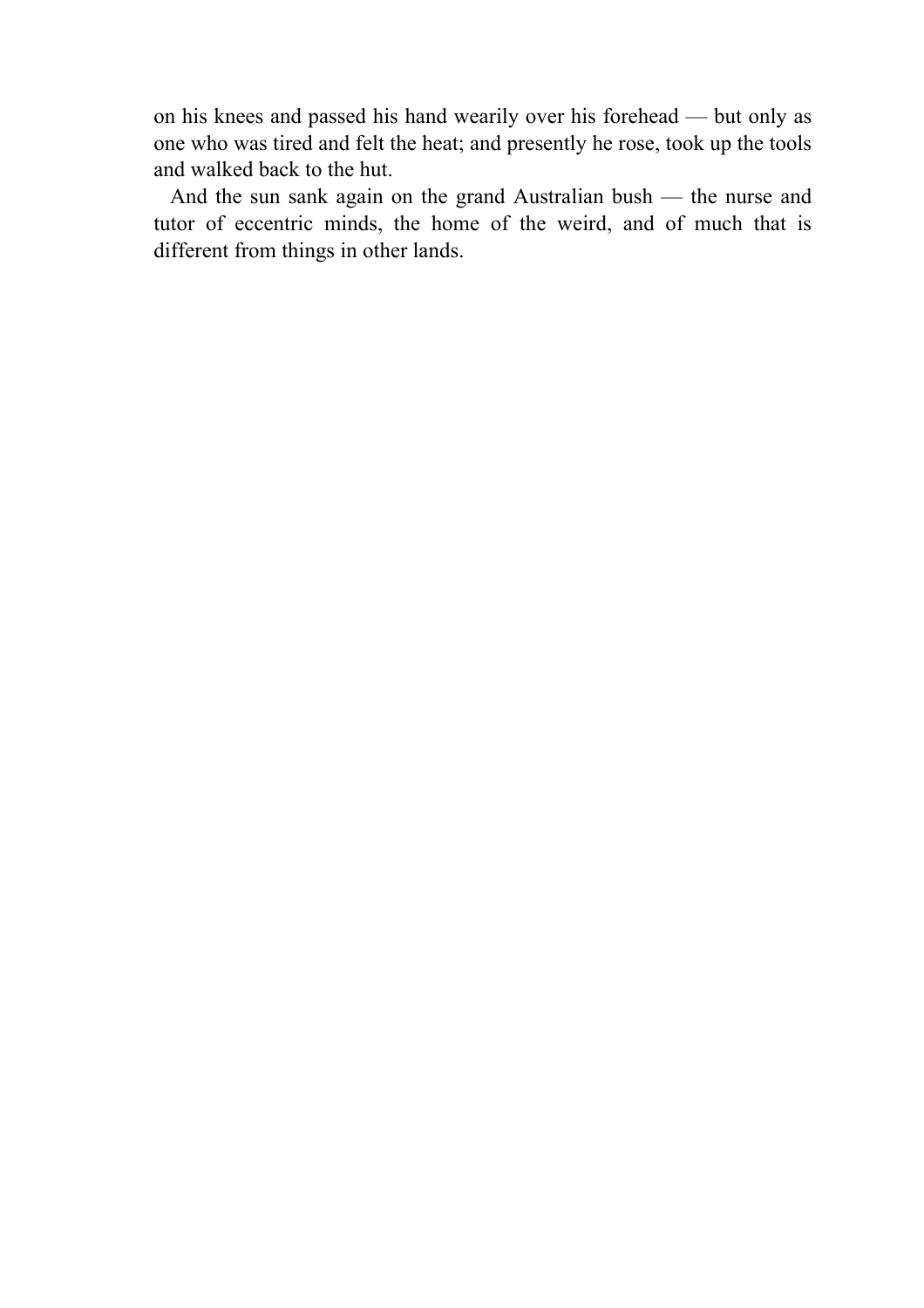# **Our Pipes**

 THE moon rose away out on the edge of a smoky plain, seen through a sort of tunnel or arch in the fringe of mulga behind which we were camped — Jack Mitchell and I. The 'timber' proper was just behind us, very thick and very dark. The moon looked like a big new copper boiler set on edge on the horizon of the plain, with the top turned towards us and a lot of old rags and straw burning inside.

We had tramped twenty-five miles on a dry stretch on a hot day swagmen know what that means. We reached the water about two hours 'after dark' — swagmen know what that means. We didn't sit down at once and rest — we hadn't rested for the last ten miles. We knew that if we sat down we wouldn't want to get up again in a hurry — that, if we did, our leg-sinews, especially those of our calves, would 'draw' like red-hot wires. You see, we hadn't been long on the track this time — it was only our third day out. Swagmen will understand.

 We got the billy boiled first, and some leaves laid down for our beds and the swags rolled out. We thanked the Lord that we had some cooked meat and a few johnny-cakes left, for we didn't feel equal to cooking. We put the billy of tea and our tucker-bags between the heads of our beds, and the pipes and tobacco in the crown of an old hat, where we could reach them without having to get up. Then we lay down on our stomachs and had a feed. We didn't eat much — we were too tired for that — but we drank a lot of tea. We gave our calves time to tone down a bit; then we lit up and began to answer each other. It got to be pretty comfortable, so long as we kept those unfortunate legs of ours straight, and didn't move round much.

 We cursed society because we weren't rich men, and then we felt better and conversation drifted lazily round various subjects and ended in that of smoking.

 'How I came to start smoking?' said Mitchell. 'Let's see.' He reflected. 'I started smoking first when I was about fourteen or fifteen. I smoked some sort of weed — I forget the name of it — but it wasn't tobacco; and then I smoked cigarettes — not the ones we get now, for those cost a penny each. Then I reckoned that, if I could smoke those, I could smoke a pipe.'

He reflected.

 'We lived in Sydney then — Surry Hills. Those were different times; the place was nearly all sand. The old folks were alive then, and we were all at home, except Tom.'

He reflected.

'Ah, well! . . . . Well, one evening I was playing marbles out in front of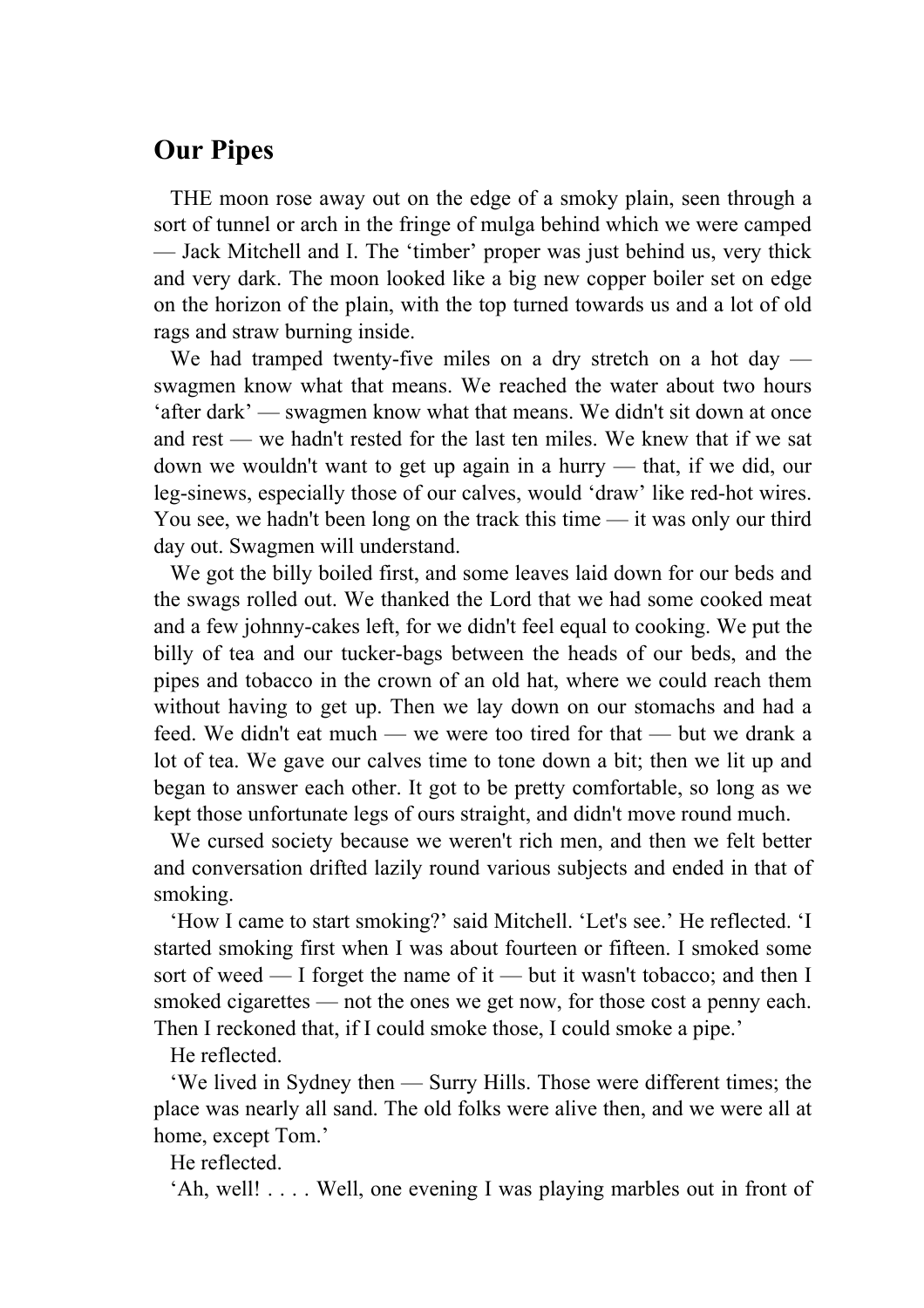our house when a chap we knew gave me his pipe to mind while he went into a church-meeting. The little church was opposite — a 'chapel' they called it.

He reflected.

 'The pipe was alight. It was a clay pipe and nigger-head tobacco. Mother was at work out in the kitchen at the back, washing up the tea-things, and, when I went in, she said; 'You've been smoking!'

 'Well, I couldn't deny it — I was too sick to do so, or care much, anyway.'

'Give me that pipe!' she said.

'I said I hadn't got it."

'*Give — me — that — pipe!*' she said.

'I said I hadn't got it.'

'Where is it?' she said.

'Jim Brown's got it,' I said, 'it's his.'

 'Then I'll give it to Jim Brown,' she said; and she did; though it wasn't Jim's fault, for he only gave it to me to mind. I didn't smoke the pipe so much because I wanted to smoke a pipe just then, as because I had such a great admiration for Jim.'

 Mitchell reflected, and took a look at the moon. It had risen clear and had got small and cold and pure-looking, and had floated away back out amongst the stars.

 'I felt better towards morning, but It didn't cure me — being sick and nearly dead all night, I mean. I got a clay pipe and tobacco, and the old lady found it and put it in the stove. Then I got another pipe and tobacco, and she laid for it, and found it out at last; but she didn't put the tobacco in the stove this time — she'd got experience. I don't know what she did with it. I tried to find it, but couldn't. I fancy the old man got hold of it, for I saw him with a plug that looked very much like mine.'

He reflected.

 'But I wouldn't be done. I got a cherry pipe. I thought it wouldn't be so easy to break if she found it. I used to plant the bowl in one place and the stem in another because I reckoned that if she found one she mightn't find the other. It doesn't look much of an idea now, but it seemed like an inspiration then. Kids get rum ideas.'

He reflected.

 'Well, one day I was having a smoke out at the back, when I heard her coming, and I pulled out the stem in a hurry and put the bowl behind the water-butt and the stem under the house. Mother was coming round for a dipper of water. I got out of her way quick, for I hadn't time to look innocent; but the bowl of the pipe was hot and she got a whiff of it. She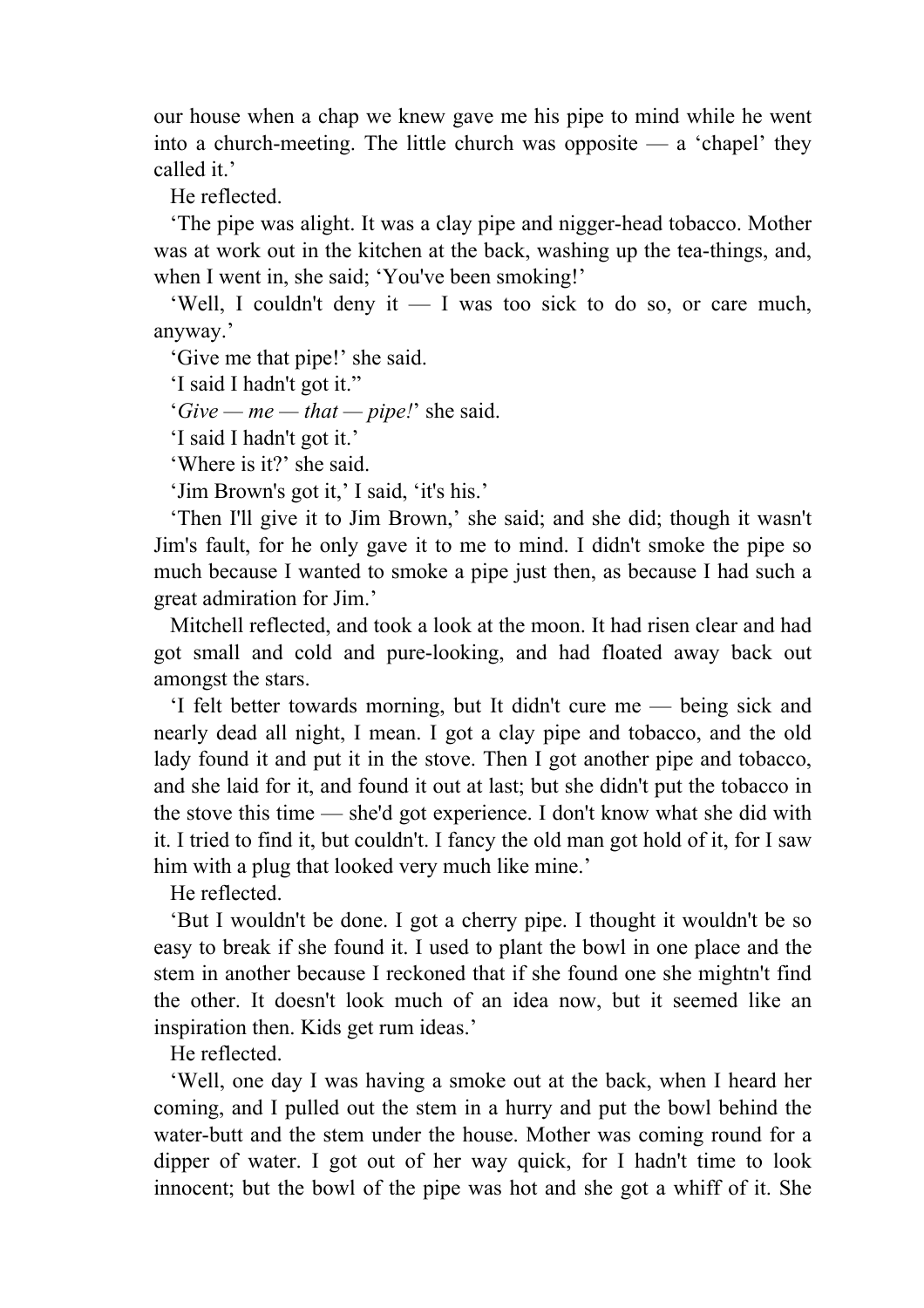went sniffing round, first on one side of the cask and then on the other, until she got on the scent and followed it up and found the bowl. Then I had only the stem left. She looked for that, but she couldn't scent it. But I couldn't get much comfort out of that. Have you got the matches?'

 'Then I gave it best for a time and smoked cigars. They were the safest and most satisfactory under the circumstances, but they cost me two shillings a week, and I couldn't stand it, so I started a pipe again and then mother gave in at last. God bless her, and God forgive me, and us all — we deserve it. She's been at rest these seventeen long years.'

Mitchell reflected.

 'And what did your old man do when he found out that you were smoking?' I asked.

'The old man?'

He reflected.

 'Well, he seemed to brighten up at first. You see, he was sort of pensioned off by mother and she kept him pretty well inside his income. . . . Well, he seemed to sort of brighten up — liven up — when he found out that I was smoking.'

 'Did he? So did my old man, and he livened me up, too. But what did your old man do — what did he say?'

 'Well,' said Mitchell, very slowly, 'about the first thing he did was to ask me for a fill.'

He reflected.

 'Ah! many a solemn, thoughtful old smoke we had together on the quiet — the old man and me.'

He reflected.

'Is your old man dead, Mitchell?' I asked softly.

'Long ago — these twelve years,' said Mitchell.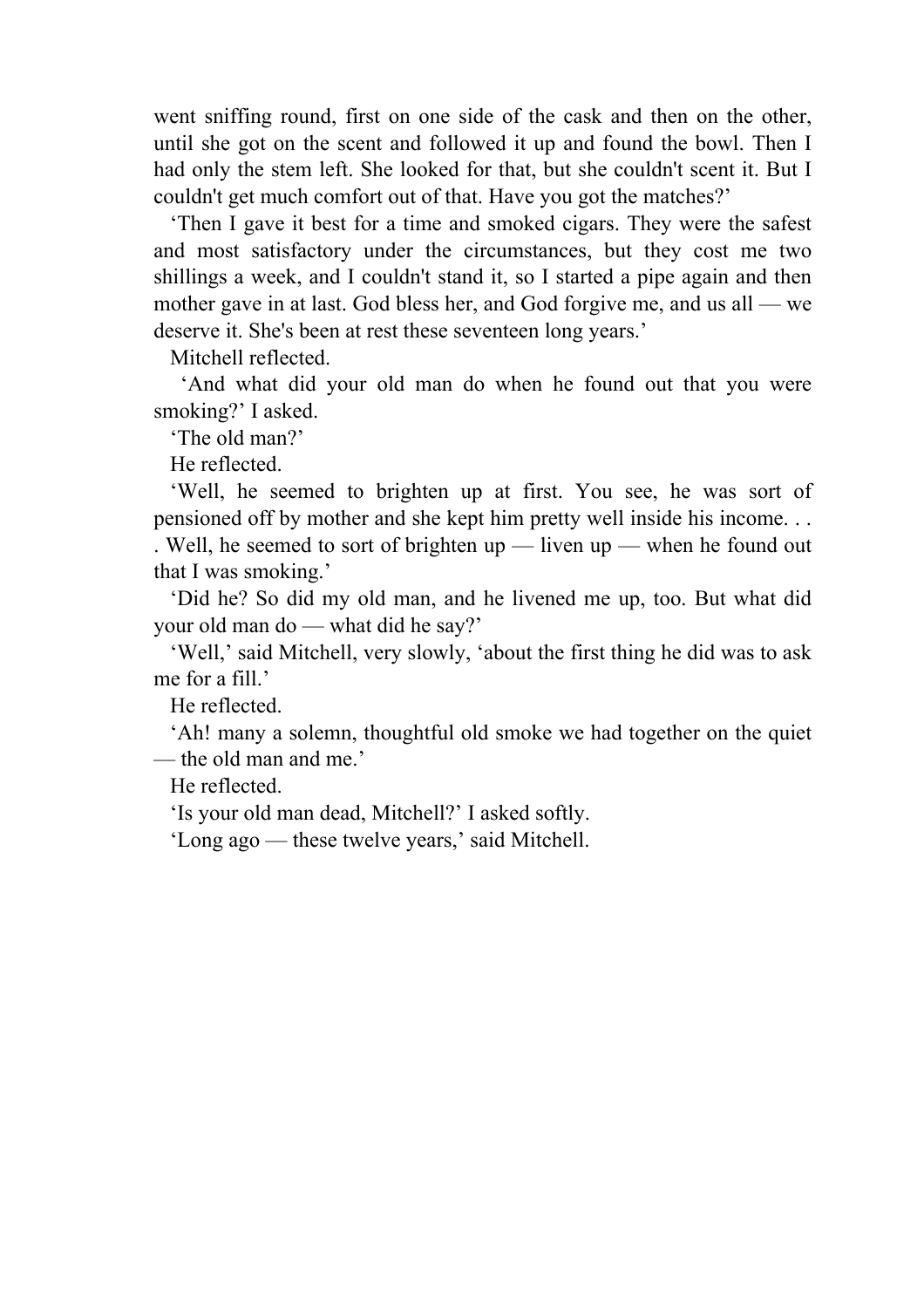## **Coming Across — A Study In The Steerage**

 WE were delayed for an hour or so inside Sydney Heads, taking passengers from the Oroya, which had just arrived from England and anchored off Watson's Bay. An Adelaide boat went alongside the ocean liner, while we dropped anchor at a respectable distance. This puzzled some of us until one of the passengers stopped an ancient mariner and inquired. The sailor jerked his thumb upwards, and left. The passengers stared aloft till some of them got the lock jaw in the back of their necks, and then another sailor suggested that we had yards to our masts, while the Adelaide boat had not.

 It seemed a pity that the new chums for New Zealand didn't have a chance to see Sydney after coming so far and getting so near. It struck them that way too. They saw Melbourne, which seemed another injustice to the old city. However, nothing matters much nowadays, and they might see Sydney in happier times.

 They looked like new chums, especially the 'furst clarsters,' and there were two or three Scotsmen among them who looked like Scots, and talked like it too; also an Irishman. Great Britain and Ireland do not seem to be learning anything fresh about Australia. We had a yarn with one of these new arrivals, and got talking about the banks. It turned out that he was a Radical. He spat over the side and said:—

 'It's a something shame the way things is carried on! Now, look here, a banker can rob hundreds of wimmin and children an' widders and orfuns, and nothin' is done to him, but if a poor man only embezzles a shilling *he gets transported to the colonies fir life.*' The italics are ours, but the words were his.

 We explained to this new chum that transportation was done away with long ago, as far as Australia was concerned, that no more convicts were sent out here — only men who ought to be; and he seemed surprised. He did not call us a liar, but he looked as if he thought that we were prevaricating. We were glad that he didn't say so, for he was a bigger man. New chums are generally more robust than Australians.

 When we got through the Heads someone pointed to the wrong part of the cliff and said:

'That's where the Dunbar was wrecked.'

 Shortly afterwards another man pointed to another wrong part of the cliffs and observed incidentally:

'That's where the Dunbar was wrecked.'

Pretty soon a third man came along and pointed to a third wrong part of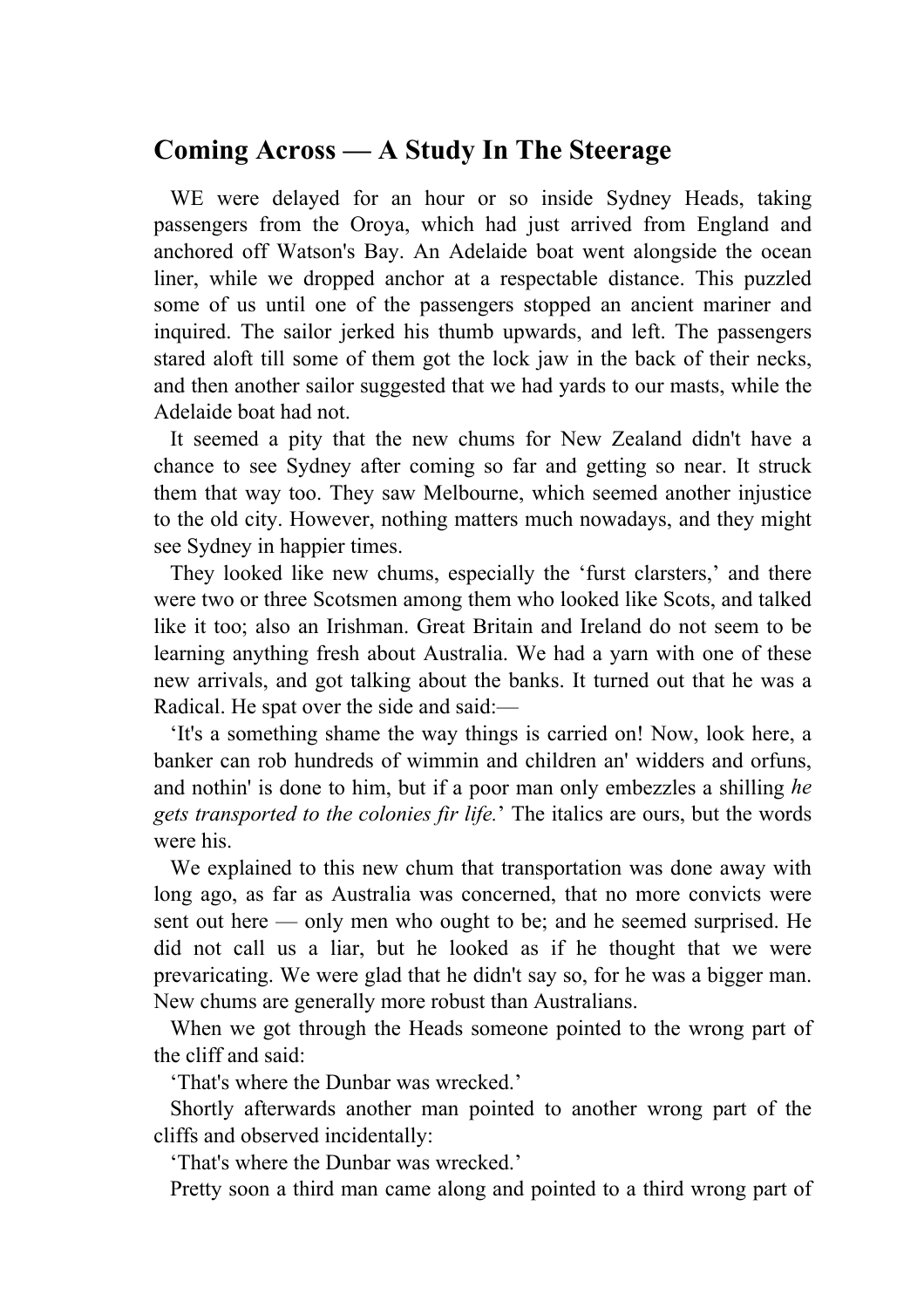the cliff, and remarked casually:

'That's where the Dunbar was wrecked.'

 We moved aft and met the fourth mate, who jerked his thumb over his shoulder at the cliffs in general, and muttered condescendingly:

'That's where the Dunbar was wrecked.'

It was not long before a woman turned round and asked:

'Was that the place where the Dunbar was wrecked, please?'

We said 'Yes,' and she said 'Lor,' and beckoned to a friend.

We went for'ard and met an old sailor, who glared at us, jerked his thumb at the coast and growled:

'That's where the Dunbar went down.'

 Then we went below; but we felt a slight relief when he said 'went down' instead of 'was wrecked.'

 It is doubtful whether a passenger boat ever cleared Sydney Heads since the wild night of that famous wreck without someone pointing to the wrong part of the cliffs, and remarking:

'That's where the Dunbar was wrecked.'

The Dunbar fiend is inseparable from Australian coasting steamers.

 We travelled second-class in the interests of journalism. You get more points for copy in the steerage. It was a sacrifice; but we hope to profit by it some day.

 There were about fifty male passengers, including half-a-dozen New Zealand shearers, two of whom came on board drunk — their remarks for the first night mainly consisted of 'gory.' 'Gory' is part of the Australian langnage now — a big part.

 The others were chiefly tradesmen, labourers, clerks and hard-up bagmen, driven out of Australia by the hard times there, and glad, no doubt, to get away. There was a jeweller on board, of course, and his name was Moses or Cohen. If it wasn't it should have been — or Isaacs. His christian name was probably Benjamin. We called him Jacobs. He passed away most of his time on board in swopping watch lies with the other passengers and good-naturedly spoiling their Waterburys.

 One commercial traveller shipped with a flower in his button-hole. His girl gave it to him on the wharf and told him to keep it till it faded, and then press it. She was a barmaid. She thought he was 'going saloon,' but he came forward as soon as the wharf was out of sight. He gave the flower to the stewardess, and told us about these things one moonlight night during the voyage.

There was another  $-$  a well-known Sydney man  $-$  whose friends thought that he was going saloon, and turned up in good force to see him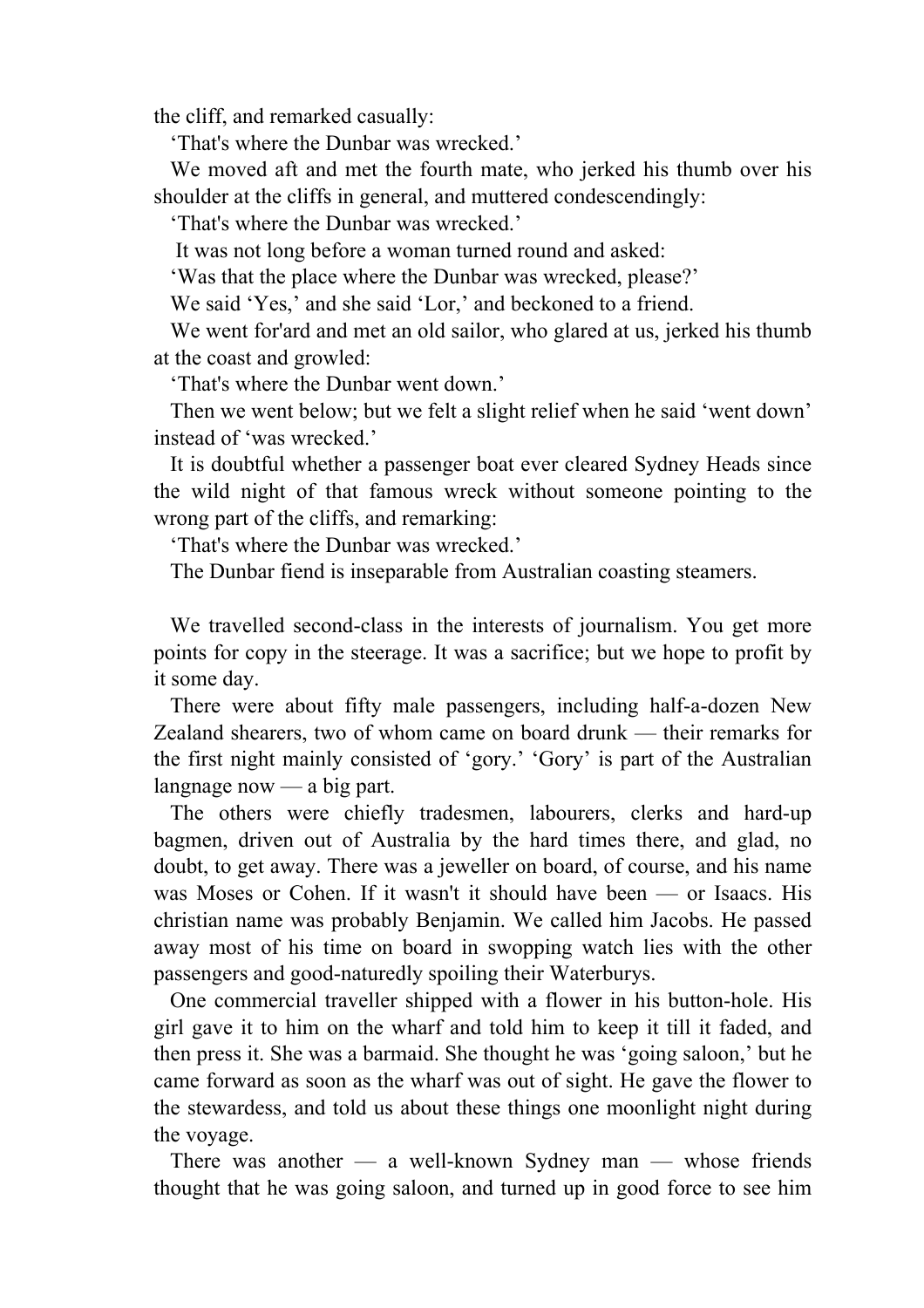off. He spent his last shilling 'shouting,' and kept up his end of the pathetic little farce out of consideration for the feelings of certain proud female relations, and not because he was 'proud' — at least not that way. He stood on a conspicuous part of the saloon deck and waved his white handkerchief until Miller's Point came between. Then he came forward where he belonged. But he was proud — bitterly so. He had a flower too, but he did not give it to the stewardess. He had it pressed, we think (for we knew him), and perhaps he wears it now over the place where his heart used to be.

 When Australia was fading from view we shed a tear, which was all we had to shed; at least, we tried to shed a tear, and could not. It is best to be exact when you are writing from experience.

 Just as Australia was fading from view, someone looked through a glass, and said in a sad, tired kind of voice that he could just see the place where the Dunbar was wrecked.

 Several passengers were leaning about and saying 'Europe! E-u-rope!' in agonised tones. None of them were going to Europe, and the new chums said nothing about it. This reminds us that some people say 'Asia! Asia! Ak-kak-Asia!' when somebody spills the pepper. There was a pepper-box without a stopper on the table in our cabin. The fact soon attracted attention.

 The new chum came along and asked us whether the Maoris were very bad round Sydney. He'd heard that they were. We told him that we had never had any trouble with them to speak of, and gave him another show.

'Did you ever hear of the wreck of the Dunbar?' we asked.

 He said that he never 'heerdtell' of it, but he had 'heerd'of the wreck of the Victoria.

We gave him best.

 The first evening passed off quietly, except for the vinously-excited shearers. They had sworn eternal friendship with a convivial dude from the saloon, and he made a fine specimen fool of himself for an hour or so. He never showed his nose for'ard again.

 Now and then a passenger would solemnly seek the steward and have a beer. The steward drew it out of a small keg which lay on its side on a shelf with a wooden tap sticking out of the end of it — out of the end of the keg, we mean. The beer tasted like warm but weak vinegar, and cost sixpence per small glass. The bagman told the steward that he could not compliment him on the quality of his liquor, but the steward said nothing. He did not even seem interested — only bored. He had heard the same remark often before, no doubt. He was a fat, solemn steward — not formal, but very reticent — irresponsive. He looked like a man who had conducted a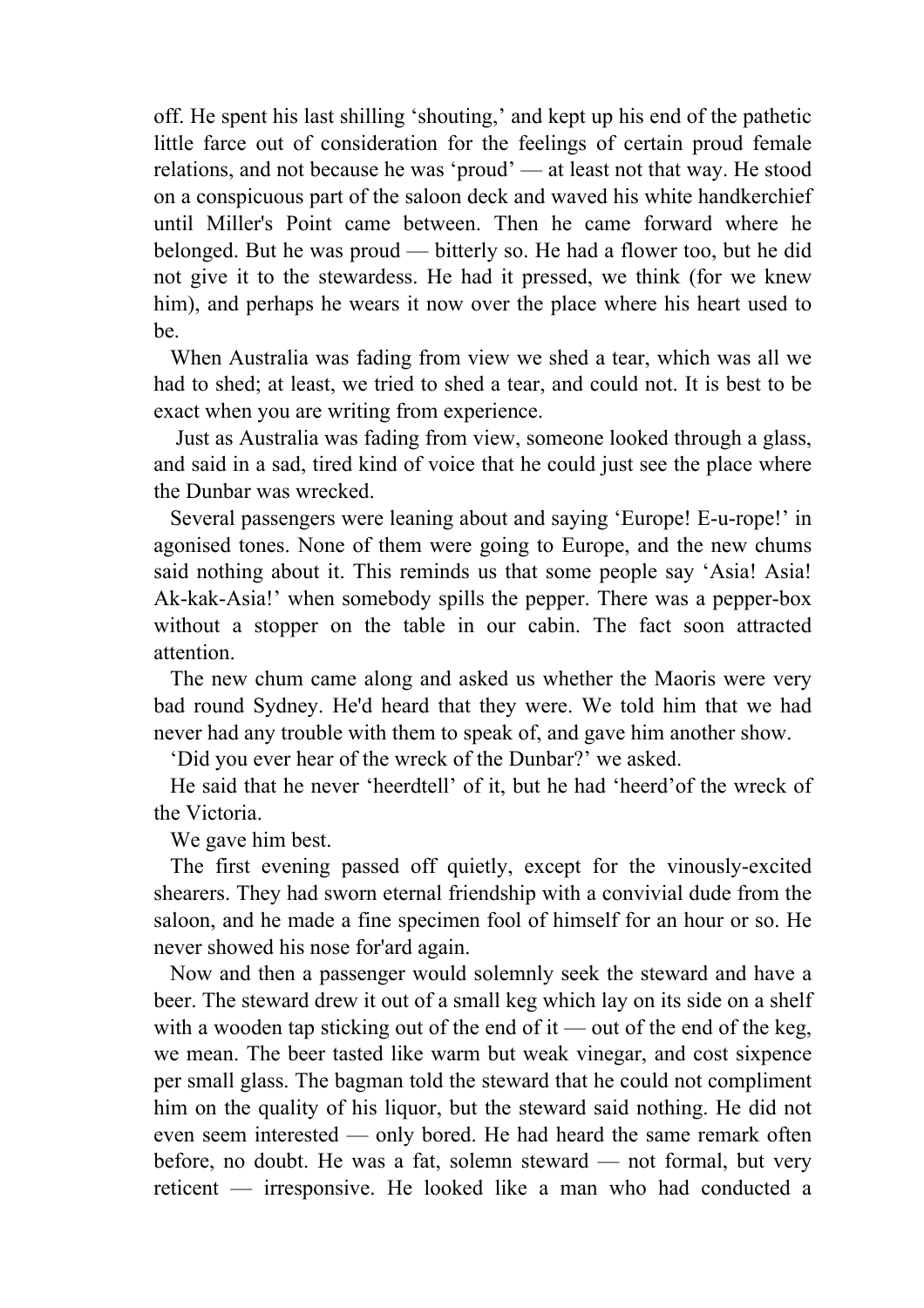religious Conservative paper once and failed, and had then gone into the wholesale produce line, and failed again, and finally got his present billet through the influence of his creditors and two clergymen. He might have been a sociable fellow, a man about town, even a gay young dog, and a radical writer before he was driven to accept the editorship of the aforesaid periodical. He probably came of a 'good English family.' He was now, very likely, either a rigid Presbyterian or an extreme freethinker. He thought a lot, anyway, and looked as if he knew a lot too — too much for words, in fact.

 We took a turn on deck before turning in, and heard two men arguing about the way in which the Dunbar was wrecked.

 The commercial travellers, the jeweller, and one or two new chums who were well provided with clothing undressed deliberately and retired ostentatiously in pyjamas, but there were others — men of better days who turned in either very early or very late, when the cabin was quiet, and slipped hurriedly and furtively out of their clothes and between the blankets, as if they were ashamed of the poverty of their underwear.

 It is well that the Lord can see deep down into the hearts of men, for He has to judge them; it is well that the majority of mankind cannot, because, if they could, the world would altogether be too sorrowful to live in and we do not think the angels can either, else they would not be happy — if they could and were they would not be angels any longer — they would be devils. Study it out on a slate.

 We turned in feeling comfortably dismal, and almost wishing that we had gone down with the Dunbar.

 The intoxicated shearers and the dude kept their concert up till a late hour that night — or, rather, a very early hour next morning; and at about midnight they were reinforced by the commercial traveller and Moses, the jeweller, who had been visiting acquaintances aft. This push was encouraged by voices from various bunks, and enthusiastically barracked for by a sandy-complexioned, red-headed comedian with twinkling grey eyes, who occupied the berth immediately above our own.

 They stood with their backs to the bunks, and their feet braced against the deck, or lurched round, and took friendly pulls from whisky flasks, and chyacked each other, and laughed, and blowed, and lied like — like Australian bushmen; and occasionally they broke out into snatches of song — and as often broke down. Few Englishmen know more than the first verse, or two lines, of even their most popular song, and, when elevated enough to think they can sing, they repeat the first verse over and over again, with the wrong words, and with a sort of 'Ta-ra-ra-rum-ti-tooral. Tara-ra-ra-rum-ti, ta-ra-ra-rum-tum-ti-rum-rum-tum-ti-dee-e-e,' by way of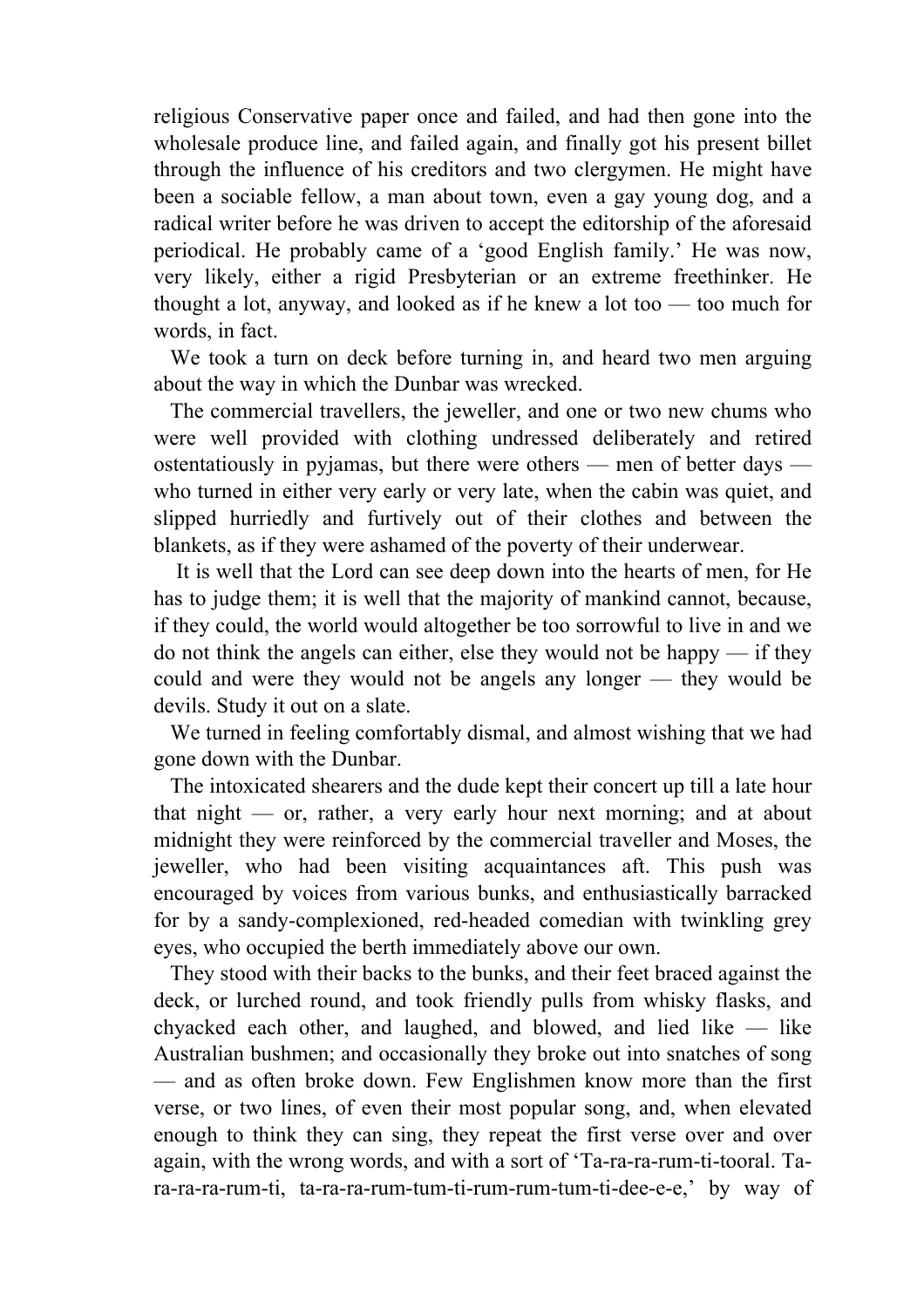variation.

 Presently — suddenly it seemed to our drowsy senses — two of the shearers and the bagman commenced arguing with drunken gravity and precision about politics, even while a third bushman was approaching the climax of an out-back yarn of many adjectives, of which he himself was the hero. The scraps of conversation that we caught were somewhat as follows. We leave out most of the adjectives.

 First Voice: 'Now look here. The women will vote for men, not principles. That's why I'm against women voting. Now, just mark  $mv -$ 

 Third Voice (*trying to finish yarn*): 'Hold on. Just wait till I tell yer. Well, this bloomin' bloke, he says — '

 Second Voice (*evidently in reply to first*): '*Principles* you mean, not men. You're getting a bit mixed, old man.' (Smothered chuckle from comedian over our head).

 Third Voice (*seeming to drift round in search of sympathy*): 'You will?' sez I. 'Yes, I will,' he sez. 'Oh, you will, will yer?' I sez; and with that  $I$  —  $\overline{\phantom{a}}$ 

 Second Voice (*apparently wondering from both subjects*): 'Blanker has always stuck up for the workin' man, an' he'll get in, you'll see. Why, he's a bloomin' workin' man himself. Me and Blanker — '

 Disgusted voice from a bunk: '0h, that's damn rot! We've had enough of lumpers in Parliament! Horny hands are all right enough, but we don't want any more blanky horny heads!'

 Third Voice (*threateningly*): 'Who's talkin' about 'orny heads? That pitch is meant for us, ain't it? Do you mean to say that I've got a 'orny head?'

 Here two men commenced snarling at each other, and there was some talk of punching the causes of the dispute *re* horny heads; but the bagman interfered, a fresh flask was passed round, and some more eternal friendship sworn to.

 We dozed off again, and the next time we were aware of anything the commercial and Moses had disappeared, the rest were lying or sitting in their bunks, and the third shearer was telling a yarn about an alleged fight he had at a shed up country; and perhaps he was telling it for the benefit of the dissatisfied individual who made the injudicious remark concerning horny heads.

 'So I said to the boss-over-the-board, 'You're a nice sort of a thing,' I sez. 'Who are you talkin' to?' he says. 'You, bless yer,' I says. 'Now, look here,' he says, 'you get your cheque and clear!' 'All right,' I says, 'you can take that!' and I hauled off and landed him a beauty under the butt of the listener. Then the boss came along with two blacklegs, but the boys made a ring, and I laid out the blanks in just five minutes. Then I sez to the boss,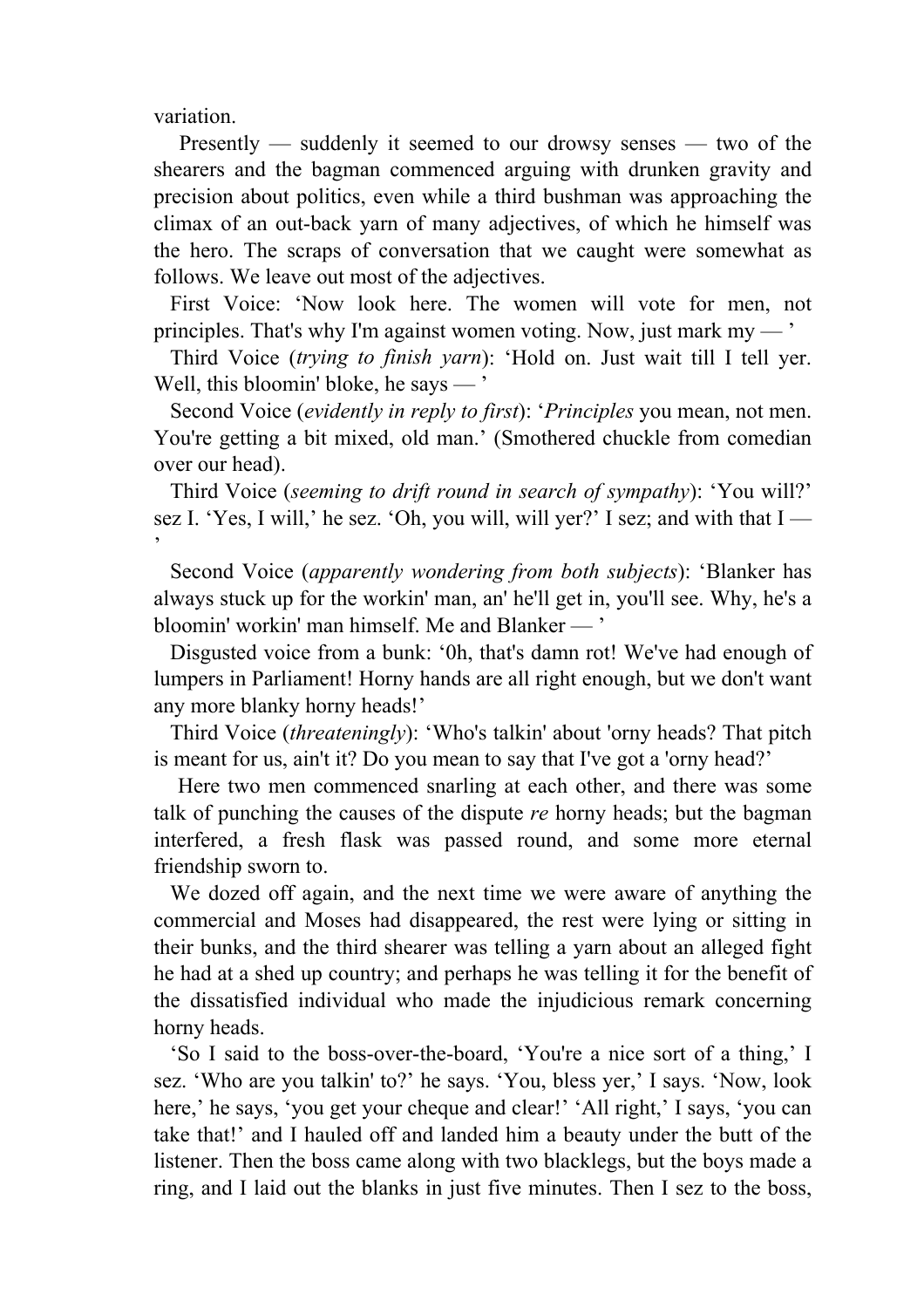'That's the sort of cove I am,' I sez, 'an' now, if you----'

 But just here there came a deep, growling voice — seemingly from out of the depths of the forehold — anyway, there came a voice, and it said:—

'For the Lord's sake give her a rest!'

 The, steward turned off the electricity, but there were two lanterns dimly burning in our part of the steerage. It was a narrow compartment running across the width of the boat, and had evidently been partitioned off from the top floor of the hold to meet the emigration from Australia to New Zealand. There were three tiers of bunks, two deep, on the far side, three rows of single bunks on the other, and two at each end of the cabin, the top ones just under the portholes.

 The shearers had turned in 'all standing;' two of them were lying feet to feet in a couple of outside lower berths. One lay on his stomach with his face turned outwards, his arm thrown over the side of the bunk, and his knuckles resting on the deck; the other rested on the broad of his back with his arm also hanging over the side and his knuckles resting on the floor. And so they slept the sleep of the drunk.

 A fair, girl-faced young Swiss emigrant occupied one of the top berths, with his curly, flaxen head resting close alongside one of the lanterns that were dimly burning, and an Anglo-foreign dictionary in his hand. His mate, or brother, who resembled him in everything except that he had dark hair, lay asleep alongside; and in the next berth a long consumptivelooking new-chum sat in his pyjamas, with his legs hanging over the edge, and his hands grasping the sideboard, to which, on his right hand, a sort of tin-can arrangement was hooked. He was staring intently at nothing, and seemed to be thinking very hard.

 We dozed off again, and woke suddenly to find our eyes wide open, and the young Swiss still studying, and the Jackaroo still sitting in the same position, but with a kind of waiting expression on his face — a sort of expectant light in his eyes. Suddenly he lurched for the can, and after awhile he lay back looking like a corpse.

 We slept again, and finally awoke to daylight and the clatter of plates. All the bunks were vacated except two, which contained corpses, apparently.

 Wet decks, and a round, stiff, morning breeze, blowing strongly across the deck, abeam, and gustily through the open portholes. There was a dull grey sky, and the sea at first sight seemed to be of a dark blue or green, but on closer inspection it took a dirty slate colour, with splashes as of indigo in the hollows. There was one of those near, yet far-away horizons.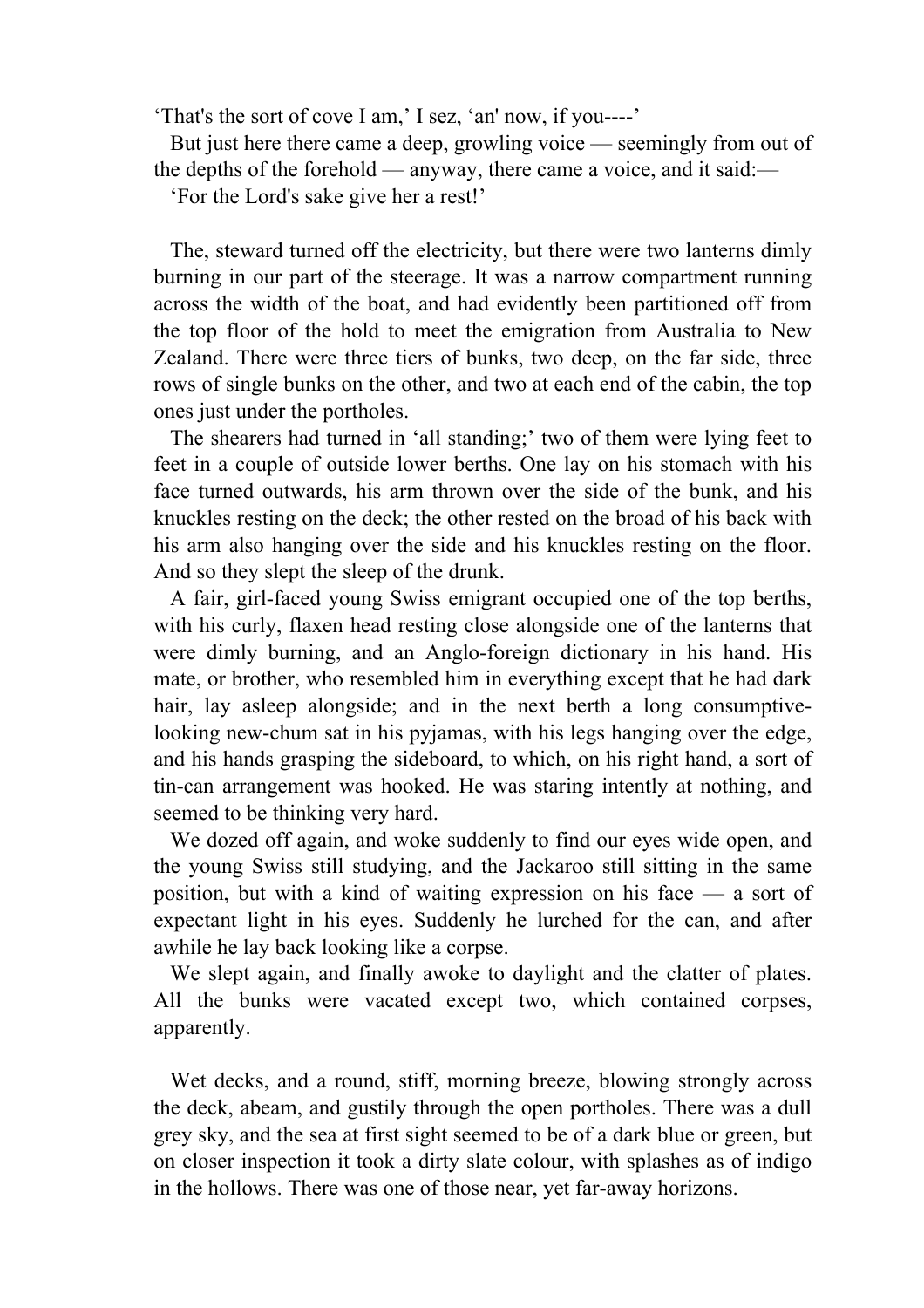About two-thirds of the men were on deck, but the women had not shown up yet — nor did they show up until towards the end of the trip.

 Some of the men were smoking in a sheltered corner, some walking up and down, two or three trying to play quoits, one looking at the poultry, one standing abaft the purser's cabin with hands in the pockets of his long ragged overcoat, watching the engines, and two more — carpenters were discussing a big cedar log, about five feet in diameter, which was lashed on deck alongside the hatch.

 While we were waiting for the Oroya some of the ship's officers came and had a consultation over this log and called up part of the crew, who got some more ropes and a chain on to it. It struck us at the time that that log would make a sensation if it fetched loose in rough weather. But there wasn't any rough weather.

 The fore-cabin was kept clean; the assistant steward was good-humoured and obliging; his chief was civil enough to freeze the Never-Never country; but the bill of fare was monotonous.

 During the afternoon a first-salooner made himself obnoxious by swelling round for'ard. He was a big bull-necked 'Britisher' (that word covers it) with a bloated face, prominent gooseberry eyes, fore 'n' aft cap, and long tan shoes. He seemed as if he'd come to see a 'Zoo,' and was dissatisfied with it — had a fine contempt for it, in fact, because it did not come up to other zoological gardens that he had seen in London, and on the *aw*-continong and in the-*aw*-er-*aw* — the States, dontcherknow. The fellows reckoned that he ought to be 'took down a peg' (dontcherknow) and the sandy-complexioned comedian said he'd do it. So he stepped softly up to the swell, tapped him lightly on the shoulder, and pointed aft holding his arm out like a pump handle and his fore-finger rigid.

 The Britisher's face was a study; it was blank at first and then it went all colours, and wore, in succession, every possible expression except a pleasant one. He seemed bursting with indignation, but he did not speak could not, perhaps; and, as soon as he could detach his feet from the spot to which they had been nailed in the first place by astonishment, he stalked aft. He did not come to see the zoo any more.

 The fellows in the fore-cabin that evening were growling about the bad quality of the 'grub' sup- plied.

 The Sydney man said that the roast beef looked and tasted like something scraped off the inside of a hide; and that the potatoes had apparently been plucked before they were ripe, for they were mostly green inside. He evidently meant the last remark for a joke.

 Then the shearer's volcano showed signs of activity. He shifted round, spat impatiently, and said,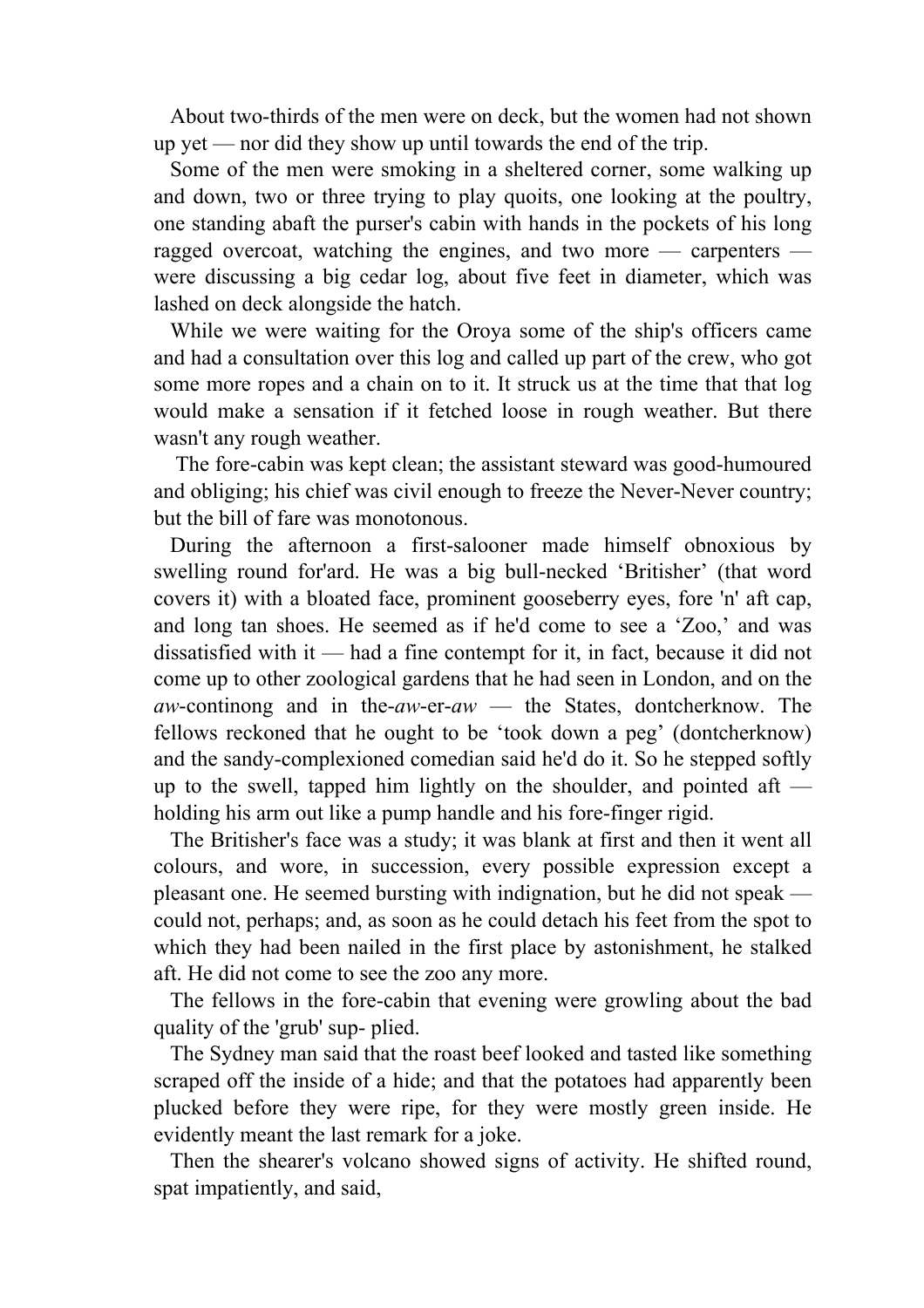'You chaps don't know what yer taking about. You want something to grumble about. You should have been out with me last year on the Paroo in Noo South Wales. The meat we got there was so bad that it uster travel!'

'What?'

 'Yes! travel! take the track! go on the wallaby! The cockies over there used to hang the meat up to the branches of the trees, and just shake it whenever they wanted to feed the fowls. And the water was so bad that half-a-pound of tea in the billy wouldn't made no impression on the colour — nor the taste. The further west we went the worse our meat got, till at last we had to carry a dog-chain to chain it up at night. Then it got worse and broke the chain, and then we had to train the blessed dogs to shepherd it and bring it back. But we fell in with another chap with a bad old dog a downright knowing, thieving, old hard-case of a dog; and this dog led our dogs astray — demoralized them — corrupted their morals — and so one morning they came home with the blooming meat inside of them, instead of outside — and we had to go hungry for breakfast.'

 'You'd better turn in, gentlemen. I'm going to turn off the electric light,' said the steward.

 The yarn reminded the Sydney man of a dog he had and he started some dog lies.

 'This dog of mine,' he said, 'knowed the way into the best public-houses. If I came to a strange town and wanted a good drink I'd only have to say: "Jack, I'm dry," and he'd lead me all right. He always knew the side entrances and private doors after hours, and I — '

But the yarn did not go very well — it fell flat in fact. Then the commercial traveller was taken bad with an anecdote.

 'That's nothing,' he said, 'I had a black bag once that knew the way into publichouses.'

'A what?'

 'Yes. A black bag. A long black bag like that one I've got there in my bunk. I was staying at a boarding-house in Sydney, and one of us used to go out every night for a couple of bottles of beer and we carried the bottles in the bag; and when we got opposite the pub the front end of the bag would begin to swing round towards the door. It was wonderful. It was just as if there was a lump of steel in the end of the bag and a magnet in the bar. We tried it with ever so many people but it always acted the same. We couldn't use that bag for any other purpose, for if we carried it along the street it would make our wrists ache trying to go into pubs. It twisted my wrist one time and it ain't got right since — I always feel the pain in dull weather. Well, one night we got yarning and didn't notice how the time was going, and forgot to go for the beer till it was nearly too late. We looked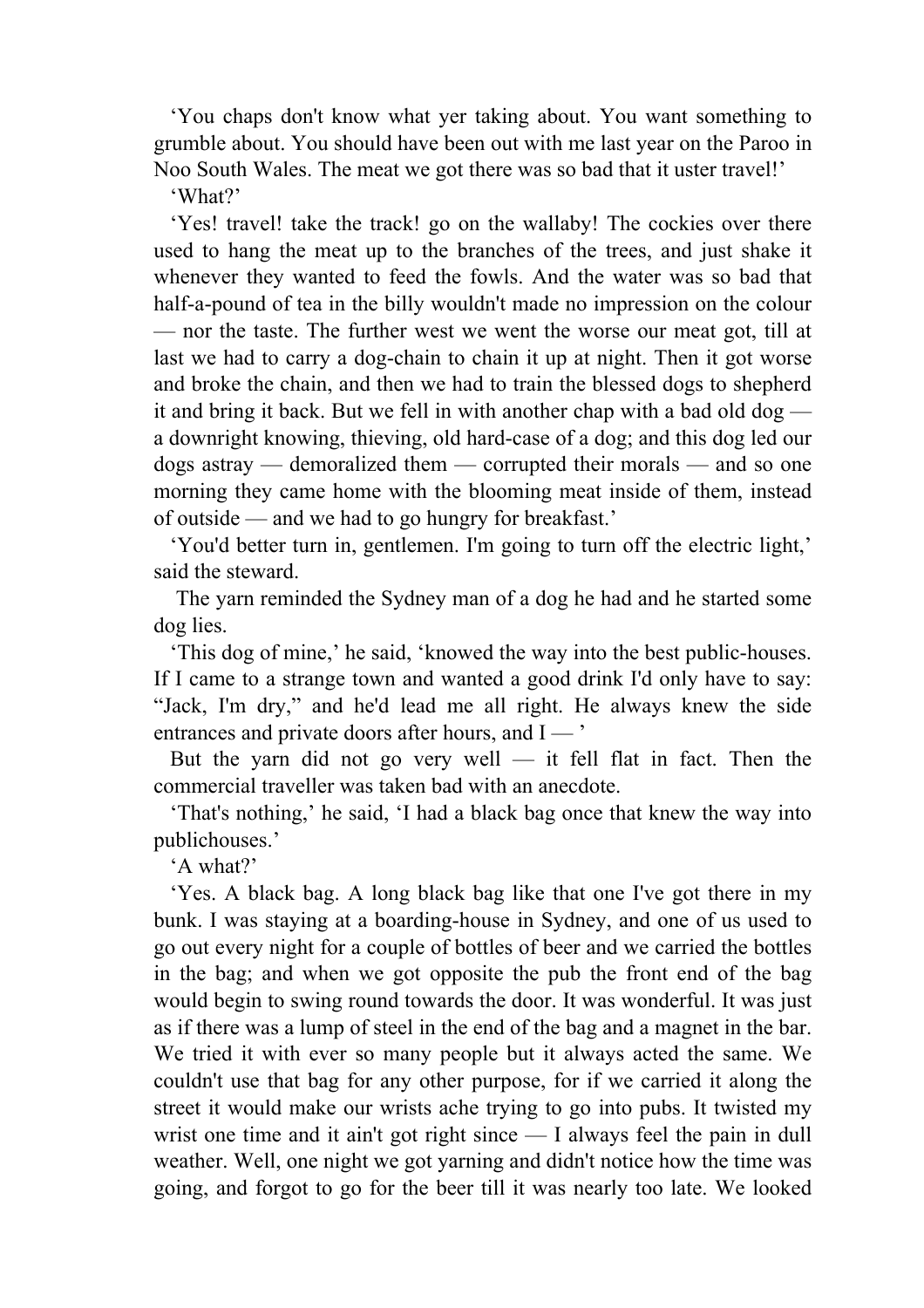for the bag and couldn't find it — we generally kept it under a side-table, but it wasn't there, and before we were done looking, eleven o'clock went. We sat down round the fire, feeling pretty thirsty, and were just thinking about turning in when we heard a thump on the table behind us. We looked round, and there was that bag with two full bottles of English ale in it.'

 'Then I remembered that I'd left a bob in the bottom of the bag, and — ' The steward turned off the electric light.

 There were some hundreds of cases of oranges stacked on deck, and made fast with matting and cordage to the bulwarks. That night was very dark, and next morning there was a row. The captain said he'd 'give any man three months that he caught at those oranges.'

 'Wot are yer givin' us ?' said a shearer. 'We don't know anything about yer bloomin' oranges. . . . I seen one of the saloon passengers moochin' round for'ard last night. You'd better search the saloon for your blasted oranges, an' don't come round tacklin' the wrong men.'

 It was not necessary to search our quarters, for the off-side steward was sweeping orange peel out of the steerage for three days thereafter.

 And that night, just as we were about to fall asleep, a round, goodhumoured face loomed over the edge of the shelf above and a small, twinkling, grey eye winked at us. Then a hand came over, gave a jerk, and something fell on our nose. It was an orange. We sent a 'thank you' up through the boards and commenced hurriedly and furtively to stow away the orange. But the comedian had an axe to grind — most people have wanted to drop his peel alongside our berth; and it made us uneasy because we did not want such circumstantial evidence lying round us if the captain chanced to come down to inquire. The next man to us had a barny with the man above him about the same thing. Then the peel was scattered round pretty fairly, or thrown into an empty bunk, and no man dared growl lest he should come to be regarded as a blackleg — a would-be informer.

 The men opposite the door kept a lookout; and two Australian jokers sat in the top end berth, with their legs hanging over and swinging contentedly, and the porthole open ready for a swift and easy disposal of circumstantial evidence on the first alarm. They were eating a pineapple which they had sliced and extracted in sections from a crate up on deck. They looked so chummy and so school-boyishly happy and contented that they reminded us of the days long ago, when we were so high.

The chaps had a talk about those oranges on deck next day.

 The commercial traveller said we had a right to the oranges because the company didn't give us enough to eat. He said that we were already suffering from insufficient proper nourishment, and he'd tell the doctor so if the doctor came on board at Auckland. Anyway, it was no sin to rob a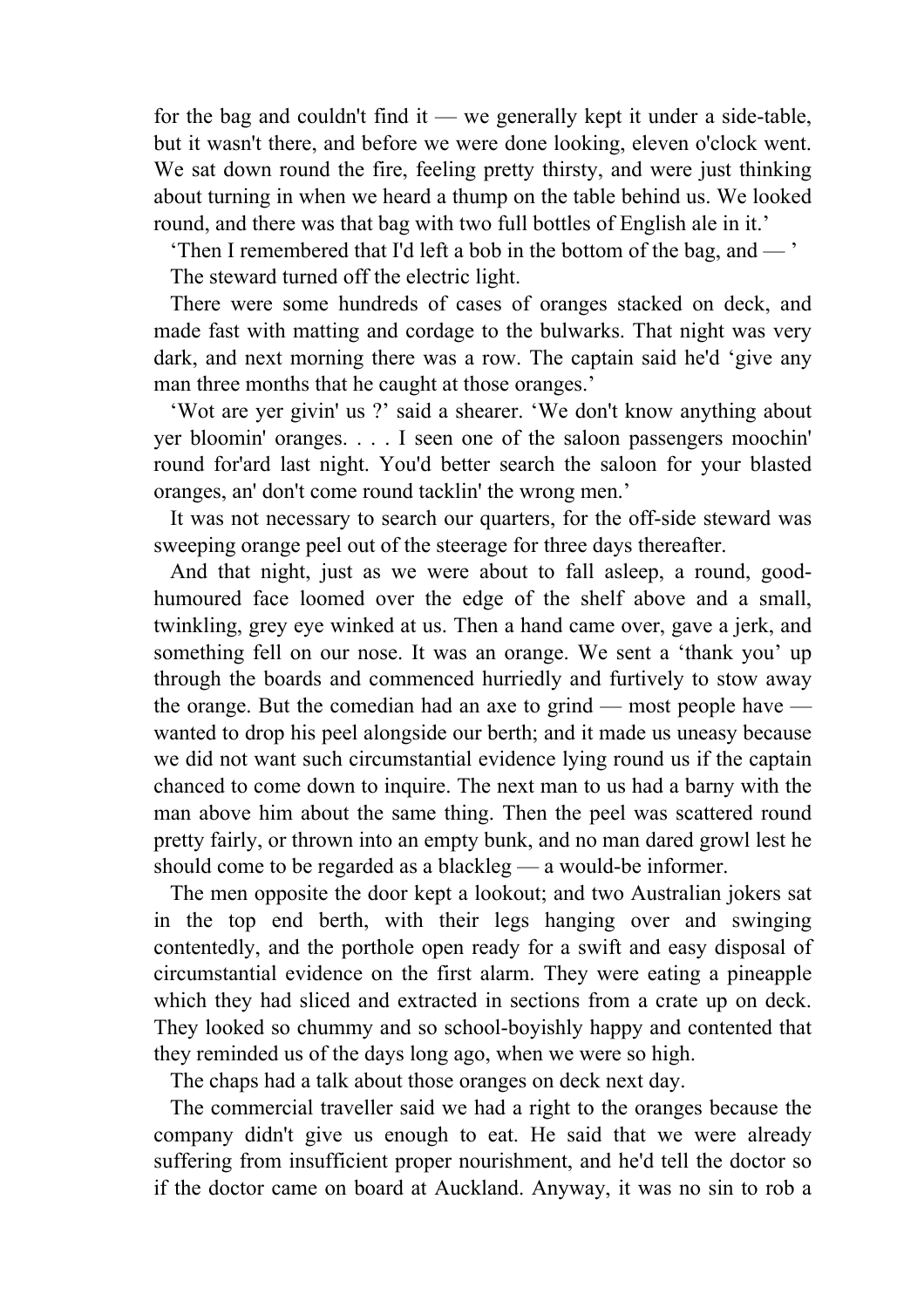company.

 'But then,' said our comedian, 'those oranges, perhaps, were sent over by a poor, struggling orange grower, with a wife and family to keep, and he'll have to bear the loss, and a few bob might make a lot of difference to him. It ain't right to rob a poor man.'

 This made us feel doubtful and mean, and one or two got uncomfortable and shifted round uneasily. But presently the traveller came to the rescue. He said that no doubt the oranges belonged to a middle-man, and the middle-man was the curse of the country. We felt better.

 Towards the end of the trip the women began to turn up. There were five grass widows, and every female of them had a baby. The Australian marries young and poor; and, when he can live no longer in his native land, he sells the furniture, buys a steerage ticket to New Zealand or Western Australia, and leaves his wife with her relations or friends until he earns enough money to send for her. Four of our women were girl-wives, and mostly pretty. One little handful of a thing had a fine baby boy, nearly as big as herself, and she looked so fragile and pale, and pretty and lonely, and had such an appealing light in her big shadowed brown eyes, and such a pathetic droop at the corners of her sweet little mouth, that you longed to take her in your manly arms — baby and all — and comfort her.

 The last afternoon on high seas was spent in looking through glasses for the Pinnacles, off North Cape. And, as we neared the land, the commercial traveller remarked that he wouldn't mind if there was a wreck now provided we all got saved. 'We'd have all our names in the papers,' he said. 'Gallant conduct of the passengers and crew. Heroic rescue by Mr. So-andso-climbing the cliffs with a girl under his arm, and all that sort of thing.'

 The chaps smiled a doleful smile, and turned away again to look at the Promised Land. They had had no anxiety to speak of for the last two or three days; but now they were again face to face with the cursed question, "How to make a living." They were wondering whether or no they would get work in New Zealand, and feeling more doubtful about it than when they embarked.

 Pity we couldn't go to sea and sail away for ever, and never see land any more — or, at least, not till better and brighter days — if they ever come.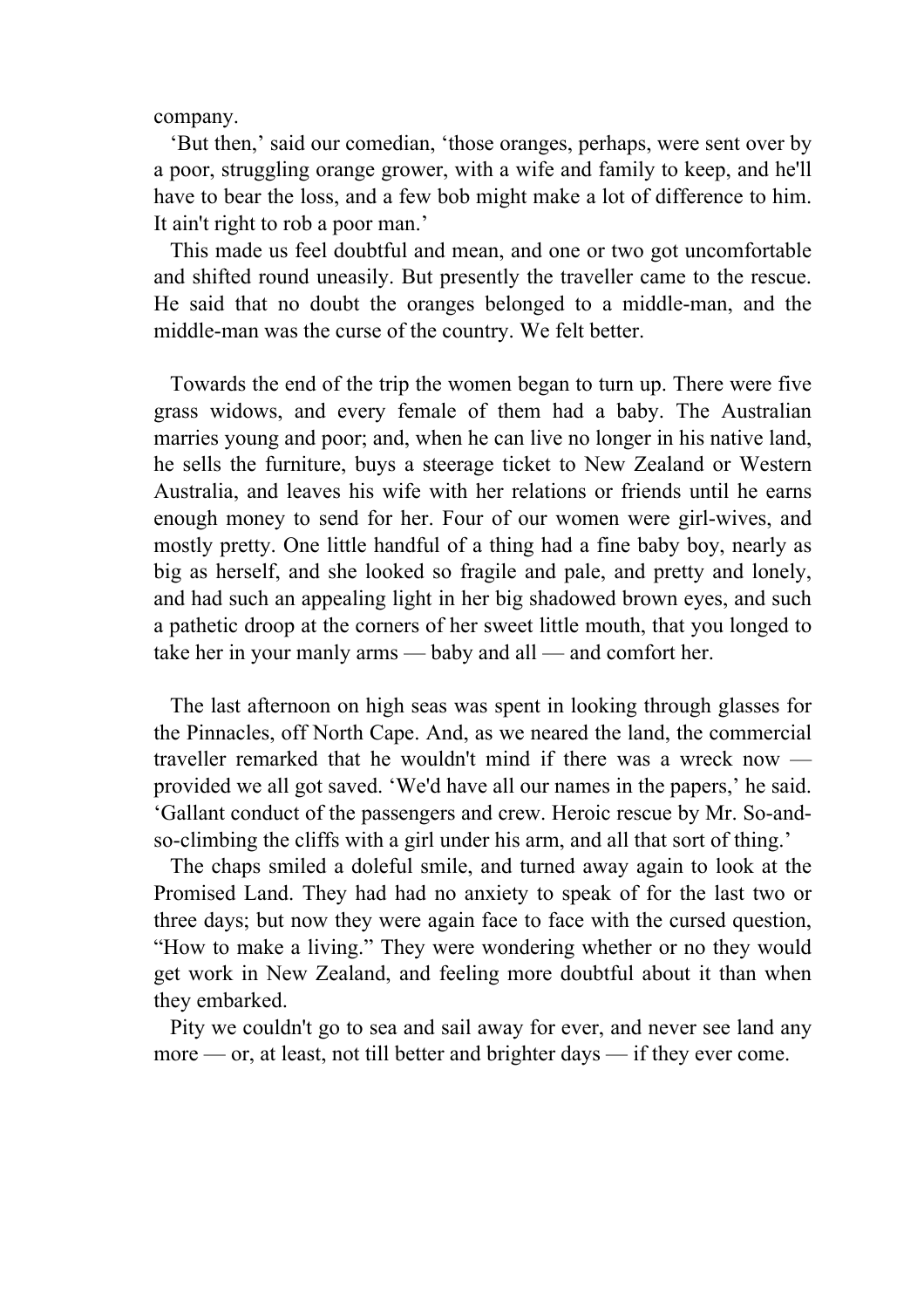# **The Story Of Malachi**

 MALACHI was very tall, very thin, and very round-shouldered, and the sandiness of his hair also cried aloud for an adjective. All the boys considered Malachi the greatest ass on the station, and there was no doubt that he was a dreadful fool. He had never been out of his native bush in all his life, excepting once, when he paid a short visit to Sydney, and when he returned it was evident that his nerves had received a shaking. We failed to draw one word out of Malachi regarding his views on the city  $-$  to describe it was not in his power, for it had evidently been something far beyond his comprehension. Even after his visit had become a matter of history, if you were to ask him what he thought of Sydney the dazed expression would come back into his face, and he would scratch his head and say in a slow and deliberate manner, 'Well, there's no mistake, it's a caution.' And as such the city remained so far as Malachi's opinion of it was concerned.

 Malachi was always shabbily dressed, in spite of his pound a week and board, and 'When Malachi gets a new suit of clothes' was the expression invariably used by the boys to fix a date for some altogether improbable event. We were always having larks with Malachi, for we looked upon him as our legitimate butt. He seldom complained, and when he did his remonstrance hardly ever went beyond repeating the words, 'Now, none of your pranktical jokes!' If this had not the desired effect, and we put up some too outrageous trick on him he would content himself by muttering with sorrowful conviction, 'Well, there's no mistake it's a caution.'

We were not content with common jokes, such as sewing up the legs of Malachi's trousers while he slept, 'fixing' his bunk, or putting explosives in his pipe — we aspired to some of the higher branches of the practical joker's art. It was well known that Malachi had an undying hatred for words of four syllables and over, and the use of them was always sufficient to forfeit any good opinions he might have previously entertained concerning the user. 'I hate them high-flown words,' he would say  $-$  'I got a book at home that I could get them all out of if I wanted them; but I don't.' The book referred to was a very dilapidated dictionary. Malachi's hatred for high-flown words was only equalled by his aversion to the opposite sex; and, this being known, we used to write letters to him in a feminine hand, threatening divers breach of promise actions, and composed in the high-flown language above alluded to. We used to think this very funny, and by these means we made his life a burden to him. Malachi put the most implicit faith in everything we told him; he would take in the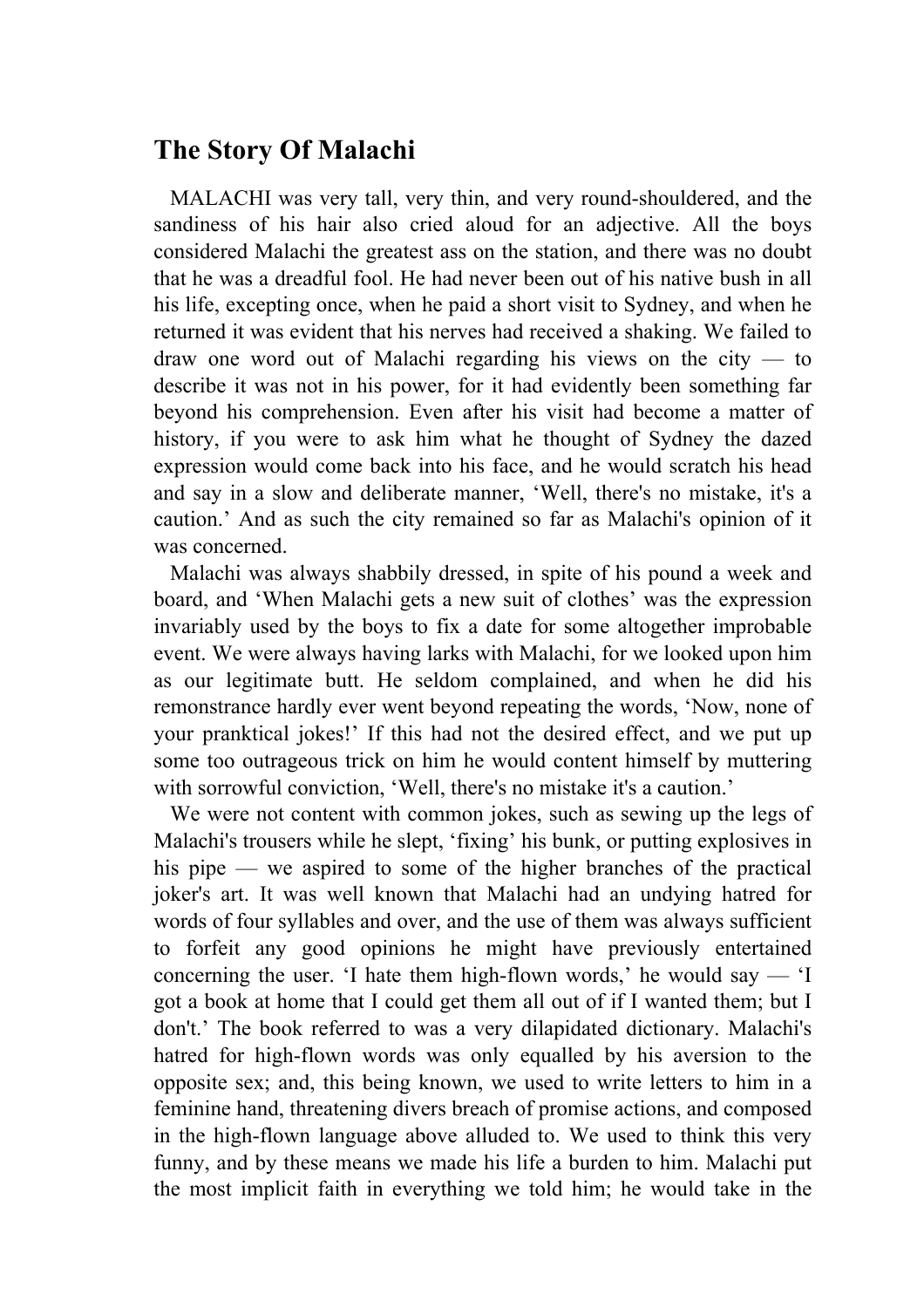most improbable yarn provided we preserved a grave demeanour and used no high-flown expressions. He would indeed sometimes remark that our yarns were a caution, but that was all.

 We played upon him the most gigantic joke of all during the visit of a certain bricklayer, who came to do some work at the homestead. 'Bricky' was a bit of a phrenologist, and knew enough of physiognomy and human nature to give a pretty fair delineation of character. He also went in for spirit-rapping, greatly to the disgust of the two ancient housekeepers, who declared that they'd have 'no dalins wid him and his divil's worruk.'

 The bricklayer was from the first an object of awe to Malachi, who carefully avoided him; but one night we got the butt into a room where the artisan was entertaining the boys with a *séance*. After the table-rapping, during which Malachi sat with uncovered head and awe-struck expression, we proposed that he should have his 'bumps' told, and before he could make his escape Malachi was seated in a chair in the middle of the room and the bricklayer was running his fingers over his head. I really believe that Malachi's hair bristled between the phrenologist's fingers. Whenever he made a hit his staunch admirer, the 'Donegal,' would exclaim: 'Look at that now!' while the girls tittered and said, 'Just fancy!' and from time to time Malachi would be heard to mutter to himself in a tone of the most intense conviction that, 'without the least mistake it was a caution.' Several times at his work the next day Malachi was observed to rest on his spade while he tilted his hat forward with one hand and felt the back of his head as though he had not been previously aware of its existence.

 We 'ran' Malachi to believe that the bricklayer was mad on the subject of phrenology and was suspected of having killed several persons in order to obtain their skulls for experimental purposes. We further said that he had been heard to say that Malachi's skull was a most extraordinary one, and so, we advised him to be careful.

 Malachi occupied a hut some distance from the, station, and one night, the last night of the bricklayer's stay, as Malachi sat smoking over the fire the door opened quietly and the phrenologist entered. He carried a bag with a pumpkin in the bottom of it, and, sitting down on a stool, he let the bag down with a bump on the floor between his feet. Malachi was badly scared, but he managed to stammer out —

''Ello!'

'Ello!' said the phrenologist.

 There was an embarrassing silence, which was at last broken by 'Bricky' saying:— 'How are you gettin' on, Malachi?'

'Oh, jist right,' replied Malachi.

Nothing was said for a while, until Malachi, after fidgetting a good deal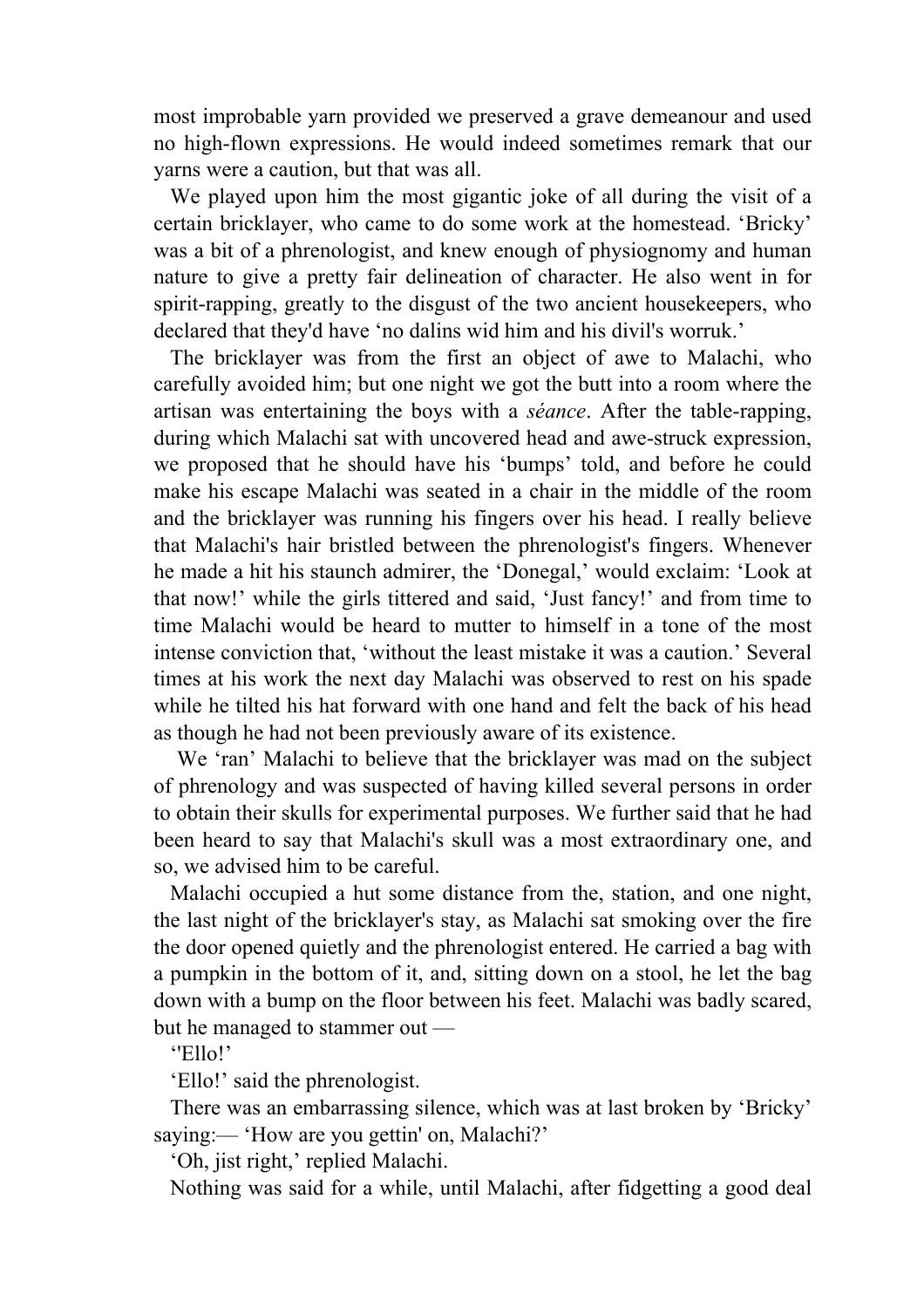on his stool, asked the bricklayer when he was leaving the station.

 'Oh, I'm going away in the morning early,' said he. 'I've jist been over to Jimmy Nowlett's camp, and as I was passing I thought I'd call and get your head.'

'What?'

'I come for your skull.'

 'Yes,' the phrenologist continued, while Malachi sat horror-stricken; 'I've got Jimmy Nowlett's skull here,' and he lifted the bag and lovingly felt the pumpkin — it must have weighed forty pounds. 'I spoilt one of his best bumps with the tomahawk. I had to hit him twice, but it's no use crying over spilt milk.' Here he drew a heavy shingling-hammer out of the bag and wiped off with his sleeve something that looked like blood. Malachi had been edging round for the door, and now he made a rush for it. But the skull-fancier was there before him.

'Gor-sake you don't want to murder me!' gasped Malachi.

'Not if I can get your skull any other way,' said Bricky.

 'Oh!' gasped poor Malachi — and then, with a vague idea that it was best to humour a lunatic, he continued, in a tone meant to be off-hand and careless — 'Now, look here, if yer only waits till I die you can have my whole skelington and welcome.'

 'Now, Malachi,' said the phrenologist sternly, 'd'ye think I'm a fool? I ain't going to stand any humbug. If yer acts sensible you'll be quiet, and it'll soon be over, but if yer — '

 Malachi did not wait to hear the rest. He made a spring for the back of the hut and through it, taking down a large new sheet of stringy-bark in his flight. Then he could be heard loudly ejaculating 'It's a caution!' as he went through the bush like a startled kangaroo, and he didn't stop till he reached the station.

 Jimmy Nowlett and I had been peeping through a crack in the same sheet of bark that Malachi dislodged; it fell on us and bruised us somewhat, but it wasn't enough to knock the fun out of the thing.

 When Jimmy Nowlett crawled out from under the bark he had to lie down on Malachi's bunk to laugh, and even for some time afterwards it was not unusual for Jimmy to wake up in the night and laugh till we wished him dead.

 I should like to finish here, but there remains something more to be said about Malachi.

 One of the best cows at the homestead had a calf, about which she made a great deal of fuss. She was ordinarily a quiet, docile creature, and although somewhat fussy after calving no one ever dreamed that she would injure anyone. It happened one day that the squatter's daughter and her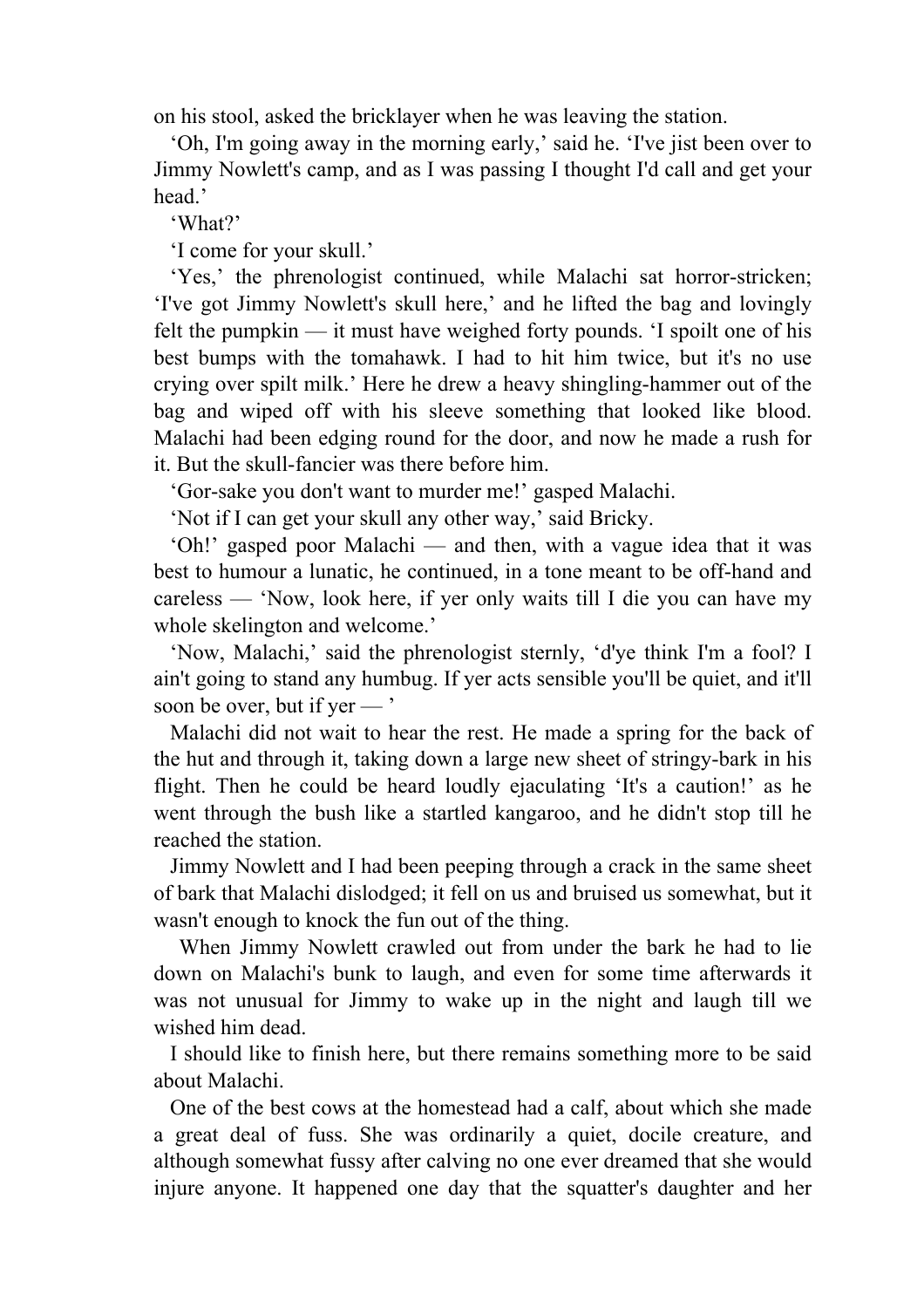intended husband, a Sydney exquisite, were strolling in a paddock where the cow was. Whether the cow objected to the masher or his lady love's red parasol, or whether she suspected designs upon her progeny, is not certain; she went for them. The young man saw the cow coining first, and he gallantly struck a bee-line for the fence, leaving the girl to manage for herself. She wouldn't have managed very well if Malachi hadn't been passing just then. He saw the girl's danger and ran to intercept the cow with no weapon but his hands.

 It didn't last long. There was a roar, a rush, and a cloud of dust, out of which the cow presently emerged, and went scampering back to the bush in which her calf was hidden.

 We carried Malachi home and laid him on a bed. He had a terrible wound in the groin, and the blood soaked through the bandages like water. We did all that was possible for him, the boys killed the squatter's best horse and spoilt two others riding for a doctor, but it was of no use. In the last halfhour of his life we all gathered round Malachi's bed; he was only twentytwo. Once he said:

'I wonder how mother'll manage now?'

 'Why, where's your mother?' someone asked gently; we had never dreamt that Malachi might have some one to love him and be proud of him.

 'In Bathurst,' he answered wearily — 'she'll take on awful, I 'spect, she was awful fond of me — we've been pulling together this last ten years mother and me — we wanted to make it all right for my little brother Jim — poor Jim!'

'What's wrong with Jim?' someone asked.

 'Oh, he's blind,' said Malachi — 'always was — we wanted to make it all right for him agin time he grows  $up - I - I$  managed to send home about — about forty pounds a year — we bought a bit of ground, and and — I think — I'm — going now. Tell 'em, Harry — tell 'em how it was- ---.' I had to go outside then. I couldn't stand it any more. There was a lump in my throat and I'd have given anything to wipe out my share in the practical jokes, but it was too late now.

 Malachi was dead when I went in again, and that night the hat went round with the squatter's cheque in the bottom of it and we made it 'all right' for Malachi's blind brother Jim.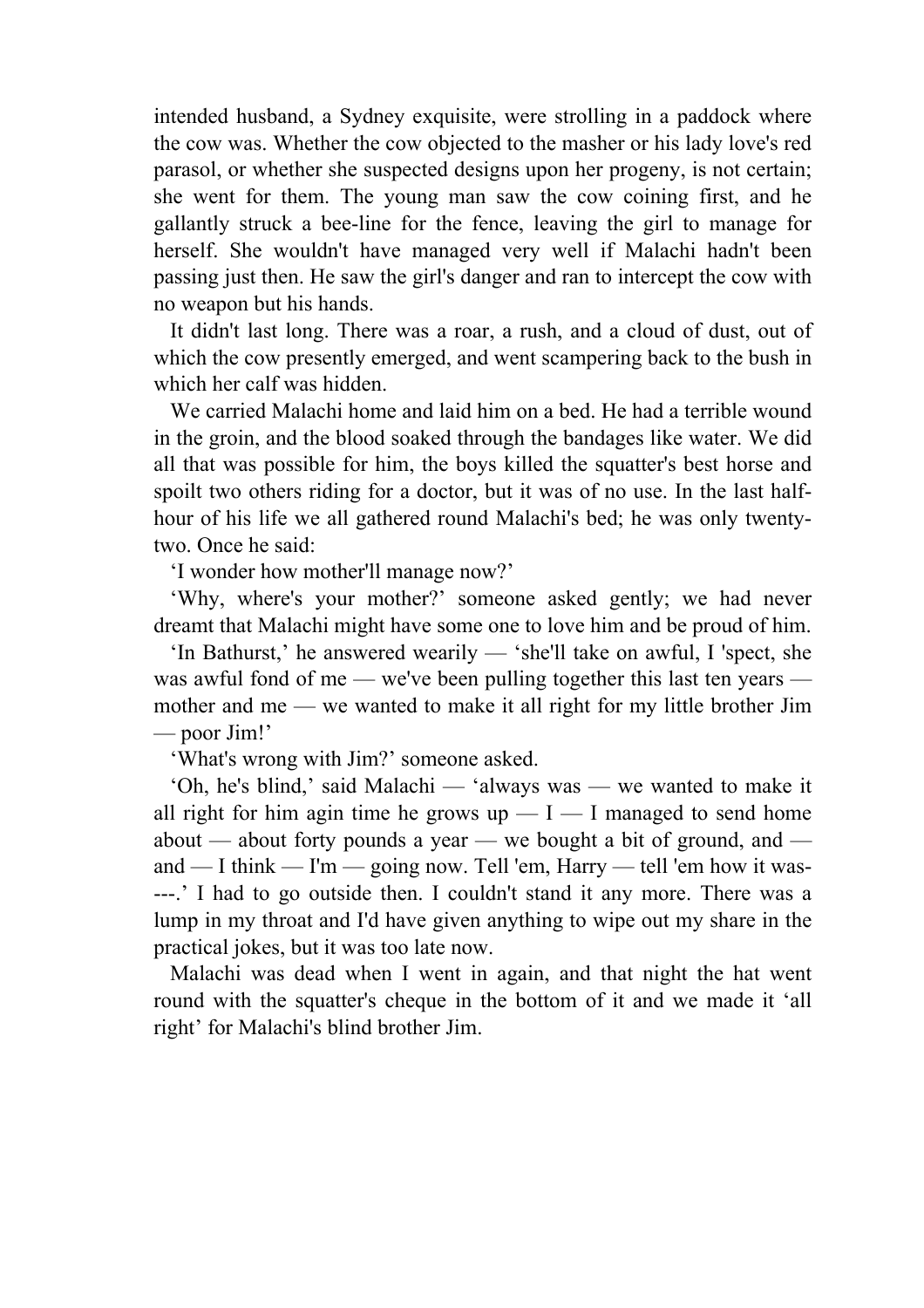## **Two Dogs And A Fence**

 'NOTHING makes a dog madder,' said Mitchell, 'than to have another dog come outside his fence and sniff and bark at him through the cracks when he can't get out. The other dog might be an entire stranger; he might be an old chum, and he mightn't bark — only sniff — but it makes no difference to the inside dog. The inside dog generally starts it, and the outside dog only loses his temper and gets wild because the inside dog has lost *his* and got mad and made such a stinking fuss about nothing at all; and then the outside dog barks back and makes matters a thousand times worse, and the inside dog foams at the mouth and dashes the foam about, and goes at it like a million steel traps.

 'I can't tell why the inside dog gets so wild about it in the first place, except, perhaps, because he thinks the outside dog has taken him at a disadvantage and is "poking it at him;" anyway, he gets madder the longer it lasts, and at last he gets savage enough to snap off his own tail and tear it to bits, because he can't get out and chew up that other dog; and, if he did get out, he'd kill the other dog, or try to, even if it was his own brother.

 'Sometimes the outside dog only smiles and trots off; sometimes he barks back good-humouredly; sometimes he only just gives a couple of disinterested barks as if he wasn't particular, but was expected, because of his dignity and doghood, to say something under the circumstances; and sometimes, if the outside dog is a little dog, he'll get away from that fence in a hurry on the first surprise, or, if he's a cheeky little dog, he'll first make sure that the inside dog can't get out, and then he'll have some fun.

 'It's amusing to see a big dog, of the Newfoundland kind, sniffing along outside a fence with a broad, good-natured grin on his face all the time the inside dog is whooping away at the rate of thirty whoops a second, and choking himself, and covering himself with foam, and dashing the spray through the cracks, and jolting and jerking every joint in his body up to the last joint in his tail.

 'Sometimes the inside dog is a little dog, and the smaller he is the more row he makes — but then he knows he's safe. And, sometimes, as I said before, the outside dog is a short-tempered dog who hates a row, and never wants to have a disagreement with anybody — like a good many peaceful men, who hate rows, and are always nice and civil and pleasant in a nasty, unpleasant, surly, sneering sort of civil way that makes you want to knock their heads off; men who never start a row, but keep it going, and make it a thousand times worse when it's once started, just because they didn't start it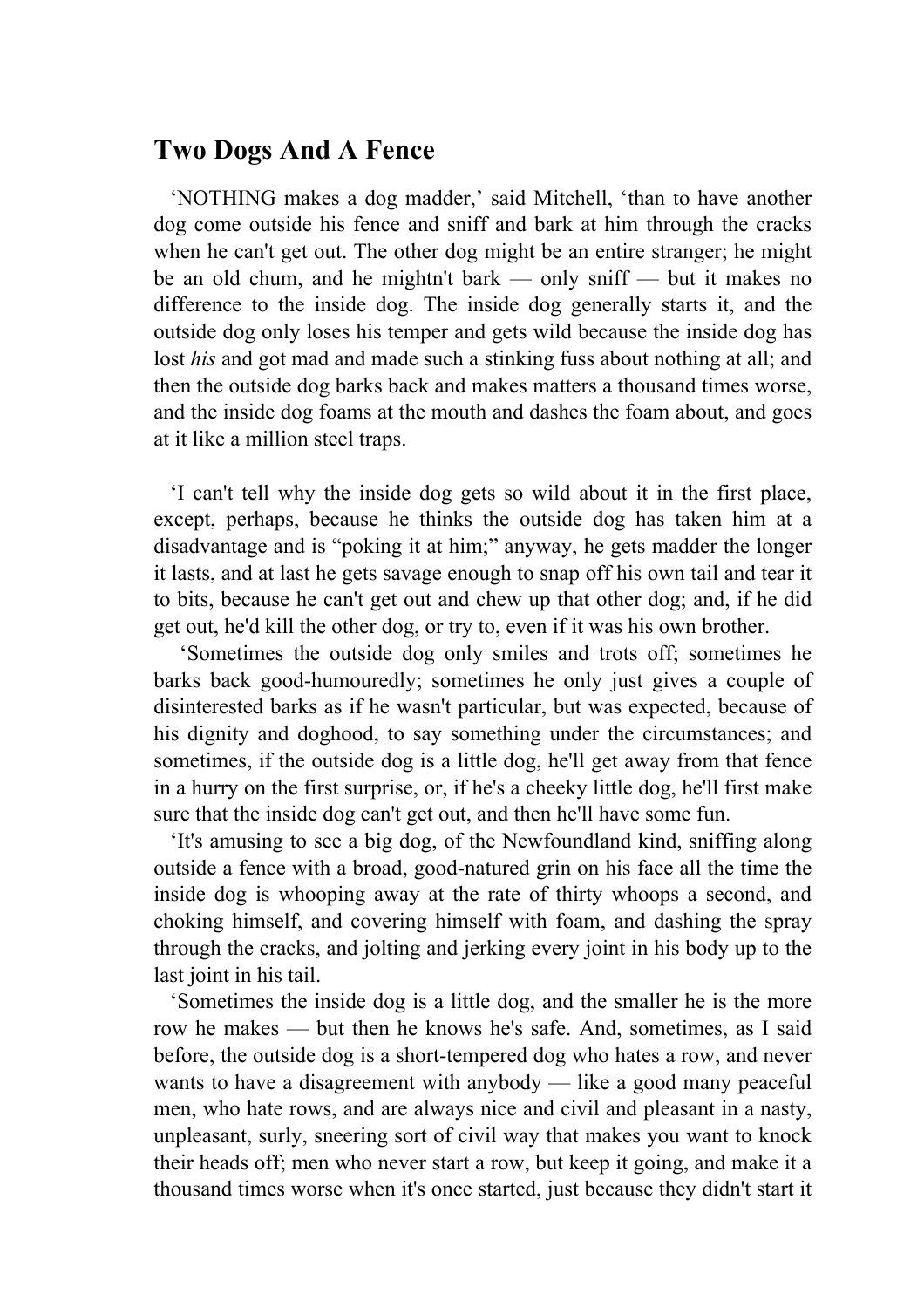— and keep on saying so, and that the other party did. The short-tempered outside dog gets wild at the other dog for losing his temper, and says:

 '"What are you making such a fuss about? What's the matter with you, anyway? Hey?"

'And the inside dog says:

'"Who do you think you're talking to? You----! I'll----&c.,&c.,&c."

'Then the outside dog says:

'"Why, you're worse than a flaming old slut!"

 'Then they go at it, and you can hear them miles off, like a Chinese war — like a hundred great guns firing eighty blank cartridges a minute, and the outside dog gets just as wild to get inside and eat the inside dog as the inside dog does to get out and disembowel him. Yet, if those same two dogs were to meet casually outside, they might get chummy at once, and be the best of friends, and swear everlasting mateship, and take each other home.'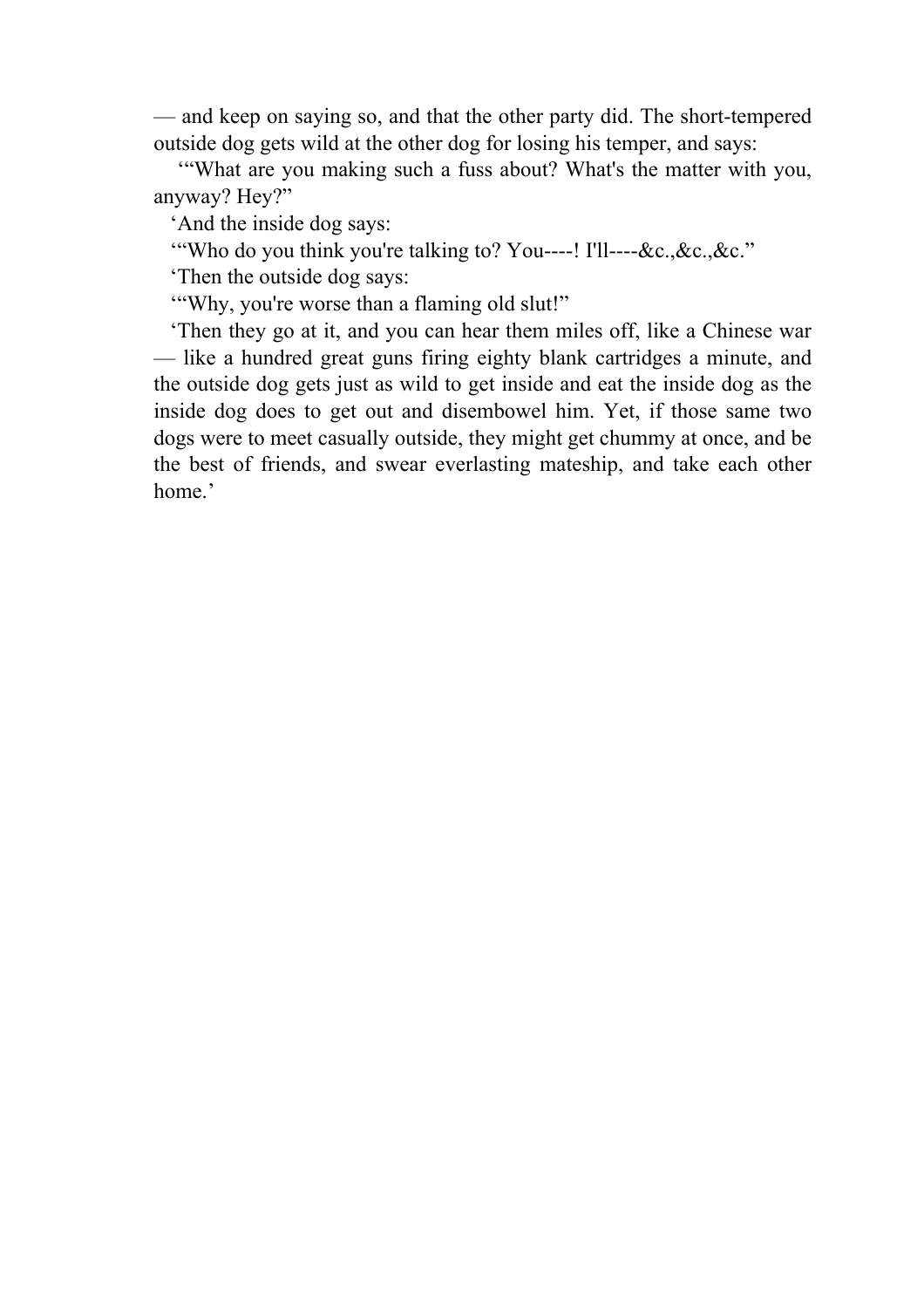### **Jones's Alley**

 SHE lived in Jones's Alley. She cleaned offices, washed, and nursed from daylight until any time after dark, and filled in her spare time cleaning her own place (which she always found dirty  $-$  in a 'beastly filthy state,' she called it — on account of the children being left in possession all day) cooking, and nursing her own sick — for her family, though small, was so in the two senses of the word, and sickly; one or another of the children was always sick, but not through her fault. She did her own, or rather the family washing, at home too, when she couldn't do it by kind permission, or surreptitiously in connection with that of her employers. She was a haggard woman. Her second husband was supposed to be dead, and she lived in dread of his daily resurrection. Her eldest son was at large, but, not being yet sufficiently hardened in misery, she dreaded his getting into trouble even more than his frequent and interested appearances at home. She could buy off the son for a shilling or two and a clean shirt and collar, but she couldn't purchase the absence of the father at any price — *he* claimed what he called his 'conzugal rights' as well as his board, lodging, washing and beer. She slaved for her children, and nag-nag-nagged them everlastingly, whether they were in the right or in the wrong, but they were hardened to it and took small notice. She had the spirit of a bullock. Her whole nature was soured. She had those 'worse troubles' which she couldn't tell to anybody, but had to suffer in silence. She also, in what she called her 'spare time,' put new cuffs and collar-bands on gentlemen's shirts. The gentlemen didn't live in Jones's Alley — they boarded with a patroness of the haggard woman; they didn't know their shirts were done there — had they known it, and known Jones's Alley, one or two of them, who were medical students, might probably have objected. The landlady charged them just twice as much for repairing their shirts as she paid the haggard woman, who, therefore, being unable to buy the cuffs and collarbands ready-made for sewing on, had no lack of employment with which to fill in her spare time.

 Therefore, she was a 'respectable woman,' and was known in Jones's Alley as 'Misses' Aspinall, and called so generally, and even by Mother Brock, who kept 'that place' opposite. There is implied a world of difference between the 'Mother' and the 'Misses,' as applied to matrons in Jones's Alley; and this distinction was about the only thing — always excepting the everlasting 'children' — that the haggard woman had left to care about, to take a selfish, narrow-minded sort of pleasure in  $-$  if, indeed, she could yet take pleasure, grim or otherwise, in anything except,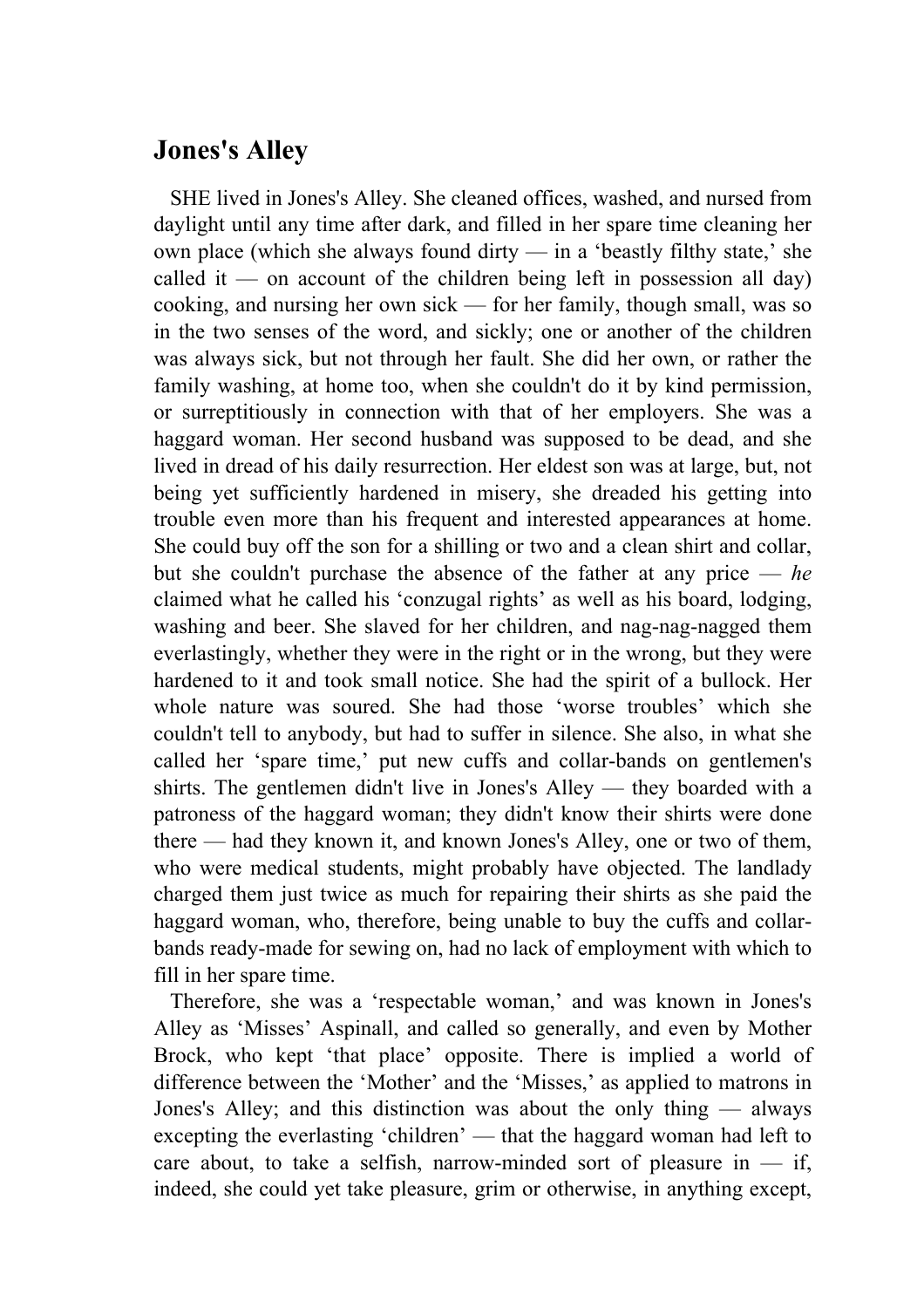perhaps, a good cup of tea and time to drink it in.

 Times were hard with Mrs. Aspinall. Two coppers and two half-pence in her purse were threepence to *her* now, and the absence of one of the halfpence made a difference to her, especially in Paddy's market — that eloquent advertisement of a young city's sin and poverty and rotten wealth — on Saturday night. She counted the coppers as anxiously and nervously as a thirsty dead-beat does. And her house was 'falling down on her' and her troubles, and she couldn't get the landlord to do a 'han'stern' to it.

 At last, after persistent agitation on her part (but not before a portion of the plastered ceiling had fallen and severely injured one of her children) the landlord caused two men to be sent to 'effect necessary repairs' to the three square, dingy, plastered holes — called 'three rooms and a kitchen' — for the privilege of living in which, and calling it 'my place,' she paid ten shillings a week.

 Previously the agent, as soon as he had received the rent and signed the receipt, would cut short her reiterated complaints — which he privately called her 'clack' — by saying that he'd see to it, he'd speak to the landlord; and, later on, that he *had* spoken to him, or could do nothing more in the matter — that it wasn't his business. Neither it was, to do the agent justice. It was his business to collect the rent, and thereby earn the means of paying his own. He had to keep a family on his own account, by assisting the Fat Man to keep his at the expense of people — especially widows with large families, or women, in the case of Jones's Alley — who couldn't afford it without being half-starved, or running greater and unspeakable risks which 'society' is not supposed to know anything about.

 So the agent was right, according to his lights. The landlord had recently turned out a family who had occupied one of his houses for fifteen years, because they were six weeks in arrears. He let them take their furniture, and explained: 'I wouldn't have been so lenient with them only they were such old tenants of mine.' So the landlord was always in the right according to *his* lights.

 But the agent naturally wished to earn his living as peacefully and as comfortably as possible, so, when the accident occurred, he put the matter so persistently and strongly before the landlord that he said at last: 'Well, tell her to go to White, the contractor, and he'll send a man to do what's to be done;— and don't bother me any more.'

 White had a look at the place, and sent a plasterer, a carpenter, and a plumber. The plasterer knocked a bigger hole in the ceiling and filled it with mud; the carpenter nailed a board over the hole in the floor; the plumber stopped the leak in the kitchen, and made three new ones in worse places; and their boss sent the bill to Mrs. Aspinall.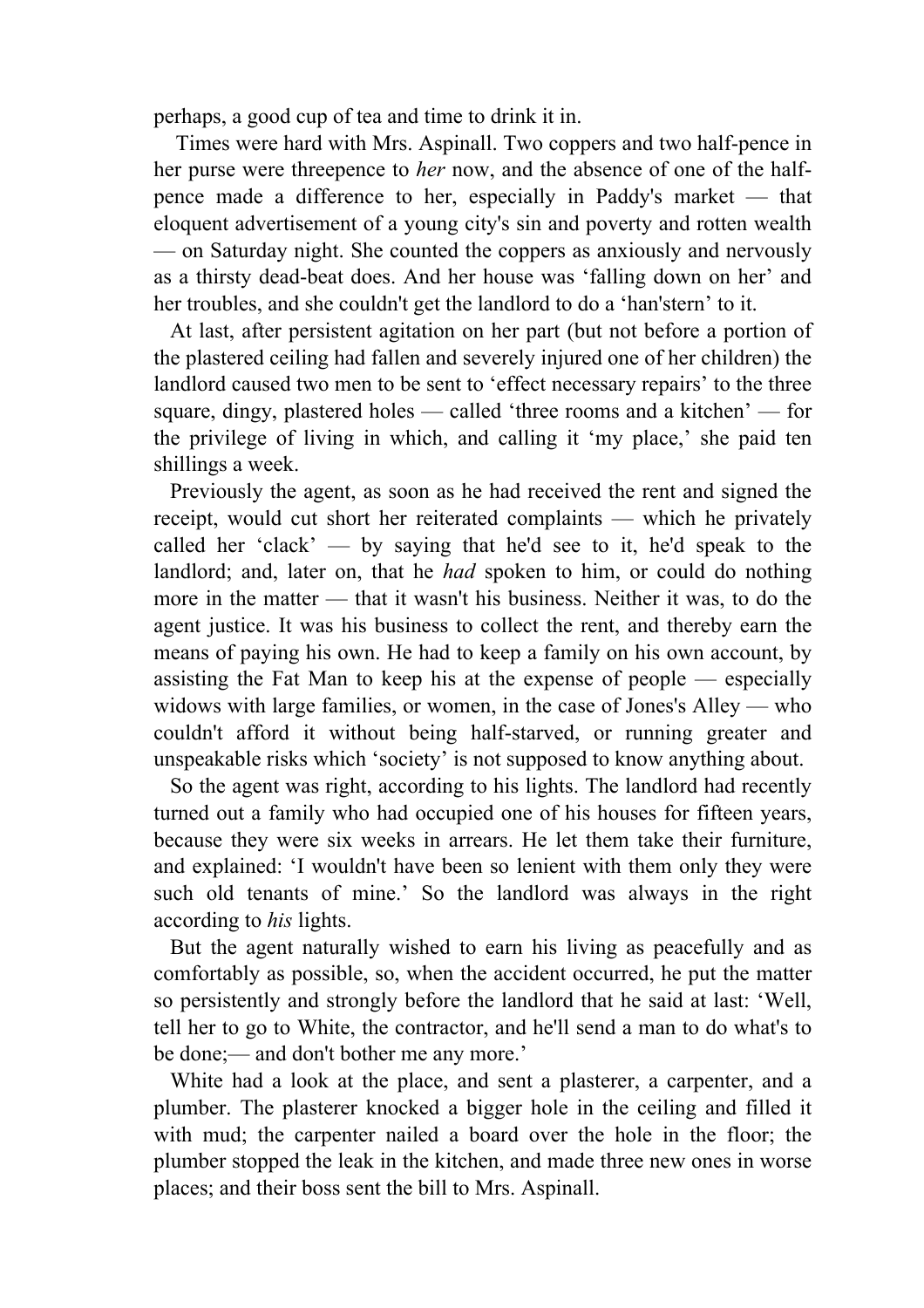She went to the contractor's yard, and explained that the landlord was responsible for the debt, not she. The contractor explained that he had seen the landlord, who referred him to her. She called at the landlord's private house, and was referred through a servant to the agent. The agent was sympathetic, but could do nothing in the matter — it wasn't his business; he also asked her to put herself in his place, which she couldn't, not being any more reasonable than such women are in such cases. She let things drift, being powerless to prevent them from doing so; and the contractor sent another bill, then a debt collector and then another bill, then the collector again, and threatened to take proceedings, and finally took them. To make matters worse, she was two weeks in arrears with the rent, and the wood-and-coalman's man (she had dealt with them for ten years) was pushing her, as also were her grocers, with whom she had dealt for fifteen years and never owed a penny before.

 She waylaid the landlord, and he told her shortly that he couldn't build houses and give them away, and keep them in repair afterwards.

 She sought for sympathy and found it, but mostly in the wrong places. It was comforting, but unprofitable. Mrs. Next-door sympathised warmly, and offered to go up as a witness — she had another landlord. The agent sympathised wearily, but not in the presence of witnesses — he wanted her to put herself in his place. Mother Brock, indeed, offered practical assistance, which offer was received in breathlessly indignant silence. It was Mother Brock who first came to the assistance of Mrs. Aspinall's child when the plaster accident took place (the mother being absent at the time), and when Mrs. Aspinall heard of it, her indignation cured her of her fright, and she declared to Mrs. Next-door that she would give 'that woman' meaning Mother Brock — 'in char-rge the instant she ever *dared* to put her foot inside her (Mrs. A.'s) respectable door-step again. She was a respectable, honest, hard-working woman, and----,' &c., &c.

 Whereat Mother Brock laughed good-naturedly. She was a broadminded bad woman, and was right, according to *her* lights. Poor Mrs. A. was a respectable, haggard woman, and was right according to *her* lights, and to Mrs. Next-door's, perfectly so — they being friends — and *vice versa.* None of them knew, or would have taken into consideration, the fact that the landlord had lost all his money in a burst financial institution, and half his houses in the general depression, and depended for food for his family on the somewhat doubtful rents of the remainder. So they were all right according to their different lights. Mrs. Aspinall even sought sympathy of 'John,' the Chinaman (with whom she had dealt for four months only), and got it. He also, in all simplicity, took a hint that wasn't intended. He said: 'Al li'. Pay bimeby. Nexy time Flyday. Me tlust.' Then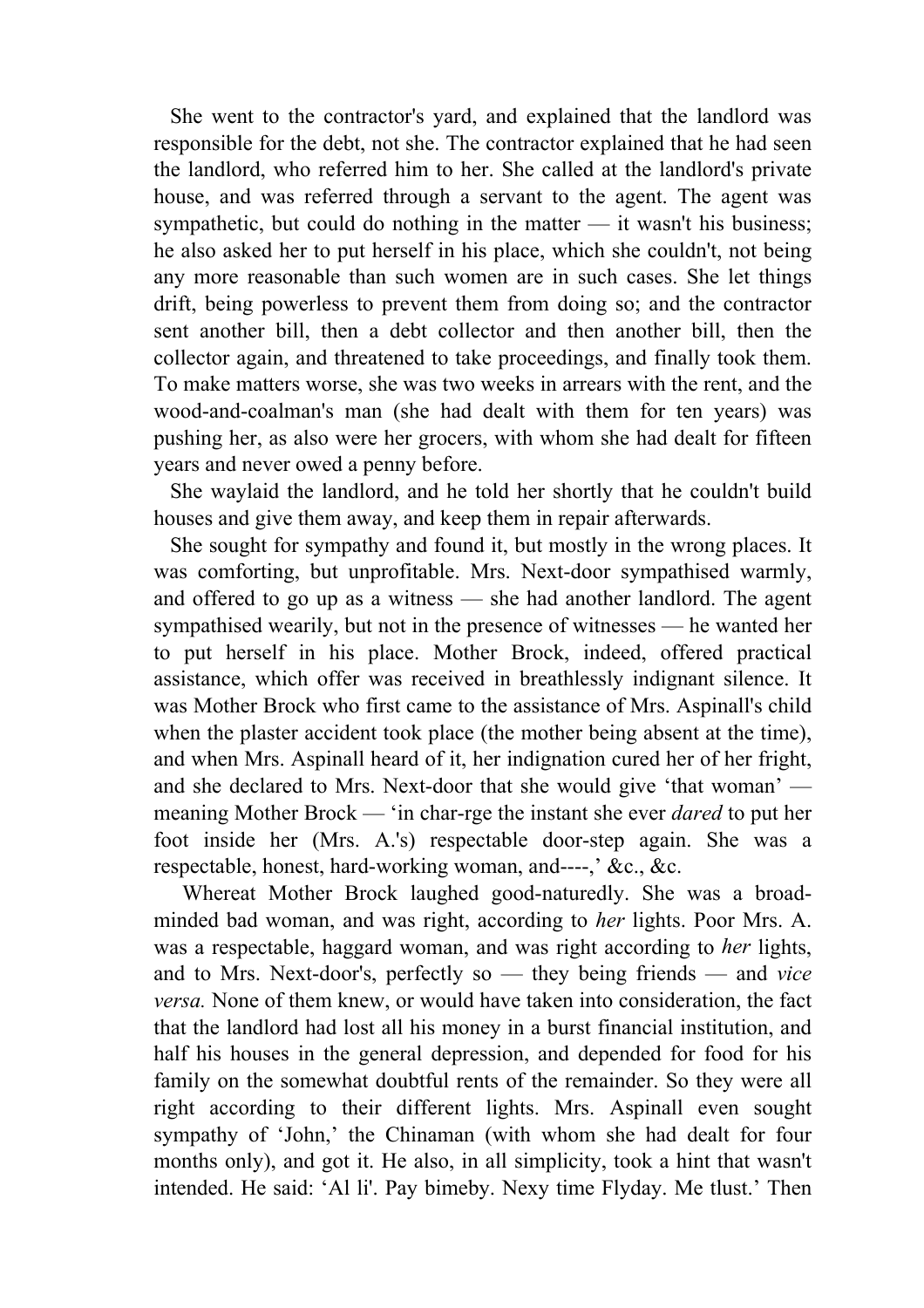he departed with his immortalized smile. It would almost appear that he was wrong — according to our idea of Chinese lights.

 Mrs. Aspinall went to the court — it was a small local court. Mrs. Nextdoor was awfully sorry, but, she couldn't possibly get out that morning. The contractor had the landlord up as a witness. The landlord and the P.M. nodded pleasantly to each other, and wished each other good-morning. . . . Verdict for plaintiff with costs. . . . 'Next case!' . . . . 'You mustn't take up the time of the court, my good woman .. . . . . Now, constable!' 'Arder in the court! . . . . . . Now, my good woman,' said the policeman in an undertone, 'you must go out; there s another case on — come now.' And he steered her — but not unkindly — through the door.

 'My good woman' stood in the crowd outside, and looked wildly round for a sympathetic face that advertised sympathetic ears. But others had their own troubles, and avoided her. She wanted someone to relieve her bursting heart to; she couldn't wait till she got home.

 Even 'John's' attentive ear and mildly idiotic expression would have been welcome, but he was gone. He *had* been in court that morning, and had won a small debt case, and had departed cheerfully, under the impression that he lost it.

'Y'aw Mrs. Aspinall, ain't you?'

 She started, and looked round. He was one of those sharp, blue or greyeyed, sandy or freckled complexioned boys-of-the-world whom we meet everywhere and at all times, who are always going on towards twenty, yet never seem to get clear out of their teens, who know more than most of us have forgotten, who understand human nature instinctively — perhaps unconsciously — and are instinctively sympathetic and diplomatic; whose satire is quick, keen, and dangerous, and whose tact is often superior to that of many educated men-of-the-world. Trained from childhood in the great school of poverty, they are full of the pathos and humour of it.

'Don't you remember me?'

'No; can't say I do. I fancy I've seen your face before somewhere.'

 'I was at your place when little Arvie died. I used to work with him at Grinder Brothers', you know.'

 'Oh, of course I remember you! What was I thinking about? I've had such a lot of worry lately that I don't know whether I'm on my head or my heels. Besides, you've grown since then, and changed a lot. You're Billy —  $Billy - '$ 

'Billy Anderson's my name.'

'Of course! To be sure! I remember you quite well.'

'How've you been gettin' on, Mrs. Aspinall?'

'Ah! Don't mention it — nothing but worry and trouble — nothing but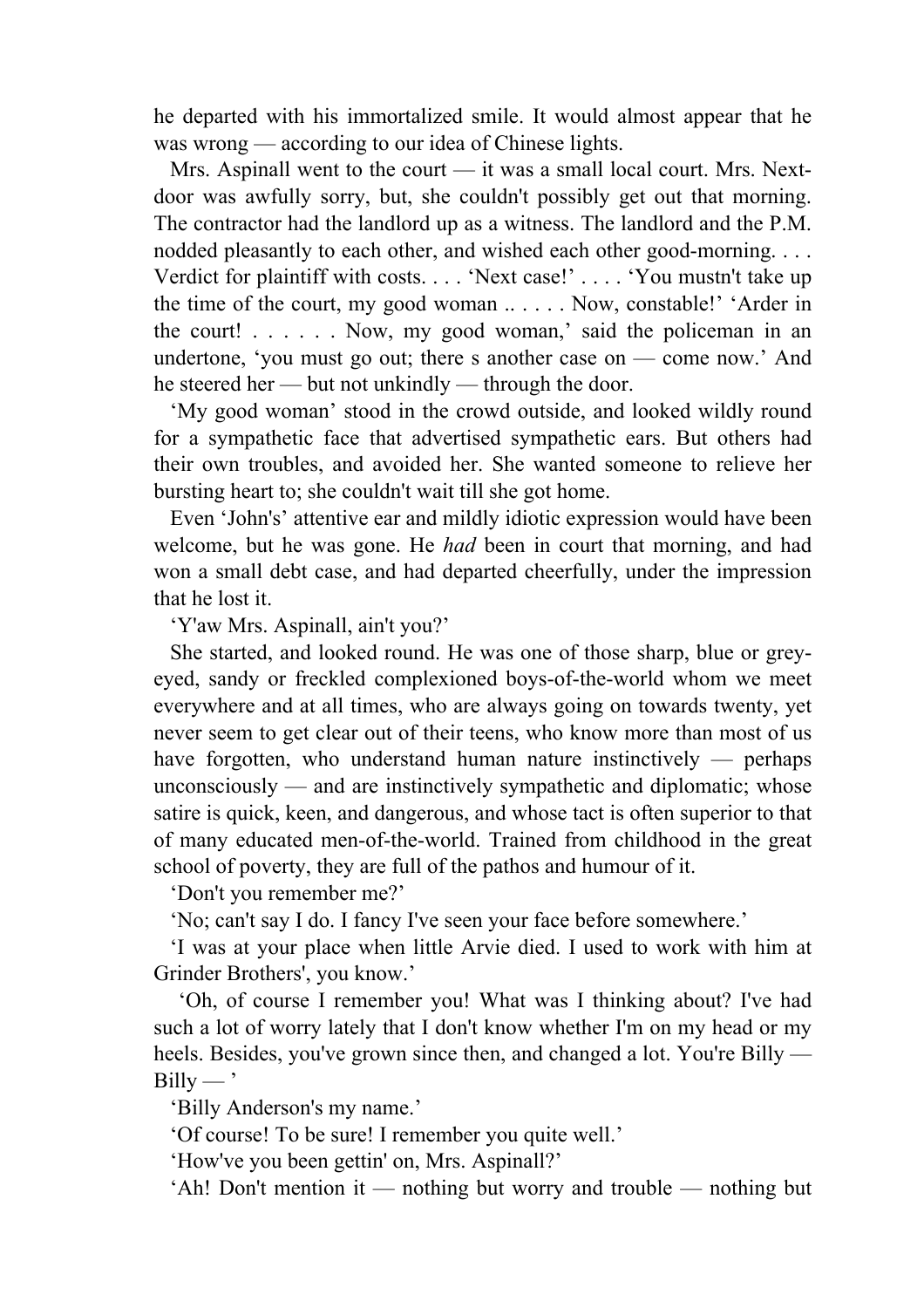worry and trouble. This grinding poverty! I'll never have anything else but worry and trouble and misery so long as I live.'

'Do you live in Jones's Alley yet?'

'Yes.'

'Not bin there ever since. have you?'

 'No; I shifted away once, but I went back again. I was away nearly two years.'

 'I thought so, because I called to see you there once. Well, I'm goin' that way now. You goin' home, Mrs. Aspinall?'

'Yes.'

'Well, I'll go along with you, if you don't mind.'

'Thanks. I'd only be too glad of company.'

 'Goin' to walk, Mrs. Aspinall?' asked Bill, as the tram stopped in their way.

'Yes. I can't afford trams now — times are too hard.'

'Sorry I don't happen to have no tickets on me!'

 'Oh, don't mention it. I'm well used to walking. I'd rather walk than ride.' They waited till the tram passed.

 'Some people' — said Bill, reflectively, but with a tinge of indignation in his tone, as they crossed the street — 'some people can afford to ride in trams.'

 'What's your trouble, Mrs. Aspinall — if it's a fair thing to ask?' said Bill, as they turned the corner.

 This was all she wanted, and more; and when, about a mile later, she paused for breath, he drew a long one, gave a short whistle, and said:

'Well, it's red-hot!'

 Thus encouraged, she told her story again, and some parts of it for the third and fourth and even fifth time — and it grew longer, as our stories have a painful tendency to do when we re-write them with a view to condensation.

But Bill heroically repeated that it was 'red-hot.'

 'And I dealt off the grocer for fifteen years, and the wood-and-coal man for ten, and I lived in that house nine years last Easter Monday and never owed a penny before,' she repeated for the tenth time.

 'Well, that's a mistake,' reflected Bill. 'I never dealt off nobody more'n twice in my life. . . . I heerd you was married again, Mrs. Aspinall — if it's a right thing to ask?'

'Wherever did you hear that? I did get married again — to my sorrow.'

'Then you ain't Mrs. Aspinall — if it's a fair thing to ask?'

 'Oh, yes! I'm known as Mrs. Aspinall. They all call me Mrs. Aspinall.' 'I understand. He cleared, didn't he? Run away?'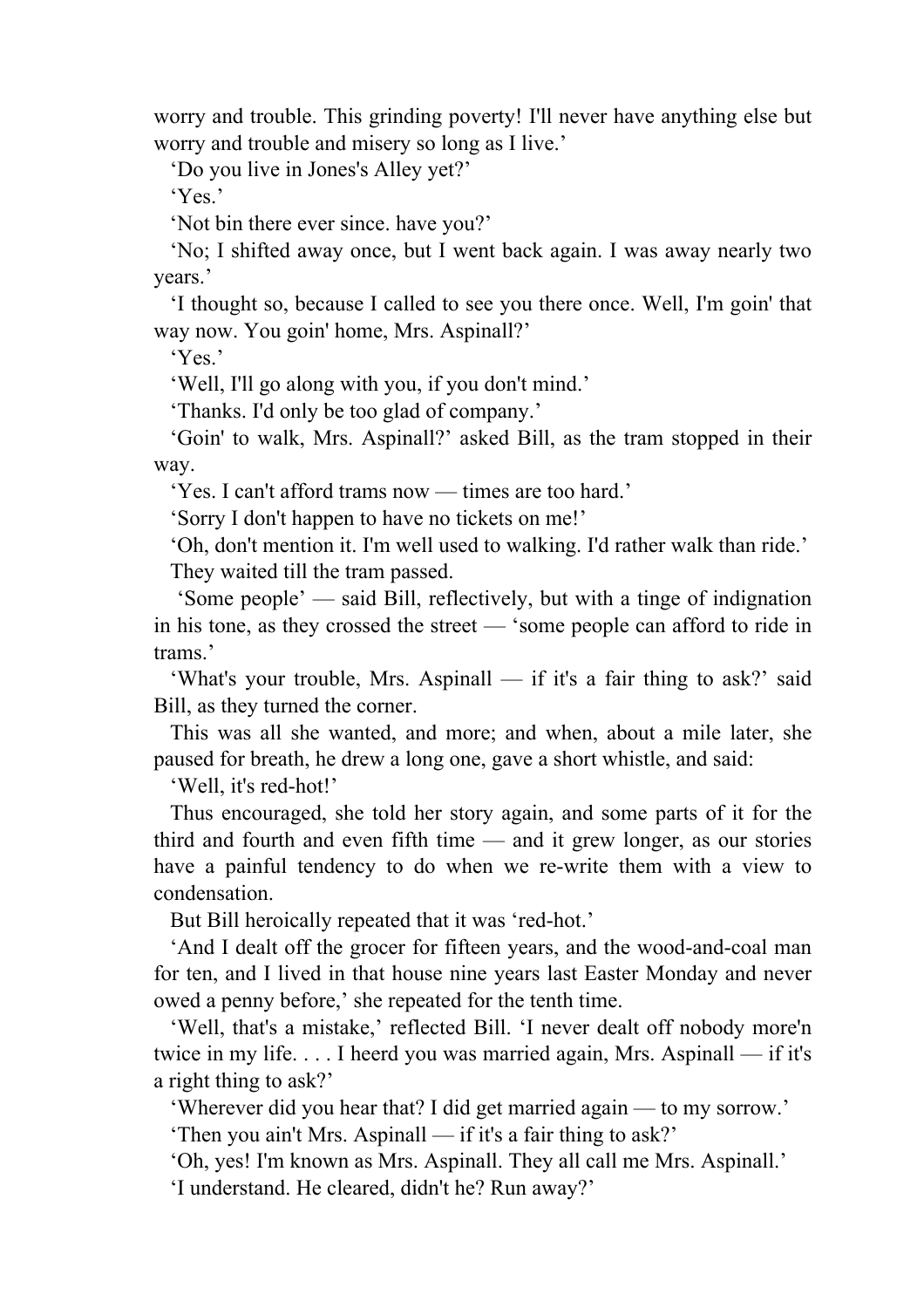'Well,  $ves - no - he---'$ 

'I understand. He's s'posed to be dead?'

'Yes.'

 'Well, that's red-hot! So's my old man, and I hope he don't resurrect again.'

'You see, I married my second for the sake of my children.'

 'That's a great mistake,' reflected Bill. 'My mother married my stepfather for the sake of me, and she's never been done telling me about it.'

'Indeed! Did *your* mother get married again?'

 'Yes. And he left me with a batch of step-sisters and step-brothers to look after, as well as mother; as if things wasn't bad enouoh before. We didn't want no help to be pinched, and poor, and half-starved. I don't see where my sake comes in at all.'

'And how's your mother now?'

 'Oh, she's all right, thank you! She's got a hard time of it, but she's pretty well used to it.'

'And are you still working at Grinder Brothers'?'

 'No. I got tired of slavin' there for next to nothing. I got sick of my stepfather waitin' outside for me on pay-day, with a dirty, drunken spieler pal of his waitin' round the corner for him. There wasn't nothin' in it. It got to be too rough altogether. . . . . Blast Grinders!'

'And what are you doing now?'

 'Sellin' papers. I'm always tryin' to get a start in somethin' else, but I ain't got no luck. I always come back to sellin' papers.'

Then, after a thought, he added reflectively: 'Blast papers!'

His present ambition was to drive a cart.

 'I drove a cart twice, and once I rode a butcher's horse. A bloke worked me out of one billet, and I worked myself out of the other. I didn't know when I was well off. Then the banks went bust, and my last boss went insolvent, and one of his partners went into Darlinghurst for suicide, and the other went into Gladesville for being mad; and one day the bailiff seized the cart and horse with me in it and a load of timber. So I went home and helped mother and the, kids to live on one meal a day for six months, and keep the bum-bailiff out. Another cove had my news-stand.'

Then, after a thought:

'Blast reconstriction!'

'But you surely can't make a living selling newspapers?'

 'No, there's nothin' in it. There's too many at it. The blessed women spoil it. There's one got a good stand down in George-street, and she's got a dozen kids sellin' — they can't be all hers — and then she's got the hide to come up to my stand and sell in front of me. . . . What are you thinkin'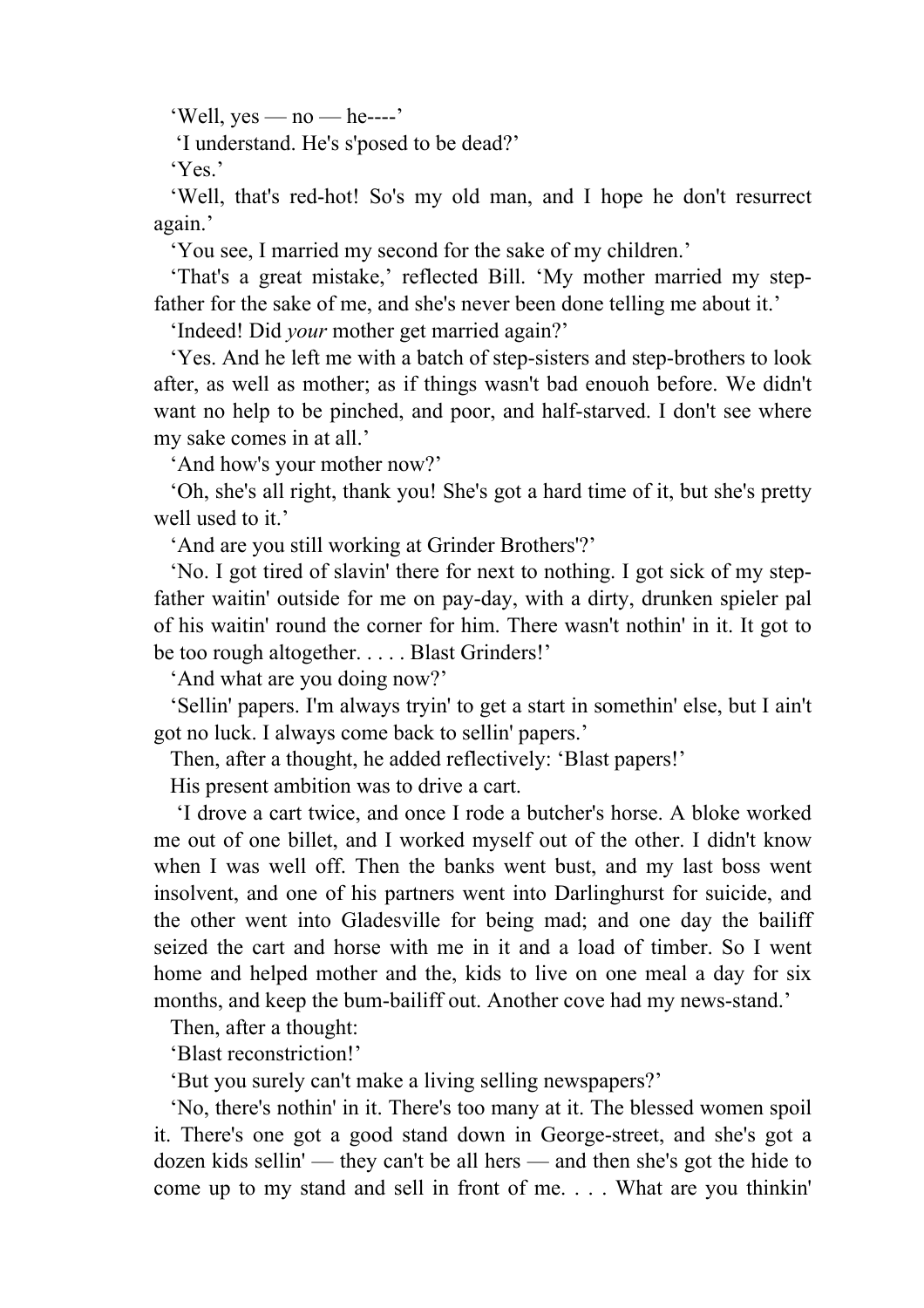about doin', Mrs. Aspinall?'

'I don't know,' she wailed. 'I really don't know what to do.'

 And there still being some distance to go, she plunged into her tale of misery once more, not forgetting the length of time she had dealt with her creditors.

Bill pushed his hat forward and walked along on the edge of the kerb.

 'Can't you shift? Ain't you got no people or friends that you can go to for awhile?'

 'Oh, yes; there's my sister-in-law; she's asked me times without number to come and stay with her till things got better, and she's got a hard enough struggle herself, Lord knows. She asked me again only yesterday.'

'Well, that ain't too bad,' reflected Bill. 'Why don't you go?'

 'Well, you see, if I did they wouldn't let me take my furniture, and she's got next to none.'

'Won't the landlord let you take your furniture?'

 'No, not him! He's one of the hardest landlords in Sydney — the worst I ever had.'

'That's red-hot! . . . . I'd take it in spite of him. He can't do nothing.'

'But I daren't; and even if I did I haven't got a penny to pay for a van.'

 They neared the alley. Bill counted the flag-stones, stepping from one to another over the joints. 'Eighteen-nineteen-twenty-twenty-one!' he counted mentally, and came to the corner kerbing. Then he turned suddenly and faced her.

 'I'll tell you what to do,' he said decidedly, 'Can you get your things ready by to-night? I know a cove that's got a cart.'

'But I daren't. I'm afraid of the landlord.'

 'The more fool you,' said Bill. 'Well, I'm not afraid of him. He can't do nothin'. I'm not afraid of a landlady, and that's worse. I know the law. He can't do nothin'. You just do as I tell you.'

'I'd want to think over it first, and see my sister-in-law.'

'Where does your sister-'n-law live?'

'Not far.'

 'Well, see, her, and think over it — you've got plenty of time to do it in — and get your things ready by dark. Don't be frightened. I've shifted mother and an aunt and two married sisters out of worse fixes than yours. I'll be round after dark, and bring a push to lend a hand. They're decent coves.'

 'But I can't expect your friend to shift me for nothing. I told you I haven't got a----'

 'Mrs. Aspinall, I ain't that sort of a bloke, neither is my chum, and neither is the other fellows — 'relse they wouldn't be friends of mine. Will you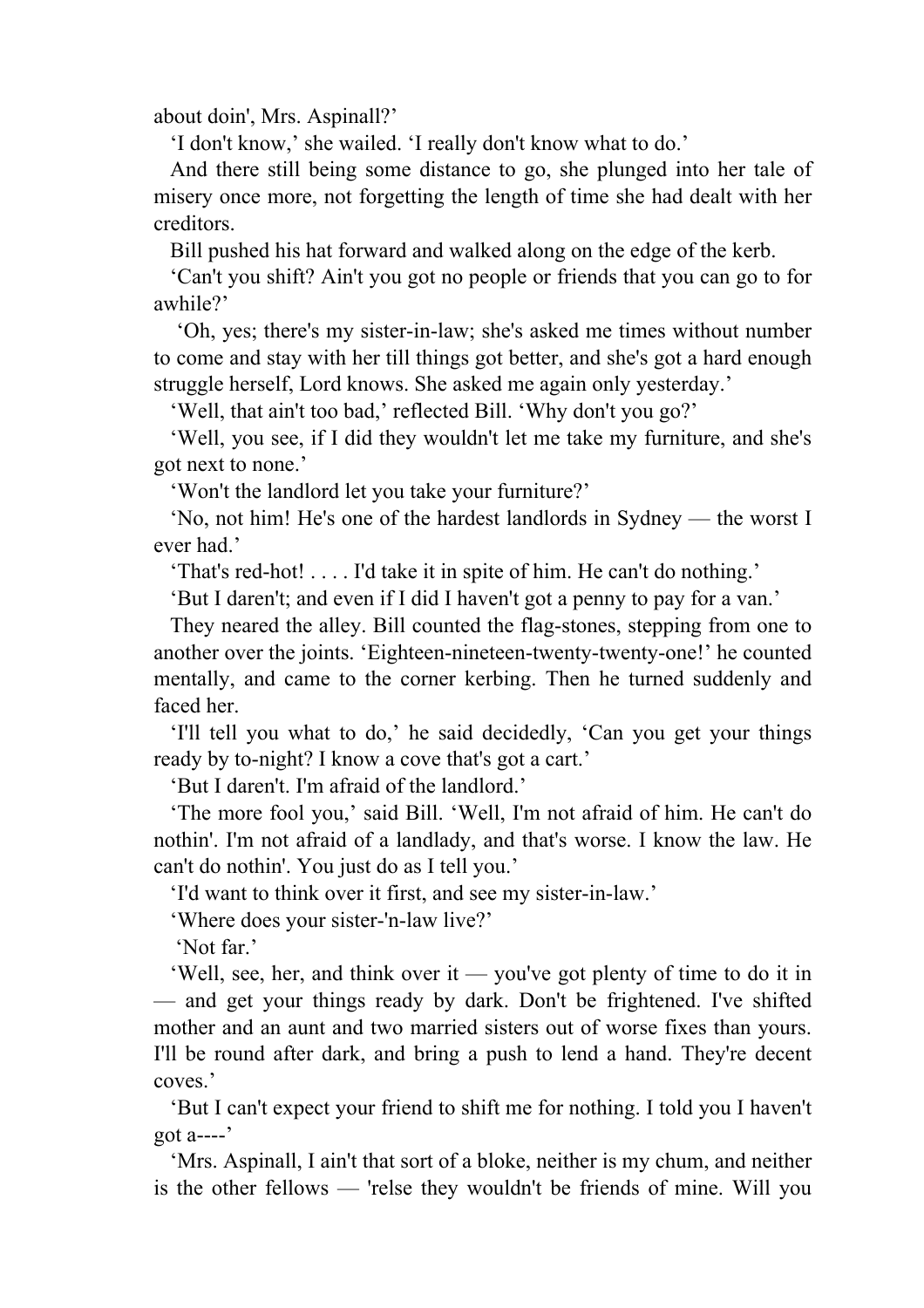promise, Mrs. Aspinall?'

 'I'm afraid — I- I'd like to keep my few things now. I've kept them so long. It's hard to lose my few bits of things — I wouldn't care so much if I could keep the ironing table.'

 'So you could, by law — it's necessary to your living, but it would cost more'n the table. Now, don't be soft, Mrs. Aspinall. You'll have the bailiff in any day, and be turned out in the end without a rag. The law knows no 'necessary.' You want your furniture more'n the landlord does. He can't do nothin'. You can trust it all to me. . . . I know'd Arvie. . . Will you do it?'

'Yes, I will.'

 At about eight o'clock that evening there came a mysterious knock at Mrs. Aspinall's door. She opened, and there stood Bill. His attitude was business-like, and his manner very impressive. Three other boys stood along by the window, with their backs to the wall, deeply interested in the emptying of burnt cigarettes ends into a piece of newspaper laid in the crown of one of their hats, and a fourth stood a little way along the kerb casually rolling a cigarette, and keeping a quiet eye out for suspicious appearances. They were of different makes and sizes, but there seemed an un-defined similarity between them.

 'This is my push, Mrs. Aspinall,' said Bill; 'at least,' he added apologetically, 'it's part of 'em. Here, you chaps, this is Mrs. Aspinall, what I told you about.'

 They elbowed the wall back, rubbed their heads with their hats, shuffled round, and seemed to take a vacant sort of interest in abstract objects, such as the pavement, the gas-lamp, and neighbouring doors and windows.

'Got the things ready?' asked Bill.

'Oh, yes.'

'Got 'em downstairs?'

'There's no upstairs. The rooms above belong to the next house.'

 'And a nice house it is,' said Bill, 'for rooms to belong to. I wonder,' he reflected, cocking his eye at the windows above; 'I wonder how the police manage to keep an eye on the next house without keepin' an eye on yours — but they know.'

 He turned towards the street end of the alley and gave a low whistle. Out under the lamp from behind the corner came a long, thin, shambling, hump-backed youth, with his hat down over his head like an extinguisher, dragging a small bony horse, which, in its turn, dragged a rickety cart of the tray variety, such as is used in the dead marine trade. Behind the cart was tied a mangy retriever. This affair was drawn up opposite the door.

 'The cove with a cart' was introduced as 'Chinny.' He had no chin whatever, not even a receding chin. It seemed as though his chin had been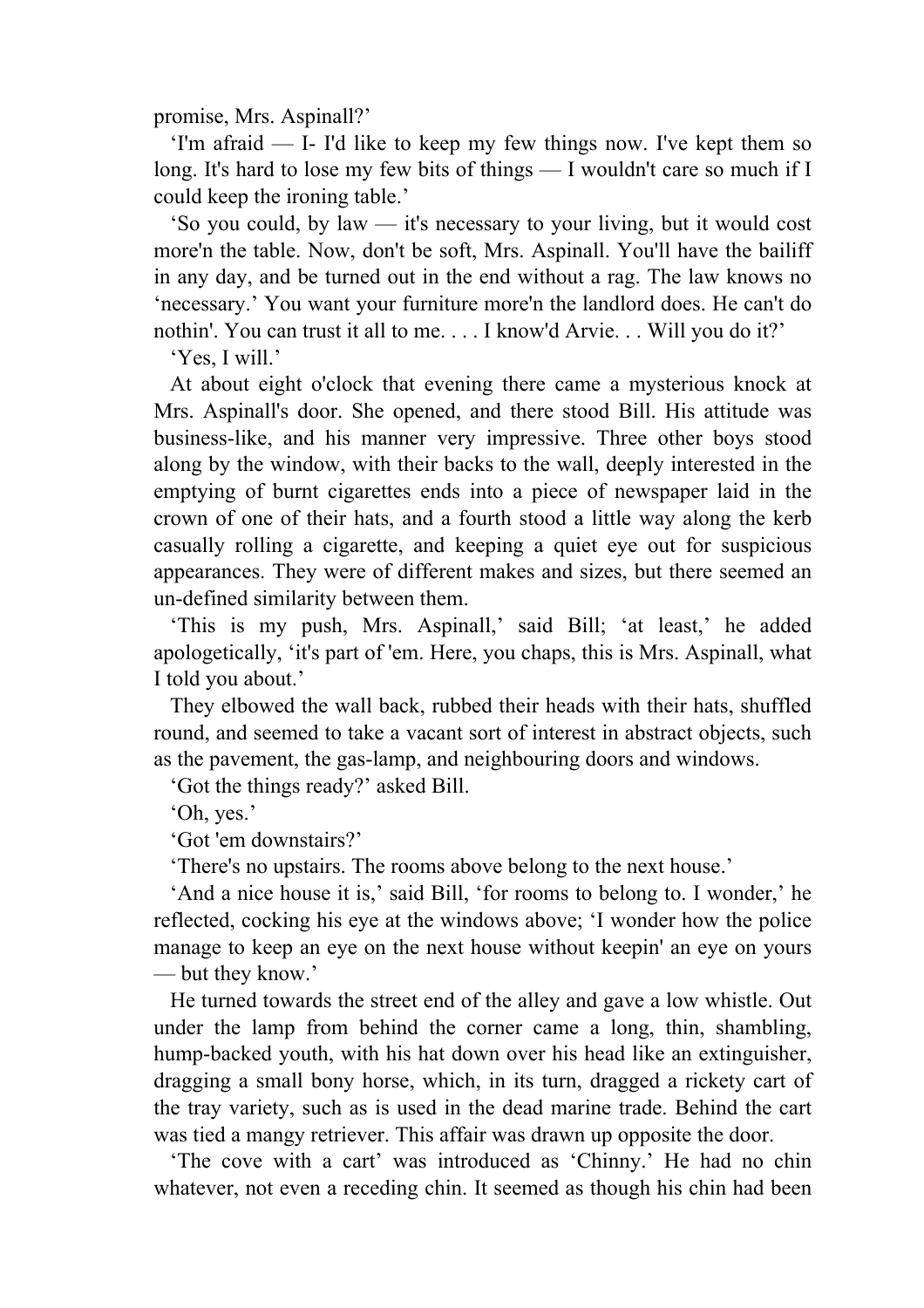cut clean off horizontally. When he took off his hat he showed to the mild surprise of strangers a pair of shrewd grey eyes and abroad high forehead. Chinny was in the empty bottle line.

 'Now, then, hold up that horse of yours for a minute, Chinny,' said Bill briskly, ''relse he'll fall down and break the shaft again.' (It had already been broken in several places and spliced with strips of deal, clothes-line, and wire.) 'Now, you chaps, fling yourselves about and get the furniture out.'

 This was a great relief to the push. They ran against each other and the door post in their eagerness to be at work. The furniture — what Mrs. A. called her 'few bits of things' — was carried out with elaborate care. The ironing table was the main item. It was placed top down in the cart, and the rest of the things went between the legs without bulging sufficiently to cause Chinny any anxiety.

 Just then the picket gave a low, earnest whistle, and they were aware of a policeman standing statue-like under the lamp on the opposite corner, and apparently unaware of their existence. He was looking, sphinx-like, past them towards the city.

'It can't be helped; we must put on front an' go on with it now,' said Bill.

'He's all right, I think,' said Chinny. 'He knows me.'

 'He can't do nothin',' said Bill; 'don't mind him, Mrs. Aspinall. Now then (to the push) tie up. Don't be frightened of the dorg — what are you frightened of? Why! he'd only apologise if you trod on his tail.'

The dog went under the cart, and kept his tail carefully behind him.

 The policeman — he was an elderly man — stood still, looking towards the city, and over it, perhaps, and over the sea, to long years agone in Ireland when he and the boys ducked bailiffs, and resisted evictions with 'shticks,' and 'riz' sometimes, and gathered together at the rising of the moon, and did many things contrary to the peace of Gracious Majesty, its laws and constitutions, crown and dignity: as a reward for which he had helped to preserve the said peace for the best years of his life, without promotion; for he had a great aversion to running in "the boys" — which included nearly all mankind — and preferred to keep, and was most successful in keeping, the peace with no other assistance than that of his own rich fatherly brogue.

 Bill took charge of two of the children; Mrs. Aspinall carried the youngest.

'Go ahead, Chinny,' said Bill.

 Chinny shambled forward sideways, dragging the horse, with one long, bony, short-sleeved arm stretched out behind holding the rope reins; the horse stumbled out of the gutter, and the cart seemed to pause a moment,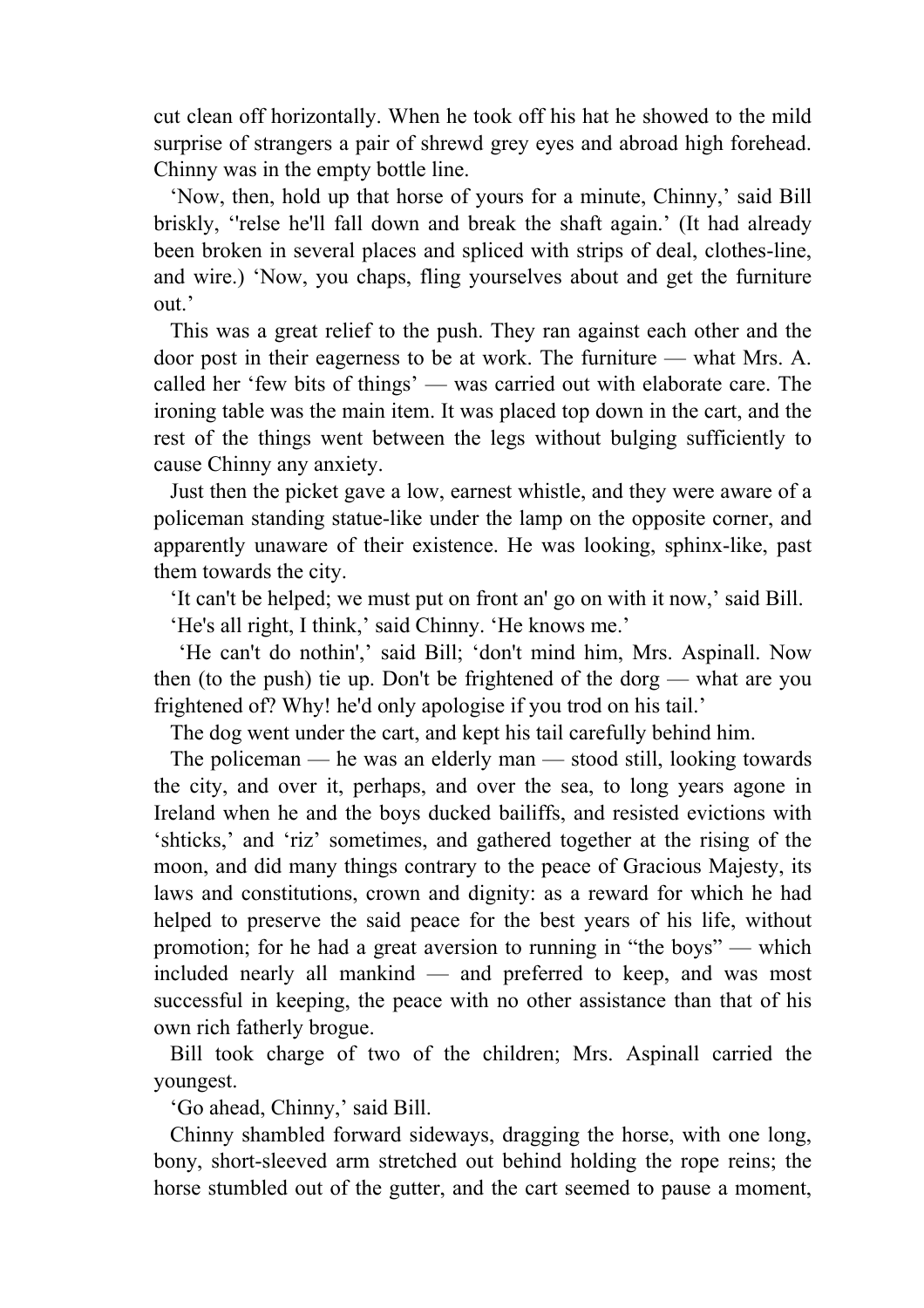as if undecided whether to follow or not, and then, with many rickety complaints, moved slowly and painfully up on to the level out of the gutter. The dog rose with a long, weary, mangy sigh, but with a lazy sort of calculation, before his rope (which was short) grew taut — which was good judgment on his part, for his neck was sore; and his feet being tender, he felt his way carefully and painfully over the metal, as if he feared that at any step he might spring some treacherous, air-trigger trap-door which would drop and hang him.

 'Nit, you chaps,' said Bill, 'and wait for me.' The push rubbed its head with its hat, said 'Good-night, Mrs. Ashpennel,' and was absent, spooklike.

 When the funeral reached the street, the lonely 'trap' was, somehow, two blocks away in the opposite direction, moving very slow, and very upright, and very straight, like an automaton.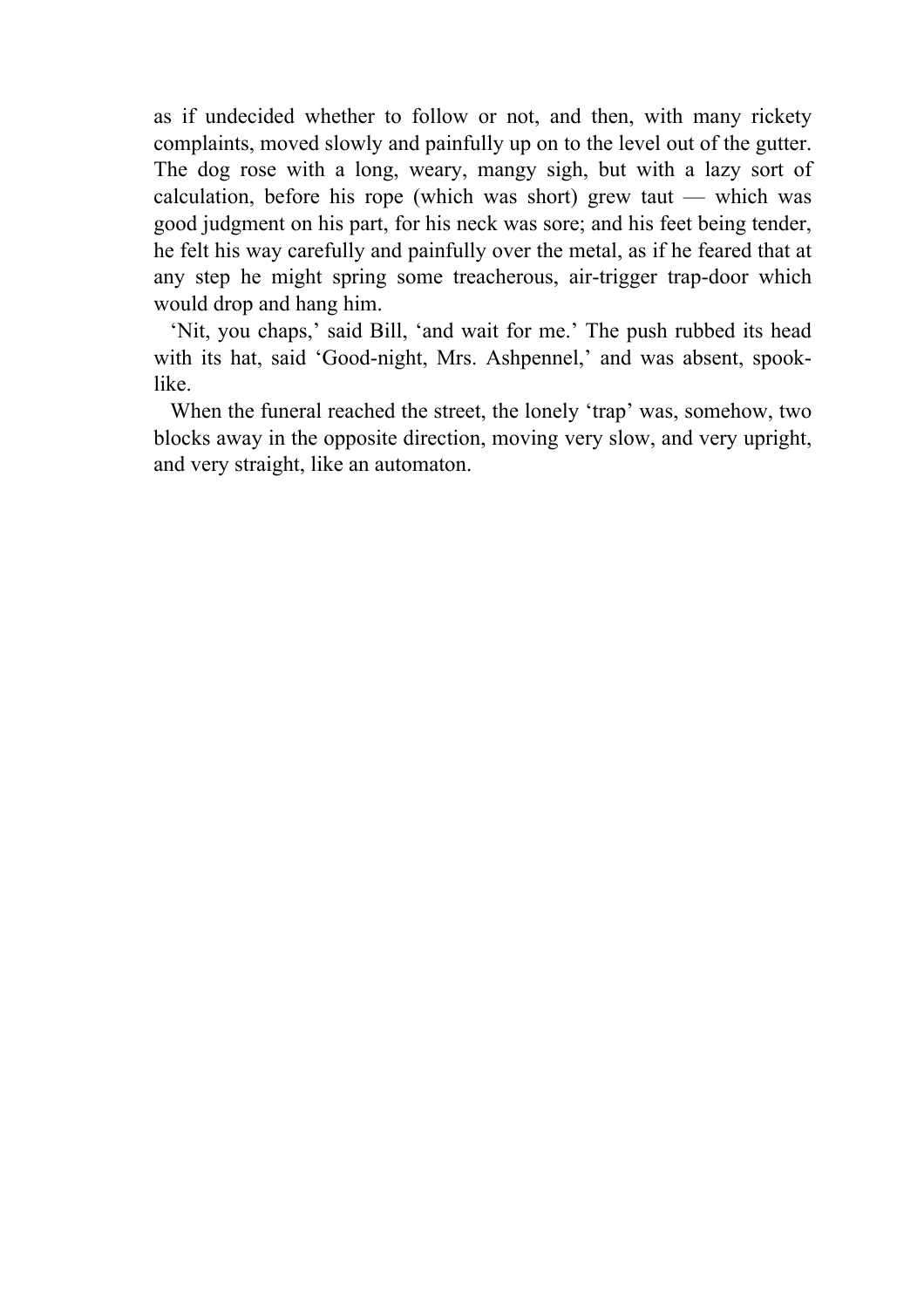# **'Brummy Usen'**

 WE caught up with an old swagman crossing the plain, and tramped along with him till we came to good shade to have a smoke in. We had got yarning about men getting lost in the bush or going away and being reported dead.

 'Yes,' said the old 'whaler,' as he dropped his swag in the shade, sat down on it, and felt for his smoking tackle, 'there's scarcely an old bushman alive — or dead, for the matter of that — who hasn't been dead a few times in his life — or reported dead, which amounts to the same thing for awhile. In my time there was as many live men in the bush who was supposed to be dead as there was dead men who was supposed to be alive — though it's the other way about now — what with so many jackaroos tramping about out back and getting lost in the dry country that they don't know anything about, and dying within a few yards of water sometimes. But even now, whenever I hear that an old bush mate of mine is dead, I don't fret about it or put a black band round my hat, because I know he'll be pretty sure to turn up sometime, pretty bad with the booze, and want to borrow half-a-crown.

 'I've been dead a few times myself, and found out afterwards that my friends was so sorry about it, and that I was such a good sort of a chap, after all, when I was dead that — that I was sorry I didn't stop dead. You see, I was one of them chaps that's better treated by their friends and better thought of when — when they're dead.

 'Ah, well! Never mind . . . . Talking of killing bushmen before their time reminds me of some cases I knew. They mostly happened among the western spurs of the ranges. There was a bullock-driver named Billy Nowlett. He had a small selection, where he kept his family, and used to carry from the railway terminus to the stations up-country. One time he went up with a load, and was not heard of for such a long time that his missis got mighty uneasy; and then she got a letter from a publican up Coonamble way to say that Billy was dead. Someone wrote, for the widow, to ask about the waggon and the bullocks, but the shanty-keeper wrote that Billy had drunk them before he died, and that he'd also to say that he'd drunk the money he got for the carrying; and the publican enclosed a fivepound-note for the widow which was considered very kind of him.

 'Well, the widow struggled along and managed without her husband just the same as she had always struggled along and managed with him — a little better, perhaps. An old digger used to drop in of evenings and sit by the widow's fire, and yarn, and sympathise, and smoke, and think; and just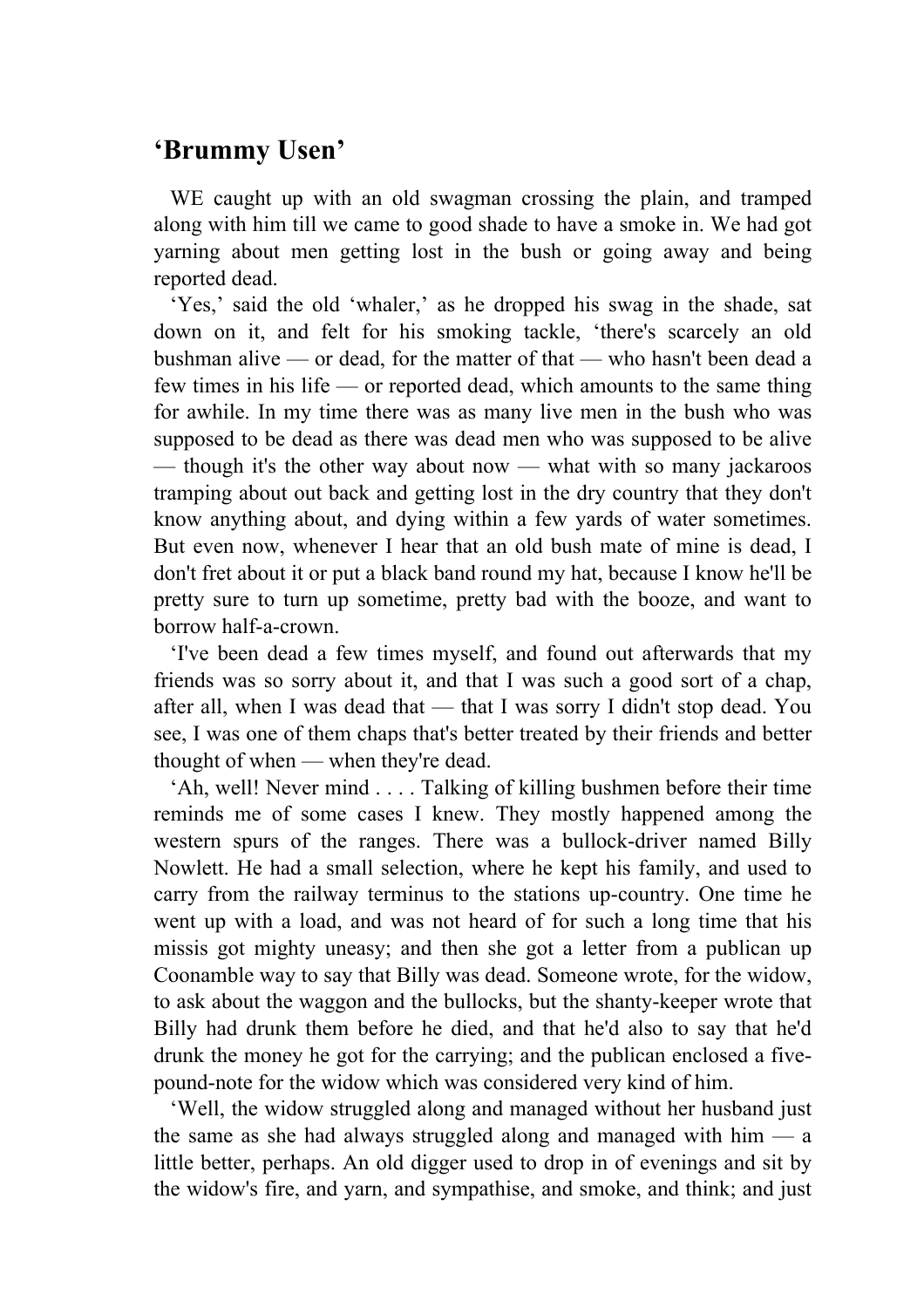as he began to yarn a lot less, and smoke and think a lot more, Billy Nowlett himself turned up with a load of rations for a sheep station. He'd been down by the other road, and the letter he'd wrote to his missus had gone astray. Billy wasn't surprised to hear that he was dead — he'd been killed before — but he was surprised about the five quid.

 'You see, it must have been another bullock-driver that died. There was an old shanty-keeper up Coonamble way, so Billy said, that used to always mistake him for another bullocky and mistake the other bullocky for him — couldn't tell the one from the other no way — and he used to have bills against Billy that the other bullock-driver'd run up, and bills against the other that Billy'd run up, and generally got things mixed up in various ways, till Billy wished that, one of 'em was dead. And the funniest part of the business was that Billy wasn't no more like the other man than chalk is like cheese. You'll often drop across some colour-blind old codger that can't tell the difference between two people that ain't got a bit of likeness between 'em.

 'Then there was young Joe Swallow. He was found dead under a burneddown tree in Dead Man's Gully — 'dead past all recognition,' they said and he was buried there, and by-and-bye his ghost began to haunt the Gully: at least, all the school-kids seen it, and there was scarcely a grownup person who didn't know another person who'd seen the ghost — and the other person was always a sober chap that wouldn't bother about telling a lie. But just as the ghost was beginning to settle down to work in the Gully, Joe himself turned up, and then the folks began to reckon that it was another man was killed there, and that the ghost belonged to the other man; and some of them began to recollect that they'd thought all along that the ghost wasn't Joe's ghost, — even when they thought that it was really Joe that was killed there.

 'Then, again, there was the case of Brummy Usen — Hughison I think they spelled it — the bushranger; he was shot by old Mr. S----, of E----, while trying to stick the old gentleman up. There's something about it in a book called 'Robbery Under Arms,' though the names is all altered — and some other time I'll tell you all about the inquest, and digging the body up for inquest and burying it again. This Brummy used to work for a publican in a sawmill that the publican had; and this publican and his daughter identified the body by a woman holding up a branch tattooed on the right arm. I'll tell you all about that another time. This girl remembered how she used to watch this tattooed woman going up and down on Brummy's arm when he was working in the saw-pit — going up and down and up and down, like this, while Brummy was working his end of the saw. So the bushranger was inquested and justifiable-homicided as Brummy Usen, and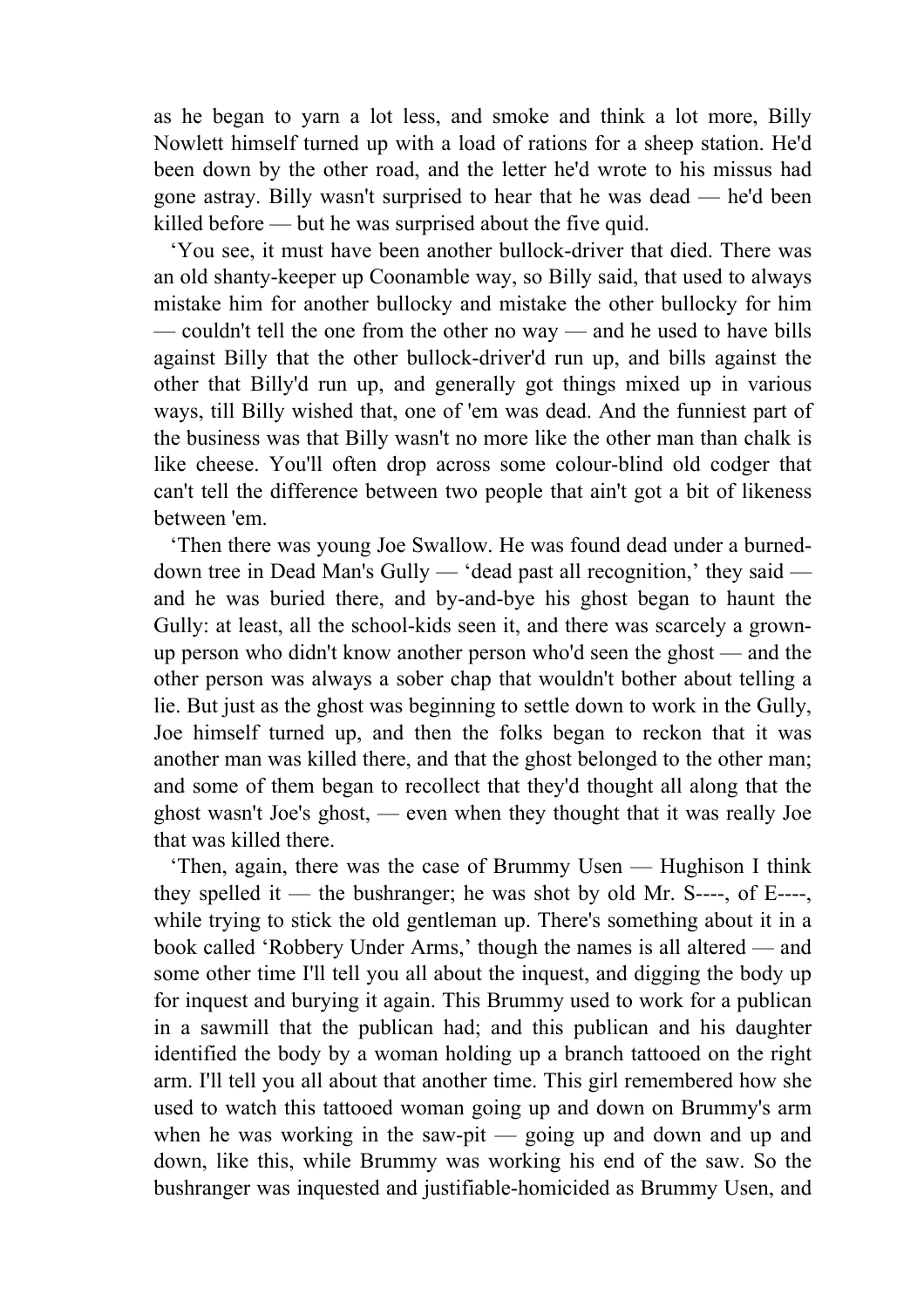buried again in his dust and blood stains and monkey-jacket.

 'All the same it wasn't him; for the real Brummy turned up later on; but he couldn't make the people believe he wasn't dead. They was mostly English country people from Kent and Yorkshire and those places; and the most self-opinionated and obstinate people that ever lived when they got a thing into their heads; and they'd got it into their heads that Brummy Usen was shot while trying to bail up old Mr. S----, and was dead and buried.

 'But the wife of the publican that had the saw-pit knew him; he went to her, and she recognised him at once; she'd got it into her head from the first that it wasn't Brummy that was shot, and she stuck to it — she was just as self-opinionated as the neighbours, and many a barney she had with them about it. She would argue about it till the day she died, and then she said with her dying breath: 'It wasn't Brummy Usen.' No more it was — he was a different kind of man; he hadn't spunk enough to be a bushranger, and it was a better man that was buried for him; it, was a different kind of woman, holding up a different kind of a branch, that was tattooed on Brummy's arm. But, you see, Brummy'd always kept himself pretty much to himself, and no one knew him very well; and, besides, most of them were pretty drunk at the inquest — except the girl, and she was too scared to know what she was saying — they had to be so because the corpse was in such a bad state.

 'Well, Brummy hung round for a time, and tried to prove that he wasn't an impostor, but no one wouldn't believe him. He wanted to get some wages that was owing to him.

 'He tried the police, but they were just as obstinate as the rest; and, beside, they had their dignity to hold up. 'If I ain't Brummy,' he'd say, 'who are I?' But they answered that he knew best. So he did.

 'At last he said that it didn't matter much, anyroad; and so he went away — Lord knows where — to begin life again, I s'pose.'

 The traveller smoked awhile reflectively; then he quietly rolled up his right sleeve and scratched his arm.

 And on that arm we saw the tattooed figure of a woman, holding up a branch.

We tramped on by his side again towards the station — thinking very hard and not feeling very comfortable.

He must have been an awful old liar, now we come to think of it.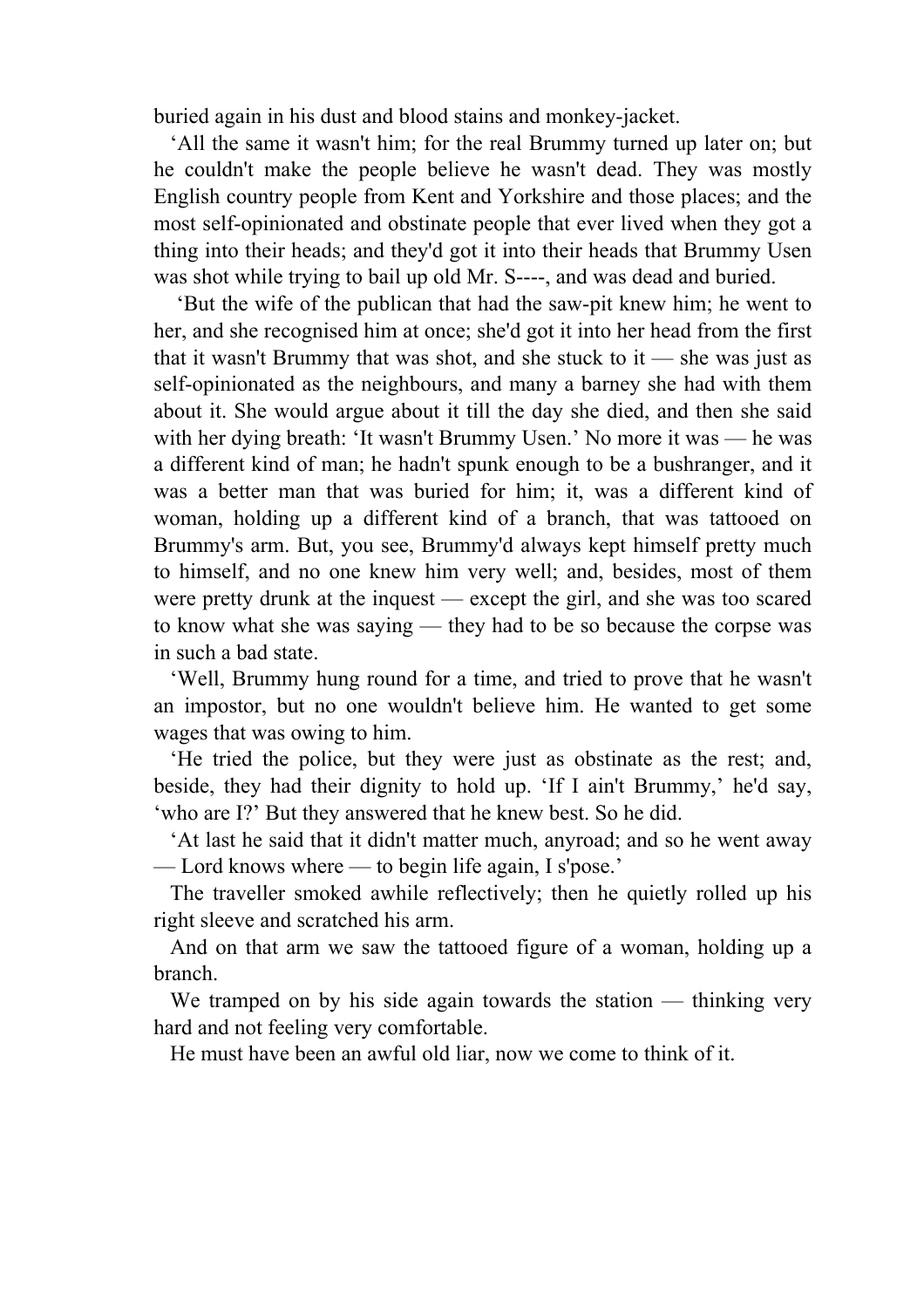## **Bogg Of Geebung**

AT the local police court, where the subject of this sketch turned up periodically amongst the drunks, he had 'James' prefixed to his name for the sake of convenience and as a matter of form previous to his being fined forty shillings (which he never paid) and sentenced to 'a month hard' (which he contrived to make as soft as possible). The local larrikins called him 'Grog,' a very appropriate name, all things considered; but to the *Geebung Times* he was known until the day of his death as 'a wellknown character named Bogg.' The antipathy of the local paper might have been accounted for by the fact that Bogg strayed into the office one day in a muddled condition during the absence of the staff at lunch and corrected a revise proof of the next week's leader, placing bracketed 'query' and 'see proof' marks opposite the editor's most flowery periods and quotations, and leaving on the margin some general advice to the printers to 'space better,' &c. He also corrected a Latin quotation or two, and added a few ideas of his own in good French.

 But no one, with the exception of the editor of the *Times*, ever dreamed that there was anything out of the common in the shaggy, unkempt head upon which poor Bogg used to 'do his little time,' until a young English doctor came to practise at Geebung. One night the doctor and the manager of the local bank and one or two others wandered into the bar of the Diggers' Arms, where Bogg sat in a dark corner mumbling to himself as usual and spilling half his beer on the table and floor. Presently some drunken utterances reached the doctor's ear, and he turned round in a surprised manner and looked at Bogg. The drunkard continued to mutter for some time, and then broke out into something like the fag-end of a song. The doctor walked over to the table at which Bogg was sitting and, seating himself on the far corner, regarded the drunkard attentively for some minutes; but the latter's voice ceased, his head fell slowly on his folded arms, and all became silent except the drip, drip of the overturned beer falling from the table to the form and from the form to the floor.

The doctor rose and walked back to his friends with a graver face.

'You seem interested in Bogg,' said the bank manager.

'Yes,' said the doctor.

'What was he mumbling about?'

'Oh, that was a passage from Homer.'

'What?'

The doctor repeated his answer.

'Then do you mean to say he understands Greek?'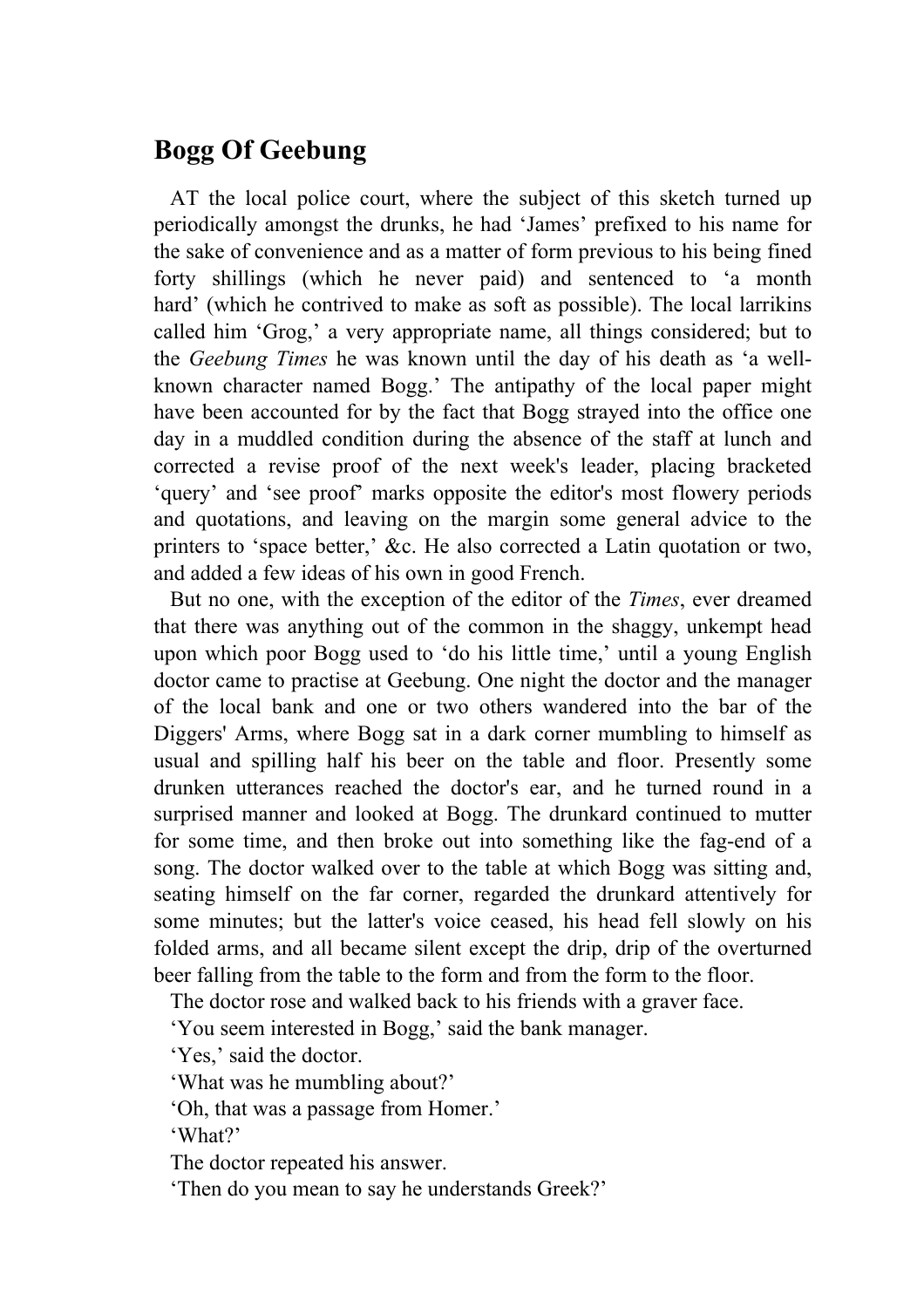'Yes,' said the doctor, sadly; 'he is, or must have been, a classical scholar.'

The manager took time to digest this, and then asked:

'What was the song?'

 'Oh, that was an old song we used to sing at the Dublin University,' said the doctor.

 During his sober days Bogg used to fossick about among the old waste heaps, or split palings in the bush, and by these means he managed to keep out of debt. Strange to say, in spite of his drunken habits, his credit was as good as that of any man in the town. He was very unsociable, seldom speaking, whether drunk or sober; but a weary, hard-up sundowner was always pretty certain to get a meal and a shake-down at Bogg's lonely hut among the waste heaps. It happened one dark night that a little 'push' of local larrikins, having nothing better to amuse them, wended their way through the old mullock heaps in the direction of the lonely little hut, with the object of playing off an elaborately planned ghost joke on Bogg. Previously to commencing operations, the leader of the jokers put his eye to a crack in the bark to reconnoitre. He didn't see much, but what he did see seemed to interest him, for he kept his eye there till his companions grew impatient. Bogg sat in front of his rough little table with his elbows on the same, and his hands supporting his forehead. Before him on the table lay a few articles such as lady novelists and poets use in their work, and such as bitter cynics often wear secretly next their bitter and cynical hearts.

 There was the usual faded letter, a portrait of a girl, something that looked like a pressed flower and, of course, a lock of hair. Presently Bogg folded his arms over these things, and his face sank lower and lower, till nothing was visible to the unsuspected watcher except the drunkard's rough, shaggy hair; rougher and wilder looking in the uncertain light of the slush lamp.

The larrikin turned away, and beckoned his comrades to follow him.

'Wot is it?' asked one, when they had gone some distance.

The leader said, 'We're a-goin' ter let 'im alone; that's wot it is.'

 There was some demur over this, and an explanation was demanded; but the boss bully unbuttoned his coat, and spit on his hands, and said:—

'We're a-goin' ter let Bogg alone; that's wot it is.'

So they went away and let Bogg alone that night.

 A few days later the following paragraph appeared in the *Geebung Times*:— "A well-known character named Bogg was found drowned in the river on Sunday last, his hat and coat being found on the bank. At a late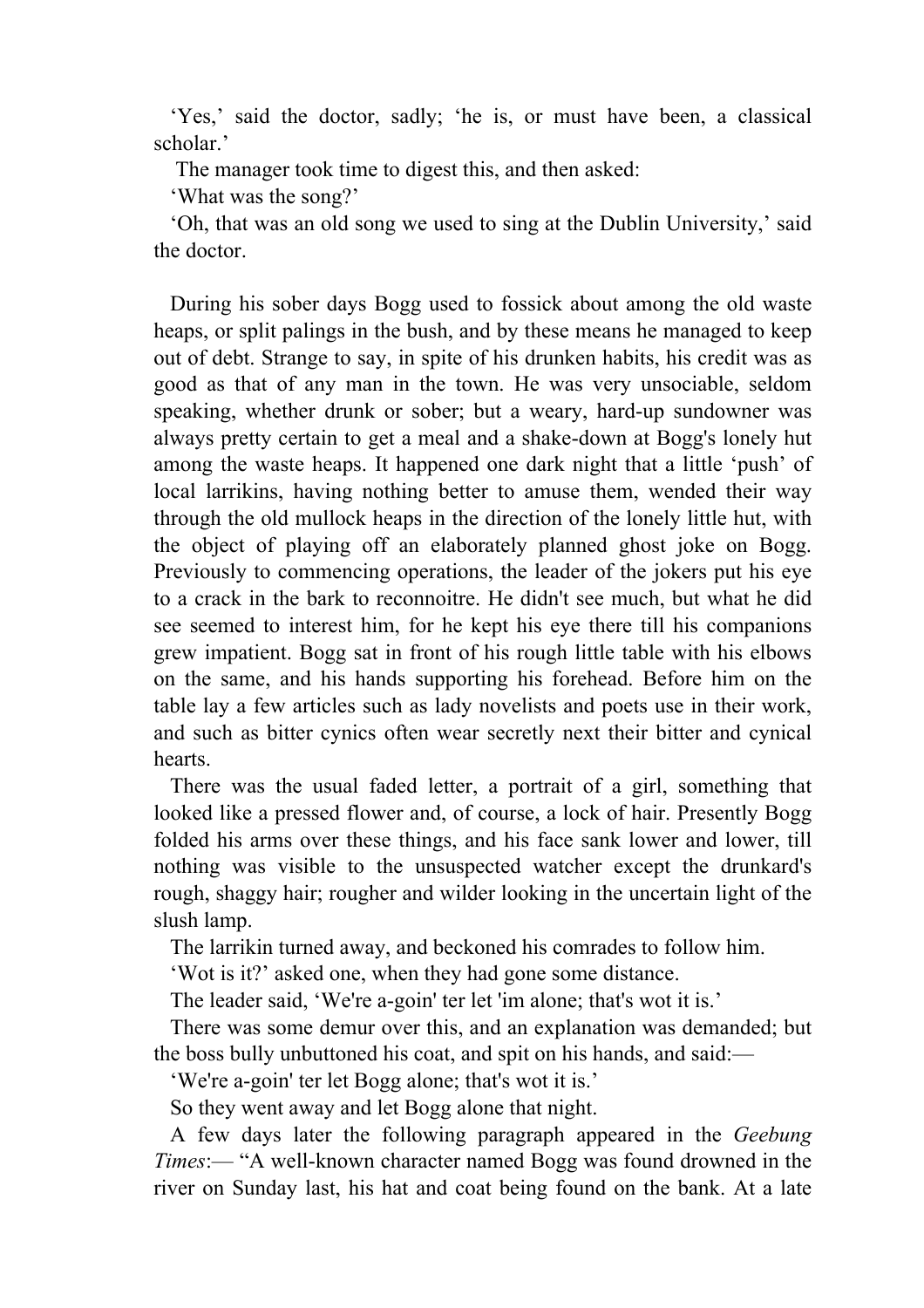hour on Saturday night a member of our staff saw a man walking slowly along the river bank, but it was too dark to identify the person."

 We suppose it was Bogg whom the *Times* reported, but of course we cannot be sure. The chances are that it was Bogg. It was pretty evident that he had committed suicide, and, being a 'well-known character,' no doubt he had reasons for his rash act. Perhaps he was walking by himself in the dark along the river bank, and thinking of those reasons when the *Times* man saw him. Strange to say, the world knows least about the lives and sorrows of 'well-known characters' of this kind, no matter what their names might be, and — well, there is no reason why we should bore a reader, or waste any more space over a well-known character named Bogg.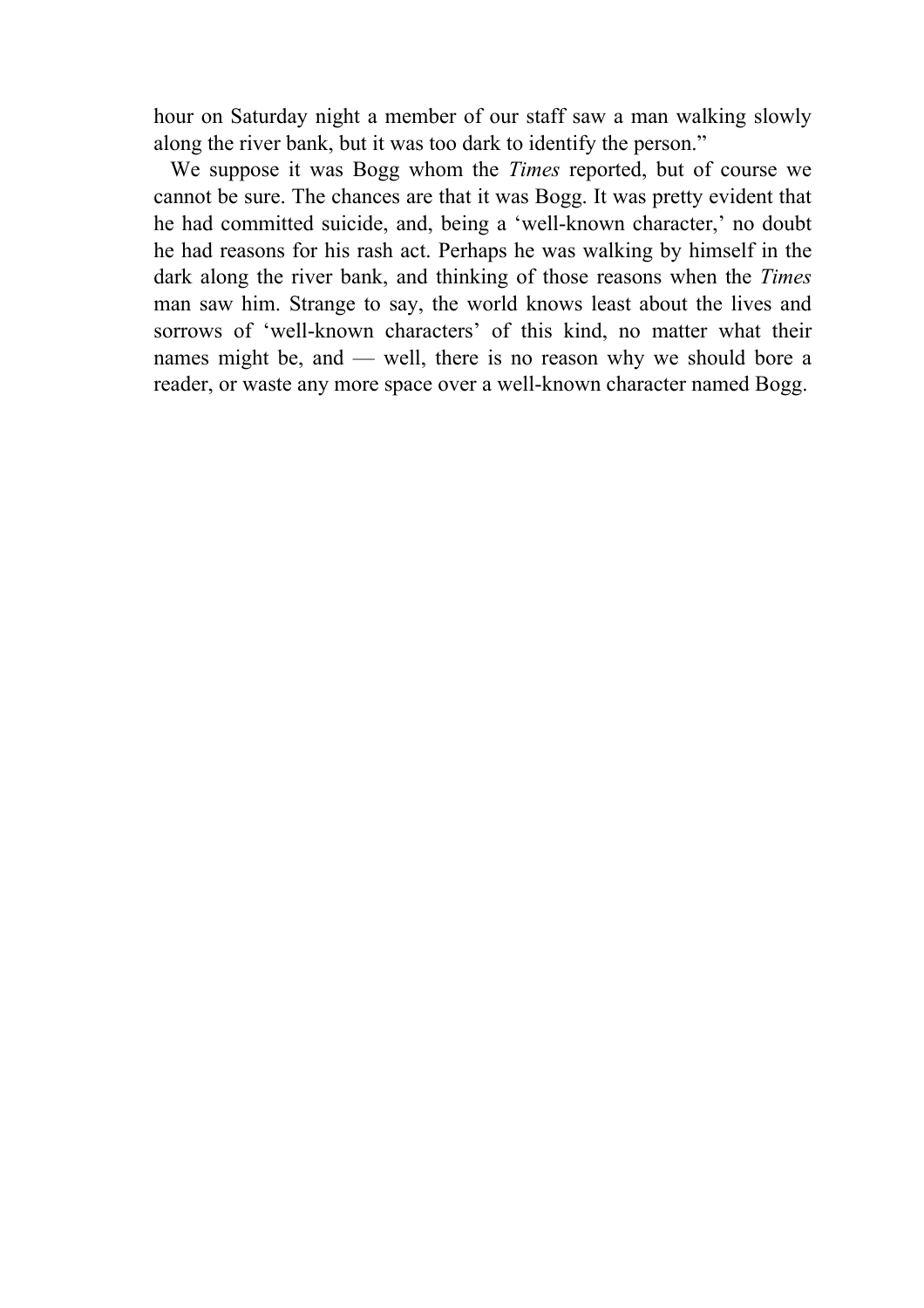#### **She Wouldn't Speak**

 WELL, we reached the pub about dinner time, dropped our swags outside, had a drink, and then went into the dinin'-room. There was a lot of jackeroo swells, that had been on a visit to the squatter, or something, and they were sittin' down at dinner; and they seemed to think by their looks that we ought to have stayed outside and waited till they was done — we was only two rough shearers, you know. There was a very good-looking servant girl waitin' on 'em, and she was all smiles — laughin', and jokin', and chyackin', and barrickin'with 'em like anything.

 I thought a damp expression seemed to pass across her face when me and my mate sat down, but she served us and said nothing — we was only two dusty swaggies, you see. Dave said 'Good-day' to her when we came in, but she didn't answer; and I could see from the first that she'd made up her mind not to speak to us.

 The swells finished, and got up and went out, leaving me and Dave and the servant girl alone in the room; but she didn't open her mouth — not once. Dave winked at her once or twice as she handed his cup, but it wasn't no go. Dave was a good-lookin' chap, too; but we couldn't get her to say a word — not one.

 We finished the first blanky course, and, while she was gettin' our puddin' from the side table, Dave says to me in a loud whisper, so's she could hear: 'Ain't she a stunner, Joe?' says Dave; 'I never thought there was sich fine girls on the Darlin'!' says Dave.

But no; she wouldn't speak.

 Then Dave says: 'They pitch a blanky lot about them New Englan' gals but I'll back the Darlin' girls to lick 'em holler as far's looks is concerned,' says Dave.

But no; she wouldn't speak. She wouldn't even smile.

 Dave didn't say nothing for awhile, and then he said: 'Did you hear about that red-headed barmaid at Stiffner's goin' to be married to the bank manager at Bourke next month, Joe,' says Dave.

 But no, not a single word out of her; she didn't even look up, or look as if she wanted to speak. Dave scratched his ear and went on with his puddin' for awhile. Then he said: 'Joe, did you hear that yarn about young Scotty and old whatchisname's missis?' says Dave to me.

 'Yes,' I says; 'But I think it was the daughter, not the wife, and young Scotty,' I says.

But it wasn't no go; that girl wouldn't speak.

Dave shut up for a good while, but presently I says to Dave: 'I see that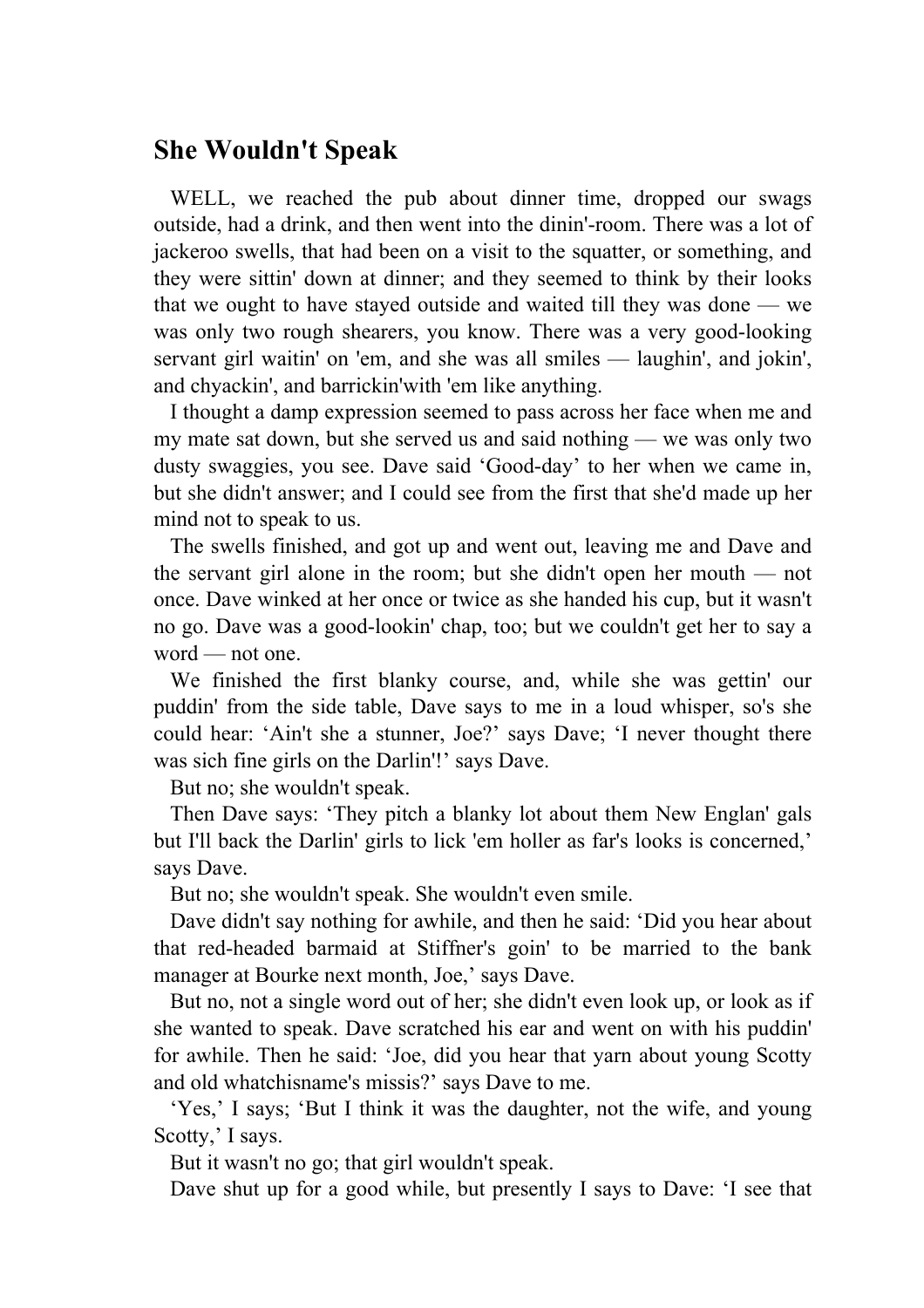them hoops is comin' in again, Dave. The paper says that this here Lady Duff had one on when she landed.'

 'Yes, I heard about it,' says Dave. 'I'd like to see my wife in one, but I s'pose a woman must wear what all the rest does.'

And do you think that girl would speak? Not a blanky word.

 We finished our second puddin' and fourth cup of tea, and I was ust gettin' up when Dave catches holt on my arm, like that, and pulls me down into my chair again.

''Old on,' whispers Dave; 'I'm goin' to make that blanky gal speak.'

'You won't,' I says.

'Bet you a five-pound-note,' says Dave.

'Allright,' I says.

 So I sits down again, and Dave whistles to the girl, passes along his cup and mine. She filled 'em at once, without a word, and we got outside our fifth cup of tea each. Then Dave jingled his spoon, and passed both cups along again. She put some hot water in the pot this time, and, after we'd drank another couple of cups, Dave muttered something about drownin' the miller.

 'We want tea, not warm water,' he growled, lookin' sulky and passin' along both cups again.

 But she never opened her mouth; she wouldn't speak. She didn't even look cross. She made a fresh pot of tea, and filled our cups again. She didn't even slam the cups down, or swamp the tea over into the saucers which would have been quite natural, considerin'.

 'I'm about done,' I said to Dave directly in a low whisper. 'We'll have to give it up, I'm afraid, Dave,' I says.

'I'll make her speak, or bust myself,' says Dave.

 And I'm 'blessed if he didn't go on till I was so blanky full of tea that it brimmed over and ran out the corners of my mouth; and Dave was near as bad. At last I couldn't drink another teaspoonful without holding back my head, and then I couldn't keep it down, but had to let it run back into the blanky cup again. The girl began to clear away at the end of the table, and now and then she'd lay her hand on the teapot and squint round to see if we wanted any more tea. But she never spoke. She might have thought a lot but she never opened her lips.

 I tell you, without a word of a lie, that we must have drunk about a dozen cups each. We made her fill the teapot twice, and kept her waitin' nearly an hour, but we couldn't make her say a word. She never said a single word to us from the time we came in till the time we went out, nor before nor after. She'd made up her mind from the first not to speak to us.

We had to get up and leave our cups half full at last. We went out and sat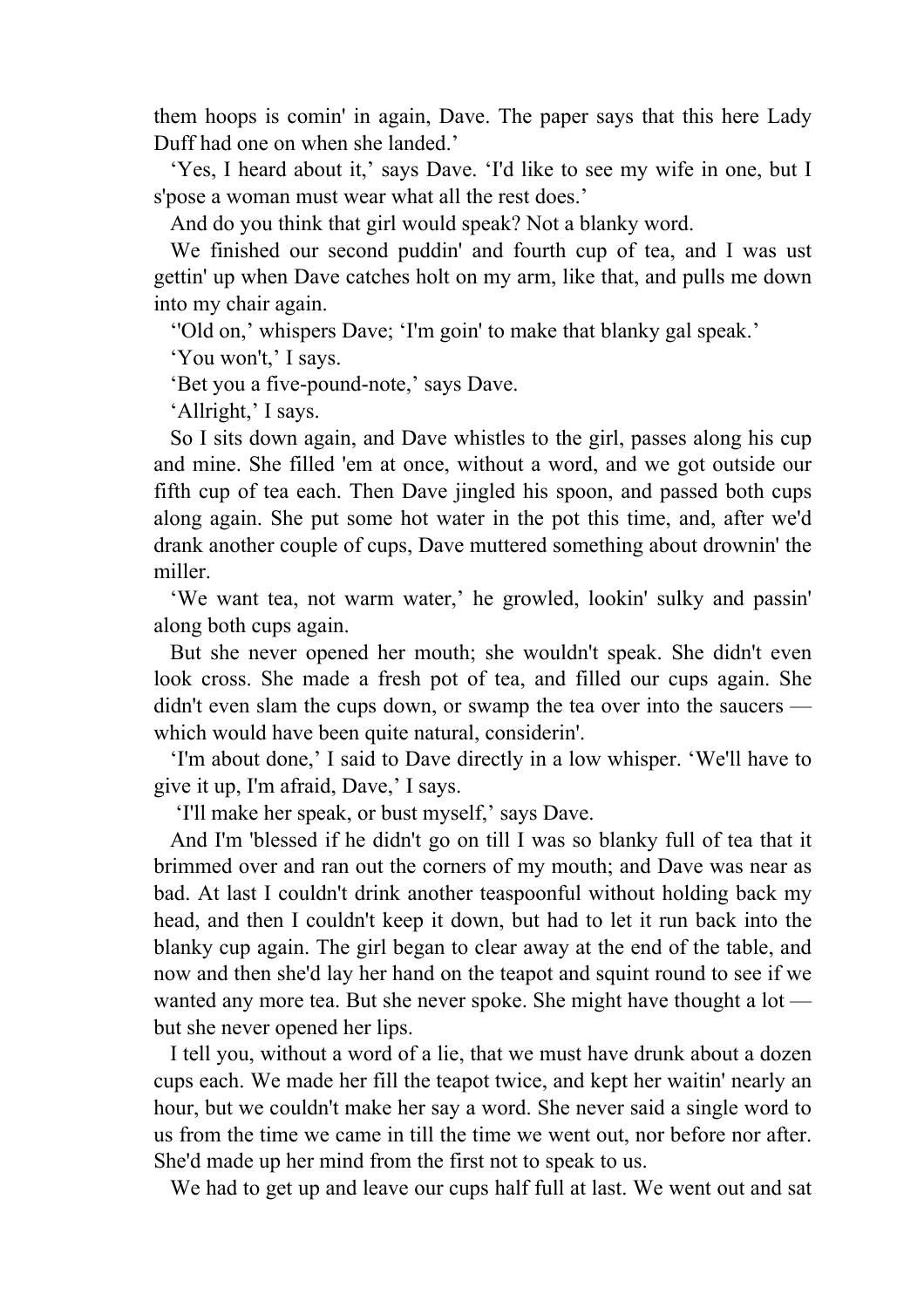down on our swags in the shade against the wall, and smoked and gave that tea time to settle; and then we got on to the track again.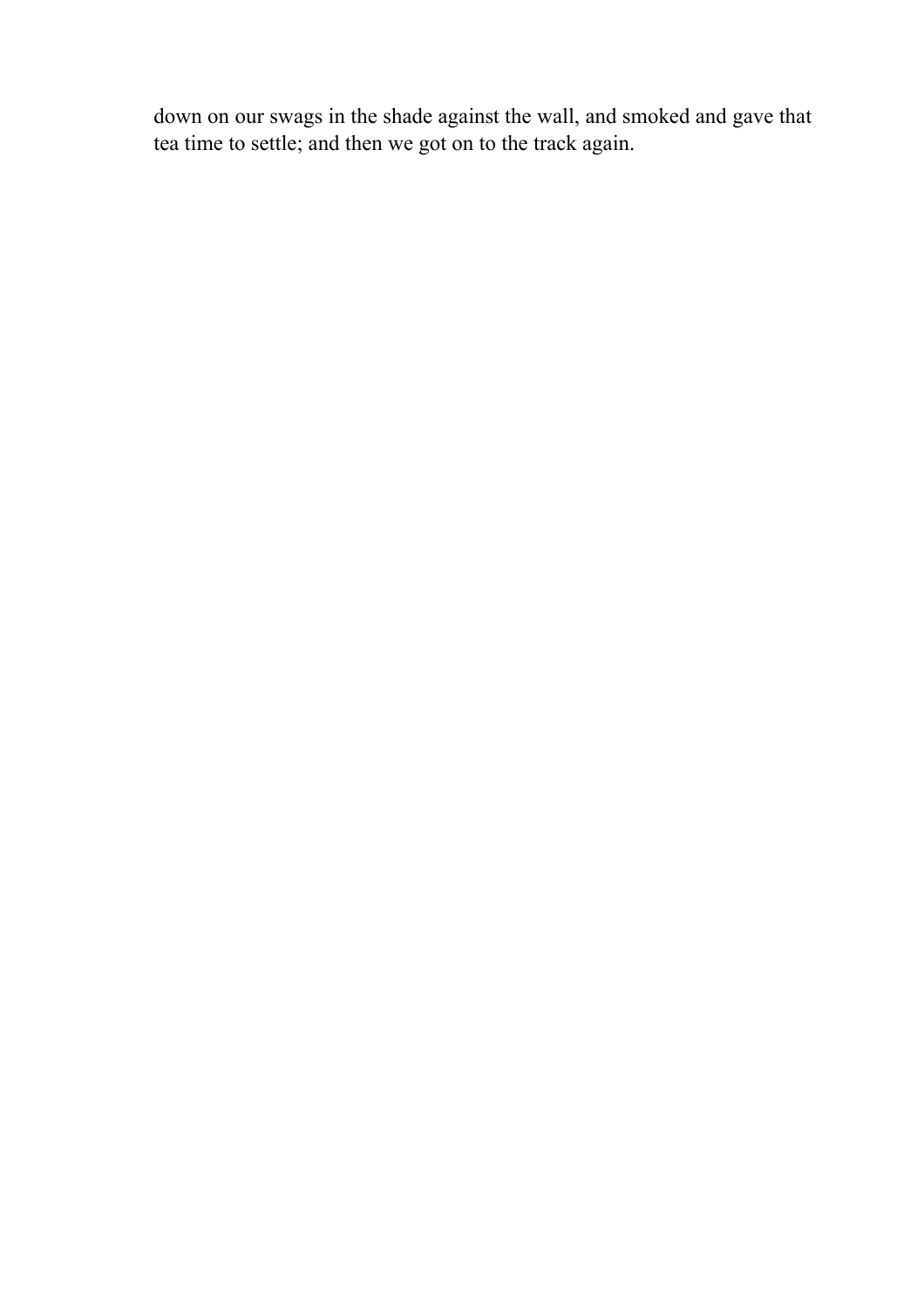# **The Geological Spieler**

THERE'S nothing so interesting as Geology, even to common and ignorant people, especially when you have a bank or the side of a cutting, studded with fossil fish and things and oysters that were stale when Adam was fresh to illustrate by. (Remark made by Steelman, professional wanderer, to his pal and pupil, Smith.)

 THE first man that Steelman and Smith came up to on the last embankment, where they struck the new railway line, was a heavy, gloomy, labouring man with bow-yangs on and straps round his wrists. Steelman bade him the time of day and had a few words with him over the weather. The man of mullick gave it as his opinion that the fine weather would'nt last, and seemed to take a gloomy kind of pleasure in that reflection; he said there was more rain down yonder, pointing to the southeast, than the moon could swallow up — the moon was in its first quarter, during which time it is popularly believed in some parts of Maoriland that the south-easter is most likely to be out on the wallaby and the weather bad. Steelman regarded that quarter of the sky with an expression of gentle remonstrance mingled as it were with a sort of fatherly indulgence, agreed mildly with the labouring man, and seemed lost for a moment in a reverie from which he roused himself to enquire cautiously after the boss. There was no boss, it was a co-operative party. That chap standing over there by the dray in the end of the cutting was their spokesman — their representative: they called him Boss, but that was only his nickname in camp. Steelman expressed his thanks and moved on towards the cutting, followed respectfully by Smith.

 Steelman wore a snuff-coloured sac suit, a wide-awake hat, a pair of professional-looking spectacles, and a scientific expression; there was a clerical atmosphere about him, strengthened however by an air as of unconscious dignity and superiority born of intellect and knowledge. He carried a black bag, which was an indispensable article in his profession in more senses than one. Smith was decently dressed in sober tweed and looked like a man of no account, who was mechanically devoted to his employer's interests, pleasures, or whims, whatever they may have been.

 The boss was a decent-looking young fellow with a good face — rather solemn — and a quiet manner.

'Good day, sir,' said Steelman.

'Good day, sir,' said the Boss.

'Nice weather this.'

'Yes, it is, but I'm afraid it won't last.'

'I am afraid it will not by the look of the sky down there,' ventured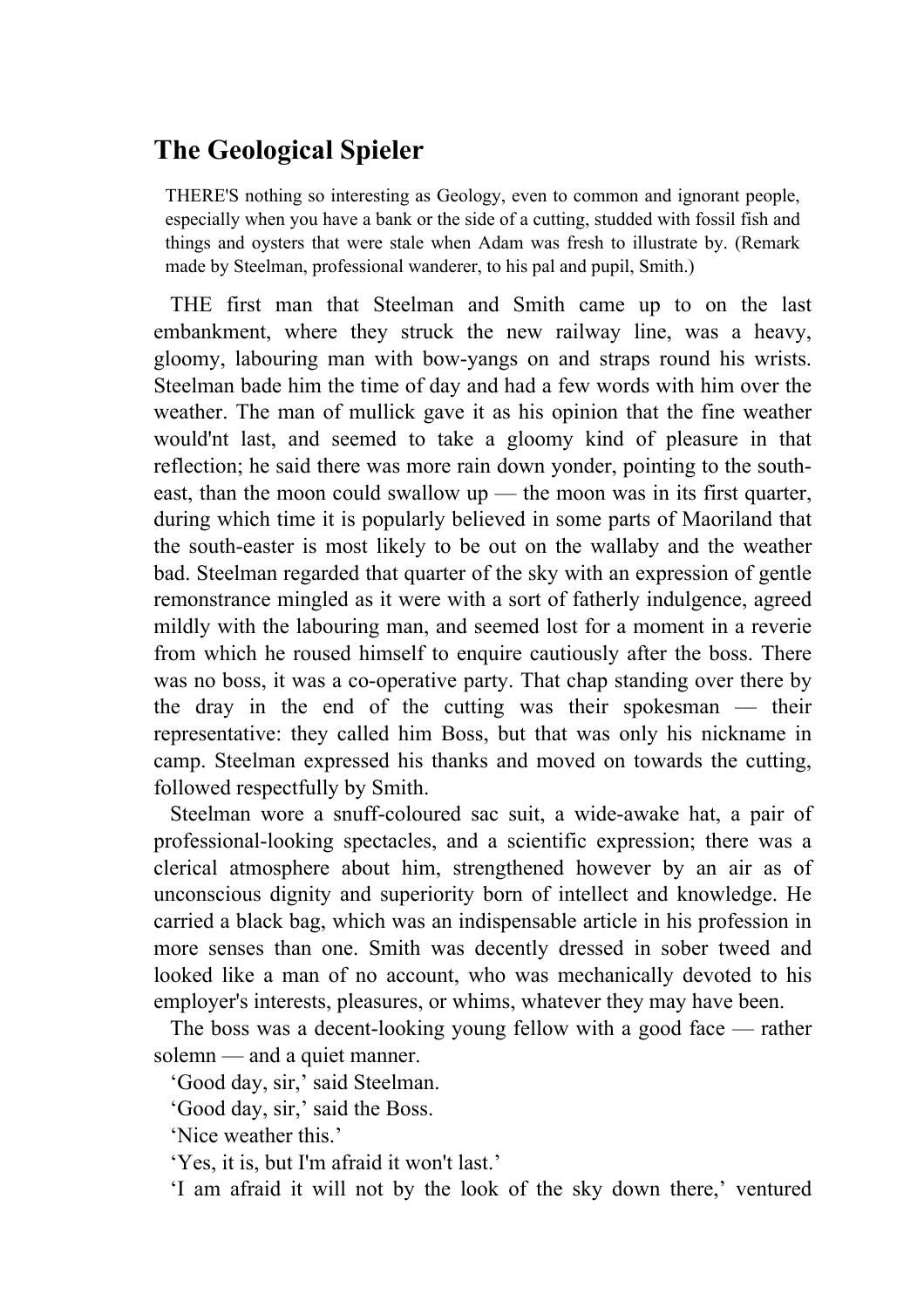Steelman.

 'No, I go mostly by the look of our weather prophet,' said the Boss with a quiet smile, indicating the gloomy man.

'I suppose bad weather would put you back in your work?'

'Yes, it will; we didn't want any bad weather just now.'

Steelman got the weather question satisfactorily settled; then, he said:

'You seem to be getting on with the railway.'

'Oh, yes, we are about over the worst of it.'

 'The worst of it?' echoed Steelman, with mild surprise: 'I should have thought you were just coming into it' and he pointed to the ridge ahead.

 'Oh, our section doesn't go any further than that pole you see sticking up yonder. We had the worst of it back there across the swamps — working up to our waists in water most of the time, in mid-winter too — and at eighteenpence a yard.'

'That was bad.'

'Yes, rather rough. Did you come from the terminus?'

'Yes, I sent my baggage on in the brake.'

 'Commercial traveller, I suppose,' asked the Boss, glancing at Smith, who stood a little to the rear of Steelman, seeming interested in the work.

 'Oh no,' said Steelman, smiling — 'I am — well — I'm a geologist; this is my man here,' indicating Smith. '(You may put down the bag, James, and have a smoke.) My name is Stoneleigh — you might have heard of it.'

 The Boss said 'oh,' and then presently he added 'indeed,' in an undecided tone.

There was a pause — embarrassed on the part of the Boss — he was silent not knowing what to say. Meanwhile Steelman studied his man and concluded that he would do.

'Having a look at the country, I suppose?' asked the Boss presently.

 'Yes,' said Steelman; then after a moment's reflection: 'I am travelling for my own amusement and improvement, and also in the interest of science, which amounts to the same thing. I am a member of the Royal Geological Society — vice-president in fact of a leading Australian branch;' and then, as if conscious that he had appeared guilty of egotism, he shifted the subject a bit. 'Yes. Very interesting country this — very interesting indeed. I should like to make a stay here for a day or so. Your work opens right into my hands. I cannot remember seeing a geological formation which interested me so much. Look at the face of that cutting, for instanee. Why! you can almost read the history of the geological world from yesterday — this morning as it were — beginning with the supersurface on top and going right down through the different layers and stratas — through the vanished ages — right down and back to the prehistorical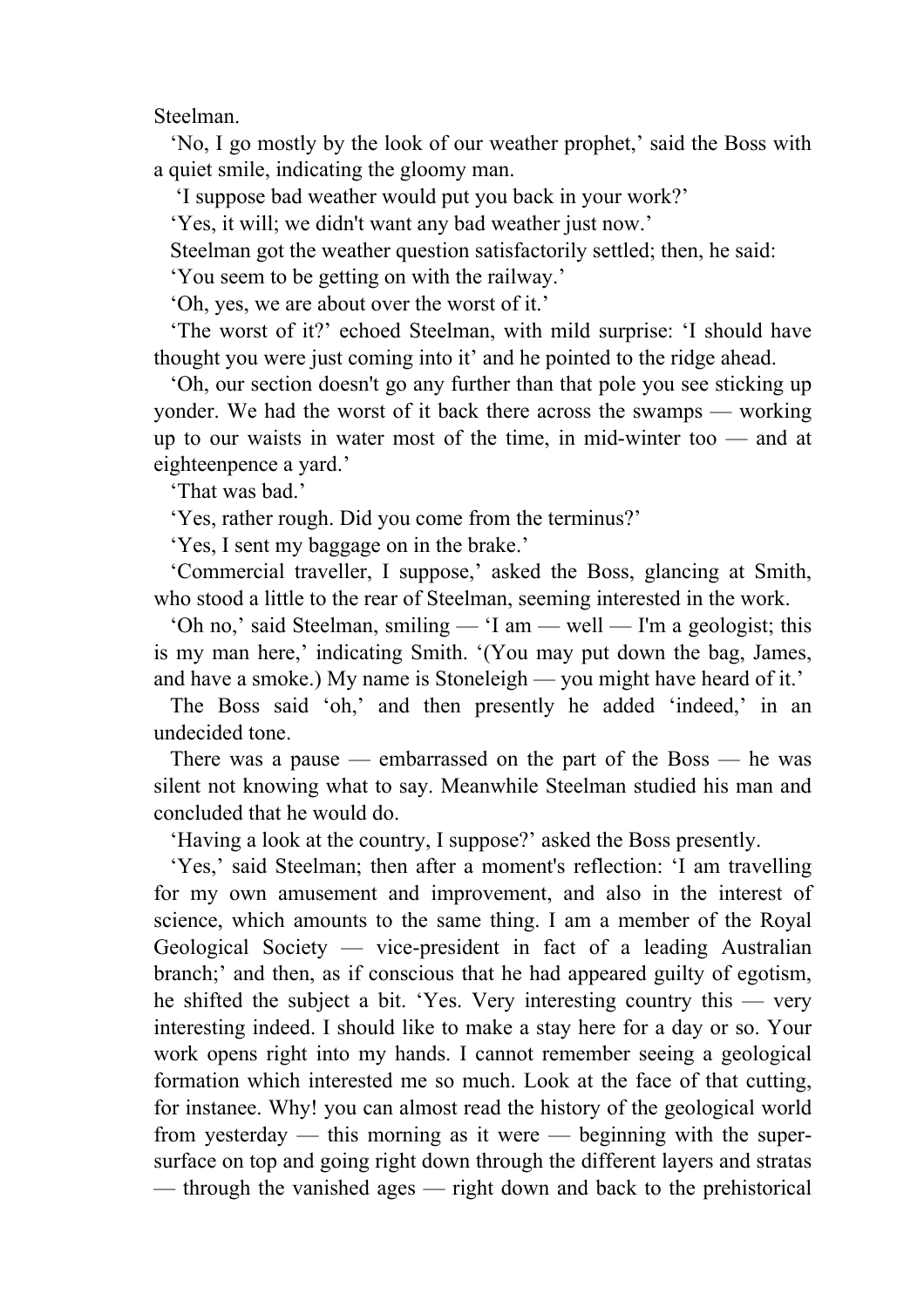— to the very primeval or fundamental geological formations!' And Steelman studied the face of the cutting as if he could read it like a book, with every layer or stratum a chapter, and every streak a note of explanation. The Boss seemed to be getting interested, and Steelman gained confidence and proceeded to identify and classify the different stratas and layers, and fix their ages, and describe the conditions and politics of Man in their different times, for the Boss's benefit.

 'Now,' continued Steelman, turning slowly from the cutting, removing his glasses, and letting his thoughtful eves wander casually over the general scenery — 'now the first impression that this country would leave on an ordinary intelligent mind — though maybe unconsciously, would be as of a new country — new in a geological sense; with patches of an older geological and vegetable formation cropping out here and there; as for instance that clump of dead trees on that clear alluvial slope there, that outcrop of lime-stone, or that timber yonder,' and he indicated a dead forest which seemed alive and green because of the parasites. 'But the country is old — old; perhaps the oldest geological formation in the world is to be seen here, as is the oldest vegetable formation in Australia. I am not using the words old and new in an ordinary sense, you understand, but in a geological sense.'

 The Boss said, 'I understand,' and that geology must be a very interesting study.

 Steelman ran his eye meditatively over the cutting again, and turning to Smith said,

 'Go up there, James, and fetch me a specimen of that slaty out-crop you see there — just above the coeval strata.'

It was a stiff climb and slippery, but Smith had to do it, and he did it.

 'This,' said Steelman, breaking the rotten piece between his fingers, 'belongs probably to an older geological period than its position would indicate — a primitive sandstone level perhaps. Its position on that layer is no doubt due to volcanic upheavals — such disturbances, or rather the results of such disturbances, have been and are the cause of the greatest trouble to geologists — endless errors and controversy. You see we must study the country, not as it appears now, but as it would appear had the natural geological growth been left to mature undisturbed; we must restore and reconstruct such disorganised portions of the mineral kingdom, if you understand me.'

The Boss said he understood.

 Steelman found an opportunity to wink sharply and severely at Smith, who had been careless enough to allow his features to relapse into a vacant grin.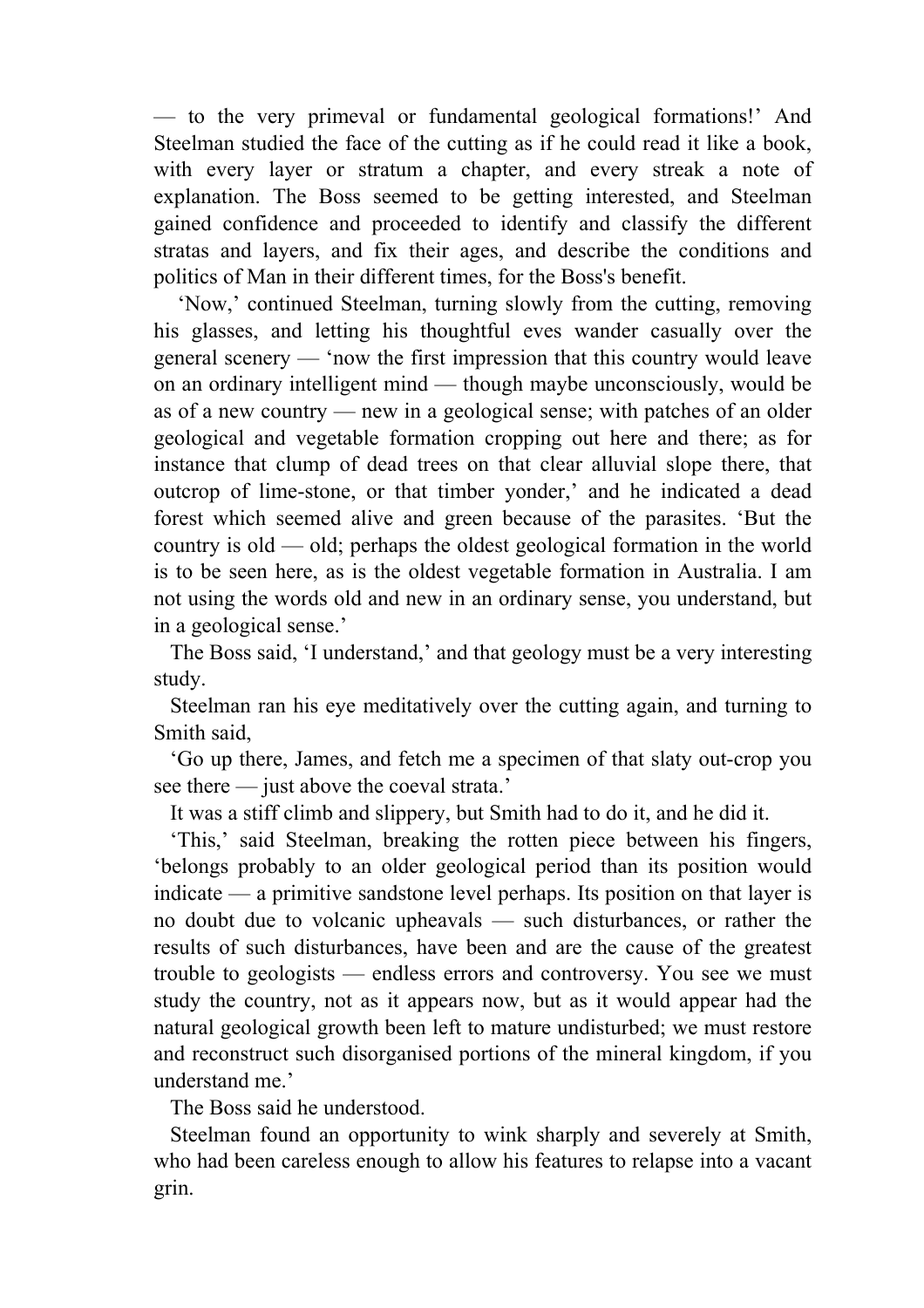'It is generally known even amongst the ignorant that rock grows grows from the outside — but the rock here, a specimen of which I hold in my hand, is now in the process of decomposition; to be plain it is rotting in an advanced stage of decomposition — so much so that you are not able to identify it with any geological period or formation, even as you may not be able to identify any other extremely decomposed body.'

 The Boss blinked and knitted his brow, but had the presence of mind to say: 'Just so.'

 'Had the rock on that cutting been healthy — been alive, as it were you would have had your work cut out; but it is dead and has been dead for ages perhaps. You find less trouble in working it than you would ordinary clay or sand, or even gravel, which formations together are really rock in embryo — before birth as it were.'

The Boss's brow cleared.

'The country round here is simply rotting down — simply rotting down.'

 He removed his spectacles, wiped them, and wiped his face; then his attention seemed to be attracted by some stones at his feet. He picked one up and examined it.

 'I shouldn't wonder,' he mused, absently, 'I shouldn't wonder if there is alluvial gold in some of these creeks and gullies, perhaps tin or even silver, quite probably antimony.'

The boss seemed interested.

 'Can you tell me if there is any place in this neighbourhood where I could get accommodation for myself and my servant for a day or two?' asked Steelman presently. 'I should very much like to break my journey here.'

 'Well, no,' said the Boss. 'I can't say I do — I don't know of any place nearer than Pahiatua, and that's seven miles from here.'

 'I know that,' said Steelman reflectively, 'but I fully expected to have found a house of accommodation of some sort on the way, else I would have gone on in the van.'

 'Well,' said the Boss. 'If you like to camp with us for to-night, at least, and don't mind roughing it, you'll be welcome, I'm sure.'

 'If I was sure that I would not be putting you to any trouble, or interfering in any way with your domestic economy — '

 'No trouble at all,' interrupted the Boss. 'The boys will be only too glad, and there's an empty whare where you can sleep. Better stay. It's going to be a rough night.'

 After tea Steelman entertained the Boss and a few of the more thoughtful members of the party with short chatty lectures on geology and other subjects.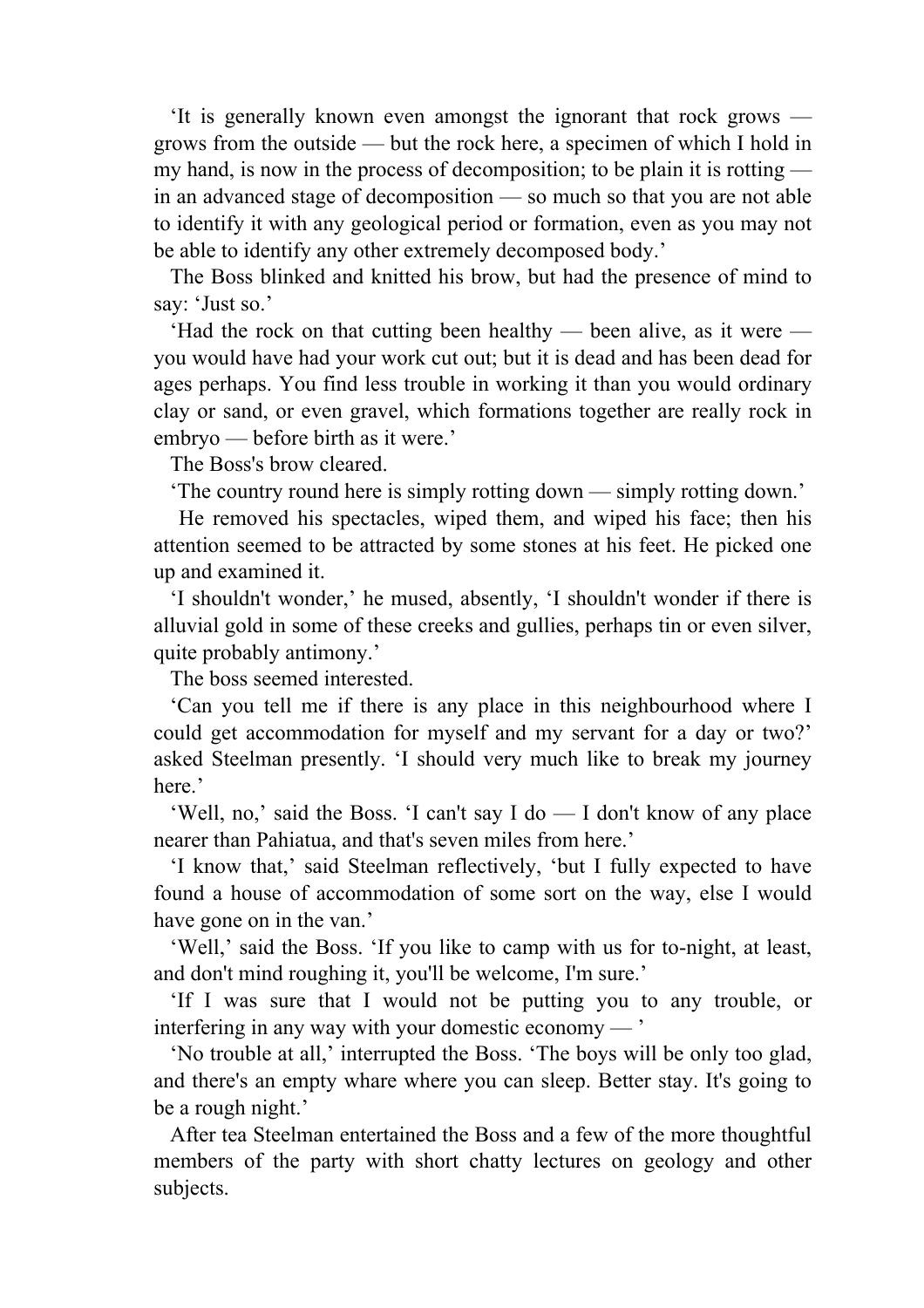In the meantime Smith, in another part of the camp, gave selections on a tin whistle, sang a song or two, contributed, in his turn, to the sailor yarns, and ensured his popularity for several nights at least. After several draughts of something that was poured out of a demijohn into a pint pot, his tongue became loosened, and he expressed an opinion that geology was all bosh, and said if he had half his employer's money he'd be dashed if he would go rooting round in the mud like a blessed old ant-eater; he also irreverently referred to his learned boss as 'Old Rocks' over there. He had a pretty easy billet of it though, he said, taking it all round, when the weather was fine; he got a couple of notes a week and all expenses paid, and the money was sure; he was only required to look after the luggage and arrange for accommodation, grub out a chunk of rock now and then, and (what perhaps was the most irksome of his duties) he had to appear interested in old rocks and and clay.

 Towards midnight Steelman and Smith retired to the unoccupied whare which had been shown them, Smith carrying a bundle of bags, blankets, and rugs, which had been placed at their disposal by their good-natured hosts. Smith lit a candle and proceeded to make the beds. Steelman sat down, removed his specs and scientific expression, placed the glasses carefully on a ledge close at hand, took a book from his bag, and commenced to read. The volume was a cheap copy of Jules Verne's 'Journey to the Centre of the Earth.' A little later there was a knock at the door. Steelman hastily resumed the spectacles, together with the scientific expression, took a note-book from his pocket, opened it on the table, and said 'Come in.' One of the chaps appeared with a billy of hot coffee, two pint pots, and some cake. He said he thought you chaps might like a drop of coffee before you turned in, and the boys had forgot to ask you to wait for it down in the camp. He also wanted to know whether Mr. Stoneleigh and his man would be all right and quite comfortable for the night, and whether they had blankets enough. There was some wood at the back of the whare and they could light a fire if they liked.

 Mr. Stoneleigh expressed his thanks and his appreciation of the kindness shown him and his servant. He was extremely sorry to give them any trouble.

 The navvy, a serious man, who respected genius or intellect in any shape or form, said that it was no trouble at all, the camp was very dull and the boys were always glad to have some one come round. Then, after a brief comparison of opinions concerning the probable duration of the weather which had arrived, they bade each other good night, and the darkness swallowed the serious man.

Steelman turned into the top bunk on one side and Smith took the lower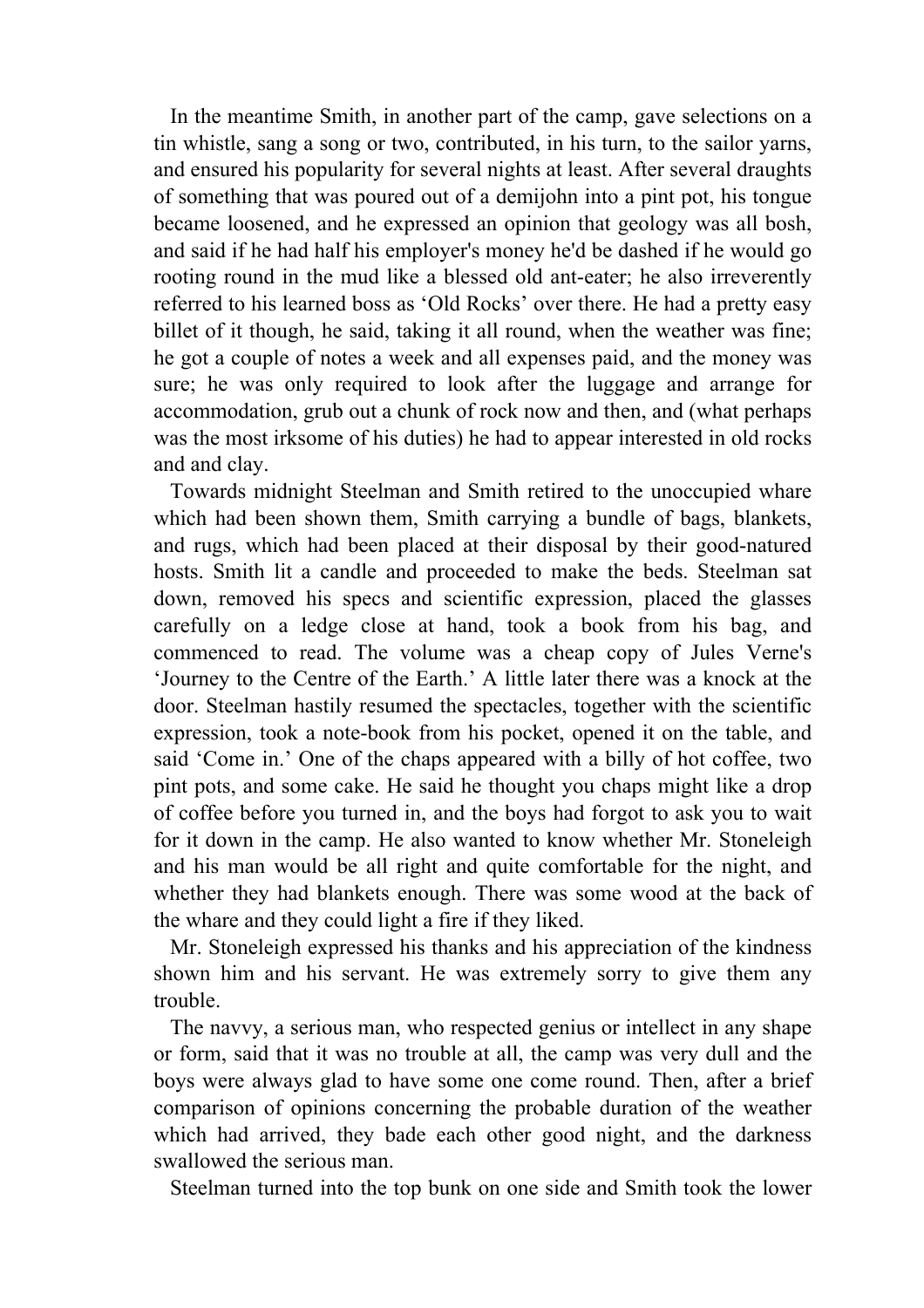on the other. Steelman had the candle by his bunk, as usual; he lit his pipe for a final puff before going to sleep, and held the light up for a moment so as to give Smith the full benefit of a solemn, uncompromising wink. The wink was silently applauded and dutifully returned by Smith. Then Steelman blew out the light, lay back, and puffed at his pipe for a while. Presently he chuckled, and the chuckle was echoed by Smith; by-and-bye Steelman chuckled once more, and then Smith chuckled again. There was silence in the darkness, and after a bit Smith chuckled twice. Then Steelman said:

 'For God's sake give her a rest, Smith, and give a man a show to get some sleep.'

Then the silence in the darkness remained unbroken.

 The invitation was extended next day, and Steelman sent Smith on to see that his baggage was safe.

 Smith stayed out of sight for two or three hours, and then returned and reported all well.

 They stayed on for several days. After breakfast and when the men were going to work Steelman and Smith would go out along the line with the black bag and poke round amongst the 'layers and stratas' in sight of the works for a while, as an evidence of good faith; then they'd drift off casually into the bush, camp in a retired and sheltered spot, and light a fire when the weather was cold, and Steelman would lie on the grass and read and smoke and lay plans for the future and improve Smith's mind until they reckoned it was about dinner time. And in the evening they would come home with the black bag full of stones and bits of rock, and Steelman would lecture on those minerals after tea.

 On about the fourth morning Steelman had a yarn with one of the men going to work. He was a lanky young fellow with a sandy complexion, and seemingly harmless grin. In Australia he might have been regarded as a 'cove' rather than a 'chap,' but there was nothing of the 'bloke' about him. Presently the cove said:

 'What do you think of the Boss, Mr. Stoneleigh? He seems to have taken a great fancy for you, and he's fair gone on geology.'

 'I think he is a very decent fellow indeed, a very intelligent young man. He seems very well read and well informed.'

'You wouldn't think he was a University man,' said the cove.

'No, indeed! Is he?'

'Yes. I thought you knew!'

 Steelman knitted his brows. He seemed slightly disturbed for the moment. He walked on a few paces in silence and thought hard.

'What might have been his special line?' he asked the cove.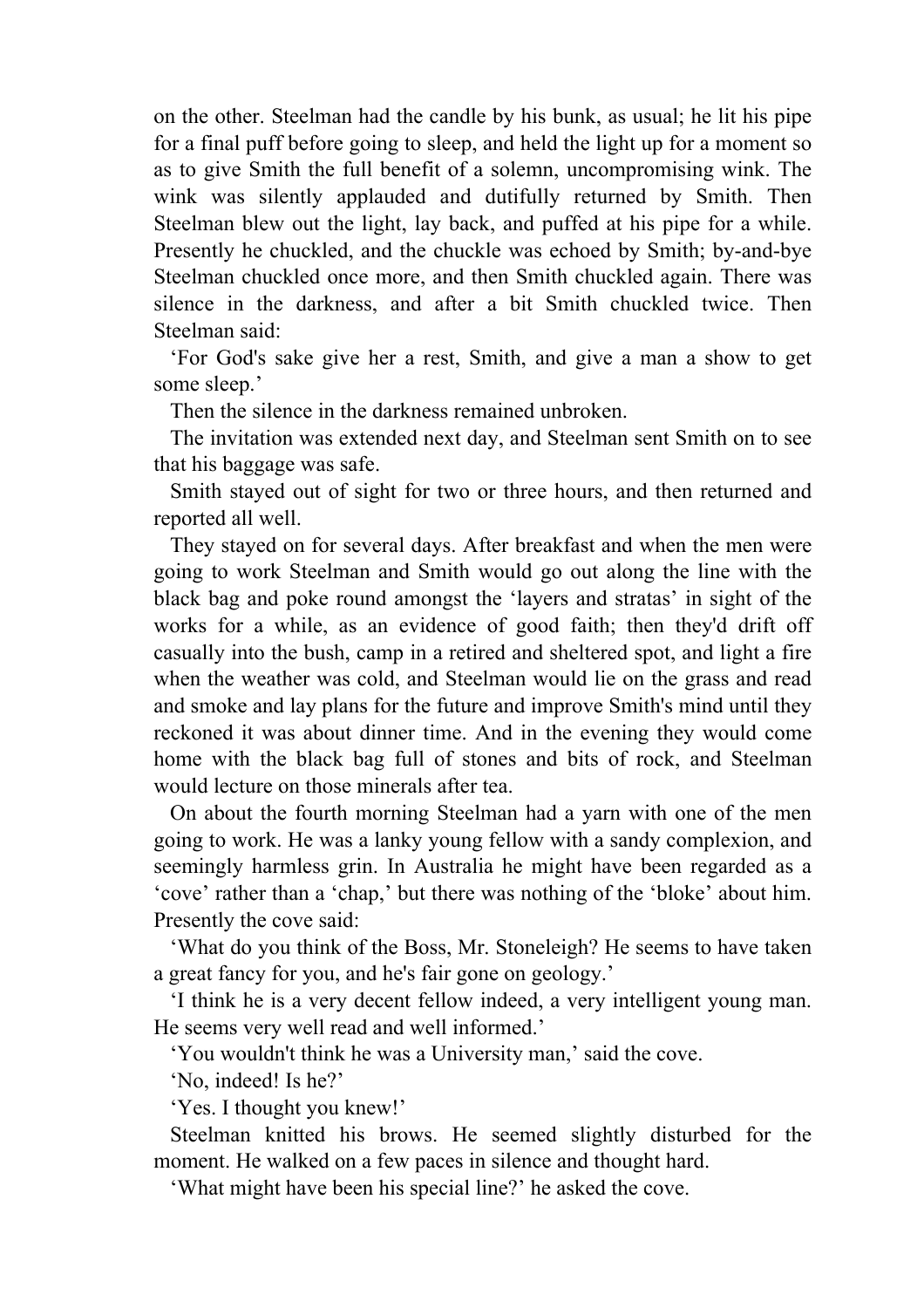'Why, something the same as yours. I thought you knew. He was, reckoned the best — what do you call it? — the best minrologist in the country. He had a first-class billet in the Mines Department, but he lost it — you know — the booze.'

 'I think we will be making a move, Smith,' said Steelman, later on, when they were private. 'There's a little too much intellect in this camp to suit me. But we haven't done so bad anyway. We've got three days' good board and lodging with entertainments and refreshment thrown in.' Then he said to himself: 'We'll stay for another day any-way. If those beggars are having a lark with us, we're getting the worth of it any-way, and I'm not thinskinned. They're the mugs and not us, anyhow it goes, and I can take them down before I leave.'

 But on the way home he had a talk with another man whom we might set down as a 'chap.'

 'I wouldn't have thought the Boss was a college man,' said Steelman to the chap.

'A what?'

'A University man — University education.'

'Why! Who's been telling you that?'

'One of your mates.'

 'Oh, he's been getting at you, why: it's all the Boss can do to write his own name. Now that lanky sandy cove with the birth-mark grin — it's him that's had the college education.'

 'I think we'll make a start to-morrow,' said Steelman to Smith in the privacy of their whare. 'There's too much humour and levity in this camp to suit a serious scientific gentleman like myself.'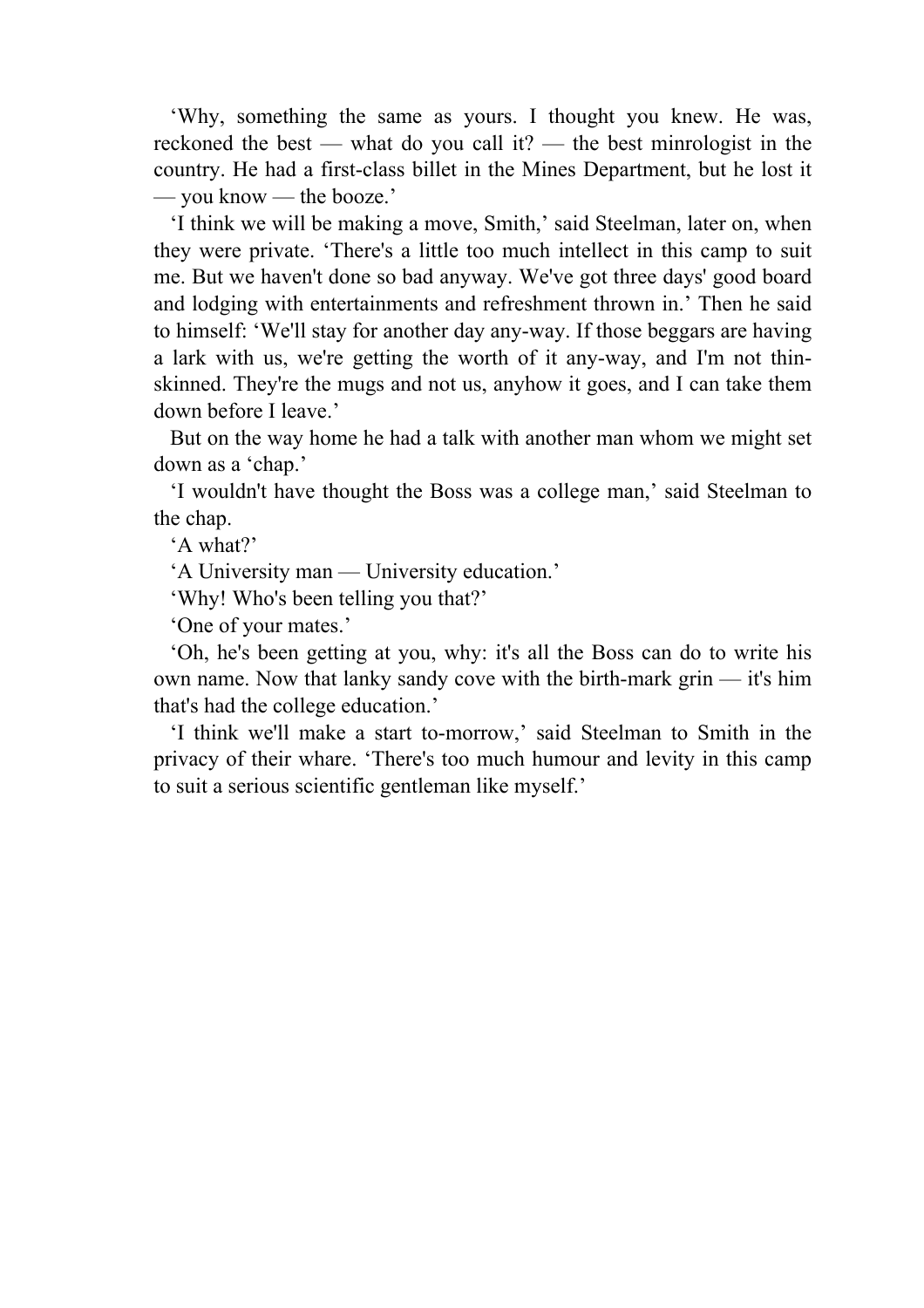### **Macquarie's Mate**

 THE chaps in the bar of Stiffner's Shanty were talking about Macquarie, an absent shearer, — who seemed, from their conversation, to be better known than liked by them.

 'I ain't seen Macquarie for ever so long,' remarked Box-o'-Tricks, after a pause. 'Wonder where he could 'a' got to?'

'Gaol, p'r'aps — or hell,' growled Barcoo. 'He ain't much loss, any road.'

 'My oath, yer right, Barcoo!' interposed 'Sally' Thompson. 'But, now I come to think of it, Old Awful Example there was a mate of his one time. Bless'd if the old soaker ain't comin' to life again!'

 A shaky, rag-and-dirt-covered framework of a big man rose uncertainly from a corner of the room, and, staggering forward, brushed the staring thatch back from his forehead with one hand, reached blindly for the edge of the bar with the other, and drooped heavily.

 'Well, Awful Example,' demanded the shanty-keeper. 'What's up with you now?'

 The drunkard lifted his head and glared wildly round with bloodshot eyes.

'Don't you — don't you talk about him! *Drop it*, I say! DROP it!'

 'What the devil's the matter with you now, any-way?' growled the barman. 'Got 'em again? Hey?'

 'Don't you — don't you talk about Macquarie! He's a mate of mine! Here! Gimme a drink!'

 'Well, what if he is a mate of yours?' sneered Barcoo. 'It don't reflec' much credit on you — nor him neither.'

 The logic contained in the last three words was unanswerable, and Awful Example was still fairly reasonable, even when rum oozed out of him at every pore. He gripped the edge of the bar with both hands, let his ruined head fall forward until it was on a level with his temporarily rigid arms, and stared blindly at the dirty floor; then he straightened him-self up, still keeping his hold on the bar.

 'Some of you chaps' he said huskily; '*One* of you chaps in this bar today, called Macquarie a scoundrel, and a loafer, and a blackguard, and and a sneak and a liar.'

 'Well, what if we did?' said Barcoo, defiantly. 'He's all that, and a cheat into the bargain. And, now, what what are you going to do about it?'

 The old man swung sideways to the bar, rested his elbow on it, and his head on his hand.

'Macquarie wasn't a sneak and he wasn't a liar,' he said, in a quiet, tired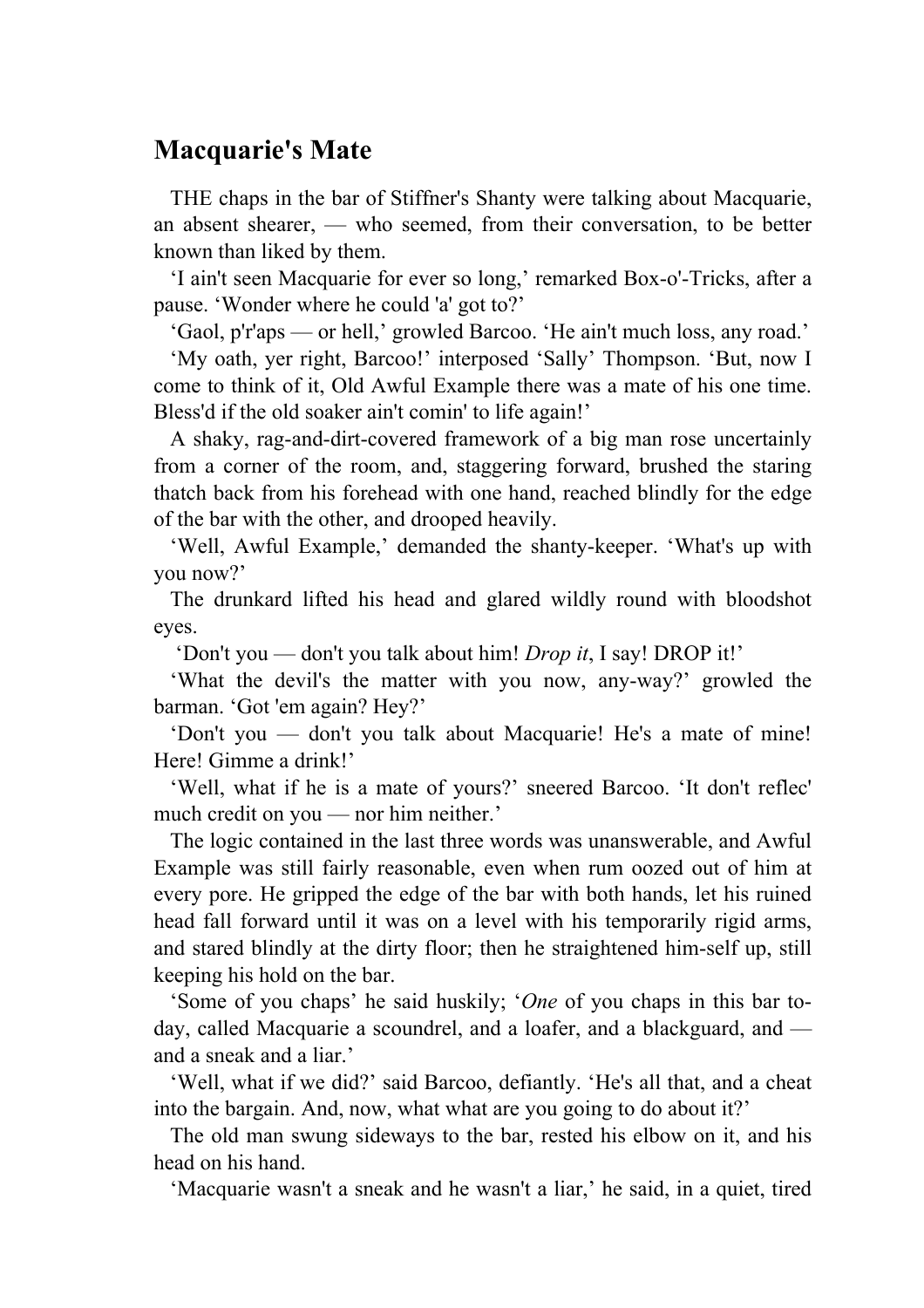tone; 'and Macquarie wasn't a cheat!'

 'Well, old man, you needn't get your rag out about it,' said Sally Thompson, soothingly. 'P'r'aps we was a bit too hard on him; and it isn't altogether right, chaps, considerin' he's not here. But, then, you know, Awful, he might have acted straight to you that was his mate. The meanest blank — if he is a a man at all — will do that.'

 'Oh, to blazes with the old sot!' shouted Barcoo. 'I gave my opinion about Macquarie, and, what's more, I'll stand to it.'

 'I've got — I've got a point for the defence,' the old man went on, without heeding the interruptions. Tve got a point or two for the defence.'

'Well, let's have it,' said Stiffner.

 'In the first place — in the first place, Macquarie never talked about no man behind his back.'

 There was an uneasy movement, and a painful silence. Barcoo reached for his drink and drank it slowly; he needed time to think — Box-o'-Tricks studied his boots — Sally Thompson looked out at the weather — the shanty-keeper wiped the top of the bar very hard — and the rest shifted round and 's'posed they'd try a game er cards.'

 Barcoo set his glass down very softly, pocketed his hands deeply and defiantly, and said:

 'Well, what of that? Macquarie was as strong as a bull, and the greatest bully on the river into the bargain. He could call a man a liar to his face – and smash his face afterwards. And he did it often, too, and with smaller men than himself.'

There was a breath of relief in the bar.

 'Do you want to make out that I'm talking about a man behind his back?' continued Barcoo, threateningly, to Awful Example. 'You'd best take care, old man.'

 'Macquarie wasn't a coward,' remonstrated the drunkard, softly, but in an injured tone.

 'What's up with you, anyway?' yelled the publican. 'What yer growling at? D'ye want a row? Get out if yer can't be agreeable!'

 The boozer swung his back to the bar, hooked himself on by his elbows, and looked vacantly out of the door.

 'I've got-a-nother point for the defence,' he muttered. 'It's always best it's always best to keep the last point to — the last.'

'Oh, Lord! Well, out with it! *Out with it!*'

'*Macquarie's dead!* That's — that's what it is!'

 Everyone moved uneasily: Sally Thompson turned the other side to the bar, crossed one leg behind the other, and looked down over his hip at the sole and heel of his elastic-side — the barman rinsed the glasses vigorously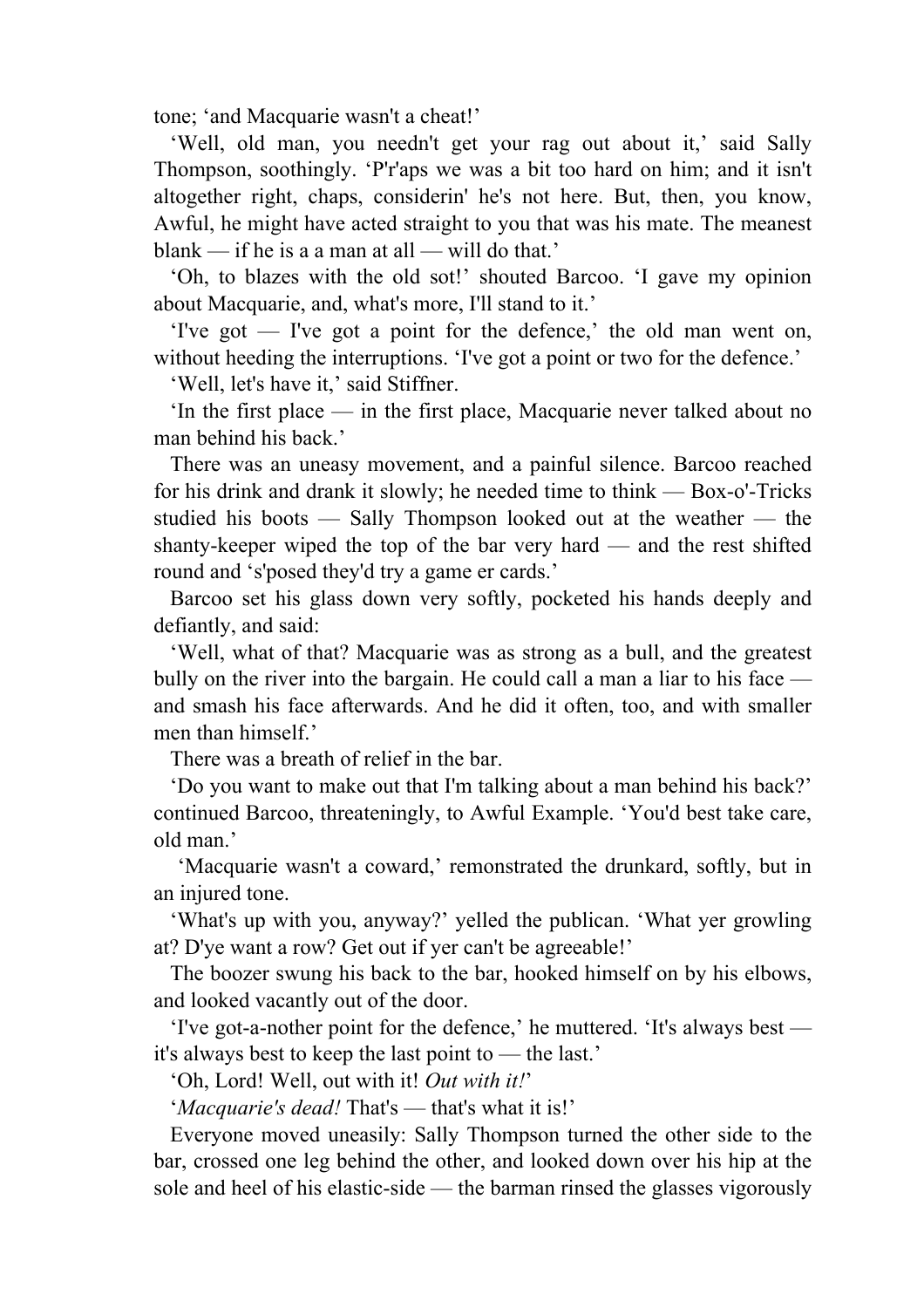— Longbones shuffled and dealt on the top of a cask, and some of the others gathered round him and got interested — Barcoo thought he heard his horse breaking away, and went out to see to it, followed by Box-o'- Tricks and a couple more, who thought that it might be one of their horses.

 Someone — a tall, gaunt, determined-looking bushman, with square features and haggard grey eyes — had ridden in unnoticed through the scrub to the back of the shanty and dismounted by the window. When Barcoo and the others re-entered the bar it soon became evident that Sally Thompson had been thinking, for presently he came to the general rescue as follows:—

 'There's a blessed lot of tommy rot about dead people in this world — a lot of damned old woman nonsense. There's more sympathy wasted over dead and rotten skunks than there is justice done to straight, honest-livin' chaps. I don't b'lieve in this gory sentiment about the dead at the expense of the living. I b'lieve in justice for the livin' — and the dead too, for that matter — but justice for the livin'. Macquarie was a bad egg and it don't alter the case if he was dead a thousand times.'

 There was another breath of relief in the bar, and presently somebody said: 'Yer right, Sally!'

 'Good for you, Sally, old man!' cried Box-o'-Tricks, taking it up. 'An', besides, I don't b'lieve Macquarie is dead at all. He's always dyin', or being reported dead, and then turnin' up again. Where did you hear about it, Awful?'

 The Example ruefully rubbed a corner of his roof with the palm of his hand.

 'There's — there's a lot in what you say, Sally Thompson,' he admitted slowly, totally ignoring Box-o-Tricks. 'But — but----'

 'Oh, we've had enough of the old fool,' yelled Barcoo. 'Macquarie was a spieler, and any man that ud be his mate ain't much better.'

 'Here, take a drink and dry up, yer ole hass!' said the man behind the bar, pushing a bottle and glass, towards the drunkard. 'D'ye want a row?'

 The old man took the bottle and glass in his shaking hands and painfully poured out a drink.

 'There's a lot in what Sally Thompson says,' he went on, obstinately, 'but — but,' he added in a straight tone 'there's another point that I near forgot, and none of you seemed to think of it — not even Sally Thompson nor nor Box-o'-Tricks there.'

Stiffner turned his back, and Barcoo spat viciously and impatiently.

 'Yes,' drivelled the drunkard, 'I've got another point for — for the defence — of my mate, Macquarie ----'

'Oh, out with it! Spit it out, for God's sake, or you'll bust!' roared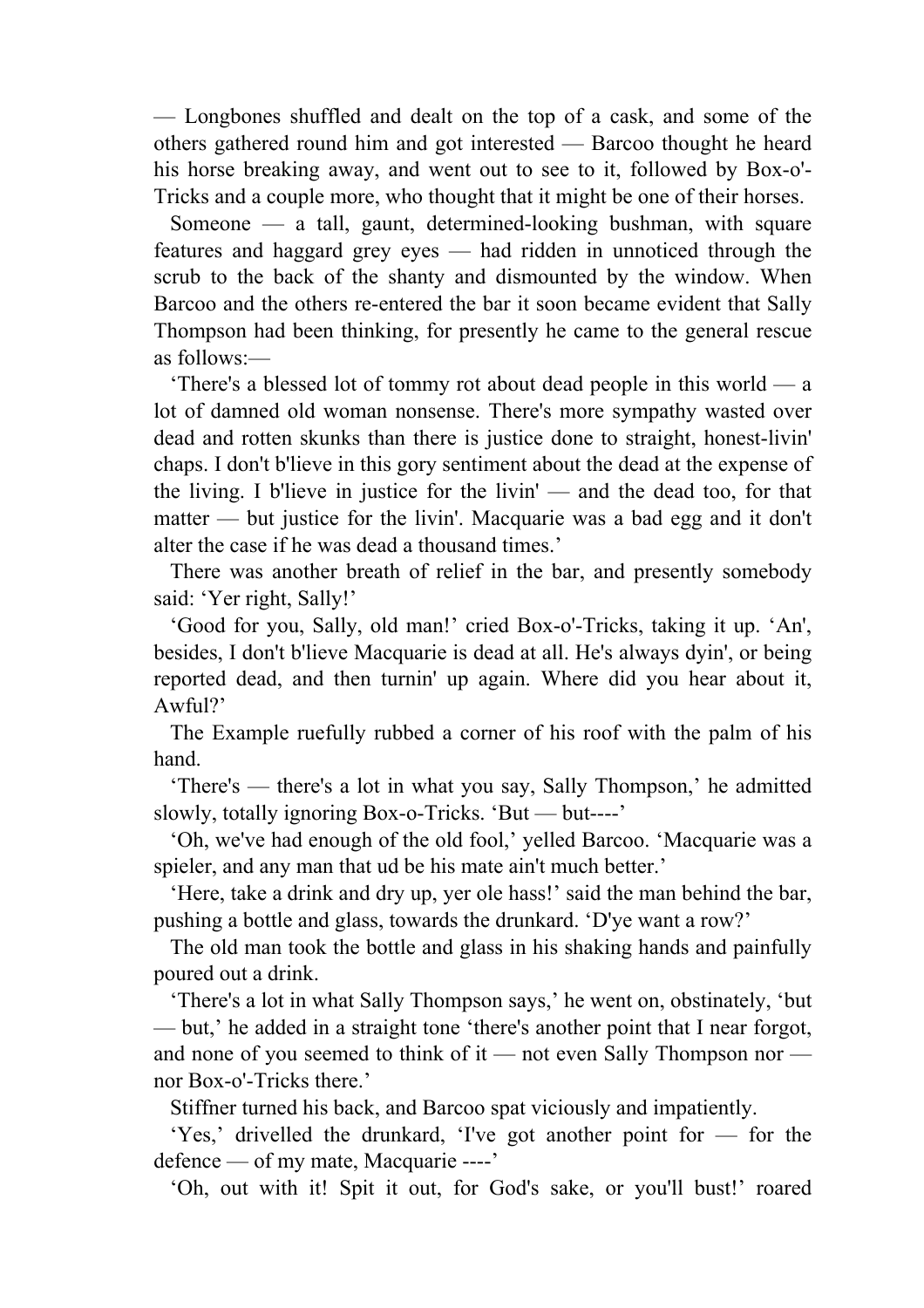Stiffner. 'What the blazes is it?'

 'HIS MATE'S ALIVE!' yelled the old man. 'Macquarie's mate's alive! That's what it is!'

 He reeled back from the bar, dashed his glass and hat to the boards, gave his pants a hitch by the waist-band that almost lifted him off his feet, and tore at his shirt-sleeves.

 'Make a ring, boys,' he shouted. 'His mate's alive! Put up your hands, Barcoo! By God, his mate's alive!'

 Someone had turned his horse loose at the rear and had been standing by the back door for the last five minutes. Now he slipped quietly in.

'Keep the old fool off, or he'll get hurt,' snarled Barcoo.

 Stiffner jumped the counter. There were loud, hurried words of remonstrance, then some stump-splitting oaths and a scuffle, consequent upon an attempt to chuck the old man out. Then a crash. Stiffner and Boxo'-Tricks were down, two others were holding Barcoo back, and someone had pinned Awful Example by the shoulders from behind.

 'Let me go!' he yelled, too blind with passion to notice the movements of surprise among the men before him. 'Let me go! I'll smash — any man that — that says a word again' a mate of mine behind his back. Barcoo, I'll have your blood! Let me go! Who's holdin' me? You — you----'

'It's Macquarie, old mate!' said a quiet voice.

 Barcoo thought he heard his horse again, and went out in a hurry. Perhaps he thought that the horse would get impatient and break loose if he left it any longer, for he jumped into the saddle and rode off.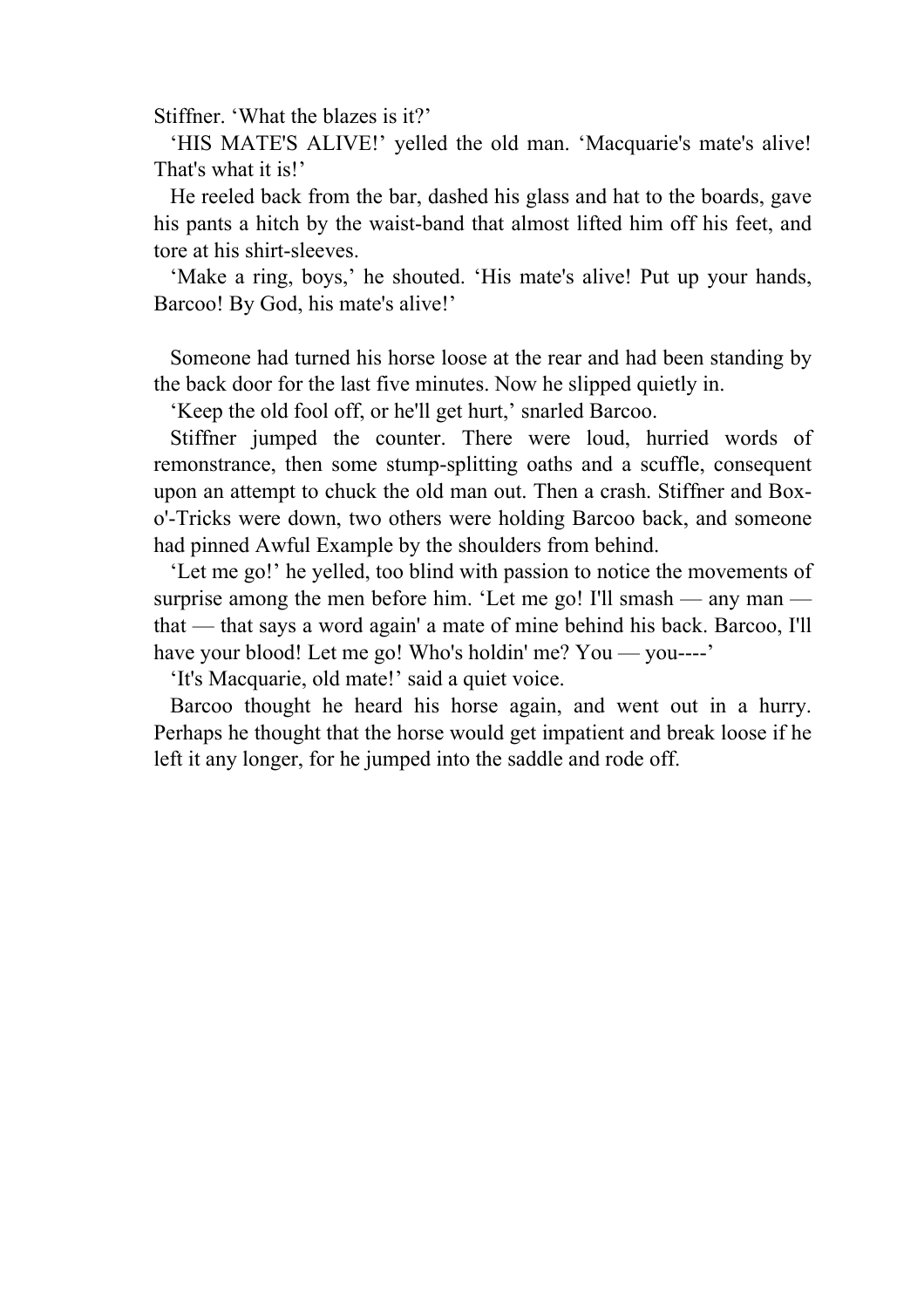### **Baldy Thompson**

 ROUGH, squarish face, curly auburn wig, bushy grey eyebrows and moustache, and grizzly stubble-eyes that reminded one of Dampier the actor. He was a squatter of the old order — new chum, swagman, drover, shearer, super, pioneer, cocky, squatter, and finally bank victim. He had been through it all, and knew all about it.

 He had been in Parliament, and wanted to go again; but the men mistrusted him as Thompson, M.P., though they swore by him as old Baldy Thompson the squatter. His hobby was politics, and his politics were badly boxed. When he wasn't cursing the banks and government he cursed the country. He cursed the labour leaders at intervals, and seemed to think that he could run the Unions better than they could. Also, he seemed to think that he could run Parliament better than any Premier. He was generally voted a hard case, which term is mostly used in a kindly sense out back.

 He was always grumbling about the country. If a shearer or rouseabout was good at argument, and a bit of a politician, he hadn't to slave much at Thompson's shed, for Baldy would argue with him all day and pay for it.

 'I can't put on any more men,' he'd say to travellers who were after 'stragglers.' 'I can't put on a lot of men to make big cheques when there's no money in the bank to pay 'em — and I've got all I can do to get tucker for the family. I shore nothing but burrs and grass-seed last season, and it didn't pay carriage. I'm just sending away a flock of sheep now, and I won't make threepence a head on 'em. I had twenty thousand in the bank season before last, and now I can't count on one. I'll have to roll up my swag and go on the track myself next.'

 'All right, Baldy,' they'd say, 'git out your blooming swag and come along with us, old man; we'll stick to you and see you through.'

 'I swear I'd show you round first,' he'd reply. 'Go up to the store and get what rations you want. You can camp in the huts to-night, and I'll see you in the morning.'

 But most likely he'd find his way over after tea. and sit on his heels in the cool outside the hut, and argue with the swagmen about Unionism and politics. And he'd argue all night if he met his match.

 The track by Baldy Thompson's was reckoned as a good tucker track, especially when a dissolution of Parliament was threatened. Then the guileless traveller would casually let Baldy know that he'd got his name on the electoral list, and show some interest in Baldy's political opinions, and oppose them at first, and finally agree with them and see a lot in them be led round to Baldy's way of thinking, in fact; and ultimately depart,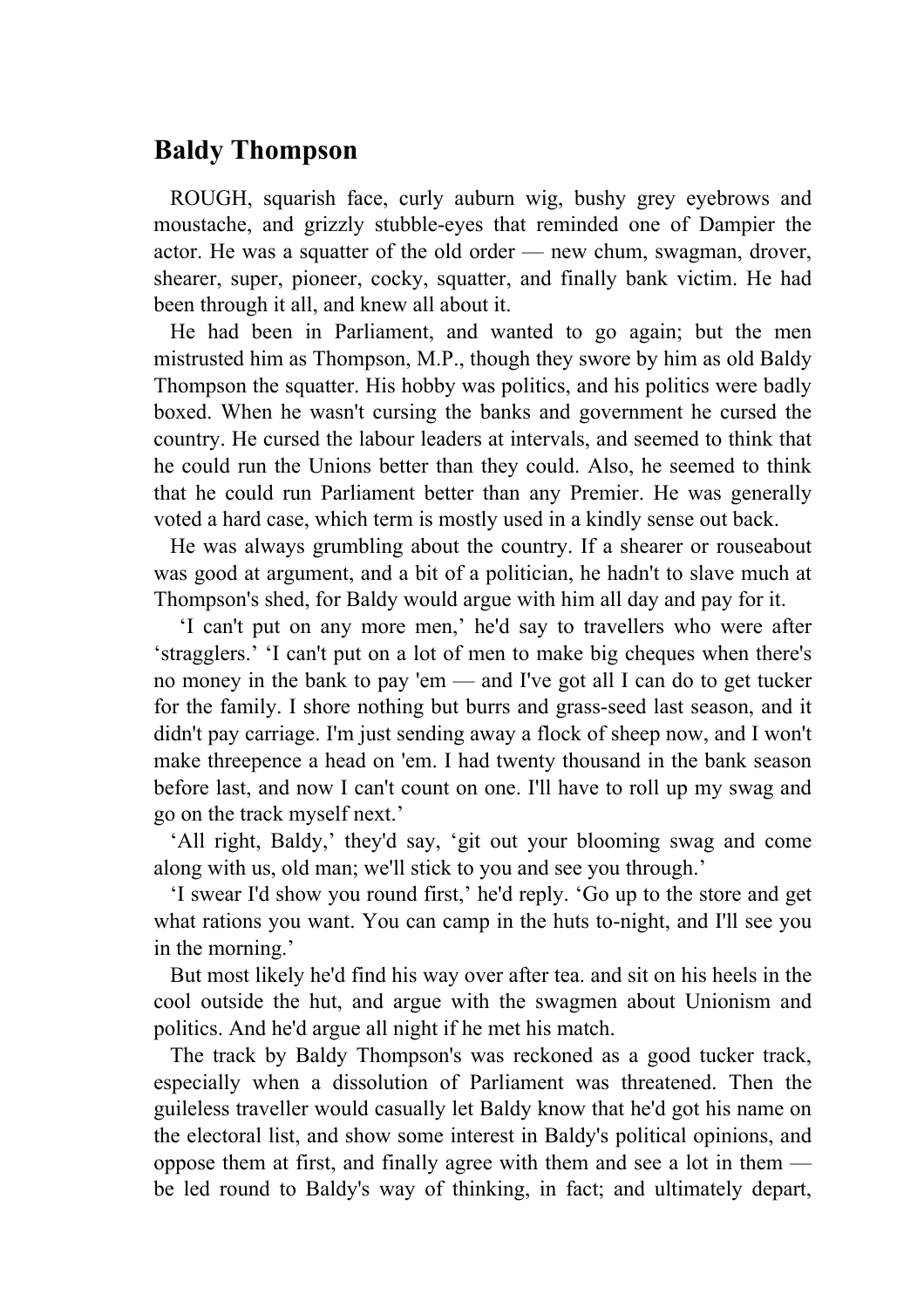rejoicing, with a full nose-bag, and a quiet grin for his mate.

There are many camp-fire yarns about old Baldy Thompson.

 One New Year the shearers — shearing stragglers — roused him in the dead of night and told him that the shed was on fire. He came out in his shirt and without his wig. He sacked them all there and then, but, of course they went to work as usual next morning. There is something sad and pathetic about that old practical joke — as indeed there is with all bush jokes. There seems a quiet sort of sadness always running through out-back humour — whether alleged or otherwise.

 There's the usual yarn about a jackeroo mistaking Thompson for a brother rouser, and asking him whether old Baldy was about anywhere, and Baldy said:

'Why, are you looking for a job?'

'Yes, do you think I stand any show? What sort of a boss is Baldy?'

 'You'd tramp from here to Adelaide,' said Baldy, 'and north to the Gulf country, and would'nt find a worse. He's the meanest squatter in Australia. The damned old crawler! I grafted like a nigger for him for over fifty years' — Baldy was over sixty — 'and now the old skunk won't even pay me the last two cheques he owes me — says the bank has got everything he had — that's an old cry of his, the damned old sneak; seems to expect me to go short to keep his wife and family and relations in comfort, and by God I've done it for the last thirty or forty years, and I might go on the track to-morrow worse off than the meanest old whaler that ever humped bluey. Don't you have anything to do with Scabby Thompson, or you'll be sorry for it. Better tramp to hell than take a job from him.'

'Well, I think I'll move on. Would I stand any show for some tucker?'

 'Him! He wouldn't give a dog a crust, and like as not he'd get you run in for trespass if he caught you camping on the run. But come along to the store and I'll give you enough tucker to carry you on.'

 He patronised literature and arts, too, though in an awkward, furtive, way. We remember how we once turned up at the station hard up and short of tucker, and how we entertained Baldy with some of his own ideas as ours — having been posted beforehand by our mate — and how he told us to get some rations and camp in the hut and see him in the morning.

 And we saw him in the morning, had another yarn with him, agreed and sympathised with him some more, were convinced on one or two questions which we had failed to see at first, cursed things in chorus with him, and casually mentioned that we expected soon to get some work on a political paper.

And at last he went inside and brought out a sovereign.

'Wrap this in a piece of paper and put it in your pocket, and don't lose it,'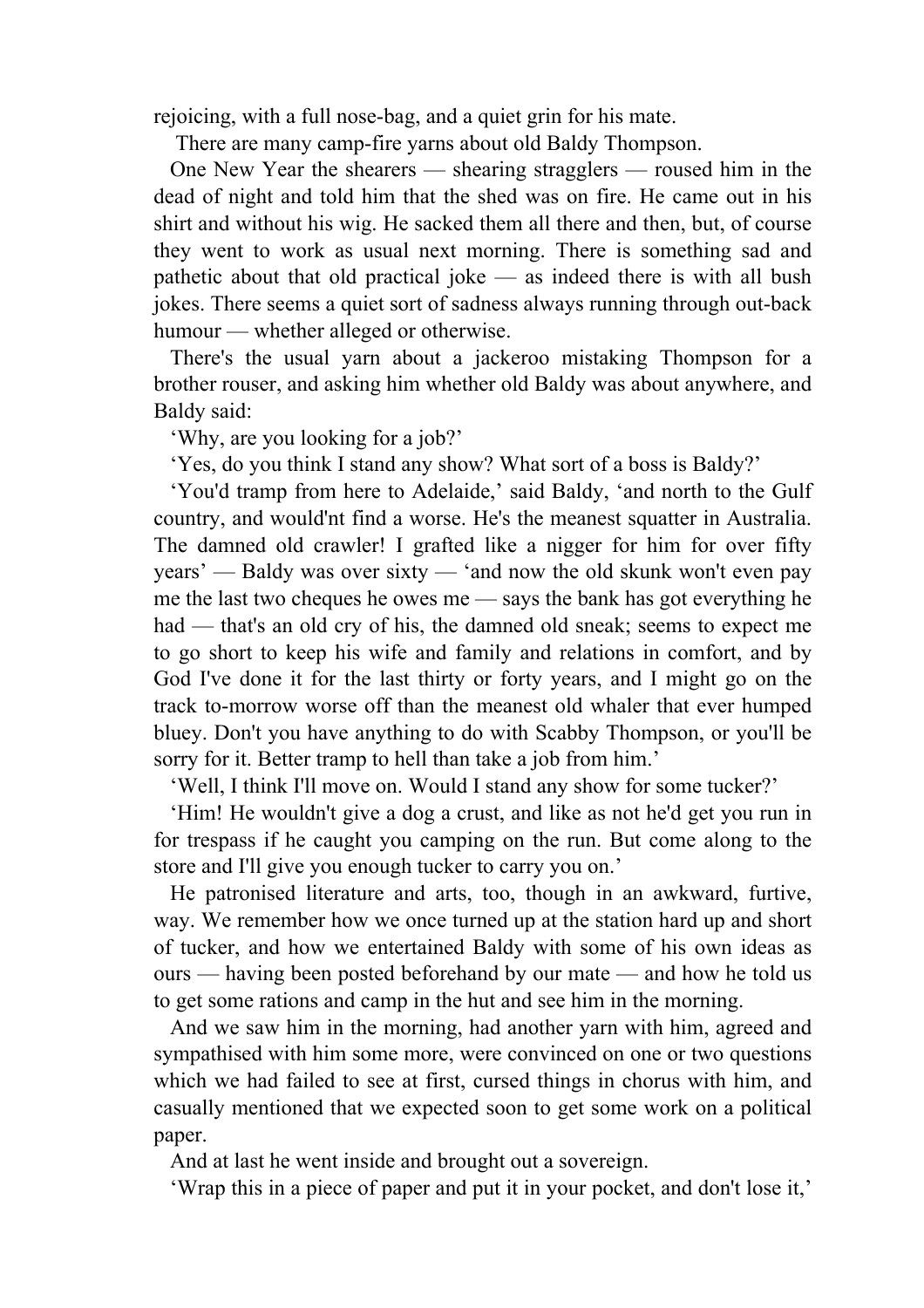he said.

 But we learnt afterwards that the best way to get along with Baldy, and secure his good will, was to disagree with him on every possible point.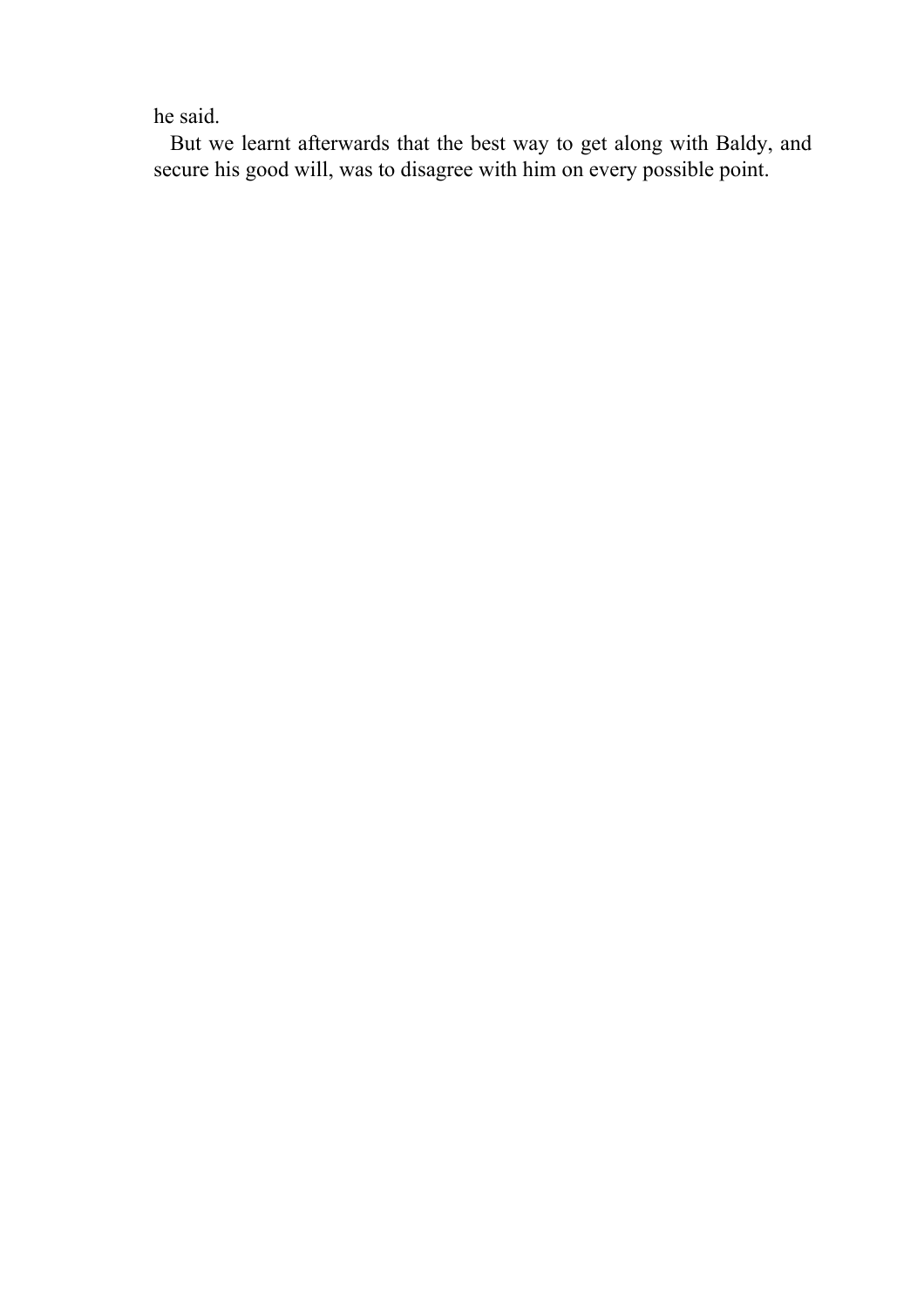### **Auld Lang Syne**

 THERE were ten of us there on the wharf when our first mate left for Maoriland, he having been forced to leave Sydney because he could not get anything like regular graft, nor anything like wages for the graft he could get. He was a carpenter and joiner, a good tradesman and a rough diamond. He had got married and had made a hard fight for it during the last two years or so, but the result only petrified his conviction that 'a lovely man could get no blessed show in this condemned country,' as he expressed it; so he gave it best at last — 'chucked it up,' as he said — left his wife with her people and four pounds ten, until such time as he could send for her and left himself with his box of tools, a pair of hands that could use them, a steerage ticket, and thirty shillings.

 We turned up to see him off. There were ten of us all told and about twice as many shillings all counted. He was the first of the old push to go — we use the word push in its general sense, and we called ourselves the mountain push because we had worked in the tourist towns a good deal he was the first of the mountain push to go; and we felt somehow, and with a vague kind of sadness or uneasiness, that this was the beginning of the end of old times and old things. We were plasterers, bricklayers, painters, a carpenter, a labourer, and a plumber, and were all suffering more or less mostly more — and pretty equally, because of the dearth of regular graft, and the consequent frequency of the occasions on which we did'nt hold it — the 'it' being the price of one or more long beers. We had worked together on jobs in the city and up country, especially in the country, and had had good times together when things were 'locomotive,' as Jack put it; and we always managed to worry along cheerfully when things were 'stationary.' On more than one big job up the country our fortnightly spree was a local institution while it lasted, a thing that was looked forward to by all parties, whether immediately concerned or otherwise (and all were concerned more or less), a thing to be looked back to and talked over until next pay day came. It was a matter for anxiety and regret to the local business people and publicans, and loafers and spielers, when our jobs were finished and we left.

 There were between us the bonds of graft, of old times, of poverty, of vagabondage and sin, and in spite of all the right thinking person may think, say or write, there was between us that sympathy which in our times and conditions is the strongest and perhaps the truest of all human qualities, the sympathy of drink. We were drinking mates together. We were wrong-thinking persons too, and that was another bond of sympathy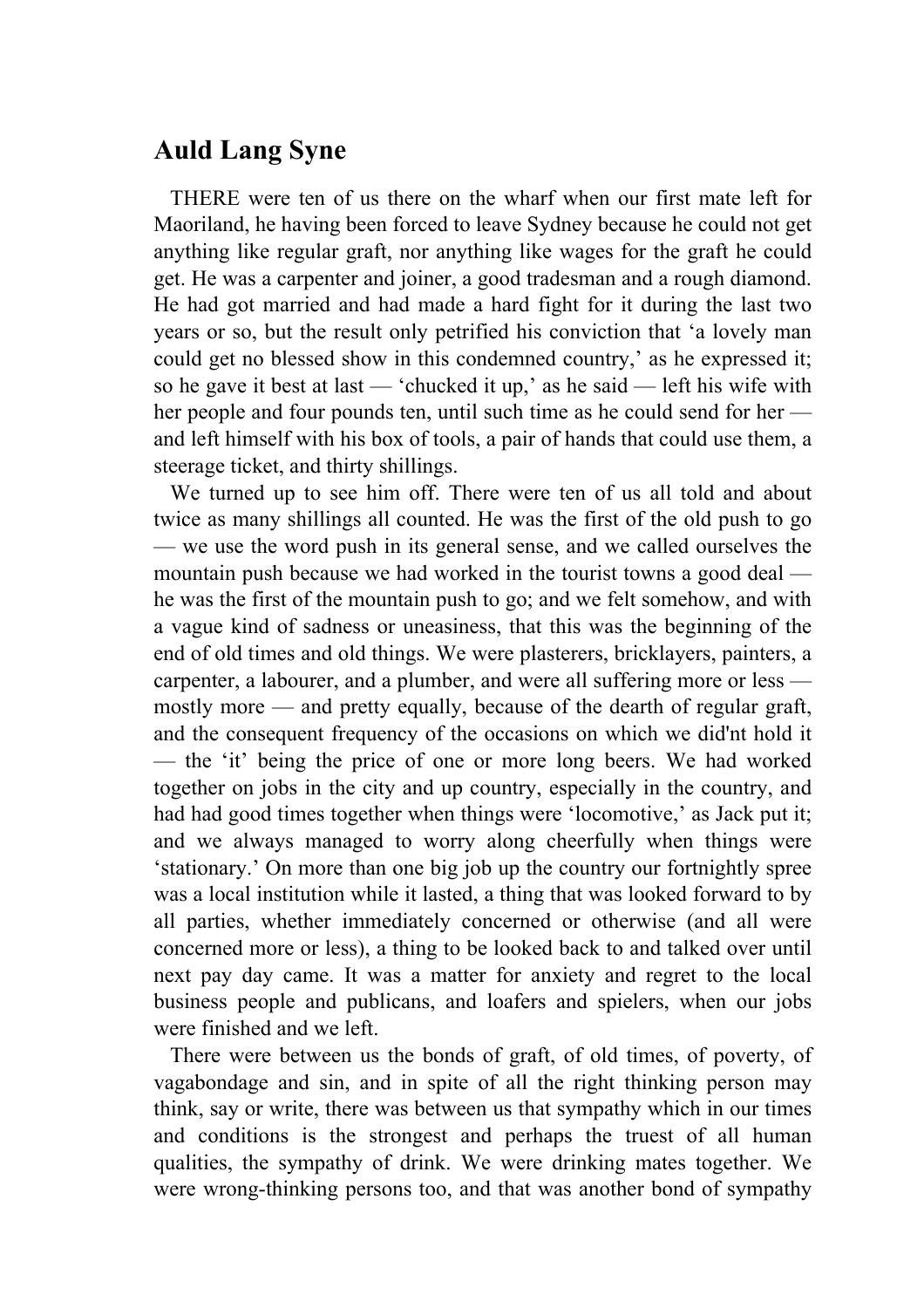between us.

 There were cakes of tobacco, and books, and papers, and several flasks of 'rye-buck' — our push being distantly related to a publican who wasn't half a bad sort — to cheer and comfort our departing mate on his uncertain ways; and these tokens of mateship and the sake of auld lang syne were placed casually in his bunk or slipped unostentatiously into his hand or pockets, and received by him in short eloquent silence (sort of an 'aside' silence), and partly as a matter of course. Every now and then there would be a surreptitions consultation between two of us and a hurried review of finances, and then one would slip quietly ashore and presently return supremely unconscious of a book, magazine, or parcel of fruit butting out of his pocket.

 You may battle round with mates for many years, and share and share alike, good times or hard, and find the said mates true and straight through it all, but it is their little thoughtful attentions, when you are going away, that go right down to the bottom of your heart, and lift it up and make you feel inclined — as you stand alone by the rail when the sun goes down on the sea — to write or recite poetry and otherwise make a fool of yourself.

 We helped our mate on board with his box, and inspected his bunk, and held a consultation over the merits or otherwise of its position, and got in his way and that of the under-steward and the rest of the crew right down to the captain, and superintended our old chum's general arrangements, and upset most of them, and interviewed various members of the crew as to when the boat would start for sure, and regarded their statements with suspicion, and calculated on our own account how long it would take to get the rest of the cargo aboard, and dragged our mate ashore for a final drink, and found that we had 'plenty of time to slip ashore for a parting wet' so often that his immediate relations grew anxious and officious, and the universe began to look good, and kind, and happy, and bully, and jolly, and grand, and glorious to us, and we forgave the world everything wherein it had not acted straight towards us, and were filled full of love for our kind of both genders — for the human race at large — and with an almost irresistible longing to go aboard, and stay at all hazards, and sail along with our mate. We had just time 'to slip ashore and have another' when the gangway was withdrawn and the steamer began to cast off. Then a rush down the wharf, a hurried and confused shaking of hands, and our mate was snatched aboard. The boat had been delayed, and we had waited for three hours, and had seen our chum nearly every day for years, but now we found we hadn't begun to say half what we wanted to say to him. We gripped his hand in turn over the rail, as the green tide came between, till there was a danger of one mate being pulled aboard — which he wouldn't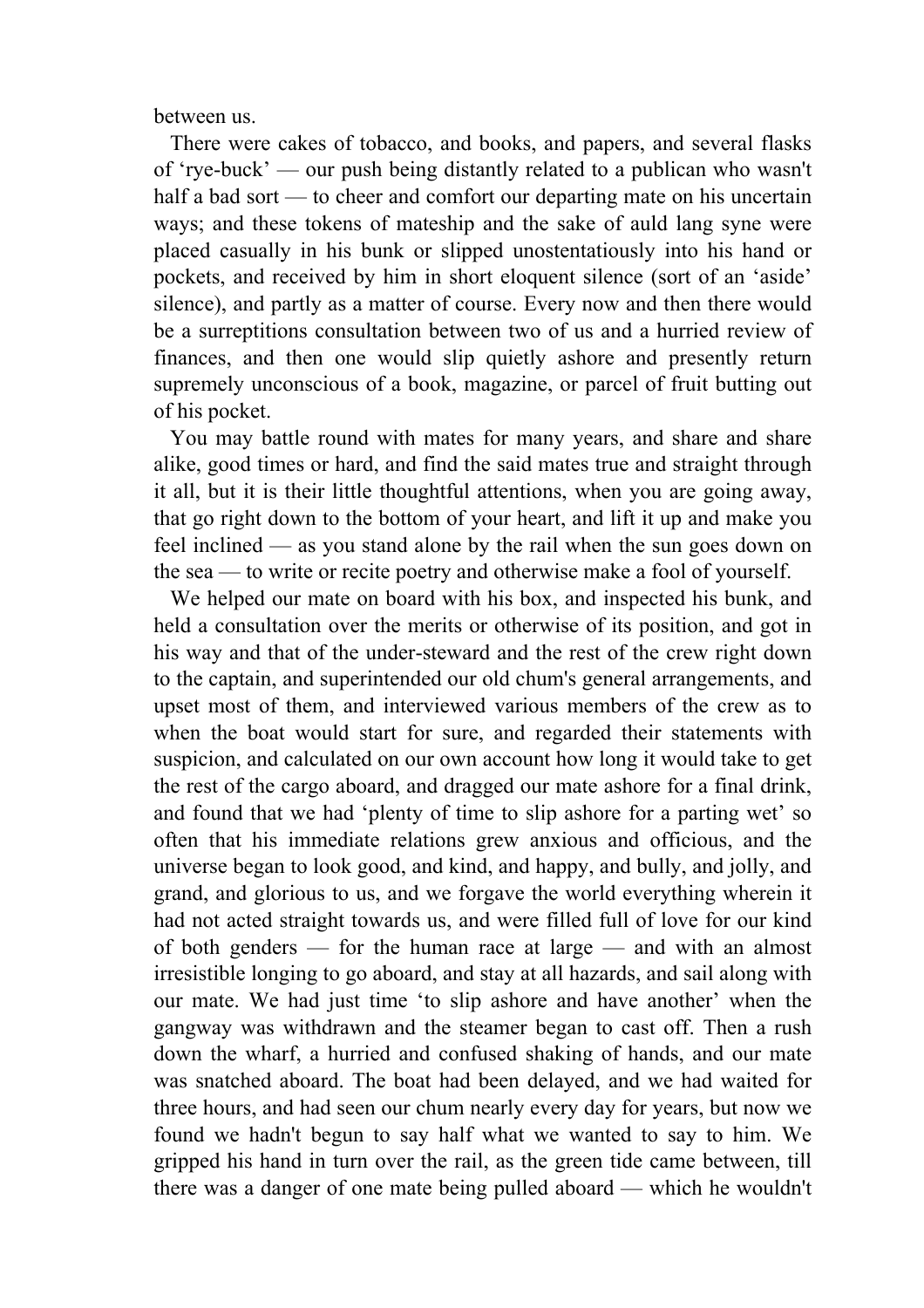have minded much — or the other mate pulled ashore, or one or both yanked overboard. We cheered the captain and cheered the crew and the passengers — there was a big crowd of them going and a bigger crowd of enthusiastic friends on the wharf — and our mate on the forward hatch; we cheered the land they were going to and the land they had left behind, and sang 'Auld Lang Syne' and 'He's a Jolly Good Fellow' (and so yelled all of us) and 'Home Rule for Ireland Evermore' — which was, I don't know why, an old song of ours. And we shouted parting injunctions and exchanged old war cries, the meanings of which were only known to us, and we were guilty of such riotous conduct that, it being now Sunday morning, one or two of the quieter members suggested we had better drop down to about half-a-gale, as there was a severe-looking old sergeant of police with an eye on us; but once, in the middle of a heart-stirring chorus of 'Auld Lang Syne,' Jack, my especial chum, paused for breath and said to me:

'It's all right, Joe, the trap's joining in.'

And so he was — and leading.

 But I well remember the hush that fell on that, and several other occasions, when the steamer had passed the point.

 And so our first mate sailed away out under the rising moon and under the morning stars. He is settled down in Maoriland now, in a house of his own, and has a family and a farm; but somehow, in the bottom of our hearts, we don't like to think of things like this, for they don't fit in at all with Auld Lang Syne.

 There were six or seven of us on the wharf to see our next mate go. His ultimate destination was known to himself and us only. We had pickets at the shore end of the wharf, and we kept him quiet and out of sight; the send-off was not noisy, but the hand grips were very tight and the sympathy deep. He was running away from debt, and wrong, and dishonour, a drunken wife, and other sorrows, and we knew it all.

 Two went next — to try their luck in Western Australia; they were plasterers. Ten of us turned up again, the push having been reinforced by one or two new members and an old one who had been absent on the first occasion. It was a glorious send-off, and only two found beds that night the Government supplied the beds.

 And one by one and two by two they have gone from the wharf since then. Jack went to-day; he was perhaps the most irreclaimable of us all — a hard case where all cases were hard; and I loved him best — anyway I know that, wherever Jack goes, there will be some one who will barrack for me to the best of his ability, (which is by no means to be despised as far as barracking is concerned), and resent, with enthusiasm and force if he